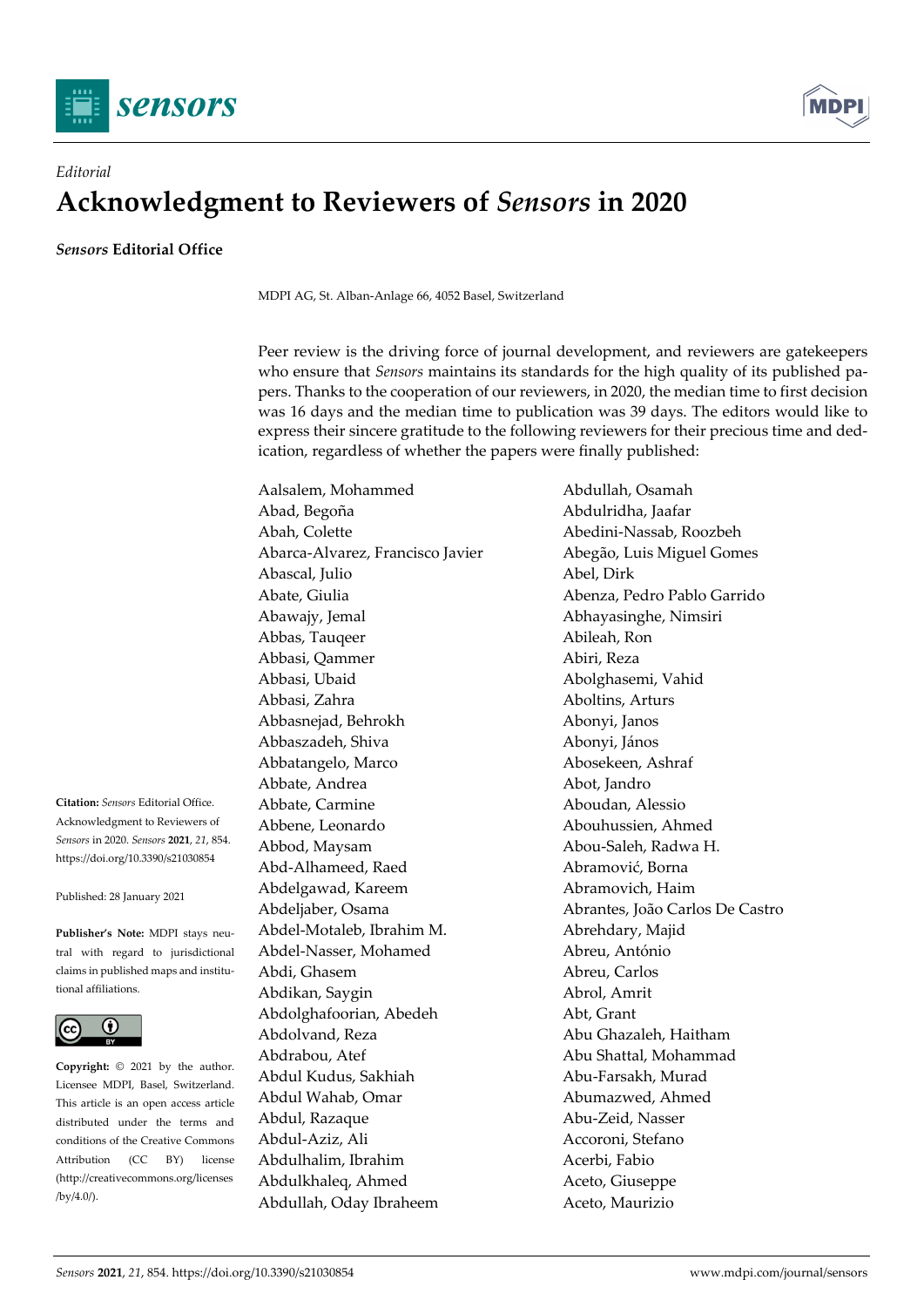Acevedo, Andrea Agostini, Matteo Acevedo, Rubén Carlos **Agoston**, Katalin Acharya, Tri Dev Agrafiotis, Panagiotis Acharyya, Nirmalendu Agranov, Gennadiy Achim, Cristina **Agrawal**, Himanshu Acién, Maribel **Agrawala**, Ashok K. Aciu, Lia E Agüera-Vega, Francisco Acken, John M. **Aguiar**, André Acuna, Edgar **Aguilar-Caballos, María Paz** Adam, George **Aguilar-González**, Abiel Adam, George K. **Aguilar-Gonzalez, Rafael** Adamczuk Oliveira, Gilson **Aguilar-Mejía**, Omar Adamczyk, Marcin **Aguilera**, Cristhian A. Adame Vázquez, Toni Aguirre-Calderón, Oscar Adamopoulos, Efstathios **Ahad, Atiqur Rahman** Adamopoulou, Evgenia and Ahamad, Mazbahul Adams, Alexander Travis **Alexander Alexander Alexander Alexander Alexander Alexander Alexander Alexander Alexander A** Adams, Mark L. Ahamed, Nizam Uddin Adams, Martin Ahamed, Tofael Adamy, Jürgen **Ahi**, Kiarash Adão, Telmo **Ahma**, Luan Adcock, Christopher Ahmad, Adeel Addabbo, Pia **Ahmad, Ashfaq** Adeagbo, Waheed A. Ahmad, Awais Adegoke, Elijah **Ahmad, Jawad** Adekunle, Timothy O. **Ahmad, Muneeb** Adeloju, Samuel **Ahmad, Tanveer** Adhi Tama, Bayu **Ahmad, Wasim** Adkins, Kevin A Ahmadi, Soha Adly, Amr Ahmadinia, Ali Adolfo Calvo-Cases, Adolfo Ahmadivand, Arash Adornetto, Annagrazia anno 2012 - Ahmadpour, Naseem Adriaens, Ines **Ahmed**, Farid Adrion, Felix Ahmed, Mohiuddin Afa Michael, Inikuro Ahmedt-Aristizabal, David Afaqui, Muhammad Shahwaiz **Ahn**, Hosang Afonso, Manya **Ahn**, Sangdoo Afshar, Mehdi H. Ahn, Soonjae Afzal, Adeel **Ahrberg**, Christian D. Afzal, Muhammad Raheel Ahsani, Vesal Agafonov, Vadim Ahshan, Razzaqul Agapiou, Athos **Ahuett Garza, Horacio** Agarwal, Anuj **Alusanger Ahuir-Torres**, Juan Agarwal, Mangilal **Ai**, Haojun Agarwal, Rachit Ai, Weiwei Aggarwal, Geetika Aiello, Giuseppe Aggogeri, Francesco Aiello, Orazio Aghajani, Haleh Aizpurua, Jose Ignacio Aghakhani, Amirreza Ajay, Ashok Agiwal, Mamta Ajith Singh, Mithun Kuniyil Agocs, Emil Akansel, Cosgun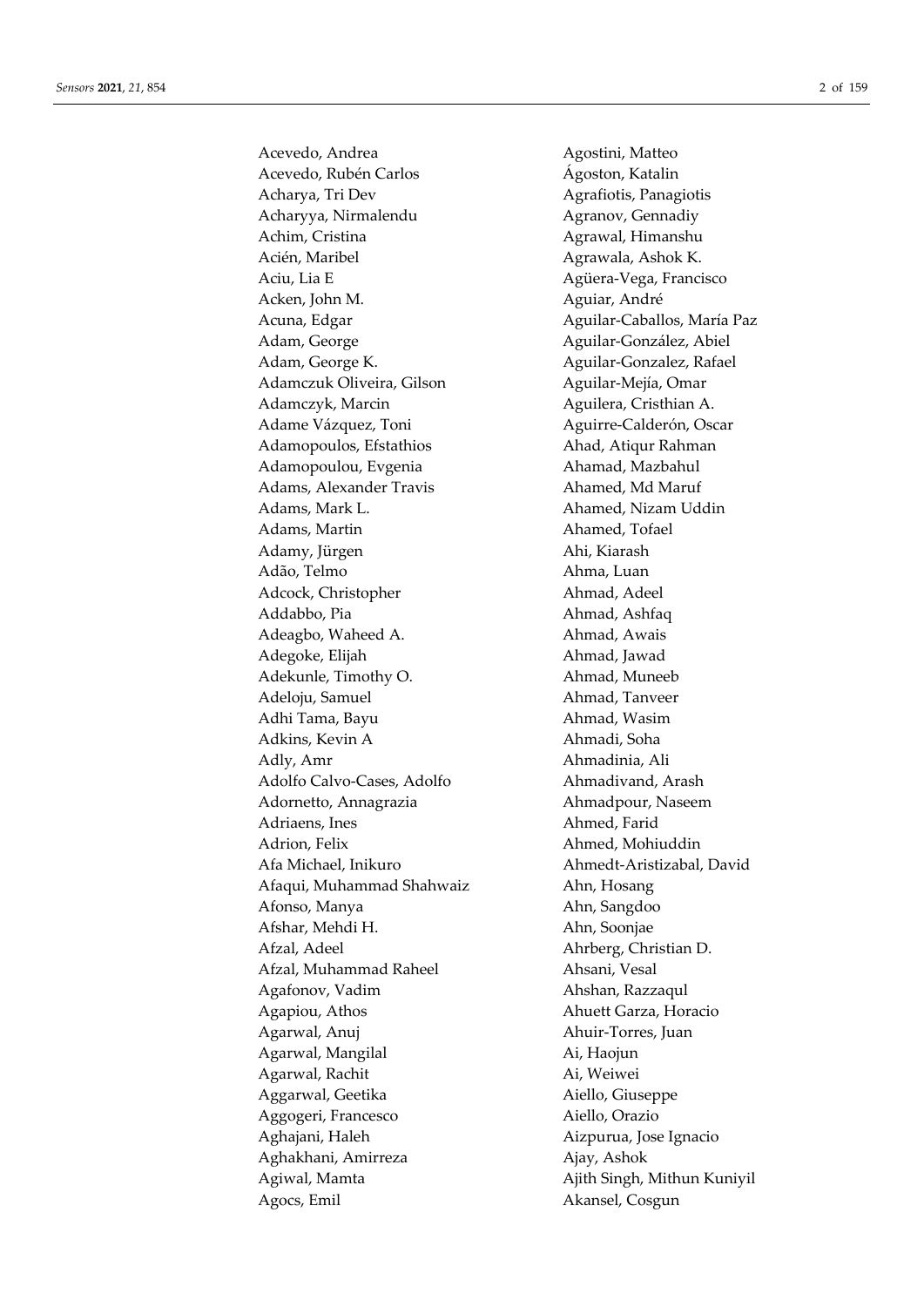Akasiadis, Charilaos Albuquerque, Daniel Akbar, Sheikh **Albuquerque, Daniel Filipe** Akgun, Omer Can Alcaraz, Cristina Akimoto, Takuma ang ang Palendarya ng Alcarria, Ramon Akimov, Sergei Aldabaldetreku, Gotzon Akinsolu, Mobayode O. Aldaya, Ivan Akitsu, Takashiro **Aldea**, Emanuel Akiyama, Iwaki **Aldewachi**, Hasan Akiyama, Yasuhiro Aldini, Alessandro Akjouj, Abdellatif **Aldrigo**, Martino Akkaynak, Derya **Aleinov**, Igor Akoğlu, Goze Aleixandre, Manuel Akram, Muhammad Nadeem Alejo Eleuterio, Roberto Aksac, Alper Alejo, David Akşit, Kaan Alejos, Ana Vázquez Aksjonov, Andrei Alencastre-Miranda, Moises Aktas, Emel Alenin, Andrey S Akturk, Akin Aleshin, Sergey Akyildiz, Ian F. **Alessandra**, Vitanza Al Sadsoon, Mohammed Alet, Pierre-Jean Al Zoubi, Obada **Aletta, Francesco** Aletta, Francesco Al\_Amri, Mohammad Aletti, Federico Ala, Guido Alexander, Dockhorn Alaggio, Rocco Alexandridis, Antonis Alahi, Md Eshrat E. Alexandropoulos, George Alam, Arif Ul Alexandropoulou, Ioanna Alam, Fakhrul Alexey, Yakushenko Alam, Miah Md Ashraful **Alexiev**, Kiril Alam, Muhamamd Mahtab Alexopoulos, Kosmas Alam, Muhammad Alfano, Brigida Alam, Tauhidul Alfian, Ganjar Alamaniotis, Miltiadis AlGohi, Basheer Alanis, Alma Y. Al-Hraishawi, Hayder Alavi, Amir H. Ali Shah, Hurmat Albajez, Jose Antonio Ali, Abdul Albarracín, Lluís Ali, Ahmad Albarracin, Ricardo Ali, Farman Albarracín, Ricardo Ali, G. G. Md. Nawaz Albéri, Matteo Ali, Haider Alberini, Federico Ali, Howbeer Muhamad Albert, Justin Ali, Jamel Albert, Wayne J. Ali, Jehad Alberti, Luigi Ali, Md Liakat Albertin, Fauzia **Ali, Muhammad Mahmood** Albertini, Bruno De Carvalho Ali, Murtaza Alberto, Nélia Ali, Rashid Albiol, Alberto Ali, Yasir Albu, Felix Aliane, Nourdine Albu, Mihaela Aliaño González, María José

Akbas, Mustafa **Alburquerque-Sendín**, Francisco Alander, Jarmo Alguacil De La Blanca, Gerardo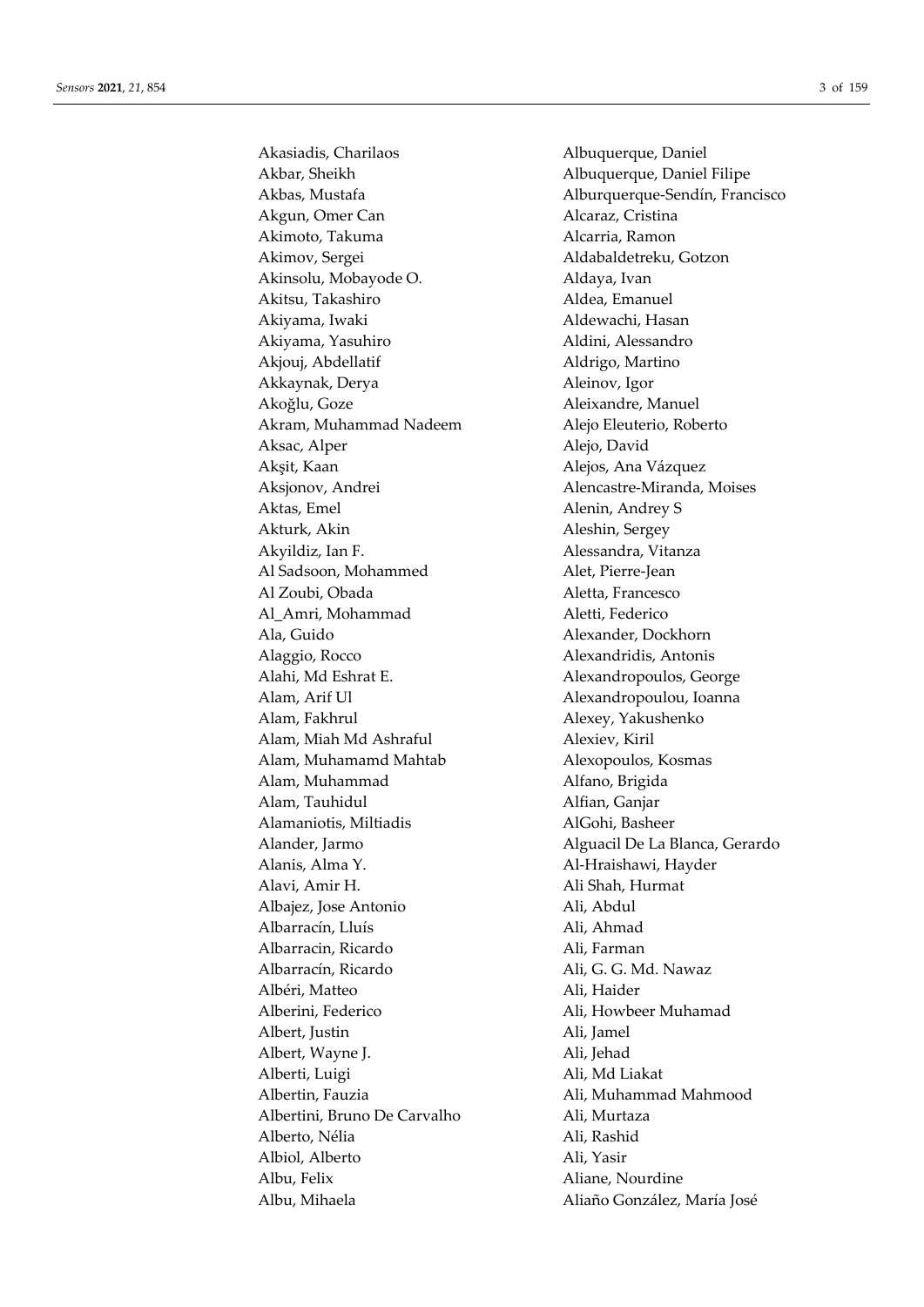Alibakhshikenari, Mohammad Alsweiss, Suleiman Alidoost, Fatemeh Al-Tahir, Raid Alifu, Haireti Altammar, Hussain Alimi, Isiaka Ajewale Al-temeemy, Ali Alin, Bosioc Altini, Marco Alistar, Mirela Álvarez Ariza, Jonathan Aliyu, Aliyu Álvarez Franco, Fernando J. Aljaaf, Ahmed Alvarez, Diego Alkan, Bugra Álvarez, Mar Alkhalifeh, Khaldoun Alvarez, Rafael Al-Khateeb, Haider **Allaceum Alvarez-Arenas, Tomás Gómez** Allegra, Dario Alvarez-Bermejo, Jose Antonio Allen, John Alvarez-Quintana, Jaime Allen-Brady, Kristina L. Álvarez-Sánches, José Allendes, Rodolfo **Alveringh**, Dennis Alles, Erwin Jozef Alves De Oliveira, Luciano Alleysson, David Alves, José Carlos Al-Majeed, Salah Alves, Luis Nero Almansa, Francisco Alves, Mário Almeida Ferreira, Hugo Aly, Karim Almeida Júnior, José Humberto Al-Yaari, Amen Almeida Marinho, Daniel Al-Yasir, Yasir Almeida Mendes, Mateus Daniel Alzamora, Fernando Martinez Almeida, Aitor **Amal, Haitham** Almeida, Anibal Aman, Muhammad Naveed Almeida, Emerson Rodrigo **Amanatiadis**, Stamatios Almeida, Fernando **Amancio**, Diego Almeida, João Amano, Kinjiro Almonacid, Boris Amano, Yoshiharu Almond, Helen Amaro, José Pedro Almssad, Asaad Amato, Umberto Al-Naji, Ali **Amatya**, Suraj Alomari, Abdullah Amba, Prakhar Alonso, Alvaro Hernandez Ambros, Jiří Alonso, Carolina Ambrosio-lazaro, Roberto Carlos Alonso, Diego Ambroziak, Andrzej Alonso, Miguel A. Ambrožič, Tomaž Alonso, Serafín Ambrus, Rares Aloqaily, Moayad **Amditis**, Angelos Alor-Hernández, Giner **Amelard, Robert** Alos, Josep Amer, Moh Algahtani, Sarra **Amezquita-Sánchez, Juan Pablo** Al-ganess, Mohammed A. A. Amezquita-Semprun, Kendrick Alqudah, Yazan Amin, Farhan Al-Quraishi, Ayad M. Fadhil Amin, Muhammad Junaid Al-Sadoon, Mohammed Amin, Ullah Al-Samman, Ahmed M. Amine, Aziz Alshami, Iyad Husni **Amini, Amini**, Amini, Amin Alsharif, Mohammed H. Amiri, Sam Alshazly, Hammam Amirov, Abdulkarim Al-Shibaany, Zeyad Amirpour, Maedeh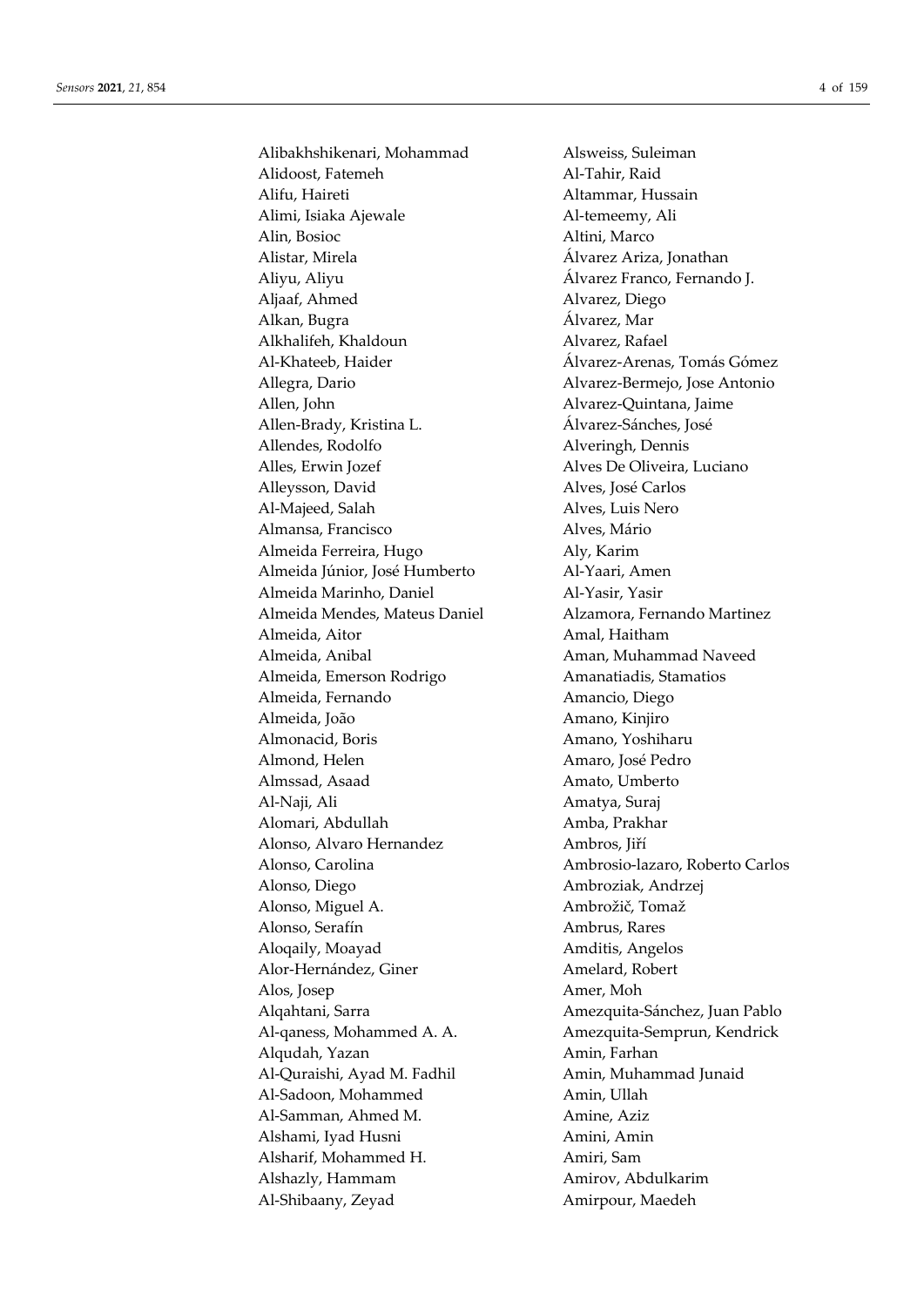Amit, Moran Andriolo, Umberto Ammari, Habib **Andriukaitis**, Darius Ammer, Kurt Andročec, Darko Amorim, Vicente J. P. Aneece, Itiya P. Amour, Lamine Añel, Juan Antonio Ampatzidis, Yiannis Anfossi, Laura Amsaad, Fathi Ang, Chee Siang Amselem, Gabriel **Ang**, Chee Wei Amsters, Robin Ang, Yee Sin Amundarain Irizar, Aiert **Angani**, Chandra Sekhar An, Jae-Sung **Angelidis**, Pantelis An, Jiachun Angelini, Federico Anagnostopoulos, Marios **Angelo, Angelo** Anand, Vijayakumar **Angelopoulos**, Marios Ananthakrishnan, Soundaram Jeevarathinam Angelopoulou, Anastasia Anas, Andrea Roxanne J. (Anggraini, Vivi Anashkina, Elena **Anghelache, Gabriel** Anastasiou, Athanasios **Anguelova**, Magdalena D. Anastasopoulos, Dimitrios **Anguera**, Jaume Anastassiou, Charalambos Angulo, Cecilio Anastassiu, Hristos **Anicho**, Ogbonnaya Anastassopoulos, Vassilis Anido, Luis Anatolievich Zakharenko, Aleksey Anikiev, Denis Ancillao, Andrea **Anindya**, Nag Ancin-Murguzur, Francisco Javier Anis, Ayal Ancione, Giuseppa **Anishchenko**, Lesya Ancora, Daniele **Anita Ioana**, Visan Ancuti, Cosmin **Anitas**, Eugen Mircea Andersen, Henning Boje **Anitescu, Cosmin** Andersen, Jens Christian Anjos, Ofélia Andersen, Ole Annaheim, Simon Anderson, Stuart Annaswamy, Thiru Andersson, Karl Annus, Paul Ando Junior, Oswaldo Hideo Anochi, Juliana Andò, Bruno Ansaf, Bahaa Ando, Keita **Ansari, Kutubuddin** Andolina, Jeffrey R. Anselma, Luca Andrade, David Cristobal Ansó, Juan Andrade, Jose Manuel **Anta Álvarez**, Jose Andrea, Pilotto **Antal**, Hiba Andreev, Sergey **Anthony**, Carl Andreev, Valeriy **Anthony**, Stephen Andrenko, Andrey S. Anthopoulos, Leonidas Andreoli, André Luiz **Antipov**, Oleg L. Andreoni, Giuseppe Antoce, Arina Oana Andreu, Gabriela **Antolín**, Diego Andrew, Trisha L. Antón, Daniel Andrey Andreevich, Golovan Anton, Pyrkin Andriesei, Cristian Antonakopoulos, Theodore Andrieux, Guillaume **Antonelli**, Laura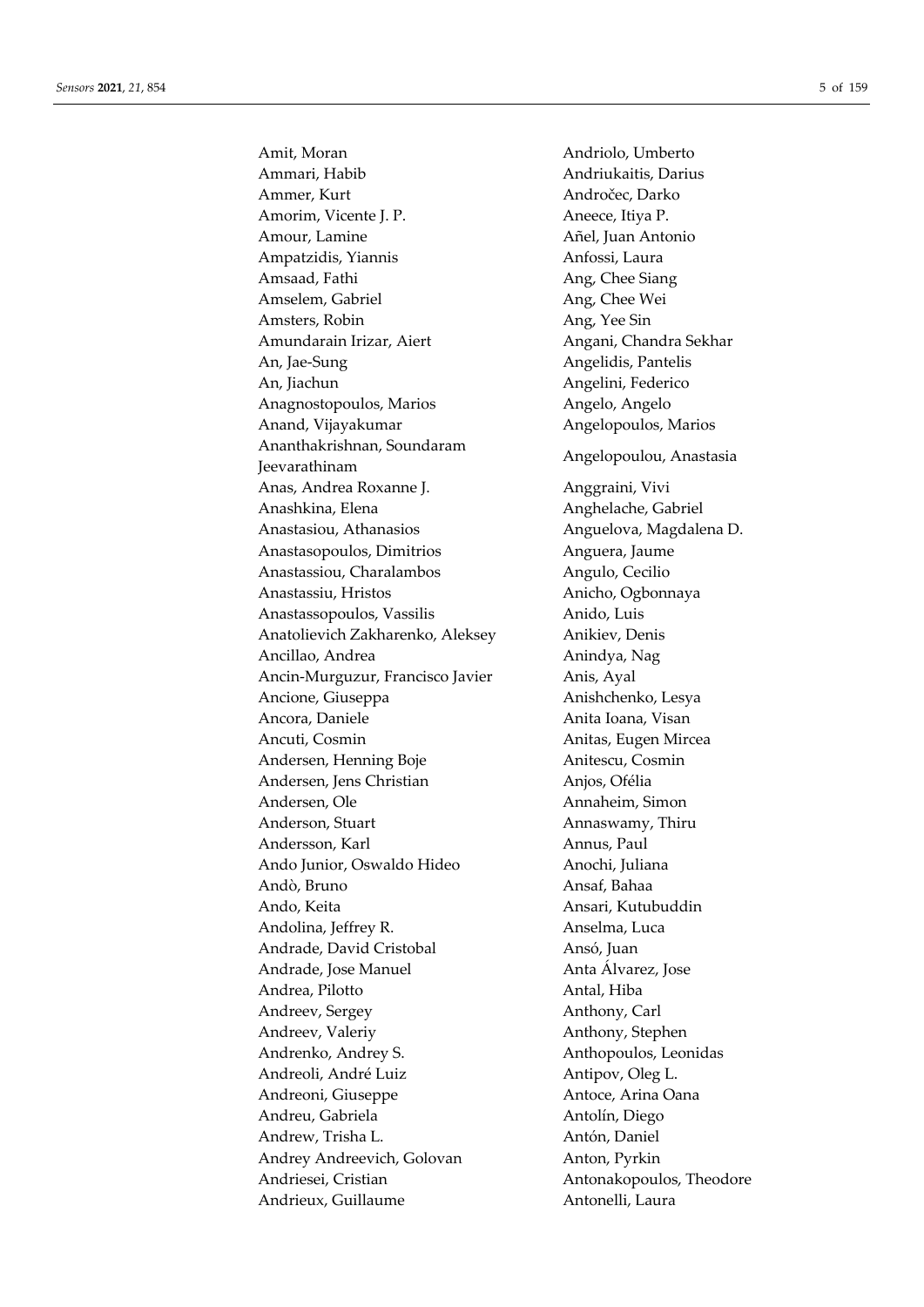Antoniazzi, Francesco Ardjmand, Ehsan Antonio, Borgia **Arellanes**, Damian Antonio, Mapuana C. K. Arellano, Giovanna Martinez Antoniou, Josephina **Arena, Antonella** Antonopoulos, Angelos Arena, Fabio Antonopoulos, Christos **Arena**, Maurizio Antonopoulos, Christos P. Arend, Mark F. Antonopoulos, Christos S. Argüelles, Amadeo Antonovskaya, Galina Arguelles-Cruz, Amadeo J. Antonucci, Francesca **Argüello, Francisco** Argüello, Francisco Antosz, Katarzyna **Ari, Ado Adamou Abba** Antsiperov, Viacheslav Evgenievich Arias Garcia, Janier Antunes, Carla Rolo **Arias-Estrada**, Miguel-Octavio Antunes, Mário **Aric**ò, Pietro Anuszkiewicz, Alicja **Arifoglu**, Damla Anvari-Moghaddam, Amjad Arino, Christina Anwar, Adnan **Ariyarit, Atthaphon** Anwar, Syed Muhammad Ariyawansa, Gamini Aochi, Hideo Ariyur, Kartik B. Aoki, Yosuke Ariza Quintana, Alfonso Aparicio-Navarro, Francisco J. Arjoune, Youness Appolloni, Luca Arjunan, Sridhar Apruzzese, Giovanni Arkwright, John Aqueveque, Pablo **Armada**, Manuel Arachchige, Hashitha M. M. Munasinghe Armada, Manuel A. Arai, Yasuo Armando, Ngombo Arakawa, Mototaka **Armen, Ter-Martirosyan** Arakawa, Takahiro **Armijo**, Juan Francisco Arakawa, Taro **Armitage, Rachel** Arakawa, Toshiya **Arakawa, Toshiya Arnal Barbedo, Jayme Garcia** Araki, Teppei **Arnaubec**, Aurélien Aramesh, Morteza **Arnaud, Gouelle** Arami, Arash Arnold, Francisco José Arana Arexolaleiba, Nestor Arnon, Shlomi Aranda, Joaquin Arnusch, Christopher Aranda, Luis Alberto **Arrabito**, Giuseppe Domenico Arandjelović, Ognjen **Arrebola**, Manuel Aranguren, Gerardo Arrigoni, Michel Arani, Arvin Arroyo Cardoso, Filipe Arashloo, Shervin R. Arroyo, Patricia Araszkiewicz, Andrzej **Arrue**, Begoña C. Araujo, Alvaro **Arsalan**, Muhammad Araújo, Duarte **Artale**, Giovanni Araújo, Evando **Artal-Sevil, Jesús Sergio** Araujo, Jefferson Artan, Unal Arazuri, Silvia **Artese**, Serena Arbabi, Vahid Arteta, Alberto ArchMiller, Althea A. Artiemiew, Piotr Arcia-Moret, Andrés Artola, Laurent Ardigò, Luca Paolo **Artur**, Grządziel Ardila-Rey, Jorge Alfredo Artusi, Carlo Alberto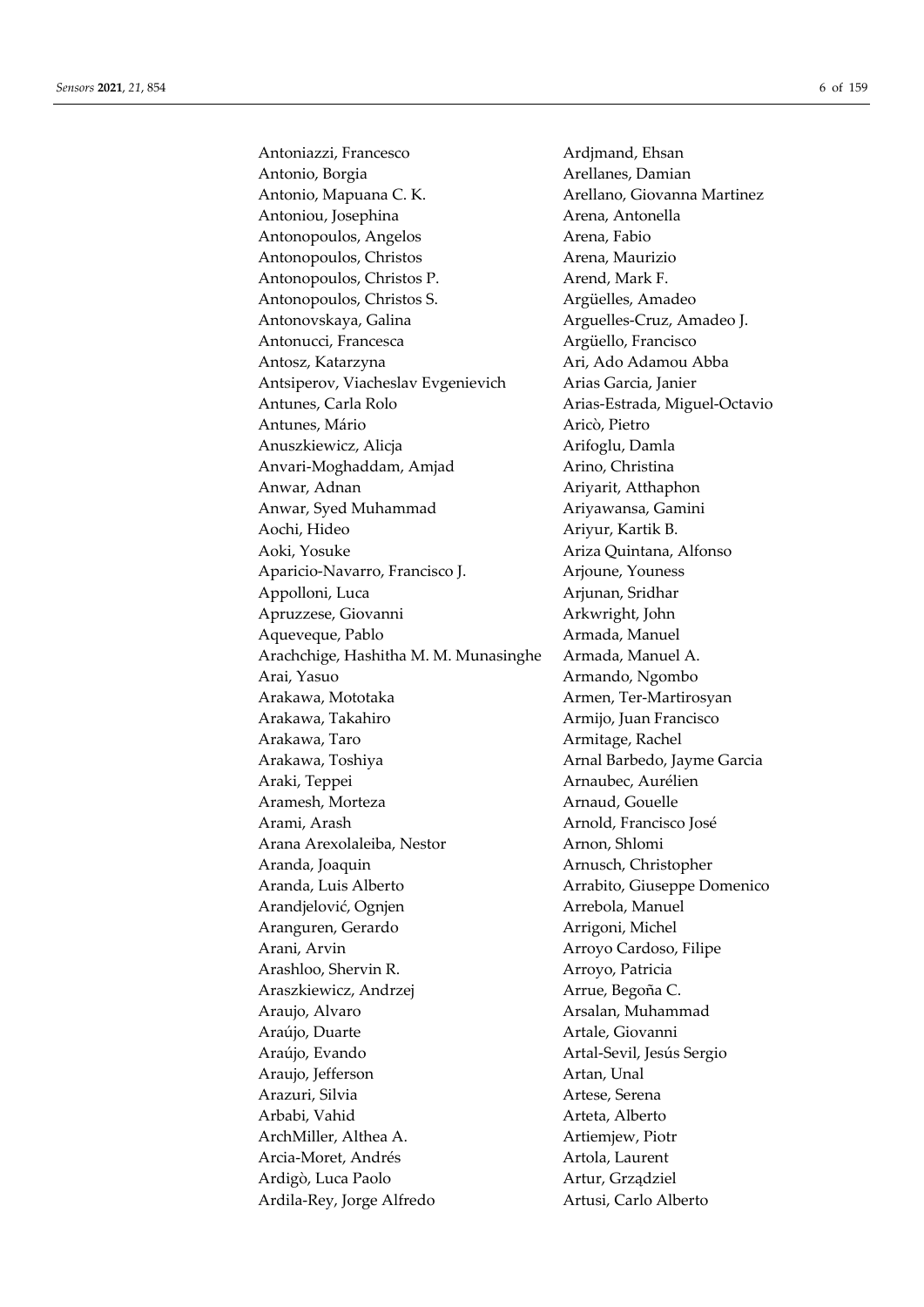Arvanitoyeorgos, Andreas Avanaki, Kamran Arvinti, Beatrice **Avanaki**, Mohammad R. N. Arya, Sunil K. Avanthey, Loïca Arza Valdés, Adriana (and Averta, Giuseppe Arza, Marcos Avezov, Edward Asadi, Behzad Avignon-Meseldzija, Emilie Asadnia, Mohsen Ávila, José Pablo Chaves Asakura, Takumi **Avila-Paredes**, Hugo J. Asanuma, Ichio **Aviles-Espinosa, Rodrigo** Aschonitis, Vassilis George Avizzano, Carlo Alberto Asfin, Ruslan E. Avola, Danilo Asgary, Ali Avram, Camelia Ashfaq Khan, Muhammad Avram, Marioara Ashiba, Hiroki **Avtar, Ram** Ashiquzzaman, Akm Aw, Kean Ashley, Jon Awad, Ali Ismail Ashok, Ashwin Awad, Mohamad Ashraf, Imran Awate, Sanket Ashraf, Nabil Awin, Faroq Asif, Rameez Awolusi, Ibukun Gabriel Askari, Sina Awrejcewicz, Jan Aslam, Muhammad Axenie, Cristian Assaf, Tareq Aydin, Ümit Assante, Dario Ayesta, Igor Assefzadeh, Mahdi Ayoub, Naeem Assis, Karcius Day Rosário Aysu, Aydin Assunção, Pedro Azadegan, Aida Astasio-Picado, Álvaro Azam, Aa Haeruman Åstrand, Elaine **Azar**, Massood Atanasoae, Pavel **Azaria**, Amos Atanasov, Petar Asenov Azetsu, Tadahiro Atanassov, Krassimir **Azevedo**, Fábio Ata-Ul-Karim, Syed Tahir Aziz, Abdul Rashid Athavale, Yashodhan Aziz, Ahmedullah Atienzar, Pedro **Aziz**, Fayeem Atoche, Alejandro Castillo Azorín-López, Jorge Atri, Roozbeh Azurdia, Cesar Attia, Ahmed Azzedin, Farag Attila, Fazekas Baba, Asif Attilio, Parisi Babić, Anja Aubin, Patrick Babichev, Sergii Augousti, Andy Babusiak, Branko August, Isaac Babušiak, Branko Augustynek, Martin Bača, Miroslav Aulicino, Giuseppe Bacanin, Nebojsa Auslender, Mark Baccarelli, Enzo

Arvanitis, Konstantinos Ávalos, Juan Gerardo Asch, Theodore **Avina-Cervantes**, Juan Gabriel Asorey-Cacheda, Rafael Ayankojo, Akinrinade George Astolfi, Davide Azamathulla, Hazi Mohammad Atapour-Abarghouei, Amir **Azimi, Seyyed Mohammadreza**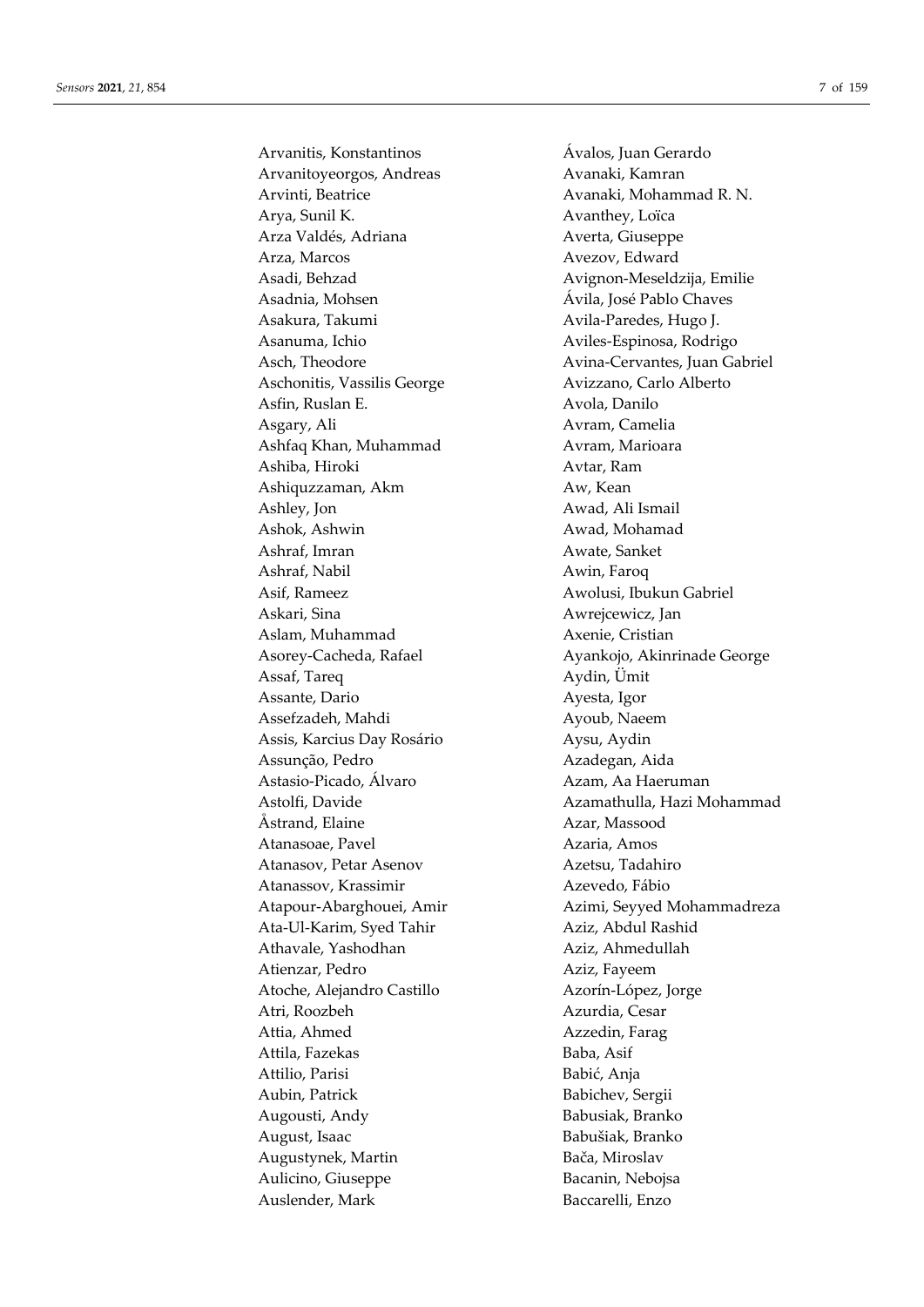Bacciocchi, Michele Bahsi, Hayretdin Bacco, Davide **Bai**, Baoming Bacco, Manlio Bai, Bofeng Baccour, Nouha Bai, He Bacellar, Daniel Bai, Long Bacem, Mbarek Bai, Ou Bachelder, Edward Bai, Shaoping Bachhofner, Stefan Bai, Xianxu Bachman, Hunter Baig, Imran Bączkowicz, Dawid Baiguera, Stefano Badar, Mudabbir Baik, Sung Badau, Dana Bailly, Gérard Baddour, Natalie Bain, Colin D. Badea Doni, Mihaela Baiocchi, Valerio Badea, Ana Cornelia **Bais**, Abdul Badea, Mihaela Bajer, Josef Bader, Brett W. Baji, Zsófia Bader, Sebastian Bajic, Dragana Badescu, Gabriel Bajpai, Ram Badia-Melis, Ricardo Bakdi, Azzeddine Bae, Hyung D. Baker, Ben Bae, Hyungdae Baker, Thar Bae, Ihn-han Bakhshande, Fateme Bae, Jihyun Bakr, Mustafa Bae, Jong-Ho Bakuła, Mieczysław Bae, Sang Won Bala, Camelia Bae, Won Balabhadra, Sangeetha Bae, Youngchul Balado Frias, Jesus Bae, Youngsook Balado Frías, Jesús Baek, Kwang Ryul Balaguru, Raja Baek, Seungryul **Balakrishnan**, Deepan Baek, Soo-Whang Balal, Nezah Baena, Francisco Manuel Balan, Oana Baena, Susana Balan, Titus Baerwolff, Guenter Balawejder, Monika Baets, Liesbet De Balazia, Michal Baeyens, Jan Balbekin, Nikolay Baffa, Oswaldo Balbi, Bruno Bagal-Kestwal, Dipali R. Balchanos, Michael Bagassi, Sara **Balcik**, Filiz Bektas Bagdziunas, Gintautas Balda, Pavel Baghdadi, Ali **Băldean, Doru-Laurean** Baghdadi, Amir Baldi, Simone Baghdadi, Nicolas Baldi, Tommaso Lisini Baghdasaryan, Tigran Baldini, Gianmarco Baghelani, Masoud Balducci, Fabrizio Bagrov, Alexander V. Balen, Tiago Bagui, Sikha Balestrieri, Eulalia Bahmani, Hamed Balevicius, Zigmas Bahmani, Ramin Balint, Cornel

Bačić, Mario **Baig**, Muhammad Zeeshan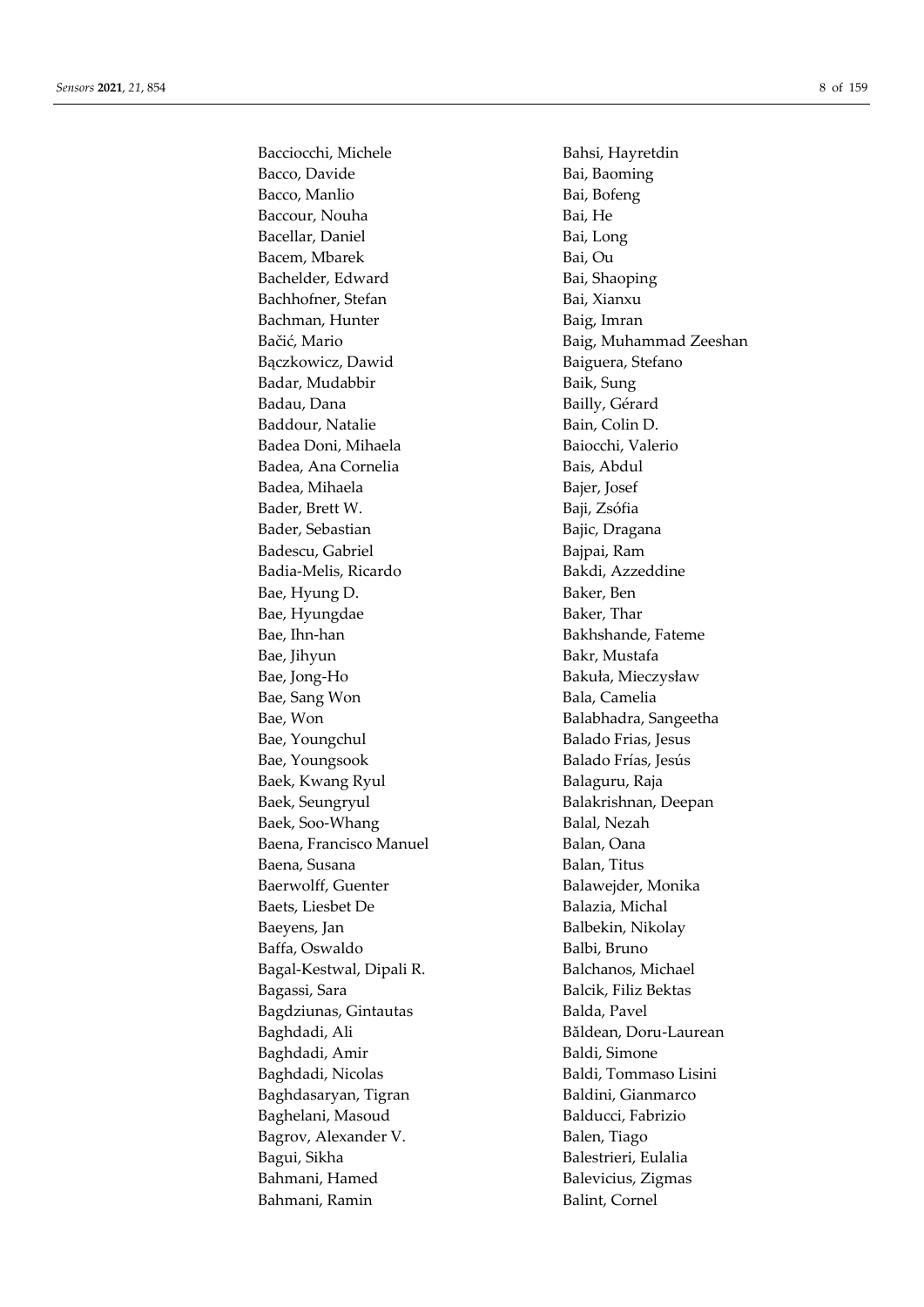Balitskii, Alexander Barbato, Marco Ballard, Zachary Barbé, Kurt Ballato, John Barber, Ramón Balleri, Alessio Barber, Sarah Ballesta Galdeano, Monica Barberis, Antonio Balletti, Caterina Barbin, Douglas Balogh, Richard Barbon Junior, Sylvio Balsa-Barreiro, Jose Barbosa, Ramiro S. Balsi, Marco Barbosa, Roberto Spinola Balss, Ulrich Barca, Emanuele Balzer, Frank Barcik, Peter Bamiedakis, Nikos Barclay, David Banan Sadeghian, Ramin Barczak, Kamil Banaszak, Zbigniew Barek, Jiri Banaszek, Anna Barentine, John C. Bandera, Juan Barez, Fred Bando, Yoshiaki Barile, Claudia Bandodkar, Amay J. Barillaro, Giuseppe Bandyopadhyay, Supriyo Barille, Regis Banerjee, Ruman Barkalov, Oleksandr Banerjee, Sourav Barkjohn, Karoline K. Johnson Banfield, Don Barletta, Vita Santa Bang, Hyochoong Barmada, Sami Bani Younes, Ahmad Barmparis, Georgios D. Bani Younes, Maram Barmpoutis, Angelos Baniata, Hamza Barmpoutis, Panagiotis Banitsas, Konstantinos A. Barniol, Núria Bankov, Dmitry Barnoaiea, Ionut Bannov, Alexander Baron, Corey Bañón Arias, Sebastián Del Pilar Barone, Pier Matteo Bañón, Luis Barquero-Pérez, Óscar Banterle, Francesco Barra, Adriano Banville, Simon Barraca, João Paulo Bao, Jing-fu Barrado, Cristina Bao, Xiaoyi Barral, Valentín Bao, Yi Barrasso, Roberta Bao, Yuhai Barrau, Axel Bar, Ilana Barreca, Salvatore Barabino, Benedetto Barreira, Eva Barakabitze, Alcardo Alex Barrera, David Barakate, Abdellah **Barrera**, Eduardo Baranowski, Paweł Barresi, Giacinto Baranyai, Nóra **Barreto, Luís** Barata, João **Barreto, Marcos** Barati, Masoud Barrett-Gonzalez, Ronald Baray, Jean Luc Barrios, Maite Barb, Adrian S. Barrios, Miguel Barba, Marta Gil Barriot, Jean-Pierre Barbancho, Julio Barro, Pape Abdoulaye Barbarin, Yohan Barroso, Margarida

Ballmann, Christopher Barbinta-Patrascu, Marcela Elisabeta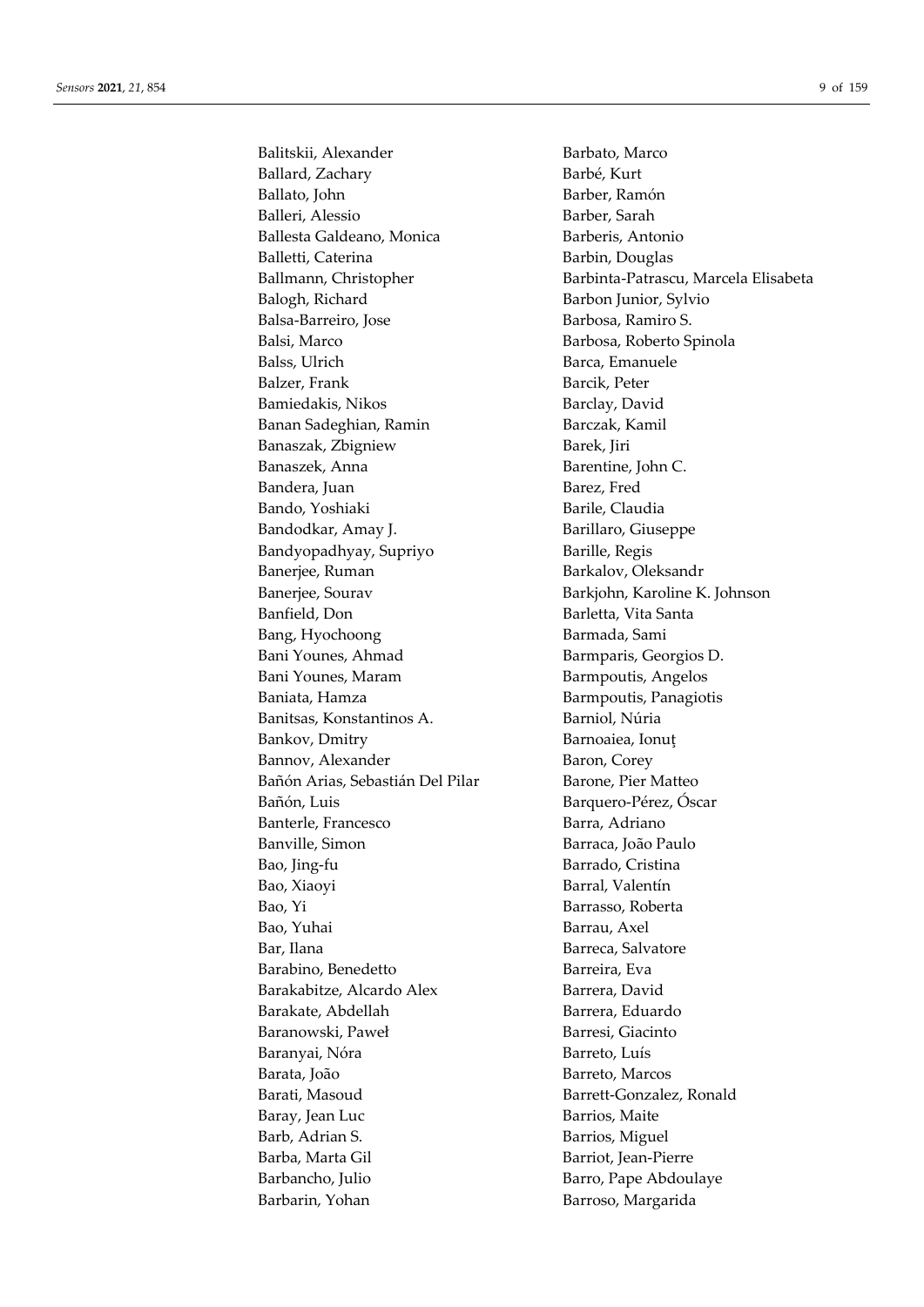Barsanti, Michele Bautu, Elena Barski, Marek Bayat, Nozhan Barsocchi, Paolo Baykal, Yahya Bartecki, Krzysztof Bayoumi, Magdy Barth, Nicolas C. Bayram, Abdullah Bartkowska, Aneta **Bazazian**, Dena Bartlett, Michael D. Bazzi, Ahmad Bartlomiej, Oszczak Bazzi, Alessandro Bartoletti, Cipriano Beach, Robert Bartolic, Juraj Beale, David Bartoněk, Dalibor Beall, Cynthia M. Bartonova, Alena **Bear**, Laura Bartusek, Karel Beard, Cory Bartyś, Michał Beata, Zima Barua, Shaibal Beato-López, Juan Jesus Barukčić, Marinko Beaudette, Shawn Barz, Cristian Beben, Andrzej Barzilov, Alexander Beben, Damian Bas, Joan Beberok, Artur Basak, Shibaji Bec, Krzysztof Basan, Elena Becek, Kazimierz Basarab, Mikhail **Bechhoefer**, Eric Basbas, Socrates Beck, Brian M. Basford, Philip James Becker, Clemens Bashkatov, Alexey Nikolaevich Becker, Leandro Buss Basil, Christaras Becker, Marcelo Basile, Francesco Beckers, Thomas Basile, Valerio **Beckingham**, Bryan Basova, Tamara Becucci, Maurizio Bassani, Cristiana B dkowski, Janusz Marian Bastianini, Filippo Beeby, Steve Bastos, Guilherme S. Beecks, Christian Bastos, Teodiano Freire **Beer**, Martin Baszanowska, Emilia Beeri, Ofer Batalla, Jordi Mongay Beg, Marijan Batcho, Charles Sebiyo Beg, Nazmul Batchuluun, Ganbayar Begdache, Lina Batistuti, Marina Ribeiro **Bégel, Valentin** Batra, Ashok K. Beghi, Roberto Battaglia, Filippo Begušić, Dinko Battineni, Gopi Behal, Aman Battistini, Simone Behbahani, Amir Hossein Baù, Marco Behrens, Tristan Bauer, Francois Beier, Grischa Bauer, Martin Beilina, Larisa Bauer, Roman Beirão, Pedro Bauer-Marschallinger, Berhard Beise, Hans-Peter Baumer, Stefan Bejger, Artur Baumgartner, Werner Bejmert, Daniel Bausch, Nils Bekasiewicz, Adrian Bausys, Romualdas Belagiannis, Vasileios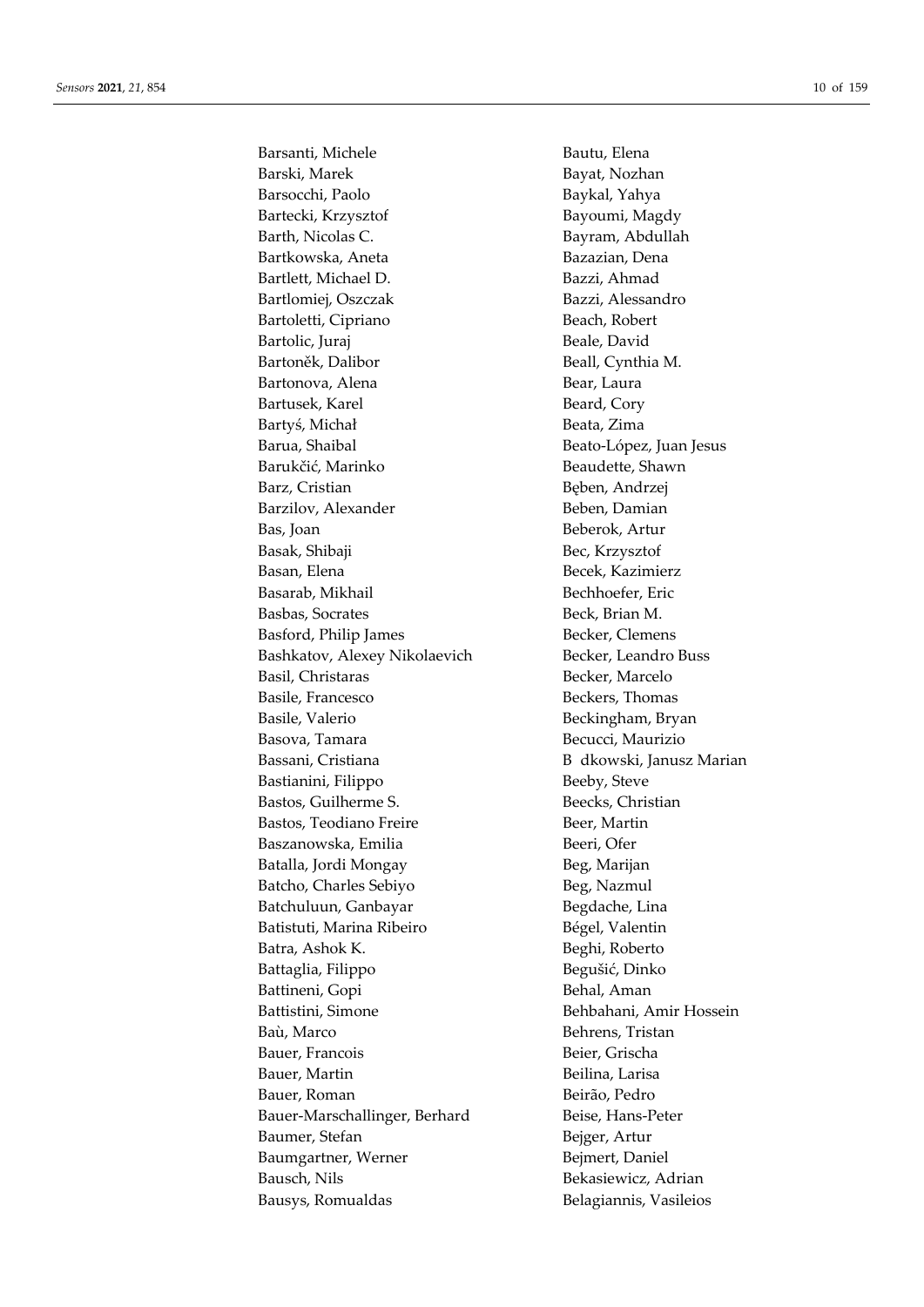Belaid, Abdel Ben-Othman, Jalel Belaïd, Abdel Benoussaad, Mourad Belciu, Anda Benseman, Timothy Belforte, Guido Benyahia, Ilham Belias, Dimitrios Beranek, Ladislav Beliatis, Michail J. Berbecaru, Diana Bell, John Bereś-Pawlik, Elżbieta Bell, Tyler Bereza-Malcolm, Lara Bellagente, Paolo Bergamaschi, Anna Bellanca, Gaetano Berger, Christian Bellasio, Roberto Berger, Cyrille Belli, Pierluigi and Bergman, Anders Bellido Outeiriño, Francisco José Bergmann, Jeroen Bellman, Chris Bergmann, Olaf Bellone, Mauro **Beriáin**, Andoni Bellucci, Patrizia Berinskii, Igor Belmonte Fernández, Oscar Beritelli, Francesco Belmonte, Jesús López **Berkó, András** Beltrame, Giovanni Bernabe, Jorge Bernal Beltran-Carbajal, Francisco Bernacki, Bruce Ben Gal, Alon Bernal Escobedo, Luis Ben Haj Frej, Mohamed Bernal, Olivier Ben Yoav, Hadar Bernard, Brian Ben, Yueyang Bernardini, Gabriele Beňa, Ľubomír Bernardo, Luis Filipe Almeida Benalia, Souraya Bernaś, Marcin Benavente-Peces, César Bernatavičienė, Jolita Benbouzid, Mohamed Bernhard, Stefan Bencardino, Daniela Berntzen, Lasse Benchirouf, Abderrahmane Berretti, Stefano Benco, Miroslav Berrocal, Javier Bendechache, Malika Berry, Paul E Bender, Paul **Bender**, Paul Bertaccini, Assunta Benderius, Ola Bertemes-Filho, Pedro Benedetti, Simona Bertini, Flavio Benedicenti, Luigi Berto, Marcello Benedikovic, Daniel Bertocci, Francesco Benéitez, Nuria Teigell Bertolin, Chiara Benetti, Massimiliano Bertoncello, Paolo Bengson, Jesse J. Bertoni, Andrea Bengtsson, Ewert Beruete, Miguel Beni, Valerio **Beni, Valerio Beni, Valerio Beni, Valerio Beni, Il**entità Beni, Gerardo Benissa, Said Berveglieri, Adilson Benítez Andrades, Jose Alberto Besada, Juan Benitez, Victor H Besançon, Lonni Benitez-Garcia, Gibran Beskopylny, Alexey Benitez-perez, Héctor Bessa, Iury Valente Benko, Božidar Bessmertnykh-Lemeune, Alla Bennet, Francis Bessonov, Vladimir O. Bennett, Michael Bestak, Robert Bennett, Steven P Bétaille, David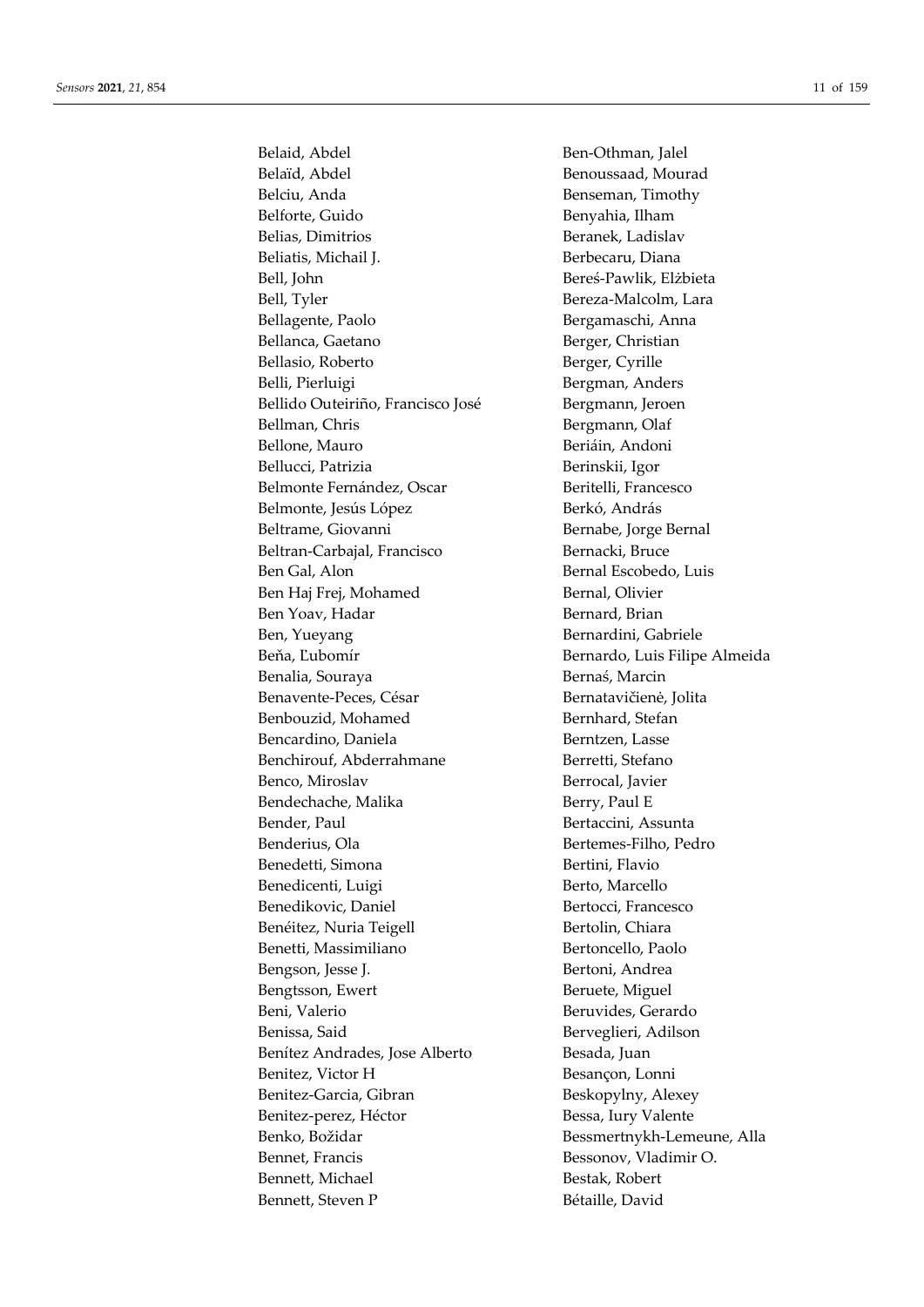Bettati, Stefano Bielecka, Marzena Betthauser, Lisa M. Bieniek, Andrzej Bettocchi, Carlo Bieniek, Tomasz Beverini, Nicolo Biermann, Felix Bevitt, Joseph Biermann, Peter Beyabanaki, Amir Reza Bifulco, Paolo Beyerle, Georg Bigi, Alessandro Bezantakos, Spiros Biglia, Alessandro Bezerra, Eduardo A. Bikakis, Antonis Bezzateev, Sergey Bilal, Muhammad Bhalla, Nikhil Bilas, Vedran Bhamra, Tracy Bilican, Doga Bhandari, Manohar Prasad Bilicki, Vilmos Bharatharaj, Jaishankar Bilík, Petr Bhargava, Kriti Billeci, Lucia Bharti, Pratool Bilo, Grzegorz Bhat, Ganapati Bin, Sheng Bhatt, Vijay Deep Binetti, Leonardo Bhattacharyya, Mayukh Binzhong, Zhou Bhattarai, Jay K. Biondi, Filippo Bhethenabotla, Venkat Biondi, Giulio Bhounsule, Pranav A. Birch, Brian Bhowmik, Basuraj Birch, Byrenn Bhowmik, Lal Mohan Birch, David M. Bhowmik, Neelanjan Bird, Jordan Bhuckory, Shashi Birdal, Tolga Bhuiyan, Md Yeasin Birk, Andreas Bhutta, Muhammad Raheel Biro, Istvan Bi, Chuanxing Bisaglia, Carlo Bi, Hongsheng Bischof, Hans-Peter Bi, Jinshun Bisharat, Dia'aaldin Bi, Ke Bisi, Maria Cristina Bi, Xiang Bisogni, Maria Giuseppina Bi, Yunbo Bisson, Marina Bia, Pietro Biswas, Kamanashis Biagetti, Giorgio Biswas, Shantonu Bialas, Katarzyna **Biswas**, Sumana Bian, Jinhu Bitar, Ahmad W. Bian, Liheng Bithas, Petros S. Bianchi, Valentina Bittolo Bon, Silvia Bianchini Ciampoli, Luca Biziuk, Marek K. Bianco, Simone Bizon, Nicu Biancolillo, Alessandra Bizzego, Andrea Bianconi, Francesco Björkelund, Anders Biasiucci, Andrea Bjorklund, Robert Biasotti, Silvia Björkqvist, Jan-Victor Bibbo, Daniele Björling, Elin A. Bica, Ioan Biörninen, Toni Bicen, Ozan Blachowski, Bartlomiej Bie, Hongxia Blahut, Jan Bie, Rongfang Blake, Jacqueline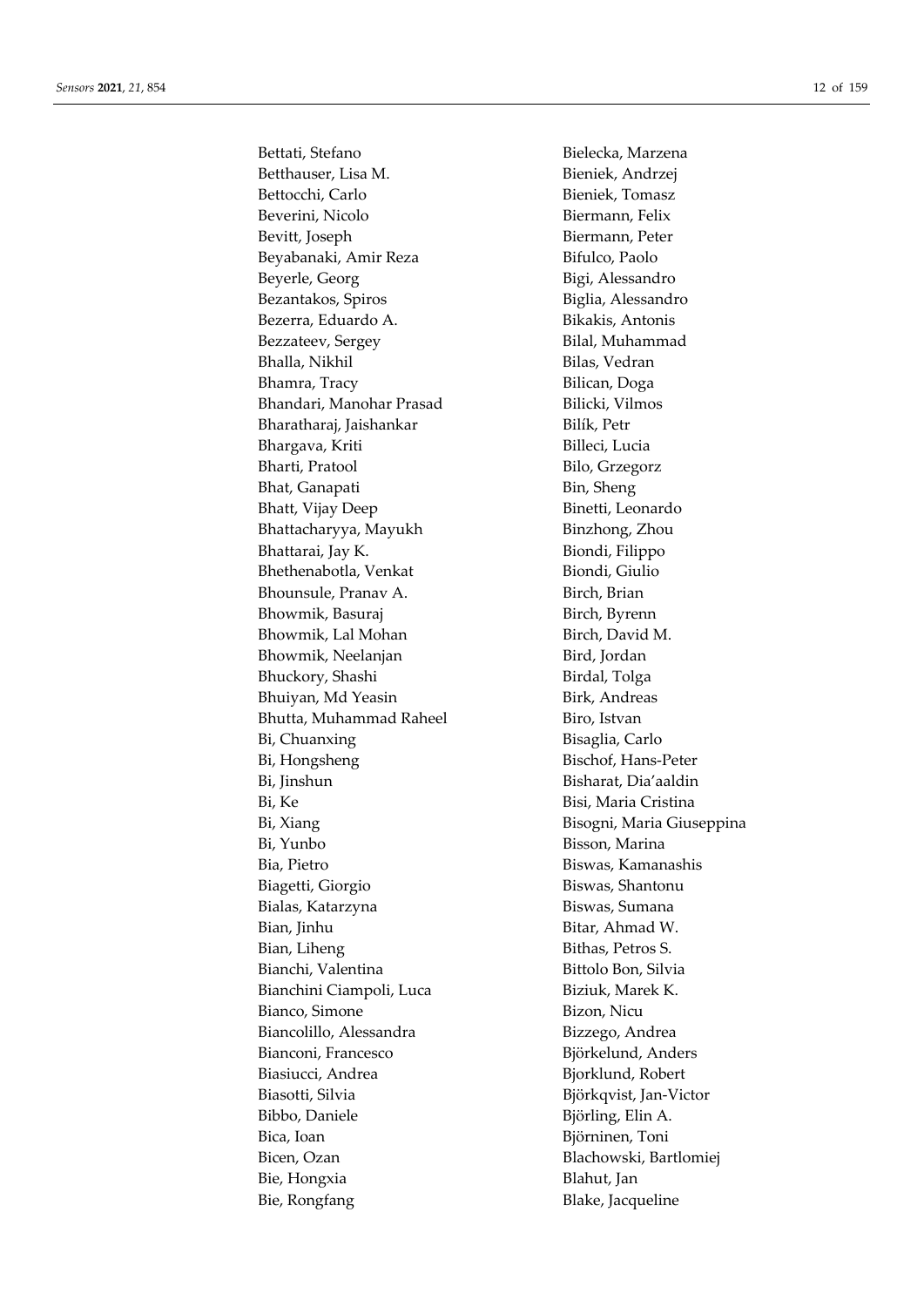Blanchard, François Bogdan, Ileana Blanco Rojas, Maria Dolores Bogdan, Mihai Blanco-Novoa, Oscar Bogdan, Paul Blandin, Rémi Bogdan, Razvan Blandón-Naranjo, Lucas Bogliolo, Alessandro Blanes, Carlos **Bognár**, Gabriella Błaszczak-Bąk, Wioleta Bogris, Adonis Błaszczyszyn, Monika Böhm, Lutz Blazej, Josef Böhnert, Tim Blazek, Joseb Bohush, Rykhard Blazek, Thomas Bojkovski, Jovan Blazevic, David Bok, Sangho Blažič, Sašo Bokde, Neeraj Blazina, Maria **Boland**, Francis Morgan Bloch, Victor Bolanowski, Marek Block, Robert Bolboacă, Sorana D. Block, Stephan Bolbot, Victor Blondel, Philippe Bollinger, Lance Bloom, Gedare Bolognesi, Cecilia Maria Blumenschein, Laura H. Bolomey, Jean-Charles Blumenstein, Iiri Bölöni, Ladislau Blumrosen, Gaddi Bolotin, Yu V. Blüthgen, Christian Bolshov, Mikhail Blyakhman, Feliks Abramovich Boltes, Maik Bo, Fang Boluda, Jose A. Boada, Beatriz L. Bombek, Gorazd Boaga, Jacopo Bona, Stefano Boardman, Richard P Bonaci, Tamara Boavida, Fernando Bonafoni, Stefania Bobacka, Johan Bonasia, Rosanna Bobashev, Georgiy Bonastre Pina, Alberto Miguel Bobda, Christophe Boncel, Slawomir Bobin, Jérome Bonci, Andrea Bobinger, Marco Bonci, Tecla Bobkowska, Katarzyna Boncinelli, Leonardo Boboc, Răzvan Gabriel Bond, Jason Bobulska, Lenka Bondavalli, Paolo Bobulski, Janusz Bondorf, Steffen Boccia, Lorenzo Bone, Gary Bochkati, Mohamed Bonet, Elisenda Bocîrnea, Amelia Elena Bonfè, Marcello Bock, Joel R. Bongo, Lars Ailo Bocková, Markéta Bonifácio, Luís Filipe Prazeres Bocu, Razvan Bonifazi, Giuseppe Bodaghi, Mahdi Bońkowski, Piotr Boddaert, Xavier Bonomo, Anthony L. Boenisch, Gerhard Bonomo, Matteo Boffi, Pierpaolo Bonomolo, Marina Bogaerts, Jan Bonyár, Attila Bogataj, Marija **Boolani**, Ali Bogawski, Paweł Boon, Cheng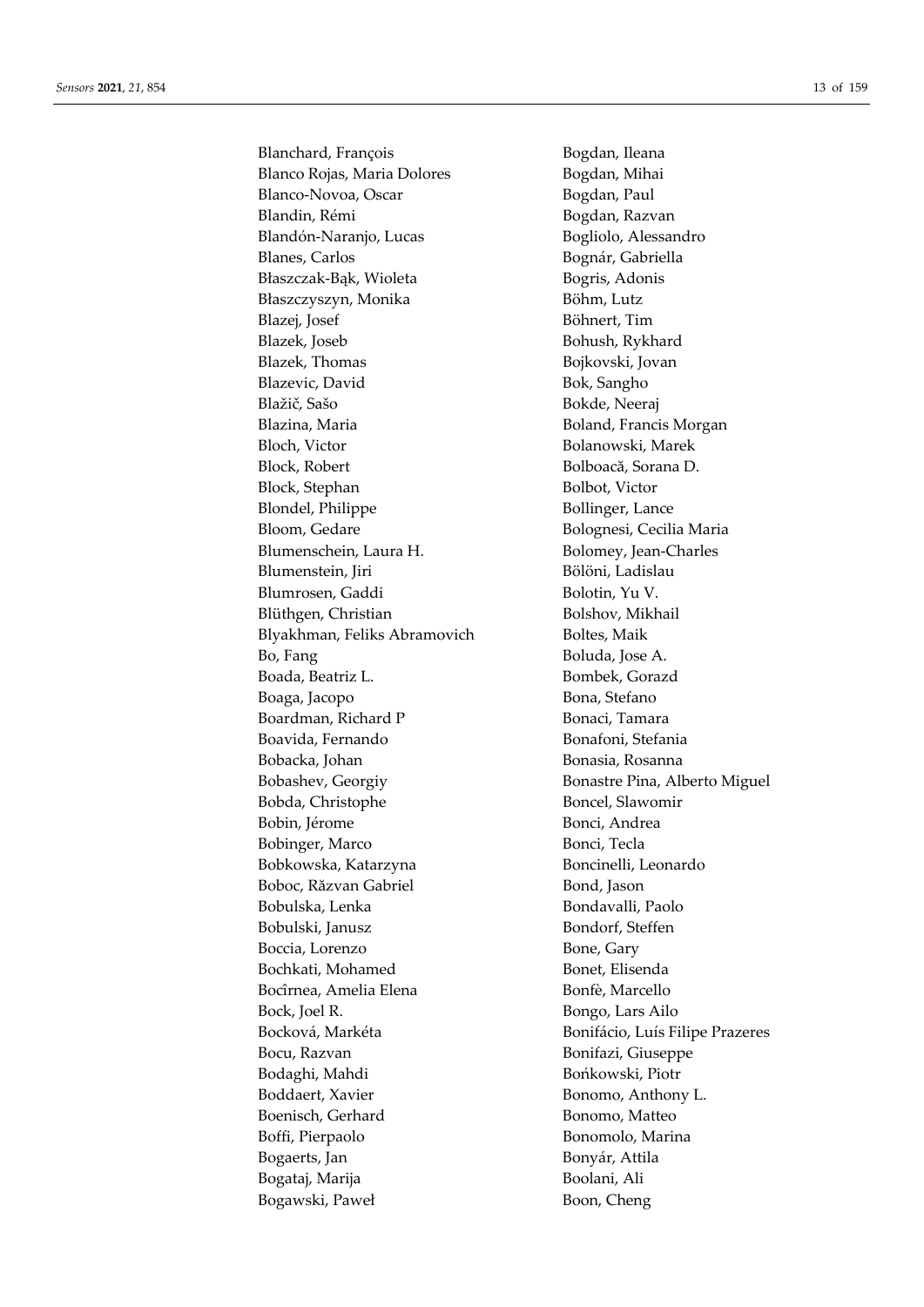Boori, Mukesh Singh Boudaden, Jamila Boragno, Corrado **Bougas**, Lykourgos Borawski, Andrzej Bougiatioti, Katerina Borda, Ann Boukallel, Mehdi Bordel Sánchez, Borja Boukhechba, Mehdi Bordoy, Joan Boukhers, Zeyd Borecki, Michal Boukouvalas, Zois Borgaonkar, Ravishankar Bhaskarrao Bouri, Mohamed Borgarino, Mattia Bourillot, Eric Borges, Díbio Leandro Bourouina, Tarik Borghi, Alessandra Boursianis, Achilles Borghi, Francesca Bousdar Ahmed, Dina Borghi, Guido Boutaayamou, Mohamed Borich, Michael Boutayeb, Halim Boril, Hynek Boutejdar, Ahmed Boriskov, Petr Boutry, Nicolas Borkowski, Piotr Bouvet, Pierre-Jean Borla, Oscar Bouziane, Brik Bormashenko, Edward Bowden, Anton E. Borodina, Irina A. Bozalakov, Dimitar Borodinas, Sergejus Bozchalooi, Iman Soltani Borovkov, Victor Bozcuoğlu, Asil Kaan Borowska, Marta Božek, Pavol Borrego, Carlos Bożek, Piotr Borrero Sánchez, Juan Diego Bozena, Gajdzik Borri, Simone Bozhko, Yulia Yu. Borro, Diego Bozkurt, Selim Bortoni, Edson Bozomitu, Radu Gabriel Borza, Diana Bozzano, Roberto Bos, Arend Brad, Remus Bosch, Stephan Brad, Stelian Boschetti, Giovanni Braeuer, Andreas Bose, Pritam Braga, Guilherme S. Boshkoska, Biljana Mileva Bragazzi, Nicola Luigi Bossavit, Benoit Braginsky, Boris Bosse, Stefan Branch, Philip Bossi, Giulia Brand, Serge Bosso, Nicola Brandão, Alexandre Bostater, Charles Brandão, Elsa Boström, Kim Brandão, Lincoln Cardoso Botelho, Wagner Tanaka Brandl, Martin Bothe, Kyle M. Brandolini, Filippo Böttcher, Sebastian Brandsema, Matthew Botte, Marilisa Brandusoiu, Ionut Bogdan Bottin, Matteo Brás, Susana Botzoris, George Brasiello, Antonio Boualouache, Abdelwahab Bratashov, Daniil N. Boubchir, Larbi Bratchenko, Ivan Bouchard, Kevin Braun, Alexander Bouchner, Petr Braun, Sebastian

Borfecchia, Flavio Boulogeorgos, Alexandros-Apostolos A.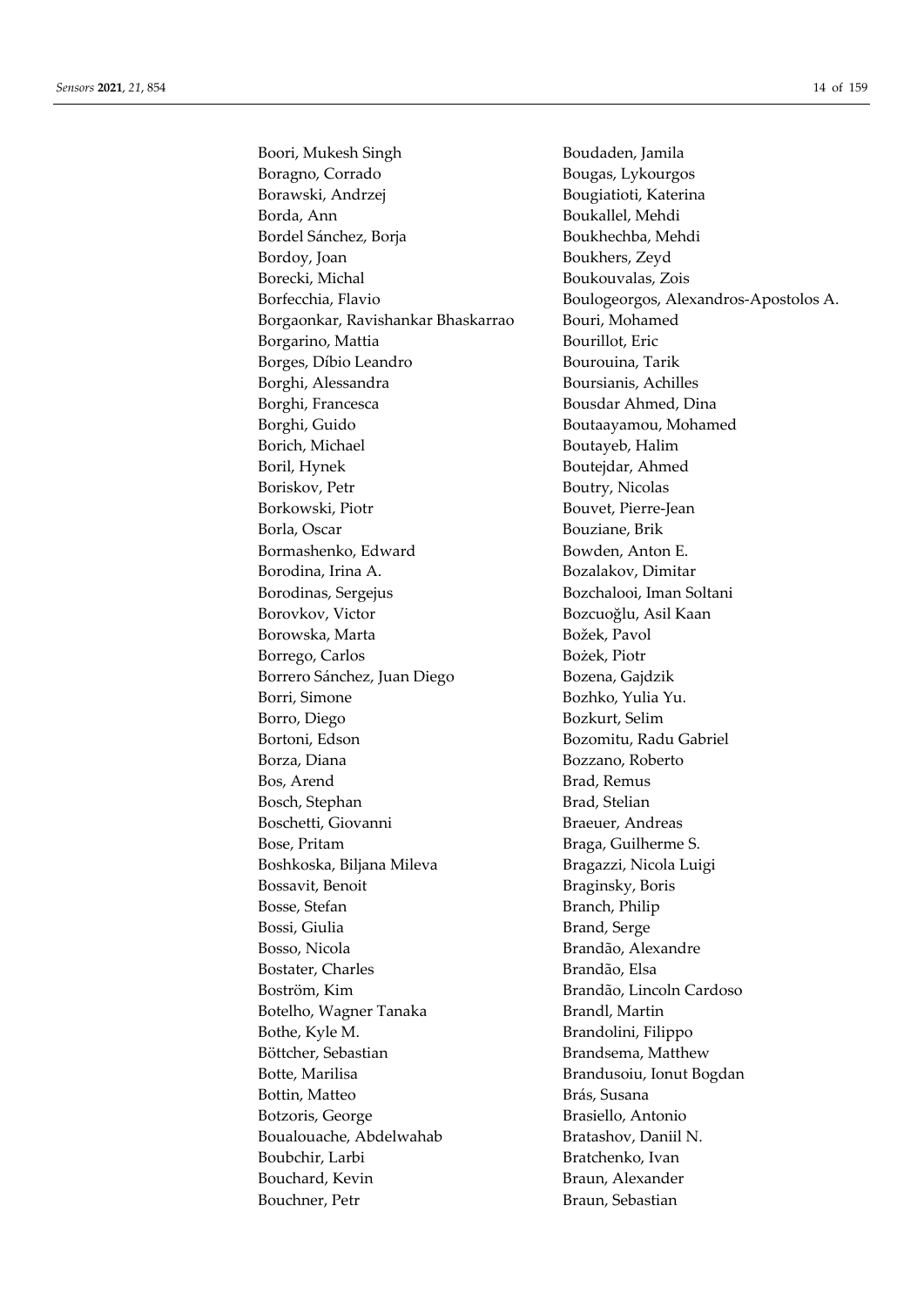Brauneck, Jens Brown, Philip N. Bravo, Ignacio Brown, Steven G. Bravo, Teresa Brown, Suzana Bray, Erin Brown, Tim W. C. Brcic, David Brown, Timothy Brcic, Mario Brščić, Dražen Breaz, Radu-Eugen Bruce, Neil C. Breed, Greg A. Bruckman, Laura S. Breguet, Jean-Marc Bruder, Stephen Brehm, Gunnar **Bruggemann**, Troy Sterling Breitsamter, Christian Brundage, Cord M. Brenker, Jason Brunet, Philippe Brentan, Bruno Melo Brunete, Alberto Brescia, Massimo Bruni, Renato Bresciani, Mariano Bruni, Vittoria Bressan, Federica Bruno, Fabio Brestic, Marian Brunone, Brunone, Brunone, Brunone, Brunone, Brunone, Brunone, Brunone, Brunone, Brunone, Bruno Bretterklieber, Thomas Brus, Jan Breuil, Philippe Bruschini, Claudio Breunig, Hans Georg Brust-Mascher, Ingrid Brewster, Lauran Bryche, Jean-François Brezeanu, Gheorghe Bryk, Maja Brida, Peter Brzecka, Anna Bridgelall, Raj Brzostowski, Krzysztof Bridle, Helen Bu, Lingbing Briggs, Tiffany Bu, Xiongzhu Brighina, Filippo Bubnienė, Urtė Brincker, Rune Buchowicz, Andrzej Brinkworth, Russell Buciakowski, Mariusz Briongos, Samira Bučinskas, Vytautas Briottet, Xavier Buckley, Jeffrey Brisolara, Lisane Brisolara De Bucur, Bogdan Brito, Alisson Budaciu, Cristina Brito, José Budaszewski, Daniel Brito, Paulo Budeanu, Marius Brkic Bakaric, Marija Budetta, Paolo Brkić, Dejan Budge, Scott Broadhurst, C. Leigh Budge, Scott E. Brocca, Luca **Brocca, Luca** Budgett, David Brock, Heike Budinski, Vedran Brockherde, Werner Budvytis, Ignas Broderick, Patricia and a Budzan, Sebastian Brodie, Graham Budzier, Helmut Brodny, Jarosław Buendía, Félix Brogger, Jan Buffi, Alice Brognara, Lorenzo Buhot, Arnaud Bronchalo, Enrique Bui, Hoai Nam Khac Brooks, Randall Bui, Huu Kien Brosed, Francisco Javier Buisseret, Fabien Brouzgou, Angeliki Brouzgou, Angeliki Brown, Kenneth Bujnowski, Adam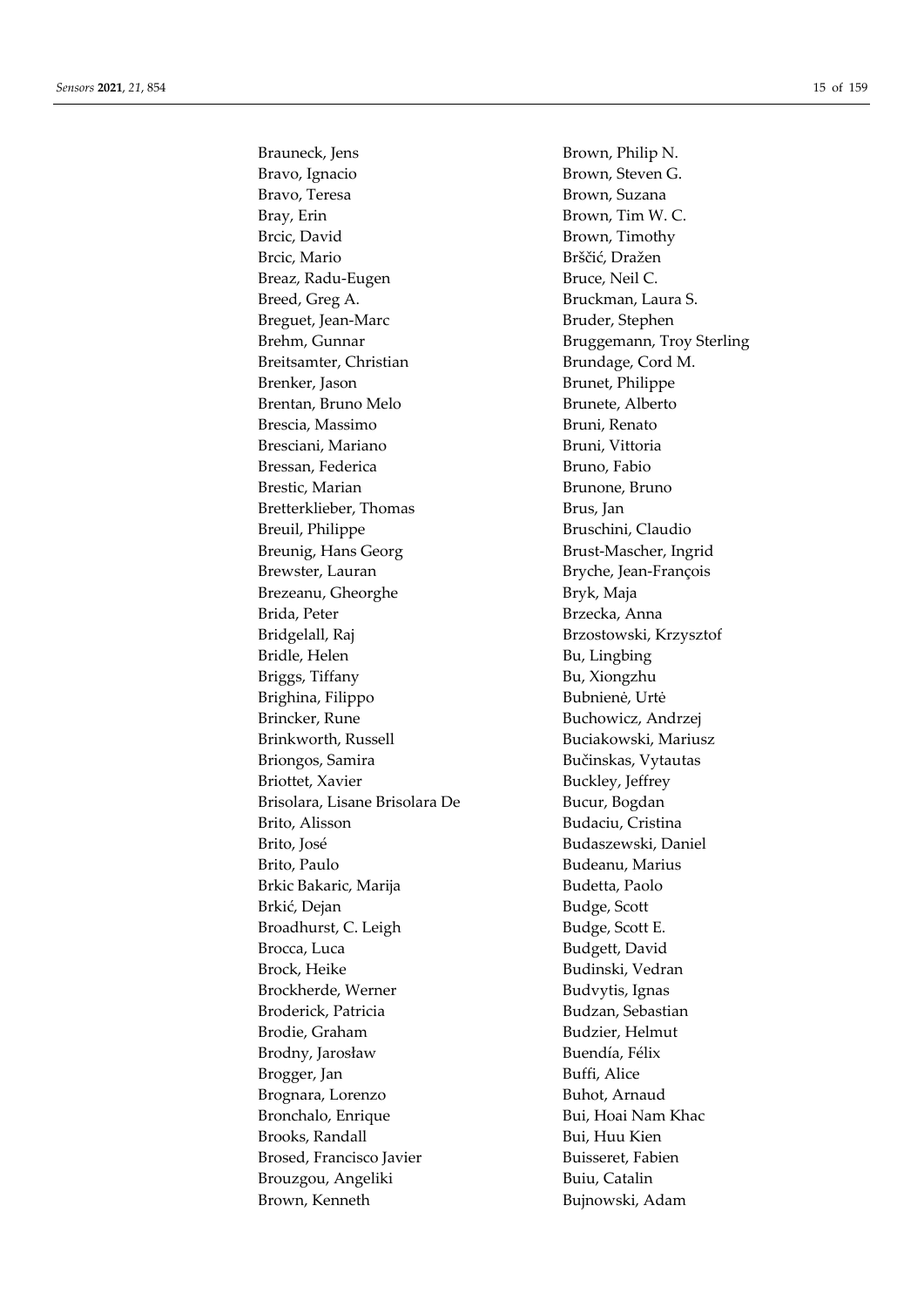Bujoreanu, Carmen Bystroff, Christopher Bukhari, Qasim Bystrov, Aleksandr Bukin, Oleg Byun, Hyeran Bulić, Patricio Byun, Sangjin Bulińska-Stangrecka, Helena Cabaj, Joanna Bull, Geoff Cabaj, Krzysztof Bunea, Alina-Cristina Cabaleiro, Manuel Buongiorno, Domenico Cabeda, José Manuel Buongiorno, Fabrizia Cabestany, Joan Buono, Andrea **Cabral**, Jader Buonocore, Francesco Cabral, Jaydee Burattini, Laura **Cabrera Martínez, Abel** Burch, Reuben Cabrera, Humberto Burdziakowski, Paweł Cabrera-Munoz, Nestor Bures, Miroslav Caccavale, Mauro Burgdorf, Martin Cadatal-Raduban, Marilou Burghardt, Andrzej Caesarendra, Wahyu Burgués, Javier Cafaro, Francesco Burlacu, Adrian Cafolla, Daniele Burlina, Chiara Caggianese, Giuseppe Burokur, Shah Nawaz Cai, Guofa Burri, Samuel Cai, Haipeng Burrows, Andrea C. Cai, Huaqing Burszta-Adamiak, Ewa Cai, Jun Burud, Ingunn Cai, Wenyu Burwell, Gregory Cai, Yaping Bus, James S. Caiani, Enrico G Busca, Bernat Cailean, Alin-Mihai Busquets-Mataix, Jose V. Cain, Ryan Bustaffa, Elisa Cain, Stephen Bustin, Aurelien Calabrò, Francesco Bustos, Alejandro Calado, João M. F. Bustos-Martínez, Jaime Calafate, Carlos Tavares Butlewski, Marcin Calamanti, Chiara Butnariu, Silviu Calaon, Matteo Butov, Oleg V. Calbimonte, Jean-Paul Butt, Abdul Haleem Caldas, Paulo Butt, Muhammad Ali Caldeira, João M. L. P. Buttafuoco, Gabriele Calderon, Carlos Buttazzoni, Giulia **Calderon, Iuan** Butun, Ismail **Căleanu, Cătălin-Daniel** Butusov, Denis Calegari, Roberta Buzuk, Marijo Calendar, Richard Buzzelli, Marco Calì, Michele Byeon, Haewon Caliebe, Wolfgang Bykhovsky, Dima Caliendo, Cinzia Bykov, Dmitry A. Caligiuri, Michael P. Byoung-Hee, Lee Calin, Vladeanu Byrne, Dallan Calinescu, Ioan

Bunge, Christian-Alexander Caballero-Mora, Maria Angeles Burdett, Robert Cabrera, Maria Eugenia (Maru)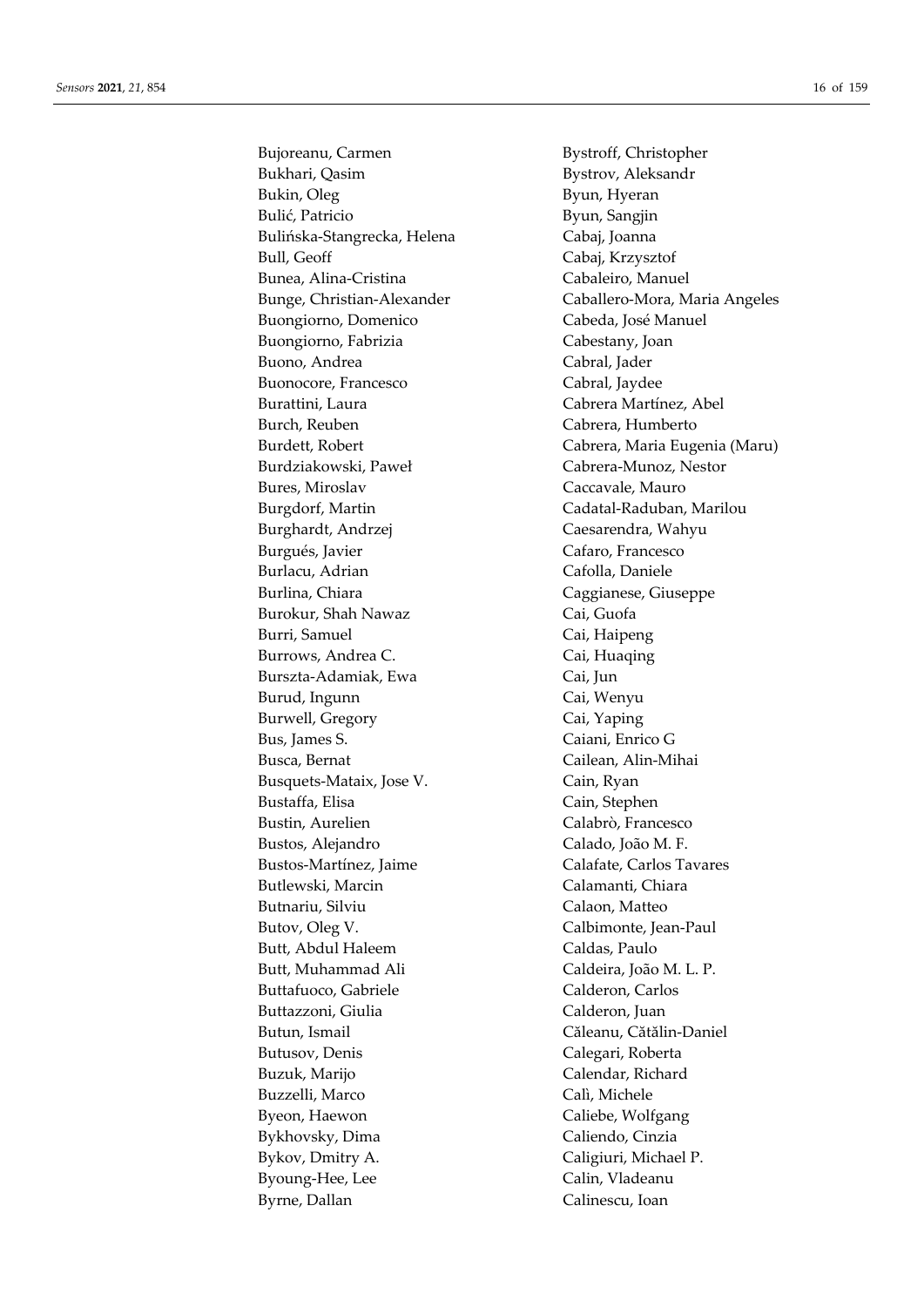Calixto, Iacer Campos, Rui Calle Cancho, Jesús Camposo Pereira, Artur Callegari, Bianca Campos-Taberner, Manuel Calleja, Montserrat Campuzano, Susana Calleja-Arriaga, Wilfrido Candefjord, Stefan Callejón Leblic, María Amparo Canders, Wolf-Rüdiger Calvaresi, Davide Cannon, Kevin Calveras, Anna Cano, Alberto Calvillo-Arbizu, Jorge Cano, Maria-Dolores Calvini, Rosalba Cano-Espinosa, Carlos Calvo, Angela Caño-García, Manuel Calvo, David Canovas Martinez, Rocio Calvo, Hiram Cantero-Chinchilla, Sergio Calvo, Roque Cantor-Cutiva, Lady Catherine Calvo-Fullana, Miguel Cao, Chang Calvo-Lobo, César Cao, Deng Calzarossa, Maria Carla Cao, Huiliang Cam, Hasan Cao, Jian Camara, Carmen Cao, Jianyun Cámara-Chávez, Guillermo Cao, Jiawei Cámara-Zapata, José María Cao, Jiuwen Camarena-Martinez, David Cao, Junwei Camargo, Sandro Da Silva Cao, Lin Camas Anzueto, Jorge Luis Cao, Liqin Cambria, Erik Cao, Pei Camerlingo, Carlo Cao, Peng Cameron, Noel Cao, Suzhi Camiciottoli, Gianna Cao, Wenzhuo Camilleri, Vanessa Cao, Yunqi Camiz, Sergio Cao, Zhiguang Campagnoli, Rafaela Cao, Zhiqiang Campanella, Luigi Čapek, Jan Campbell, Anthony Capineri, Lorenzo Campbell, Dana Capitão, Silvino Dias Campbell, Michael (Columbia University, USA) Capobianco, Enrico Campbell, Michael (Fort Lewis College, USA) Capobianco, Giuseppe Campbell, Sawyer D. Capodaglio, Andrea Campeau-Lecours, Alexandre Capone, Simonetta Campelo, José Caporali, Alessandro Campian, Cristina Mihaela Caporusso, Nicholas Campioni, Ilaria Capozzoli, Luigi Campo Vázquez, Celeste Cappelletti, Chantal Campo, Celeste Cappelletti, Luca Campo, Eric Cappuzzello, Francesco Campobello, Giuseppe Capra, Alessandro Camponogara, Ivan Capretz, Miriam Campopiano, Stefania Capuano, Rosamaria Campos, Alex Fabiano Cortez Caputo, Domenico

Calín-Sánchez, Ángel Campos, Antonio Luiz Pereira De Siqueira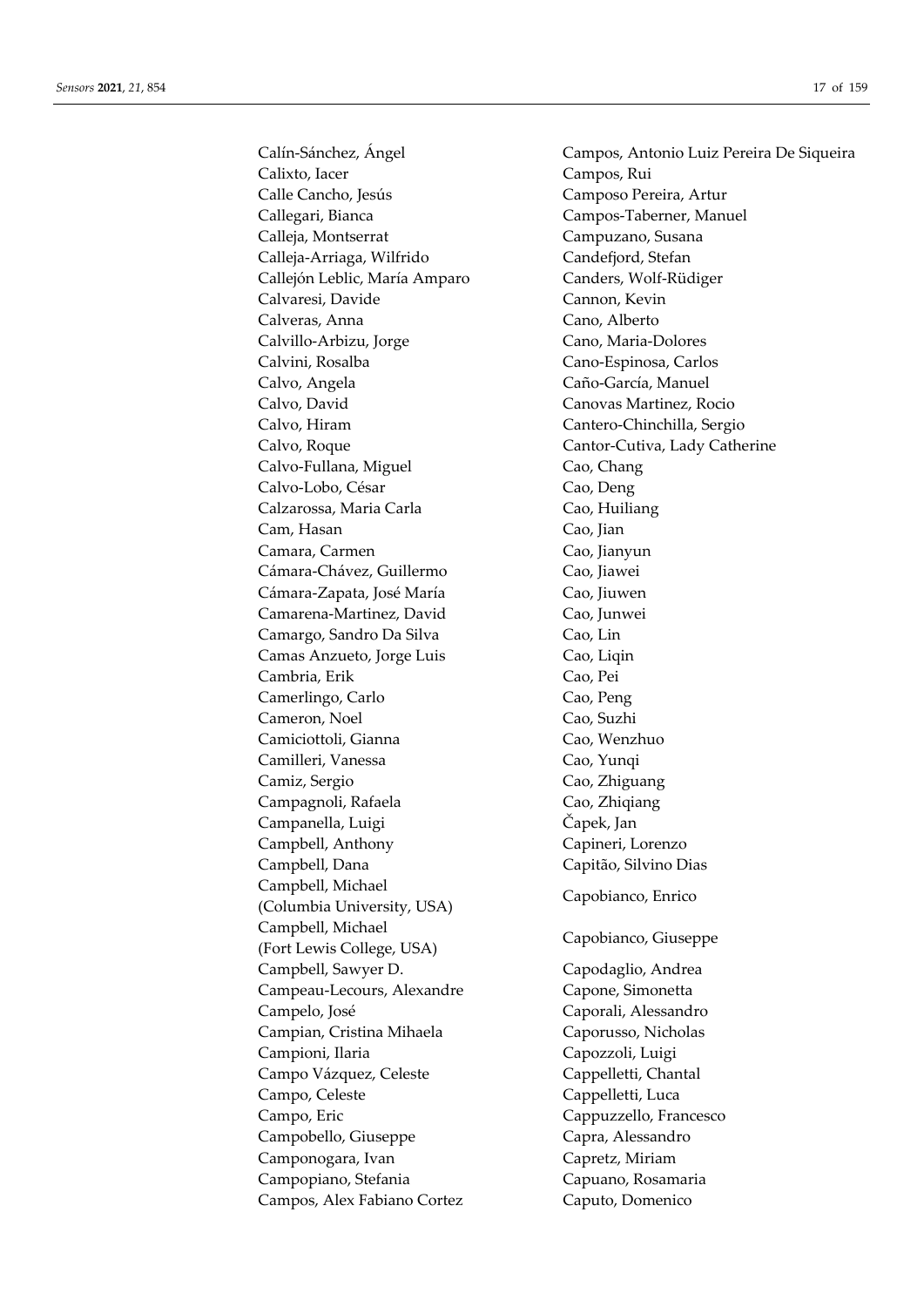Carabias-Orti, Julio J. Carutasu, George Carabin, Giovanni Carvalho, Diego Carbonaro, Carlo Maria **Casaccia**, Sara Carbonaro, Nicola Casado-Hernández, Israel Carbone, Paolo Casado-Vara, Roberto Carboni, Biagio Casalbore, Daniele Cárdenas, César Casalino, Gabriella Cardenas-Juarez, Marco Casals, Alícia Cardieri, Paulo Casanella, Ramon Cardillo, Emanuele Casari, Paolo Cardona-morales, Oscar Casas, Oscar Cardoso, Fernando Casau, Pedro Cardoso, Jorge C. S. Casavola, Alessandro Cardoso, José Roberto Cascianelli, Silvia Cariou, Claude Caseiro, Alexandre Cariow, Aleksandr Casimiro, António Carles, Guillem Caso, Giuseppe Carli, Raffaele Casoni, Maurizio Carlos Fernandez-Diaz, Juan Caspary, Reinhard Carlos Ferreira, João Cassano, Fabio Carlos-Mancilla, Miriam A. Cassara, Pietro Carlson, Charles Cassetti, Gabriele Carmen Carnero, María Cassidy, John F. Carminati, Marco Castagno, Jeremy Carmo, João Paulo Castagnola, Elisa Carmona, Emiliano Castaldi, Paolo Carmona, Pedro Latorre Castaldo, Paolo Carona, Carlos Castaño, Fernando Caroppo, Andrea Castejon, Cristina Carotenuto, Marco Castellano Paulis, Julen Carranza, Óscar Castelli, Eric Carrasco, Alejandro Castelli, Giulio Carrasco, Miguel Castellini, Paolo Carrascosa, Francisco Castiglione, Arcangelo Carratalá, María Castillo, Daniel Carrault, Guy Castillo, Jose Carlos Carrega, Alex Castillo, Oscar Carreno, Neftali Castro Do Amaral, Gustavo Carreno-Luengo, Hugo Castro, Cristina De Carrier, Mathieu Castro, Isabel Carrillo Calleja, Juan Manuel Castro, Ivan D. Carro Fernandez, Germán Castro, José Luis Alba Carruthers, David Castro, Maria Claudia Ferrari Carstensen, Jens Michael Castro-Escarpulli, Graciela Carter, Ashley Castro-Garcia, Juan Antonio Caruso, Antonio Castro-Méndez, Aurora Caruso, Giulia Casula, Giuseppe Caruso, Ugo Catala, Andreu

Carfora, Maria Francesca Caseiro Rocha, Alfredo Moreira Carnevale, Daniela Castañeda Miranda, Alejandro Caroti, Gabriella Castellanos Garzón, José Antonio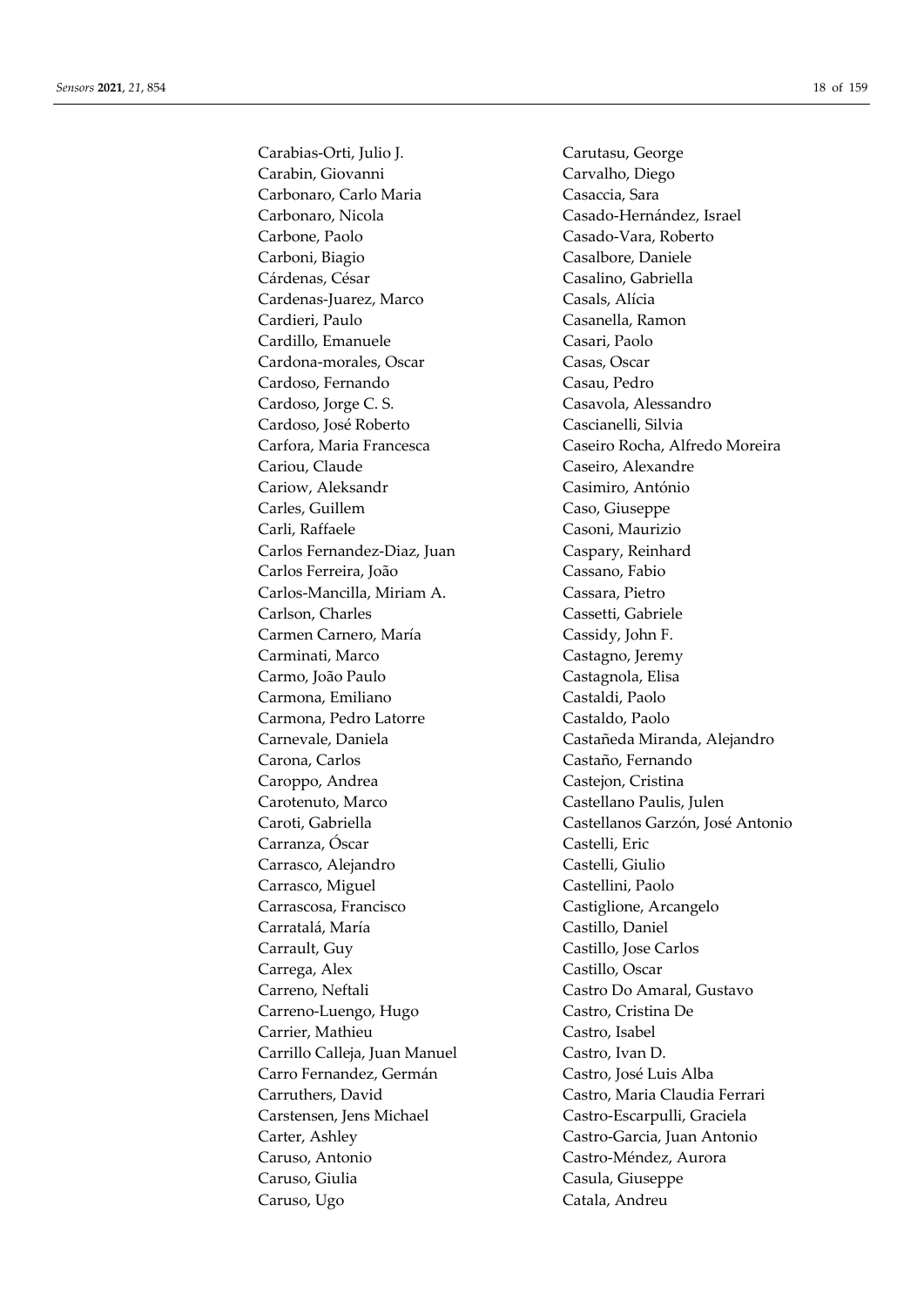Cataldo, Andrea Cerbu, Camelia Cataldo, Rosella Cercas, Francisco António Bucho Catalin, Dumitrescu Cerchione, Roberto Catalina-Lucia, Cocianu Cerjan, Ben Catani, Jacopo Cermak, Peter Catania, Alessandro Cernadas, Eva Catania, Pietro Cernat, Andreea Catapano, Ilaria Černý, Martin Catelli, Danilo S. Cerretti, Raffaella Catena, Robert Cerro, Gianni Catherwood, Philip A. Cerruto, Emanuele Catini, Alexandro Ceruti, Alessandro Cattaneo, Giuseppe Cervantes, Emilio Cattani, Luca Cervantes, Jair Caubel, Julien J. Cesano, Federico Caulfield, Malcolm César Cavalcanti Roza, Válber Caurin, Glauco Cesarini, Andrea Causa, Flavia Česnulevičius, Algimantas Causse, Mickaël Céspedes, Sandra Cauteruccio, Francesco Cetin, Sabri Cavaco Mendes, Mário José Gonçalves Ceyssens, Frederik Cavagnaro, Marta Cha, Kyoung Chul Cavalieri, Daniel Cruz Cha, Seung Hyun Cavallari, Marco Roberto Cha, Wonsuk Cavalli, Rosa Maria Cha, Young-Jin Cavallo, Armando Chacko, Jenu Varghese Cavallo, Eugenio Chacón Cuberos, Ramón Cavallo, Filippo Chacón Muñoz, Jesús Miguel Cavenaghi, Marcos Chai, Dengfeng Cavoretto, Paolo Chai, Jing Cawley, Peter Chai, Quan Cazacu, Marius Mihai Chai, Young Ho Cazorla, Miguel Chaim, Marcos Lordello Cazzola, Dario Chaix, Jean-François Cazzolato, Mirela T. Chakrabarty, Anjan Ceburnis, Darius Chakraborty, Joyraj Cechowicz, Radosław Chakraborty, Joyram Cecilia, Jose Maria Chakraborty, Kaushik Cecilio Da Silva Jr, Diógenes Chakravarty, Shatadru Cecílio, José Chalhoub, Gérard Cedomir, Milosavlevic Chalmers, Alan Celaya-Padilla, José M. Chalyan, Tatevik Celik, Numan Chamorro Petronacci, Cintia Micaela Cellini, Antonio Chamoso, Pablo Cely, Juan S. Chan, Chia-Tai Cennamo, Nunzio Chan, Ho Yin Centen, Peter Chan, King Yuk Centenaro, Marco Chan, Pak Centeno, Anthony Chan, Sunney<br>
Centeno, Jorge Antonio Silva Chan. Teck Kai Centeno, Jorge Antonio Silva Centurelli, Francesco Chan, Yu-Wei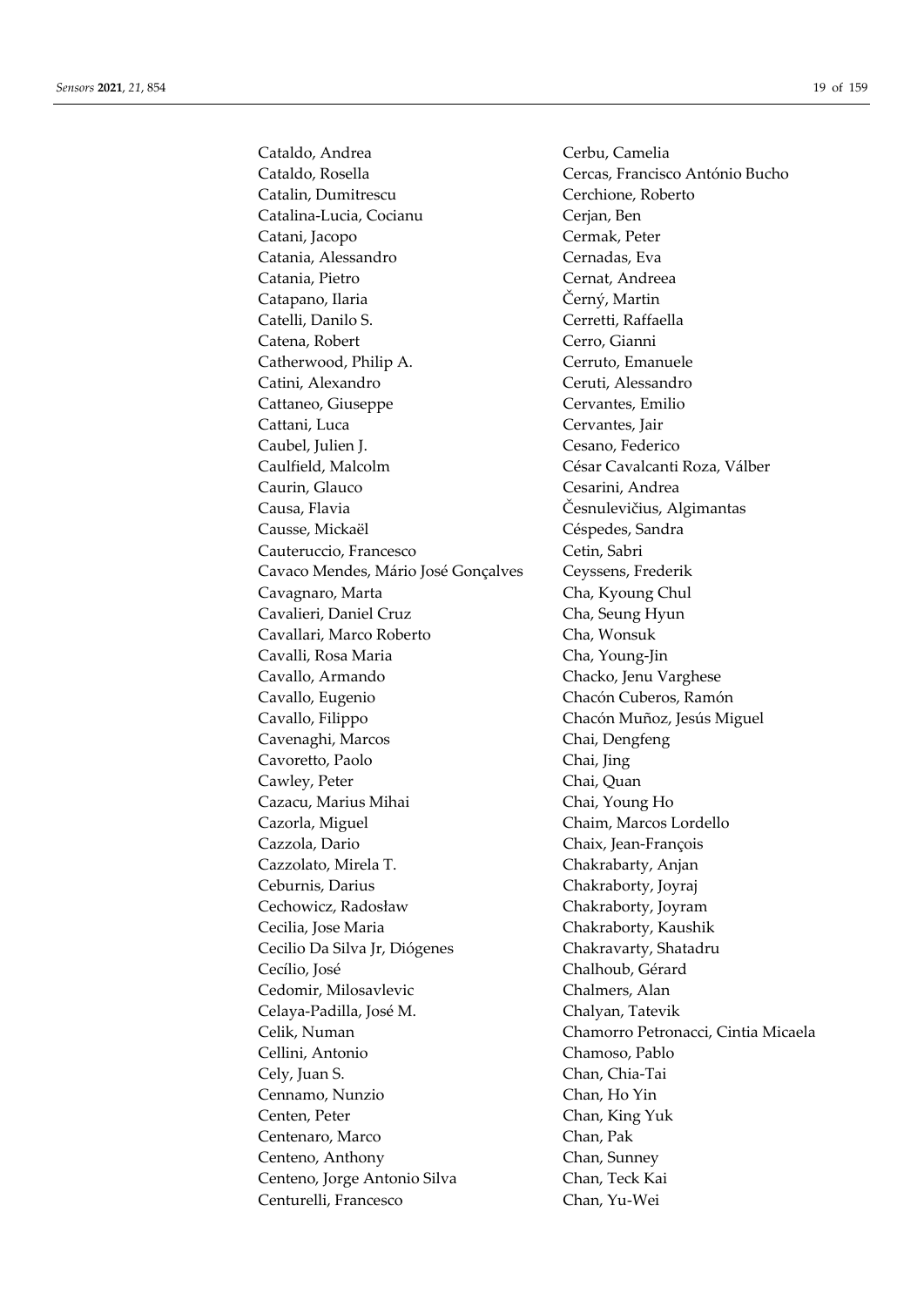Chander, Harish Charpenay, Victor Chandran, Satheesh Charrier, Joel Chandrasekaran, Arvind Charvat, Karel Chanel, Caroline Charvátová, Hana Chang, Chao-Tsun Chatterjee, Ayan Chang, Chia-Chen Chatterjee, Sampurna Chang, Chia-Ou Chatterjee, Subhasri Chang, Chih-hung (Alex) Chatterton, Steven Chang, Chih-Yuan Chatzidakis, Stylianos Chang, Chih-Yung Chatzigiannakis, Ioannis Chang, Chung-Liang Chatzimisios, Periklis Chang, Chung-Ping Chatzitofis, Anargyros Chang, Guobin Chau, Kwok-Wing Chang, Hsing-chung Chau, Lai-Kwan Chang, Hsiu-Wen Chaudet, Claude Chang, I. Pin Chaudhary, Ankit Chang, Jer-Ming Chaudhary, Ujwal Chang, Jiyul Chaudhuri, Sandeep K. Chang, Kai-Chun Chaudhury, Ayan Chang, Kang-Ming Chauhan, Vedang Chang, Ling Chaumette, Eric Chang, Lin-huang Chava, Rama Krishna Chang, Ming-Ching Chavanne, Xavier Chang, Qing Chavez, Guillermo Cámara Chang, Sekchin Chazalon, Joseph Chang, Seongju Che, Zhengping Chang, Seung Jin Chęciński, Jakub Chang, Sheng-Po Cheema, Adnan Ahmad Chang, Tengfei Chehri, Abdellah Chang, Tony Chelli, Francesco M. Chang, Victor Cheluszka, Piotr Chang, Wanjung Chen (Richard), Li Chang, Wenlong Chen, Albert Chang, Won-Du Chen, Baifan Chang, Yao-Feng Chen, Baile Chang, Yau-Zen Chen, Baojun Chang, Yeong-Hwa Chen, Binqiang Chang, Yu-Chung Chen, Bo Chaniotakis, Nikos A. Chen, Bo-Hao Channon, Robert B. Chen, Changhao Chantana, Jakapan Chen, Chao (China) Chao, How-Ran Chen, Chao (USA) Chao, Yuan Chen, Chaohe Chapeleau, Xavier Chen, Chaona Chapman, Ryan Chen, Chen Chapman, Steve Chen, Cheng-Huan Chappel, Eric Chen, Cheng-Wei Charalambous, Charalambos Chen, Chiachung Charlebois, Serge A. Chen, Chien-Chang Charlot, Benoît Chen, Chien-Sheng

Chang, Ke-Vin Chauhan, Vedang Dilipkumar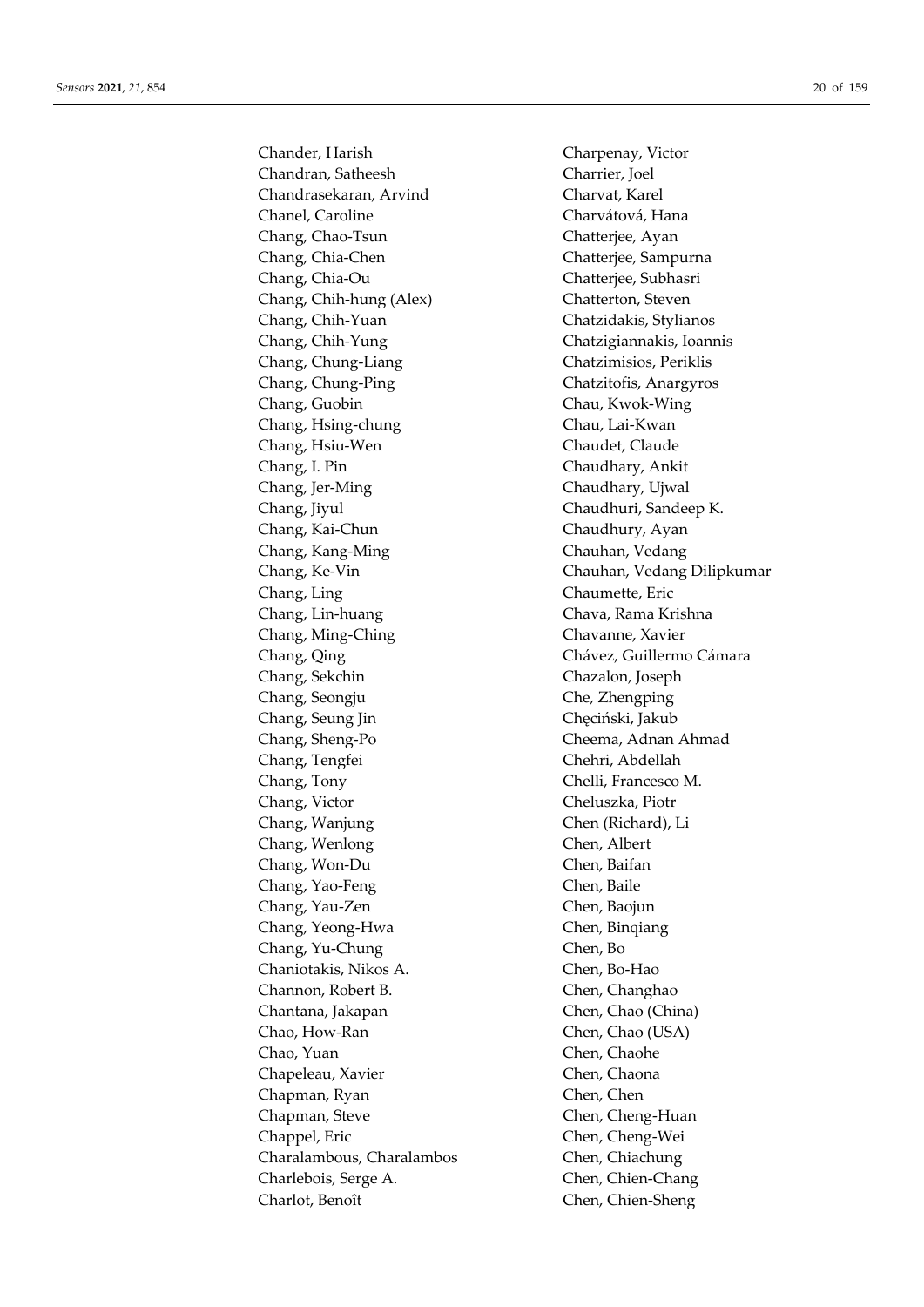Chen, Chien-yuan Chen, Nai-Hua Chen, Chin-Shan Chen, Pengzhan Chen, Chin-Tai Chen, Ping-Hei Chen, Chi-Yuan Chen, Po-Yu Chen, Chuanfa Chen, Ran Chen, Chun-Ta Chen, Roland K. Chen, Dechao Chen, Roufei Chen, Feng Chen, Rung-Ching Chen, Guoqing Chen, Shengyang Chen, Hai Bin Chen, Shen-Ming Chen, Hanchi Chen, Shih-Jui Chen, Hao Chen, Shi-Huang Chen, Haoyao Chen, Shih-Yu Chen, Hongtian Chen, Shuisen Chen, Hongyang (China) Chen, Shunyun Chen, Hongyang (Japan) Chen, Shuo-Han Chen, Houyang Chen, Si-Tong Chen, Howard Chen, Songyue Chen, Hsing-Chung Chen, Suming Chen, Huifang Chen, Tao Chen, Hung-Shing Chen, Tao-Hsing Chen, Jiageng Chen, Ti Chen, Jiahong Chen, Tianfei Chen, Jian-Lian Chen, Tinggui Chen, Jiawei Chen, Tsung-Lin Chen, Jiucun Chen, Weihai Chen, Jun (China) Chen, Weimin Chen, Jun (USA) Chen, Wen Chen, Junping Chen, Wenwen Chen, Kai Chen, Wu Chen, Kaifei Chen, Xiang Chen, Kai-Sheng Chen, Xiangcheng Chen, Ke Chen, Xiangdong Chen, Kongzhe Chen, Xiangping Chen, Liang-Bi Chen, Xianzhong Chen, Lien-Wu Chen, Xiaoliang Chen, Ling Chen, Xiaolong Chen, Lingling Chen, Xiaozhi Chen, Lingxin Chen, Xigao Chen, Lung-Chien Chen, Xinqiang Chen, Maolin Chen, Xiyuan Chen, Mi Chen, Xudong Chen, Min Chen, Xuemin Chen, Ming Chen, Yan Chen, Mingzhe Chen, Yanfei

Chen, Chi-Hua Chen, Peng (Southeast University, China) Chen, Chin-Ling Chen, Peng (Technology of Anhui University, China) Chen, Jie Chen, Wei (Fudan University, China) Chen, Jienan Chen, Wei (Xi'an University of Science and Technology, China)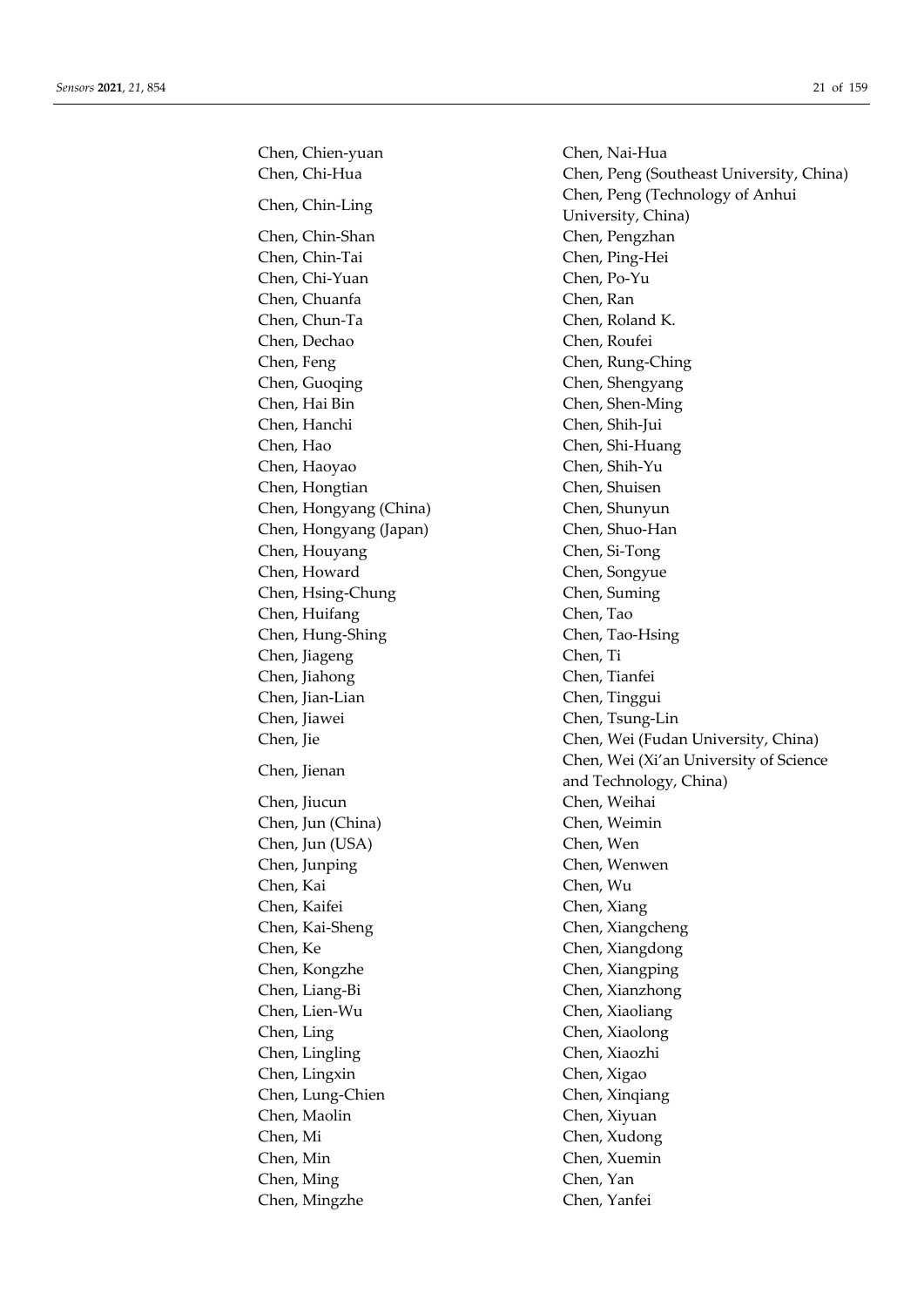Chen, Yaofei Cheng, Wen-Hsi Chen, Yen-Lin Cheng, Wood-hi Chen, Yen-wei Cheng, Xin Chen, Yeou-Jiunn Cheng, Xuan Chen, Yewang Cheng, Yang Chen, Yi-Cheng Cheng, Yangchun Chen, Yifan Cheng, Yongqiang Chen, Yijia Cheon, Jimin Chen, Yingnong Cheong, Kang Hao Chen, Yingxin Chernov, Andrey Chen, Yinsheng Chernyi, Sergei Chen, Yiping Cheron, Guy Chen, Yiyang Cheskis, Dima Chen, Yong Chessa, Stefano Chen, Yougan Cheung, Chichung Chen, Yuanliu Cheval, Sorin Chen, Yue Chew, Hooi Pin Chen, Yu-Hsuan Chi, Cheng Chen, Yulin Chi, Haoran Chen, Zengshun Chi, Sheng-Wei Chen, Zezong Chi, Wu-Cheng Chen, Zhanlong Chi, Zichneg Chen, Zhe Chiabrando, Filiberto Chen, Zheng-mao Chiadò, Alessandro Chen, Zhigang Chen-Kuo Chen, Zhimin Chiang, Chia-Chin Chen, Zhongbiao Chiang, Hai-Pang Chen, ZongHai Chiang, Kai-Wei Chen, Zuoqi Chiang, Ming-Hsi Cheneler, David Chiariotti, Federico Cheng, Chia-Chi Chiatto, Matteo Cheng, Chun-An Chiavaioli, Francesco Cheng, Fang (China) Chiba, Takashi Cheng, Gong Chicea, Dan Cheng, Hongguang Chiementin, Xavier Cheng, Hsin-Yi Kathy Chien, Feng-Tsun Cheng, Huanyu (Larry) Chien, Jung Hung Cheng, Jie Chien, Ying-Ren Cheng, Jing Chierici, Andrea Cheng, Juan Chiesi, Marta Cheng, Jun Chih, Mingchang Cheng, Kai Chikurtev, Denis Cheng, Lin Chilamkurti, Naveen Cheng, Qiang Chilipirea, Cristian Cheng, Shyi-Chy Chin, Cheng Siong

Chen, Yang Cheng, Wen-chieh Chen, Zhenghua Chiadighikaobi, Paschal Chimeremeze Chen, ZhiCong Chiandone, Massimiliano Chendong, Duan Chiang, Shiuh-hua Wood Cheng, Fang (Singapore) Chica, Jose-Maria Serrano Cheng, Ruiqi Chillara, Vamshi Krishna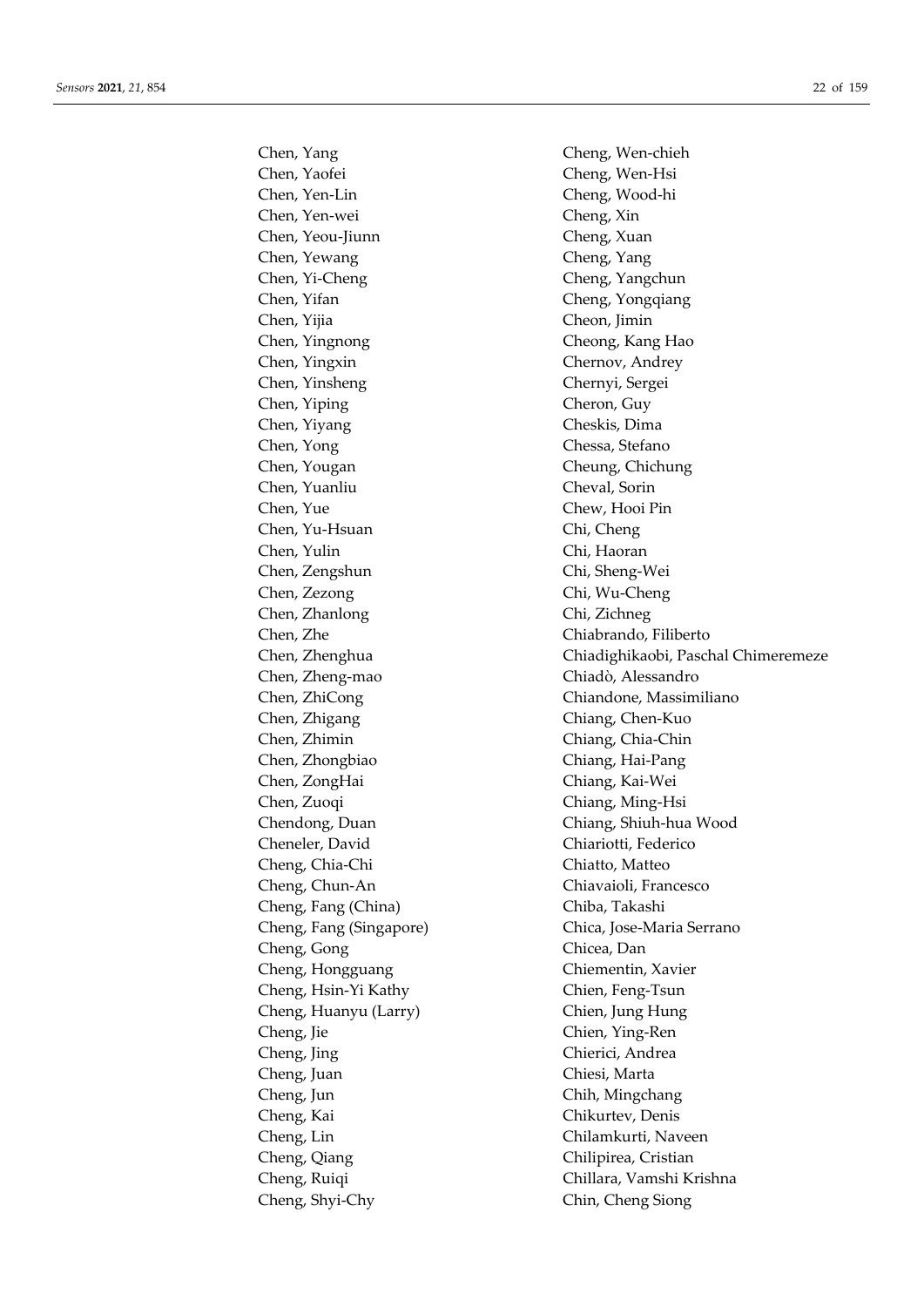Chinappi, Mauro Choi, Ouk Ching, Congo Tak Shing Choi, Sangjo Chinh, Nguyen Duc Choi, Seung-bok Chinnadayyala, Somasekhar R. Choi, Suji Chinni, Rosemarie Choi, Wonjae Chinnici, Marta Choi, Woo June Chinthammit, Winyu Choi, Woo-Seok Chiodini, Sebastiano Choi, Wooyeol Chipaux, Mayeul Choi, Yong Jun Chirayath, Ved Choi, Yong Suk Chiriyath, Alex Choi, Yosoon Chirosa Ríos, Luis Javier Choi, Youngjin Chiti, Francesco Choi, Yukyung Chiu, Chien-Kuo Choiński, Dariusz Chiu, Chi-Yuk Choisne, Julie Chiu, Chuang-Yuan Cholewa, Tomasz Chiu, Nan-Fu Chomiak, Taylor Chiu, Shih-Wen Chon, Ki Chiuri, Andrea Chong, Adrian Chiverton, John Chong, Peter Chizari, Hassan Chong, Sook-Yee Chladek, Grzegorz Chong-Quero, Jesús Enrique Chmielewski, Szymon Choo, Hyunwook Chmura, Paweł Choo, Pei Ling Chmyrov, Andriy Choo, Youngmin Cho, Chunhee Chorsi, Meysam T. Cho, Dang-il Chorti, Arsenia (Ersi) Cho, Gihwan Chortos, Alex Cho, Heeryon Chorzepa, Mi G. Cho, Hyeon-Yeol Chou, Namsun Cho, Seong Jin Chou, Shuoyan Cho, SungHyun Chou, Tien-Yin Chocholouš, Petr Choudhry, Rizwan Saeed Choe, Se-woon Chouhan, Raghuraj Singh Choi, Anthony Chouhan, Shailesh Singh Choi, Cheon Won Choulga, Margarita Choi, Dukhyun Chowdhury, Anirban Choi, Gyu-Sang Chowdhury, Dhiman Choi, Heungjae Chowdhury, Farhan Choi, Hojong Chowdhury, Jabed Choi, Hyun-Ho Chowdhury, Morshed Choi, Hyunjin Chowdhury, Niaz Choi, Jaehyuk (Korea) Chowdhury, Sazzadur Choi, Jaehyuk (USA) Chowdhury, Sourangsu Choi, Jeongsik Christensen, Lance E. Choi, Jongmoo Christofilakis, Vasilis Choi, Jongwon Christova, Magdalena Choi, Jungil Chronopoulos, Dimitrios Choi, Kyeong-Keun Chronopoulos, Spyridon K. Choi, Min-Kook Chrysoulas, Christos Choi, Mun-Taek Chu, Dinh Toi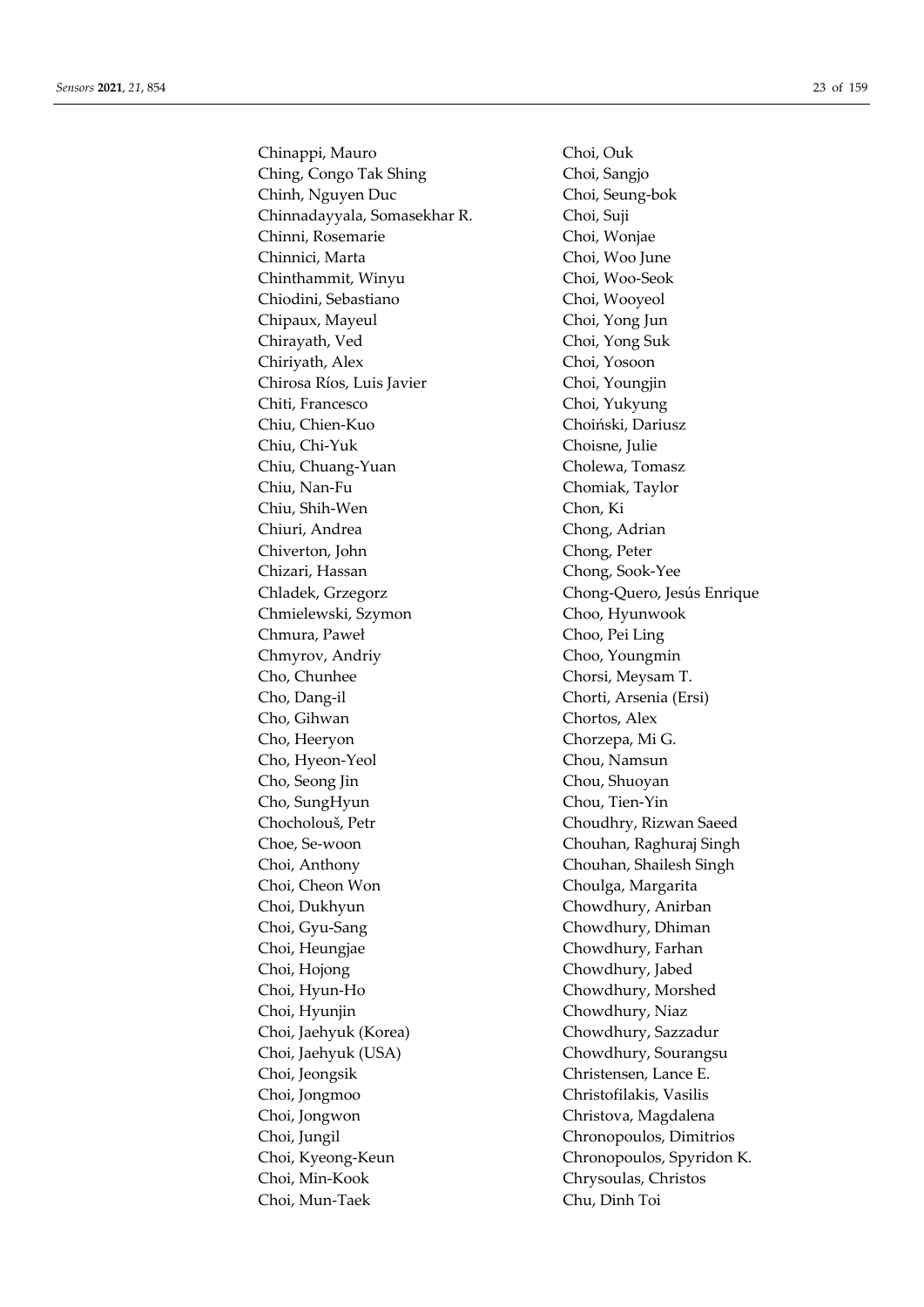Chu, Hongqing Ciftyürek, Engin Chu, Jinkui Cifuentes, Carlos A. Chu, Seok Jae Cilfone, Antonio Chu, Shu-Chuan Cimalla, Volker Chu, Zhigang Cinar, Eyup Chua, Beelee Cincotta, Stefanie Chua, Ming-Yam Cindemir, Umut Chuang, Cheng-Hung Cintia, Paolo Chuang, Chun-Hsiang Cioni, Stefano Chuang, Hung-Yi Ciorap, Radu Chuang, Tzu-Yi Ciotirnae, Petrica Chuang, Yuelong Čiplys, Daumantas Chuang, Yung-Chung Ciria, Miguel Chudnovsky, Alexandra Císar, Miroslav Chui, Kwok Tai Cisotto, Giulia Chun, Hyunchae Ciuc, Mihai Chun, Pang-jo Ciuk, Tymoteusz Chunchuzov, Igor Ciuonzo, Domenico Chung, Chih-Chung Ciupitu, Liviu Chung, Deborah Civera, Marco Chung, Hyun-Joong Civitarese, Gabriele Chung, Jaehak Civit-Balcells, Anton Chung, Jin-Gyun Čížek, Martin Chung, KyungYong Clare, Richard Michael Chung, Minyoung Clark, Ross Chung, Sang-Hwa Clarke, Keith C. Chung, Sheng-Heng Claro, Daniela B. Chung, Sungwon Claudi, Riccardo Chung, Tein-Yaw Claudino, João Chung, Vincent Pey Claudio, Savaglio Chung, Woojin Claudiu Radu, Pozna Chung, Yong-Joo Claver, Jose M. Chung, Yongwha Clavijo, Miguel Chung, Young Mo Clemens, Sheila Chuo, Li-Xuan Clement, Pierrick Chvojka, Petr Clement, Yuen Chybicki, Andrzej Clemente, Carmine Ciaburro, Giuseppe Clemente, Filipe Manuel Ciaccheri, Leonardo Clemente, Francesco Ciatto, Giovanni Clementi, Francesco Cicchi, Stefano Clemmensen, Torkil Cicciù, Marco Clermont, Christian A. Ciccone, Marco Clevenger, Caroline M. Cicirelli, Franco Close, Gael Ciecholewski, Marcin Cluitmans, Pierre J. M. Cieplak, Tomasz Cobb, Adam C. Cieślik, Sławomir Coca, Eugen Cieśliński, Jan L. Coccia, Mario

Chu, Henry Cięszczyk, Sławomir Chybowski, Leszek Clemente, Carmine Stefano Cianca, Ernestina Clemente-Suarez, Vincente Javier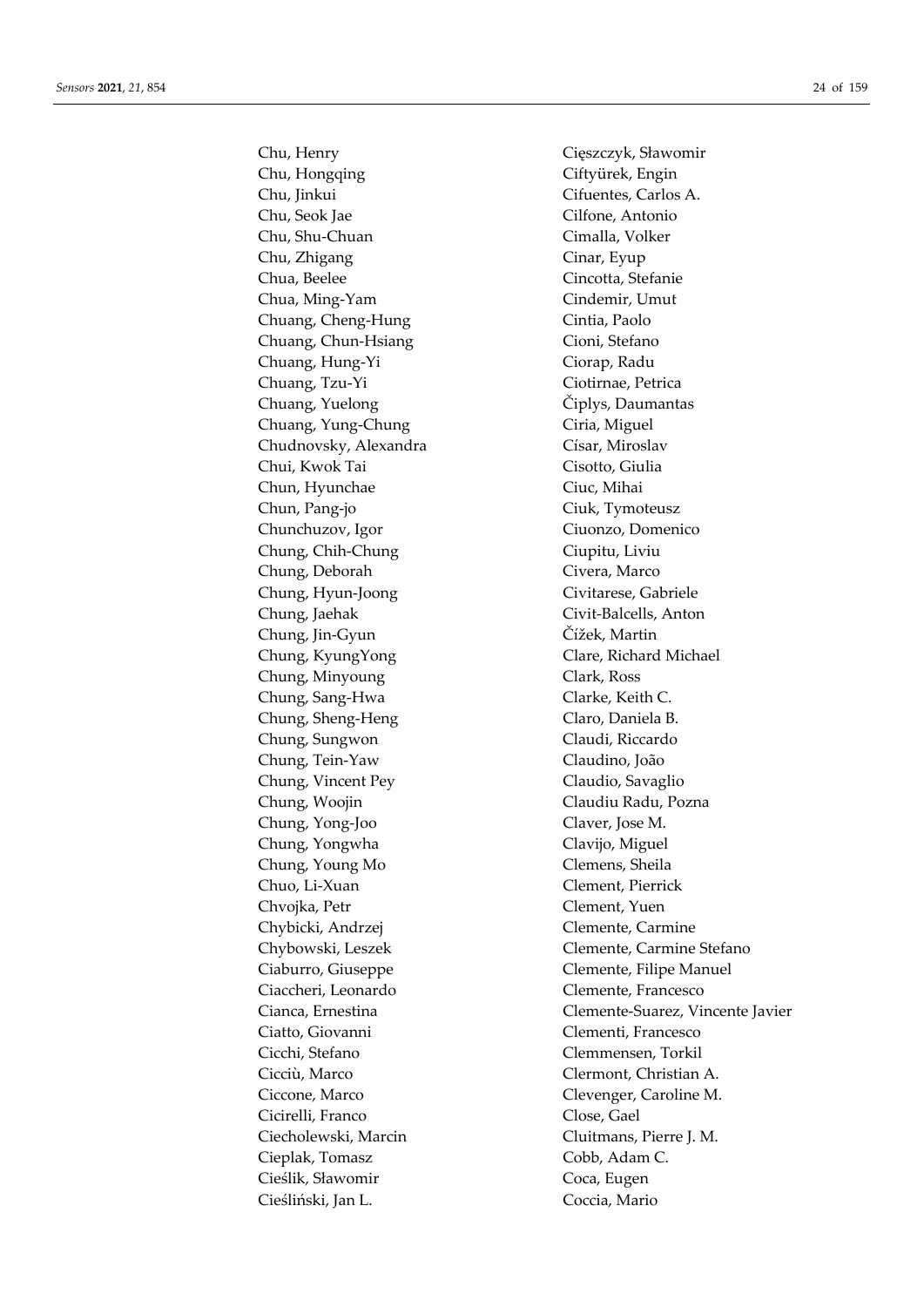Cocco, Daniele Connolly, James Cocconcelli, Marco Consolo, Giancarlo Cochran, Sandy Conson, Massimiliano Cochrane, Cédric Constantin, Gabriel-Alexandru Cocianu, Cătălina-Lucia Constantin, Nistor Coclite, Anna Maria Constantino, Cosimo Cocuzza, Silvio Conte, Davide Codetta Raiteri, Daniele Conteduca, Donato Coelho, Aurélio Luiz Magalhães Contini, Daniele Coelho, Denis A. Contreras Castillo, Juan Coelho, João Conversi, David Coelho, João M.P. Convertino, Matteo Coelho, João Pinto Cooley, Christopher G. Coelho, Luis Coombes, Matthew Coelho, Luís Carlos Cooney, Ciaran Coelho, Vitor N. Cooper, Robin Cohen, Asaf Cooper, Rosemarie Cohen, Rami Čopič, Martin Cointault, Frédéric Coppola, Claudio Cola, Guglielmo Coppola, Giuseppe Colbertaldo, Paolo Coppola, Sara Cole, Jared H Coraddu, Andrea Coleine, Claudia Coratella, Giuseppe Colella, Riccardo Corazza, Maria Vittoria Coles, Neil Corbari, Chiara Colin, Elizabeth Corbin, Joel C. Colla, Eugene V Corcoran, Padraig Colla, Valentina Corcoran, Peter Collart-Dutilleul, Pierre-Yves Corcos, Daniel M. Collen, Anastasija Corcovilos, Theodore A. Collin, Eddy Cordeiro, Carlos Collmann, Ralph Cordella, Francesca Coll-Perales, Baldomero Cordero Fuertes, Juan Antonio Colombo, Claudio Cordero, Jorge Colosi, Francesca Coria, Luis N. Colton, Jonathan S. Corigliano, Alberto Coluccia, Angelo Corke, Peter Colusso, Elena Cornelis, Jan Comai, Sara Coronato, Antonio Comeau, Frank Coros, Maria Comesaña, Pedro Čorović, Selma Comfort, Paul Corradi, Antonio Comisso, Massimiliano Corradi, Nicola Comite, Davide Corrado, Rindone Comparetti, Antonio Correia, Americo Conceição Junior, Pedro Oliveira Correia, Luís Conceição, Raquel Correia, Miguel Condino, Sara Correia, Paulo Lobato Confais, Bastien Correia, Pedro Conforti, Massimo Corrigan, Damion K. Congedo, Marco Corriou, Jean-Pierre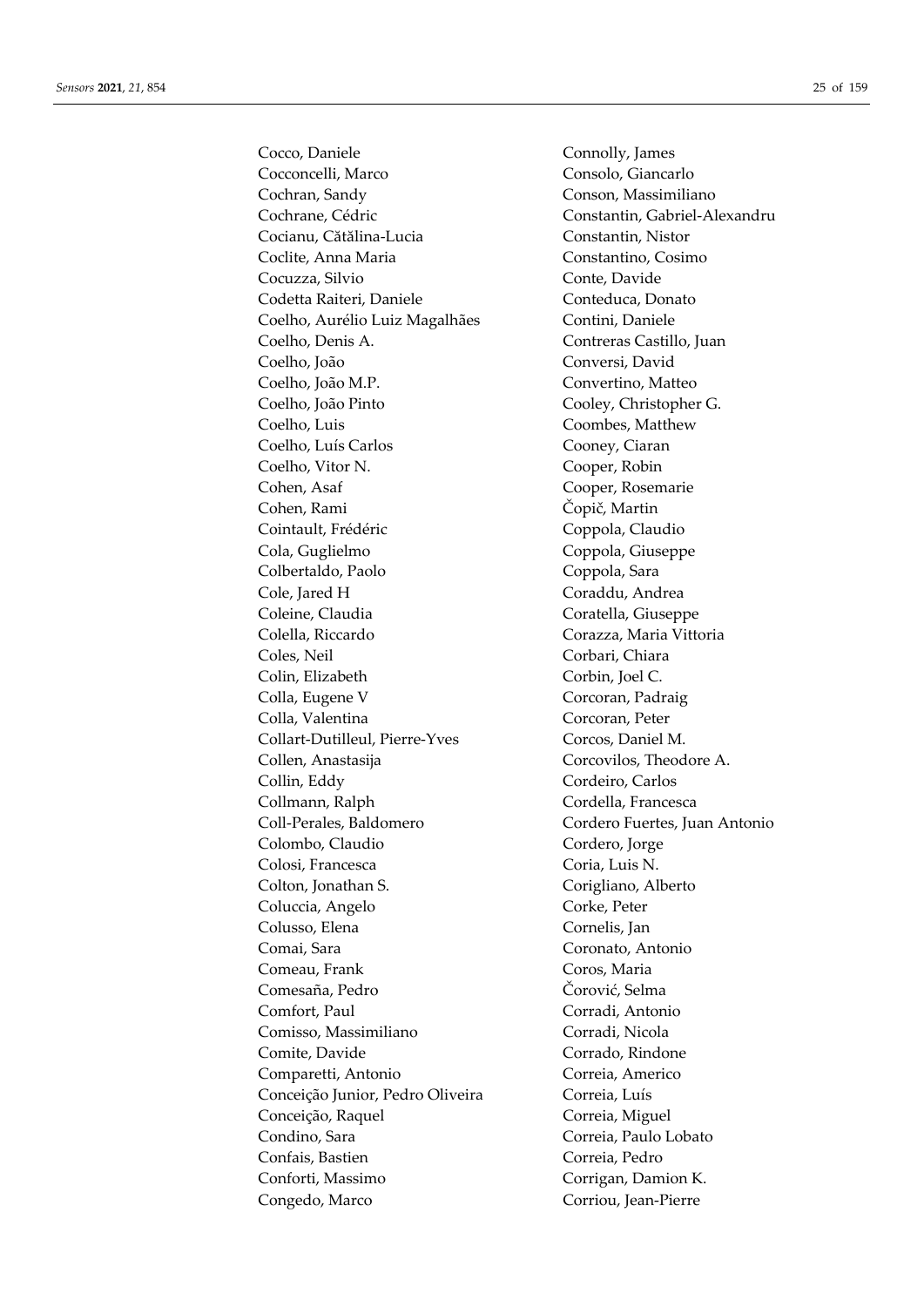Corsaro, Carmelo Craiger, John Philip Corsi, Carol Craus, Mitica Corsi, Cristiana Craven, Michael P. Corso, Gilberto Credi, Caterina Cortés, Araceli González Creedon, Sile A. Corti, Fabio Crenganis, Mihai Corti, Martina Crenna, Francesco Corves, Burkhard Crescentini, Marco Cosco, Francesco Crescenzi, Rocco Cosentino, Antonino Crescitelli, Alessio Cosoli, Gloria Crespo Mariño, Juan Luis Cosoli, Simone Crétual, Armel Cossel, Kevin Crezee, Hans Costa Ramos, Daniel Criado, Javier Costa, Ángel Costa, Crippa, Paolo Costa, Annamaria Crisan-Vida, Mihaela Marcella Costa, Corrado Cristani, Matteo Costa, Daniel G. Cristea, Cecilia Costa, Ernane Cristea, Mihaela Dana Costa, Filippo Cristian, Grava Costa, Luis Cristiano, Chiara Costa, Madalena Cristina, Gaitan Nicoleta Costa, Manuel Filipe Pereira Cunha Martins Critello, Davide C. Costa, Mário Jorge Crivello, Antonino Costa, Miguel Croce, Anna Cleta Costa, Ricardo Croce, Daniele Costa, Susana Crooks, George Costa, Yandre Crussiere, Matthieu Costache, Romulus Cruvinel, Paulo E. Costantini, Elisabetta Cruz, Francisco Costantino, Domenica Cruz, Gonçalo Costantino, Francesco Cruz, Homero Toral Costanzo, Antonio Cruz, Jose Luis Costanzo, Sandra Cruz, Tiago Costa-Rama, Estefanía Cruz-Vega, Israel Costelha, Hugo Cruz-Villar, Carlos-Alberto Costescu, Cristina Csapó, Edit Cotfas, Liviu-Adrian Csató, Lehel Cotfas, Petru Cuan-Urquizo, Enrique Cotsovos, Demetrios M. Cuate, Oliver Couce, María D. Cucci, Costanza Couris, Stelios Cuccoli, Fabrizio Coutrot, Antoine Cuckov, Filip Covatariu, Gabriela Cucu, Horia Coviello, Giuseppe Cuesta Gómez, Alicia Covington, James Cuesta, Eduardo Cozzolino, Daniel Cuesta, Federico Cozzolino, Marilena Cueva, Héctor Herrero Craciun, Eduard-Marius Cuevas De La Rosa, Francisco Craciunescu, Teddy Cuevas-Covarrubias, Sergio Cragg, Peter Cuevas-Martínez, Juan Carlos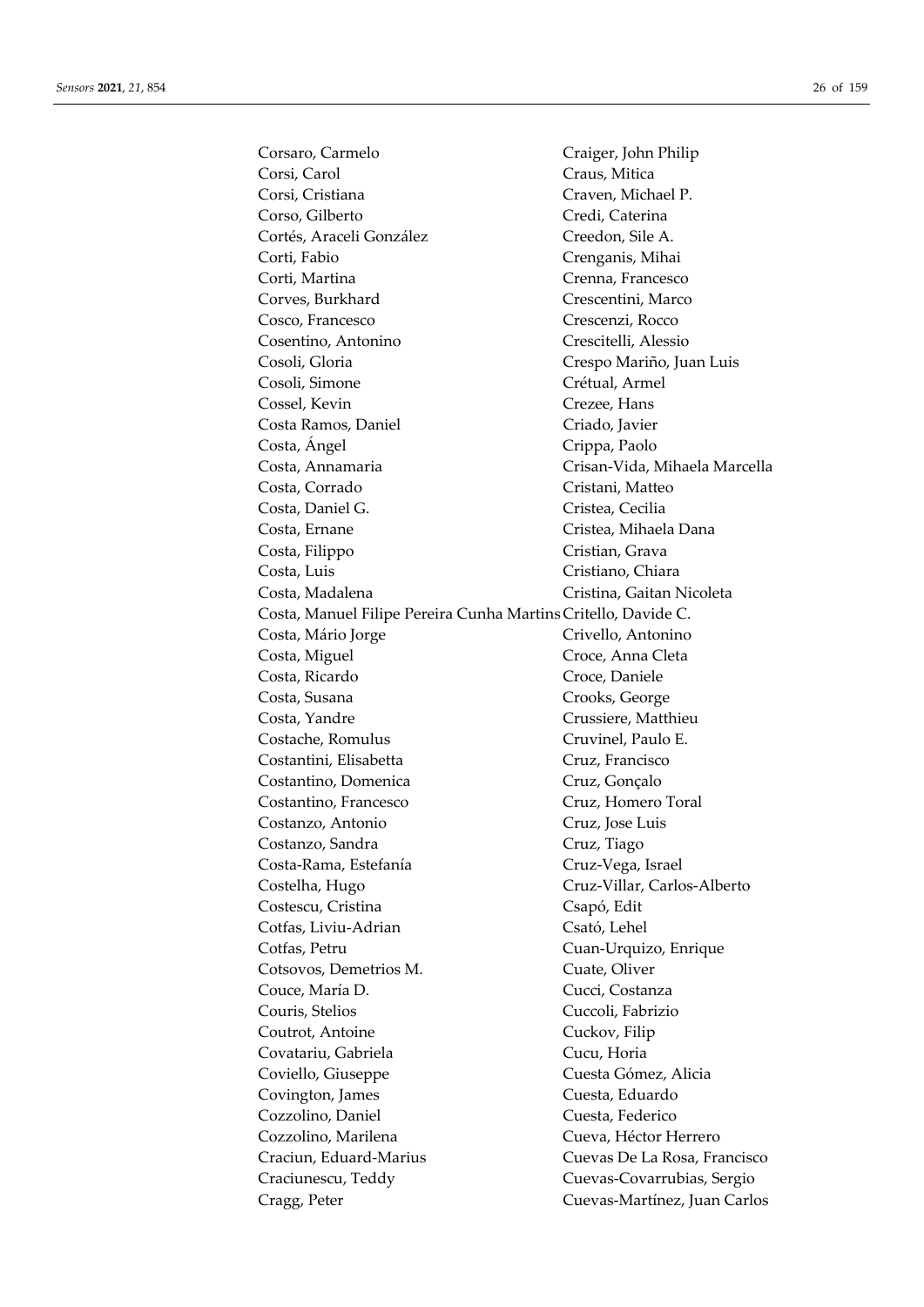Cui, Feiyun D'Alessandro, Antonella Cui, Ge D'Alessandro, Antonino Cui, Huaqing D'Alonzo, Marco Cui, Jiashan D'Alvia, Livio Cui, Jie D'Amato, Egidio Cui, Jinhua D'Amato, Rosaria Cui, Jiwen D'Amours, Claude Cui, Junjia D'Andrea, Andrea Cui, Laizhong D'Andrea, Antonio Cui, Pinchen D'andrea, Cristiano Cui, Qingyu D'Andrea, Vito Cui, Wenyuan **D'Andreagiovanni**, Fabio Cui, Yaoyao D'Angelo, Gianni Cui, Yongjie D'Aniello, Giuseppe Cui, Yu D'Anna, Edoardo Cui, Zheng D'Arco, Mauro Cui, Zhicheng D'Aurelio, Roberta Cui, Zhihua D'Auria, Anna Cui, Zhisong D'Emilia, Giulio Cui, Ziqiang D'Orazio, Antonella Cui, Zongyong D'Urso, Guido Cuiñas, Iñigo Da Costa Cordeiro, Weverton Luis Culshaw, Brian Da Costa Neves, Carlos Guilherme Cunha, Ana Paula Martins Do Amaral Da Costa, Cesar Cunis, Torbjørn Da Cunha, Felipe Domingos Cuocolo, Renato **Da Ronch, Andrea** Cupec, Robert Da Silva Camargo, Sandro Cuperlier, Nicolas Da Silva Cruz, Luis Alberto Cupiał, Michał Da Silva E Silva, Francisco José Curiac, Daniel-Ioan Da Silva, Bruno Currenti, Gilda Da Silva, José Machado Curtis, Peter Da Silva, Juarez Bento Cusidó, Jordi Da Silva, Luís Pinto Cutolo, Fabrizio Da Silva, Mario Marques Cveticanin, Livija Da Silveira Petruci, João Flávio Ćwiąkała, Paweł Dąbkowska, Iwona Ćwiklak, Janusz Dabove, Paolo Cyr, Frederic Dąbrowski, Paweł Czajewski, Witold Dabrowski, Pawel S. Czapiewska, Agnieszka Dabrowski, Piotr Czapla-Myers, Jeff Dadic, Martin Czaplewski, Krzysztof Daffara, Claudia Czapp, Stanislaw Dafonte, Carlos Czerw, Katarzyna Daga, Alessandro Paolo Czigány, Tibor Dahal, Keshav Czyżewski, Andrzej Dahl, Mattias D'Acierno, Luca Dahlhausen, Matthew D'Acquisto, Leonardo Dai, Baiqing D'Acunto, Mario Dai, Boyi D'Adamo, Idiano Dai, Haipeng

Cugurullo, Federico D'Addona, Doriana Marilena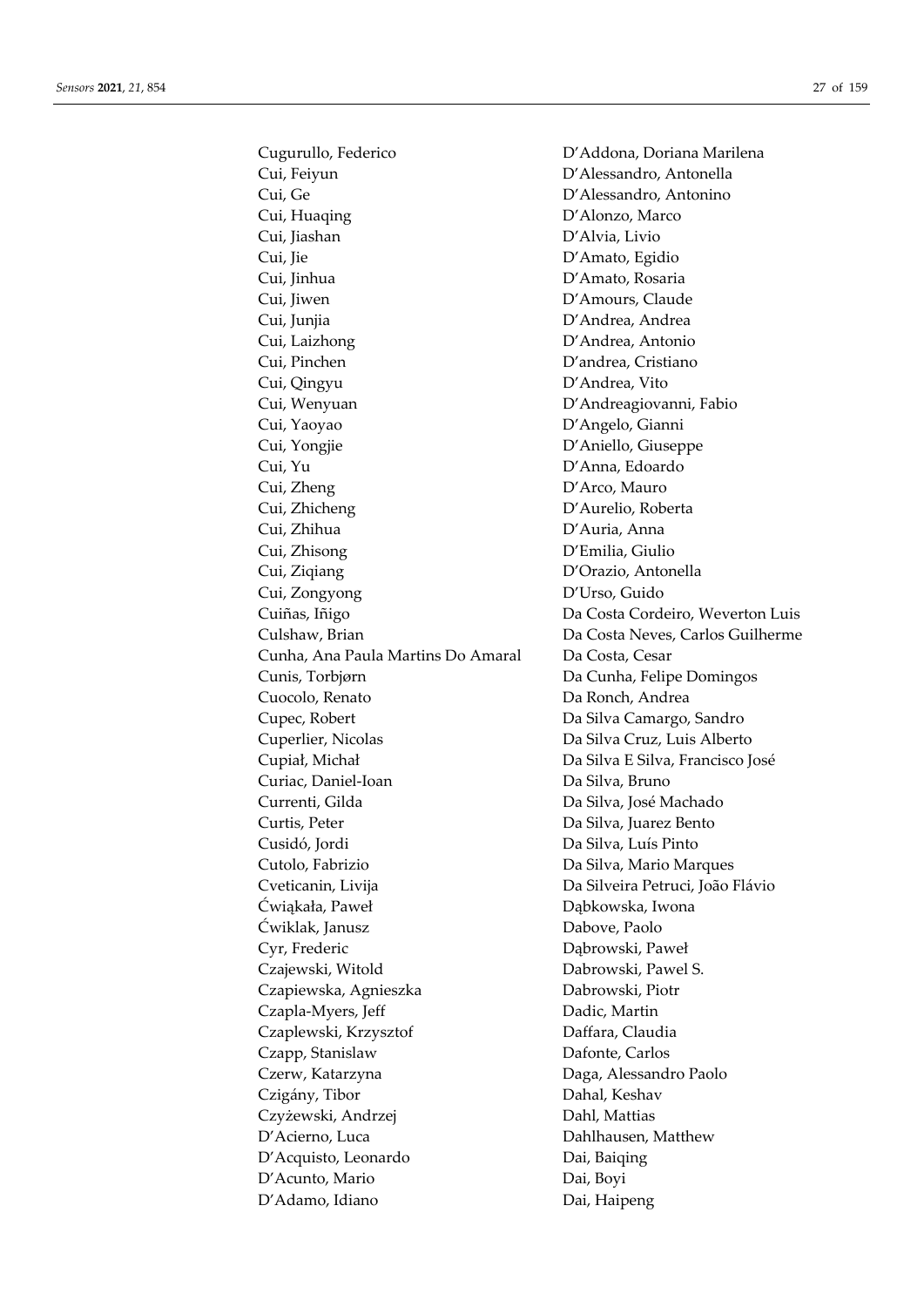Dai, Hong-Ning **Darvann**, Tron Dai, Houde Darvishi, Mehdi Dai, Jiguo Das Choudhury, Sruti Dai, Junhu Das, Abhishek Dai, Keren Das, Anshuman Dai, Wei Das, Manohar Dai, Zhengfei Das, Narottam Daigle, Courtney Lynd Das, Rupam Dak, Piyush Das, Sangita Dalaklis, Dimitrios Dasaklis, Thomas K. Dalgleish, Mat Dasanna, Anil K. Dalin, Zhou Dashtipour, Kia Dalkiranis, Gustavo Gonçalves Dasygenis, Minas Dall'Acqua, Stefano Datta, Rahul Dalla Betta, Gian-Franco Datta, Rupsa Dalla Vedova, Matteo D. L. Dau, Van Thanh Dalmedico, Nicolas Daunys, Gintautas Dalverny, Olivier Davalli, Angelo Damasceno, Flavio Alves Davarpanah, Afshin Damaševičius, Robertas David C., Burnett Damborská, Alena David, Jafrancesco Danaher, Tim David, Llopis-Castelló Daneault, Jean-Francois David, Sergio Danel, Roman David, Vlad Laurentiu Danescu, Radu Davies, Jennifer Danezis, Chris Davila, Abundio Dang Hoa, Tran Davila, Kenny Dang, Ji Davino, Daniele Dang, Thanh Duc Davis, Frank Dang, Vinh Davoli, Luca Dani, Samir Davoudi, Masoume Daniel Israeli-Korn, Simon Davoust, Alan Daniela, Linda Dawidowski, Wojciech Daniele, Michael Dawn, Arnab Danielli, Amos Dawson, Jeremy Danion, Frederic **De Aguiar**, Claudinei Rodrigues Danklmayer, Andreas De Almeida, Jose Manuel Dannenberg, Roger De Andrés Rubio, Ana Isabel Danner, Martin De Angelis, Alessio Dantan, Aurélien De Araujo, Arthur Luiz Alves Dantas, Mario A. R. De Benedetto, Egidio Dante, Alex De Berardis, Domenico Dao, Van-Duong De Biagi, Valerio Dapino, Marcelo De Blas, Clara Simon Darabant, Adrian Sergiu De Bonis, Angela Dardano, Principia De Carli, Lorenzo Daróczy, Bálint De Carvalho, Mamede Da-Ronch, Andrea De Carvalho, Rogerio Atem Darrozes, José De Castro, Bruno Albuquerque Darsena, Donatella De Castro, Miguel Franklin Daruwalla, Anosh De Cesare, Giampiero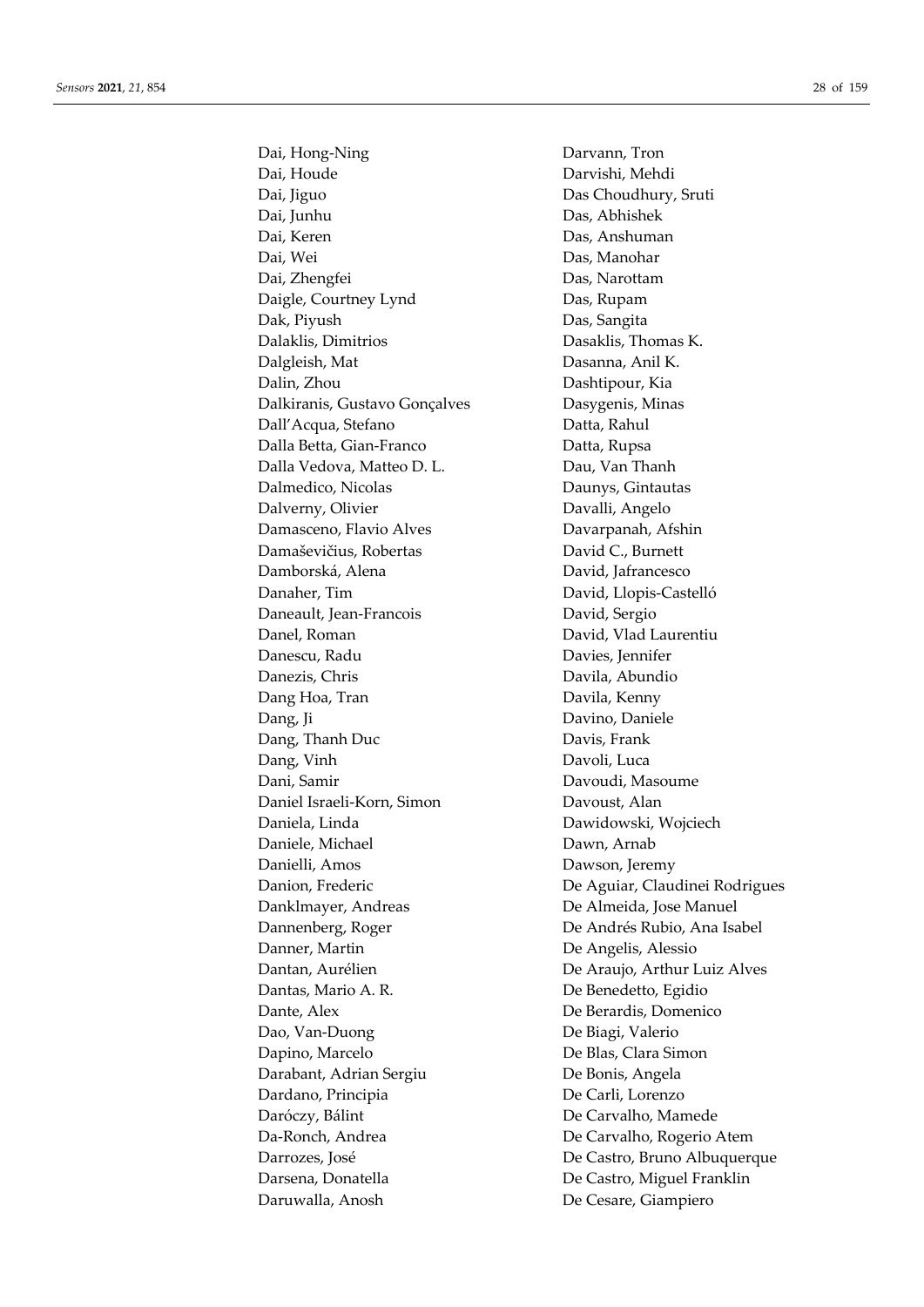De Cumis, Mario Siciliani De Pace, Francesco De Dood, Michiel J. De Pascale, Francesco De Farias, Claudio M. De Poorter, Eli De Farias, Claudio Miceli De Regis, Michele De Felipe Mesquida, David De Sanctis, Mauro De Figueiredo, Felipe A. P. De Santis, Michele De Figueiredo, Felipe Augusto Pereira De Simone, Marco Claudio De França, Elvis Joacir De Simone, Valentina De Freitas Nascimento, Luana De Sousa Jr., Rafael T. De Freitas, Edison Pignaton De Sousa Junior, Vicente Angelo De Freitas, Elisabete Fraga De Sousa Meneses, Domingos De Grande, Robson De Sousa, Frederico B. De Grande, Robson E. De Souza Gil, Eric De Jesus Pereira, António Manuel De Souza, Éfren Lopes De La Cruz Sánchez, Ernesto De Stefano, Luca De La Fuente, Raúl De Vasconcelos, Elder Alpes De La Iglesia, Daniel H. De Vecchis, Renato De La Llana Calvo, Álvaro De Venuto, Daniela De La Morena, Joaquin De Vito, Saverio De La O Serna, José Antonio De Vries, Wiebe H.K. De La Paz, Félix De Wilde, Pieter De La Rica, Roberto **De, Suparna** De La Sen, Manuel Deaconescu, Andrea I De La Torre Juarez, Manuel Deal, Joshua De La Torre, Gabriel G. Deans, Cameron De Lacalle, Luis N. López Debaene, Guillaume De Las Heras Rosas, Carlos Debeir, Olivier De Los Reyes, Raquel Debliquy, Marc De Luca, Anna Chiara Debono, Carl James De Macedo Mourelle, Luiza Decarli, Nicolò De Maria, Giuseppe Dechouniotis, Dimitris De Medeiros, Ricardo Defay, Emmanuel De Melo, Celso Degli-Esposti, Sara De Miguel, Silvia Dehais, Frédéric De Mingo López, Luis Fernando Dehghani, Milad De Miras, Jérôme **Dehghan-Niri**, Ehsan De Morais, Wagner Ourique Dehoux, Thomas De Moura, Joaquim Dei, Michele De Müllenheim, Pierre-Yves Deinzer, Frank De Nalda, Rebeca Dekavalla, Maria De Napoli, Luigi Del Core, Giuseppe De Oliveira Junior, Marcos Del Giudice, Francesco De Oliveira Moraes, Alison Del Hougne, Philipp De Oliveira, Aline Macedo Del Pizzo, Silvio De Oliveira, Helinando Pequeno Del Río Celestino, Mercedes De Oliveira, Leise Kelli **Del Rio, Marta Sylvia** De Oliveira, Mario Anderson Del Soldato, Matteo De Oliveira, Paulo Renato **Del Sordo**, Stefano De Oliveira, Thiago E. Alves Del Val, Lara De Oña, Juan Del Valle Villalonga, Laura

De La Fuente, Jesús Grajal De Vargas Sansalvador, Isabel M. Perez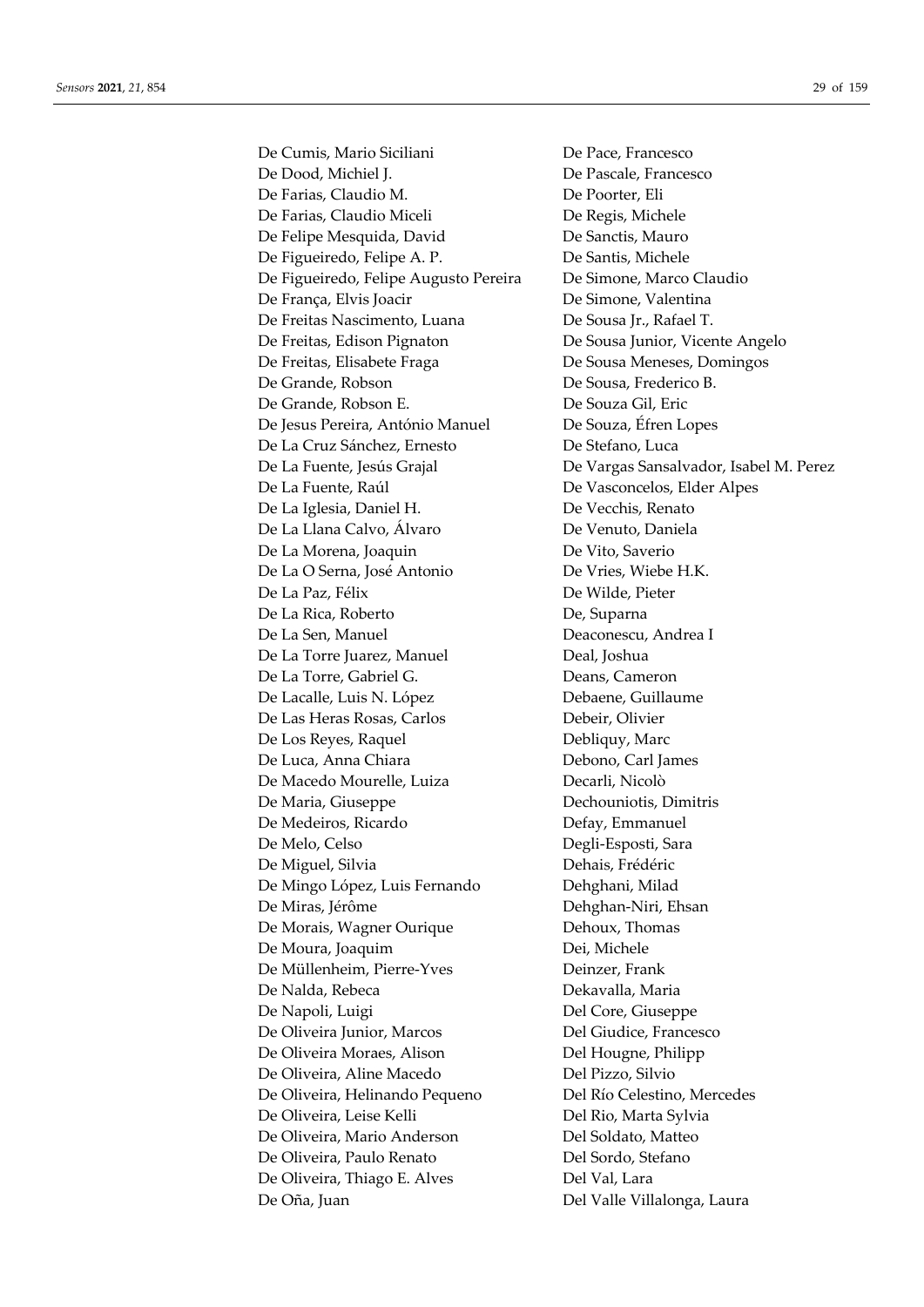Del Villar, Ignacio Denisiewicz, Arkadiusz Dela Calle Herrero, Francisco Javier Denisov, Ivan A. Delabrida, Saul Deniziak, Stanisław Delahoche, Laurent Denkenberger, David Delaney, Declan Denoual, Matthieu Delaney, Keith B. Dentamaro, Vincenzo Delebarre, Christophe Denti, Enrico Delegido Gómez, Jesús Denzler, Joachim Delgado Santander, Ricardo Deo, Randhir P. Delgado, Carmen Deo, Ravin Delgado, Rafael Deore, Prashant S. Delgado, Sergio Nogales Depciuch, Joanna Delia-Alexandrina, Mitrea Depiante, Marco Delibasis, Konstantinos K. Depolli, Matjaz Delić, Vlado Der Wiesche, Stefan Aus Delicato, Flavia **Derawi, Mohammad Omar** Delichatsios, Michael A. Derbel, Faouzi Delisle Rodriguez, Denis Derlatka, Marcin Dell'Olio, Francesco Derlukiewicz, Damian Delmonico, Lucas Derrode, Stéphane De-los-Santos-Álvarez, Noemí Dertimanis, Vasilis K. Delot, Thierry Derugo, Piotr Del-Valle-Soto, Carolina Desai, Jaydip Demartini, Claudio Deserno, Thomas M. Dementyev, Artem Deshpande, Rucha A. Demertzis, Konstantinos Desmaële, Denis Demestichas, Konstantinos Desmulliez, Marc Deming, Yang Desprats, Thierry Demrozi, Florenc Detrembleur, Christine Demyanov, Vladislav Deufemia, Vincenzo Denape, Jean Deveci, Muhammet Dénes, Attila Devidson, Sergio Deng, Fang Devost, Dominic Deng, Jifeng **Devoto**, Stefano Deng, Junjing Devy, Jerome Deng, Mingxi Dewan, Ashraf Deng, Qihong Dewey, Rebecca Susan Deng, Qiliang Dewy, Richard Deng, Weili Dey, Maitreyee Deng, Wu Dey, Nilanjan Deng, Xianjun Dey, Shuvashis Deng, Xiaogang **Dezan**, Catherine Deng, Xiaoli Dezső, József Deng, Xinyang Dhakal, Ashim Deng, Yang **Dhakal**, Rajendra Deng, Yingbin Dhakshinamoorthy, Amarajothi Deng, Yunbin Dhanjai, Dhanjai Deng, Zhaohong Dhaou, Imed Ben Deng, Zhiguo Di Angelo, Luca Deng, Zhihong Di Barba, Paolo Denisenko, Valery V. Di Blasio, Gabriele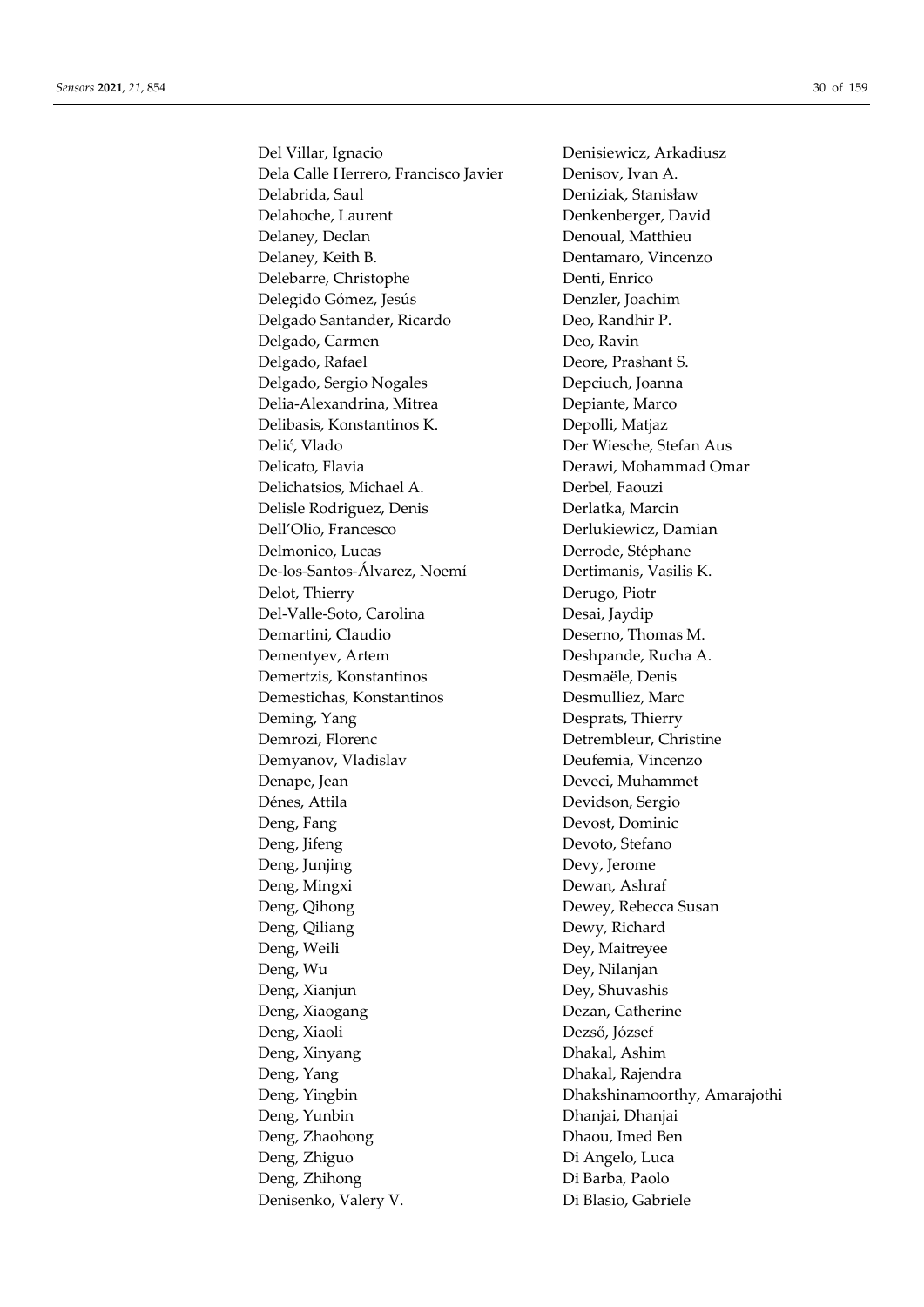Di Bona, Gianpaolo **Diez**, Yago Di Ciaccio, Fabiana Díez-González, Javier Di Domenico, Simone Díez-Jiménez, Efrén Di Federico, Vittorio DiFino, Angelo Di Flumeri, Gianluca Digulescu, Angela Di Fulvio, Angela **Dillingham**, Peter Di Gravio, Giulio **Dillon, Laura W.** Di Leo, Giuseppe Dilo, Arta Di Lorenzo, Emilio Dilonardo, Elena Di Marco, Alessandro Dimakis, Nicholas Di Marco, Roberto **Dimcheva**, Nina Di Martino, Ferdinando Dimitrakis, Georgios Di Martire, Diego Dimitriou, Nikolaos Di Masi, Sabrina Dimitropoulos, Kosmas Di Mauro, Mario **Dimitrov**, Borislav Di Natali, Christian Dimou, Anastasios Di Nunzio, Luca Dimoulas, Charalampos Di Nuovo, Alessandro **Dina, Răzvan** Di Palma, Pasquale Dinardo, Giuseppe Di Pietro, Paola **Ding**, Fan Di Sieno, Laura **Ding, Feng** Di, Zhenhua Ding, Guoru Diaconita, Vlad Ding, Jiachen Diaconu, Daniel Constantin Ding, Junjun Diamantas, Sotirios Ding, Kang Diamantoulakis, Panagiotis D. Ding, Shihong Diamond, Solomon Ding, Wenbo Dias Da Cunha, Rudnei **Ding**, Yichun Dias, Fernando Suparregui Ding, Yong Dias, Paulo Ding, Yuanzhao Díaz Redondo, Rebeca P. Ding, Yuemin (China) Diaz, Francisco Alberto Ding, Yuemin (Norway) Diaz, Jose Manuel Ding, Zhenyang Diaz, Moises Ding, Zhizhong Díaz-Alonso, Daniela Dinh, Anh Díaz-Álvarez, Antonio Dinh, Toan Diaz-Guerra, David Dinis, Maria De Lurdes Díaz-Otero, Francisco J. Dinis, Rui DiCarlofelice, Alessandro Dinulovic, Dragan Dickert, Franz L. Dionísio, Rogério Dickey, Michael Dios, Federico Dickmann, Frank Dipnall, Joanna Diculescu, Victor Diraco, Giovanni Diddens, Diddo Dissanayake, Manjula Dieber, Bernhard Ditroilo, Massimiliano Diederich, Chris Divić, Vladimir Diego, Belén Curto Dixon, Adam J. Diethe, Tom Dixon, Brandon Dietz, Marina S. Dixon, Steve Diez Blanco, Luis Enrique Diykh, Mohammed Díez, Luis Francisco Dizo, Jan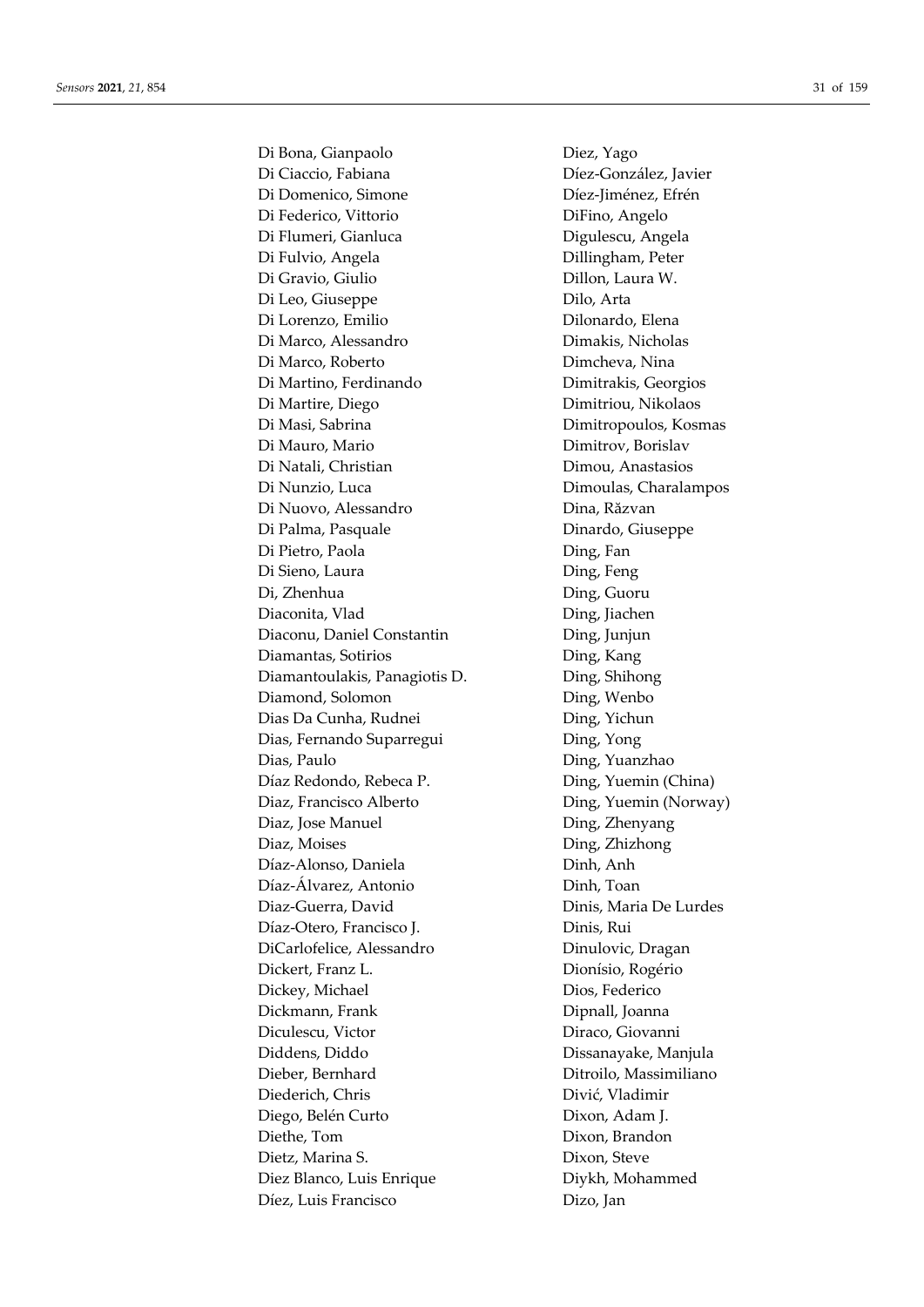Djenouri, Youcef Domin, Jaroslaw Djeraba, Chaabane **Domingues**, Inês Djerada, Zoubir Domingues, Maria Fátima Djeziri, Mohand Arab Dominguez Brito, Antonio Carlos Djokovic, Radojica Domínguez Brito, Antonio Carlos Djordjevic, Goran Lj. Dominguez, David Długosz, Marek Domínguez, Jorge Luis Długosz, Rafał Dominguez, Manuel Dmitriev, Alexei Domínguez, Raul Do Nascimento, Marcelo Zanchetta Dominguez, Rocio B. Do Rosário, Denis Lima Dominguez, Sergio Do, Dinh-Thuan Dominguez-Bolano, Tomas Do, Quang Hung **Dominguez-Morales**, Juan P. Do, Thanh Nho **Domínguez-Morales**, Manuel Do, Tronghop Domínguez-Morales, Manuel Jesús Dobešová, Zdena Dominguez-Pumar, Manuel Doblas, Ana Domnikov, Petr Dobre, Ciprian Donadello, Simone Dobre, Robert-Alexandru Donaire-Avila, Jesús Dobrea, Dan-Marius Donaldson, Nick Dobrescu, Lidia Donat, Felix Dobrev, Ivo Donati, Massimiliano Dobrev, Yassen Donati, Silvano Dobreva, Antoaneta Dondajewska-Pielka, Renata Dobrzanska, Magdalena **Donelli**, Massimo Dobrzycki, Arkadiusz Dong, Bowei Docoslis, Aris Dong, Chuan-Zhi Dodd, Emma M. A. Dong, Dianbiao Dodi, Gianina Dong, Ganggang Dodi, Giuseppe Dong, Junliang Doeven, Egan Dong, Longjun Dogan, Safak Dong, Mingli Dogandzic, Aleksandar **Dong**, Na Dogaru, Radu Dong, Qinglin Doh, Deog-Hee Dong, Qiuchen Dokladal, Petr Dong, Shaochun Dolci, Mathias Dong, Shurong Dołęga, Waldemar Dong, Suh-Yeon Dolenec, Rok Dong, Weihua Doley, David Dong, Wen Dolez, Patricia Dong, Xiaolong Dolezel, Petr Dong, Xichao Dolganov, Pavel Vladimirovich Dong, Xiuzhen Dolgikh, Grigory Ivanovich Dong, Ying Doll, Konrad Dong, Yunquan Dolnik, Bystrik Dong, Zaopeng Domaneschi, Marco Dong, Ziqian Domanska, Joanna **Donlagic**, Denis Domański, Adam Donner, Reik Dombek, Grzegorz Donzella, Valentina Domenjoud, Mathieu Dorafshan, Sattar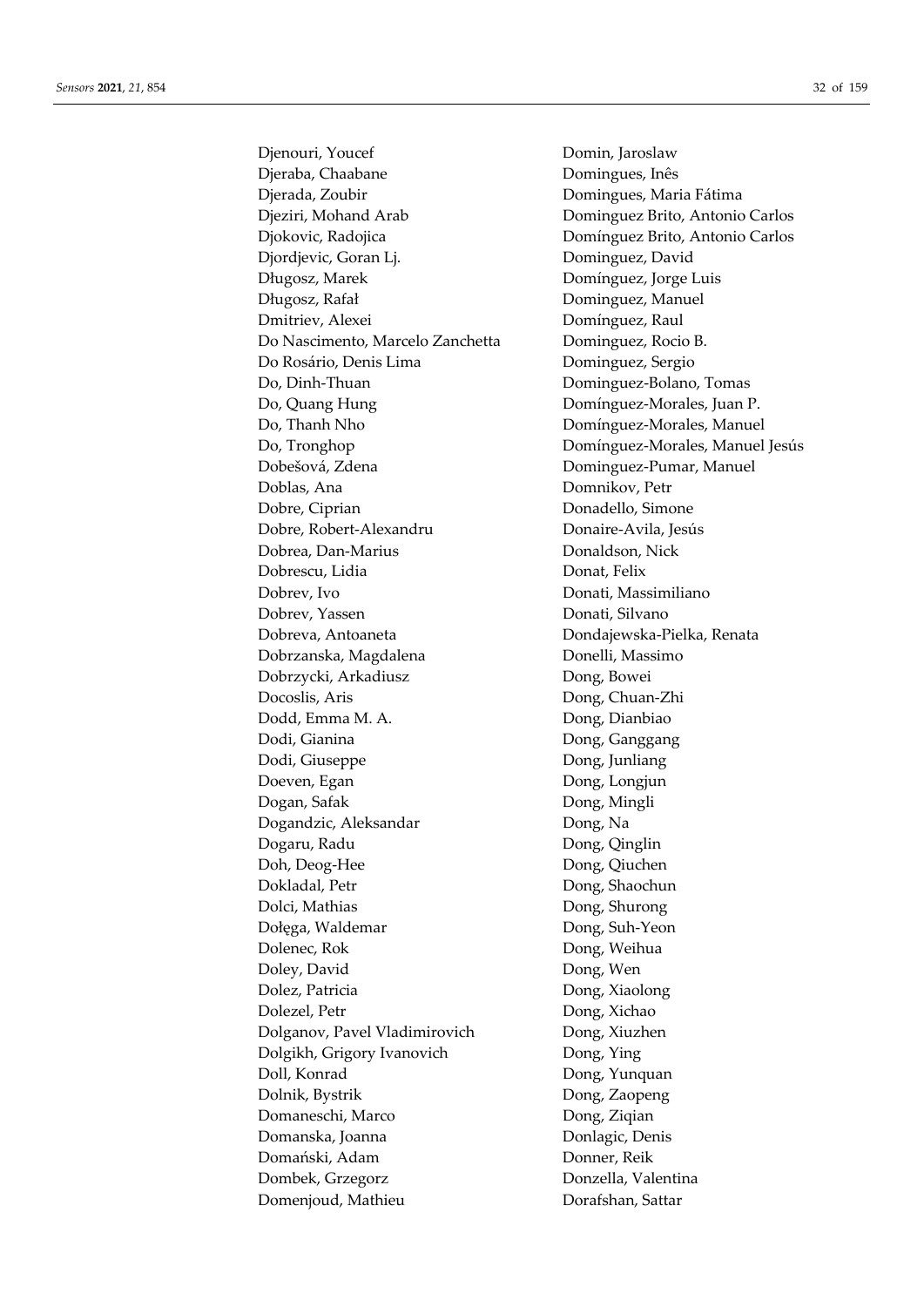Dordevic, Dani Du, Jianhao Dorizzi, Bernadette Du, Jinglin Dorneles, Lucio Strazzabosco Du, Jinyang Doronzo, Domenico M. Du, Li Dong Doroz, Rafal Du, Liping Dorri, Ali Du, Qifei Dos Santos Prol, Fabricio Du, Shouji Dos Santos, Eduardo Nunes Du, Shuang Dos Santos, José Cleiton Sousa Du, Sijun Dos Santos, Paulo Cezar Rocha Du, Winncy Doshi, Neel Du, Xin Dossi, Carlo Du, Xinli Dou, Wen Du, Yegang Doulamis, Anastasios Du, Zhenhui Doulamis, Nikolaos Duan, Benchun Doumenis, Gregory Duan, Feng Doussan, Claude Duan, Huan-Feng Dowrick, Thomas Duan, Lingze Doyle, Daniel Duan, Qiang Draganov, Ivo Duan, Weili Dragic, Peter Duan, Xuechao Drago, Carlo Duan, Yong Dragomir, Alin Duan, Yuanfeng Dragomir-Stanciu, Daniel Duarte Correia, Sérgio Dragonieri, Silvano Duarte, Marcos Dragulinescu, Andrei Dubey, Harishchandra Drajic, Dejan Dubey, Rameshwar Drap, Pierre Dubuc, Brennan Drapaca, Corina Dudczyk, Janusz Drapikowski, Pawel Dudek, Michal Dresp-Langley, Birgitta Dudescu, Mircea Cristian Dressel, Martin Duenas, Jose A. Drewniak, Józef Duffo, Nuria Drewniak, Sabina Dugelay, Samantha Drexler, Daniel Dugonjić Jovančević, Sanja Drgona, Peter Duka, Adrian-Vasile Drioli, Carlo Dulebenets, Maxim A. Drissi-Habti, Monssef Dulf, Eva H. Drobics, Mario Dulińska, Joanna Maria Drobiec, Łukasz Duma, Virgil-Florin Drossos, Konstantinos Dumbrava, Virgil Droz, Christophe Dumciene, Audrone Drozd, Jan Dumić, Emil Drozdowski, Pawel Dumitrascu, Danut Drozdziel, Pawel Dumitrescu, Anamaria Drummond, Colin Dumitrescu, Mariana Drusa, Marian Dumstorff, Gerrit Du, Guanglong Dumur, Frédéric Du, Haishun Dunai, Larisa Du, Huaqiang Dunaj, Paweł Du, Jiang Bing **Dung**, Le The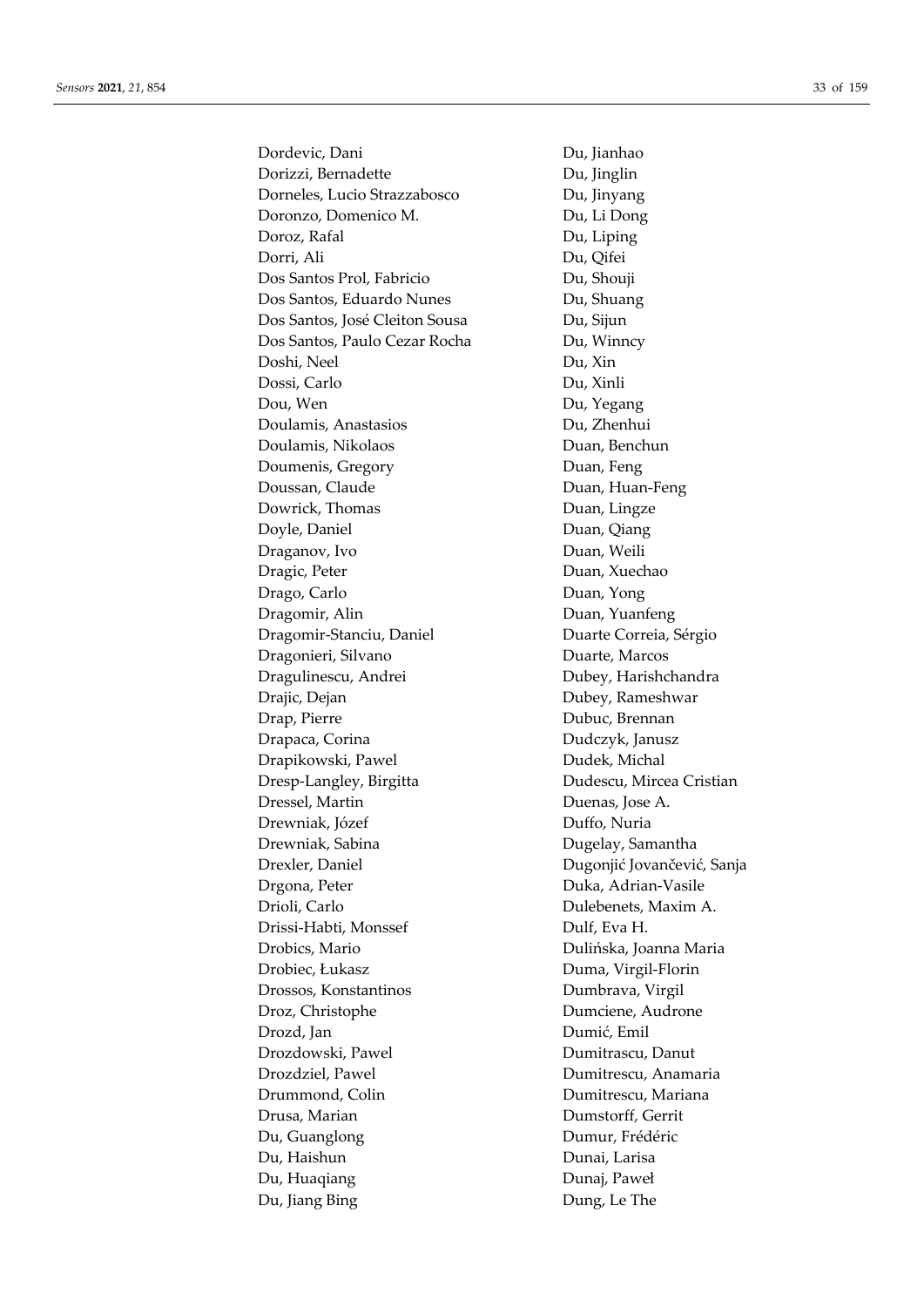Dung, Nguyen Dinh Ebong, Abasifreke U. Dunham, Simon Ebrahimi Atani, Reza Dunn, Bruce Ebrahimi Salari, Mahdi Dunstan, Jocelyn Ebrahimi, Aida Duong, Chi Nhan Ebrahimi, Amir Duplaga, Mariusz Ebrahimkhanlou, Arvin Duplančić Leder, Tea **Ebralidze**, Iraklii I. Dupré, Antoine **Echeverria**, Elena Dupuis, Kate Echigo, Tomio Dupuis, Romain Eckelkamp, Elizabeth Dupuy, Lionel **Edahiro**, Masato Duque, Oscar Eddingsaas, Nathan Duque-Domingo, Jaime Edelman, Bradley (USA) Duraibabu, Dinesh Babu Edgington, Duane Duran, Cristhian Edler, Dennis Durana, Pavol Edmondo, Battista Durdán, Milan Edo, Maria Bermudez Đurić, Bogdan Okreša **Edwan**, Ezzaldeen Duric, Neb Edwards, Everard Durini, Daniel Edwards, Helen Ďuriš, Stanislav Edwards, Keith Duroc, Yvan Eersels, Kasper Dutoit, Bertrand Efremova, Elena V. Dutta, Arindam Efremova, Natalia Dutta, Ayan **Eftimov**, Tinko Dutta, Gaurab **Egarievwe**, Stephen U. Dutta, Parikshit Eggebrecht, Adam T. Dutta, Sandip **Eggers**, Tatiana Duvigneau, Fabian **Egli**, Ramon Duygu, Sarikaya Egorov, Egor Dwivedi, Ashutosh Dhar Eguía, Pablo Dworak, Volker Eguíluz, Augusto Gomez Dymora, Paweł **Eguiraun**, Harkaitz Dyo, Vladimir Ehrlich, Katjana Dyrcz, Czesław Ehrlich, Stefan K. Dyson, Matthew Eibl, Eva Dzantiev, Boris Eisemann, Martin Dzantiev, Boris B. Eisencraft, Marcio Dzedzickis, Andrius Eitzinger, Christian Dzidic, Alen **Eiza**, Max Hashem Dziong, Zbigniew Ejaz, Waleed Dziuda, Łukasz Ekinci, Yunus Levent Dziurdzia, Piotr Ekmekcioglu, Erhan Dziurzanski, Piotr Ekonomou, Lambros Dzwonkowski, Ariel Ekpo, Sunday E., Yiwen Ekstrom, Mikael Eady, Matthew Ekwaro-Osire, Stephen Eagle, Shawn R. El Kharraz, Jauad Ebel, Thomas Elagin, Vasiliy

Duque, Rafael **Edelman, Bradley (Germany)** Durdaut, Phillip Edomwonyi-Otu, Lawrence C.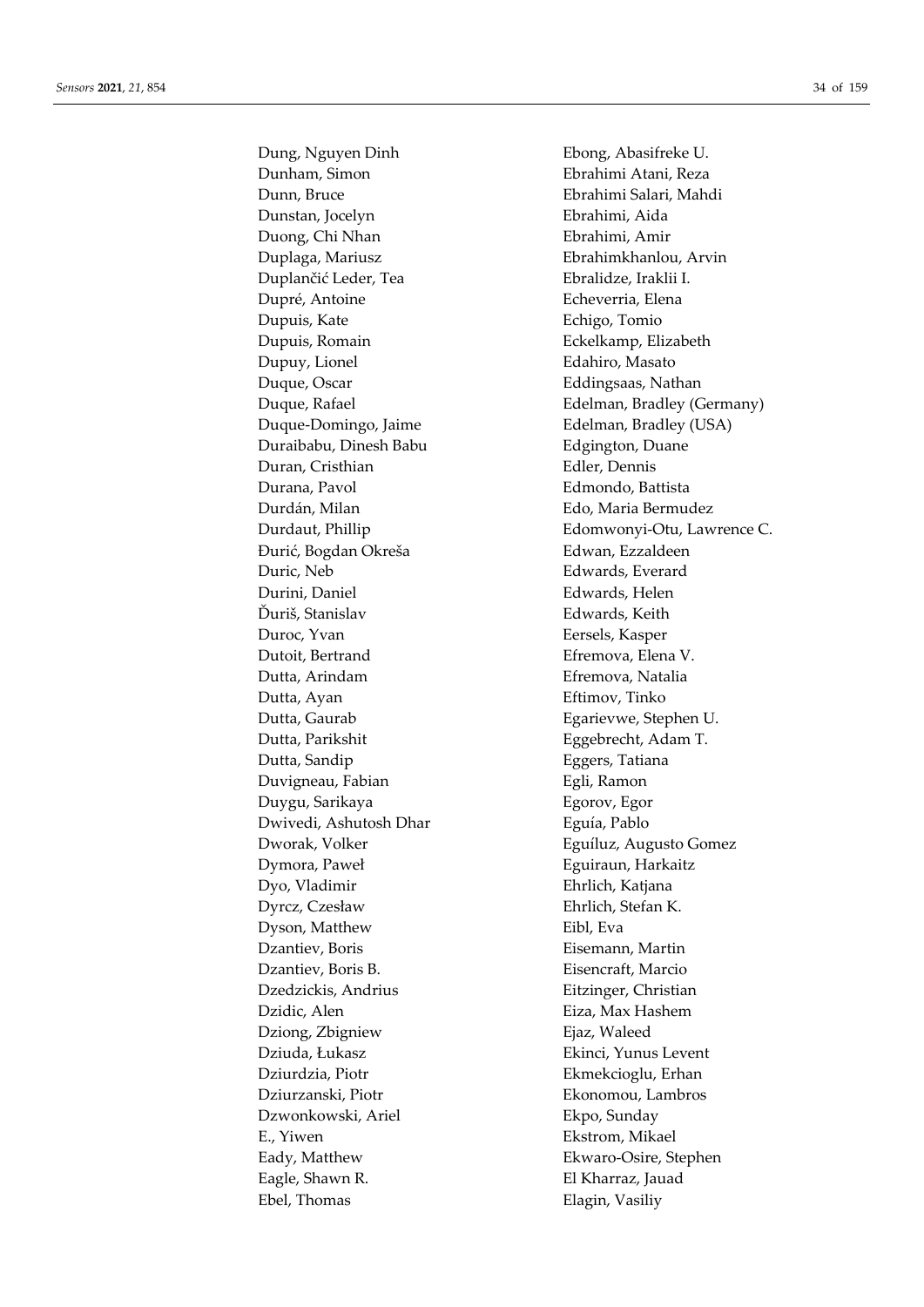Elahi, Hassan Engelbrecht, Rainer Elango, Jeevithan Engelhardt, Paul E. Elangovan, Vinayak **Engler, Evelin** Elbahhar, Fouzia Enguita, José María Elberink, Sander Oude Enright, John Elble, Rodger J. Enser, Herbert Elena, Husanu Eo, YangDam Eleni, Makarona **Eom**, Il Kyu Eler, Danilo Medeiros **Eon**, Rehman Elfergani, Issa **Executed Executes** Epelbaum, Stephane Elfouly, Tarek Epelde, Gorka Elgendy, Mostafa Epiphaniou, Gregory Elghamrawy, Haidy **Example Example 18** Eramo, Vincenzo El-Ghazaly, Amal **Erden**, Fatih Elhattab, Ahmed Erhart, Jiři Elia, Stefano Erivan, Roger Eliades, Marinos Erlandsson, Kjell Eliáš, Petr Ermolov, Ivan Elias, Said Errapotu, Sai Mounika Eliopoulos, Panagiotis A. Ershov, Alexey Elkatatny, Salaheldin Erturk, Emre Elken, Jüri Escobar-Gómez, Elías Elkin, Colin Escobedo, Carlos Ellul, Raymond Escobedo, Pablo Elmashhara, Maher Georges Escola, José Javier Astrain Elmazria, Omar Escorihuela, Jorge ElRashedy, Remah **Escudero**, Carlos J. El-Schich, Zahra **Escudero**, Olga Elshaer, Ahmed Esen, Cemal El-Shafee, Omar Osama Esfahani Monfared, Yashar Elshaw, Mark **Esfahani**, Alireza Elsobky, Mourad Esfahani, Siavash Elsts, Atis Esfandiarpour, Fateme Elvira, Nica Eskelinen, Matti A. Ely, Fernando Esmaeeli, Roja Elyan, Eyad Esmerian, Karekin Emadi, Arezoo Espejo-García, Borja Emaldi, Mikel Espinilla, Macarena Emberton, Simon Espinosa, Hugo G. Emery, John Espinosa, Julián Emilio, Sardini Espinoza, Carlos Zúñiga Emri, Miklos Esposito, Antonio Encarnação, Pedro Esposito, Flavio Endisch, Christian Esposito, Gianluca Endo, Hiroyuki Esquivel, Karen Endo, Patricia Takako **Estatico, Claudio** Endo, Tatsuro Esteban, Jaime Endriulaitienė, Auksė Estelrich, Joan Engeberg, Erik D. Estepa, Rafael Engel, Jonathan Estêvão, João M. C.

Elduque, Daniel Entrena Arrontes, Luis Alfonso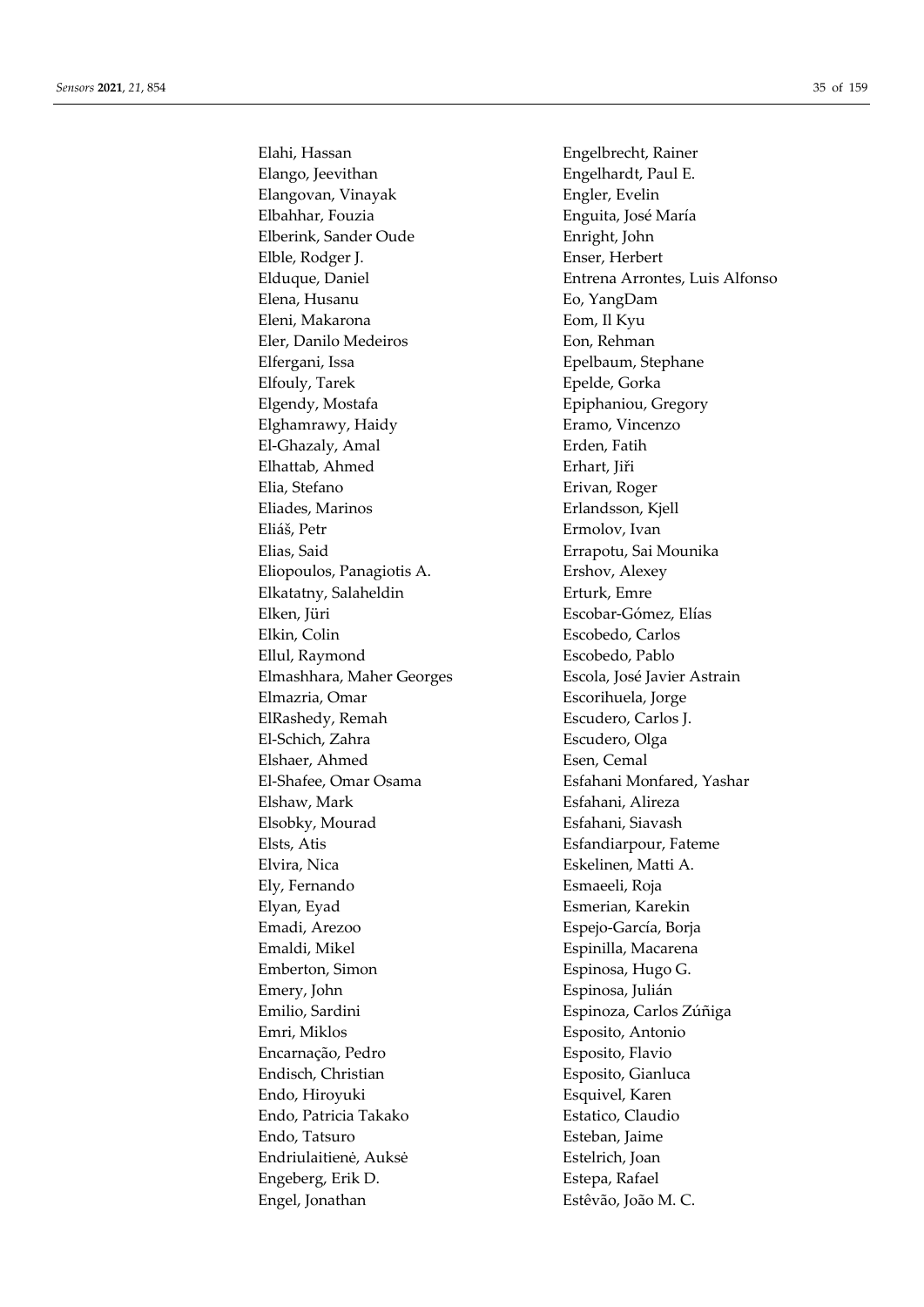Esteves Da Silva, Joaquim C.G. Fan, Hongqi Estrada-López, Johan J. **Fan**, Hua Estrada-Moreno, Alejandro Fan, Junchuan Estrela, Vania V. **Fan**, Kangqi Estudillo-Ayala, Julian M. Fan, Kuang-Chao Etoz, Sevde Fan, Lei Eudes, Alexandre Fan, Liyang Eugene, Yakovlev Fan, Mengbao Eugenio, Fazio **Fan**, Miao Evan, Peng Fan, Ouyang Evangelides, Christos Fan, Pingyi Everett, Mark Fan, Shu-Kai S. Evsutin, Oleg Fan, Xingwang Evtugyn, Gennady Fan, Xuge Ewusi-Annan, Ebo Fan, Yin Exarchos, Dimitrios A. Fan, Yuancheng Eyer, Klaus Fan, Yu-Cheng Eyobu, Odongo Steven Fan, Zhaoyan Ezquer, Ignacio **Fancy**, Saiada Fuadi Fabbiano, Laura Fang, Fei Fabian, Piotr Fang, Jian Fabianowski, Wojciech Fang, Jianwu Fabris, Massimo **Fang, Liming** Facca, Chiara Fang, Ming Fadda, Mauro **Fang, Peng** Fadden, Chris Fang, Rongxin Fadlullah, Zubair **Fang**, Shih-Hau Fadul-Pacheco, Liliana Fang, Yi Fafoutis, Xenofon Fang, Zaojun Fagadar-Cosma, Eugenia Fanghella, Pietro Faghri, Ardeshir Fanjul-Bolado, Pablo Fagiolini, Adriano Fanjul-Vélez, Félix Fahn, Chin-Shyurng Fanti, Alessandro Faifer, Marco Fantoni, Alessandro Faisal Haider, Mohammad Fapojuwo, Abraham Fajkus, Marcel **Farago**, Paul Fakhari, Amin Farahani, Behzad V. Fakhfouri, Armaghan Farajikhah, Syamak Fakhr Hosseini, Shabnam Faralli, Michele Falade, Oluyemi Peter Faria, Brígida Mónica Falaschetti, Laura Farid, Arvin Falchi, Fabrizio **Falchi, Farnaz** Falco, Antonio Farid, Muhammad Shahid Falco, Claudio Farina, Laura Falco, Gregory Farka, Zdeněk Falk, Rainer Farlik, Jan Falkowski-Gilski, Przemyslaw Farmer, Michael Fallucchi, Francesca **Fallucchi**, Francesca **Farnesi**, Daniele Famouri, Parviz Farooq, Muhammad Fan, Deng-Ping Farrokhifar, Meisam Fan, Hong Farrow, Reginald C.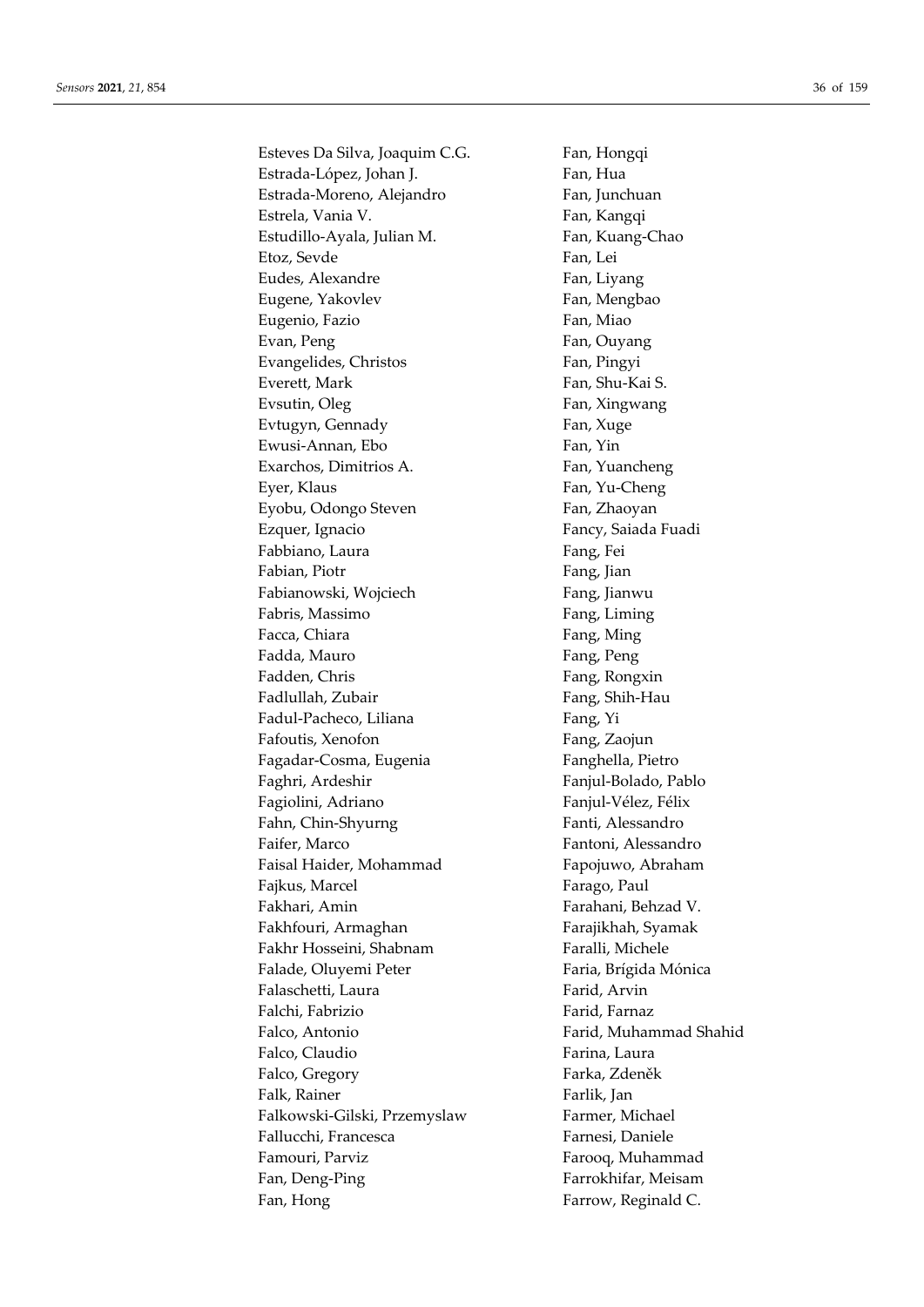Farrugia, Lourdes Feng, Guojin Farshbaf, Sepideh Feng, Hsuan-Ming Farup, Ivar **Feng, Kunpeng** Farzampour, Alireza Feng, Lian Fasano, Andrea Feng, Liangbing Fasbender, Dominique Feng, Philip Fascista, Alessio Feng, Qibo Faseeh Qureshi, Nawab Muhammad Feng, Ruyi Fasel, Benedikt Feng, Sheng Fassi, Francesco Feng, Shijie Fathi, Soheil Feng, Shilun Fathy, Yasmin Feng, Shuanglong Fattahi, Jaouhar Feng, Yanming Fattoruso, Grazia **Feng, Yaokai** Fattouh, Anas Feng, Yaoze Faustino, Ana Feng, Yunfei Fauzi, Iliana Feng, Zhou Faye, Sébastien Ferenc, Riesz Fazzolari, Rocco Ferguson, Frank T. Featherstone, Will Fermino, Rogério César Febbraio, Ferdinando Fernandes, Ana Patrícia Da Silva Fedele, Rosario **Fernandes**, Fábio Fedeli, Alessandro Fernandes, Henrique Federic, Michard Fernandes, Marcelo Fediuk, Roman Fernandes, Telmo Fedorko, Gabriel Fernández Gavela, Adrián Fedorov, Fedor S. Fernandez Grande, Efren Fedorov, Georgy Fernández Iglesias, Diego Feeney, Andrew Fernández Jaramillo, Arturo Alfonso Fei, Tai Fernandez Olvera, Anuar De Jesus Fei, Yiyan Fernández Ramos, María Dolores Feis, Alessandro Fernandez, Alberto Feito Higueruela, Francisco R. Fernández, Antonio Fekete, Zoltán **Fernández**, María García Fekr, Atena Roshan Fernandez, Roemi Feld, Sebastian Fernández-Ahumada, Luis Manuel Feldt, Markus Férnandez-Batanero, Jose M. Feliciani, Claudio Fernández-Caramés, Tiago M. Felici-Castell, Santiago Fernandez-Garcia, Raul Felis Enguix, Ivan Fernandez-Granero, Miguel Angel Felis, Ivan Fernández-Isabel, Alberto Felisberto, Paulo Fernandez-Lopez, Antonio Feliu, Vicente **Fernández-Pacheco**, Daniel G. Felix, Anderson André Fernández-Pousa, Carlos R. Femine, Antonio Delle Fernandez-Prieto, Armando Femminella, Mauro Fernandez-Roldan, Jose Angel Fendrych, Matyas Fernández-Ruiz, María R. Feng, Botao Fernández-Sánchez, César Feng, Chuang Fernandez-Veiga, Manuel Feng, Fangchen Fernandez-Vidal, Severo Raul Feng, Guang-Liang Fernández-Yáñez, Pablo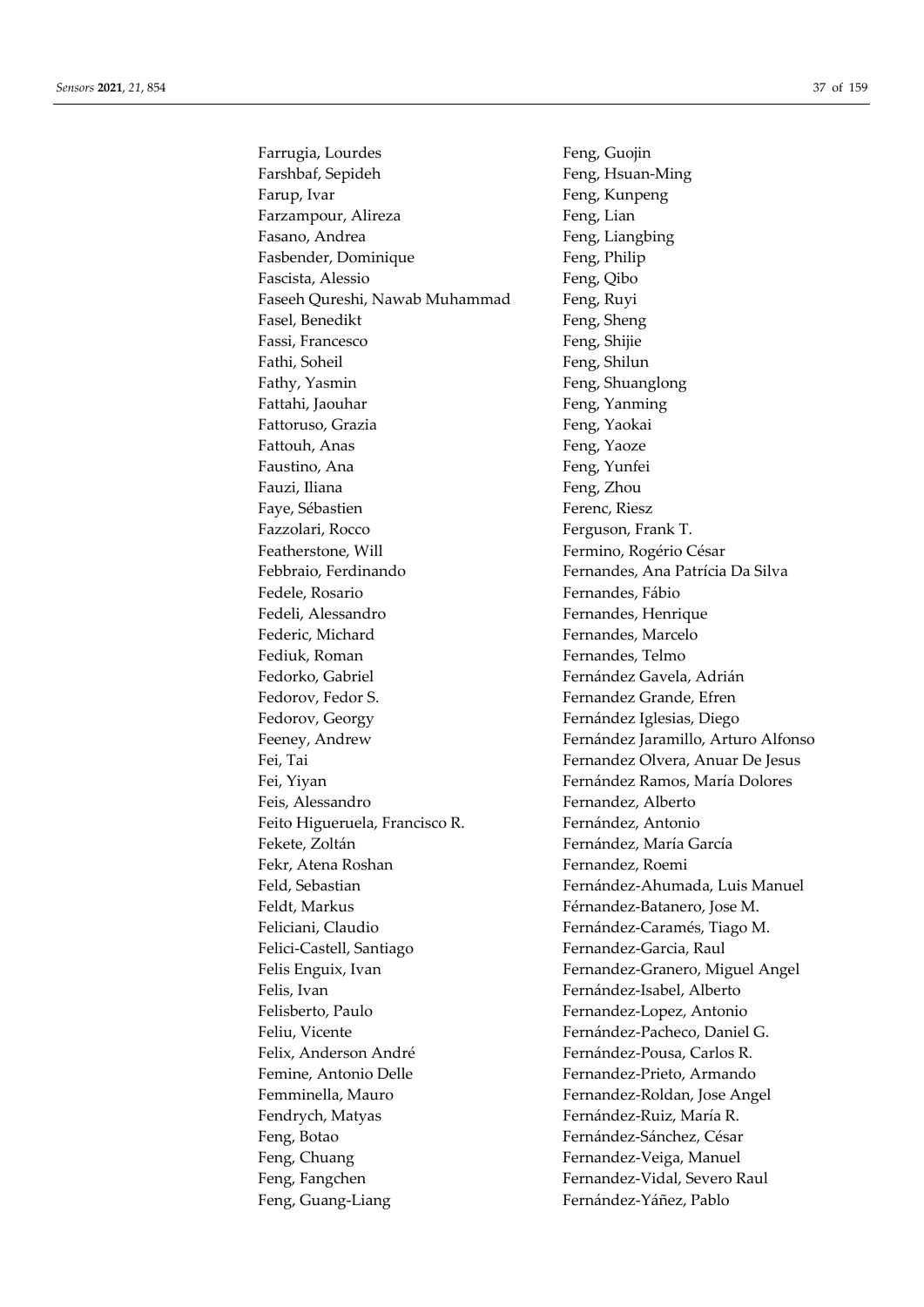Fernando, Xavier Fetisov, Leonid Ferraioli, Luigi Fetisov, Yuri Ferrández Vicente, José Manuel Fhager, Lars Ohlsson Ferrández-Pastor, Francisco Javier Fiala, Pavel Ferrandiz, Jose Manuel Fialho, Vitor Ferrando-Villalba, Pablo Fiani, Margherita Ferrante, Alberto Ficco, Massimo Ferrara, Maria Antonietta Fice, Martyn Ferrari, Paolo Ficko, Mirko Ferrari, Rosalba **Fidalgo**, Jesús López Ferrari, Simone Fidani, Cristiano Ferrario, Maria Francesca<br>
Fiedler, Goeran Ferraris, Claudia Fiedler, Markus Ferraro, Angelo Field, Matthew Ferraro, Venere Figlus, Tomasz Ferrazani Mattos, Diogo Menezes Figueira, Flavio Ferré-Borrull, Josep Figueira, Rita Bacelar Ferreira Lousado, José Paulo Figueiras, Edite Ferreira, Aida Araújo Figueiredo, Lino Ferreira, Ana **Figueiredo**, Nuno M. Ferreira, André G. The Communist est est de Figueras, Eduard Ferreira, Armando Figurski, Mariusz Ferreira, Artur Figwer, Jarosław Ferreira, Daniel Basso Filchev, Lachezar Ferreira, Fausto **Filipe, Instantonio** Filipe, José Antonio Ferreira, Fernando Filippeschi, Alessandro Ferreira, Hugo **Filippov**, Andrey Ferreira, Joao Filko, Damir Ferreira, Joao C. Filo, Grzegorz Ferreira, Joaquim Fingas, Merv Ferreira, Karine Reis Fink, Geoff Ferreira, Lucas Finkel, Peter Ferreira, Luis Finšgar, Matjaž Ferreira, Luís Pinto Fiore, Ugo Ferreira, Nuno M. F. Fiorillo, Antonino Ferreira, Paulo Victor R. Fiorillo, Fausta Ferreira, Ricardo Fiorillo, Fausto Ferreiro-González, Marta Fiorucci, Marco Ferrer, Gonzalo Fischer, Andreas Ferrer, Miguel A. Fischer, Georg Ferrera, Maxime Fischer, Inga Ferrero Martín, Francisco J. Fischer, Jan Ferrero, Andrea Fischer, Jeoffrey Ferrero, Fabien Fischer, Stefan Ferri, Giuseppe Fiscon, Giulia Ferrigno, Giancarlo Fisher, Jeffrey S. Ferro, Alfredo Fister, Dušan Ferro-Famil, Laurent Fitta, Magdalena Ferruz, Joaquin Fizzah-Jilani, Syeda Festa, Demetrio Carmine Flammini, Francesco Fetaya, Ethan Fletcher, Kenneth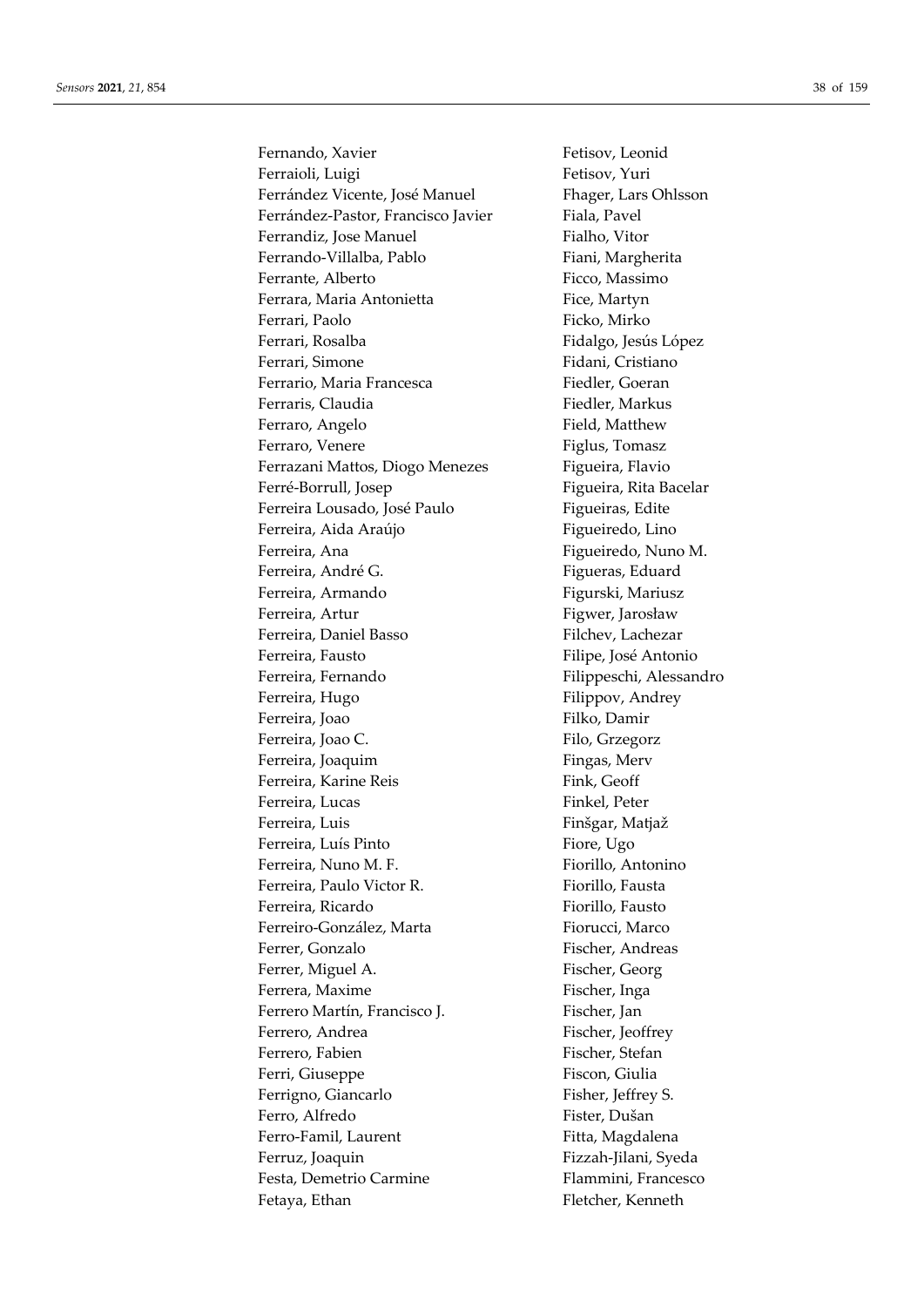Florea (Voicu), Carmen Foulds, Ian Florea, Adina **Foumani**, Mehdi Florea, Bogdan Cristian Fountas, Spyros Florea, Corneliu Fountoulakis, Ilias Florea, Laura **Fourati**, Najla Flores, Gerardo Fournier, Georges Flores-Fuentes, Wendy Fowler, Alison Floriano, Andrés García **Főző, Ladislav** Floros, George Fraddosio, Aguinaldo Flynn, David Frade, Miguel Foit, Krzysztof Fradet, Laetitia Fok, Mable P. Fraga, Mariana Amorim Fokin, Grigoriy Fragoso, Alex Fokine, Michael Fraile, Juan-Carlos Folgado, Hugo Främling, Kary Folke, Mia Francais, Olivier Fonod, Robert Francesca Carfora, Maria Fonseca, Ana Francesco, Felici Fonseca, Manuel J. Francik, Sławomir Fonseca, Pau Francini, Andrea Fontanari, Vigilio Francis, Daniel Fontes, Ramon Franciscangelis, Carolina Forcellini, Davide Franco Silva, Edelberto Forenbacher, Ivan Franco, Alessandro Forestiero, Agostino Franco, Leonardo Forke, Roman Franco, Walfre Forlani, Gianfranco Frangi, Attilio Forliano, Canio **Frank**, Regine Fornaro, Claudio Franklin, Daniel R. Forner-Cordero, Arturo Franko, Attila Fornusek, Che Fränti, Pasi Forouzanfar, Mohamad Frattini, Domenico Forrer, Daniel Fratu, Octavian Forrester, Steph Fraunholz, Daniel Förster, Anna Fredeunburg, Zac Fort, Ada Fredianelli, Luca Forte, Domenic Freeborn, Todd Forti, Stefano Freire, André Pimenta Fortuna, Luigi Freitag, Felix Foster, Kenneth R. Freitas, Anderson Zanardi Freitas, Edison Pignaton De Foszcz, Dariusz Frémont, Vincent Foti, Calogero Freni, Gabriele Fotia, Lidia Frese, Udo Fotiadis, Dimitrios Freymueller, Jeff Fotiou, Nikos Frick, Vincent Fotouhi, Hossein Fridlund, Alan Foucher, Pierre-Yves Fridolin, Ivo

Fonseca, Elza Maria Morais Francés-Villora, José Vicente Fontgalland, Glauco Francisco Algorri Genaro, José Fosalau, Cristian Freitas Júnior, Walter Da Cruz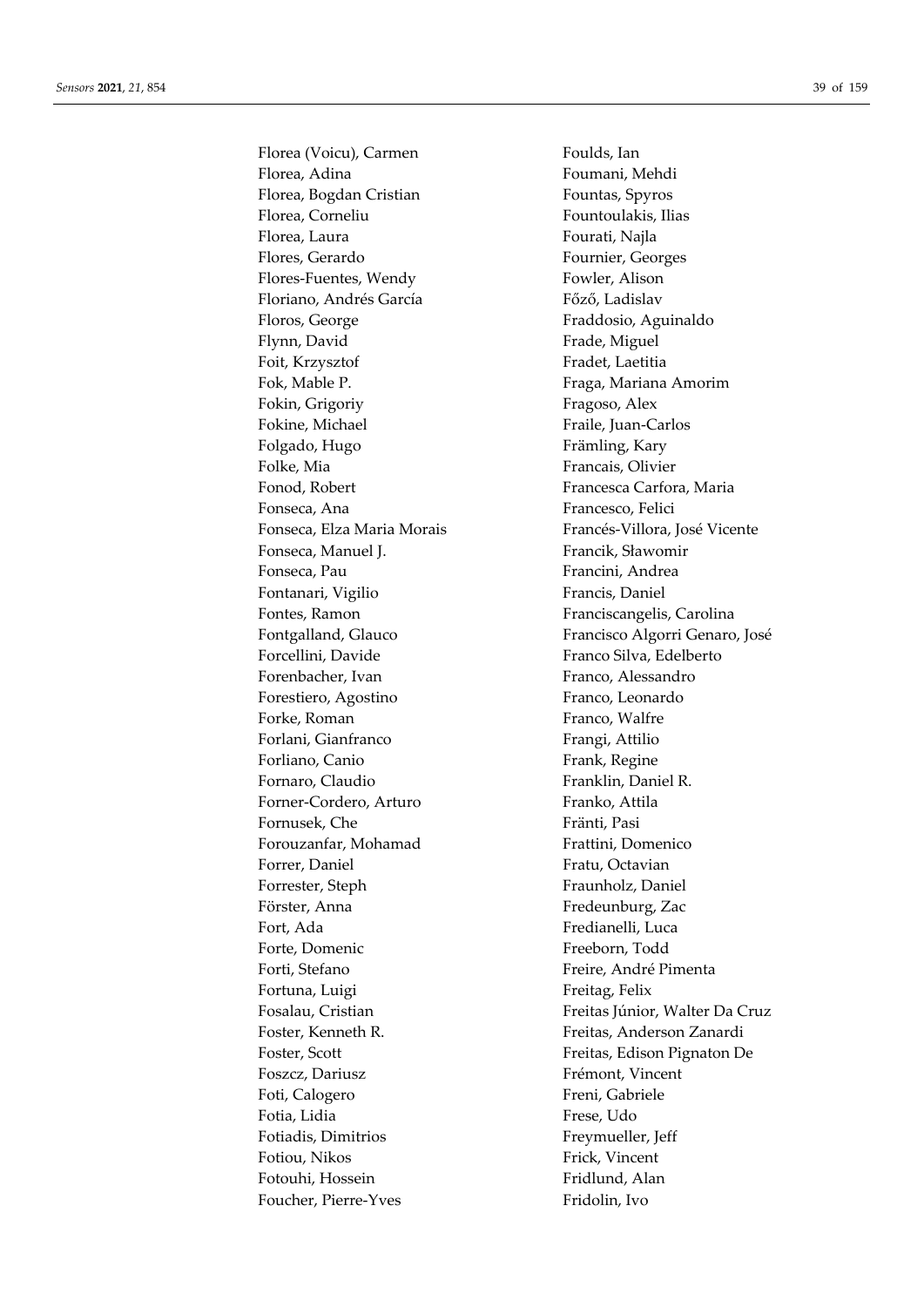Friebe, Michael Fukuda, Jun-ichi Friederich, Fabian Fularz, Michal Friedland, Gerald Fulginei, Francesco Riganti Friedman, Jason Fuller, Amelia Friedman, Keith Fumera, Giorgio Friedrich, Christoph M. Funahashi, Akira Friedt, Jean Michel Funari, Riccardo Friedt, Jean-Michel Funatsu, Beatriz M. Frisk, Thomas Fung, Jimmy C. H. Fritz, Jan Fung, Wai-Keung Frizzo Stefenon, Stéfano Funk, Richard Frnda, Jaroslav **Funka-Lea**, Gareth Fröhlich, Antônio Augusto Furferi, Rocco Fronczak, Maciej Furrer, Fadri Frontoni, Emanuele Furtado, António Frovel, Malte Furtak, Janusz Fryc, Irena Furutani, Ryoshu Fryskowska, Anna Fusco, Andrea Fu, Chao Fuso, Francesco Fu, Cheng Fuss, Franz Konstantin Fu, Chunyun Futatsumori, Shunichi Fu, Hailing Fuzzo, Daniela Fu, Haiqiang Gabardo, Christine Fu, Huixuan Gabash, Aouss Fu, Jianyu Gabbar, Hossam A. Fu, Keren Gaber, Tarek Fu, Li Gabl, Roman Fu, Longsheng Gablech, Imrich Fu, Lu-Hua Gabler, Hampton Clay Fu, Qiangwen Gabriel, Jan Philipp Fu, Sheng Gabriel, Jose Luis Fu, Shu Gabriele, Baris Fu, Xiuwen Gabriele, Magna Fu, Yanwei Gabriella, Tamburro Fu, Yuguang Gabrielli, Alessandro Fu, Zeyu Gabrielli, Fabrizio Fudickar, Sebastian Gac, Paweł Fue, Kadeghe Gacemi, Djamal Fuentes, Ramón Gachet Paez, Diego Fuentes, Sigfredo Gadd, Matthew Fuentes-Pineda, Gibran Gaddam, Anuroop Fugetsu, Bunshi Gade, Rikke Fuggetta, Giorgio Gadea-Gironés, Rafael Fujieda, Naoki Gądek-Moszczak, Aneta Fujigaki, Motoharu Gadhoumi, Kais Fujii, Satoshi Gadjanski, Ivana Fujimura, Atsushi Gadsden, Andrew Fujinami, Kaori Gaffar, Ashraf Fujita, Toyohisa Gafurov, Artur M. Fujiwara, Eric Gagaoua, Mohammed

Fu, Bo Fusilier, Donato Hernández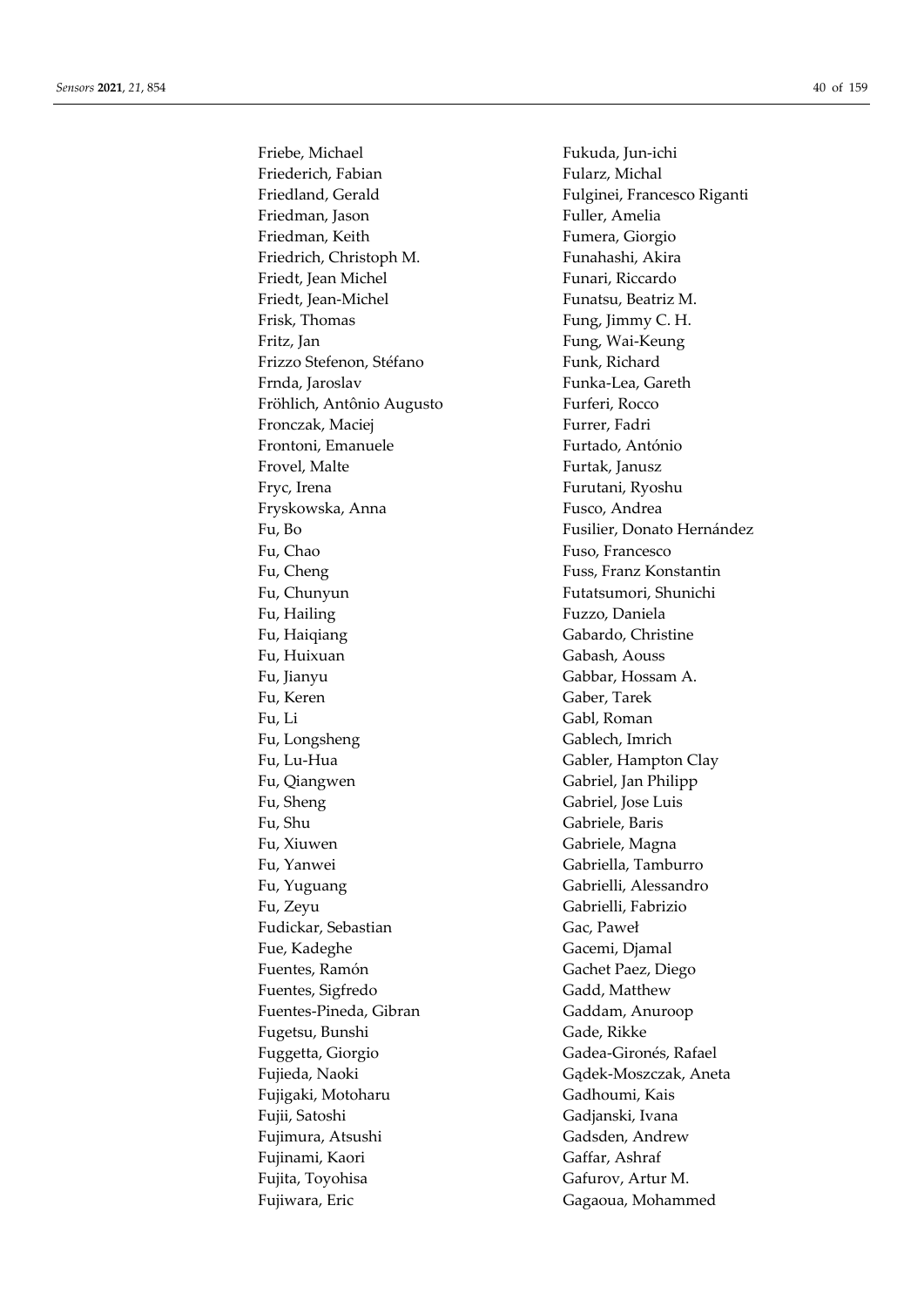Gagaoudakis, E. **Gamboa**, Hugo Gaggero, Tomaso Gamec, Ján Gai, Keke Gamella Carballo, Maria Gai, Shaoyan Gan, Hao Gaiceanu, Habil. Marian Gan, Min Gaiceanu, Marian Gan, Shiyu Gaida, Daniel Gan, Yong X. Gaire, Raj Gan, Yu Gaitan, Vasile Gheorghita Ganagina, Irina Gajda, Janusz **Ganau, Mario** Gajic, Dragoljub Gancarz, Marek Gajski, Dubravko Ganci, Gaetana Gal, Ionel-Alexandru Gandolfi, Marialuisa Gál, Tamás Ganesan, Baskaran Galantucci, Luigi Maria **Gang**, Mei Galan-Vidal, Carlos Andres Ganga, Antonio Galas, Roman Gangadharan, Rajan Galati, Gaspare Gangopadhyay, Avijit Galatus, Ramona Ganguli, Swetava Galbács, Gábor Ganovelli, Fabio Galdames, Patricio A. Ganser, Christian Galdi, Paola Ganvir, Ashish Galea, Christian Gao, Bo-Cai Galeana Zapién, Hiram Gao, Feng (China) Galehdar, Amir Gao, Feng (UK) Galinac Grbac, Tihana Gao, Han Galindo, Velia Carolina Osuna Gao, Hang Galinetto, Pietro Gao, Hongbo Galińska, Barbara Gao, Jian Gallacher, David Gao, Jianbin Gallacher, Kevin Gao, Jianzhao Gallagher, John Gao, Jing Gallardo, Leonor Gao, Junqi Gallas, Quentin Gao, Kai Gallay, Michal Gao, Lei Gallego, Antolino Gao, Lianru Gallegos-Funes, Francisco Gao, Libo Gallelli, Vincenzo Gao, Meng Gallina, Alberto Gao, Nan Gallo, Pierluigi Gao, Peichao Galluccio, Laurent Gao, Qi Galo, Mauricio Gao, Ruipeng Galtarossa, Andrea Gao, Shangce Galván-Tejada, Carlos E. Gao, Shuo Galvão, Ivan Gao, Si-Ping Galve, Joan Miquel Gao, Wei (Chinese Academy Gao, Wei (Guangdong University<br>
Gao, Wei (Guangdong University Gamba, Micaela Troglia Gao, Wenyue Gambi, Ennio Gao, Xiaofeng

of Sciences, China) of Technology, China)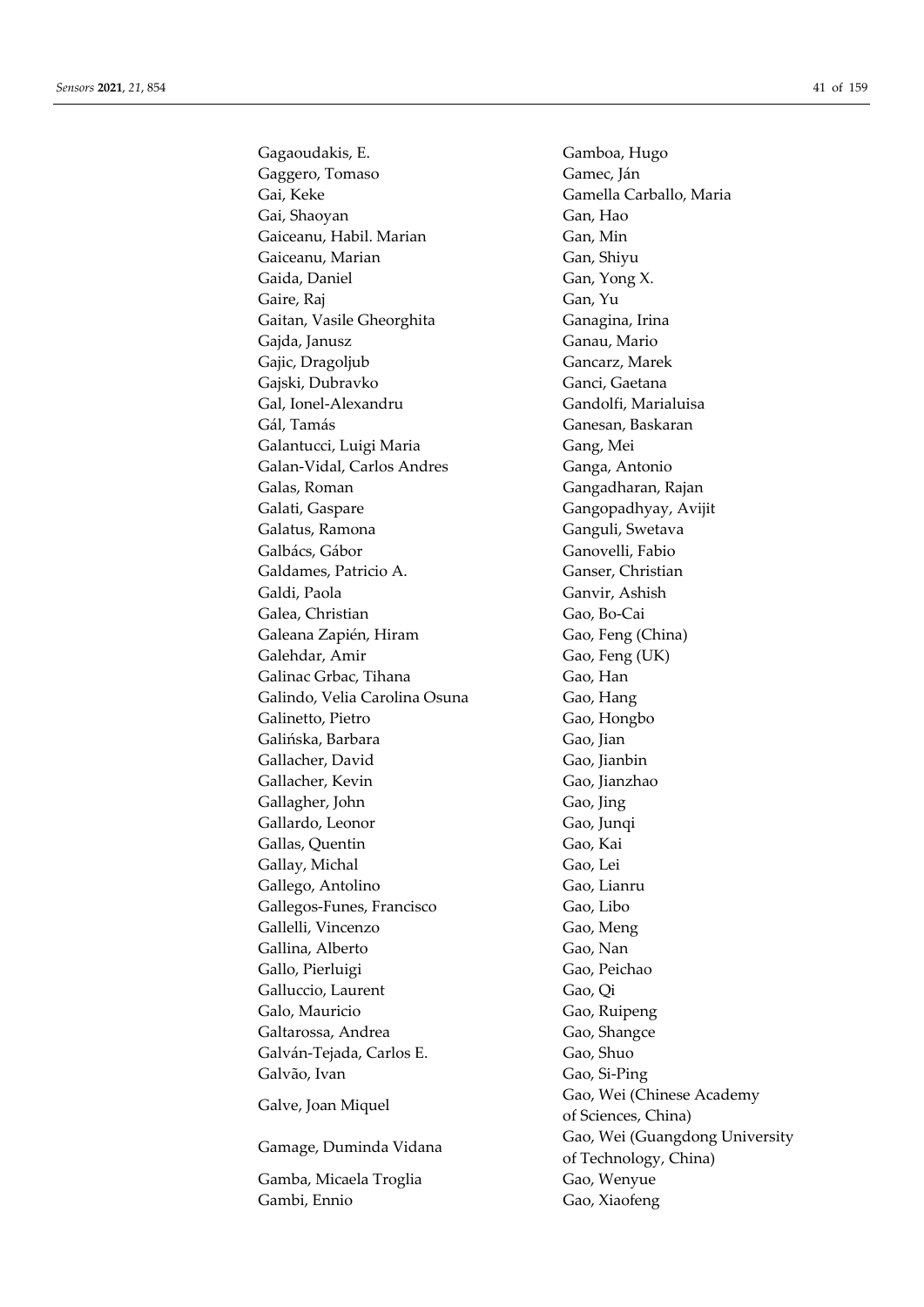Gao, Xiaoming Garcia-Lagos, Francisco Gao, Xinghua García-Lamont, Farid Gao, Zhan García-Lastra, Juan María Gao, Zhi García-Loygorri, Juan Moreno Gao, Zhiming García-Macías, Enrique Gao, Zhiwei García-Martín, Sheila Gao, Zongmei García-Massó, Xavier Garay-Jimenez, Laura I. García-Mateos, Ginés Garces, Hugo Garcia-Naya, Jose A. Garcia Alia, Ruben García-Ordás, María Teresa Garcia Alonso, Jose Manuel García-Orellana, Carlos-javier Garcia Alvarez, Manuel García-Peñalvo, Francisco José García Cuenca, Laura García-Perez, Arturo García Galán, Sebastián García-Rubio, Carlos Garcia Gonçalves, Luiz Marcos García-Sánchez, José Rafael García Iglesias, Daniel García-Sánchez, Tomás García Naya, José Antonio García-Soidán, Jose L. Garcia Rodriguez, Jose García-Unanue, Jorge García Sánchez, Manuel García-Vázquez, Juan-Pablo Garcia Souto, Jose Antonio Garcia-Villegas, Eduard García Tascón, Marta Gardel, Alfredo Garcia, Angel Pontin Gardel-Vicente, Alfredo García, Antonio Gardill, Markus Garcia, Cristobal Gargiulo, Gaetano D. Garcia, Emi Garmatyuk, Dmitriy Garcia, Gonzalo Garmendia, Iñaki Garcia, Jordi Garmire, David Garcia, Jose Manuel Cano Garmire, Elsa García, Jose Manuel Mossi Garnero, Gabriele García, Juan C. Garoli, Denis García, Marcelo Garramiola, Fernando García, Miguel Torres Garrett, Joseph L Garcia, Missael Garrido Alzar, Carlos L. Garcia, Nuno M. Garrido, Juan E. García, Santiago Garrido, Neus García, Tania Garrido-Castro, Juan García, Vicente Garza, Paolo Garcia, Victor Garzia, Fabio García-Alcaraz, Jorge Luis Gašinec, Juraj Garcia-Aracil, Nicolas Gaspar, Cristina Garcia-Baños, Beatriz Gasparini, Leonardo García-Cabezón, Cristina Gašparović, Mateo Garcia-Constantino, Matias Gasparri, Fabio García-Cortés, Silverio Gasperis, Giovanni De García-Esparza, Juan A. Gasser, Christoph Garcia-Espinosa, Eduardo Gastaldi, Laura García-Fuentes, Miguel Á. Gastaldo, Paolo Garcia-Garcia, Leonardo Gattass, Marcelo Garcia-Herrero, Francisco Gattone, Stefano Antonio

Gao, Xiaomeng García-Holgado, Alicia Garay-Vitoria, Nestor García-Miranda Ferrari, Alejandro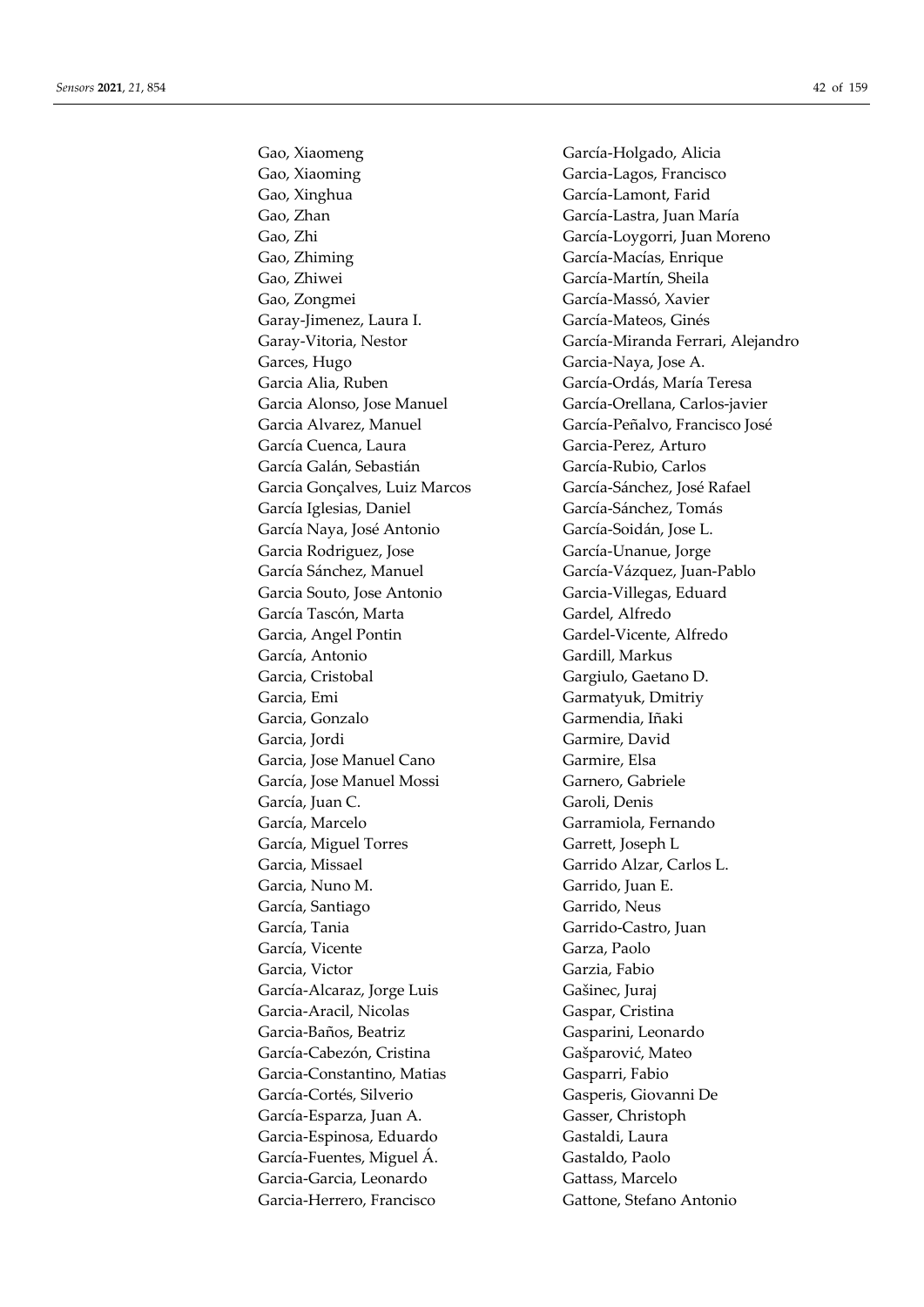Gattringer, Hubert Georgian, Badicu Gaudioso, Elena Georgiev, Daniel G. Gaus, Yona Falinie A. Georgieva, Milena G. Gauthreaux, Sidney Georgieva, Tsvetelina Gavazzi, Bruno Georgiou, Theodoros Gavrilas, Mihai Georgousis, Georgios Gavriloaia, Gheorghe Gerasimova, Yulia V. Gavrilova, Marina Gerislioglu, Burak Gay, Simon Gerke, Oke Gayathri, Radhabai Gopinathan Germanese, Danila Gazda, Piotr Germanotta, Marco Gazquez Parra, Jose Antonio Gernaey, Krist V. Gazzoni, Marco Geronimo, Andrew M. Gbadebo, Adenowo Gertych, Arkadiusz Ge, Dongdong Gervasi, Osvaldo Ge, Haibo Gestal, Marcos Ge, Jun Cong Gewali, Utsav B. Ge, Leijiao Ghaani, Masoud Ge, Xiaohu Ghaderi, Mohammadamir Ge, Xiaoliang Ghaderpour, Ebrahim Ge, Yufeng Ghafar-Zadeh, Ebrahim Ge, Yunfeng Ghaffarian, Saman Ge, Zhiqiang Ghahari, Seyed Ali Gebicki, Jacek Ghani, Arfan Gębicki, Jacek Ghannad-Rezaie, Mostafa Gebre, Biruk A. Ghannoum, AbdulRahman Gediminas, Vaičiūnas Ghareh Baghi, Arash Geiger, Alain Gharehbaghi, Koorosh Geladi, Paul Ghassemlooy, Zabih Gelenbe, Erol Ghayvat, Hemant Geman, Oana Ghemari, Zine Gemba, Kay L. Gheorghe, Grigoras Geminiani, Alice Gheorghiu, Andrei Generowicz, Agnieszka Gherlone, Marco Geng, Kun Gherm, Vadim Geng, Tao Gherman, Bogdan Geng, Weidong Ghiami, Amir Geng, Yanquan Ghica, Mariana Emilia Genge, Bela Ghica, Mihaela-Violeta Genge, Béla Ghidelli, Matteo Genovese, Maria Erminia Ghilain, Nicolas Genovesi, Simone Ghisi, Aldo Gentet, Philippe Ghita, Mihaela Geonea, Ionut Daniel Ghodsi, Mojtaba Georgakis, Georgios Gholizadeh, Asa Georgantzinos, Stelios K. Ghomian, Taher George, Sony Ghorbanzadeh, Omid George, Thomas F. Ghorbel, Enjie George-Jaeggli, Barbara Ghoreyshi, Seyed Mohammad Georgescu, Andrei-Mugur Ghosal, Sambuddha Georgiadis, Charalampos Ghosh, Abhijit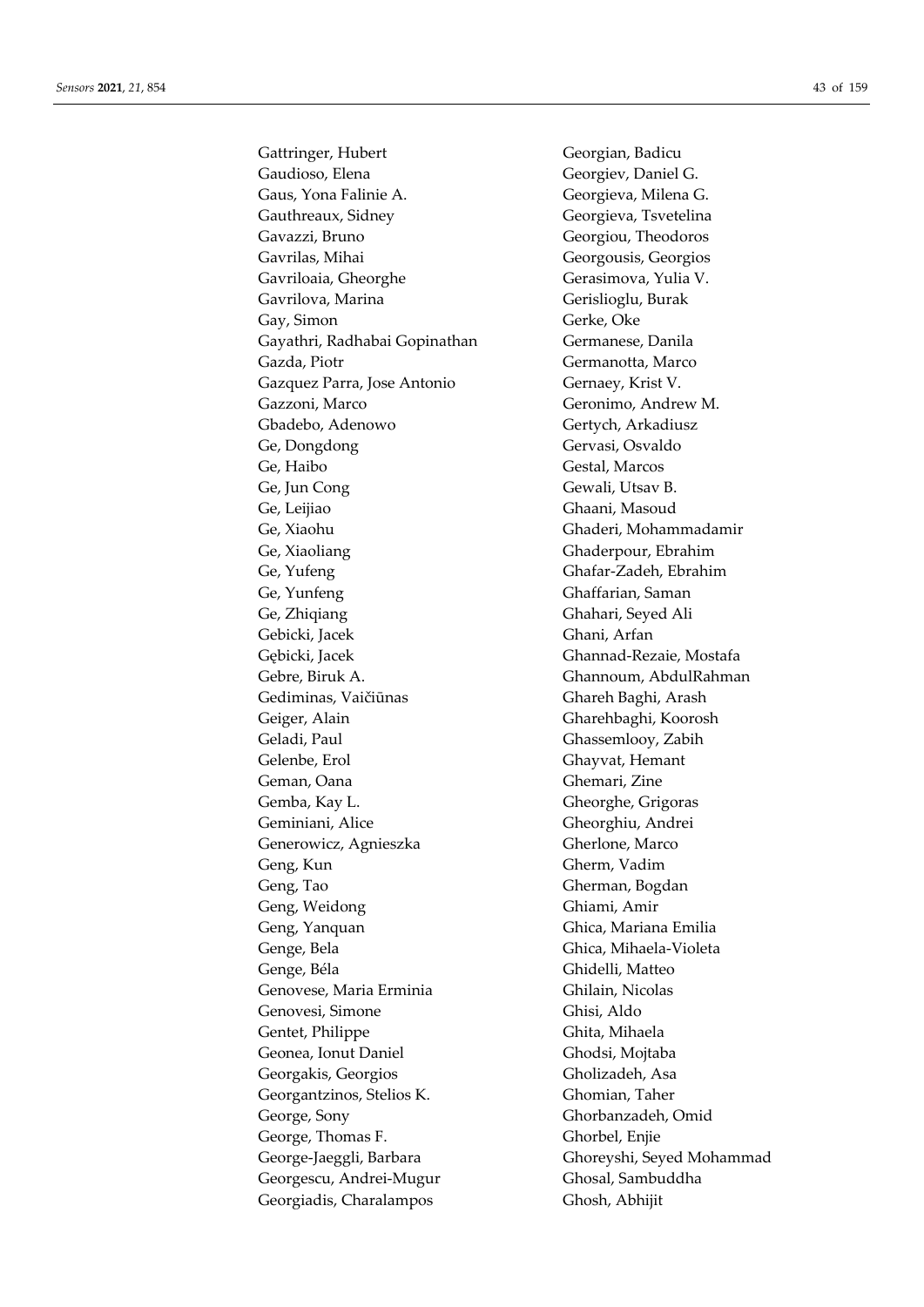Ghosh, Abhishek Gillanders, Ross N Ghosh, Arijit Gillich, Gilbert-Rainer Ghosh, Chiranjit Gillich, Nicoleta Ghosh, Debanjana Gilliot, Jean-Marc Ghosh, Pradipta Gilly, Katja Ghosh, Souvik Giménez, Jesus Vicente Ghosh, Subrata Gimenez-Guzman, Jose Manuel Gia, Tuan Nguyen Gimeno Blanes, Francisco Javier Giachetti, Andrea Ginzburg, Boris Giacomello, Giampiero Giofrè, Vincenzo Pasquale Giacomini, Renato Giordan, Daniele Giacomozzi, Flavio Giordano, Raffaele Gialampoukidis, Ilias Giorgetti, Andrea Gialelis, John Giorgino, Toni Giammarchi, Marco Giorgio, Ivan Giancane, Gabriele Giosan, Ion Giannakeas, Nikolaos Giovanni, Collodi Giannakis, Konstantinos Giovannini, Giorgia Giannakopoulos, Theodoros Girão Silva, Rita Giannakoulopoulos, Andreas Girbacia, Florin Giannelli, Carlo Girelli, Valentina Alena Giannetto, Marco Giri, Paritosh Giannini, Paolo Girolami, Michele Giannoccaro, Ivan Girolamo-Neto, Cesare Di Giannoutakis, Konstantinos Gislum, René Giarre, Laura Gitas, Ioannis Giasin(Yasin), Khaled Gitis, Valeri Gibas, Piotr Giubilato, Riccardo Gibbins, David R. Giudice, Nicholas Gibert, Jamers Giudicepietro, Flora Giberti, Alessio Giuffrè, Angelo Maria Giberti, Hermes Giuliano, Aristide Gibiino, Gian Piero Giuliano, Romeo Gideon J., Gouws Giungato, Pasquale Gidon, Dogan Giusto, Daniele Giechaskiel, Barouch Gievestad, Jon Glenn Gienko, Gennady Gjoreski, Martin Gierens, Klaus Gkonis, Panagiotis Giergiel, Mariusz Gkonis, Panagiotis K. Gierlak, Piotr Glas, Dylan Gierz, Lukasz Glaser, John Giger, Jean-Christophe Glatt, Ruben Giggins, Oonagh M Glavas, Hrvoje Giglio, Marilena Gleich, Dusan Gijón-Nogueron, Gabriel Glennie, Craig Gil, Ana Belén Gligor, Adrian Gil, David Gligoric, Nenad Gil, Miriam Glinkowski, Wojciech Gilaberte, Raquel Lacuesta Glisic, Branko Gil-Calvo, Marina Glonek, Grzegorz Gilland, David Gloria, Antonio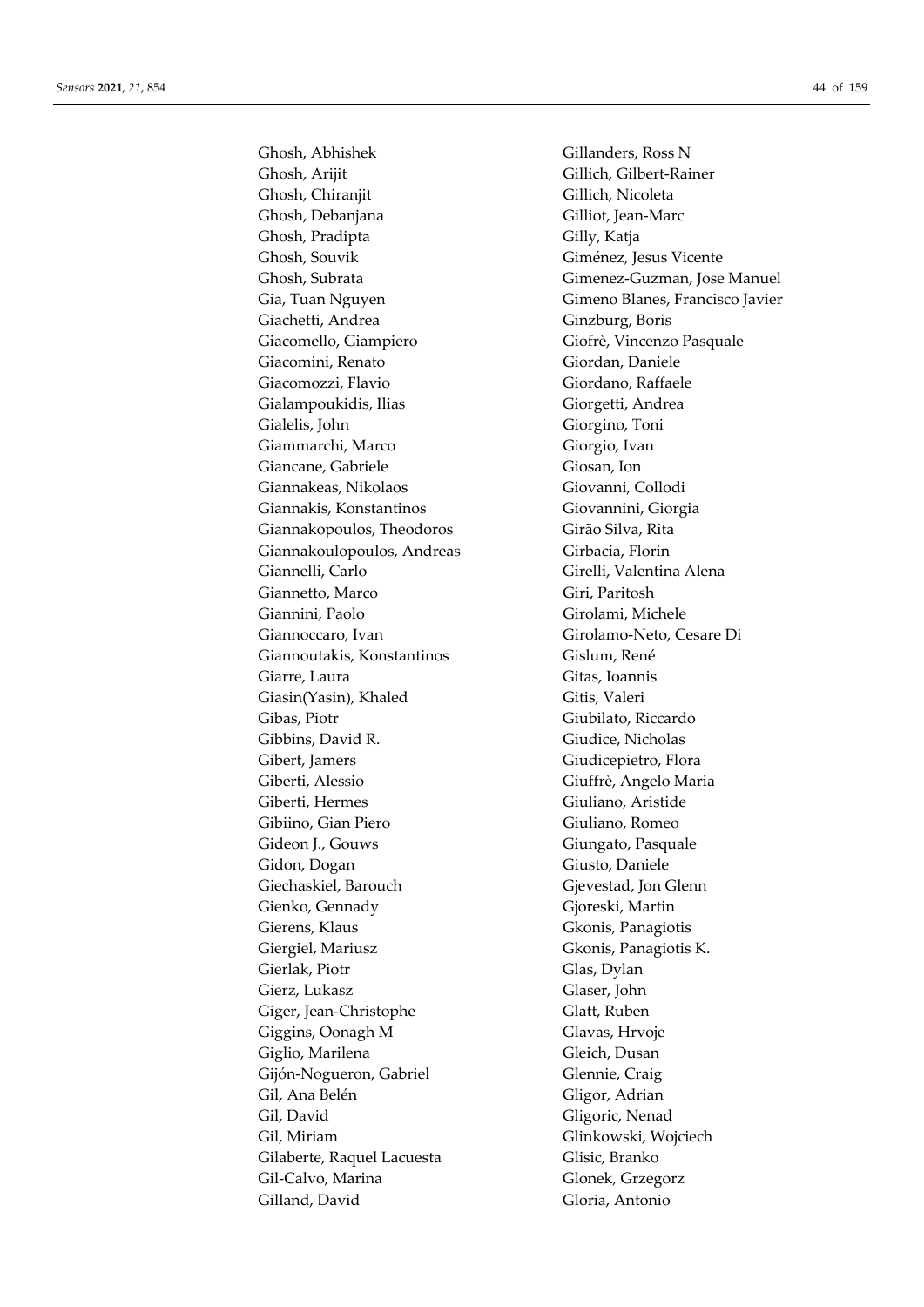Glossop, Neil Gomes, Teresa Głowacki, Tadeusz Gómez Salgado, Juan Glowacz, Adam Gomez, Angel M. Głowacz, Adam Gómez, Clara M Głowiński, Sebastian Gomez, Federico Glukhova, Olga E. Gómez, Juan Jesús Roldán Gnade, Bruce Gómez, Luis Gnade, Bruce E. Gomez, Ray (Ramon) Gnanasekaran, Karthikeyan Gómez-Andrés, David Gnesin, Silvano Gómez-Caballero, Alberto Gnilitskyi, Iaroslav Gómez-Carmona, Carlos David Gning, Amadou Gómez-de-Gabriel, Jesús M. Gnyba, Marcin Gomez-Donoso, Francisco Gobo, João Paulo Assis Gomez-Espinosa, Alfonso Gockenbach, Ernst Gómez-Espinosa, Alfonso Godavarty, Anuradha Gómez-Meire, Silvana Godec, Ranka Gómez-Pavón, Luz Del Carmen Godina, Radu Gómez-Pulido, Juan A. Godinez Tello, Richard Gómez-Ruano, Miguel Ángel Godinez, Humberto C. **Gómez-Soberón**, Jose Manuel Godoy, Antonio José Calderón Gomolka, Zbigniew Goetzendorf-Grabowski, Tomasz Goncalves, Alexandre Goffredo, Michela Gonçalves, Daniel Goga, Nicolae Gonçalves, Eder Mateus Nunes Goggins, Katie Gonçalves, Gil Gogo, Elisha Otieno Goncalves, Luís M. Gogolin, Greg Goncalves, Paulo Goh, Tan Leng Gonçalves, Pedro Goh, Wilson Goh Gonçalves, Wesley Nunes Gohari, Soheil Goncharenko, Yuriy Goiffon, Vincent Gong, Cihun-Siyong Goker, Parisa Gong, James Gola, Arkadiusz Gong, Shu Goldan, Amir H. Gong, Tianxun Goldberg, Kenneth A Gong, Xun Goldstein, Pavel Gong, Yicheng Gołębiowska, Izabela Gong, Zhenfeng Golewski, Grzegorz Ludwik Gong, Zhixiong Goliatt, Leonardo Gong, Zidan Golmohamadi, Hessam Gongora-Rubio, Mario Ricardo Golnaz, Habibi Gonizzi Barsanti, Sara Gołofit, Krzysztof Gonzalez Crespo, Ruben Golovnin, Oleg González García, Mariano Golston, Levi M. González Jiménez, Luis Enrique Gomariz, Spartacus González Pérez, Isaías Gomes, Abel Gonzalez, Alfredo Gomes, Anderson S. L. González, Carina Gomes, Rahul Gonzalez, Fernando Gomes, Ruan Delgado González, Francisco

Goedemé, Toon Gonçalves Antunes, João Francisco Golob, Marjan Gonsalez Bueno, Camila Gonsalez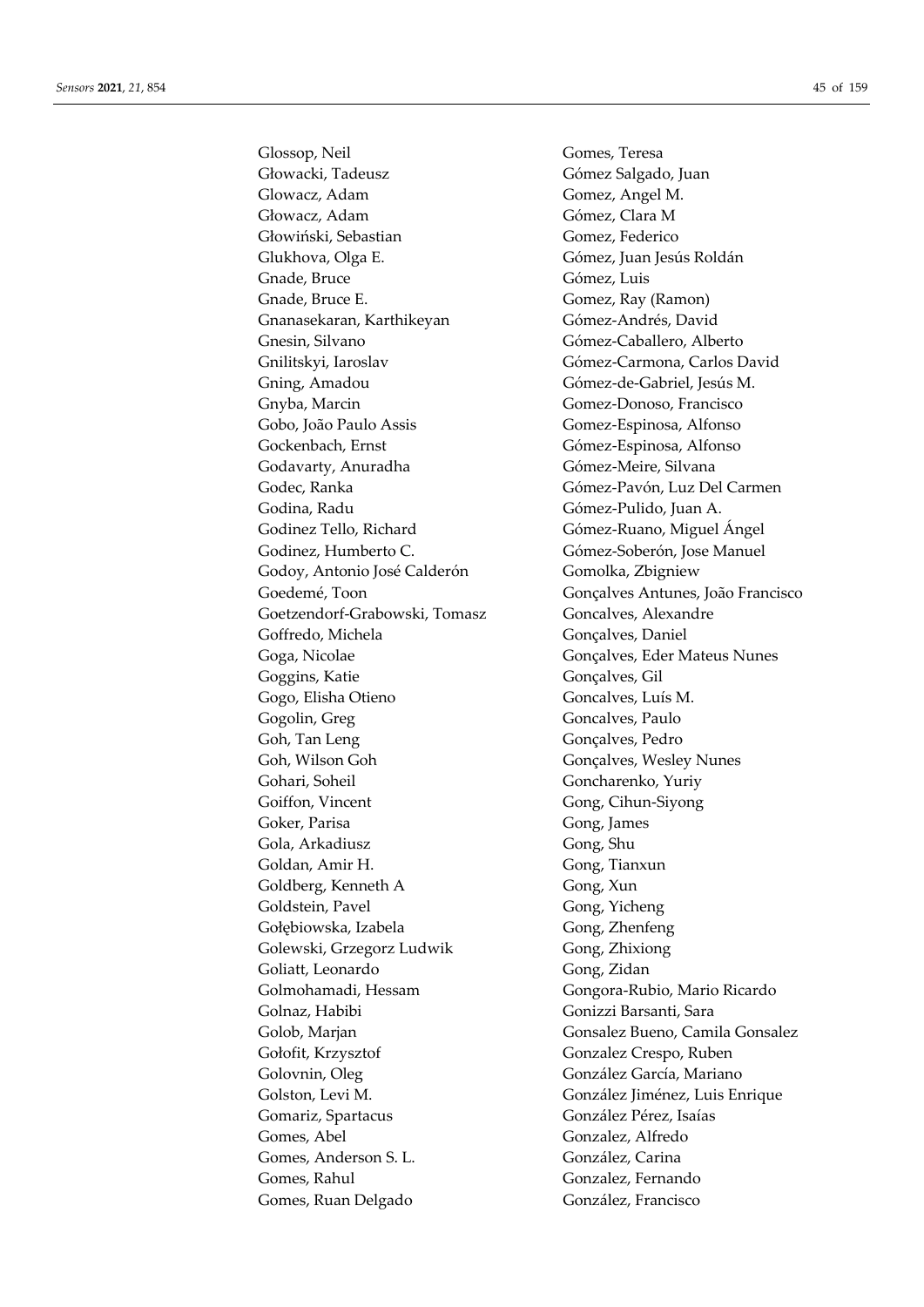Gonzalez, Joaquin Gounaris, Anastasios González, Luis Ignacio Lopera Gourinat, Yves Gonzalez, Pablo Corral Gouton, Pierre Gonzalez, Rodrigo Gouwanda, Darwin González., Luis C. Gozdowski, Dariusz González-Camarena, Ramón Goździewska-Harłajczuk, Karolina González-Cañete, Francisco Javier Grabham, Neil González-Cortés, Araceli Grabska, Ewa González-Díaz, Diego Grabska, Justyna González-Domínguez, Pablo Ignacio Graci, Valentina González-Jaramillo, Víctor Hugo Gracia-Ibáñez, Verónica Gonzalez-Landaeta, Rafael Gradišek, Anton González-Landero, Franks Graf, Hans Peter Gonzalez-Lopez, Veronica Andrea Graf, Markus Gonzalez-Ortega, David Grafton, Miles González-Rocha, Javier Gragnani, Gian Luigi González-Romero, Elisa Graichen, Uwe González-Sieira, Adrián Gramaglia, Marco González-Sosa, Enrique Grammalidis, Nikos González-Torres, Antonio Grana, Anna González-Vanegas, Wilson Grana, Costantino González-Vila, Álvaro Graña, Manuel Gonzalo, Jesús Granath, Mats Gonzalvez, Pablo Rodriguez Granato, Marco Goodchild, Martin Grand, Maxime Goodin, Christopher T. Granda, Juan Carlos Goodney, Andrew Grandin, Temple Gopalakrishnan, Kothandam Granelli, Fabrizio Gopalsami, Nachappa Granica, Sebastian Gope, Prosanta Granichin, Oleg N. Göpfert, Beat Grassani, Davide Gorawska, Anna Grassi, Silvia Gorawski, Marcin Grasso, Alfio Dario Gordon, Stuart Grau, Antoni Gordon, Wendy R Gravina, Raffaele Goreham, Renee Gray, Michael D. Górka, Jacek Grazi, Lorenzo Gorodkiewicz, Ewa Graziani, Alberto Gorpas, Dimitris Graziano, Alessandro Górski, Marcin Grbić, Ratko Gosalbez, Jorge Grebel, Haim Gosiewski, Zdzisław Greco, Alessandro Gostar, Amirali K. Green, Phil Gotor, Alicia Ayerdi Greene, Barry Gotta, Alberto Greenwald, Richard Gou, Jianping Greer, Adam T. Goubej, Martin Gregić, Maja Goudail, François Gregori, Alberto Goudriaan, Marije Gregori, Andrej Gouglidis, Antonios Gregurić, Martin Gould, Mike Greiner, David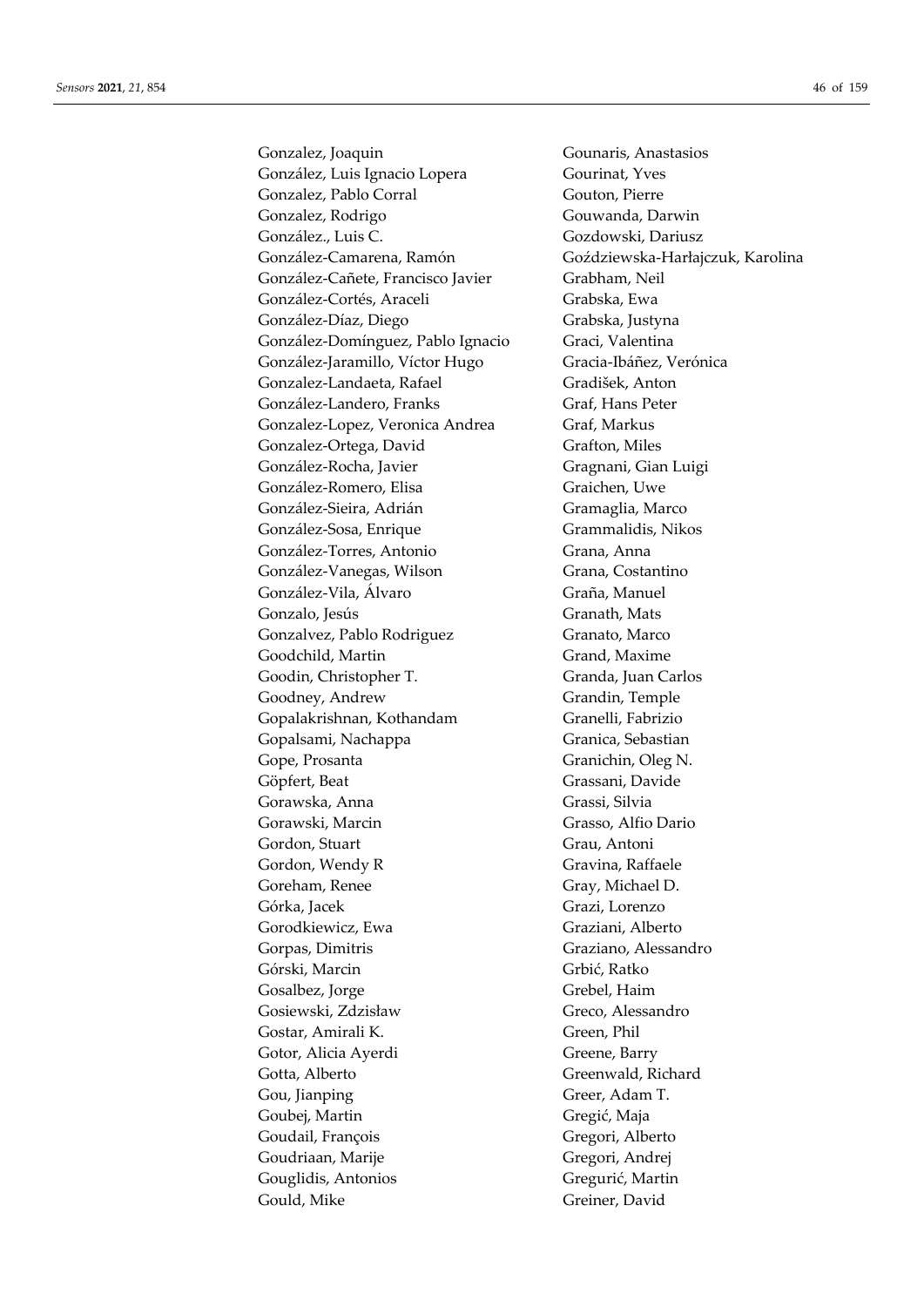Grekousis, George Gu, Haichang Grenouillet, Frederic Gu, Kai Gric, Tatjana Gu, Rentao Griffith, Henry Gu, Shengfeng Griggio, Flavio Gu, Wenting Grigoli, Francesco Gu, Xi Grigorszky, István Gu, Xinyu Grill, Roman Gu, Yaodong Grilli, Eleonora Gu, Yu Grilo, Carlos Guajardo, Mario Gringoli, Francesco Gualandi, Isacco Grip, Helena Gualtieri, Luca Grippo, Valentina Guan, Dong Grishin, Maxim Guan, Ke Grisi, Marco Guan, Le Grisso, Robert Guan, Lianwu Grobelna, Iwona Guan, Weipeng Grochla, Krzysztof Guan, Xiaorong Gröhl, Janek Guan, Zhitao Grolinger, Katarina Guang, Zheng Grondin, Francois Guascito, Maria Rachele Grosch, Theodore Gubal, Anna Grosicki, Greg Gubin, Denis Grosjean, Galien Guchhait, Rekha Grosprêtre, Sidney Gucma, Maciej Gross, Barry Gucunski, Nenad Grossi, Marco Gudimetla, Prasad Grosso, Massimiliano Gudoshnikov, Sergey Groza, Robert Güemes, Alfredo Gruber, Florian Guerboukha, Hichem Grubeša, Sanja Guernouti, Sihem Grubić Kezele, Tanja **Guerra**, Anna Gruev, Viktor Guerra, Jorge Gruić, Igor Guerra, Juan Grulkowski, Ireneusz Guerra, Maria Grazia Gruppioni, Emanuele Guerra, Rui Grygierek, Joanna Guerreiro, Bruno J. N. Grzes, Tomasz Guerrero, José Gržić, Renata Guerrero, Josechu Gu, Chen Guerrieri, Antonio Gu, Fengshou Gui, Jiangsheng Gu, Fuqiang Gui, Jie

Grilo, António Manuel Guadalupe-Grau, Amelia Groll, Andrew Guarneri, Giovanni Alfredo Gronauer, Andreas Guarnieri Calò Carducci, Carlo Groves, Roger Güeita Rodríguez, Javier Gryak, Jonathan Guerra-Sanchez, Guadalupe Grzegorzek, Marcin Guerreiro, Maria João Simas Grznár, Patrik Guerrero-Castellanos, Fermi Grzybek, Dariusz Guerrero-Ginel, José Emilio Gu, Chunyang Guevara Lopez, Miguel Angel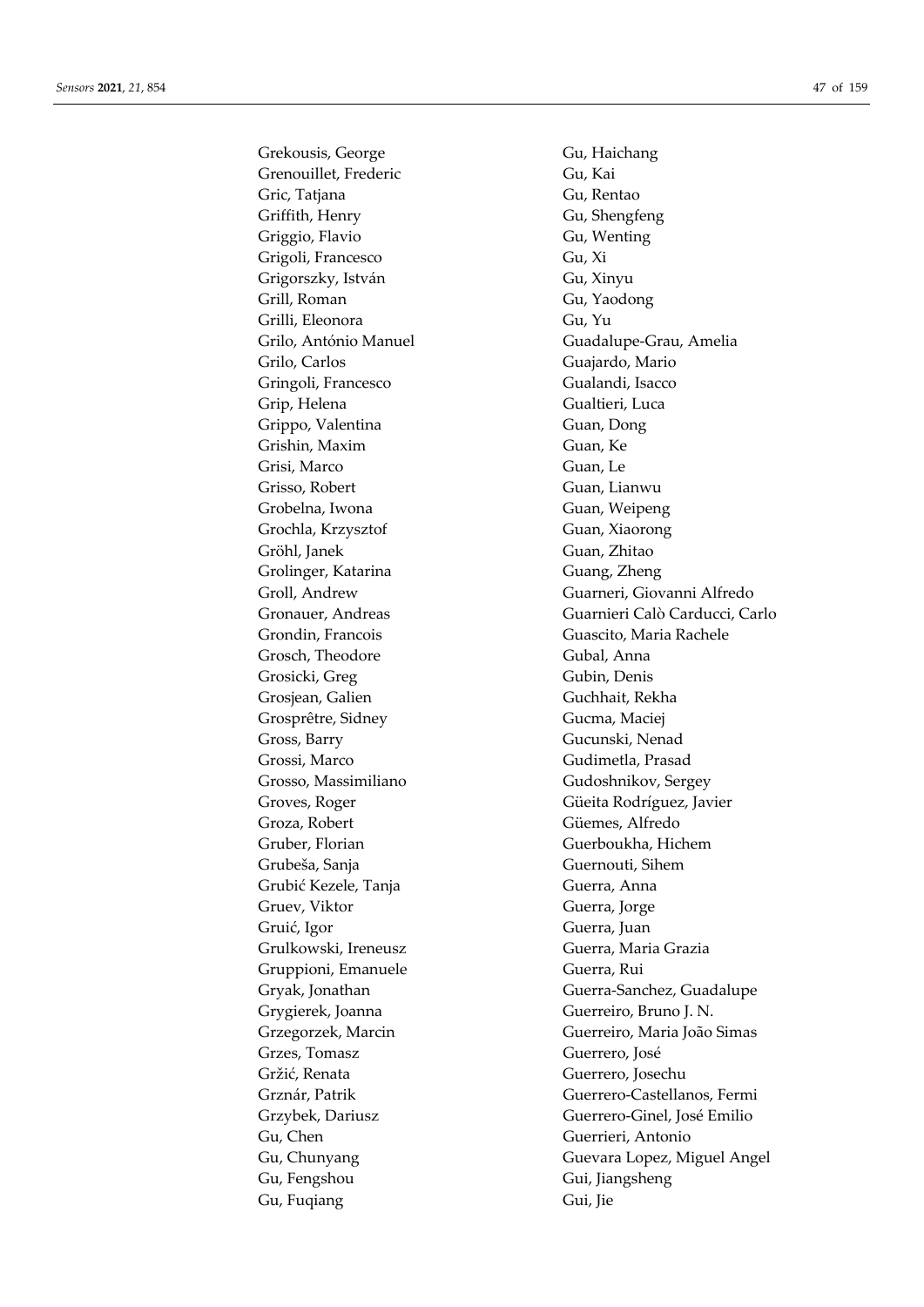Gui, Linqing Gupta, Sanju Gui, Rijun Gupta, Shivam Gui, Yilin Gupta, Siddharth Guidi, Francesco Gurau, Vladimir Guidi, Gabrielle Gurban, Ana-Maria Guido, Francesco Gurbuz, Sevgi Zubeyde Guido, Giuseppe Gurka, Martin Guido, Giuseppe Piero Gurski, Volodymyr Guil, Nicolas Gurupur, Varadraj Prabhu Guillén Gámez, Francisco David Guselnikova, Olga Andreevna Guillén, Montserrat Gu-Stoppel, Shanshan Guirao, Begoña Gut, Kazimierz Gujski, Mariusz Guiski, Mariusz Guerrero, Jóse Miguel Gul, Mustafa Gutiérrez Reina, Daniel Guldiken, Rasim Gutierrez, Alvaro Gullo, Paride Gutierrez, Guillermo Guna, Jože Gutierrez, Jon Gunasekara, Chamila Gutiérrez, Juan Manuel Gunawardana, Upul Gutierrez, Miguél Ángel Güngör, Cihan Berk Gutierrez, Sebastian Günlü, Onur Gutiérrez-Avilés, David Günther, Matthias Gutiérrez-Martinez, José María Guo, Baofeng Gutsch, Sebastian Guo, Baolong Guy, Jonathan Guo, Bofeng Guyonneau, Rémy Guo, Hang Guzik, Agnieszka Guo, Hongzhi Guzmán, Borja Genovés Guo, Jianglong Guzman, Marcelo Guo, Jianhua Guzman-Chavez, Ana Dinora Guo, Jiun-in Guzman-Sepulveda, Jose R. Guo, Lei Gyurcsányi, Robert Guo, Li Ha, Don-Hyung Guo, Lingzhong Ha, Minjeong Guo, Longxiang **Haack**, Barry Guo, Lu Haba, Cristian-Gyozo Guo, Meng **Haber**, Rodolfo Guo, Qiandong Habib, Adnane Guo, Qiang **Habib**, Carol Guo, Shuangzhuang **Habib**, Khaled Guo, Wenzhong Habibi, Hamed Guo, Xiaoliang Habibović, Mirela Guo, Xiasheng Habisreuther, Tobias Guo, Xin Habrych, Marcin Guo, Yi Habuda-Stanić, Mirna Guo, Yuanjun Hachaj, Tomasz Guo, Yuntao Hachour, Samir Guo, Zhan-Hu Hadaś, Tomasz Guo, Zhou Hadas, Zdenek Gupta, Deepa **Haddad**, Malik Gupta, Maanak **Haddadi**, Abbas

Gui, Lin Gupta, Munish Kumar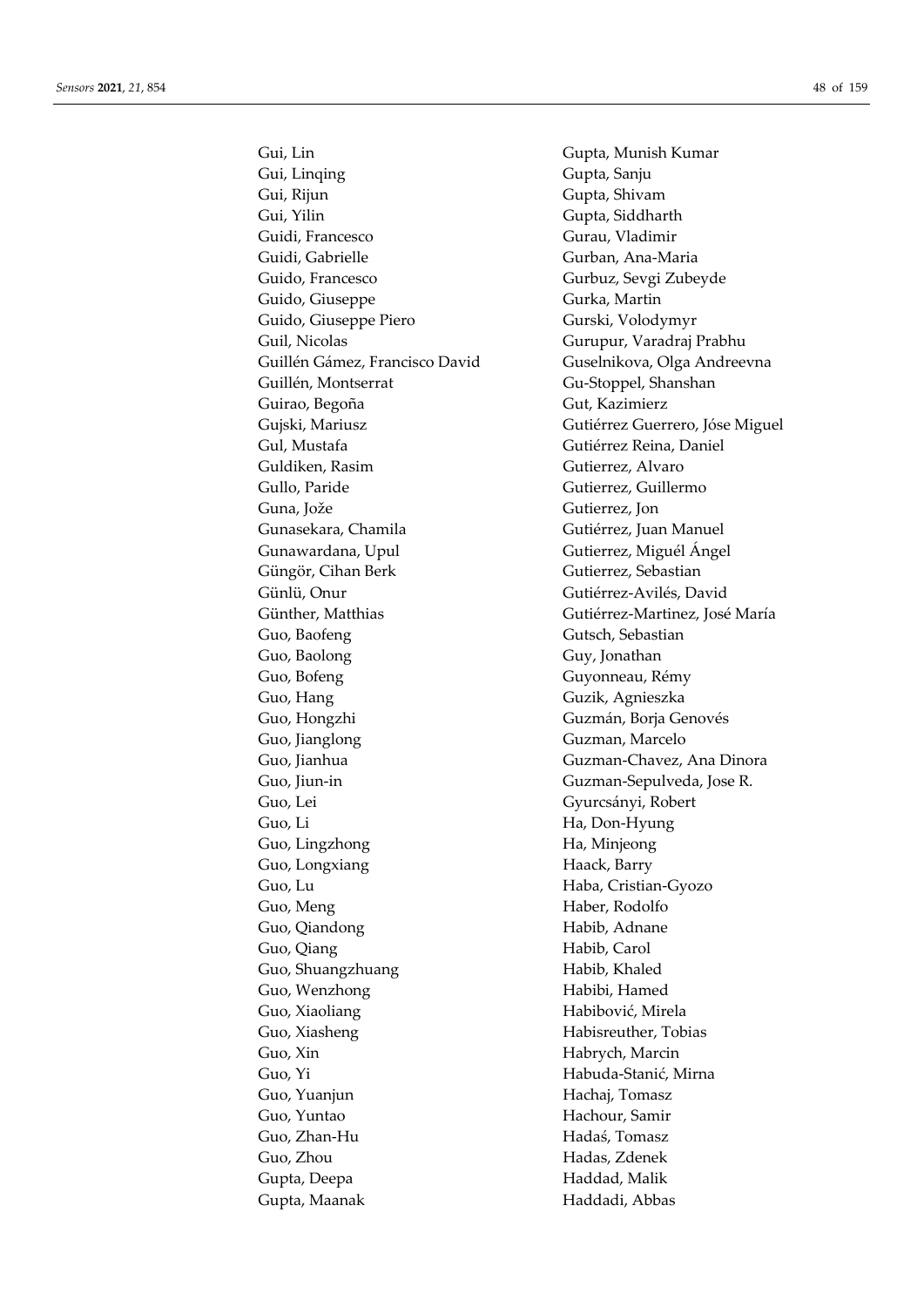Haddadi, Seyyed Arash Han, Chong Hadi, Muhammad Usman Han, Congzheng Hadjichristofi, George Han, Dezhi Hadjipapas, Avgis Han, Dong Seog Haerinia, Mohammad Han, Dongsoo Hafer, Jocelyn F. **Han, Dong-Wook** Hagem, Rabee Han, Fei Haghi, Mostafa **Han, Fengtian** Haghighi, Pari Delir Han, Ge Haghshenas, Sami Shaffiee Han, Guo-Cheng Haghshenas-Jaryani, Mahdi Han, Hyoung-Su Hagmüller, Martin Han, Jinsong Hahn, Michael **Han**, Junghee Haider, Fasih Han, Ke Haider, Mohammad Rafiqul Han, Lei Haigh, Anthony **Han, Meng** Haitjema, Han Han, Ning Hajduch, Guillaume Han, Peng Haj-Hosseini, Neda Han, Qingwen Hajiyavand, Amir **Han, Ruisong** Hájovský, Radovan Han, Sangwook Håkansson, Johan Han, Seong-Ik Hakula, Harri **Han, Taehee** Hakulinen, Jaakko Han, Xianhua Halicek, Martin Han, Xiao Halkon, Ben Han, Xiufeng Hall Barbosa, Carlos Roberto Han, Xiuyou Hallemans, Ann **Han**, Yiwei Hallik, Lea Han, Yongming Hallil, Hamida Han, Young-Geun Halunga, Simona Viorica Han, Yuxing Halvorsen, Kjartan **Hanavan**, Ryan P. Ham, Suyun Hancock, Craig Matthew Hamad, Denis Handsfield, Geoffrey Hamadi, Raby Hangan, Anca Hamaguchi, Toyohiro **Hanke**, Sten Hamaza, Salua **Hannu**, Jari Hänsel, Andreas Hamdani, Ari **Hansen**, Clint Hamedpour, Vahid Hansen, John Hameed, Ibrahim A. **Hansen**, Mark F. Hameed, Musab Hao Jian Zhong, Emily Hamelin, Benoit **Hangler** Hao, Fei Hamidouche, Mourad Hao, Nanjing Hamidullah, Muhammad Hao, Yongqiang Hamilton, Andrew Hao, Zhao Hammer, René **Hao, Zhenhua** Hamon, Morgan **Hag, MuhammadAziz Ul** Hamza, Rafik **Haque, Sardar Anisul** Hamza-Cherif, Arslane **Hara, Masanori** Han, Chin-Chuan Harada, Yukinori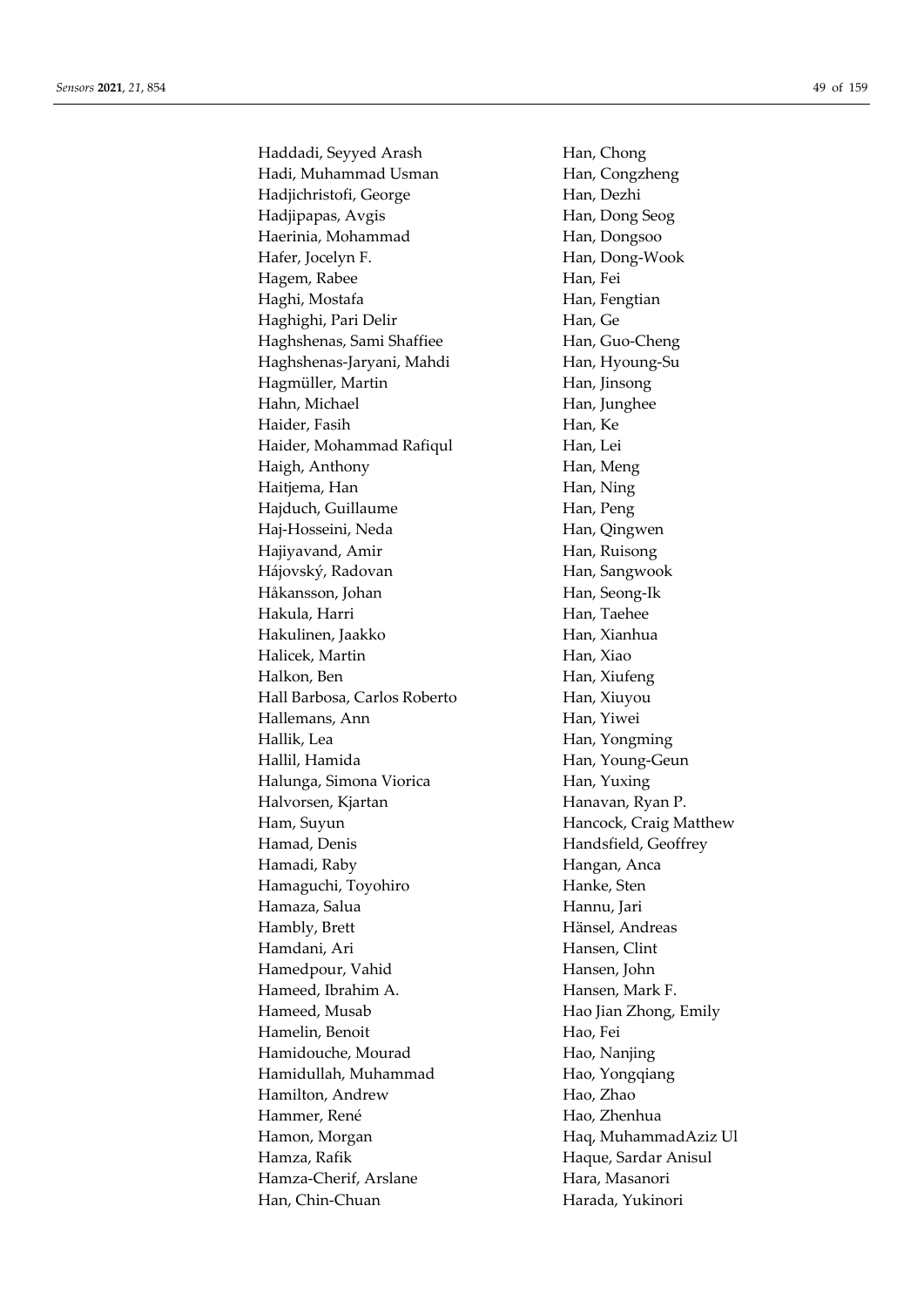Haras, Maciej **Havemann**, Stephan Harding, Chris Havlík, Jan Harezlak, Jaroslaw Havran, Ludek Harezlak, Katarzyna Hawbani, Ammar Harik, El Houssein Chouaib Hay, Ian Hariri-Ardebili, Mohammad Amin Hayar, Abdullah Harizanov, Stanislav Hayward, Richard David Harnois, Maxime Hazdra, Pavel Haro, Gonzalo He, Bingwei Harris, Nick He, Cheng Harris-Birtill, David He, Chengbing Harrison, Alexander He, Daping Harrison, Willie He, Denghui Hartley, Caroline He, Dongfeng Hartman, Mariusz **He**, Fangning Hartmann, Jens He, Guangxin Hartnagel, Hans He, Hong Hartung, Jens He, Hu Harvey, Richard He, Huijing Harvey, Scott He, Jianjun Hasan, Khondker Shajadul He, Jin Hasan, Mahmudul He, Jinxin Hasan, Md Mehedi He, Kaifei Hasanian, Mostafa He, Liming Hasegawa, Keisuke **He, Maggie** Hasegawa, Makoto (Chitose Institute of Science and Technology, Japan) He, Mingyi Hasegawa, Makoto (Nagahama Institute of Bio-Science and Technology, Japan) He, Ping Hashemi-Beni, Leila He, Shaoming Hashimoto, Ken-ya He, Shiming Hashishin, Takeshi He, Suining (China) Hashizume, Hiromichi He, Suining (USA) Haskell-Dowland, Paul He, Wei Hassan, Ahnaf Rashik He, Xianqiang Hassan, Emadeldeen He, Xiaoxing Hassan, Sammer-ul He, Xiping Hassanalian, Mostafa He, Xu Hassanipour, Fatemeh He, Xue-Feng Hassapis, Georgios **He**, Yangyang Haßlinger, Gerhard He, Yaqian Hassui, Amauri He, Yihai Hatami, Mohsen He, Yuan Hatami, Nima He, Yun Hattersley, John He, Yunze Hattori, Toshiaki He, Zhenyu Hattori, Yoshihide He, Zhiwei Haupt, Michael **Headland**, Daniel Haušild, Petr Headley, William Hausman, Sławomir **Heal, Mathew** Haut, Juan Mario **Heberger**, Karoly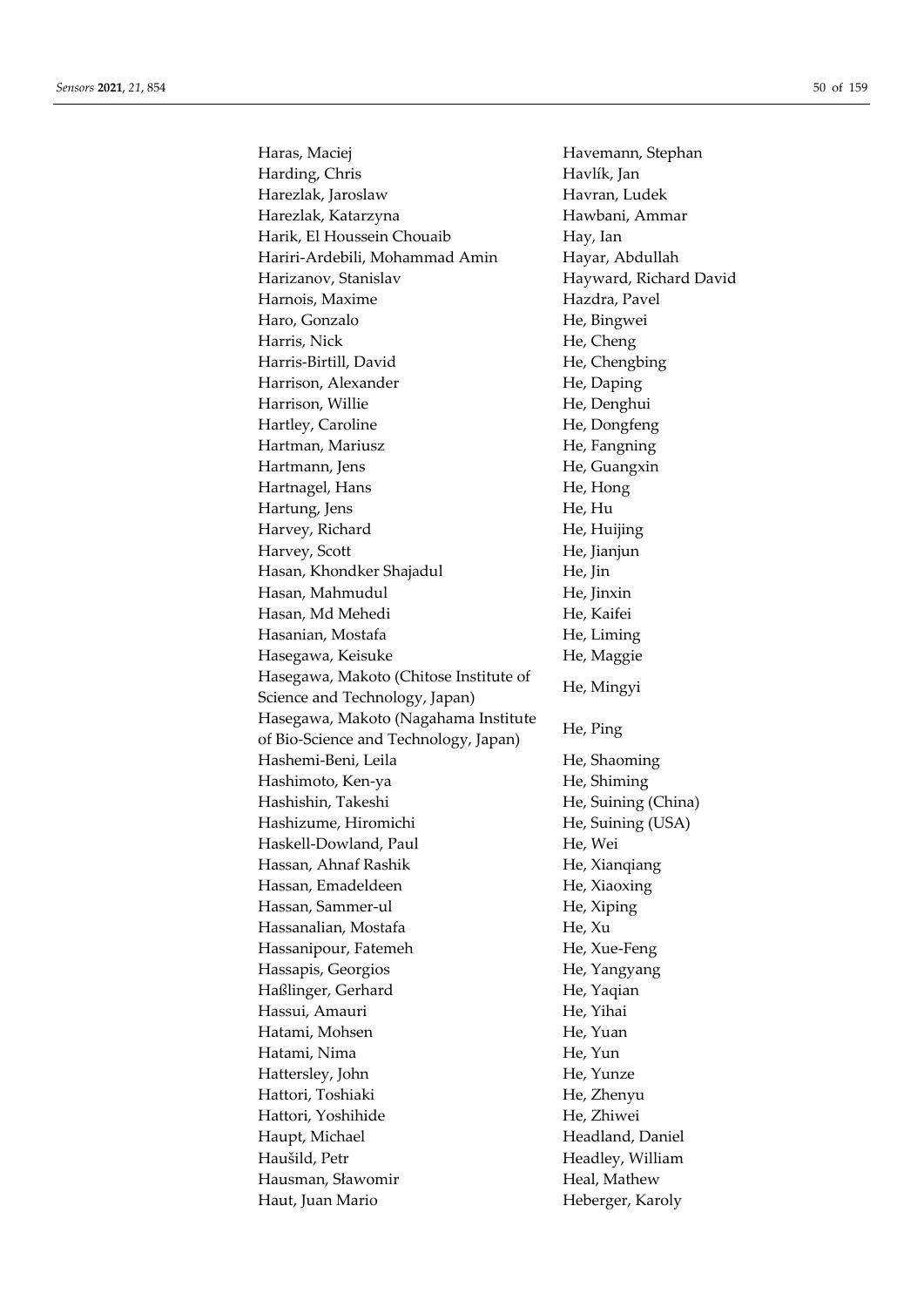Hégarat-Mascle, Sylvie Le Hernández, David Naranjo Heijnen, Petra W. **Hernandez**, Eusebio Eduardo Heikkilä, Anu M. Karl Hernandez, Leobardo Heikkilä, Tapio **Hernandez**, Luis Heim, Frederic Hernandez, Monica Heimfarth, Tales Hernandez, Sarah Hein, Joachim Hernández-Callejo, Luis Heirich, Oliver Hernandez-Guzman, Victor Heise, Herbert Michael Hernandez-Hierro, Jose Hejda, Jan Hernández-Negrete, Ofelia Held, Philipp Hernández-Pérez, Iván Helebrandt, Pavol Hernández-Ramos, José L. Hellbrück, Horst Hernandez-Ramos, Jose Luis Helmi, Ghanmi Herndl, Markus Hempel, Martin Hernes, Marcin Henarejos, Pol **Herod**, Morgan Hendawi, Abdeltawab Héroux, Paul Henderson, Robert Herppich, Werner Hendijanizadeh, Mehdi Herraiz, Joaquin L. Hendrick, Patrick Herrera, Manuel Hendrie, James Herrera, Pedro Javier Hendrikse, Harry Herrera-López, Enrique J. Henesey, Lawrence E. **Herrera-May, Agustin L.** Herrera-May, Agustin L. Henriques, Felipe Da Rocha Herrera-Peco, Iván Henry, David Herrero, Alicia Henry, Manus **Henry, Manus** Herring, Steven Hensel, Sebastian Herring, Susan Henze, Martin **Herrmann**, J. Michael Heo, Seongkook Herth, Etienne Heo, Yong-Seok Heshmati-alamdari, Shahab Heo, Yun Jung Hespel, Laurent Her, Shiuh-Chuan Hess-Dunning, Allison Heras, Aránzazu Hesselbach, Xavier Heras, Jónathan **Hesselbarth**, Anja Herbin, Stéphane Heusse, Martin Herbut, Aneta Hewitt, Andrew Herbut, Piotr Hewson, Michael Hermann, Nuno Heydari, M. Hossain Hermann, Tobias **Heyduk**, Adam Hermawan, Angga 

Hianik, Tibor Hermoso-Orzáez, Manuel Jesús Hibara, Akihide Hernández Arriaga, Marco Vinicio Hicke, Konstantin Hernández Creus, Alberto Hidalgo López, José Antonio Hernández Del Olmo, Félix Hidalgo, Arturo Hernandez Sosa, Daniel Hidalgo, Jose Manuel Soto Hernández Sosa, José Daniel **Hieyong**, Jeong Hernández, Alfredo Higo, Akio

Heikkinen, Jani Erik Hernández, Margarita González Heins, Bradley Hernandez-Escobedo, Quetzalcoatl Heise, Bettina Hernández-Hernández, José Luis Hellwagner, Hermann Hernandez-Vazquez, Jesus-Maria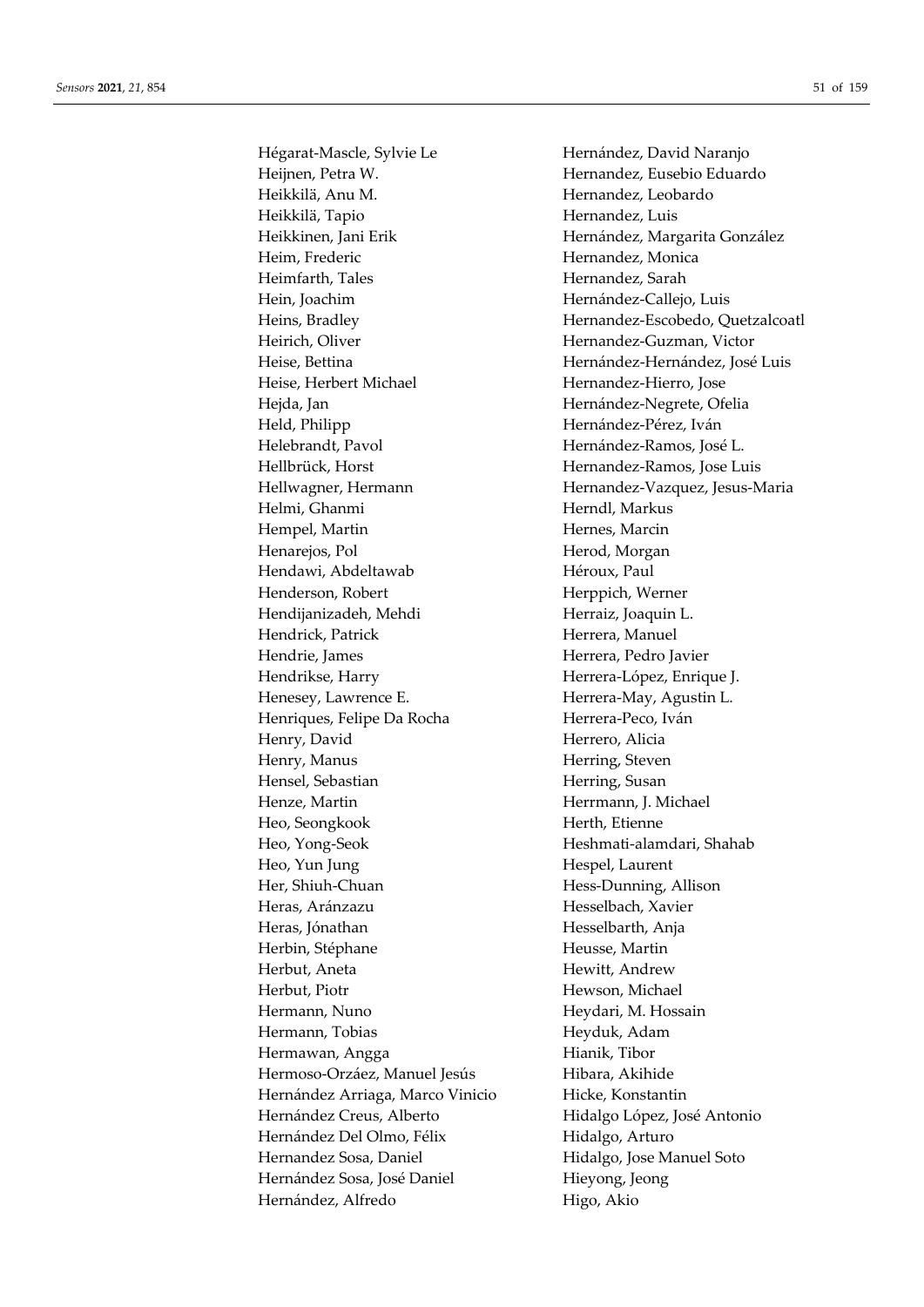Higuti, Ricardo Tokio **Hoła**, Jerzy Hildmann, Hanno Hölbl, Marko Hilfer, Michael **Holdengreber**, Eldad Hill, Daniel Holdsworth, Clovia Hill, David J. **Holé**, Stéphane Hill, Ethan Cole Ho-Le, Thao P. Hill, Lawson Drew Holik, Filip Hiller, Jochen Holler, Stephen Hiller, Matthias Holobaca, Iulian Horia Hillier, Susan Holonec, Rodica Hilt, Attila Holst, Christoph Himpel, Michael Holst, Niels Hinman, Samuel Holub, Michal Hino, Hideitsu **Holubek**, Radovan Hinostroza, Israel **Honaker**, Lawrence W. Hirmer, Pascal Hondongwa, Donald Hirofumi, Nogami Honeine, Paul Hiromoto, Robert Hong, Charmgil Hirose, Yutaka Hong, Cheng-Yih Hirsch, Matías **Hong, Chengyu** Hirsch, Thomas Hong, Danfeng Hitoshi, Tsunashima Hong, Jin B. Hjelme, Dag Roar Hong, Jun Hjelseth, Eilif Hong, Men Hladek, Daniel Hong, Nien-Ming Hlaváč, Libor M. Karl Hong, Peilong Hlaváčová, Zuzana **Hong**, Sanghyun Hmila, Mariem **Hong, Sugwon** Hnilicka, Frantisek Hong, Tao Ho, Aaron H.P. **Hong**, Wei-Chiang Ho, Jun-Won Hong, Youn-Sik Ho, Siu Wai **Hong**, Zhen Ho, Tan-Jan Hong, Zihan Ho, Ya-Lun Hongliang, Liang Hoblos, Ghaleb Hooper, Gary Hocenski, Zeljko Hopper, Richard Hodge, Victoria Horák, Jakub Hoffman, Jason Hordacre, Brenton Hoffmann, Andreas **Horemuz**, Milan Hoffmann, Daniel **Hoffmann**, Daniel **Horender**, Stefan Hoffmann, Gundula Hori, Maiya Hoffmann, Markus M. **Horikawa**, Izumi Hoffmeister, Dirk Horla, Dariusz Höft, Michael **Horn**, Berthold Hogsette, Jerome A. Horne, Malcolm Hogstad, Bjørn Olav Horng, Mong-Fong Hoh, Hsin-jen Horng, Shi-Jinn

Hirdaris, Spyros **Honari**, Mohammad Mahdi Hoang, Thanh Van Hönnicke, Marcelo Gonçalves Hoath, Stephen Honório, Leonardo De Mello Hobbs, Richard Hoog Antink, Christoph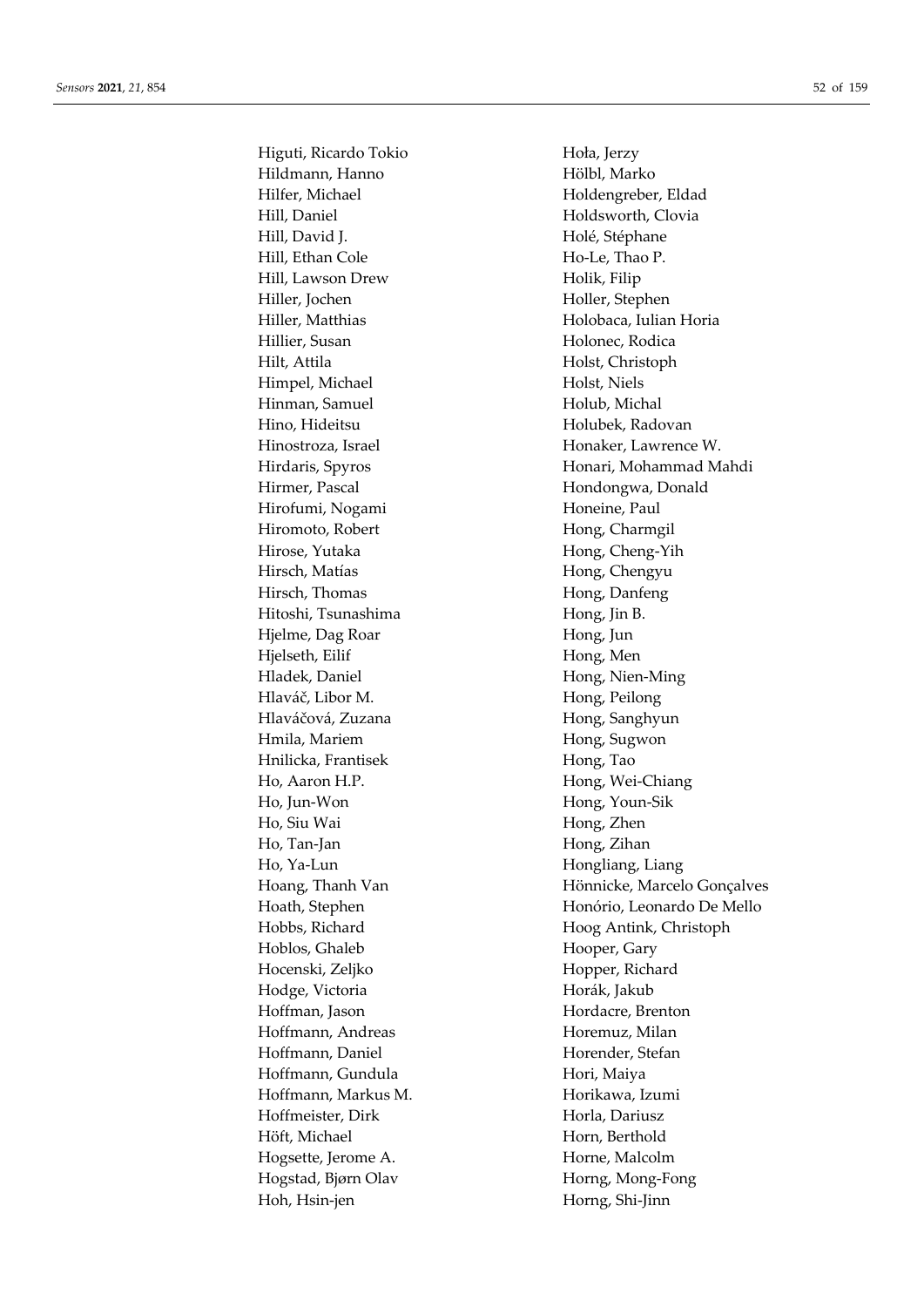Horng, Tzyy-Sheng Hsu, Feng Chi Horri, Nadjim **Horri, Nadjim** Hsu, Heng-Tung Horrillo Güemes, Carmen Hsu, Huan-Hsuan Horst, Fabian Hsu, Li-Ta Hortschitz, Wilfried Hsu, Ming-wei Horvai, George Hsu, Sam H. Y. Horvath, Denis Hsueh, Ya-Hsin Hu, Bin (Huazhong University of Science<br>
Hu, Bin (Huazhong University of Science and Technology, China) Horvath, Robert Hu, Bin (Lanzhou University, China) Horvath, Tomas Hu, Boyi Hošek, Jan Hu, Caihong Hosek, Jiri Hu, Chuan Hoshen, Yedid Hu, Fang Q. Hoshiba, Kotaro Hu, Fei Hosomi, Takuro **Hu**, Gao Hossain, Azad Hu, Guoliang Hossain, Belayat **Hu**, Han Hossain, M. Nur Hu, Haofeng Hossain, Mahtab Hu, Hongli Hossain, Md Zakir Hu, Hongping Hossain, Md. Faruk Hu, Huangshui Hossain, Mohammad Jobayer Hu, Jia Hosseinzadeh, Mehdi Hu, Jie Hosu, Oana **Hu**, Jingtian Hou, Liqun Hu, Junhui Hou, Tsung-Chin Hu, Lily How, Meng-Leong **Hu, Maocong** Howard, Heidi R. **Hu, Menghan** Howcroft, Jennifer Hu, Ning Howlader, Matiar R Hu, Qijun Hozman, Jiri Hu, Qin Hożyń, Stanisław Hu, Shengshan Hraníček, Jakub Hu, Shun Hristoforou, Evangelos Hu, Sijung Hsia, Kuo-Hsien Hu, Simon Hsiao, Hsi Lien **Hu, Tangao** Hsiao, Hsu-Chun Hu, Tianjiang Hsiao, Hui-Hsin Hu, Tianyu Hsieh, Chia-Yeh Hu, Xiangyun Hsieh, Ching-lu Hu, Xiaosong Hsieh, Hung-Lin Hu, Xiaosu Hsieh, Tung-Hsun Hu, Xiuqing Hsieh, Yu-chung Hu, Xuke Hsi-Jen James, Yeh Hu, Yang Hsin, Kun-Yi Hu, Yunpu Hsiu, Hsin Hu, Zhan-Yi Hsu, Che-Chuan Hu, Zhaozheng Hsu, Chen-Chien James Hu, Zhenzhong Hsu, Chien-Chang Hua, Wenjian Hsu, Ching-Chi Huan, Rong-hua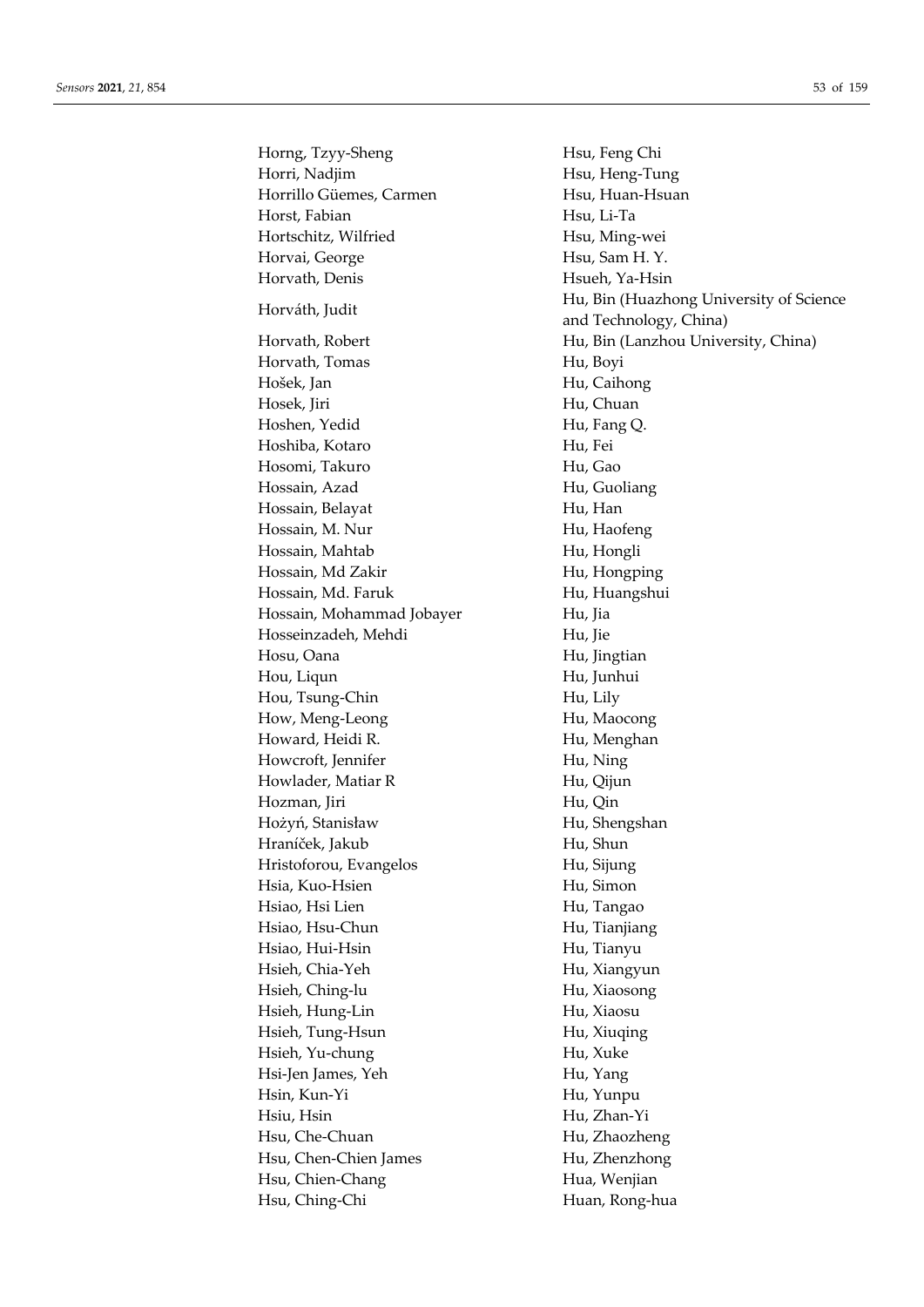Huang, Anpeng **Huang**, Shiping Huang, Anthony Huang, Shouren Huang, Baoqi **Huang**, Shyh-Chin Huang, Chang **Huang**, Songling Huang, Chaoran **Huang, Sunan** Huang, Chaosong Huang, Tzu-Hao Huang, Chih-Ching **Huang**, Weichuan Huang, Chih-Yung Huang, Weimin Huang, Chiou-Jye Huang, Wen Chang Huang, Chuanhe **Huang**, Wenbin Huang, Chung-Chi Huang, Xianhe Huang, Chung-Jen Huang, Xiaolin Huang, Chun-Ying Huang, Xinbo Huang, Chun-Yuan Huang, Yan Huang, Faming **Huang**, Ying Huang, Fang **Huang**, Yiqing Huang, Guang-Bin Huang, Yishuo Huang, Guanwen **Huang, Yu** Huang, Guosheng Huang, Yu-Hsi Huang, Hailong **Huang**, Yulong Huang, Haiping **Huang**, Yung-Fa Huang, Helen J. **Huang**, Zhaorong Huang, Huayu Huang, Zhipei Huang, Hui **Huda, Md. Nazmul** Huang, HungJi **Hudak, Radovan** Huang, Huolin Huertas, César S. Huang, Jenny Hueske-Kraus, Dirk Huang, Jheng-Jia Hughes, Ben Huang, Jiarui **Huguet**, Silvia Soria Huang, Jie **Huh, Jungwon** Huang, Jingfeng **Huh, Jun-Ho** Huang, Jiyan Hui, Teo Tee Huang, Jun (China) Hui, Yilong Huang, Lei Hulsey, Leroy Huang, Liming **Hung**, Jeih-weih Huang, Lywen Hung, John Huang, Ming Hung, Jui-chung Huang, Nantian **Hung**, Li-Fang Huang, Qiang Hung, Pham Phuoc Huang, Qihuan **Hung**, Shao-Kang Huang, Qijun Hunova, Iva Huang, Qingan Huo, Lian-Zhi Huang, Qinghua **Huo, Linsheng** Huang, Qiyao Huo, Yiming Huang, Rongyong Huo, Yongqing Huang, Shengxi Huotari, Matti Huang, Shih-Chang Huptych, Michal Huang, Shih-Chia Hupy, Joseph

Huang, Haocai **Huang, Zhaoran (rena)** Huang, Jianqiu **Hughes-Riley**, Theodore Huang, Jun (UK) Huignard, Jean-Pierre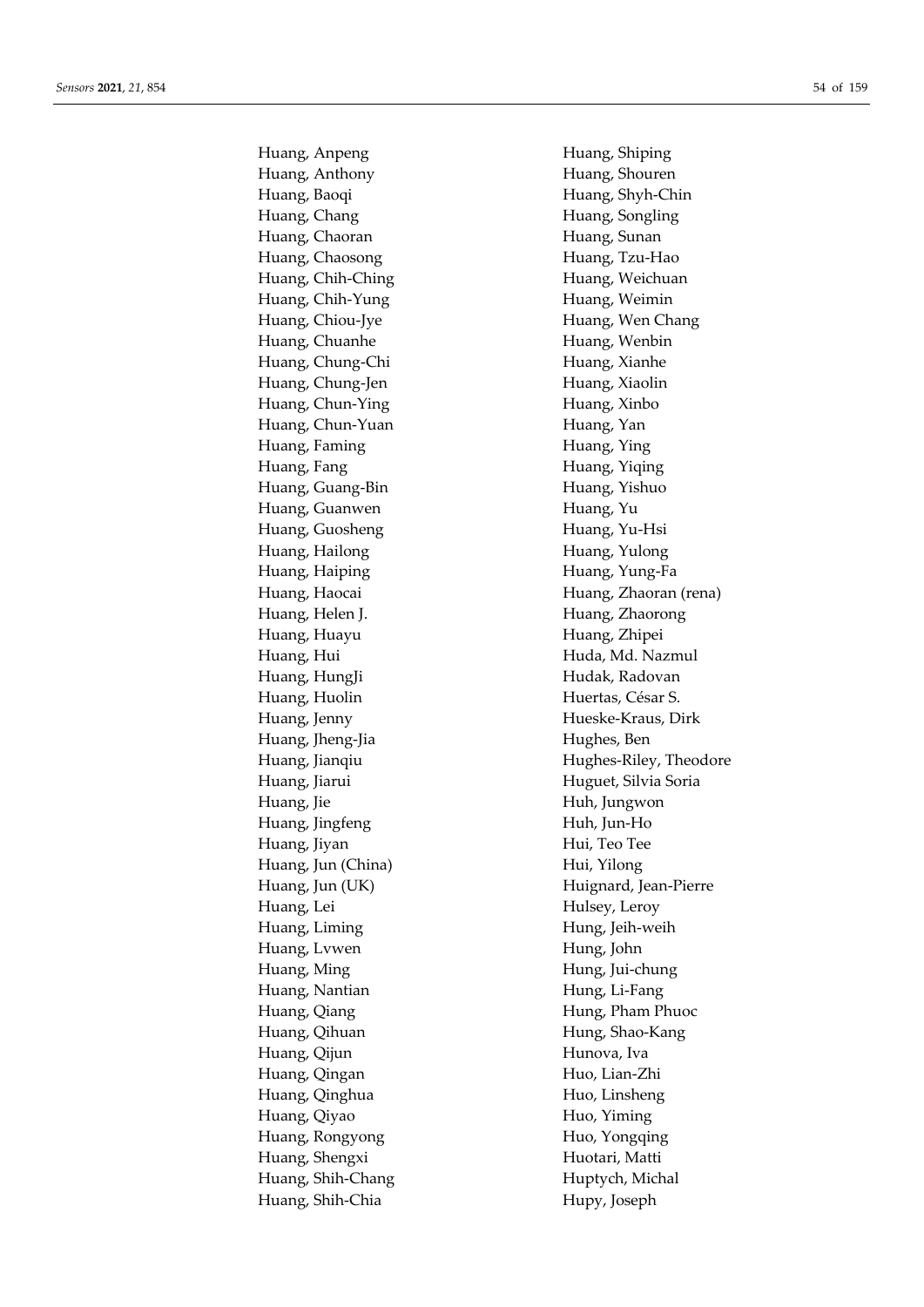Hurst, William Ibarra-Esquer, Jorge E. Hussain, Ghulam Ibarra-Manzano, Mario-Alberto Hussain, Niamat Ibarra-Zarate, David Hussain, Sajjad Ibl, Martin Hussain, Suhail **Ibrahim**, Ahmed Mokhtar Nagy Hussain, Tanveer **Ichikawa**, Yo Hussain, Zahir **Ickowicz**, Adrien Hussain, Zahir M. Iclodean, Calin Hussein, Husam Idier, Jérôme Hussein, Moustafa **Ieong**, Ricci Huston, Dryver Ieracitano, Cosimo Huszti, Andrea Iero, Demetrio Hutchins, David Iffelsberger, Christian Hutchinson, Michael **Iftikhar**, Nadeem Huttunen, Janne Igasaki, Tomohiko Huynh, Nam Igel, Heiner Huynh, Thanh-Canh Iglesias Martínez, José Antonio Huynh-The, Thien Iglesias, Guillermo R Hvattum, Lars Magnus **Iglesias**, Luis Hwang, Bor-Jiunn Ignaciuk, PrzemysŁaw Hwang, Changmo Ignasiak, Niklas König Hwang, Cheol-Hong Ignatiev, Vladimir Hwang, Chi-Hung Igoe, Damien Hwang, Dong-Hwan **Igual**, Jorge Hwang, Jae Youn Ihm, Insung Hwang, Jung-hwan **Iida**, Daisuke Hwang, Keum-Cheol Iida, Michihisa Hwang, Myun Joong Iijima, Kazutoshi Hwang, Shun-Fa Iio, Takamasa Hwang, Suk-Won Iitani, Kenta Hwang, Sunyou **Iizuka**, Kotaro Hwang, WanSik Ijaz, Muhammad Fazal Hwang, Youngbae Ikeda, Makoto Hwu, Jenn-Gwo Ikehashi, Tamio Hyde, Kayleigh Ikeno, Shinya Hyun, Byung Gwan Ikerionwu, Charles Hyun, Eugin **Ikiades**, Aris Iacob, Ionut Emil Ikonomidou, Vasiliki N. Iacono, Mauro **Ikpehai, Augustine** Iacovelli, Chiara Ilev, Ilko Iacoviello, Francesco Ilie, Constantin Iadicicco, Agostino Iliev, Ivo Ianconescu, Reuven Ilieva, Galina Iancu, Bogdan (Technical University of nanca, Bogdan (Technical Britishy of Iliyasu, Abdullah M.<br>Cluj-Napoca, Romania) Iancu, Bogdan (The Bucharest University nanca, *bogdan* (The bucharest Chrycrshy Illanes, Alfredo<br>of Economic Studies, Romania) Iano, Yuzo Illés, Balázs Iban, Antolín Lorenzana Ilmonen, Pauliina Ibarra Escamilla, Baldemar **Ilyas**, Azhar

Hur, Shin Ibarra-Castanedo, Clemente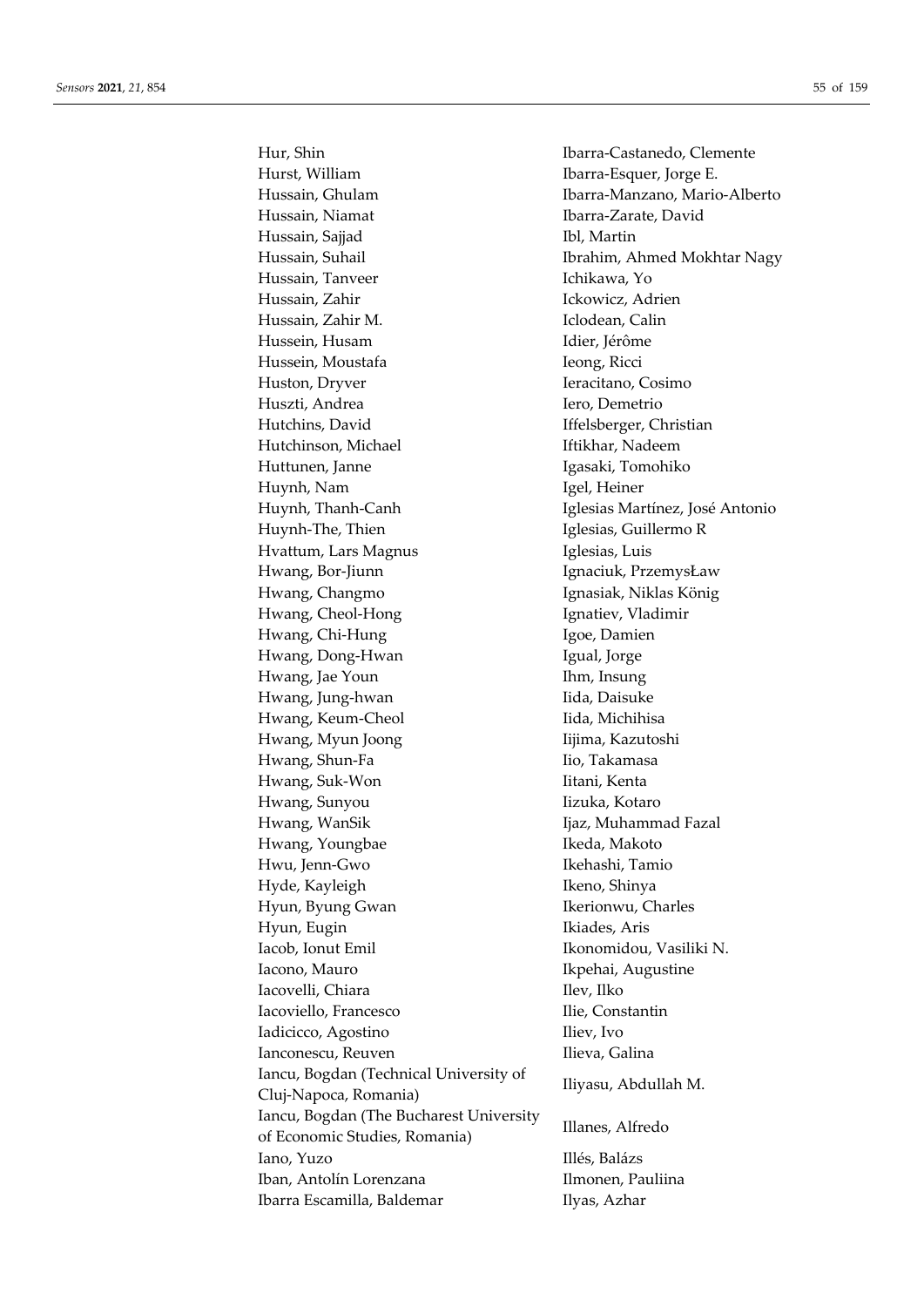Im, Tae Ho **II** Irina, Mocanu Imakura, Akira **Irles**, Claudine Imamura, Gaku **Irofti**, Paul Imber, James **Irrera**, Fernanda Imburgia, Antonino Irvine, Gordon W. Immich, Roger Isabelle, Verrier Imming, Peter Isaeva, Vera I. Imoto, Keisuke Isakovic, Abdel F. Imperatore, Pasquale Isam, Shahrour Imtiaz, Masudul **Isar, Alexandru** Imtiaz, Syed Anas Isgrò, Francesco Inan, Omer T **Ishiguro**, Yoshio Ince, Ibrahim Furkan Ishii, Keiko Inga, Esteban **Ishitani**, Lucila Inglese, Gabriele Islam, Kh Tohidul Ingrid, Tonhajzerová Islam, M. M. Manjurul Ingwersen, Joachim Islam, Md Saiful Innocente, Mauro Sebastián Islam, Mohammad S. Innocenti, Giacomo Islam, Monsur Ino, Kosuke Islam, Muhammad Aminul Inoue, Atsushi Islam, Nahina Inoue, Junichi Islam, Robi Interdonato, Roberto Islam, S. M. Riazul Intini, Paolo **Islam, Saful** Inuso, Giuseppina Islam, Shama Inzerillo, Laura **Isoaho, Noora** Inzunza-González, Everardo Isomura, Takuya Ioakimidis, Christos Isoyama, Naoya Ioan, Tudosa Israeli-Korn, Simon Daniel Ioana, Adrian Issartel, Johann Ioana, Cornel **Istrate**, Dan Ioannidis, Charalabos Istrate, Daniela Ioannidis, Konstantinos Itrić, Katarina Iodice, Antonio **Iudice**, Ivan Ion, Rodica-Mariana **Ivan, Loredana** Ionescu, Adrian M. Ivanescu, Mircea Ionescu, Elena Rodica Ivanjko, Edouard Ionescu, Radu Tudor Ivanov, Danil Ionescu, Tudor C. Ivanov, Ivan Ionescu, Valeriu Manuel Ivanov, Nikolay Ionete, Eusebiu Ilarian Ivanov, Rosen Stefanov Iordanescu, Sergiu Ivanov, Valentin Iorga, Magdalena **Ivanova**, Alla V. Iosa, Marco **Ivanovici**, Mihai Iqbal, Hafiz M. N. Ivanovska, Tatyana Iqbal, Hafiz. M. N Ivasic-Kos, Marina Iqbal, Razib Ivorra, Eugenio Iqbal, Umar Ivsic, Branimir Iqbal, Zafar Ivšinović, Josip Iriarte, Xabier **Iwai, Daisuke** 

Inglada, Jordi **Islam, Hasan Mahmood Aminul**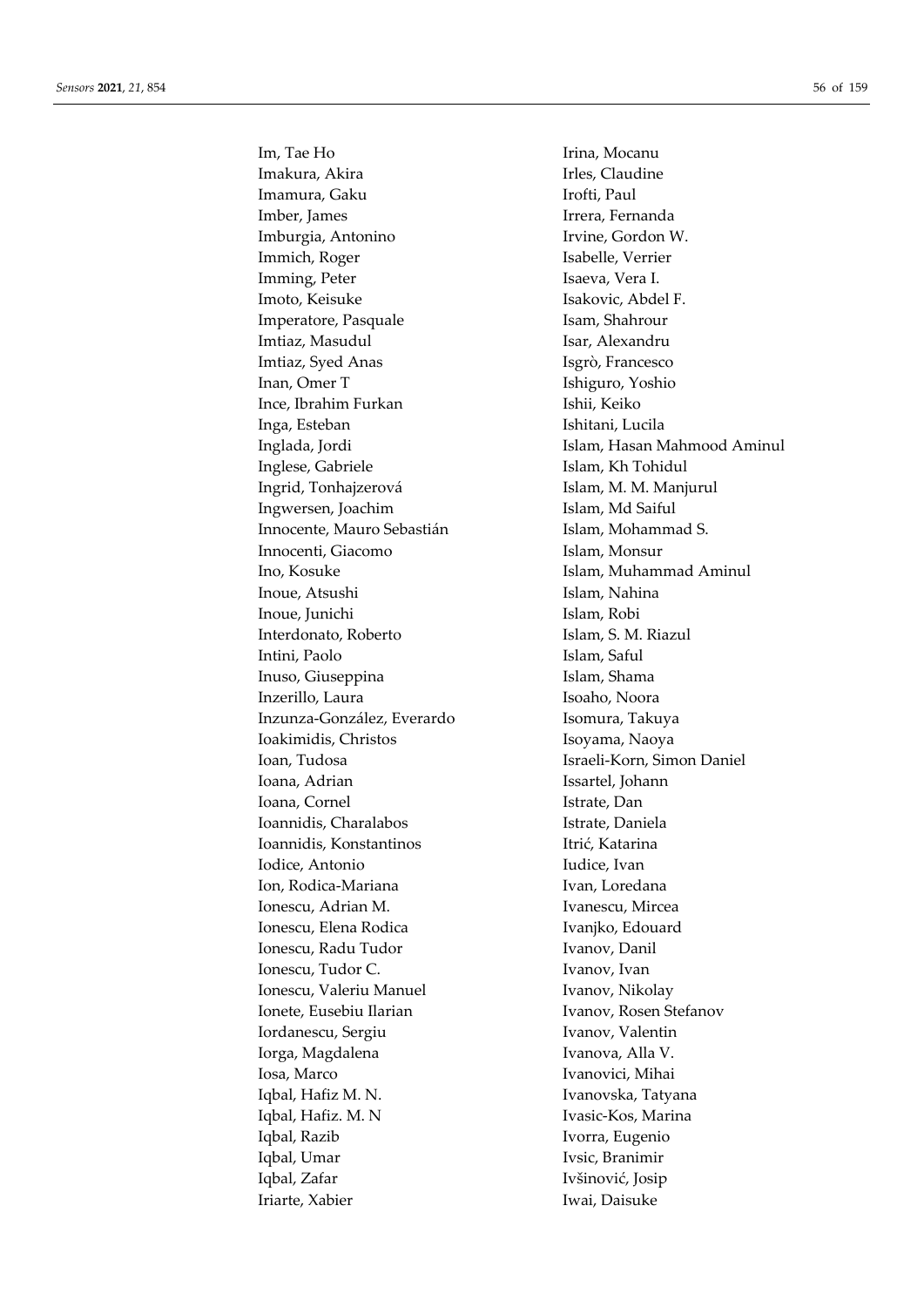Iwasinska Kowalska, Olga Jakubik, Wieslaw Pawel Iwata, Tatsuya **Imperient State State Services** Jakus, Grega Iwendi, Celestine **Jalal, Ahmad** Iyota, Taketoshi **Jalal, Ahmed** Izadgoshasb, Iman Jalali, Fatemeh Izadyar, Anahita Jalil, Bushra Izaguirre, Alberto Jaliu, Codruta Izaguirre, Alberto Cordoba Jallais, Christophe Izal, Mikel Jamalabadi, Mohammad Yaghoub Abdollahzadeh Izawa, Kazuhiro P. James, Robin Izonin, Ivan Jamil, George Izquierdo-Fuente, Alberto Jamil, Mohsin Izu, Noriya Jamoos, Ali Izumi, Yuta Jämsä, Timo Izydorczyk, Jacek Jamshidi, Sajad Jaakkola, Kaarle Jan, Sana Ullah Jabalameli, Amirhossein Jana, Atanu Jabari, Shabnam Jana, Raghavendra B. Jabba, Daladier **Janacova**, Dagmar Jaber, Mona Janas, Dawid Jacinto, Tiago Janczyk, Grzegorz Jack, Naylon Jandl, Robert Jackman, Joshua A. Janeliukstis, Rimas Jackson, Lisa Janfaza, Sajjad Jackson, Nathan Jang, Ho Won Jacob, Maik H. Jang, Hyong Doo Jacob, Romain **Jang**, Hyungseok Jacobi, Ian Jang, Ingook Jacobsen, Rune Hylsberg Jang, Jinwoo Jacobson, Nicholas C. Jang, Jongwook Jácome, Cristina **Jang**, Seong Ho Jacquir, Sabir Jang, Sung-Hwan Jacquot, Maxime Jang, Sun-Joo Jadidi, Zahra  $\qquad \qquad$  Jang, Young-Chan Jadwicienczak, Wojciech Jankau, Jerzy Jafari, Azadeh Jankauskas, Audrius Jafari, Mohammad Janko, Vito Jafari, Raheleh Jankovic, Milica Jafaritadi, Mojtaba Jankowski, Łukasz Jaganathan, Arun Jankowski-Mihułowicz, Piotr Jagannath, Jithin Jannesari, Reyhaneh Jagiela, Mariusz **Janos**, Rudolf Jagtap, Sandeep Janota, Aleš Jahier Pagliari, Daniele Janowski, Lukasz Jaime, Marcelo Jansen, Carl-Philipp Jain, Aadhar Jansen, Kaspar M.B. Jakab, Gergely Janusas, Giedrius Jakob, Torsten Jara, Nicolas Jakub, Lev Jaradat, Abdullah Jakubik, Wiesław P. Jaradat, Mohammad A.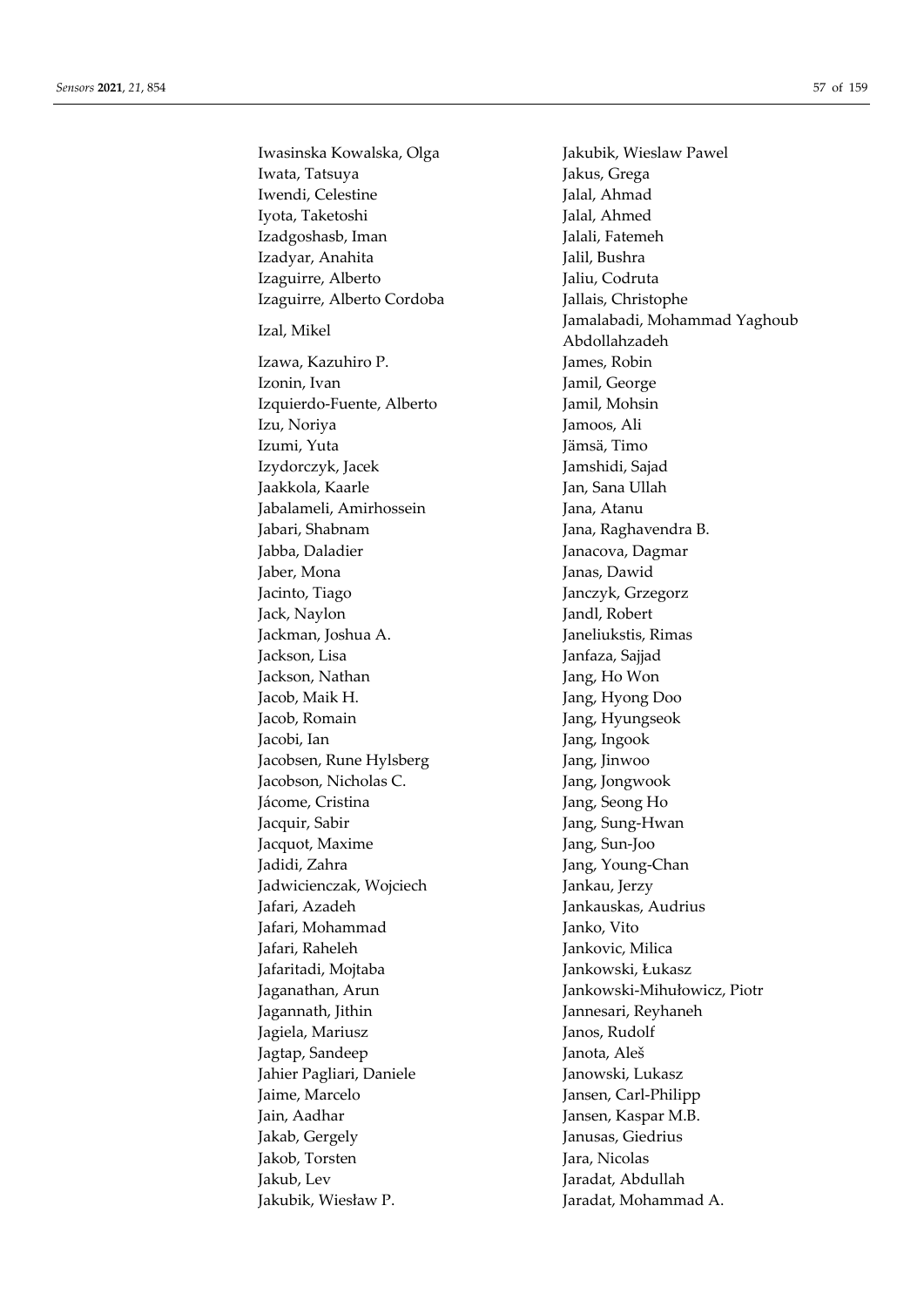2.1.154<br>
Matamillo-Moreins Magnet A.<br>
Jacon Hennig, Seck Brown, Hennig, Seck Brown, Hennig, Seck<br>
Jacon Linder, Verhand Matamillon, Verhand Matamillon, Verhand Matamillon, Verhand Matamillon, Verhand Matamillon, Verhand M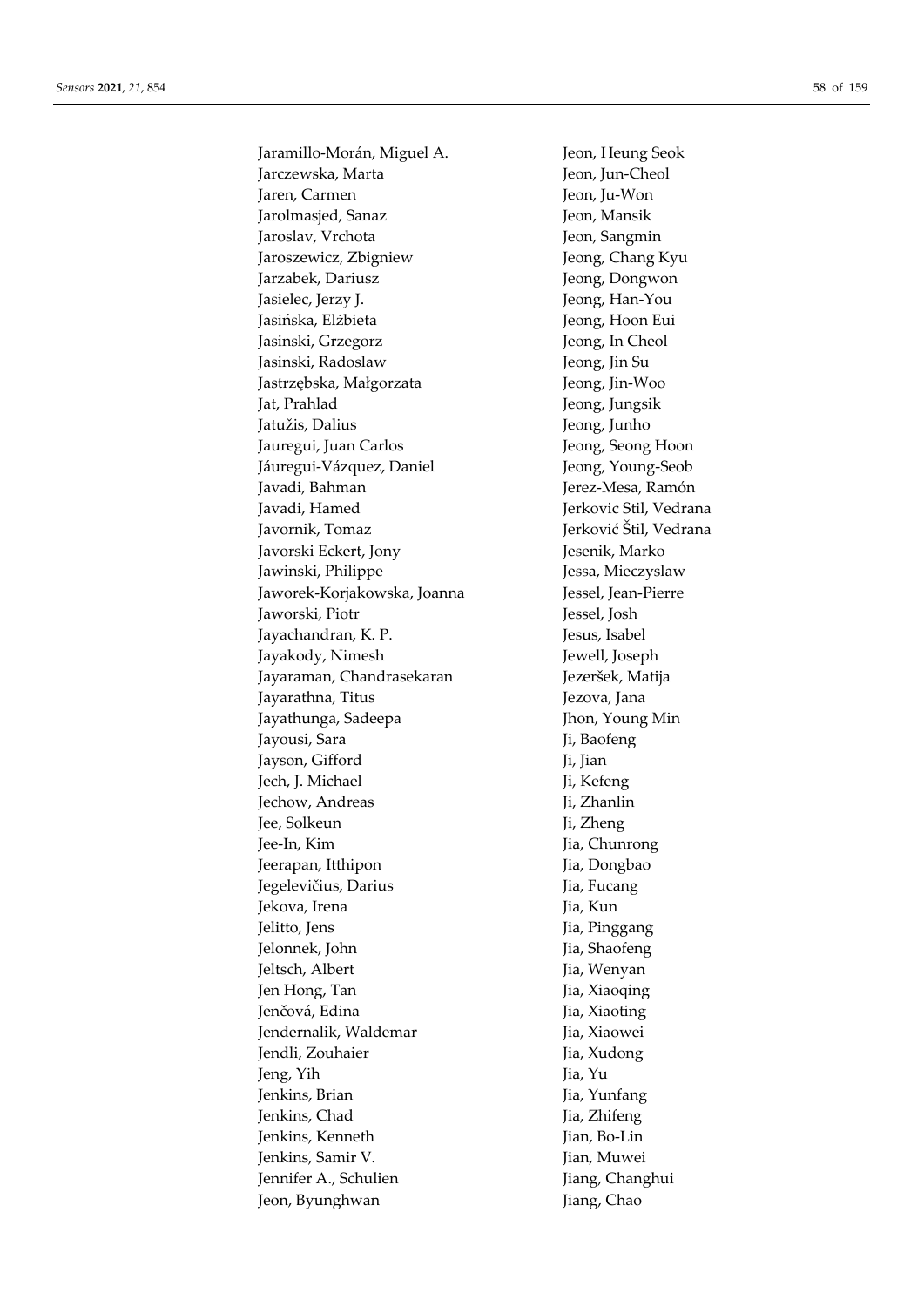51,854<br>
39 of 159<br>
Jiang, Chaoyang<br>
Jiang, Chaoyang<br>
Jiang, Chaoxhe<br>
Jiang, Chaoxhe<br>
Jiang, Chaoxhe<br>
Jiang, Chaoxhe<br>
Jiang, Dawei<br>
Jiang, Dawei<br>
Jiang, Dawei<br>
Jiang, Dawei<br>
Jiang, Dawei<br>
Jiang, Dawei<br>
Jiang, Dawei<br>
Jiang, Jiang Mingshun<br>
Jiang Mingshun<br>
Jiang Ning<br>
Jiang Ning<br>
Jiang Ci<br>
Jiang Ci<br>
Jiang Ci<br>
Jiang Ci<br>
Jiang Ci<br>
Jiang Ci<br>
Jiang Ci<br>
Jiang Ci<br>
Jiang Ci<br>
Jiang Ci<br>
Jiang Ci<br>
Jiang Shan<br>
Jin, Sumangen<br>
Jin, Sumangen<br>
Jin, Sumangen<br>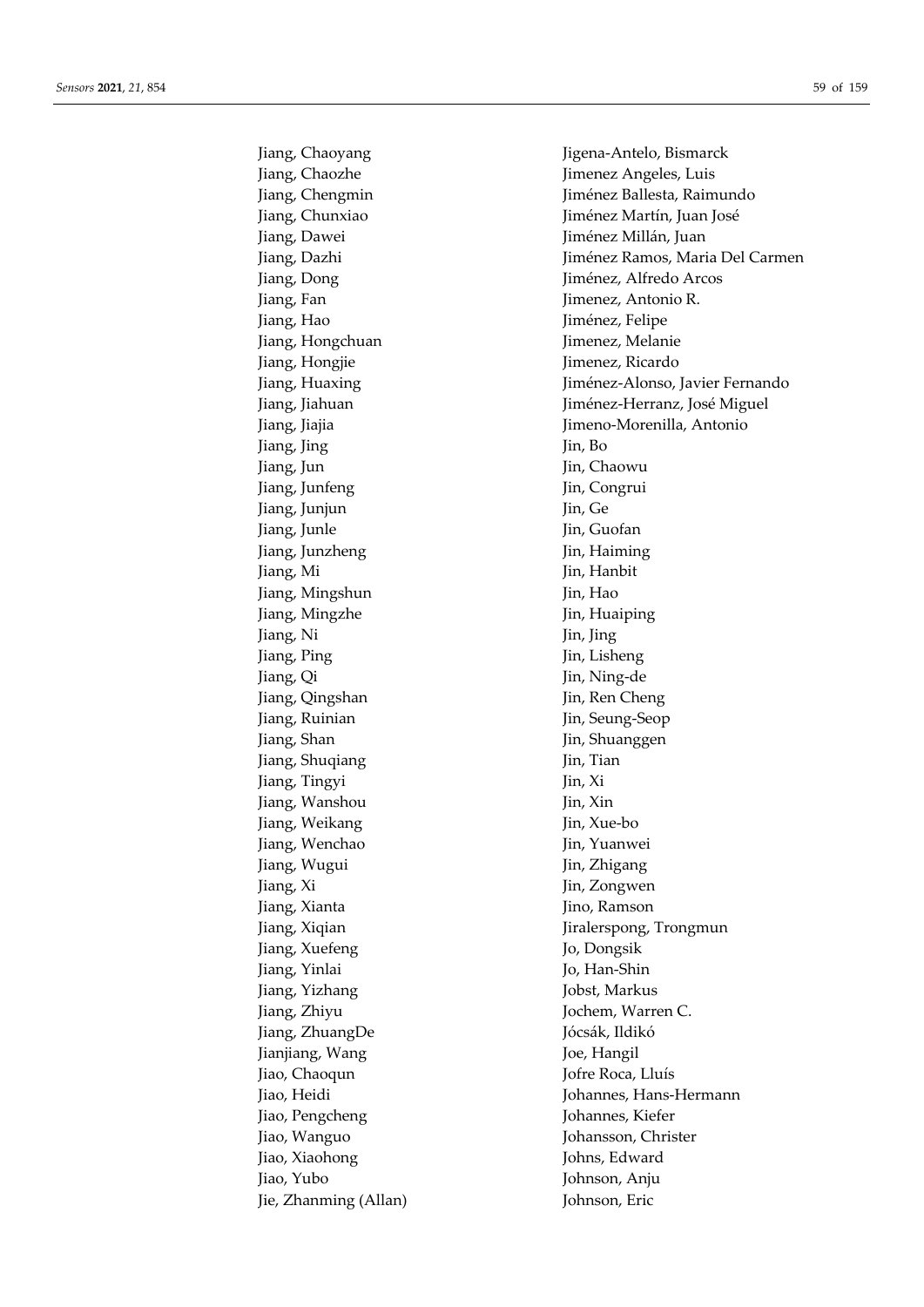Johnson, Lee F. Judek, Slawomir Johnson, Mark Judit, Oláh Johnson, Owen Juez, Carmelo Johnston, J. Spencer Jugessur, Aju Johnstone, Walter Jugo, Josu Jokinen, Olli Juhar, Jozef Jolly, Pawan Juhasz, Janos Joly, Cyril Julio, Bastos Arrieta Jombo, Gbanaibolou Julrat, Sakol Jonas, Stephan Jun, Dong San Jonas, Stephan M. Jun, Kondoh Jones, Albert T. Jun, Qiu Jones, Rodney P. Jun, Sang Beom Jones, Sam Jun, Youngchul Jönsson-Niedziolka, Martin Jung, Chien-Cheng Jonuscheit, Joachim Jung, Daewoong Joo, Ki-Nam Jung, Dongwon Joonas, Iivanainen Jung, Haejoon Joos, Victor Jung, Hee-Tae Jordan, Alastair Jung, Ho-Youl Jordans, Roel Jung, Jason J. Jörg, Beckmann Jung, Jiyoung Jorge Luis Zambrano, Martinez Jung, Kwang-Hyo Jose, Marco Jung, Seong-Ook Josep, Arnal Jung, Soon Ki Joseph, Francis Kalloor Jung, Sunghun Joseph, James Jung, Woo-Sung Joseph, Roshan Jung, Yong Ju Joshi, Gyanendra P. Jung, Yoonsung Joshi, Gyanendra Prasad Jung, Yunho Joshi, Nirav Jungeblut, Thorsten Joshi, Saumya Junghans, Marek Joubert, Trudi Junior, Antonio Jouda, Mazin Junli, Li Joung, Jingon Junyent-Ferré, Adrià Jovanović, Vukica Juodkazis, Saulius Jovanovski, Vasko Juraic, Krunoslav Jove, Esteban Jurek, Michał Jovičić, Nenad Jūrėnas, Vytautas Joyce, Malcolm Jurić-Kaćunić, Danijela Jozanović (Horvat), Marija Juřík, Vojtěch Józwik, Michał **Jurišić**, Mladen Iraidi, Imène  $\qquad \qquad$  Jusas, Vacius Ju, Feng Jusko, Otto Ju, Heongkyu Kaajakari, Ville Ju, Shen-haw Kabakchiev, Christo Ju, Xiangyang Kabala, Cezary Juan, Carlos G. Kabassi, Katerina Juang, Jyh-Ching Kabir, K. M. Mohibul Juárez-Gracia, Antonio-Gustavo Kabiri Ameri, Shideh Judd, Martin Kaboli, Mohsen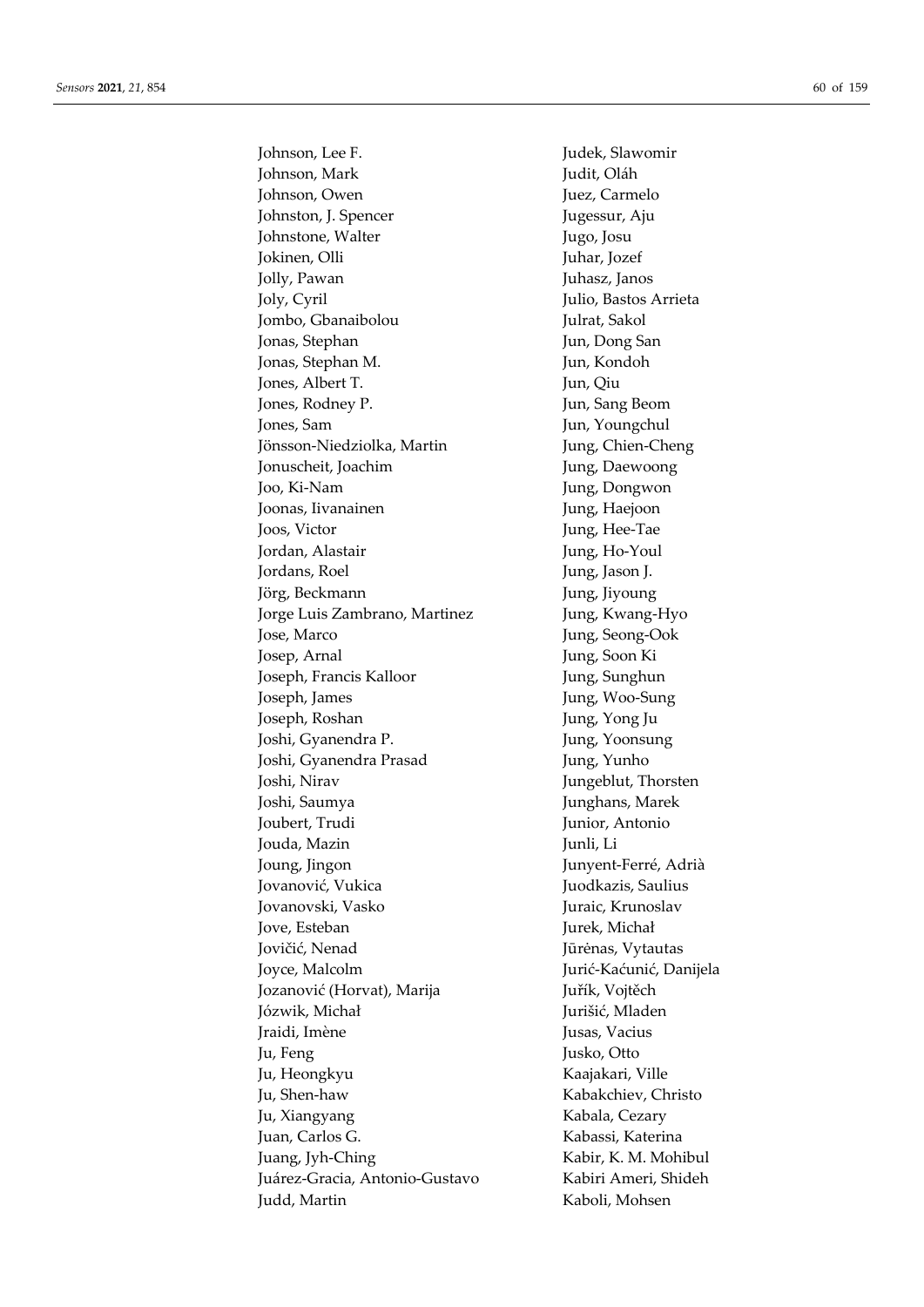Kacem, Najib Kalluru, Poliraju Kacem, Thabet Kalman, Haim Kachanov, Vladimir Klimentievich Kalogeras, Dimitris Kacik, Daniel Kalogeropoulos, Kleomenis Kačmařík, Michal Kalogianni, Despina Kačur, Ján Kaloop, Mosbeh Kaczmarczyk, Jarosław Kaloxylos, Alexandros Kaczmarek, Adam L. Kaltiokallio, Ossi Kaczmarek, Krzysztof Kaltsas, Grigoris Kaczmarek, Mariusz **Kalyana Sundaram, Ramalingam Venkat** Kaczmarek, Michal Kam, Moshe Kaczmarek, Piotr **Kamanina**, Natalia Kadam, Avinash Kamavuako, Ernest Kaddoum, Georges Kambezidis, Harry D. Kadhum, Mohammad R Kameda, Masaharu Kaewunruen, Sakdirat Kamel, Mohamed A. Kagawa, Keiichiro Kamenar, Ervin Kager, Julian Kamencay, Patrik Kagiyama, Nobuyuki Ka-Meng, Lei Kahng, Sungtek Kamikawachi, Ricardo Kainz, Andreas Kamini, Yadav Kaiser, Susanna Kamińska, Dorota Kaiser, Thomas M. Kaminska-Chuchmala, Anna Kaiwartya, Omprakash Kamiya, Osamu Kajánek, Pavol Kammer, Dietrich Kajimoto, Shinji Kamola, Mariusz Kajiwara, Yusuke Kampa, Adrian Kakarountas, Athanasios Kamshilin, Alexei Kaklauskas, Arturas Kan, Chiwai Kalalas, Charalampos Kanakaris, Venetis Kalambura, Sanja Kanamoto, Toshiki Kalangala Sikkanther Batcha, Syed Ali Kanarachos, Stratis Kalashnikov, Alexander Kandris, Dionisis Kalatzis, Nikos Kanellopoulos, Dimitris Kalina, Jan Kanerva, Mikko Kalinicheva, Ekaterina Kang, Bongsoon Kaliniewicz, Zdzisław Kang, Byeongkeun Kalinnikov, Vladislav Kang, Byungseok Kaliske, Michael Kang, Chulhun Kaliszewski, Miron Kang, Fei Kalita, Jakub Zbigniew Kang, Gu Kalivas, Grigorios Kang, Gu Eon Kaliviotis, Stathis Kang, Hyunchul Kalkanis, Konstantinos Kang, Inpil Kalkman, Jeroen Kang, James Kalkowski, Michał K. Kang, Jeeun Kalkur, T.S. Kang, Je-Won Kalliatakis, Grigorios Kang, Jian Kalliokoski, Matti Kang, Kevin Kallioniemi, Elisa Kang, Lei Kallmayer, Christine Kang, Li-Wei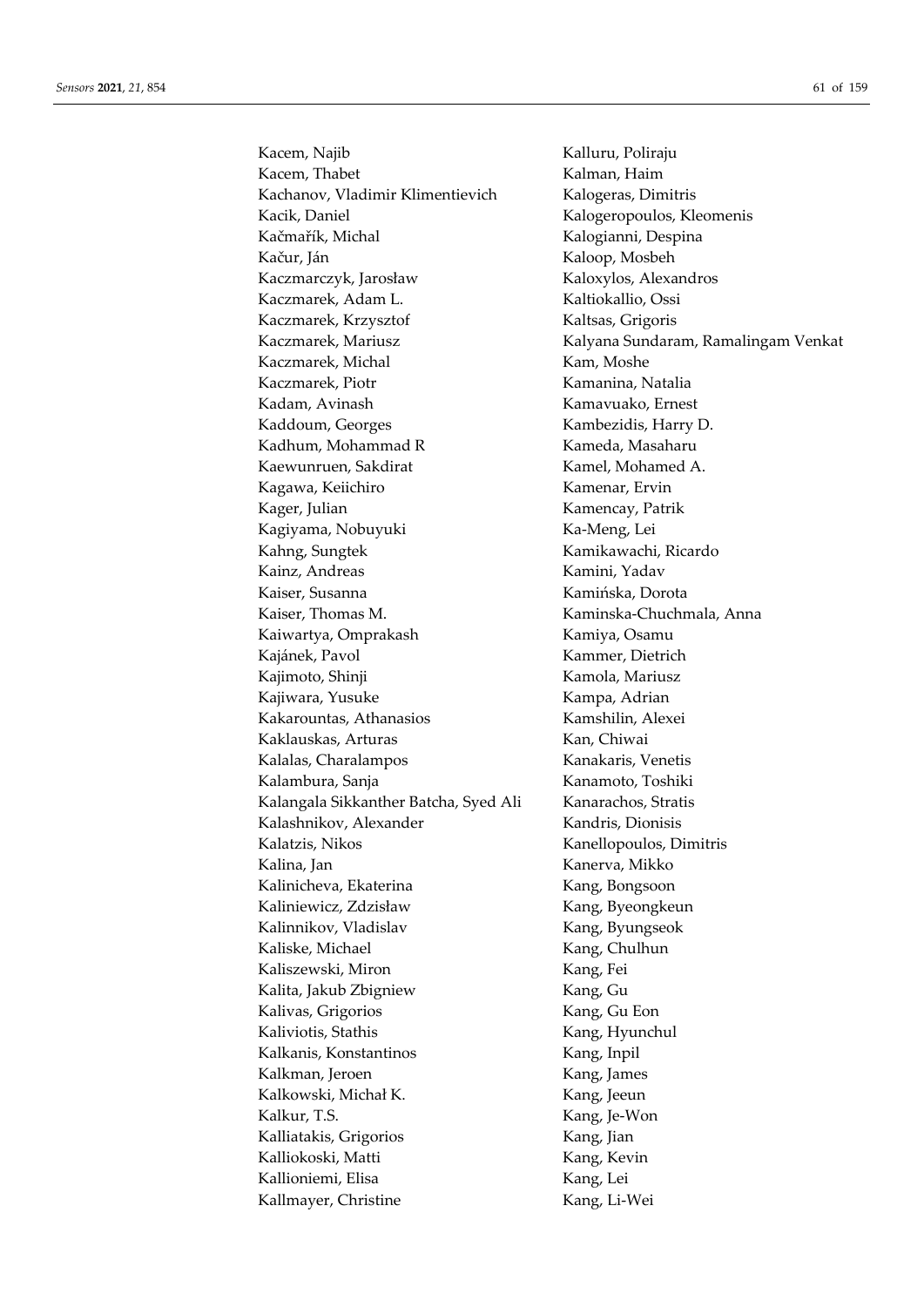Kang, Min-Seok Karimi, Hamid Reza Kang, Moonsoo Karimi, Hassan Kang, Saewon **Karimian**, Nima Kang, Suk Ju Karipott, Salil Kang, Woonhak Karkanis, Stavros Kang, Yang Jun Karkazis, Panagiotis A. Kang, Yuejun Karki, Sita Kang, Ziho Karkula, Marek Kangro, Kersti Karlovsky, Pavel Kaniewski, Paweł Kärnfelt, Camilla Kano, Shinya Karnowski, Karol Kanrzavelou, Ioanna Karnowski, Thomas P. Kansanen, Kimmo Karoly, Philippa Jane Kant, Krishna Karoń, Grzegorz Kantarci, Burak Karpetis, Adonios Kantartzis, Nikolaos V. Karpov, Dmitry Kanzian, Christian Karsai, Arpad Kao, Hsuan-Ling Karsznia, Izabela Kao, Yung-Chou Karsznia, Krzysztof R. Kapcia, Konrad Jerzy Karthik, Raj Kapczyński, Adrian Kartsakli, Elli Kaplan, Andrey **Karuppuswami, Saranraj** Kapłonek, Wojciech Karvonen, Heikki Kaplun, Dmitrii Karvounis, Artemios Kapoulas, Vaggelis Karwowski, Krzysztof Kappatos, Vassilios **Karyakin**, Arkady Kapuscinski, Tomasz Karyotis, Vasileios Kara De Maeijer, Patricia Kasai, Naoya Karabanovas, Vitalijus Kašalynas, Irmantas Karagulian, Federico Kashcheyev, Anton Karaim, Malek Kashevnik, Alexey Karakašić, Mirko Kashif, Muhammad Karakatič, Sašo Kasiński, Krzysztof Karakostas, Anastasios Kasneci, Enkelejda Karalitsios, Spyros Kasnesis, Panagiotis Karamacoska, Diana Kasprzak, Włodzimierz Karamitsos, Ioannis Kasprzyk, Jerzy Karantanellis, Efstratios Kassanos, Panagiotis Karapetis, Stefanos Kassaras, Ioannis Karatza, Ageliki Kasser, Michel Karg, Timo Kastis, George Kargas, George Kästner, Christian Kargas, Georgios Kästner, Markus Kargoll, Boris Kastridis, Aristeidis Karim, Ahmed Kataev, Evgeny Karim, Asif Kataoka, Hirokatsu Karim, Lutful Kateris, Dimitrios Karim, Nazmul Katerski, Atanas Karim, Nissar Katina, Polinpapilinho Karim, Zehani **Katinić**, Marko

Kapitsaki, Georgia Karuppannan, Senthil Kumar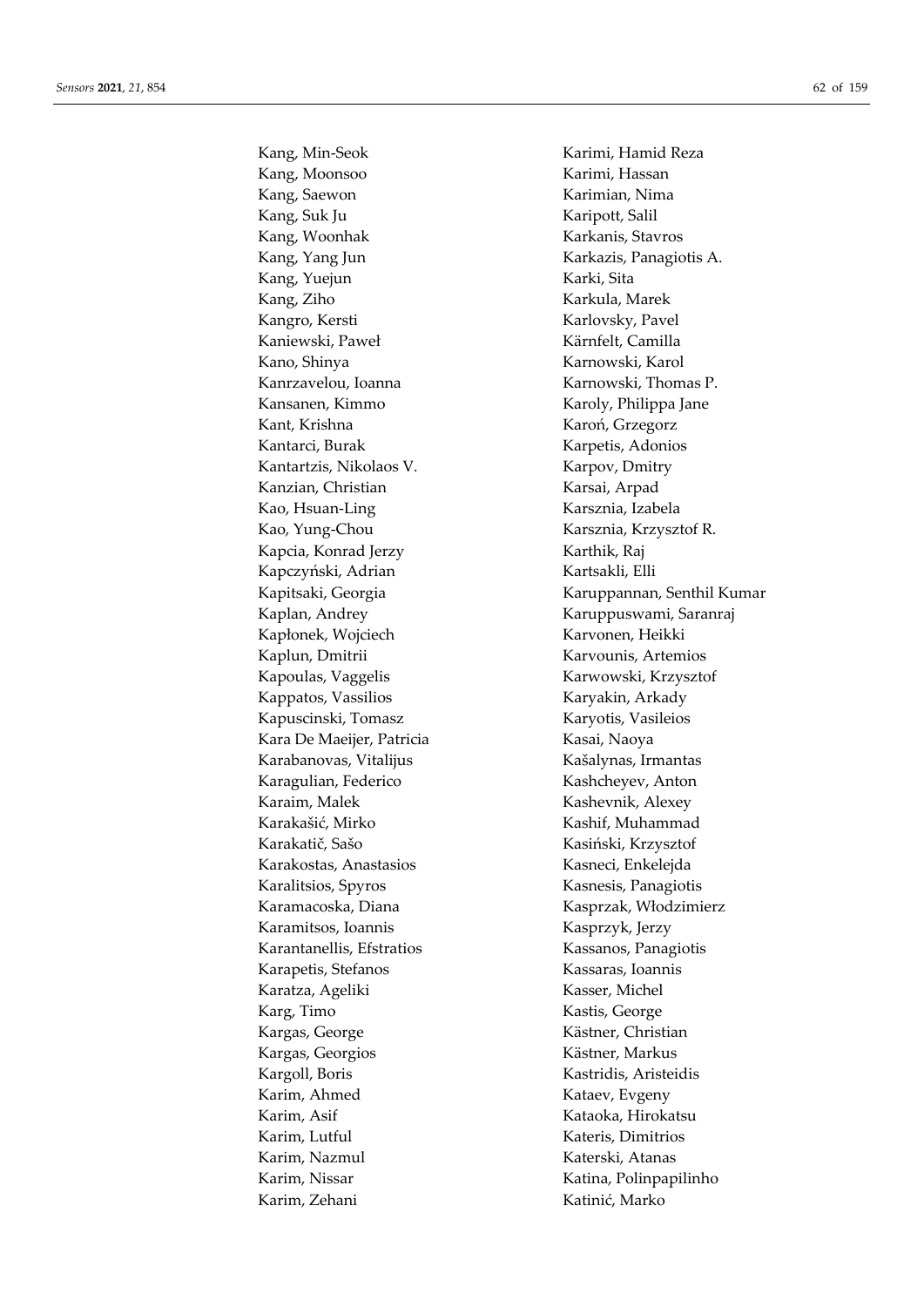Katkovnik, Vladimir Keillor, Jeffrey Kato, Kunihiro Keinänen, Markku Kato, Masayuki Keiser, George Katona, Jozsef Kelemen, Michal Katos, Vasilis Keler, Andreas Katsikas, Sokratis Keller, Stephan Katsikis, Georgios Keller, Yosi Katsikouli, Panagiota Kelley, Steven Katsumata, Kei Kelner, Jan Katt, Basel Kemper, Björn Katunin, Andrzej Kemsaram, Narsimlu Katz, Evgeny Kendler, Shai Kauhaniemi, Kimmo Kenett, Ron S. Kaur, Aman Kengelbach-Weigand, Annika Kaur, Amardeep Kenry, Kenry Kaur, Harleen Kent, Anthony Kaur, Navpreet Kenyeres, Martin Kaushal, Vinayak **Kenyon**, Nicholas J. Kaushik, Abhishek Keogh, John G. Kaushik, Aniruddha Keramaris, Evangelos Kavadias, Kosmas Keramidas, Georgios Kavallieratou, Ergina Kerekes, John Kavianpour, Sanaz Kerekes, Tamás Kawabata, Norifumi Kereszturi, Akos Kawakami, Jun Kerman, Kagan Kawakami, Michiyuki Kermarrec, Gaël Kawakita, Hidetaka Kern, Stefan Kawala-Sterniuk, Aleksandra Kerr, Donald Kawalec, Adam Kertész, Gábor Kawalec, Jacek Kesavan, Arun Kayacan, Erdal Keser, Tomislav Kayes, A. S. M. Keshmiri, Soheil Kazak, Jan Keszöcze, Oliver Kazanavičius, Egidijus Kevat, Ajay Kazancı, Zafer Khadka, Roshan Kazanskiy, Nikolay Khalaf, Walaa Kazanzides, Peter Khalid, Azfar Kazimierczuk, Krzysztof Khalife, Joe Kazimierski, Witold Khalil, Islam Kaźmierczak, Rafał Khalili Mobarakeh, Ali Kazuya, Mori **Khalili**, Ashkan Kazys, Rymantas Khalili, Siavash Ke, ChihKun Khameneifar, Farbod Ke, Xiao Khamesi, Atieh R. Ke, Yan Khamis, Heba Kearney, Robert Khamis, Mohamed Kearns, Cathriona **Khan, Khan, Asiya** Kechagias-Stamatis, Odysseas Khan, Aziz Kefauver, Shawn Carlisle Khan, Dr. Suleman Kehl, Christian Khan, Faheem Kehl, Florian Khan, Foysal Zahid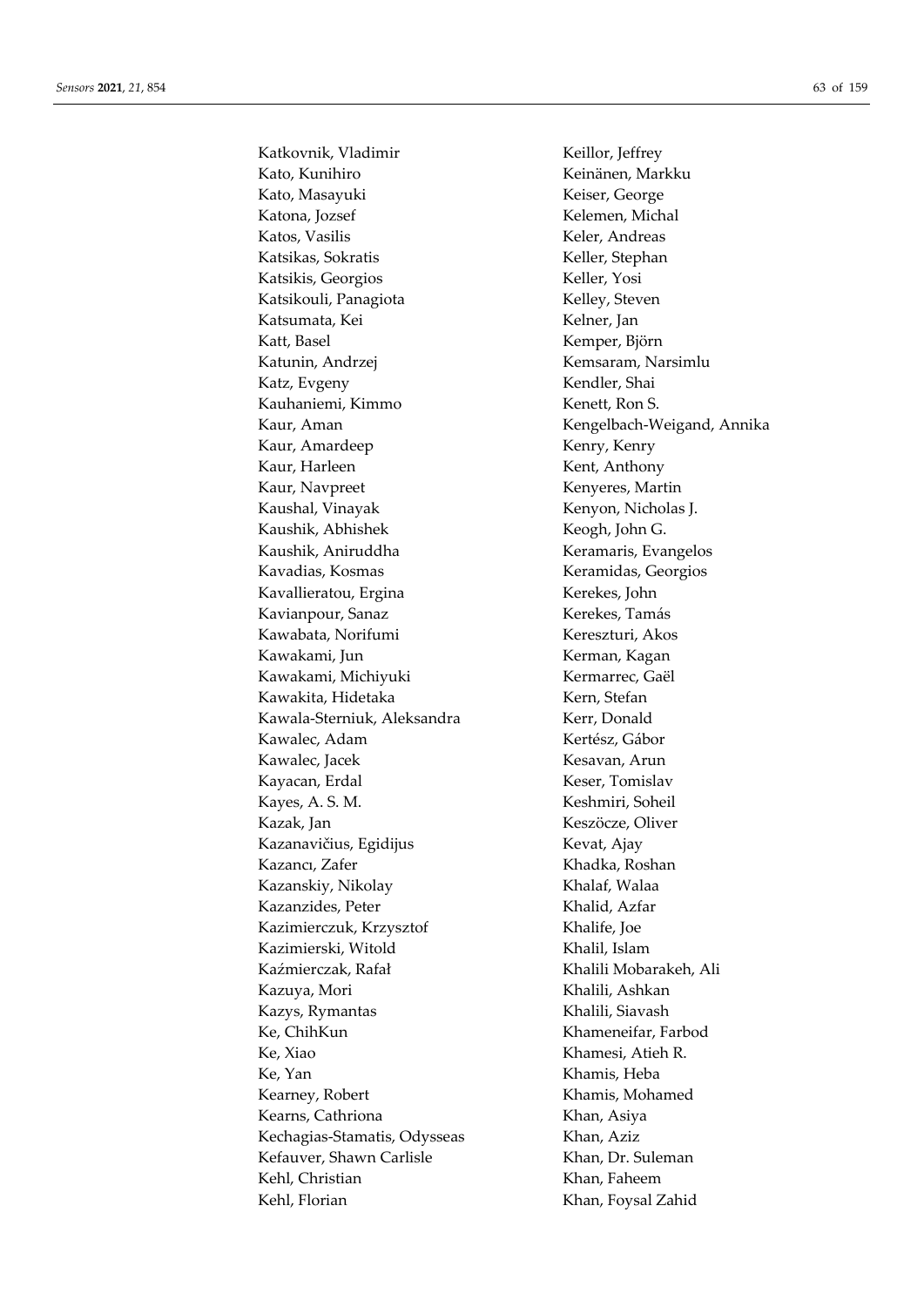Khan, Iftekhar Kiesewetter, Dmitry Khan, Mohammad A. Kik, Tomasz Khan, Muhammad Kikuchi, Hiroaki Khan, Muhammad Ahmed Kildashti, Kamyar Khan, Muhammad Shuja Kilikevičius, Artūras Khan, Murad Killgore, Jason Khan, Nabeel Kim, BeomSeok Khan, Naimul Kim, Bohung Khan, Pervez Kim, Byeong Hee Khan, Suleman Kim, Byung Hoon Khan, Tareq Kim, Byung-Cheol Khan, Usman Kim, Byung-Gyu Khan, Wasiq **Kim**, Chang-Sei Khan, Zeeshan Ahmad Kim, ChangU Khanal, Salik Ram Kim, Changwon Khanesari, Mojtaba Ahmadieh Kim, Chulhong Khanh Le, Nguyen Quoc Kim, DaeEun Khanna, Sourav Kim, Daehee Kharbach, Mourad Kim, Daniel Eun-Seong Kharel, Rupak Kim, Dong Keun Kharismalatri, Hefryan Sukma Kim, Dong Min Khatib, Emil J. Kim, Dong-Seong Khatibi, Akbar A. Kim, Dong-Shik Khatibi, Siamak Kim, Duk Kyung Khatir, Samir Kim, Dukhyeon Khatoon, Asma Kim, Gi-Woo Khattab, Tawfik Kim, Gunzung Khattak, Asad M Kim, Hakjin Khawam, Kinda Kim, Hak-ju Khazraee, Milad Kim, Harold Khelifi, Lazhar Kim, Hoe Joon Khemchandani, Sunil L. Kim, Ho-Yeon Khemmar, Redouane Kim, Hye-Jin Khenchaf, Ali Kim, Hyeok Khilkevich, Victor Kim, Hyeon Tae Khilwani, Rakesh Kim, Hyoung-Ho Khonina, Svetlana N. Kim, Hyug-Han Khoramshahi, Ehsan Kim, Hyun Jae Khorov, Evgeny Kim, Hyun K. Khoshnam, Mahta Kim, Hyunbum Khosla, Ajit Kim, Hyung Seok Khosla, Kiran E. Kim, In Young Khosravy, Mahdi Kim, Insoo Khoury, Hiam Kim, Jaeyoung Khushi, Matloob Kim, Jang Ah Kia, Seyed Mostafa Kim, Jea Soo Kiaghadi, Amin Kim, Jeehyeong Kiam, Jane Jean Kim, Jee-In Kiang, Jean-Fu **Kim, Kim, Jeongguk** Kiefer, Rudolf Kim, Jeonghyun Kierat, Wojciech Kim, Jeong-Jung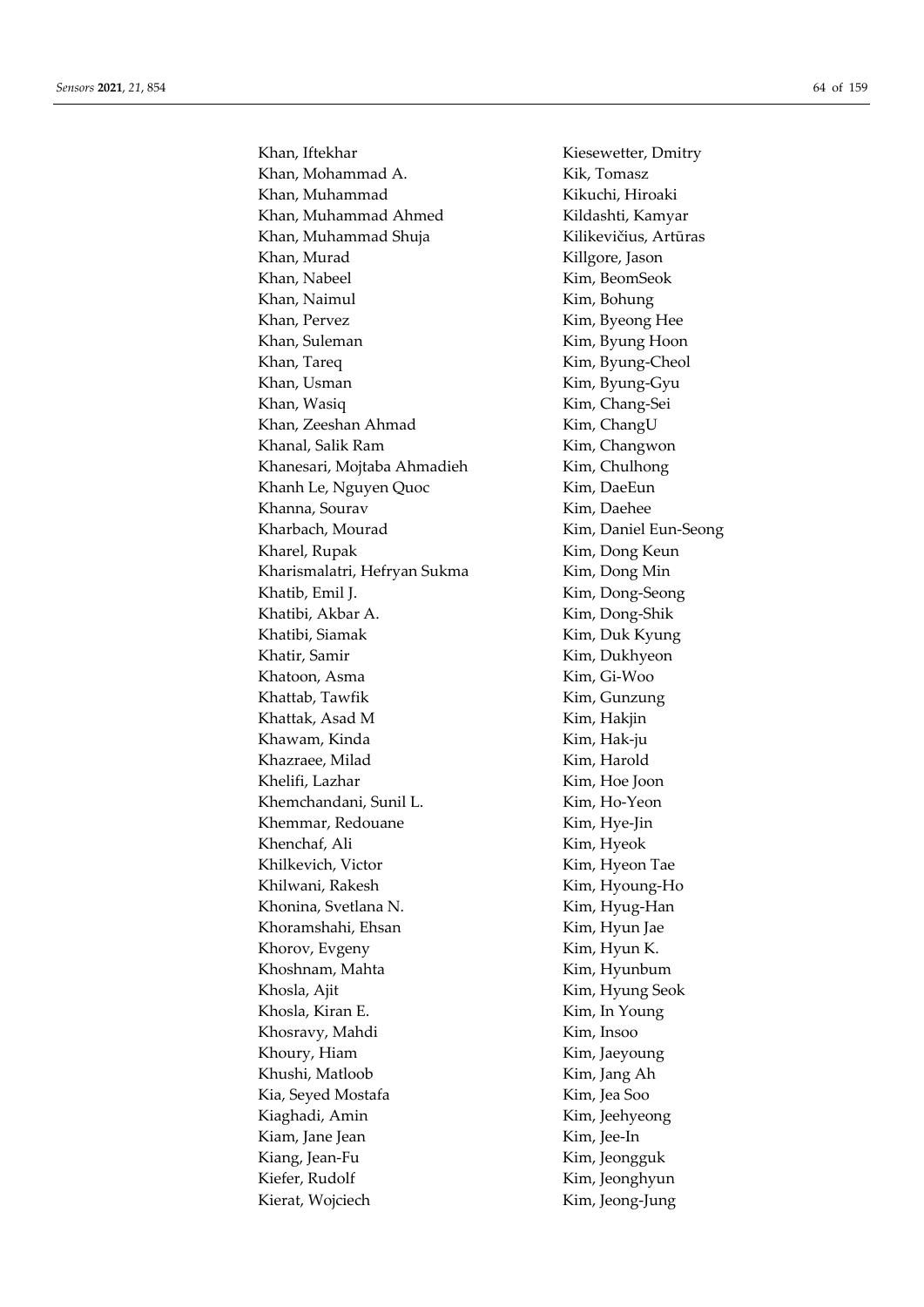Kim, Jeongrae Kim, Seong-Eun Kim, Jibum Kim, Seung-Sep Kim, Ji-Hwan Kim, Shiho Kim, Jihye Kim, Soaram Kim, Jin Young Kim, Soo Youn Kim, Jingyun Kim, Soo Young Kim, Jinki Kim, Sooyoung Kim, Jinwook Kim, Sungho Kim, Jin-Yeon Kim, Sungjun Kim, Jinyoung Kim, Sunwook Kim, Jong-Chan Kim, Taehong Kim, Jong-Deok Kim, Taeyeon Kim, Jong-Eun Kim, Wonjun Kim, Jong-Heon Kim, Won-Tae Kim, Jonghoek Kim, Yejin Kim, Joonyoung Kim, Yong Kim, Jung Tae (Steve) Kim, Yong Sik Kim, Junghoon Kim, Yong-Guk Kim, Junghwan Kim, Yong-Hwa Kim, Jung-hyun Kim, Yong-Joo Kim, Jungkwun Kim, Yongmin Kim, Jungyoon Kim, Yoon-Chul Kim, Jusung Kim, Youngbok Kim, Kang Wook Kim, Young-Duk Kim, Keonwook Kim, Young-Gab Kim, Ki Il Kim, Youngho Kim, Ki-Il Kim, Youngok Kim, Kiman Kim, Young-Pil Kim, Kiyoung Kim, Yunkyung Kim, Kwang-Yul Kim, Yun-Soung Kim, Kyeong-seop Kimura, Takehide Kim, Kyujung **Kinar**, Nicholas J. Kim, Kyungsoo Kindu, Mengistie Kim, Mi Jeong Kinet, Damien Kim, Min King, Christine Kim, Min Jung King, Daniel Kim, Minsu King, Juliet L. Kim, Moon Deock King, Scott A. Kim, Moon Il Kingsley, J. Derek Kim, Moonseong **Kingston**, Andrew Kim, Myungsun Kintzios, Spyridon Kim, Nam Kiourt, Chairi Kim, Nam-Young Kirby, Andrew Kim, Pyung-Soo Kirchner, Jens Kim, Robin Kirchschlager, Florian Kim, Sanghyun Kireev, Dmitry Kim, Sangtae Kirk, Andrew Kim, Seok-Kyoon Kirov, Roumen Kim, Seong Jin Kirsanov, Dmitry

Kim, Sangkil Kirillova, Nataliya (N.P) Kim, Seong-Cheol Kiryukhantsev-Korneev, Ph.V.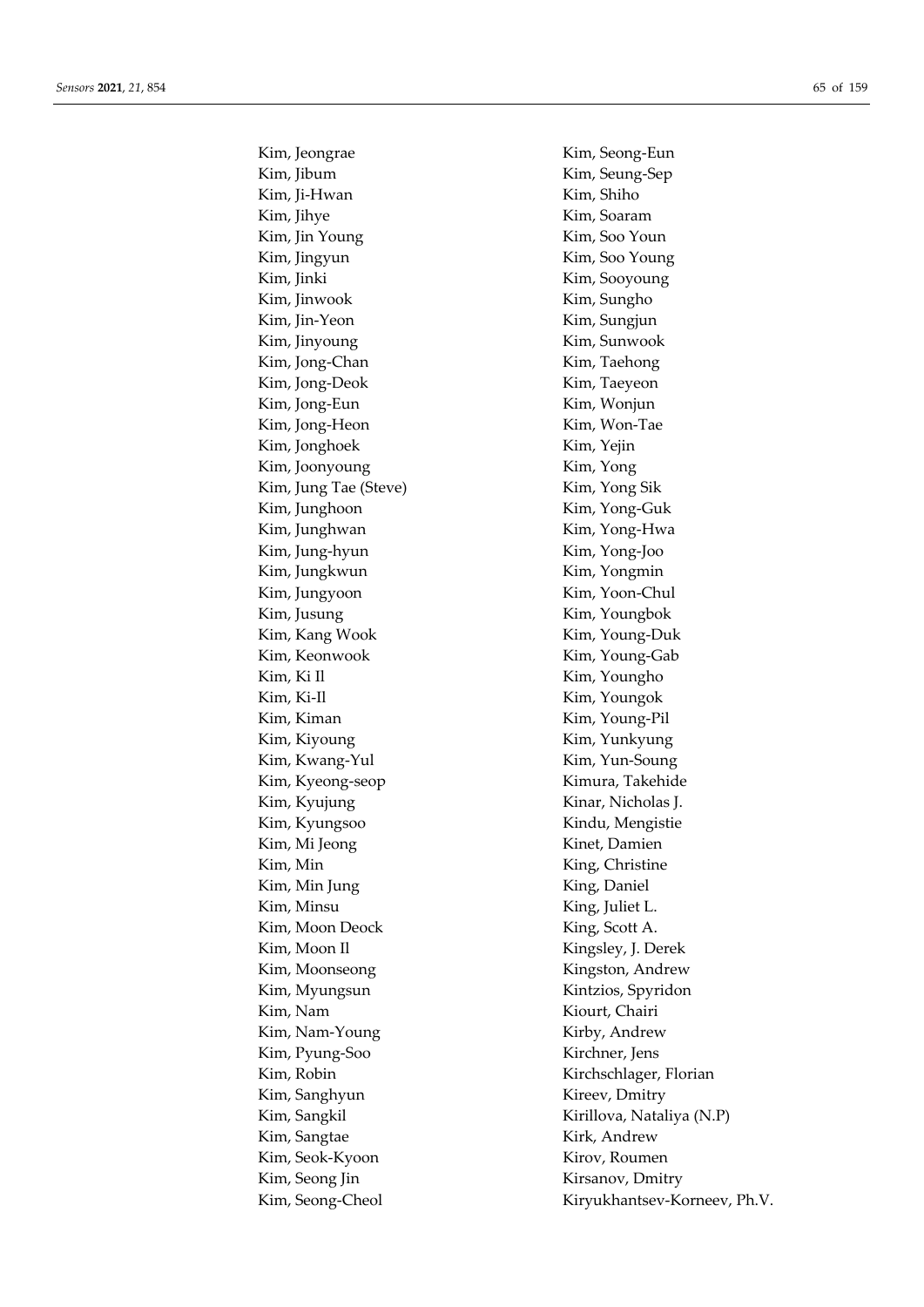Kisala, Piotr Ko, ByoungChul Kisiel, Tomasz Ko, Hoon Kisielewicz, Tomasz Ko, Hyoung Ho Kiss, Orsolya Ko, JeongGil Kiss, Rainer Ko, Yeong Hwan Kiss, Rita M. Kobayashi, Futoshi Kissinger, Thomas Kobayashi, Makiko Kitagawa, Jiro Kober, Vitaly I. Kitajo, Keiichi Kobetičová, Klára Kitano, Claudio Koblauch, Henrik Kitazumi, Yuki Koblischka, Michael R. Kitrungrotsakul, Titinunt Kobusińska, Anna Kiyono, Ken Koc, Burhanettin Kizilova, Natalya **Koç**, Okan Klakow, Dietrich Kocer, Basaran Bahadir Klein, Bernd Koch, Alexander Klein, Itzik Koch, Reinhard Klein, Levente Kochanowicz, Marcin Klein, Renata Kochańska, Iwona Klein-Paste, Alex Kochhar, Abhay Kleinschmidt, João Kocian, Alexander Klem, Karel Kocifaj, Miroslav Klich, Sebastian Kocik, Marek Klichowski, Michał Kociuba, Waldemar Kliks, Adrian Kockum, Anton Frisk Klimaszewski, Jan Kocsis, Imre Klimaszewski, Krzysztof Kodet, Jan Klimov, Aleksandr Kodors, Sergejs Kljusurić, Jasenka Gajdoš Koech, Richard Klomp, Matthijs Koelpin, Alexander Kłonica, Mariusz Koerner, Lucas J. Klose, Andrew Koeva, Mila Nikolaeva Kłosowski, Grzegorz Koganezawa, Koichi Kłosowski, Łukasz Koh, Ahyeon Klouček, Tomáš Koh, Amanda S. Klueh, Ulrike Koh, Elizabeth Kluge, Felix Koh, Jae Chul Klum, Michael Koh, Jaehan Klun, Mateja Koh, Seok-Joo Kmoch, Alexander Kohidai, Laszlo Kmon, Piotr Kohli, Utkarsh Knaflitz, Marco Kohut, Piotr Knap, Lech Koike, Mari Knap, Wojciech Koike, Yasuharu Knauth, Stefan Koike, Yoshikazu Knechtle, Beat Koit, Mare Knipfer, Christian Kojima, Ryosuke Knopp, Andreas Kok, Ellen Knyaz, Vladimir Kokado, Kenta Knypiński, Łukasz Kokkonen, Tero

Klancar, Gregor Koceva, Aleksandra Rashkovska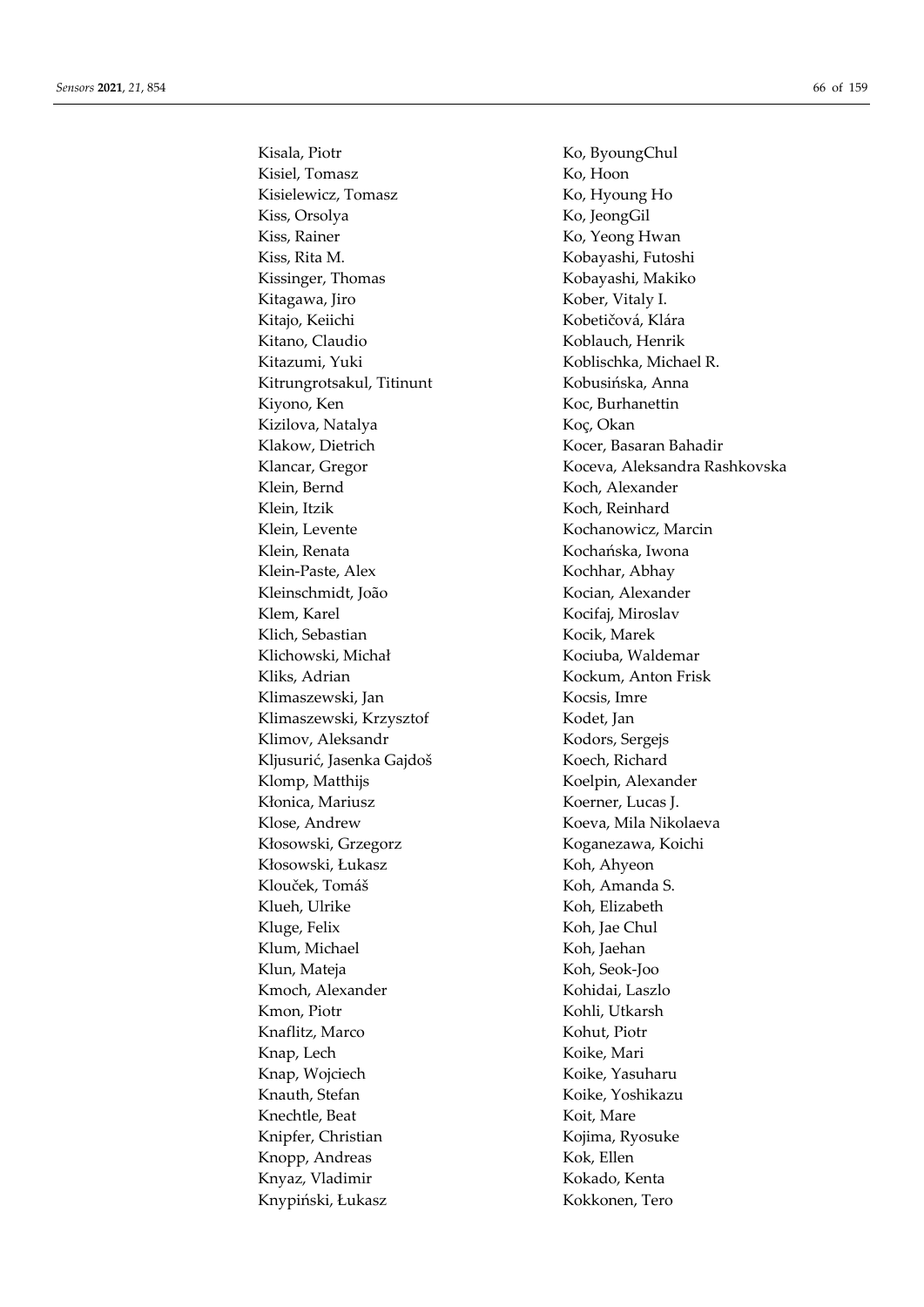Kokubun, Takanori Konyakhin, Igor A. Kołakowska, Agata Konys, Agnieszka Kolakowski, Jerzy Koo, Chiwan Kolakowski, Marcin Koohbor, Behrad Kolar, Davor Kooman, Jeroen P. Kolcun, Roman Koparan, Cengiz Kolios, Stavros Kopecký, Dušan Kolivoška, Viliam Kopeika, Natan Kolláth, Zoltán Kopparthy, Varun Lingaiah Köllner, Anton Koprda, Stefan Kolokoussis, Pol Koprinkova-Hristova, Petia Koltermann, Jan Koral, Can Kołtunowicz, Tomasz Norbert Korbel, Piotr Kolwas, Maciej Korbiel, Tomasz Komaris, Dimitrios Sokratis Kordestani, Mojtaba Komarov, Mikhail Kordos, Damian Komarova, Natalia V. Kordoš, Marcel Komerath, Narayanan M. Kordos, Miroslaw Komori, Mochimitsu Kordov, Krasimir Komorska, Iwona Kore, Rajkumar Kompatsiaris, Ioannis Koren, Klaus Kon, Mark A. Koreň, Milan Konar, Arkaprabha Korka, Zoltan Koncar, Vladan Korkmaz, Emrullah Konefał, Marek Kormaníková, Eva Kong, Bailey **Korneev**, Denis Kong, Byeong Yong Korobiichuk, Igor (Poland) Kong, De-Ming Korobiichuk, Igor (Russia) Kong, Kien Voon Korodi, Adrian Kong, Lingfu Korolkov, Ilya V. Kong, Lingjie Korotcenkov, Ghenadii Kong, Meiwei Korzeniewska, Ewa Kong, Tiantian Korzun, Dmitry Kong, Xiangbo Kos, Andrej Kong, Xiangxiong Kos, Anton Kongsro, Jørgen Kos, Marko König, Caroline Kosa, Gabor Kono, Yasuyuki Kosacka-Olejnik, Monika Kononikhin, Alexey S. Kosaka, Priscila M. Konovalov, Сергей Ильич Kościelny, Jan Maciej Konovalov, Dmitry A. Kose, Utku Konovalov, Sergey Kosec, Tadeja Könsgen, Andreas Kosman, Joanna Konstantakopoulos, Ioannis C. Kosmas, Panos Konstantinos, Fysarakis Košnar, Karel Konstantinos, Votis Kost, Gabriel Kontar, Eduard Kostal, Peter Kontar, Raed Al Kostek, Bożena Kontogiannis, Sotirios Kostelecký, Jakub Kontoni, Denise-Penelope N. Kostin, Vladimir Nikolaevich Kontopoulos, Ioannis Kostoglou, Kyriaki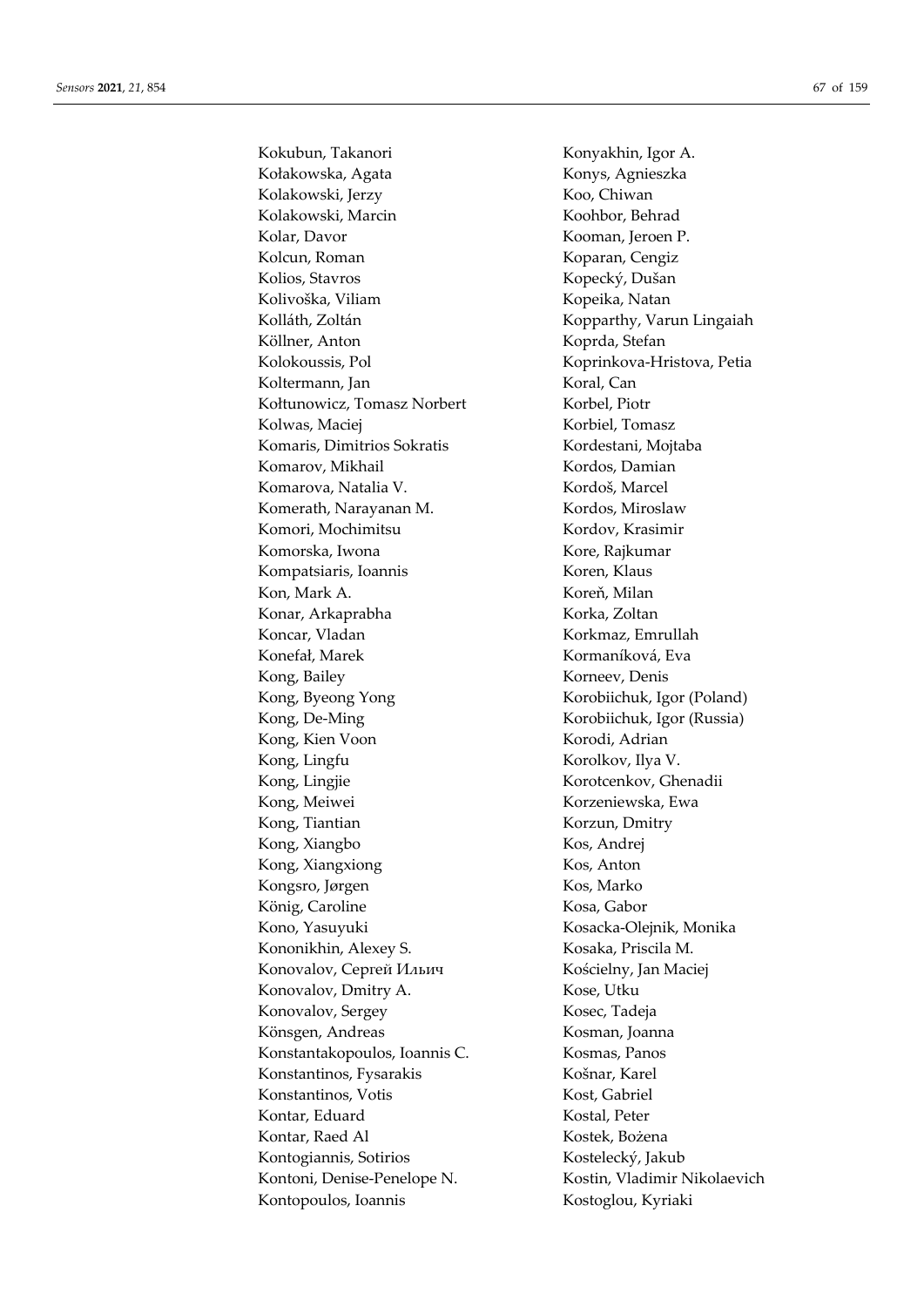Kostrzewa, Daniel Kozakevicius, Alice J. Kostrzewski, Mariusz Kozawa, Yuichi Kostyła, Paweł **Kozhoridze**, Giorgi Koszela, Krzysztof Kozierkiewicz, Adrianna Kot, Sebastian Kozioł, Michał Kotelba, Adrian Kozuba, Jaroslaw Kothe, Steffen Kraatz, Heinz-Bernhard Kotis, Konstantinos Kraemer, Karl Michael Kotnala, Abhay Krafft, Frieder Kotropoulos, Constantine Kraft, Marek Kotsiantis, Sotiris Kraft, Mirko Kotteda, V M Krushmarao Krajewski, Adam Kotyński, Rafał Krajewski, Piotr Kotzanikolaou, Panayiotis Kraleva, Radoslava Kou, Changjiang **Kramer**, Rick Kou, Gang Krasilov, Artem Kouba, Jan Kraska, Thorsten Koubias, Stavros **Krasoulis**, Agamemnon Kouchaki, Samaneh Krasovsky, Tal Koucká Knížová, Petra Krasteva, Vessela Koudelka, Petr Krasuski, Kamil Koudelková, Zuzana kontra Kratochvil, Tomas Koudouridis, Georgios P. Kratzke, Nane Kouh, Taejoon Kraus, Martin Koulamas, Christos Krause, Hans-Joachim Kounelis, Ioannis Krause, Paweł Koustoumpardis, Panagiotis Krausz, Nili Koutras, Athanasios Krauze, Piotr Koutras, Thanasis Kravari, Kalliopi Koutsokeras, Loukas Krawczuk, Marek Koutsouras, Dimitrios A. Krawczyk, Piotr Kovač, Ondrej Krawec, Walter O. Kovacević, Tonko Krcum, Maja Kovacic, Iva Krebsz, Melinda Kovács, Péter Krejcar, Ondrej Kovács, Zoltán Krejsa, Jiří Kovácsházy, Tamás Krell, Mario Michael Kovalev, Valeri I. Krenicky, Tibor Kovanič, Ľudovít Krewinkel, Robert Kovář, Jiří Krichen, Moez Kovari, Attila Krieger, Axel Koven, Steven G. Kriegner, Dominik Kowalczyk, Agata Krintz, Chandra Kowalczyk, Cezary Krishnan, Siddharth Kowalczyk, Kamil Krishnaswamy, Bhuvana Kowalska, Aneta Aniela Kristian, Yosi Kowalski, Dariusz **Kristoffersson, Annica** Kowaluk, Tomasz **Krivanek, Vaclav** Kowzan, Grzegorz **Křivda, Vladislav** Kozak, Dražan Krivetskiy, Valeriy Kozak, Maciej Krobka, Nikolay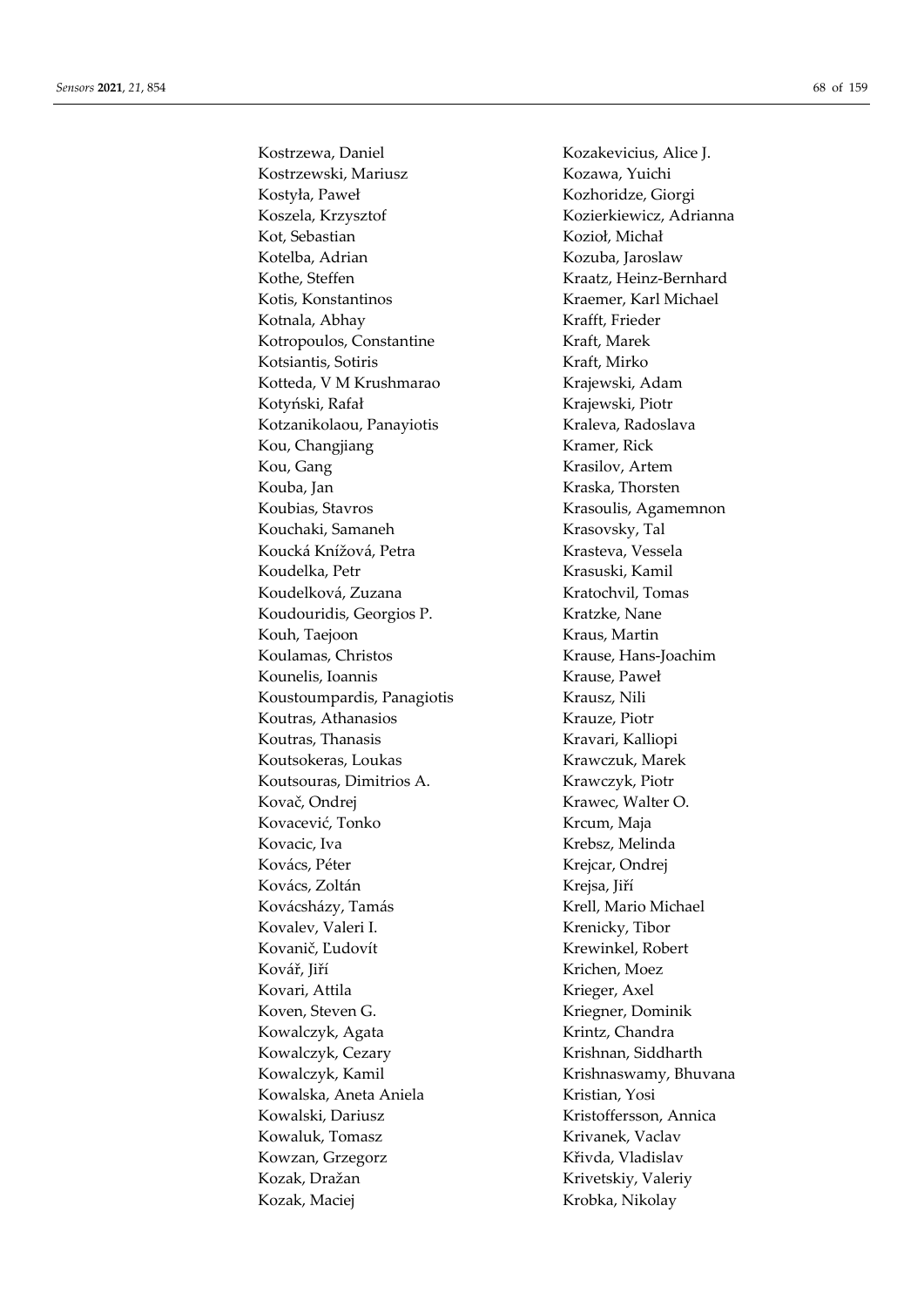Kroczak, Rafal Kuczynski, Szymon Król, Aleksander **Kudela, Paweł** Krol, Michał Kudiiarov, Viktor Królczyk, Jolanta Kudriashov, Volodymyr Królicka, Agnieszka Kudrna, Petr Kromanis, Rolands Kudryashov, Sergey I. Kropf, Johannes Kueppers, Bastian Kropotov, Juri Kuester, Michele Krstulović-Opara, Lovre Kuestner, Thomas Krtalić, Andrija **Krtalić, Andrija** Kuffer, Monika Krueger, Eddy Kugler, Szymon Krug, Silvia Kuhar, Aleš Krüger, Björn Kühbeck, Thomas Kruglov, Roman Kühling, Insa Krupitzer, Christian Kuhlmann, Karsten Krusienski, Dean J. Kuhn, Hartmut Krygier, Jaroslaw Kuiper, Hans Krystofiak, Tomasz **Krystofiak, Krystofiak, Krystofiak**, Małgorzata Kryvinska, Natalia Kukaev, Alexander Krzaczek, Paweł **Krzaczek, Paweł Kukla, Mateusz** Krzan, Grzegorz **Kukli**, Kaupo Krzemiński, Jakub Kulau, Ulf Krzeszowski, Tomasz Kulesza, Włodek Krzywiecki, Łukasz Kulesza, Zbigniew Krzyzak, Adam Kulhandjian, Hovannes Krzyżak, Artur Tadeusz Kulich, Miroslav Ktena, Aphrodite **Kulinich**, Sergei Ku, Taeseo Kulka, Jozef Kuan, Yean-Der Kulkarni, Atul Kuanar, Shiba Kulkarni, Tanmay Kuang, Dengfeng **Kulyukin**, Vladimir A. Kuang, Shaolong **Kumar K B**, Vinaya Kuang-Yi, Hsu Kumar, Abhishek Kuangyu, Zheng Kumar, Amit Kubacki, Roman Kumar, Ganesh Kubasov, Ilya Kumar, Manoj Kubera, Elżbieta Kumar, Pankaj Kubiak, Ireneusz **Kumar, Pawan** Kubicek, Jan Kumar, Piyush Kubik, Andrzej Kumar, Pradeep Kubík, Ľubomír Kumar, Sandeep Kubik, Zdenek Kumar, Sanjeev Kubina, Robert Kumar, Satish Kubinyi, Miklós Kumar, Shailabh Kubo, Nobuaki Kumar, Shitij Kučera, Erik Kumar, Tanesh Kucharska, Karolina Kumar, Vikas Kucharski, Jan Kumar, Vineet Kuczynski, Anika Ku Kumara, Indika

Krylov, Slava Kuitche, Maxime Alex Junior Kuang, Yang Kumar Khambampati, Anil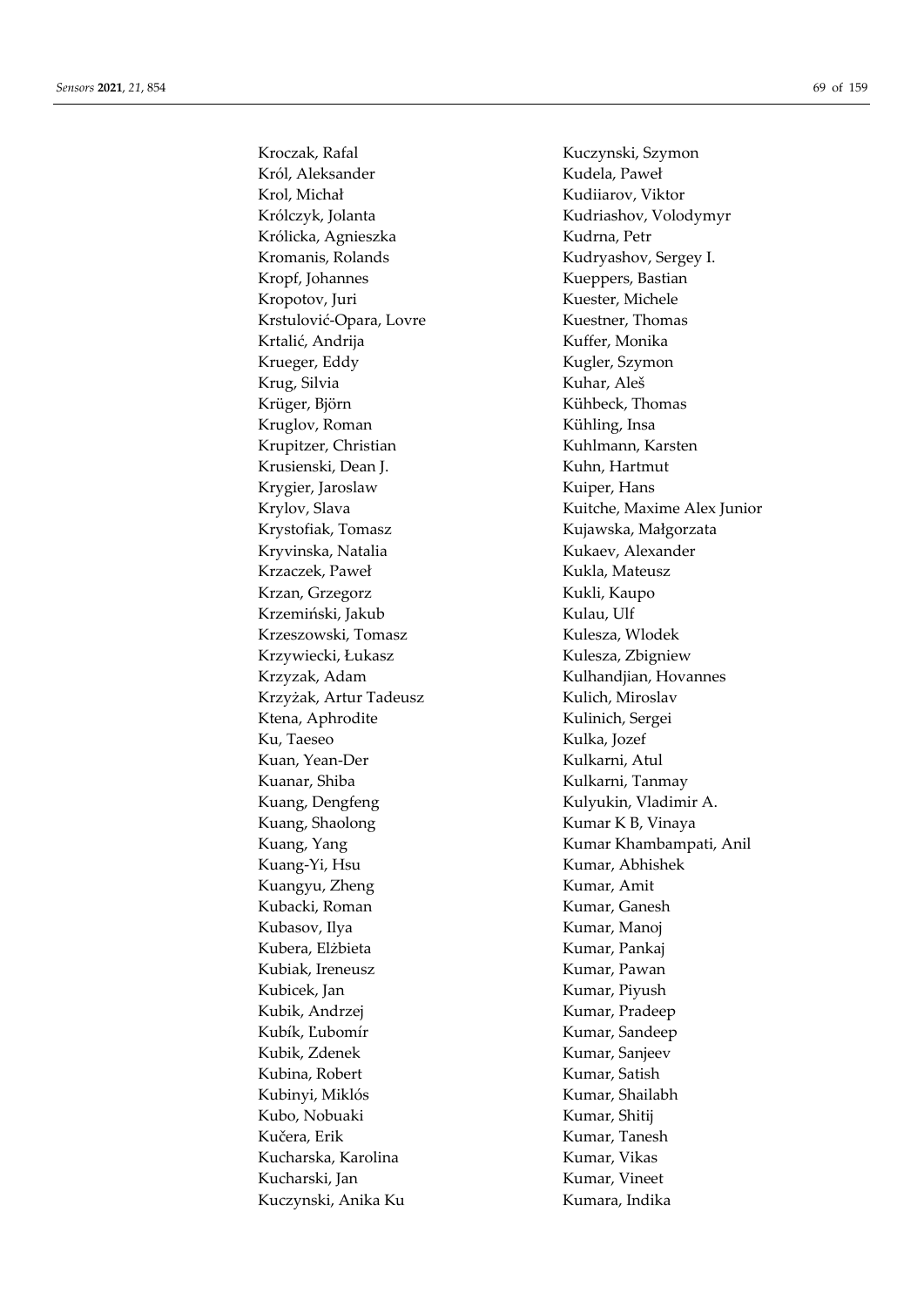Kumavor, Patrick D. Kwon, Jaerock Kumhála, František Kwon, Jinhyeong Kuncová, Gabriela Kwon, Junseok Kundu, Shamik Kwon, Ki-Chul Kundu, Tribikram Kwon, Seong Jung Kunicki, Michał Kwon, Soon-Hong Kunimori, Hiroo Kwon, Soon-Hyung Kuo, Calvin Kwon, Soonil Kuo, Chi-Ching Kwon, Younggoo Kuo, Hsien-Wen Kwon, YoungMin Kuo, Tsung-Ting **Kuon, Yung-Keun** Kuo, Wen-cheng Kyamakya, Kyandoghere Kuok, Sin-Chi Kyrarini, Maria Kuo-Liang, Chung Kyriakou, Georgios A. Kupidura, Przemysław Kyriakou, Kalliopi Kuppannagari, Sanmukh R Kyriazakos, Sofoklis Kuramitz, Hideki **La Deda, Massimo** Kuras, Przemysław La Foresta, Fabio Kurc, Beata La Forgia, Daniele Kurdi, Fayez Tarsha **La Russa**, Mauro Kurdi, Heba La Russa, Mauro Francesco Kuremoto, Takashi **La Spada**, Luigi Kuriakose, Maju **La Tona, Giuseppe** Kurihara, Toru **Labant, Slavomir** Kuriqi, Alban Labiod, Houda Kurita, Kazunari Labra Gayo, José Emilio Kurlyandskaya, Galina V. Labun, Ján Kurte, Kuldeep Labus, Aleksandra Kurtser, Polina Labzovskii, Lev D. Kuś, Wacław Lacaze, Bernard Kusari, Arpan Lacerda, Márcio Júnior Kusetogullari, Huseyin Lacerda, Rodrigo Gribel Kushch, Sergii Lachapelle, Gerard Kuśmierek-Tomaszewska, Renata Lacidogna, Giuseppe Kusters, Ilja **Lacik**, Jaroslav Kusumoto, Tamon Lackovic, Igor Kutafina, Ekaterina Laefer, Debra Kutila, Matti **Lafata, Pavel** Kutser, Tiit Laffranchi, Matteo Kuusik, Alar Lafruit, Gauthier Kuwatani, Tatsu **Lagania, Kastislav** Kużelewska, Urszula Lagarde, Florence Kuznetsov, Artem A. Laghrouche, Mourad Kuznetsova, Iren E. Lagkas, Thomas Kwak, Bong Seop Lago, Paula Kwak, Keun-Chang Lago, Tiffany R. Kwan, Chiman Łagowski, Piotr Kwapisz, Agnieszka Lagrosas, Nofel Kwoczyńska, Bogusława Laguarda-Miró, Nicolás Kwon, Hyuck-In Lagundzin, Dragana Kwon, Hyungju Lahmer, Tom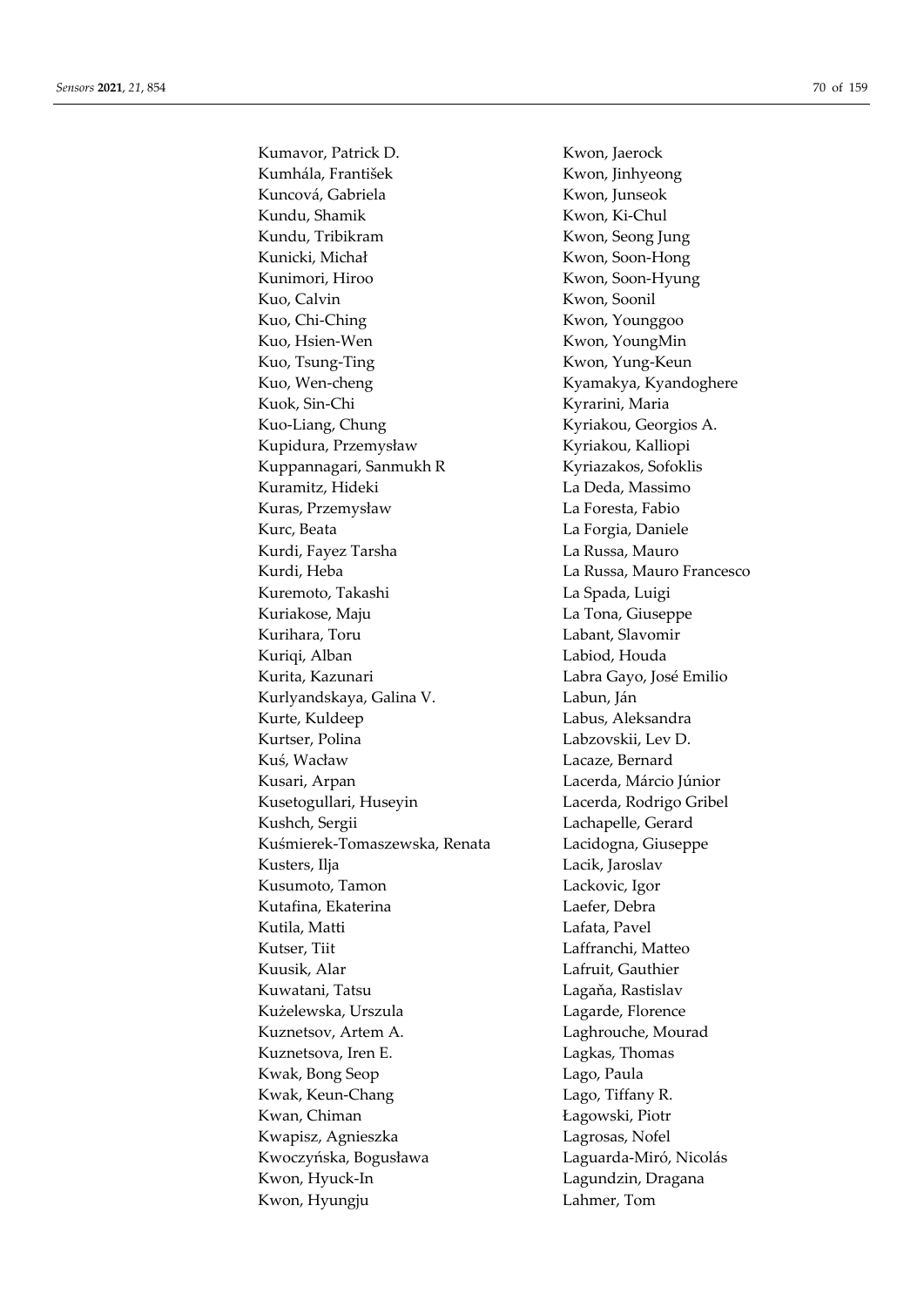Lahmiri, Salim Landulfo, Eduardo Lai, Chao-Sung Lane, Andrew Lai, Chiu-Keng Lane, David Lai, Chow Yin Lane-Serff, Gregory Lai, Cristian Lang, Fengkai Lai, Jinxing Lang, Hans Peter Lai, Jizhou Lang, Jochen (Canada) Lai, Loi Lei Lang, Jochen (France) Lai, Puxiang **Lang, Michael** Lai, Ying-Chih Lang, Norbert Lai, Yingxu Lang, Tingting Laidig, Daniel **Lang, Walter** Lain, Jenn-Kaie Lange, Ewa Laín, Santiago Lange, Ralph Laine, Christopher Langford, Zachary Lajevardipour, Alireza Langley, Philip Lajos, Nagy Langone, Rocco Lalalouna, David Lanza, Gisela Lalbakhsh, Ali Lanza, Marcel Bahia Laliberte, Jeremy Lanzone, Jacopo Lalit K., Mestha **Lapington**, Jon Lall, Gurprit S. Lapkovskis, Vjaceslavs Lallana, Pedro C. **Laplace**, Thibault Lallart, Mikael **Lapray, Pierre-Jean** Lallas, Efthymios N. Lara Molina, Fabian Andres Lam, Bhan Lara, Evangelina Lam, Hak Keung Lara-Cueva, Román Alcides Lam, Soi Hoi Large, James Lam, Wei Haur Larion, Mioara Lambers, Karsten Larios, Diego Francisco Lambert, Nicholas Larisa N., Sidorova Lamberti, Nicola Larsen, Yngvar Lamberti, Vincent E. Las-Heras Andrés, Fernando Lambertini, Alessandro Lasheras, Andoni Lambert-Torres, Germano Las-Heras-Casas, Jesús Lambin, Philippe Lashkari, Arash Habibi Lambrinoudakis, Costas Lashkari, Bahman Lamonaca, Francesco Laski, Pawel Andrzej Lan, Jianglin Lasky, Ty Lan, Rushi Lasri, Tuami Lan, Shengchang **Lastra**, Miguel Lancashire, Henry László Orbán, Csambalik Lancaster, David László, Makra Lanceros-mendez, Senentxu Lata, Michael Lancini, Matteo Latella, Christopher Lanconelli, Nico Latif, Tahmid Landi, Carmine Latorrata, Saverio Landi, Marco Latré, Steven Landi, Silvia Latychevskaia, Tatiana Landoni, Matteo Lau, Daniel Leo Landowska, Agnieszka Lau, Michael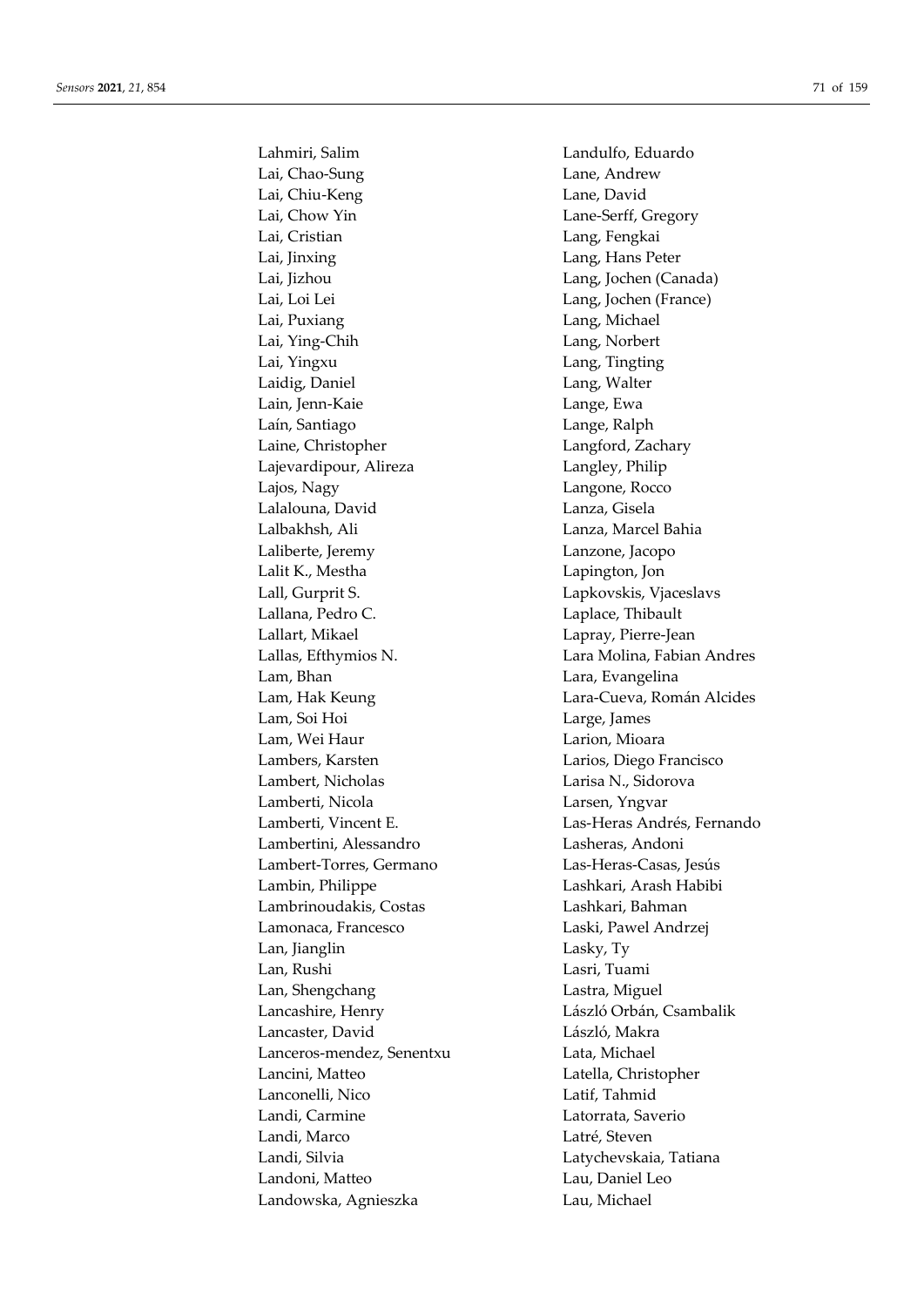Laudani, Antonino LeBlanc, Roger M Laufer, Jan Lebon, Frédéric Laukkanen, Anne-Maria Leca, Cristian Liviu Laupré, Gabriel François Leccese, Fabio Laureti, Stefano Lech, Piotr Laurin, Jérôme Lech, Rafal Laurini, Eleonora Lechuga, Yolanda Laurini, Robert Lecieux, Yann Lautner, Gergely **Leder**, Nenad Lavacca, Francesco G. Santa Ledo, Ana Lavadiya, Dayakar Naik Leduc, Damien Lavi, Bahram Leduc, Dominique Lavorgna, Marino Lee, Ahyoung Lavrenko, Anastasia Lee, Bumshik Lavric, Alexandru **Lee**, Byeong Ha Law, David Lee, Byung Chul Lawman, Samuel Lee, Byunghun Ławniczak, Paweł Lee, ByungKwan Lawnik, Marcin **Lee**, Changho Lay-Ekuakille, Aime Lee, Chang-Ryeol Lazar, Adriana Vulpoi Lee, Chao-Hsien Lazar, Iwona **Lee**, Chengkuo Lazaridis, Pavlos Lee, Che-Rung Lázaro, Antonio Lee, Chou-Yuan Lázaro, José Lee, Dae Young Lázaro, María Teresa Lee, Dae-Hyun Lazaroiu, Gheorghe Lee, Dong Myung Lazarov, Andon Lee, Donghun Lazarov, Andon Dimitrov Lee, Eui Chul Lazarowska, Agnieszka Lee, Eunsongyi Lazarus, Nathan Lee, Geon Joon Lazik, Detlef Lee, Gi-Ja Lazzaretti, André Eugênio Lee, Gwang Goo Lazzaroni, Massimo Lee, Gyu Myoung Le Breton, Jean-marie Lee, Gyudo Le Bris, Arnaud Lee, Gyumyoung Le Moal, Patrice Lee, Hae Young Le Thai, Duy Lee, Haeyoung Le, Dinh Thuan Lee, Han Eol Lee, Duc Van Lee, Han Lim Le, Nam Tuan Lee, Hee-Jo Le, NamTuan Lee, Hoon Le, Nguyen Quoc Khanh Lee, Hoseon Le, Trung-Kien Lee, Hsiang-Chieh Le, Tuong Lee, Huang-Chen Leal-Junior, Arnaldo Lee, Hwasung Leba, Monica Lee, Hyo Jong Lebedev, Sergey Lee, HyonCheol Lebègue, Estelle Lee, Hyosang Lebel, Karina Lee, Hyunjoo J. Lebental, Bérengère Lee, Hyunseop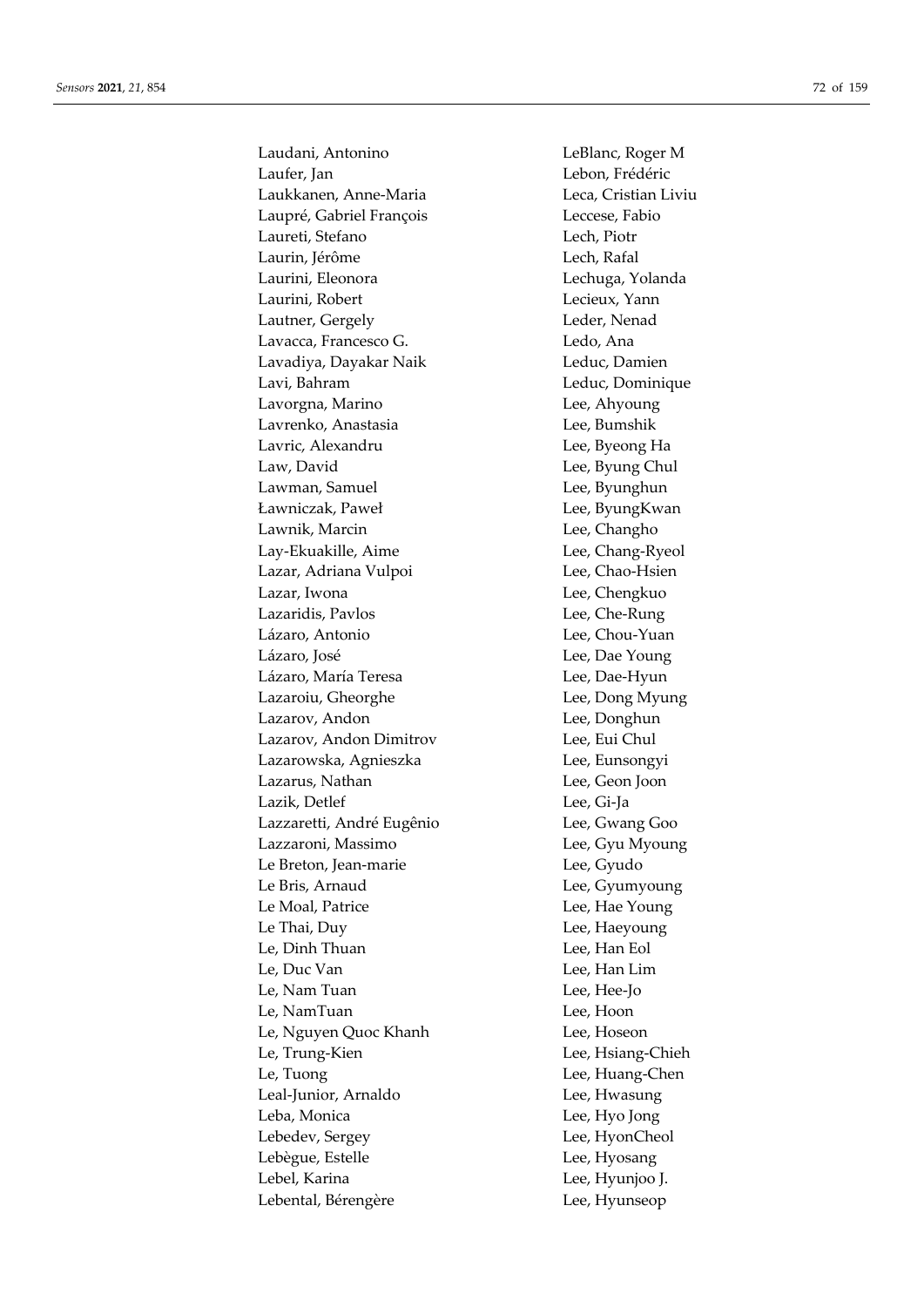Lee, Hyunsoo Lee, Seongwook Lee, Il-Gu Lee, Seulki Lee, In Soo Lee, Seung Lee, Jae Min Lee, Seung Hee Lee, Jae Woong Lee, Seung-Beck Lee, Jaehoon Lee, Seunghwan Lee, Jaewoo Lee, Shie-Jue Lee, Jeff Lee, Suk Jin Lee, Jeong Su Lee, Sukho Lee, Jeong Woo Lee, Sung Sik Lee, Jihoon Lee, Sung-Hak Lee, Jin-Shyan Lee, Sungho Lee, Jinsil Lee, Sunmin Lee, Jong Yong Lee, Taek Lee, Jonghun Lee, Temple Lee, Jong-Sub Lee, Tian-Fu Lee, Jong-Wook Lee, Winson Lee, Joon-Yong Lee, Won Chul Lee, Joshua En-Yuan Lee, Woncheol Lee, Jun Seok Lee, Wonseok Lee, Jung Keun Lee, Woong-Hee Lee, Jung-Ryun Lee, Xuhui Lee, Junseop Lee, Yang Sun Lee, Ju-Yi Lee, Yangsun Lee, Juyong Lee, Yen Chien Lee, Keekeun Lee, Yong Oh Lee, Keunhwa Lee, Yong-Wook Lee, Keun-Hyeung Lee, Young-Sil Lee, Kooktae Lee, Yu-Chi Lee, KyoeReh Lee, Yun-Ju Lee, Kyoung-joung Lee, ZhongPing Lee, Kyu-haeng **Lees**, John E. Lee, Kyuman Lefik, Marek Lee, Kyungroul **Legg**, Mathew Lee, Li-Ang Lehikoinen, Antti Lee, Meonghun **Lehmann**, Armin Lee, Moon-Kyu Lei, Hongjiang Lee, Myeong-jin Lei, Jincheng Lee, Onseok Lei, Tao Lee, Posen Lei, Wenying Lee, Regina Lei, Yingke Lee, Sang Hyun Leightley, Daniel Lee, Sang Jun Leineweber, Matthew Lee, SangGon Leinonen, Markus Lee, Sang-gon Leister, Wolfgang Lee, Sang-Mae Leitgeb, Markus Lee, Sanguk Leitner, Gerhard Lee, Sang-Woong Leivadeas, Aris Lee, Seokjun Leiviskä, Kauko

Lee, Sanghyo Leite Filho, Waldemar C. Lee, Sangmin Leithardt, Valderi Reis Quietinho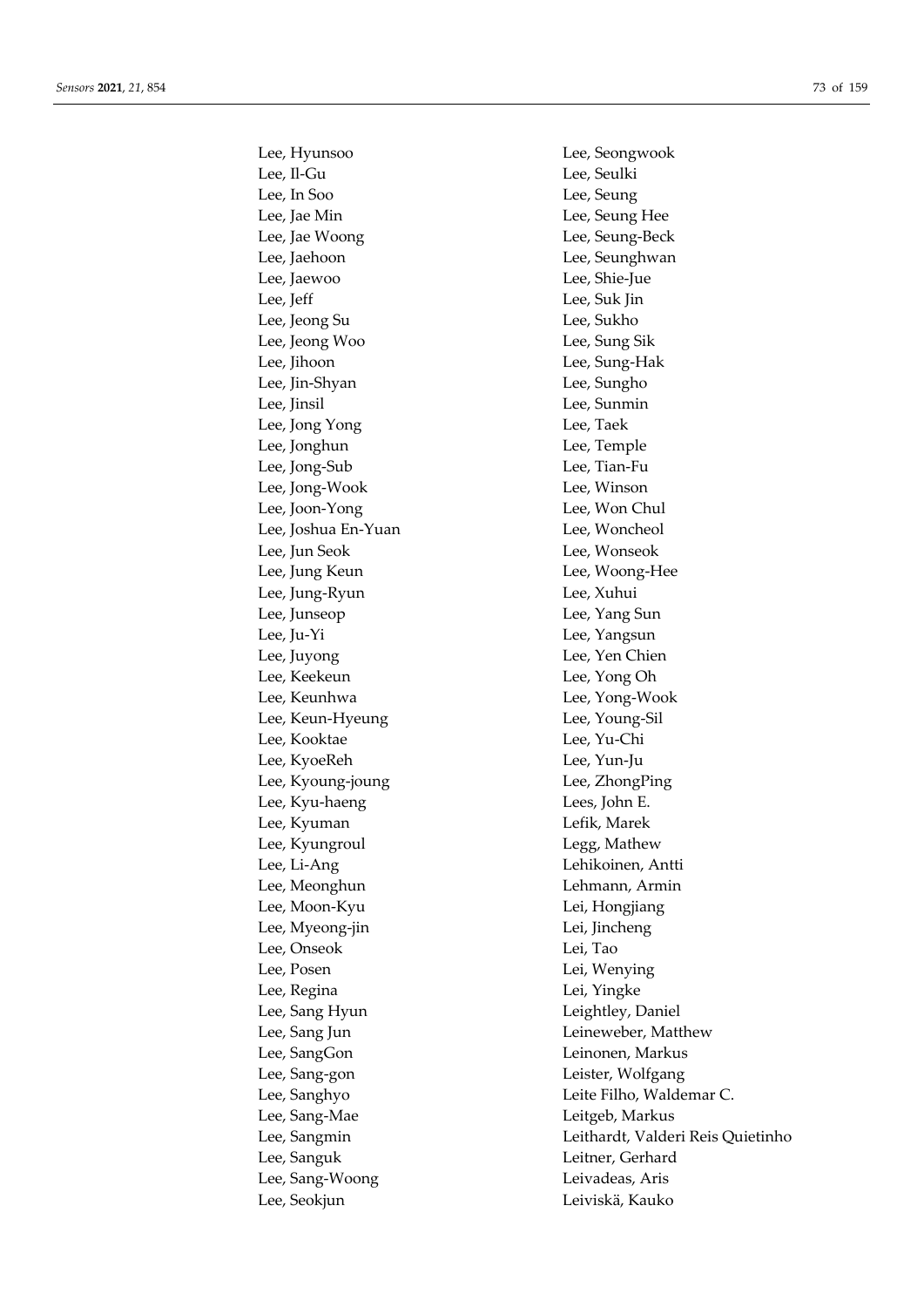Lemaire, Joël **Lewitt**, Jonathan B. Lemmens, Mathias Levski, Deyan Lenac, Kristijan Levy, Steven Lenart, Małgorzata Lewandowicz, Elżbieta Lenci, Stefano Lewińska, Paulina Leng, Jiewu Lewis, Gregory Leng, Lu Lewis, Quinn Leng, Pei Leychenko, Elena Leng, Yuxin Leylavi Shoushtari, Ali Lengden, Michael Lezzerini, Marco Lennox, Barry Lhotska, Lenka Lenton, Gavin Li, Alan Lentzas, Athanasios Li, Anlong Lenzo, Basilio Li, Beiwen Leo, Marco Li, Bin León Espinoza, Edgar Alejandro Li, Bor-Ran León, Julio Li, Boyang León, Olga Li, Buyin Leonardi, Francesca Li, Chang Leonardi, Luca Li, Changjian Leonardi, Mauro Li, Chengdong Leone, Giovanni Li, Chengqing Leoni, Alfiero Li, Chong Leoni, Claudia **Li**, Chuan Leonowicz, Zbigniew Li, Chunguo Leontidis, Georgios Li, Chunxu Lepadatu, Daniel **Lightnian Career** Li, Cuiyun Leporini, Mariella Li, David Lerch, Alexander Li, De-jun Lerga, Jonatan Li, Demin Lerma, Claudia Li, Deshi Leroux, Paul Li, Dong Leru, Poliana **Li**, Dongsheng Lesecq, Suzanne Li, Duo Lesiak, Piotr Li, Fan Leslie, Grace Li, Fangyu Leśniewicz, Anna Li, Fashuai Lesselier, Dominique Li, Fei Letia, Tiberiu Stefan Li, Fenghua Lettieri, Stefano **Li**, Fengqiang Leu, Fang-Yie Li, Frederick Leucci, Giovanni Li, Fu Leung Patrick, Hui Chi Li, Gen Leung, Carson Li, Guofa Levine, Judah Li, Guoyuan Levine, Mindy Li, Haiyan Levine, Zachary H. Charles Li, Hanchuan Levitan, Jacob Li, Hao

Lesser, Michael **Lightnice Lightnice Lightnice Lightnice Lesser**, Michael **Lesser**, Michael China) Lete, Cecilia **Li**, Feng (Xi'an Jiaotong University, China)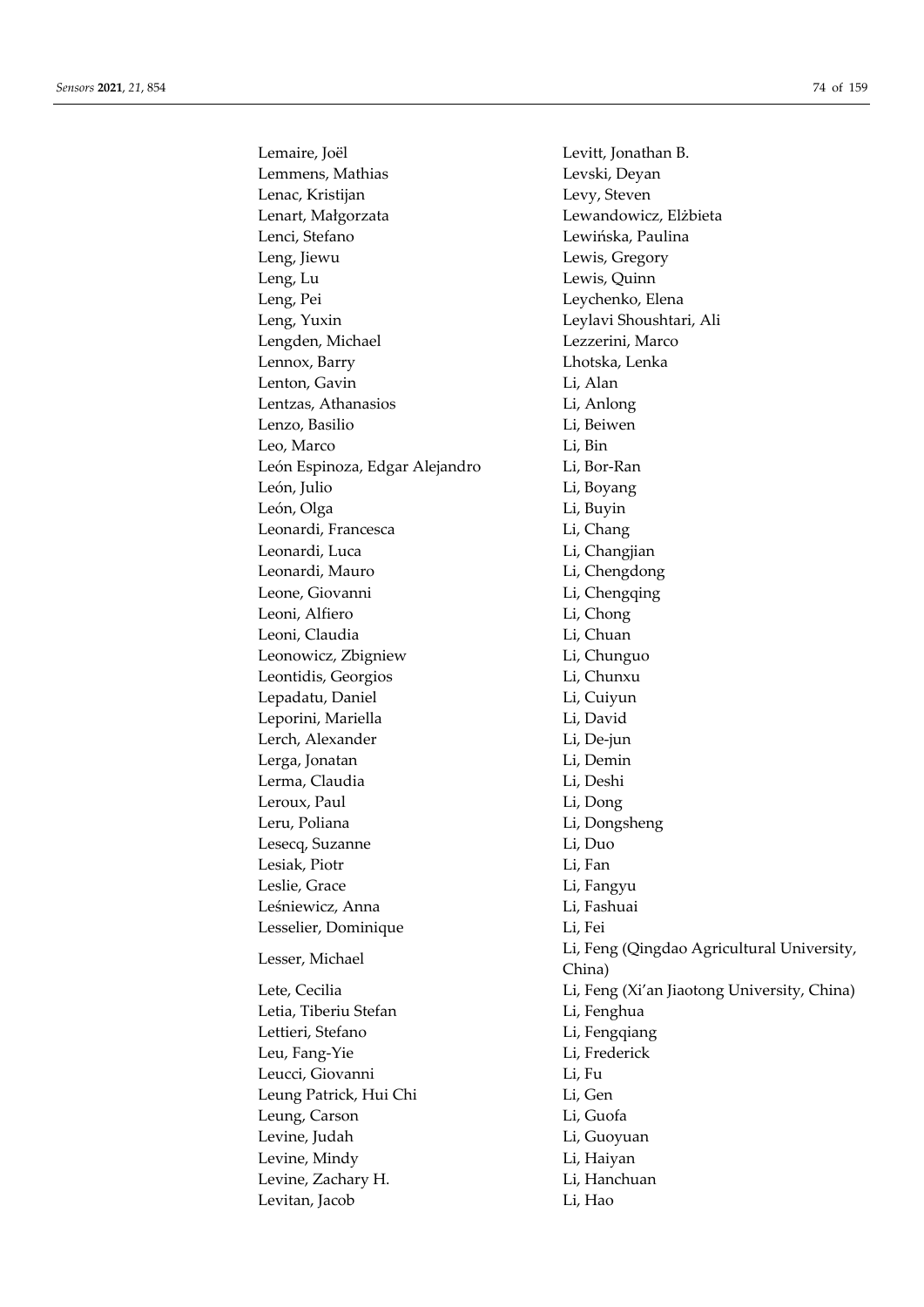| Li, Haojie                                | Li, Min             |
|-------------------------------------------|---------------------|
| Li, Hong                                  | Li, Ming-ai         |
| Li, Honggui                               | Li, Mingchao        |
| Li, Hongkun                               | Li, Mingchu         |
| Li, Honglang                              | Li, Ming-Fu         |
| Li, Hongqiang                             | Li, Ming-Huang      |
| Li, Hongsheng                             | Li, Naipeng         |
| Li, Huafeng                               | Li, Nan (Australia) |
| Li, Hui (Beihang University, China)       | Li, Nan (China)     |
| Li, Hui (China University of Geosciences, |                     |
| Wuhan)                                    | Li, Peng            |
| Li, Hui (Chinese Academy of Sciences,     |                     |
| China)                                    | Li, Po-Hsien        |
| Li, Jia                                   | Li, Qiang           |
| Li, Jia-han                               | Li, Qing            |
| Li, Jiaming                               | Li, Qingli          |
| Li, Jiang                                 | Li, Rongpeng        |
| Li, Jianqing                              | Li, Rui             |
| Li, Jianzhong (Guangdong University of    |                     |
| Technology, China)                        | Li, Ruijun          |
| Li, Jianzhong (Northeastern University,   |                     |
| China)                                    | Li, Shandong        |
| Li, Jiayu                                 | Li, Sheng           |
| Li <i>,</i> Jie                           | Li, Shenghong       |
| Li, Jiheng                                | Li, Shigang         |
| Li, Jin                                   | Li, Shih-Yu         |
| Li, Jing                                  | Li, Shiyang         |
| Li, Jing Song                             | Li, Shuang          |
| Li, Jiwei                                 | Li, Shuangming      |
| Li, Jun                                   | Li, Shuguang        |
| Li, Junhui                                | Li, Shunbo          |
| Li, Junrong                               | Li, Shuo            |
| Li, Junxin                                | Li, Shuxiao         |
| Li, Kai Chun                              |                     |
| Li, Kaitao                                | Li, Simeng          |
| Li, Kaiwei                                | Li, Song            |
|                                           | Li, Sui-Xian        |
| Li, Kezhi                                 | Li, Taiyong         |
| Li, Kui                                   | Li, Tan             |
| Li, Leilei                                | Li, Teng            |
| Li, Li                                    | Li, Tiancheng       |
| Li, Liang                                 | Li, Tianliang       |
| Li, Lijie                                 | Li, Tianxing        |
| Li, Linchao                               | Li, Wanwan          |
| Li, Ling-Yun                              | Li, Wei             |
| Li, Lixiang                               | Li, Weide           |
| Li, Long                                  | Li, Weihua          |
| Li, Longbiao                              | Li, Weijie          |
| Li, Longjiang                             | Li, Weili           |
| Li, Maokun                                | Li, Wenzhuo         |
| Li, Miao (China)                          | Li, Xi              |
| Li, Miao (Switzerland)                    | Li, Xiang           |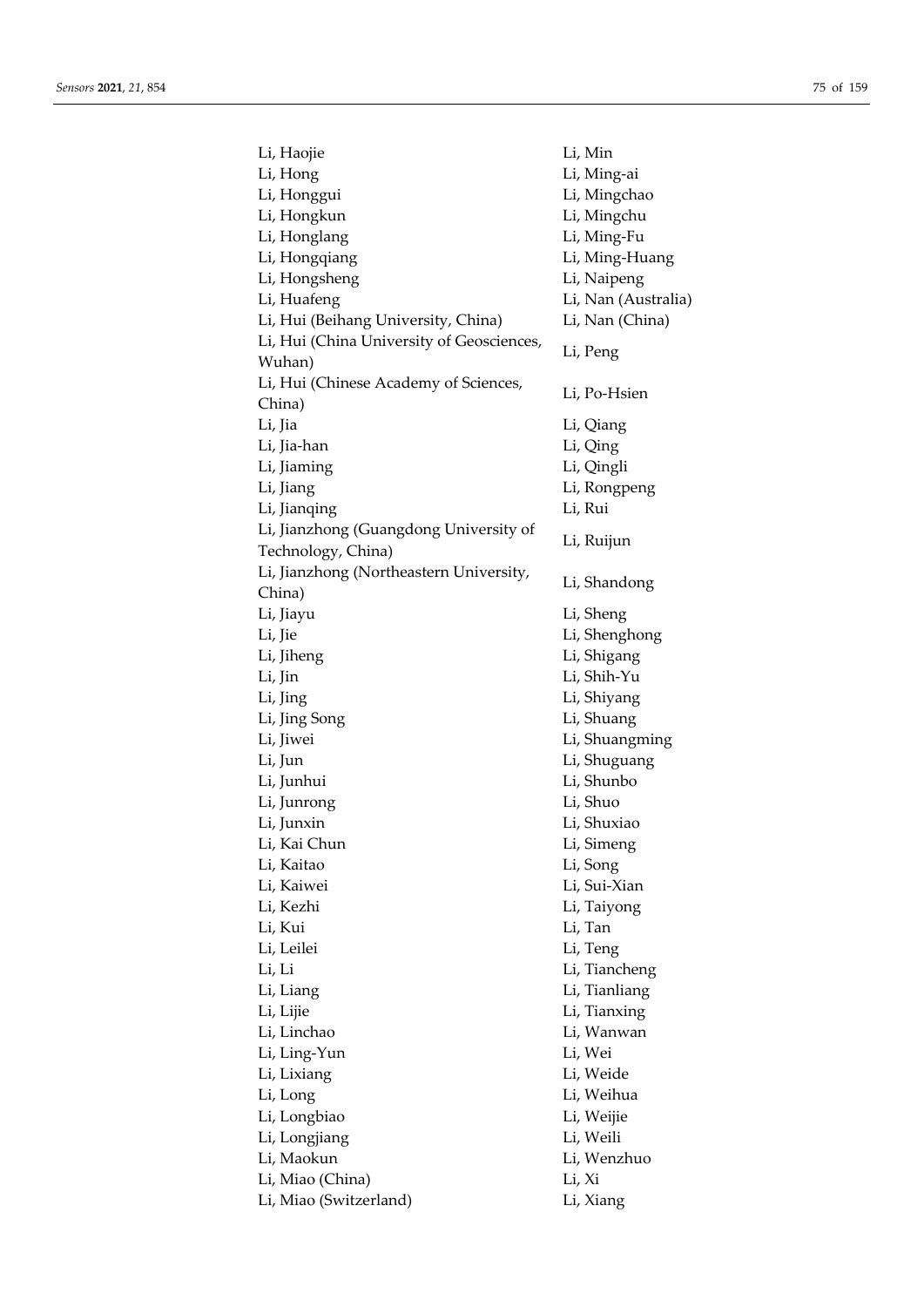Li, Xianju Li, Zhenqing Li, Xiao Li, Zhi Li, Xiaocan Li, Zhigang Li, Xiaodong Li, Zhihua Li, Xiaolu Li, Zhijie Li, Xiaomeng Li, Zhikang Li, Xiaopeng Li, Zhiqiang Li, Xiaoqiang Li, Zhixiong Li, Xiaorun Li, Zhongju (Hugh) Li, Xin Li, Zidong Li, Xinbin Li, Zishen Li, Xing Li, Zongtao Li, Xinghua Li, Zuohua Li, Xinyu Lian, Kuang-Yow Li, Xinzhong Liang, Chiu-kuo Li, Xisheng Liang, Dong Li, Xuan Liang, Fuyou Li, Xuechao Liang, Hai Ning Li, Xueke Liang, Huawei Li, Yaan Liang, Jian Li, Yan Liang, Jinxing Li, Yang Liang, Jiuzhen Li, Yansheng Liang, Jun-Rui Li, Yantao Liang, Rongguang Li, Ye Liang, Xihui Li, Yida Liang, Zhifang Li, Yin Liang, Zhikai Li, Ying-Chun Liang, Zhiqiang Li, Yingsong Liang, Zilu Li, Yiyan Liao, Xinqin Li, Yong Liao, Yabin Li, Yuhang Liao, Ying-Chih Li, Yuhong Liarokapis, Fotis Li, Yuhua Liaw, Jiun-Jian Li, Yulong Liberati, Diego Li, Yundong Liberatore, Nicola Li, Yunghui Libertino, Sebania Li, Yung-Hui Libra, Martin Li, Yunyao Lica, Septimiu Li, Yuping Liccardo, Annalisa Li, Yuqi Licitra, Gaetano Li, Yuwen Liebermeister, Lars Li, Yuxing Lieberwirth, Holger Li, Zengke Liesenberg, Veraldo Li, Zhan Ligat, Gaetan Li, Zhaohui Liivik, Elizaveta Li, Zheng LiKamWa, Robert Li, Zheng (Eddie) Likhite, Rugved Li, Zhenglin Likitlersuang, Jirapat Li, Zhengwei Liles, Alexandros A. Li, Zhenhua Lilienthal, Achim J.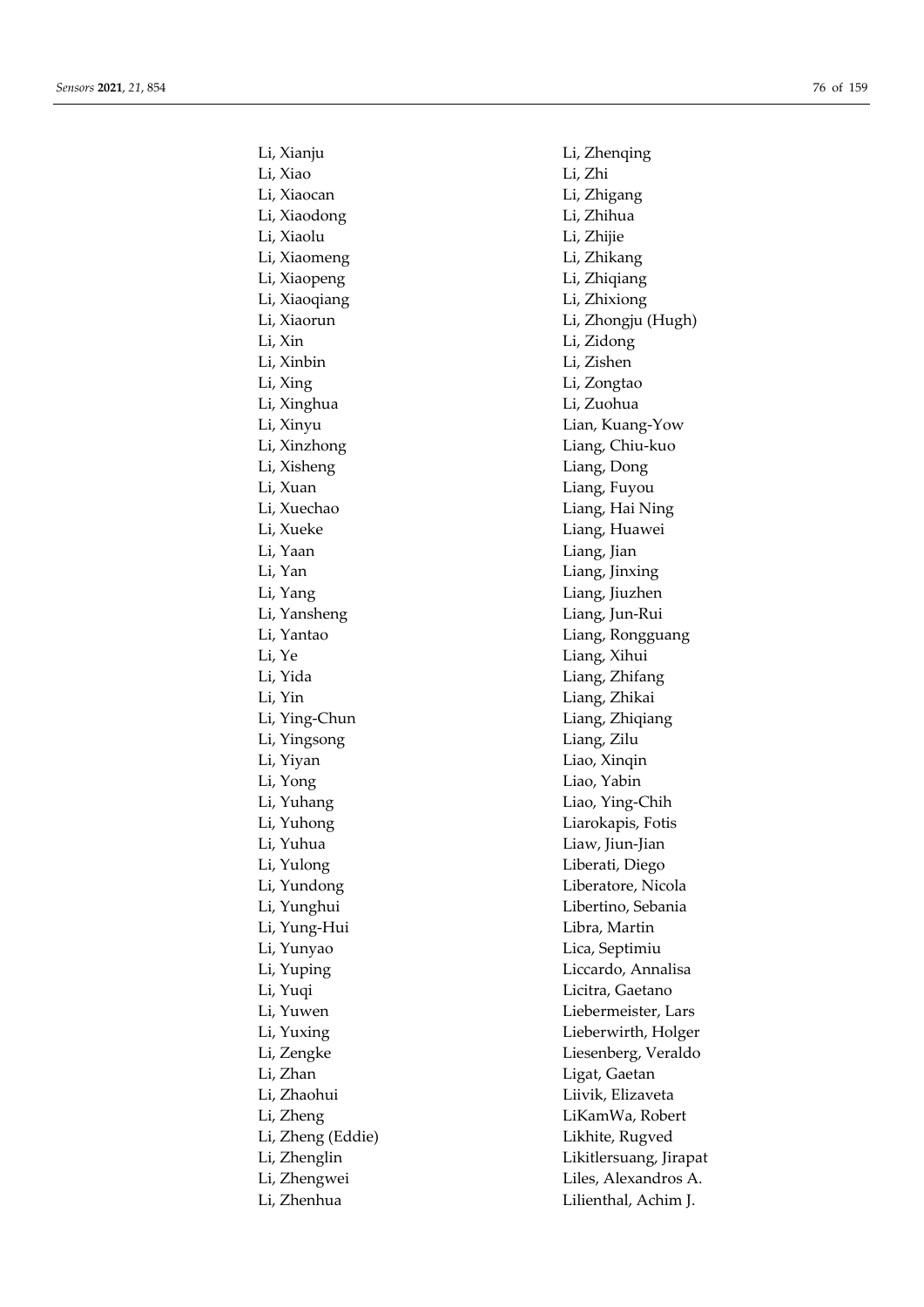| Lillo, Paolo Di                                        | Lin, Hungyen                   |
|--------------------------------------------------------|--------------------------------|
| Lim, Gilbert                                           | Lin, Hung-Yin                  |
| Lim, Jiseok                                            | Lin, Jian                      |
| Lim, Jongwoo                                           | Lin, Jianmin                   |
| Lim, Jun Long                                          | Lin, Jiarui                    |
| Lim, Kiho                                              | Lin, Ju                        |
| Lim, Mingyu                                            | Lin, Jun (China)               |
| Lim, Seongdong                                         | Lin, Jun (Singapore)           |
| Lim, Si-Hyung                                          | Lin, Lin                       |
| Lim, Sol                                               | Lin, Meng                      |
| Lim, Yee Yan                                           | Lin, Rui                       |
| Lima E Silva, Sandro Metrevelle Marcondes Lin, Shu-Yen |                                |
| Lima, Frederico                                        | Lin, Tingting                  |
| Lima, José Luis                                        | Lin, Tsung-Hung                |
| Lima, Jose Luiz Sousa                                  | Lin, Tzu-En                    |
| Limiti, Ernesto                                        | Lin, Tzung-Han                 |
| Limniotis, Konstantinos                                | Lin, Wei                       |
| Limongiello, Marco                                     | Lin, Weiguo                    |
| Lin, Beiyu                                             | Lin, Wei-Ting                  |
| Lin, Borong                                            | Lin, Wenpeng                   |
| Lin, Bor-Shing                                         | Lin, Xian-Qi                   |
| Lin, Bor-Shiun                                         |                                |
|                                                        | Lin, Yang                      |
| Lin, Bor-Shyh                                          | Lin, Yang-wei                  |
| Lin, Cheng-Hung                                        | Lin, Yi-Bing                   |
| Lin, Cheng-Te                                          | Lin, Yu Kuei                   |
| Lin, Chengyou                                          | Lin, Yuankun                   |
| Lin, Che-Wei                                           | Lin, Yuan-Pin                  |
| Lin <i>,</i> Chih Jer                                  | Lin, Yue-Der                   |
| Lin, Chih-Hong                                         | Lin, Yu-Hao                    |
| Lin, Chih-Lang                                         | Lin, Yu-Sheng                  |
| Lin, Chih-Lung                                         | Lin, Zhibin                    |
| Lin, Chih-Ming                                         | Lin, Zhimiao                   |
| Lin, Chih-Ping                                         | Lin, Zihan                     |
| Lin, Chih-Ting                                         | Linares, Luis Jimenez          |
| Lin, Chin-Feng                                         | Linares-Barranco, Alejandro    |
| Lin, ChingShun                                         | Linck, Roland                  |
| Lin, Chi-Yi                                            | Lindeberg, Tony                |
| Lin, Chi-Ying                                          | Linden, Maria                  |
| Lin, Chung-Yin                                         | Lindsay, Angus                 |
| Lin, Chun-Ling                                         | Ling, Feng                     |
| Lin, Daw-Tung                                          | Ling, Jeen-Min                 |
| Lin, Der-Yuh                                           | Ling, Maurice H.T.             |
| Lin, Feng-Cheng                                        | Ling, Steve                    |
| Lin, Fuhong                                            | Linhares, João                 |
| Lin, Gong-Ru                                           | Linker, Raphael                |
| Lin, Guoqing                                           | Linnartz, Jean-Paul            |
| Lin, Han-Yu                                            | Lino, Paolo                    |
| Lin, Hong                                              | Lins, Raphael Dueire           |
| Lin, Hong-Dar                                          | Lins, Vanessa De Freitas Cunha |
| Lin, Hsueh-chun                                        | Linstead, Erik                 |
| Lin, Huei-Yung                                         | Linzon, Yoav                   |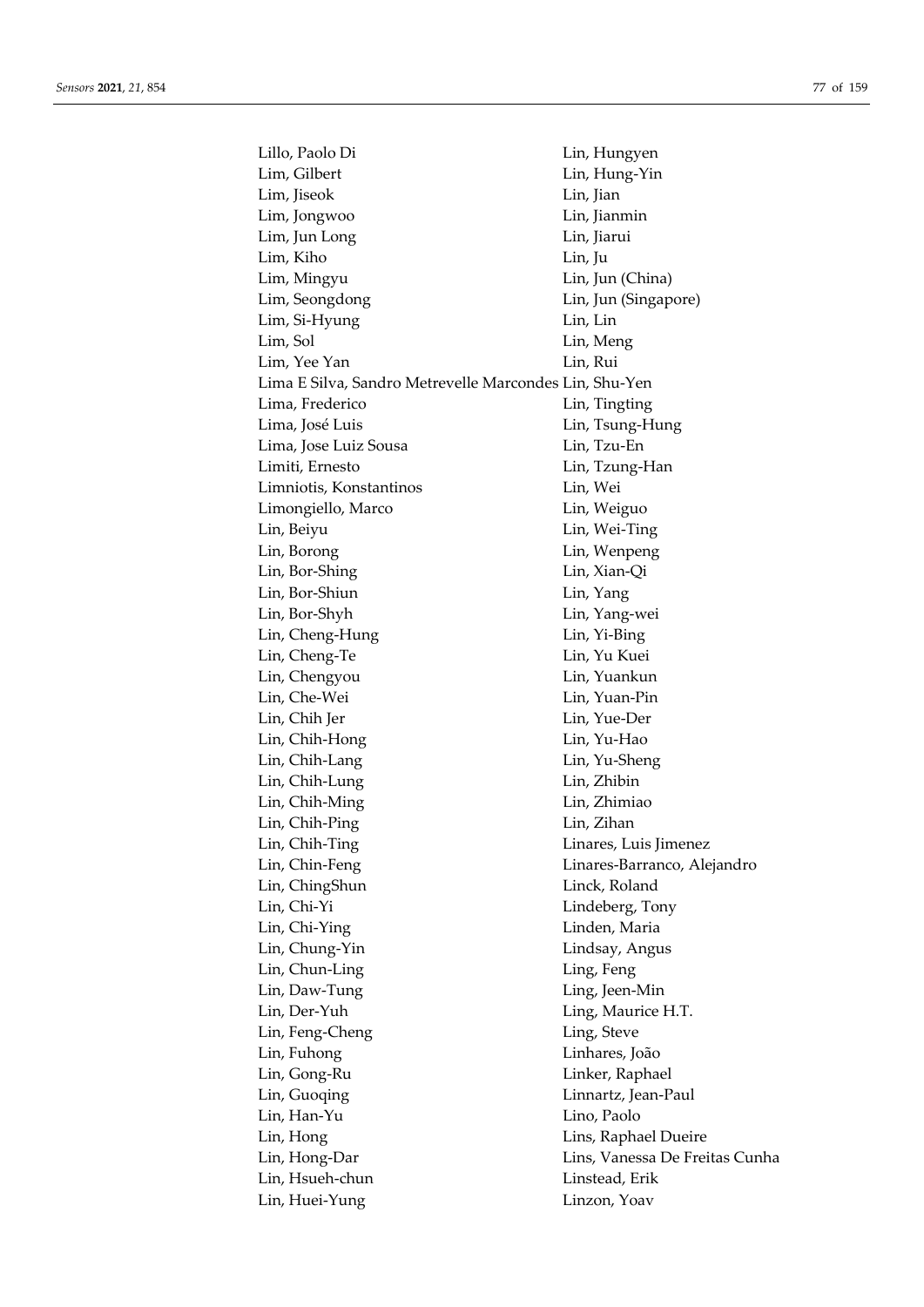| Lioe, De Xing                              | Liu, Fei (Canada) |
|--------------------------------------------|-------------------|
| Liou, Michelle                             | Liu, Fei (China)  |
| Lipecki, Tomasz                            | Liu, Guigen       |
| Lipovac, Adriana                           | Liu, Guixiong     |
| Lipovac, Vlatko                            | Liu, Guoliang     |
| Lipovský, Pavol                            | Liu, Haijun       |
| Lipuš, Bogdan                              | Liu, Hailong      |
| Lirn, Ted T. C.                            | Liu, Haiwen       |
| Lisak, Daniel                              | Liu, Haiyun       |
| Lisboa, Adriano Chaves                     | Liu, Haojie       |
| Lisiński, Przemysław                       | Liu, Hongchao     |
| Lisjak, Dragutin                           | Liu, Honghai      |
| Liska, Jindrich                            | Liu, Hongshun     |
| Lisnevskaya, Inna                          | Liu, Hongwei      |
| Lisowiec-Wachnicka, Jolanta                | Liu, Hongyun      |
| Lisowski, Józef                            | Liu, Huafeng      |
| Lissorgues, Gaelle                         | Liu, Huajian      |
| Listanti, Marco                            | Liu, Huajun       |
| Litao, Han                                 | Liu, Huan         |
| Litke, Antonios                            | Liu, Hui          |
|                                            |                   |
| Littke, Kim                                | Liu, Hung-Huan    |
| Litwin, Dariusz                            | Liu, Jialun       |
| Liu, Anfeng                                | Liu, Jiang        |
| Liu, Beijia                                | Liu, Jianhua      |
| Liu, Binxin                                | Liu, Jianqi       |
| Liu, Bo (Beijing University of Technology, | Liu, Jiarui       |
| China)<br>Liu, Bo (Canada)                 | Liu, Jie          |
| Liu, Bo (Ministry of Environmental         |                   |
| Protection, China)                         | Liu, Jiechao      |
| Liu, Bo (USA)                              | Liu, Jiemin       |
|                                            | Liu, Jinfu        |
| Liu, Chang                                 |                   |
| Liu, Changjie                              | Liu, Jing         |
| Liu, Changqing                             | Liu, Jingfei      |
| Liu, Changrong                             | Liu, Jing-Sin     |
| Liu, Chao                                  | Liu, Juewen       |
| Liu, Chaoran                               | Liu, Jun          |
| Liu, Chaoxing                              | Liu, Kai          |
| Liu, Chengqing                             | Liu, Kai-Chun     |
| Liu, Chengyu                               | Liu, Kaizhou      |
| Liu, Chia-Hui                              | Liu, Kangli       |
| Liu, Chien-Sheng                           | Liu, Keng-Hao     |
| Liu, Chuanjun                              | Liu, Keng-Ku      |
| Liu, Chung-Chiun                           | Liu, Kun          |
| Liu, Chunwei                               | Liu, Lanjun       |
| liu, Datong                                | Liu, Lei          |
| Liu, Dong                                  | Liu, Li           |
| Liu, Enjie                                 | Liu, Lianggui     |
| Liu, Fang (Anhui University, China)        | Liu, Lianqing     |
| Liu, Fang (Hunan University, China)        | Liu, Lianxi       |
| Liu, Fangming                              | Liu, Linbo        |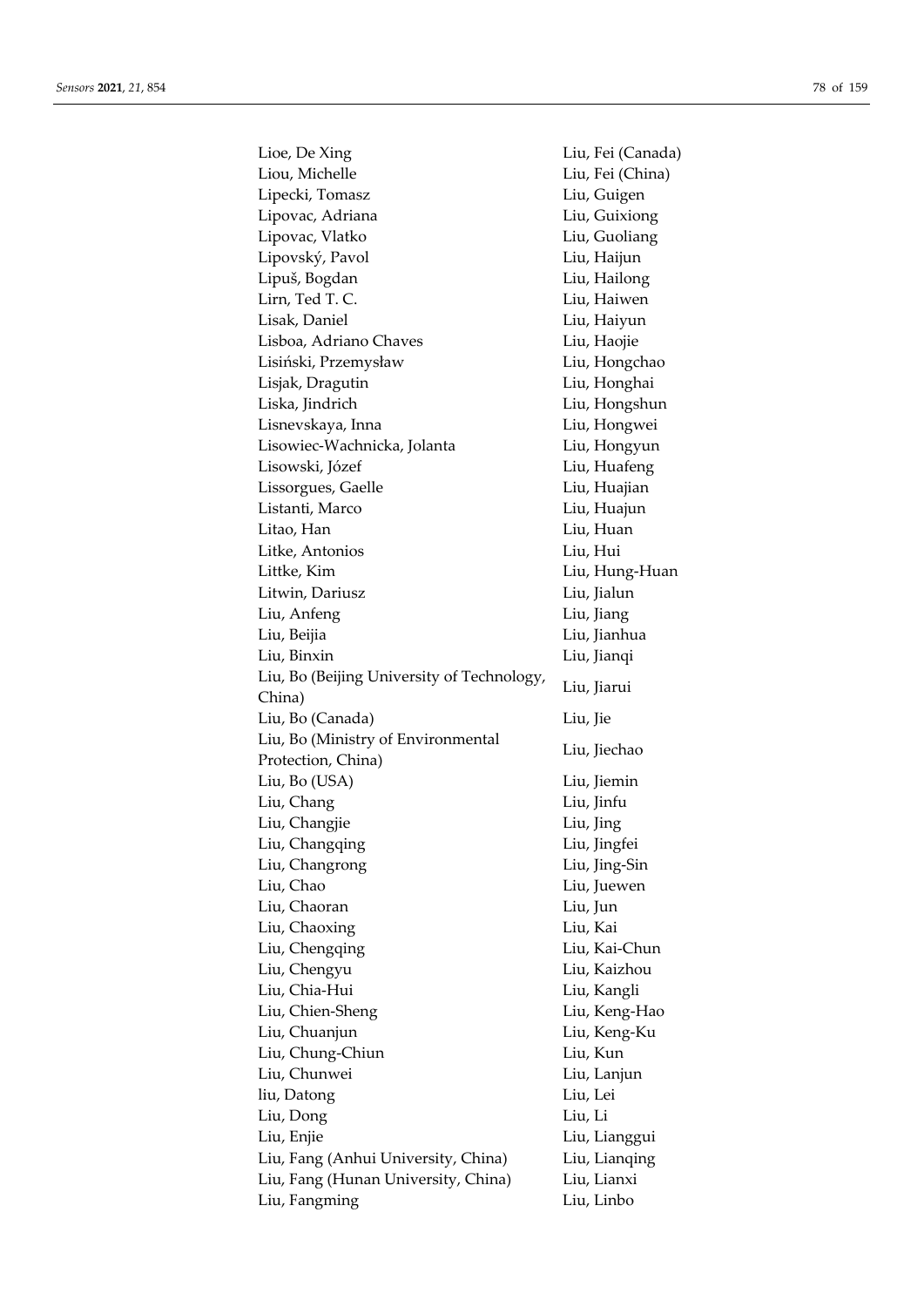Liu, Lingjie Liu, Xianglin Liu, Linshan Liu, Xiaobo Liu, Long Liu, Xiaofan Liu, Longju Liu, Xiaofeng Liu, Meiling Liu, Xiaoming Liu, Meng-Kun (Jason) Liu, Xiaowei Liu, Menglong Liu, Xiaoyu Liu, Mengmeng Liu, Xin Liu, Min Liu, Xinan Liu, Ming (China) Liu, Xingjian Liu, Ming (USA) Liu, Xiongying Liu, Minghua Liu, Xiuping Liu, Mingyong Liu, Yadong Liu, Minjing Liu, Yahua Liu, Minliang Liu, Yan Liu, Peng (China) Liu, Yan-An Liu, Peng (USA) Liu, Yang Liu, Pengcheng Liu, Ye Liu, Pengfei Liu, Yimin Liu, Pingwei Liu, Ying Liu, Qi Liu, Yingtao Liu, Qiang Liu, Yingxiang Liu, Qiong Liu, Yitao Liu, Quanhua Liu, Yizhi Liu, Ran Liu, Yong Liu, Rong Liu, Yong-Jin Liu, Shangzhong Liu, Yu Liu, Shaoqing Liu, Yueling Liu, Sheng-Chi Liu, Yufei Liu, Shengheng Liu, YuHao Liu, Shijun Liu, Yukang Liu, Shing-Hong Liu, Zhaobin Liu, Shuaiqi Liu, Zheli Liu, Shuang Liu, Zheng Liu, Songtao Liu, Zhenglin Liu, Songzuo Liu, Zhenguang Liu, Taihong Liu, Zhengxiong Liu, Tao Liu, Zhengyong Liu, Teng Liu, Zhentao Liu, Tong Liu, Zhenzhong Liu, Tzong-shi Liu, Zhifu Liu, Wanke Liu, Zhiliang Liu, Wei Liu, Zhiping Liu, Weibo Liu, Zhiyong Liu, Weilu Liu, Zhuofu Liu, Wei-Min Liuzzi, Giuliano Liu, Wei-Rong Livens, Stefan Liu, Weiting Livieris, Ioannis E. Liu, Weiwei Livreri, Patrizia Liu, Xianghong Lizcano Casas, David

Liu, Wen-Fung Lizama-Pérez, Luis Adrian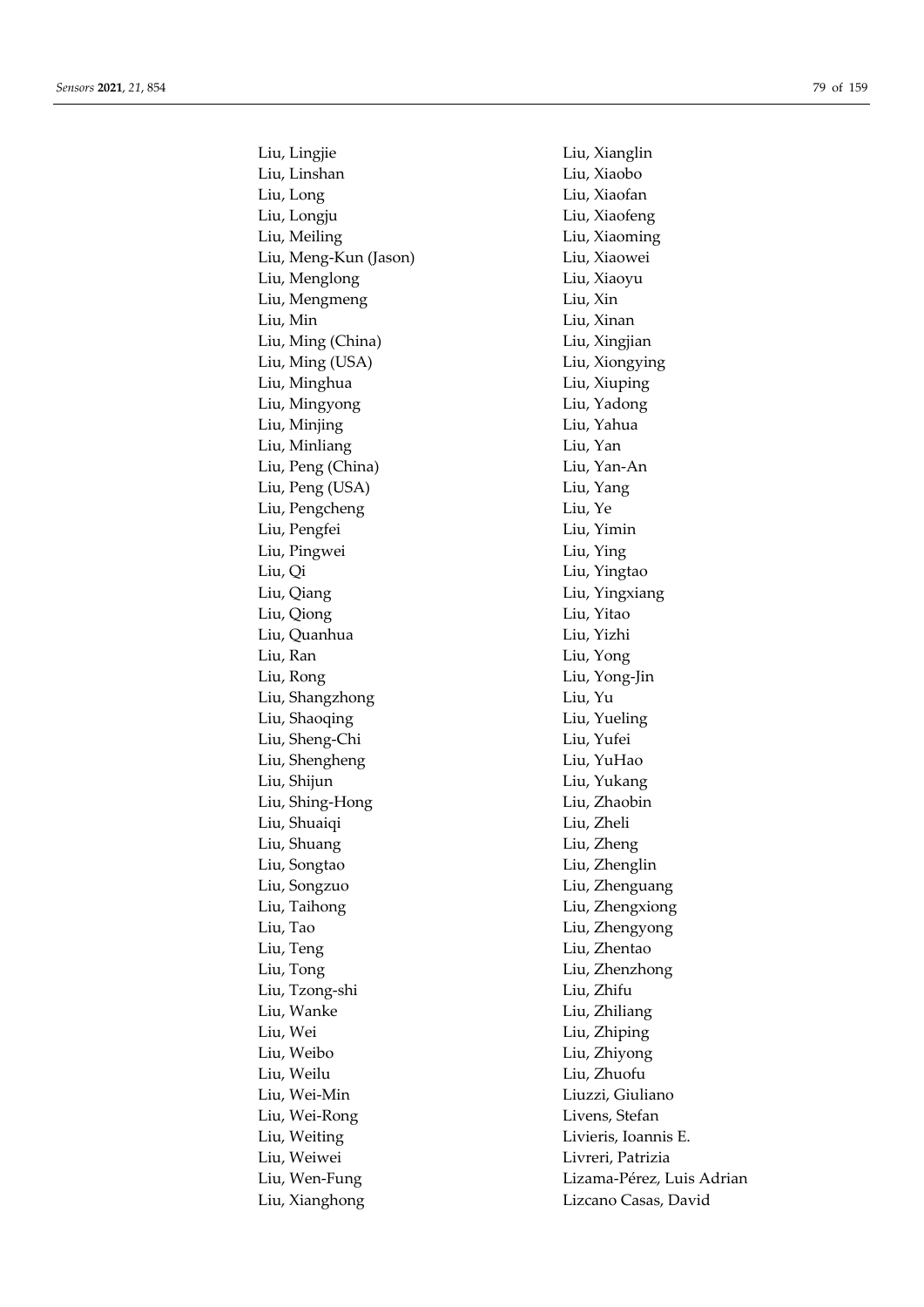Lizzi, Leonardo Lontio Fomekong, Roussin Llamas Bello, César **Lontos**, Antonios Llaria, Alvaro Lopes Rosa, Renata Llata, Marta Ruiz Lopes, Fernando Llera, Miguel Lopes, Sérgio I. Llobet, Eduard Lopez Anton, Ricardo Llopis Castelló, David López Espí, Pablo Luis Llopis-Lorente, Antoni López Granado, Otoniel Mario Lloret, Jaime Lopez Neri, Emmanuel Lloyd, Huw López Ortega, Alberto Lo Iacono, Francesco López Ramos, Juan Antonio Lo, Kin Hing **London** López, Ainara Lo, On-Yee Amy López, Alicia Lo, Shi-Wei López, María Lo, Wai Lun López, Miguel Ángel Lo, Yi-Kai López-Benitez, Miguel Loayssa, Alayn Lopez-De-Teruel, Pedro E. Lobato, Daniel Ferreira Moreira López-Estrada, Francisco Ronay Lobato-Morales, Humberto Lopez-Fernandez, Jesus Lobo, Anderson López-Huerta, Francisco Lobo-Castañón, María Jesús López-López, Daniel Loc, Ho Huu López-Mancilla, Didier Loddo, Andrea Lopez-Martin, Manuel Loeff, Luuk López-Martínez, Alberto Loget, Gabriel López-Martínez, Jesús Alberto Logozzo, Silvia Lopez-Molina, Carlos Logsdon, Sally López-Nava, Irvin Hussein Loh, Paul López-Ochoa, Luis María Lohan, Elena Simona López-Pastor, Jose-Antonio Lohan, Elena-Simona López-Ruiz, Beatriz Lok Woo, Wai López-Sastre, Roberto Javier Lokhorst, Kees Lopomo, Nicola Lokshina, Izabella Loprencipe, Giuseppe Lolli, Simone Lopreside, Antonia Lombardi, Angela Loranger, Sébastien Lombardi, Federico Lord, Sue Lombardo, Luca Loredana, Dumitrascu Lombardo, Teresa Lorenzo-Navarro, Javier Lomillos Pérez, Juan Manuel Loreti, Pierpaolo Lomonaco, Tommaso Lorig, Fabian Lomond, Karen Lorincz, Josip Loncarski, Jelena Lorussi, Federico Lonetti, Francesca Lorusso, Massimo Long, Cheng Lorusso, Vito Long, Tengfei Los, Sietse Longo, Riccardo Łoś, Szymon Longo, Savino Losada-Perez, Patricia Longo, Umile Giuseppe Losi, Arturo Longoni, Laura Loskot, Pavel Longoria-Gandara, Omar Losson, Etienne

Lobaton, Edgar López-Hernández, Luz Berenice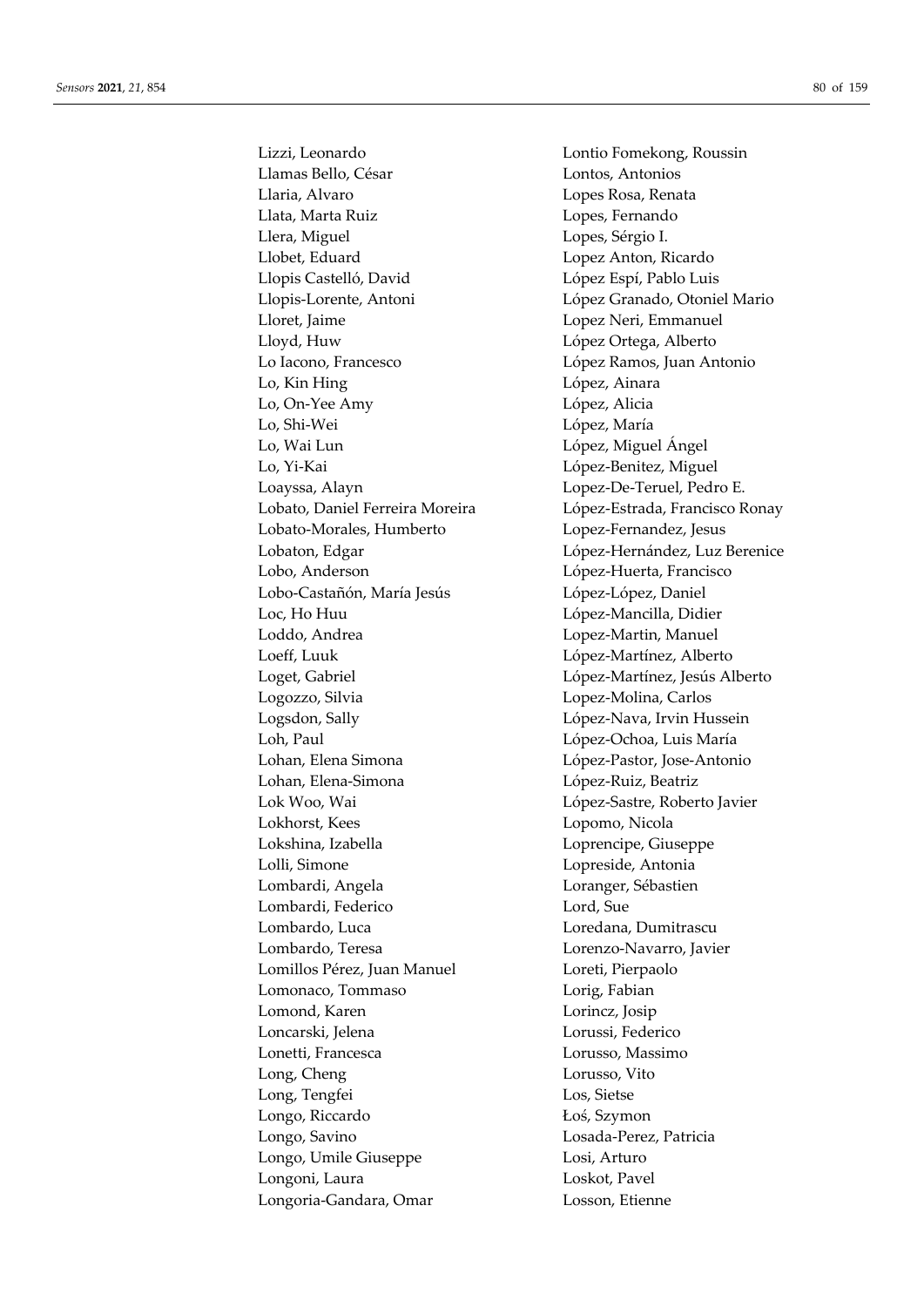Lostado, Rubén Lu, Xiaodong Lotoshynska, Nataliia Lu, Xiaolong Lou, Chingwen Lu, Xiaoxuan Lou, Der-Chyuan Lu, Xin Lou, Zhichao Lu, Yan Loukatos, Dimitrios Lu, Yiji Loureiro, Paulo Lu, Yuanfu Louro, Paula Lu, Yubing Louvaris, Zafeiris Lu, Yudong Lova, Paola Lu, Zheming Lovas, Tamas Lu, Zhenbo Lovchik, Robert Lubal, Přemysl Loveless, Daniel Luca, Gaetano De Lovisolo, Lisandro Luca, Maria Low, Eicher Luca, Romeo Lowry, Mark Lucas, Guilherme B. Loyola-González, Octavio Lucas, Peter Löytönen, Markku Lucchi, Elena Lozano Guerrero, Antonio José Luchian, Tudor Lozano Murciego, Álvaro **Lucioli**, Simona Lozano, Jesus Luckner, Marcin Lozano-Diez, Alicia Łuczak, Dominik Lozano-Galant, Jose Antonio Łuczak, Sergiusz Lozito, Gabriele Maria Luczak, Tony Lu, Bo Lüdtke, Stefan Lu, Chao Ludwig, Frank Lu, Ching-Ta Ludwig, Nicola Lu, Debiao Ludwinek, Krzysztof Lu, Dingqiang Luger, Tessy Lu, Enli Lughofer, Edwin Lu, Fei Lugmayr, Artur Lu, Feng Lugo, Jesus Eduardo Lu, Hao Lugovtsova, Yevgeniya Lü, Hongliang **Lugrís**, Urbano Lu, Huadong Luh, Jer-Junn Lu, Huiming Lühmann, Alexander Von Lu, Jian Luigi, Coppolino Lu, Jin Luis Alvarez-Perez, Jose Lu, Jing Luján-Álvarez, Concepcion Lu, Junpeng Luján-Mora, Sergio Lu, Kelin Lukač, Niko Lu, Li Lukas, Vojtěch Lu, Pan Lukin, Vladimir Lu, Peng Lukinac, Jasmina Lu, Qing Lukoševičienė, Ona Lu, Shan Łukowski, Adrian Lu, Shijian Lullo, Giuseppe Lu, Shuang Lumentut, Mikail F. Lu, Siliang Luna Moreno, Donato Lu, Wei Luna, Aderval S. Lu, Wenlong Luna-Lozano, Pablo S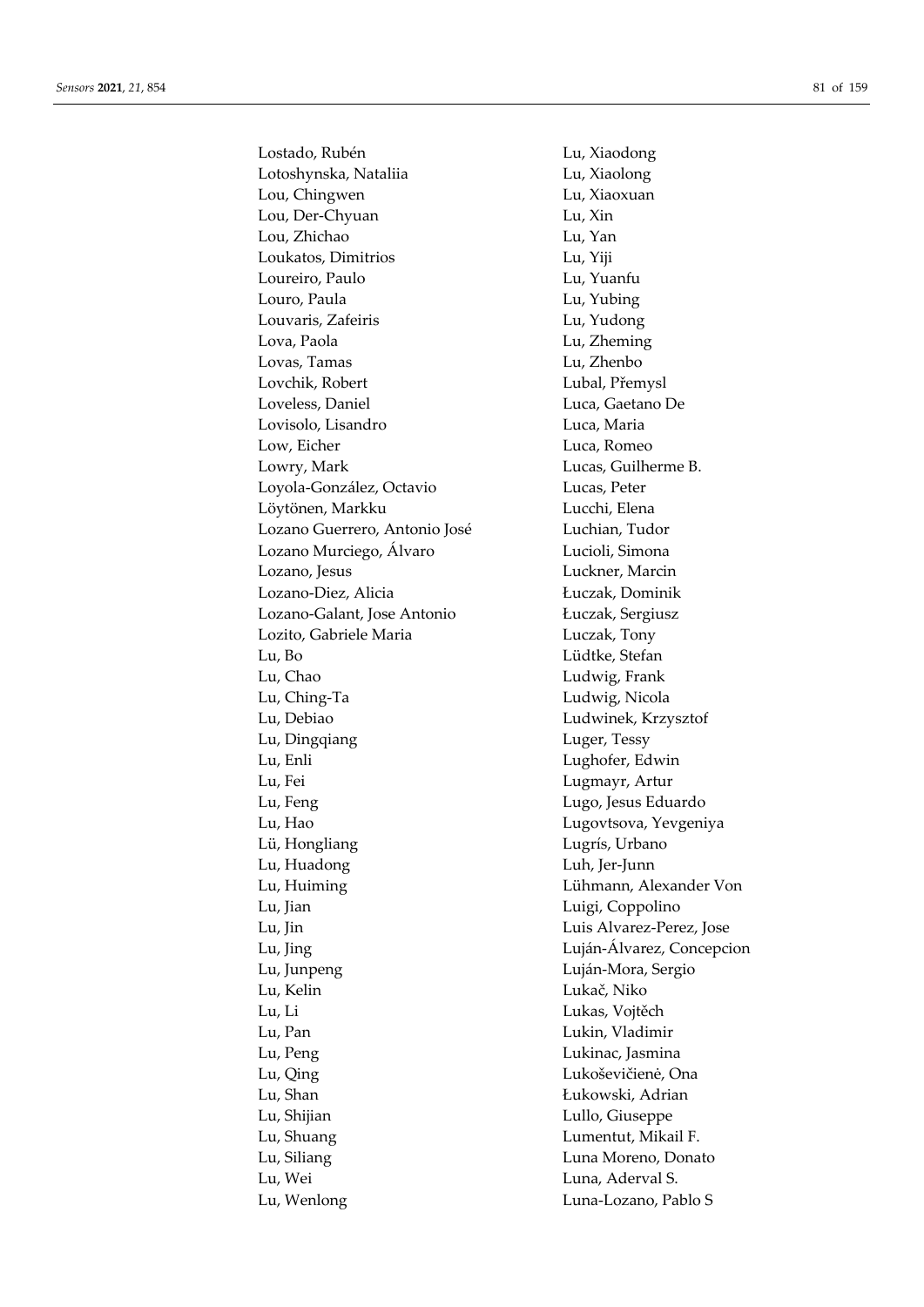Luna-Perejón, Francisco Lytvynenko, Vladimir Lungu, Magdalena Valentina Lyzenga, David Luo, Bingkun Ma, Bingpeng Luo, Cai Ma, Changxi Luo, Changqing Ma, Chen Luo, Chenggao Ma, Chunfeng Luo, Fulin Ma, Congcong Luo, Haiyong Ma, Dan Luo, Hanjiang Ma, Daolin Luo, Lihui Ma, Guanyi Luo, Mingxing The Ma, Guo-ming Luo, Ningqi Ma, Hanbin Luo, Quantian Ma, Hongyang Luo, Shaojuan Ma, Jiaju Luo, Xiangang **Ma**, Jianhua Luo, Yang Ma, Jiayi Luo, Yanhua Ma, Liuhao Luo, Yi Ma, Mengchao Luo, Yiran Ma, Ming Luo, Yutao Ma, Mingguo Luo, Zhiyuan Ma, Mingsheng Luong, Hiep Ma, Shuang Luongo, Orlando Ma, Tinghuai Lupi, Cyril Ma, Wei Lupu, Ciprian Ma, Weiqiang Lupu, Eugen Ma, Xiaolin Luque, Amalia Ma, Xignpo Luque, Antonio Ma, Xin Luque, Joaquín Ma, Yan Luque-Nieto, Miguel Angel Ma, Yi-de Luque-Nieto, Miguel-Angel Ma, Yingying Luque-Sendra, Amalia Ma, Yinji Łusakowski, Jerzy Ma, Yufei Lussier, Benjamin Ma, Yuliang Luštrek, Mitja Ma, Zhenliang Luteberget, Live Steinnes Maarouf, Ahmed Luttgen, Andrea Maarten, Grachten Luviano-Cruz, David Maas, Hans-Gerd Luviano-Juárez, Alberto Mabrouk, Rostom Luzuriaga, Jorge E. Mabuchi, Ryota Lv, Chen Macaire, Ludovic Lv, Hao Macak, Jan Lv, Nengchao Macas, Martin Lv, Zhiyong MacDermott, Áine Lvova, Larisa MacDessi, Samuel Ly, Ngoc Q. Mace, Charles Lyakhov, Pavel Macedo, Carina Regina De Lydon, Myra Macedo, Joaquim Lynn Speiser, Jaime MacGregor, Lewis J Lyons, Ashley Machacek, Zdenek Lytridis, Chris Machado, Elia A.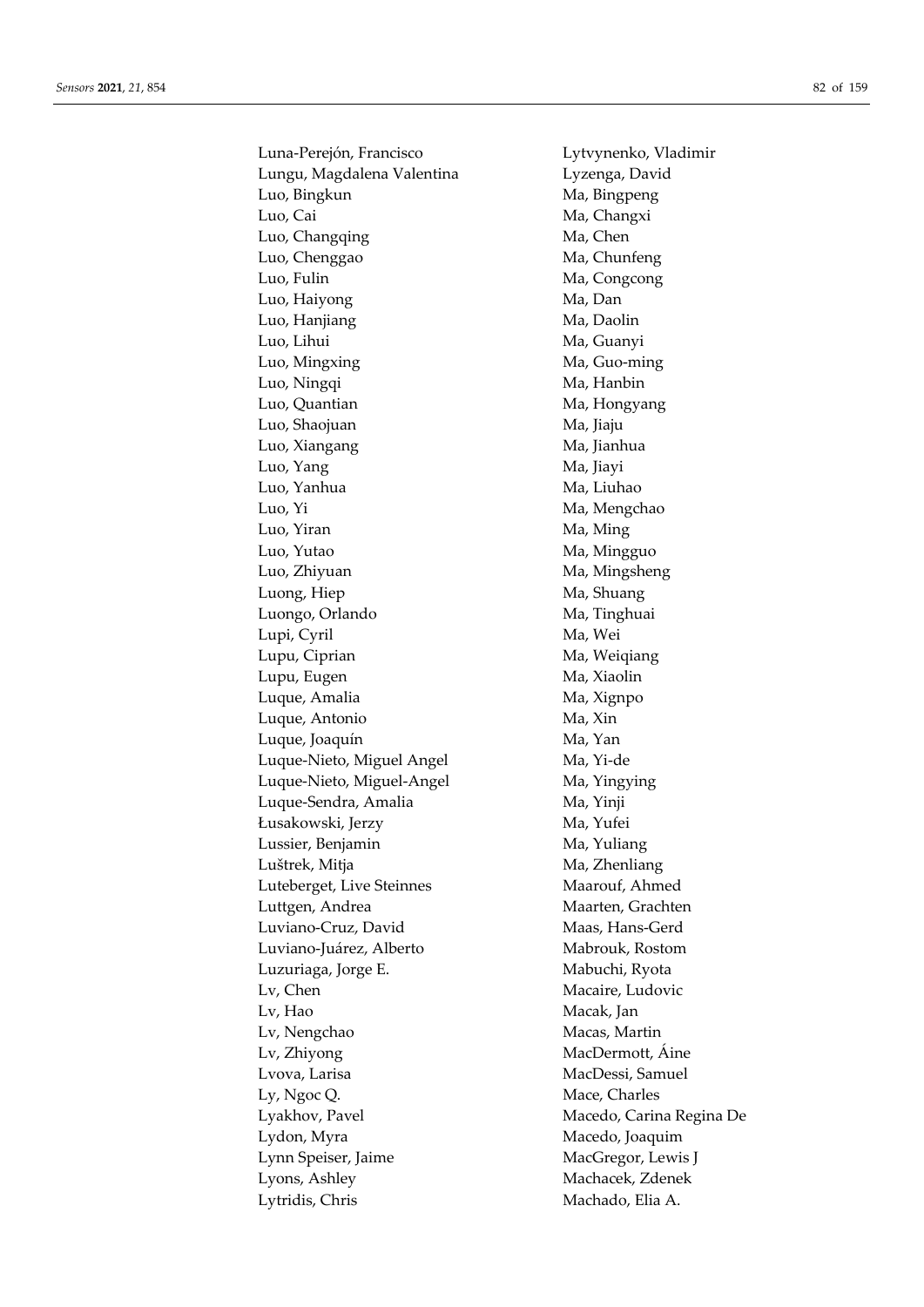Machado, Ivan Mahmood, Taufique Machado, Tenreiro Mahmoud, Mohammed Machado, Tiago Henrique Mahmud, Mufti Machaj, Juraj Mahon, Peter J. Machikhin, Alexander S. Mahoney, Matt Machno, Magdalena Mahy, Julien Machová, Kristína Maia, Rodrigo Filev Machura, Lukasz Maier, Robert R. J. Maciak, Erwin Maietta, Saverio Macías, Elsa M. Maietti, Federica Maciejewski, Ryszard Maimaitiyiming, Maimaiti Macioszek, Elżbieta Maio, Leandro Maciuk, Kamil Mair, Lamar O. MacLennan, Douglas Mairean, Cornelia MacRae, Braid A. Maita, Francesco Macwan, Isaac **Maiti, Kiran Sankar** Maiti, Kiran Sankar Madalin, Neagu Maître, Julien Madani, Mohammad Maiwald, Michael Madeira, João **Majchrowicz**, Daria Madeira, Sergio Majchrzak, Tomasz Madhurapantula, Rama Sashank Majd, Nahid Madokoro, Hirokazu Majeed, Abdul Madruga Saavedra, Francisco Javier Majewska, Katarzyna Maesano, Mauro Majewski, Jacek A. Maestre Vidal, Jorge Majid, Ramezani Maestre, Rafael Majlinger, Kornel Maezawa, Koichi Majstorovic, Vidosav D. Maga, Dušan Majumdar, Suryadipta Magalhães, Fernando Henrique Mak, Peng Un Magdin, Martin Makantasis, Konstantinos (Malta) Magliulo, Paolo **Makar**, Artur Magna, Gabriele Makarov, Denis V. Magnani, Antonio Makarov, Maria Magne, Sylvain Makek, Mihael Magner, Edmond Makhoul, Abdallah Magreñán, Ángel Alberto Makino, Yoshio Magrinya, Jordi Fonollosa Makki, Behrooz Magro, Cátia **Makoś, Patrycja** Mahajan, Harshal Prabhakar Makowski, Lukasz Mahajan, Sachit Makowski, Michał Mahanti, Aniket Makris, Christos Mahapatra, Parth Sarathi Maksimovic, Filip Mahata, Manoj Kumar Maksymiuk, Krzysztof Mahbod, Amirreza Malakooti, Mohammad Mahdavi, Mohammad Malallah, Raed Mahdavipour, Omid Malara, Pietro Maher, Louis James Malde, Ketil Maheshwari, Muneesh Malecha, Karol Mahfuz, Sazia Malekian, Reza Mahler, Ronald Malekmohammadi, Hamed

Magarini, Maurizio Makantasis, Konstantinos (Greece)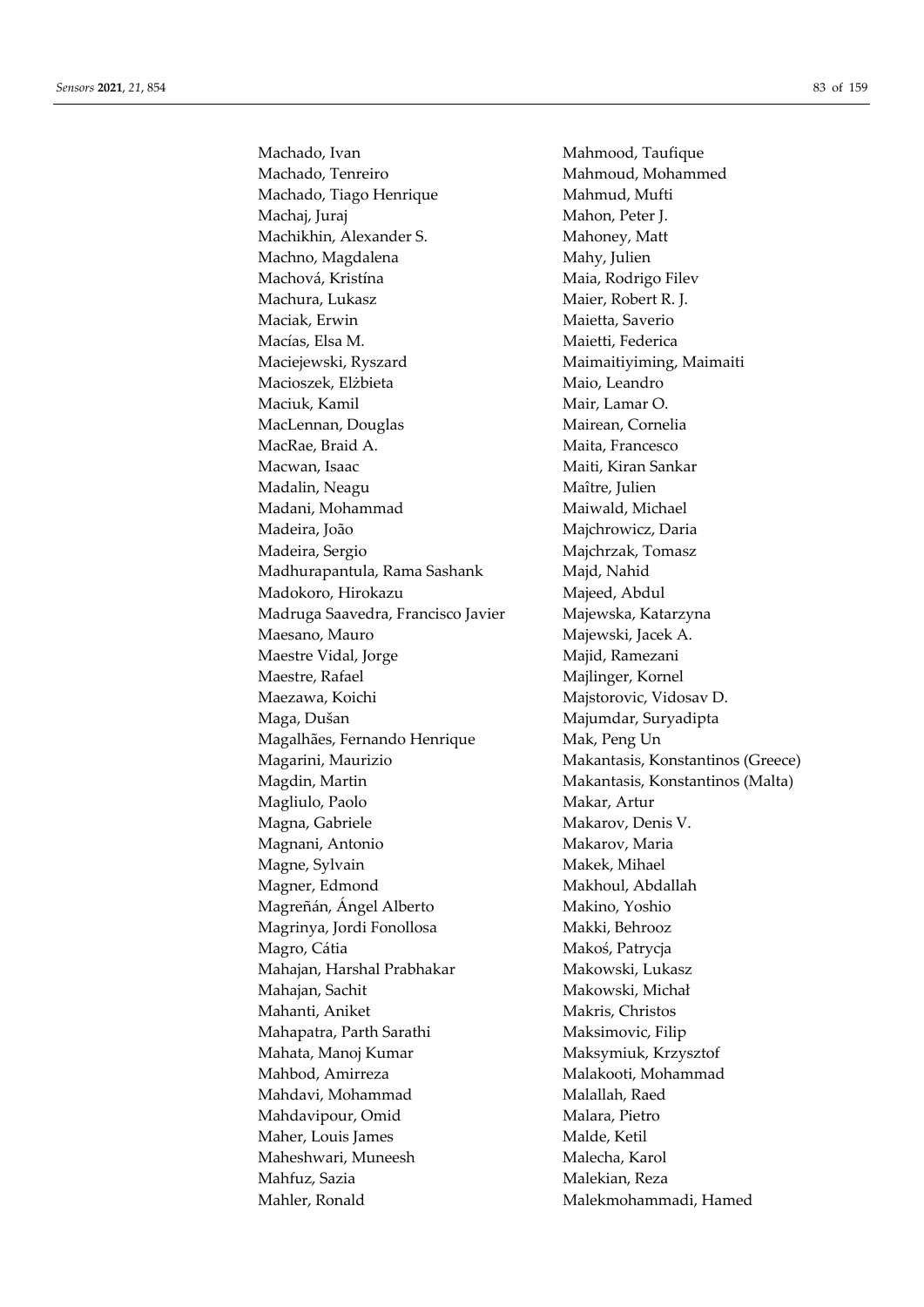Malešević, Nebojša Manzoni, Cristian Malik, Amir Haider Manzoni, Stefano Malina, Lukas Manzoor, Asif Malinowska, Urszula Mao, Chengsheng Malka, Dror Mao, Haiyang Malkin, Rob Mao, Hongju Mallorquí, Jordi J. Mao, Lei Maltese, Ila Mac, Xiaoan Malvano, Francesca Mao, Xinhua Malyi, Oleksandr I. Mao, Yao Mamrashev, Alexander Mao, Yijie (Lina) Managò, Stefano Maran, Vinícius Managuli, Ravi Maranesi, Monica Manandhar, Shilpa Marasović, Tea Manara, Giuliano **Manara, Giuliano** Marateb, Hamid Reza Manasis, Christos Marcato, José Mancini, Edoardo Marcelli, Romolo Mancini, Marco Marcelot, Olivier Mancini, Maurizio March, David Mancisidor, Aitziber Marchand, Cédric Mandal, Mrinal Marchetti, Eda Mandal, Sanghamitra Marchevský, Stanislav Mandal, Soumyajit Marchewka, Adam Mandal, Subhamoy Marciniak, Tomasz Mandrile, Luisa Marcinkevics, Zbignevs Manecy, Augustin Marco, Hector Manenti, Sauro Marco, Mauri Manera, Maria Grazia **Marco**, Santiago Maneuski, Dima Marcolin, Federica Manfreda, Salvatore Marcon, Marcon, Marcon, Marcon, Marcon, Marcon, Marcon, Marcon, Marcon, Marcon, Marcon, Marcon, Marcon, Marcon, Marcon, Marcon, Marcon, Marcon, Marcon, Marcon, Marcon, Marcon, Marcon, Marcon, Marcon, Ma Manghisi, Vito Modesto Marcu, Aurelian Mangina, Eleni Marcu, Ioana Manhart, Michael Marczewski, Jacek Mani, Ganesh Kumar Marechal, Pierre Manikas, Athanassios Marek, Maciej Maniu, Cristina Stoica Mares, Jan Manivannan, Nadarajah Mărgărint, Mihai Ciprian Manjakkal, Libu Margetis, George Mankin, Richard W. Maria João, Sousa Manojlović, Lazo M. Mariani, Patrizio Manolova, Agata **Manolova, Agata Manolova, Agata Manolova**, Agata Manolova, Agata Manolova, Agata Manolova, Aga Manousakis, Nikolaos Marianno, Craig Mansoori, Mohammad Amir **Mariello, Massimo** Mántaras, Daniel Álvarez Marietta, Fodor Mantovani, Filippo Marijuán, Pedro Mantri, Dnyaneshwar Mařiková, Monika Manzanares-Lopez, Pilar Marin, Andrea Manzo, Mario **Manzo**, Marin, Emmanuel Manzo, Maurizio Marin, Frederic

Mandlburger, Gottfried Marciniak-Lukasiak, Katarzyna Manfrinetti, Pietro **Marcos-Martinez, Raymundo**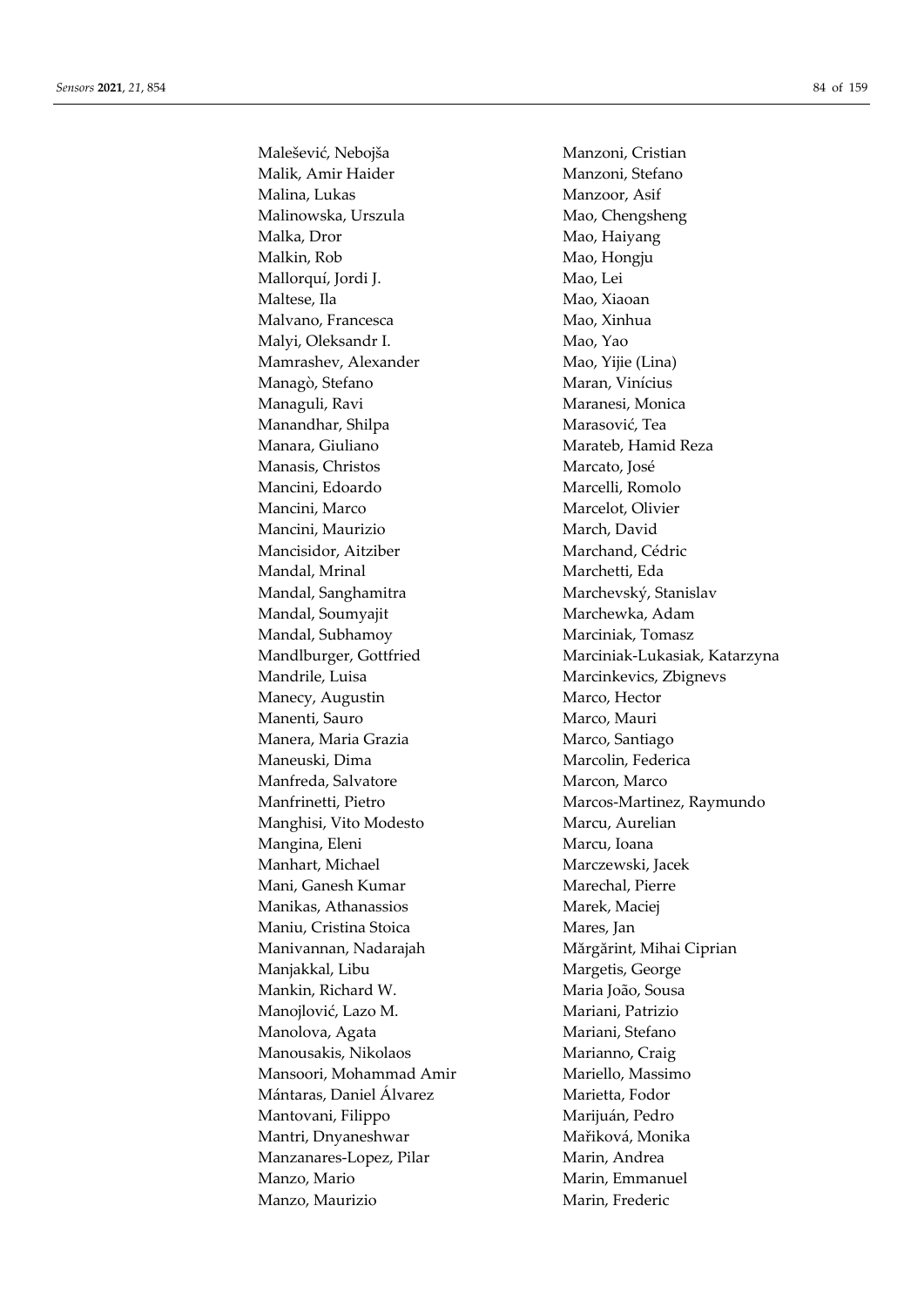Marin, Marin Martin, Ferran Marin, Pilar Martin, Francisco Marin, Yisbel E. Martín, Jesús Sánchez Marinelli, Daniele Martin, Jim Marinello, Francesco Martín, Joan Navarro Marinesco, Stéphane Martin, Luci Marin-Hernandez, Antonio Martin, Philip Marini, Federico Martin, Sergio Marinkovic, Dragan Martina, Calzavara Mariño, Perfecto Martincic, Emile Marinoni, Mauro Martín-Clemente, Rubén Marinov, Angel Martindale, Christine F. Marinov, Marin Martin-del-Campo, Sergio Marin-Perez, Rafael Martinek, Radek Marín-Sáez, Julia Martinelli, Agostino Mariotti, Letizia Martinelli, Alessio Mariscal, Luis Martinelli, Giovanni Mariscotti, Andrea Martinet, Jean Markantonakis, Konstantinos Martinetti, Alberto Markiewicz, Jakub Martinez Espinosa, Juan Carlos Marko Stupin, Marko **Martínez García**, Miguel Markova, Svetlana Martínez Jiménez, Javier Markovič, Rene Martínez López, José Israel Markowski, Konrad Martínez Peláez, Rafael Markowski, Piotr Martinez, Borja Markowski, Piotr Marek Martinez, Joaquin Marks, Haley L. Martinez, Kirk Marks, Ray Martinez, Manuel Markušić, Snježana Martínez-Barberá, Humberto Marmiroli, Benedetta Martinez-Carranza, José Marmugi, Luca Martínez-Carricondo, Patricio J. Maroto-Molina, Francisco Martínez-De-Dios, José Ramiro Marotti De Sciarra, Francesco Martinez-de-Rioja, Eduardo Marozas, Vaidotas Martínez-García, Gonzalo Marozzo, Fabrizio Martínez-Hinarejos, Carlos-D. Marpu, Prashanth Reddy Martinez-Izquierdo, Estibaliz Marques, Carlos Martínez-Lillo, José Marques, Goncalo Martinez-Martin, Ester Marques, Gonçalo Martinez-Mora, Juan Antonio Marques, Manuel Joaquim Bastos Martínez-Nova, Alfonso Marques, Manuel Jorge Martínez-Otzeta, José María Marques, Marco Ludovico Martínez-Pellitero, Susana Marques, Rui **Martínez-Sala, Alejandro Santos** Marras, Mirko Martin-Fernandez, Cristian Marrero, Domingo Martín-Gorostiza, Ernesto Marshall, Mark T Martini, Alberto Marszalek, Zbigniew Martini, Andrea Martalo, Marco **Martini**, Elisabetta Märtens, Olev Martin-Lopez, Sonia Martian, Alexandru Martín-Mateos, Pedro Martin, Bill Martino, José Mario De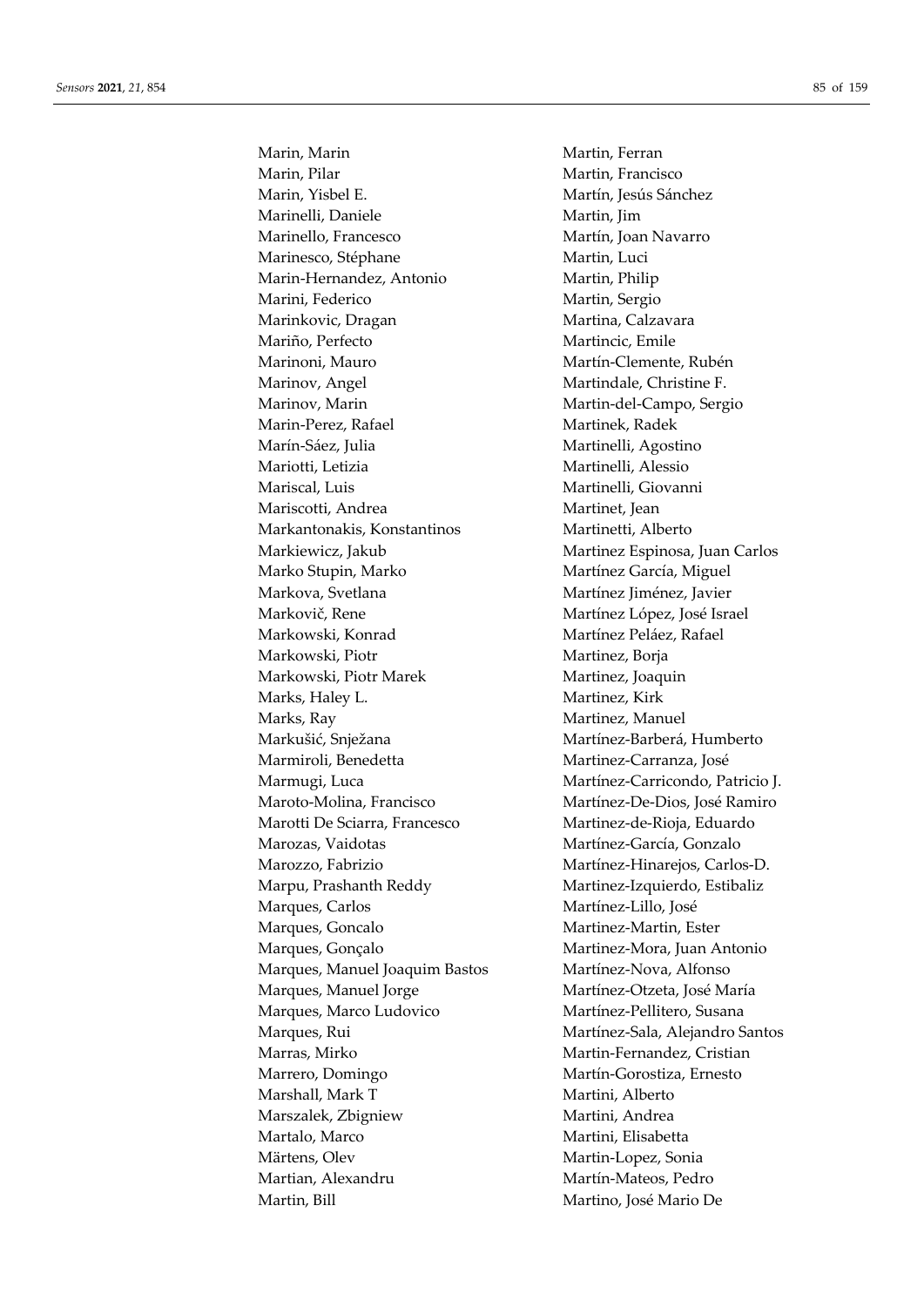Martino, Luca Maspero, Federico Martino, Tartaglia Gianluca Masquelier, Timothée Martinot, Jean-Benoit Massari, Anthony Martinotti, Simona Massaro, Alessandro Martins Afonso, Marco Massaro, Sebastiano Martins, Alfredo Massaroni, Carlo Martins, Eliane Mastinu, Enzo Martins, Fernando Ramos Mas-Torrent, Marta Martins, José A. Mastrandrea, Rossana Martins, Natalia Mastropietro, Alfonso Martinsen, Ørjan G. Masurkar, Nirul Martins-Filho, Joaquim F. Mata Miquel, Christian Martorell, Jaume Verd Matasaru, Petre Daniel Martowicz, Adam Matatagui, Daniel Martynenko, Alex Mateev, Valentin Marucci, Alessandro Mateo, Carlos M. Marucci, Alvaro Mateos, Cristian Maruccio, Giuseppe Materer, Nicholas F. Maruda, Radosław W. Materka, Andrzej Maruschak, Pavlo Matetić, Maja Marzano, Adelaide Mateu, Jorge Marzano, Gilberto Mateus, Pedro Marzband, Mousa Matheve, Thomas Marzbanrad, Faezeh Mathew, Bobby Marzi, Claudia Mathew, Joice Marzullo, Vincenzo Manuel Matić, Tomislav Mas, David Matijošius, Jonas Masaracchia, Antonino Matko, Vojko Masarati, Pierangelo Matos Mascarenhas, Dalbert Masayuki, Mukunoki Matos, Joao Nuno Masayuki, Sato Matos, Tiago Masayuki, Sohgawa Matran-Fernandez, Ana Mascio, Tania Di Matras, Andrzej Mascort-Albea, Emilio J. Matricciani, Emilio Mašek, Pavel Matsubara, Edson Takashi Masek, Vlastimil Matsugi, Akiyoshi Masi, Sofia **Matsuguchi**, Masanobu Masia, Lorenzo **Matsumura**, Kenta Masiero, Andrea Matsuo, Hiroshi Masini, Barbara M. Matsuoka, Masashi Masini, Jorge Cesar Matsushima, Jun Masip, David Matsuura, Kazunori Masip, Yunesky Matsuura, Yuji Maskeliunas, Rytis Mattarelli, Maurizio Maskeliūnas, Rytis Matteo, Matteucci Maslen, Eric H. Mattfeld, Ryan Maslov, Mikhail Matthews, Alan Masłyk, Maciej Matulin, Marko Masoero, Marco Maturi, Eileen

Martins, Marcos Mastronardi, Vincenzo Mariano Martucci, Matteo Mataveli, Guilherme Augusto Verola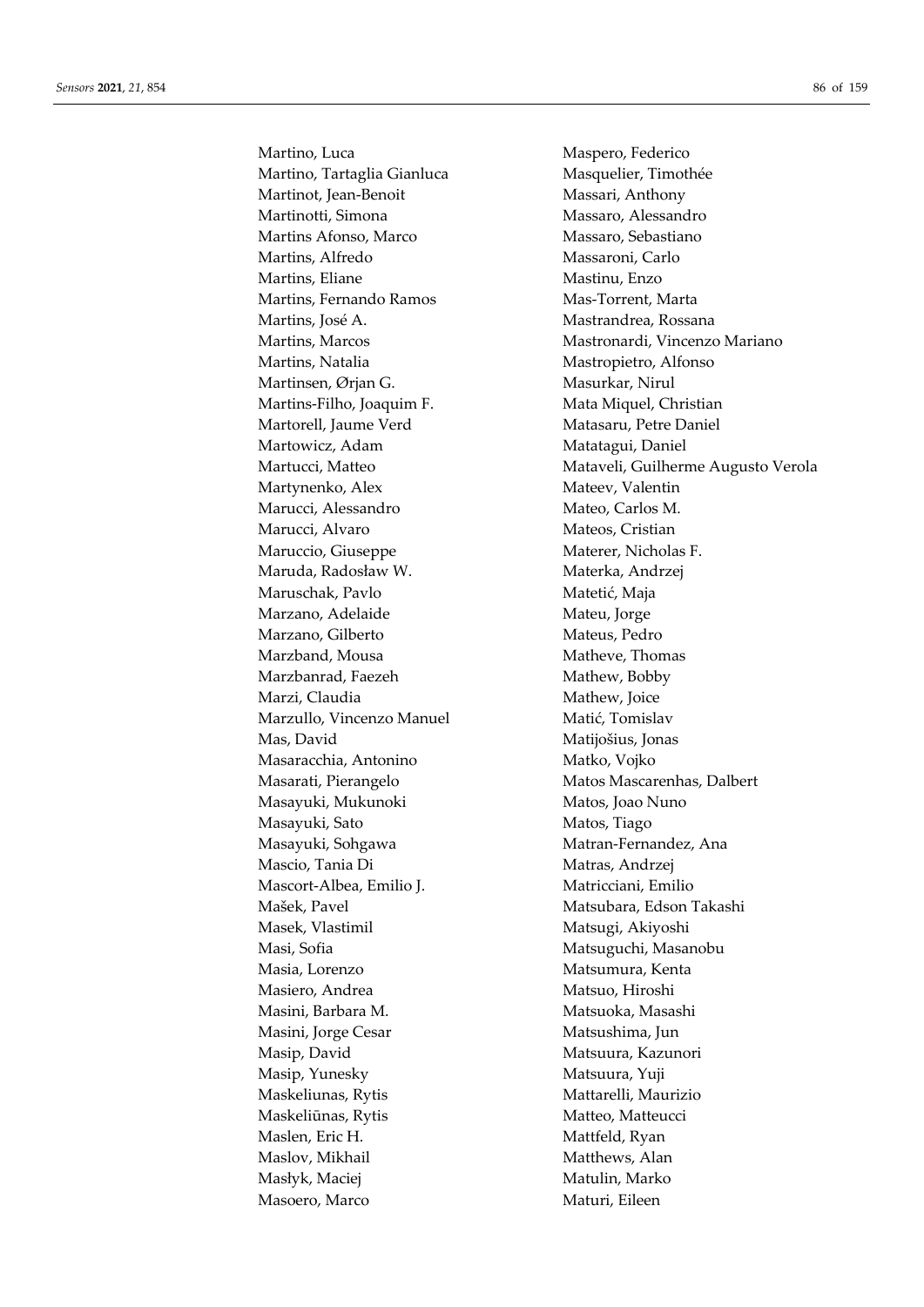Matusik, Paweł McGrath, Daniel Matveev, Sergey McGrath, Ryan Matys, Jacek Mcheick, Hamid Maulini, Richard McIntyre, Dustin L. Mauri, Pedro Vicente McKee, Kristoffer Mauricio, Joan Mckelvey, Kim Maurício, José **McLagan**, David Maurits, Natasha M. McLamore, Eric S. Mauriz, Elba McLaughlan, James Mauro, Stefano McLeod, Euan Mavridis, Ioannis McManus, Barry J. Mavromatidis, Lazaros McNamara, Shamus Mavromatis, Ioannis McPheron, Benjamin D. Max, Nelson Meacci, Valentino Maximiano, Marisa Meaney, Paul May, James Michael Meder, Fabian Maybeck, Vanessa Medina Quero, Javier Mayer, Joceli Medina, Daniel Mayer, Philipp Medina, Ruben Mayer, Simon Medola, Fausto Orsi Maynadier, Anne Medrano, Nicolás Maynard, Peter Medved, Vladimir Mayor, Jesus Medvedev, Ivan Mazaheri, Arash Medvedev, Viktor Mazeika, Liudas Meena, Nand K. Mazumder, Abhishek Meggio, Franco Mazurek, Miroslaw Megret, Patrice Mazurek, Paweł Mehmood, Faizan Mazurek, Przemysław Mehmood, Rashid Mazza, Fabio **Mehrabi**, Armin Mazzarella, Giuseppe Mehran, Ali Mazzei, Daniele Mehrotra, Prakhar Mazzetto, Fabrizio Mei, Haibo Mazzola, Silvia Michela **Mei**, Hanfei Mazzulla, Gabriella Mei, Lei McAlister, Emma Mei, Xuesong McAndrew, Ian Mei, Yu McCamley, John Meikle, William McCamley, John D. Meireles, Tiago McClarren, Ryan Meissner, Miroslaw McCool, Chris Mejia Rincon, Leonardo McDanel, Bradley Mejia-Beltran, Efrain McDonald, Timothy Mekhrengin, Mikhail Mcgibbon, Chris Mekinda, Leonce McGinnis, Ellen Melandso, Frank

Mavromatis, Sébastien Md.Nuruddin Hasan, Dihan Mažeika, Dalius Medvidović-Kosanović, Martina Mazumdar, Ellen Yi Chen Megalingam, Rajesh Kannan Mazzaro, Gregory Mehrmohammadi, Mohammad McDermott, Barry Mejía-Salazar, Jorge Ricardo Mcewan, Alistair Mekikis, Prodromos-Vasileios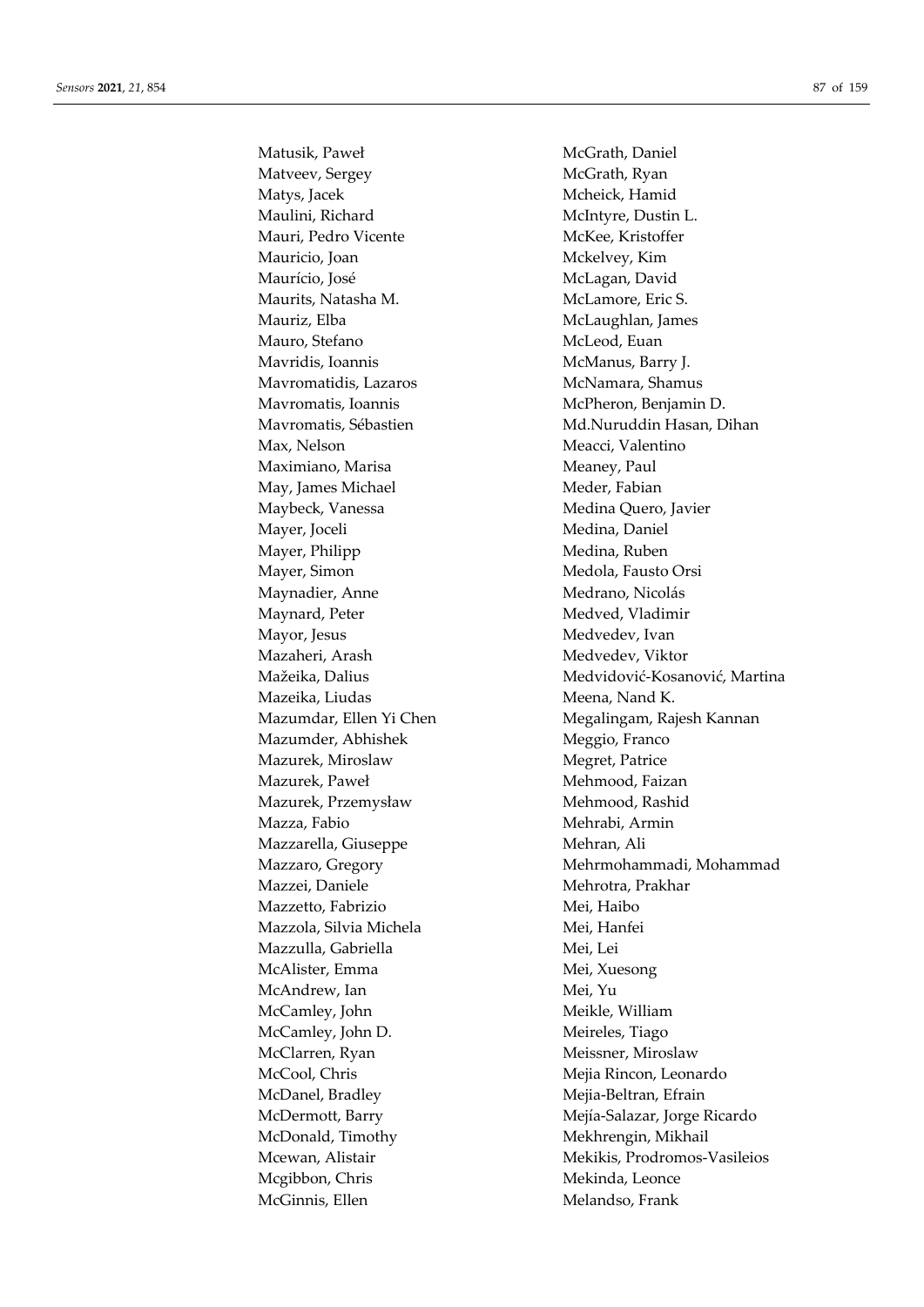Melchiori, Michele Meng, Yu Melchor, Juan Meng, Yuan Melendez-Pastor, Ignacio Meng, Zhaozong Melgarejo Meseguer, Francisco Manuel Meng, Zi-Ming Melgoza-Vázquez, Enrique Mengarelli, Alessandro Meli, Enrico Mengistie, Desalegn Alemu Melillo, Paolo Menichetti, Marco Melkonian, Jean-Michel Menon, Varun G Mello, Luiz Menzel, Siegfried Bernhard Melnikov, Pavel Meoni, Gabriele Melnykowycz, Mark Mera, José Manuel Melo, Pedro Merazzo, Karla Memisoglu, Gorkem Mercader, Pedro Memmolo, Vittorio Mercado, Jesús M. Memon, Faisal Ahmed Mercante, Luiza Memon, Hafeezullah Mercer, John A. Memon, Imran Merchán, Pilar Ménard, Jean-Michel Mercorelli, Paolo Menasalvas, Ernestina Merdrignac, Pierre Mencik, Jean-Mathieu Merenda, Massimo Mendecki, Lukasz Merico, Davide Mendes Junior, José Jair Alves Meriggi, Paolo Mendez Zorrilla, Amaia Merino, Luis Mendez, Martin Oswaldo Merino-Martinez, Roberto Méndez, Roi Merlen, Alain Mendez-Astudillo, Manuel Meron, Moshe Mendicute, Mikel Merrick, Trina Mendis, Gihan Mertzimekis, Theo Mendizabal, Jaizki Merz, Clifford Mendoza, Daniel L. Mesas Carrascosa, Francisco Javier Mendoza-Acevedo, Salvador Meseguer, Roc Mendyk, Aleksander Meshkinzar, Ata Menegatti, Emanuele Mešić, Aleksandar Meneghetti, Alessio Mesodiakaki, Agapi Meneghetti, Giovanni Messier, Kyle P Menegoni, Niccolò Messineo, Ludovico Menesidou, Sofia-Anna Mester, Christian Menezes Morato, Marcelo Metcalfe, Benjamin Meng, Chao Metelka, Radovan Meng, Fanli Meulenberg, Eline Meng, Fanyu Meuser, Tobias Meng, Gang Meyer-Aurich, Andreas Meng, Guowen Meyers, Gregory Meng, Lin Meynants, Guy Meng, Lingju Meza-Ruiz, Iván Vladimir Meng, Qian Mezei, Ivan Meng, Wei Meziani, Yahya Meng, Weixiao Mezzina, Giovanni Meng, Weizhi Mi Lee, Bo Meng, Xiangyu Miądlicki, Karol Meng, Xu Miani, Rodrigo Sanches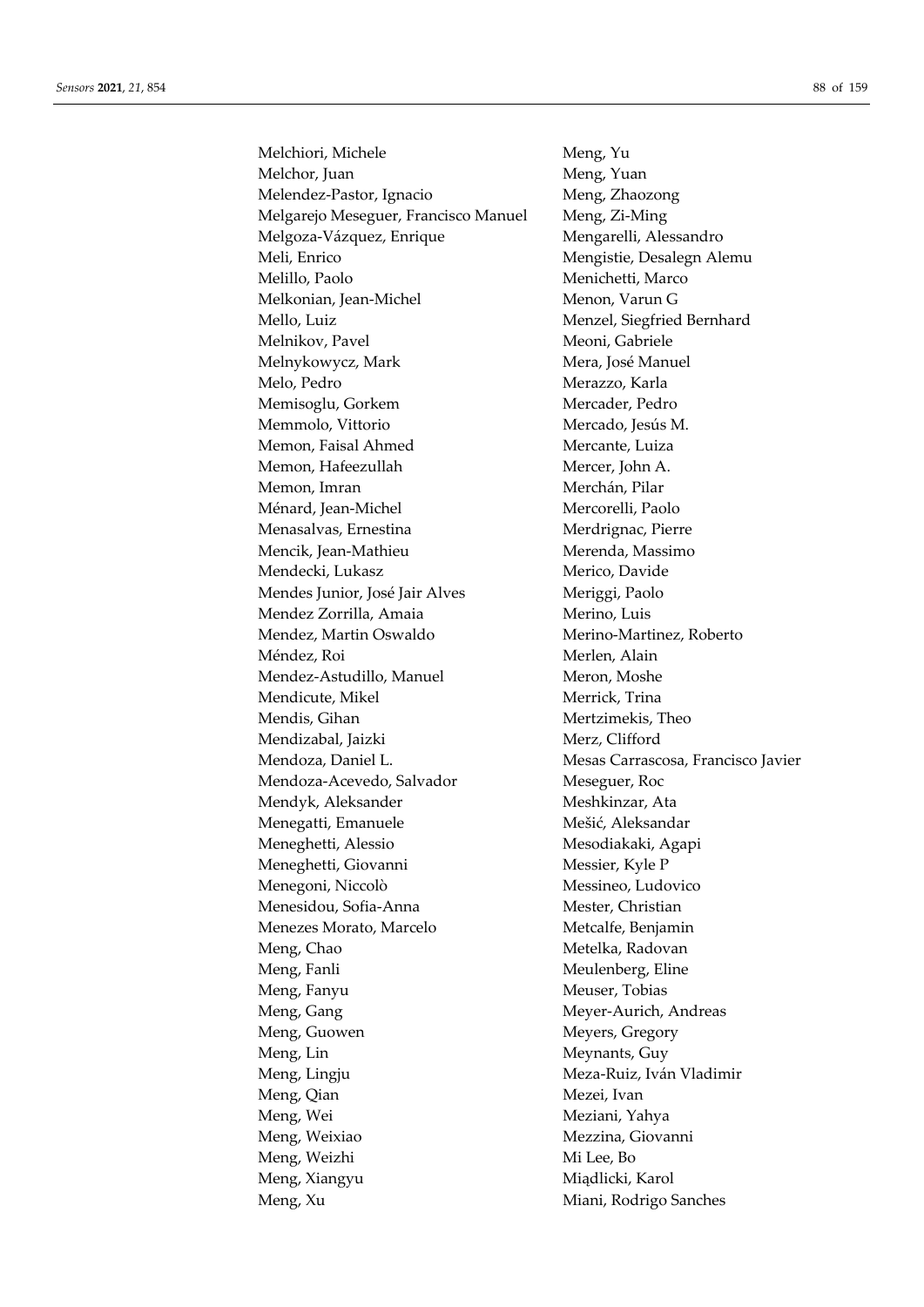Miao, Guoxing **Mikkonen**, Jussi Miao, Qingqing Mikno, Zygmunt Miao, Yinghao Mikolajczyk, Tadeusz Miao, Yu Mikulski, Jerzy Miao, Zelang Mikuš, Tomislav Miao, Zhiqiang **Mikusova**, Miroslava Miao, Zhonghua Milanesio, Marco Miąsik, Przemysław Milanic, Matija Miccio, Luis A. Milanova, Mariofanna Miccoli, Giuseppe Milardo, Sebastiano Michael Ho, Siu Chun Milazzo, Mario Michael, Ortner Milde, Moritz Michaelides, Michalis P. Milena Faria, Pinto Michailidis, Emmanouel T. Miler, Mario Michal, Carl A Mileti, Ilaria Michalak, Piotr Milicevic, Mario Michalas, Antonis Milici, Stefano Michau, Gabriel Milikić, Jadranka Michel, Andrea Miliucci, Marco Michel, Carlos R. Miljković, Nadica Michie, Craig Millar, Phillip Michihata, Masaki Miller, Bartosz Michler, Oliver Miller, Benjamin L. Mickiewicz, Witold Miller, Boris Miclaus, Simona Miller, Gregory Middleton, Stuart E. Miller, Jimmie Midoglu, Cise Mills, Amanda C. Mieczkowski, Grzegorz Milne, David Mielgo-Ayuso, Juan Milosavljević, Aleksandar Mieloszyk, Magdalena Miltiadou, Milto Mietzner, Jan Milz, Stefan Migallón, Héctor Min, Kyungha Migniot, Cyrille Min, Mart Miguel, Gonzalo De Min, Rui Mihai, Andrusca Min, Se Dong Mihai, Duguleana Min, Weiqing Mihai, Ilie Valentin Min, Yunhong Mihaicuta, Stefan Minaee, Shervin Mihail, Radu Paul **Minami**, Tsuyoshi Mihailescu, Marius Iulian Minamiki, Tsukuru Mihailescu, Radu-Casian Minardo, Aldo Mihailović, Vojkan Minářová, Jana Mihelj, Matjaž Minas, Graça Mika, Anna **Minea**, Marius Mikelsons, Karlis Minelli, Alberto Mikhaylov, Konstantin Mingesz, Robert Mikhelson, Konstantin Mingotti, Alessandro Mikkelsen, Bent Egberg Minguella-Canela, Joaquim Mikkelsen, Jan Minh, Le Van Mikkelsen, Kaare Miniaci, Marco

Michel, Piotr Millan Almaraz, Jesus Roberto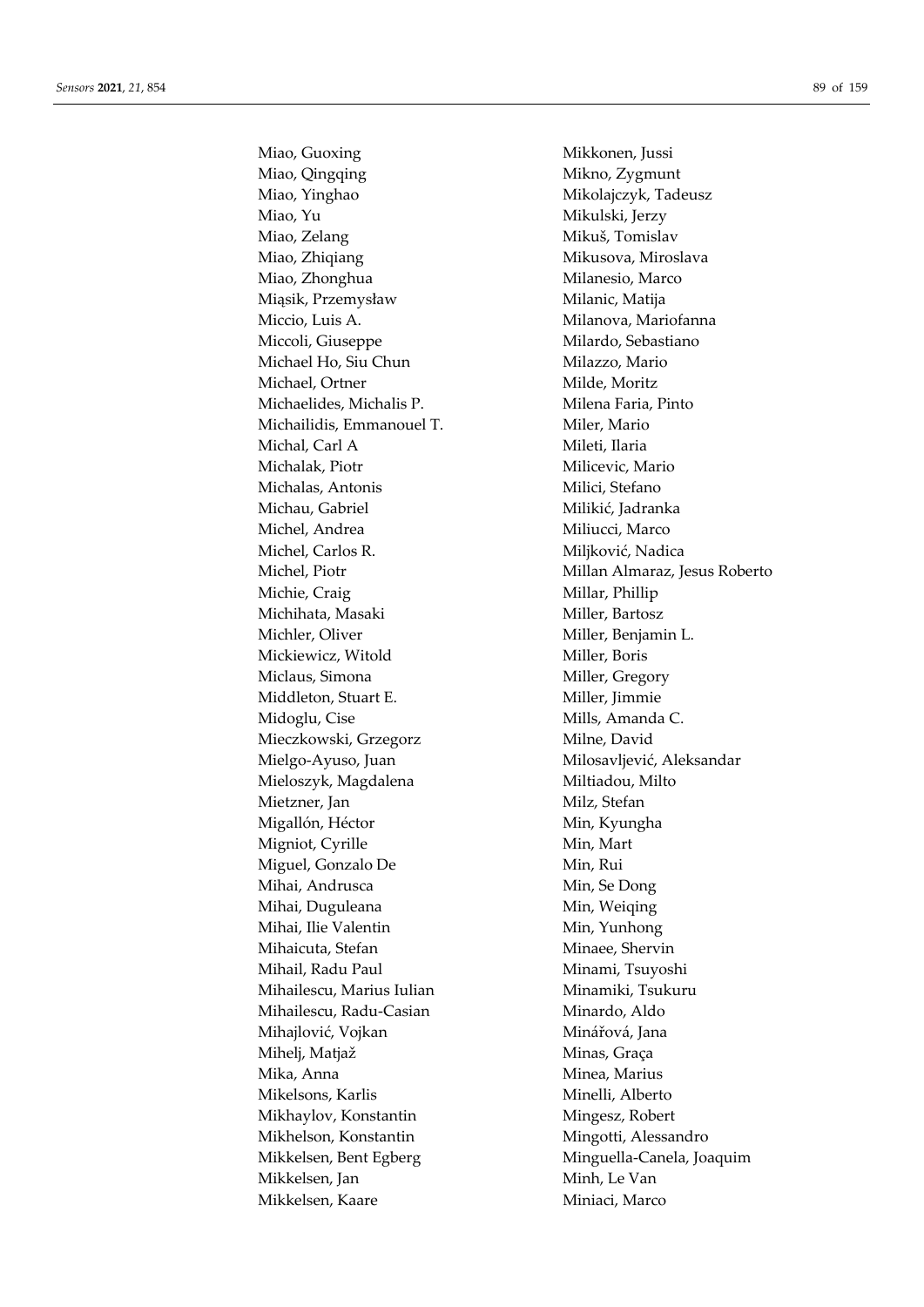Minin, Igor V. Mitton, Nathalie Minnaert, Ben Mitura, Andrzej Minussi, Carlos Roberto Miura, Kazumasa Minzu, Viorel **Minzu, Nigalism** Miyagusuku, Renato Mioshi, Eneida Miyamoto, Ikuya Miranda, Hugo **Miyazaki**, Hiroyuki Miranda, João M. Miyazaki, Tomo Miranda, Jorge Mizsei, János Mirarchi, Claudio Mizuguchi, Nobuaki Mirás-Avalos, José Manuel Mizuno, Ikuo Miridonov, Serguei Miahed, Mostafa Mirjalili, Ali Mkaouer, Mohamed Wiem Mirkes, Evgeny M. Mladenov, Valeri Mirri, Silvia Mirri, Silvia Museum Madenović, Goran M. Mirsky, Vladimir M. Mirsky, Marcel Mirsky, Yisroel Mlynek, Jaroslav Mirtaheri, Peyman Mlýnek, Petr Mirvakili, Seyed M. Młyński, Dariusz Mirzavand, Rashid Mo, Changyeun Mishra, Anand Mo, Jinhan Mishra, Geetesh K. Mo, Lingfei Mishra, Harshad Mo, Yu Mishra, Kumar Vijay Moacir Godoy, Moacir Mishra, Pawan Kumar Moafipoor, Shahram Mishra, Sandeep Kumar Moar, William Mishra, Yogendra Kumar Mobed-Miremadi, Maryam Mishra, Yogeshwar Nath Mobilia, Mirka Misiurewicz, Jacek Mobilio, Marco Mišković, Nikola Mocanu, Dan-Adrian Miskowicz, Marek Mocanu, Irina Misra, Gaurav **Misra, Gaurav Mocanu, Irina Georgiana** Missell, Frank Mocanu, Mariana Missell, Frank P. Moccia, Marcello Misson, Michel Moccia, Sara Mistewicz, Krystian Modenese, Alberto Mistretta, Fausto Modenini, Dario Mistry, Kamlesh Modica, Giuseppe Di Misul, Daniela Moein, Hadi Mitani, Atsushi Moga, Ligia Mitchell, Catherine Moghimi, Mohammad Mitchell, John S. Mogi, Katsuo Mitishita, Edson Moh, Sangman Mitka, Bartosz Mohamed-Seghir, Mostefa Mitobe, Kazuhisa **Mohammad, Mahdavi** Mitra, Kunal Mohammadi, Babak Mitschke, Christian Mohammadi, Fazel Mitsui, Toshiyuki Mohammed, Ahmed Mitsukura, Yasue Mohammed, Nabeel Mitterer, Tobias Mohanta, Antaryami

Mishra, Satyendra Kumar Mobashsher, Ahmed Toaha Mitsou, Vasiliki Mohammadi, Mohammad Ebrahim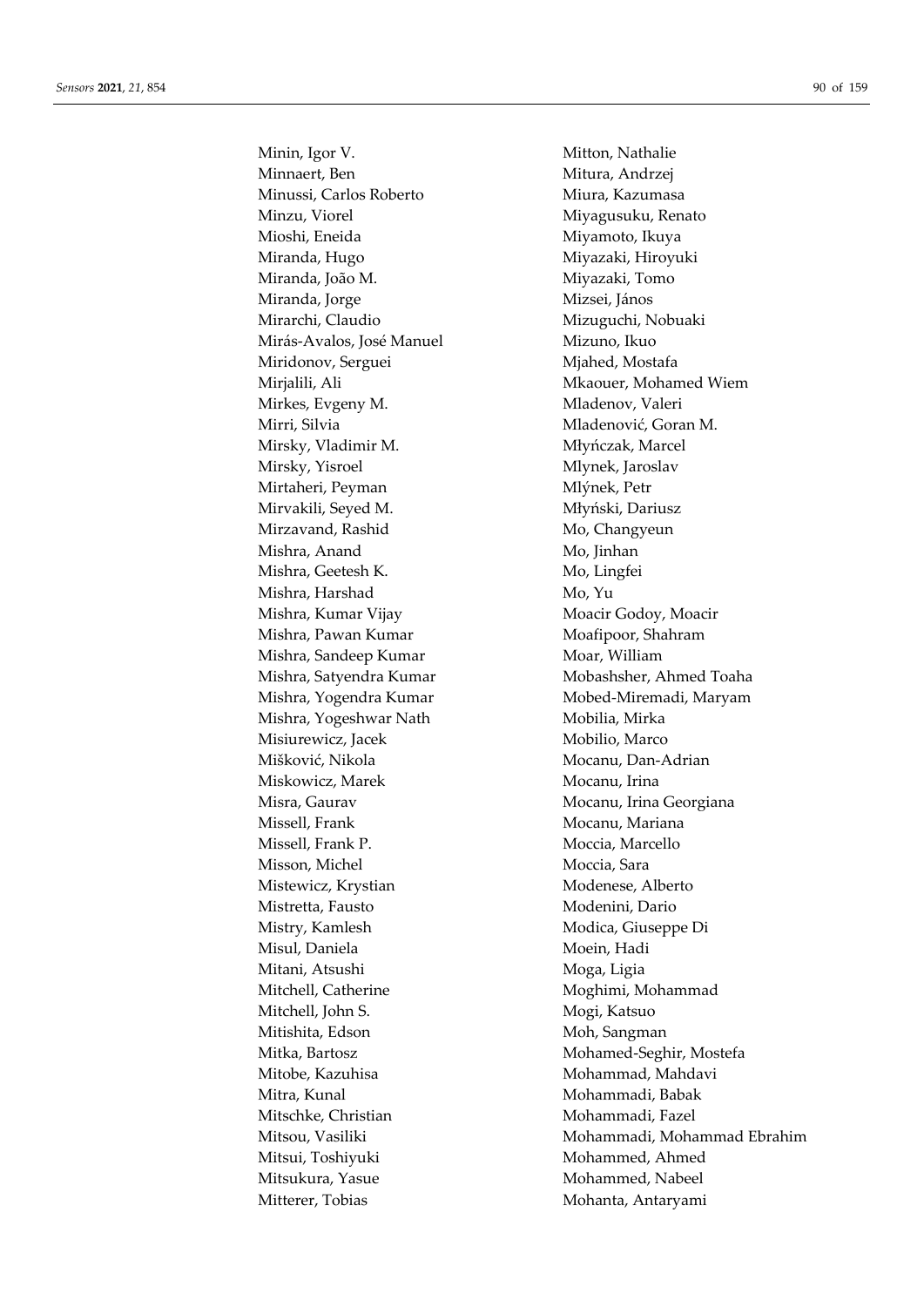Mohd-Yasin, Faisal Monteleone, Salvatore Mohino-Herranz, Inma Montella, Raffaele Mohns, Enrico Montenegro, Pedro Aires Mohorcic, Mihael Montero De Espinosa, Francisco Mohsen, Marani Barzani **Monterroso-Checa**, Antonio Mois, George Montes García, Verónica Moiseev, Sergey Montes, Hector Moisescu, Mihnea Alexandru Montes, Marcos Moitzi, Gerhard Montezuma-Carvalho, Paulo Mok, Sung-Hoon Monti, Daniela Mokhlespour Esfahani, Mohammad Iman Montisci, Augusto Molardi, Carlo Montoliu, Raúl Moldoveanu, Florica Montori, Federico Molento, Carla Montoya, Oscar Danilo Molimard, Jérôme Montrucchio, Bartolomeo Molin, Jose Paulo Monzo, Carlos Molina López, Jose Monzon Verona, Jose Miguel Molina, Francisco Mooij, Erwin Molinos, Eduardo Jose Mook Kang, Chang Moll, Jochen Mookiah, Muthu Rama Krishnan Möller, Sören Moon, Hyejin Mollica Nardo, Viviana Moon, Hyeonjoon Mollica, Cristina Moon, Jong-Min Molnar, Arthur Moon, Jongsub Molnár, György Moon, Kee S. Molteno, Tim Moon, Kiwon Molter, Daniel Moon, Minkyu Moltó, Germán Moon, Seong-Eun Mon, Yi-Jen Moon, Yaejin Monaco, Maria Grazia Lourdes Mooney, Jake Monaco, Vito Moore, Philip Mondal, Sudip Moore, Wayne Monica, Riccardo Moorman, Valerie Moñino, Antonio Moosazadeh, Mahdi Monji, Akira Mora, Andre Monk, Stephen Mora, Elena Villalba Monnawar, Mustafa Mora, Higinio Monno, Yusuke Mora, Niccolò Monobe, Hirosato Morabito, Francesco Carlo Monowar, Muhammad Mostafa Moraes, Chris Monreale, Anna Moraes, Fernando Cruz Monroe, Derek Moraes, Francisca Pereira De Monsalve, Alberto Moraes, Ricardo Alexandre Reinaldo De Monsuez, Bruno Moragrega, Ana Monsurrò, Pietro **Monsurrò**, Pietro Morais, Raul Montana, Jessica Moral, Cristian Montangero, Manuela Morales Maqueda, Miguel Ángel Monte Lima, João Paulo Silva Do Morales Narváez, Eden Monteiro, Diogo Morales, Néstor Monteiro, Filipa Morales-Navarrete, Hernán Monteiro, João Mora-Macías, Juan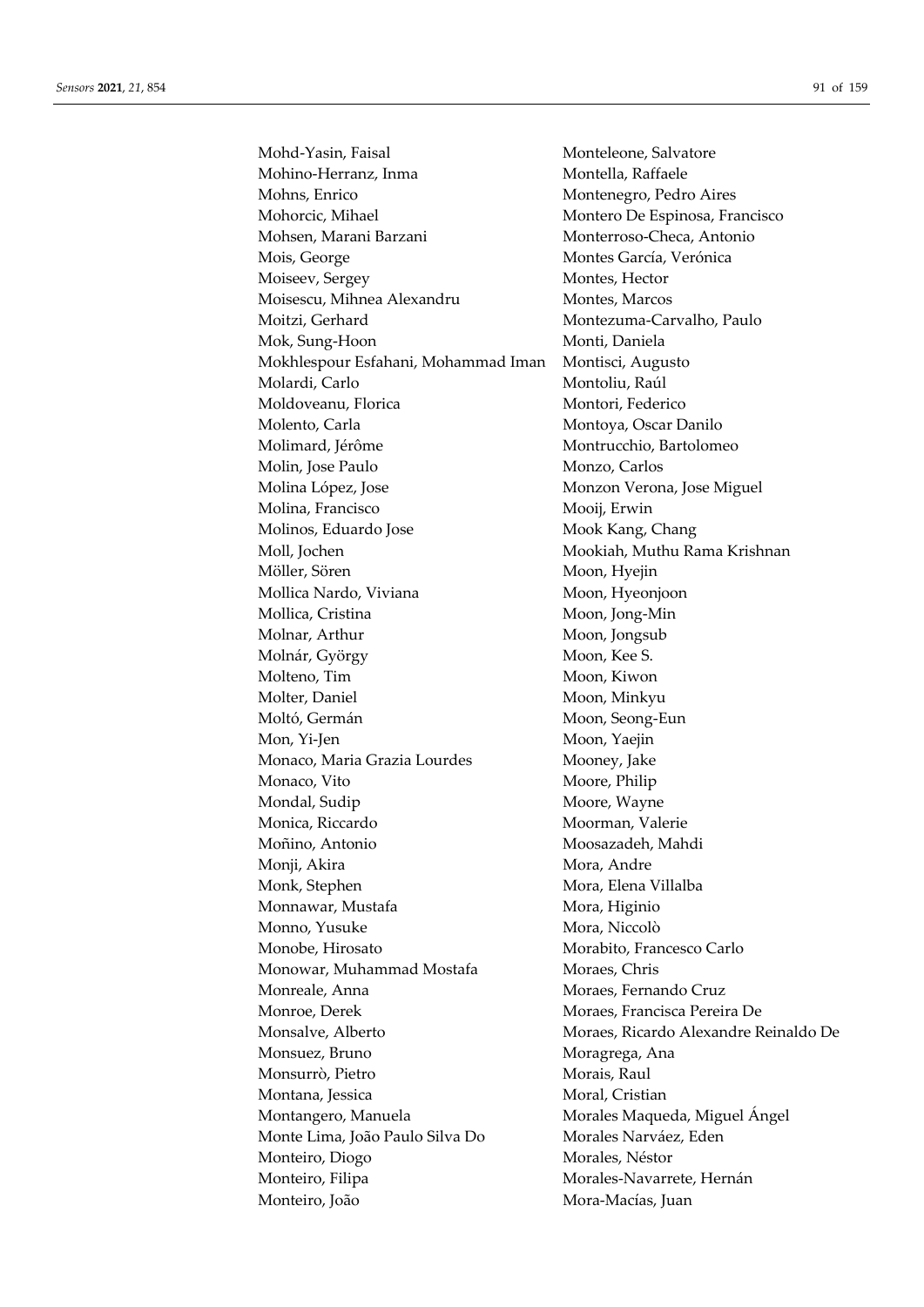Morar, Anca **Morishita**, Shinichiro Mora-Rodriguez, Jesus Moritz, Guilherme Luiz Moraru, Luminița Moriuchi-Kawakami, Takayo Morasso, Carlo Moriyama, Toshifumi Moratuwage, Diluka Morley, Nicola A Moraveji, Neema Mor-Mur, Montserrat Morávková, Zuzana Mornar, Ana Morbidoni, Christian Mornieux, Guillaume Morega, Mihaela Moron, Carlos Moreira Gonçalves, Luís Moroń, Tomasz Moreira, Adriano Moroni, Davide Moreira, Adriano J. C. Moroni, Monica Moreira, Adriano Jorge Cardoso Morosi, Jacopo Moreira, Fernando Morosi, Simone Moreira, Joao Morozov, Oleg Moreira, Mário Wedney De Lima Morozov, Oleg G. Moreira, Rui Silva Morozova, Anna Morel, Pascal Morozova, Sofia Morelli, Davide Morozs, Nils Morello, Rosario Morrell, Benjamin Moreno García, María N. Morris, Daniel Moreno, Asier Morris, Rosie Moreno, Carlos Luque Morris, Tim Moreno, Francisco Morrone, Aldo Moreno, Jaime Morsy, Salem Moreno, Vidal Mortara, Michela Moreno-Armendáriz, Marco A. Morthier, Geert Moreno-García, Carlos Mortimer, Michael Moreno-Guerrero, Antonio-José Mosa, Islam Moreno-Hernández, David Mosavi, Amir Moreno-Moreno, Carlos D. Mosbah, Mohamed Moreno-Valenzuela, Javier Moscalu, Mihaela Morere, Yann Moscato, Vincenzo Moret-Tatay, Carmen Moschitta, Antonio Moretti, Federico Moscholios, Ioannis D. Morettini, Micaela Moselund, Peter M. Moretto, Sandra Moser, Harald Morgado, António Miguel Moser, Kenneth Morgan, Stephen Moshou, Alexandra Morganti, Fabrice Mosiej, Jozef Morgenthal, Guido Moskalev, Pavel Morgera, Alessandro Fraleoni Mosleh, Araliya Moriello, Rosario Schiano Lo Moslem, Sarbast Morillas Gomez, Samuel Moss, Donald Morillas Gómez, Samuel Mossa, Giorgio Morillo, Daniel Sánchez Mosser, Vincent Morimoto, Tania **Mossi, Karla** Morimoto, Yoshiharu Mostafaei, Habib (Germany) Morinigo-Sotelo, Daniel Mostafaei, Habib (Italy) Moríñigo-Sotelo, Daniel Mostarac, Petar Morino, Hiroaki Mota, Guilherme Lucio Abelha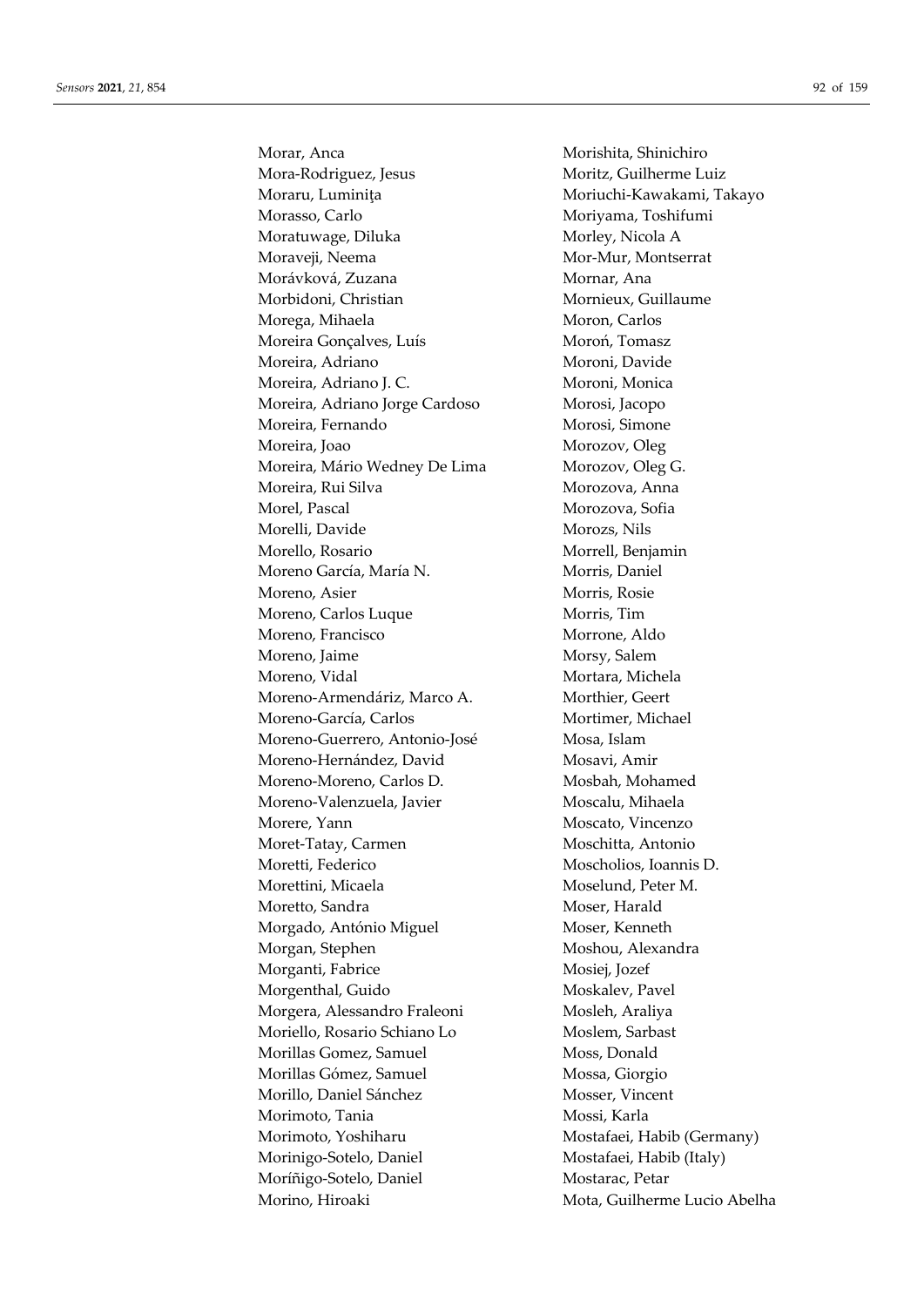Mota, Rafael Perazzo Barbosa Mühlberg, Jan Tobias Mota, Virgínia Fernandes Muhlethaler, Paul Motahhir, Saad Muin, Sifat Motogaito, Atsushi Mujica, Gabriel Mottola, Fabio Mukherjee, Falguni Moualeu-Ngangue, Dany P. Mukherjee, Mithun Moudry, Vítezslav Mulas, Marco Mouli, Ramasamy Muldoon, Conor Moura, Jose Mulla, Yusuf Mourad-Chehade, Farah Müller, Andrei Mouratidis, Despoina Müller, Gerhard Mourtzios, Christos Müller, Hartmut Mourtzis, Dimitris Müller, Ingmar Mourya, Rahul Muller, Jan-Peter Mousas, Christos Müller, Julian Marius Mousavi Kahaki, Seyed Mostafa Müller, Rainer Mousavi Lajimi, S. Amir Müller, Sebastian Mousavi, Amin Mummolo, Carlotta Moussas, Vassilios C. Mumtaz, Shahid Moustafa, Ahmed Muncan, Jelena Moustafa, Mohamed Municio, Esteban Moustakas, Michael Munir, Said Moutarde, Fabien Muniraj, Inbarasan Moutinho Silva, Luis Emanuel Muniz, Pablo Mouzourides, Petros Munkelt, Christoph Moya Rueda, Fernando Muñoz Martinez, Victor Moya-Albor, Ernesto Muñoz Merino, Pedro José Moyano Campos, Juan José Muñoz Organero, Mario Moysis, Lazaros Muñoz, Antonio Mozerov, Mikhail G. Munoz, Roberto Mozos, Ioana **Munoz**, Rodrigo A. A. Mozzanica, Aldo Munoz-Aguirre, Severino Mozzaquatro, Bruno Augusti Muñoz-García, Miguel A. Mporas, Iosif Muñoz-Gea, Juan Pedro Mroczyński, Robert Muñoz-Marí, Jordi Mróz, Marek Munschy, Marc Mrugalski, Marcin Munshi, Talat Mrukiewicz, Mateusz Munster, Petr Mrzljak, Vedran Muntean, Edward Mu, Chaoxu Munteanu, Florentina-Daniela Mu, Xiaojing Muntoni, Giacomo Mubin, Omar Munz, Michael Mück, Michael Mur, Angel Múčka, Peter **Muraki, Katsuhiko** Mufei, Xiao **Muralikrishnan, Bala** Muguruma, Hitoshi Murawska-Ciałowicz, Eugenia Muhamedyev, Ravil Murawski, Lech Muhammad, Khan Murayama, Hideaki Muhammad, Shafiq Muresan, Mircea Paul Muheidat, Fadi Murillo-Escobar, Miguel Angel

Mowla, Md Rakibul Muñoz Hernández, Germán Ardúl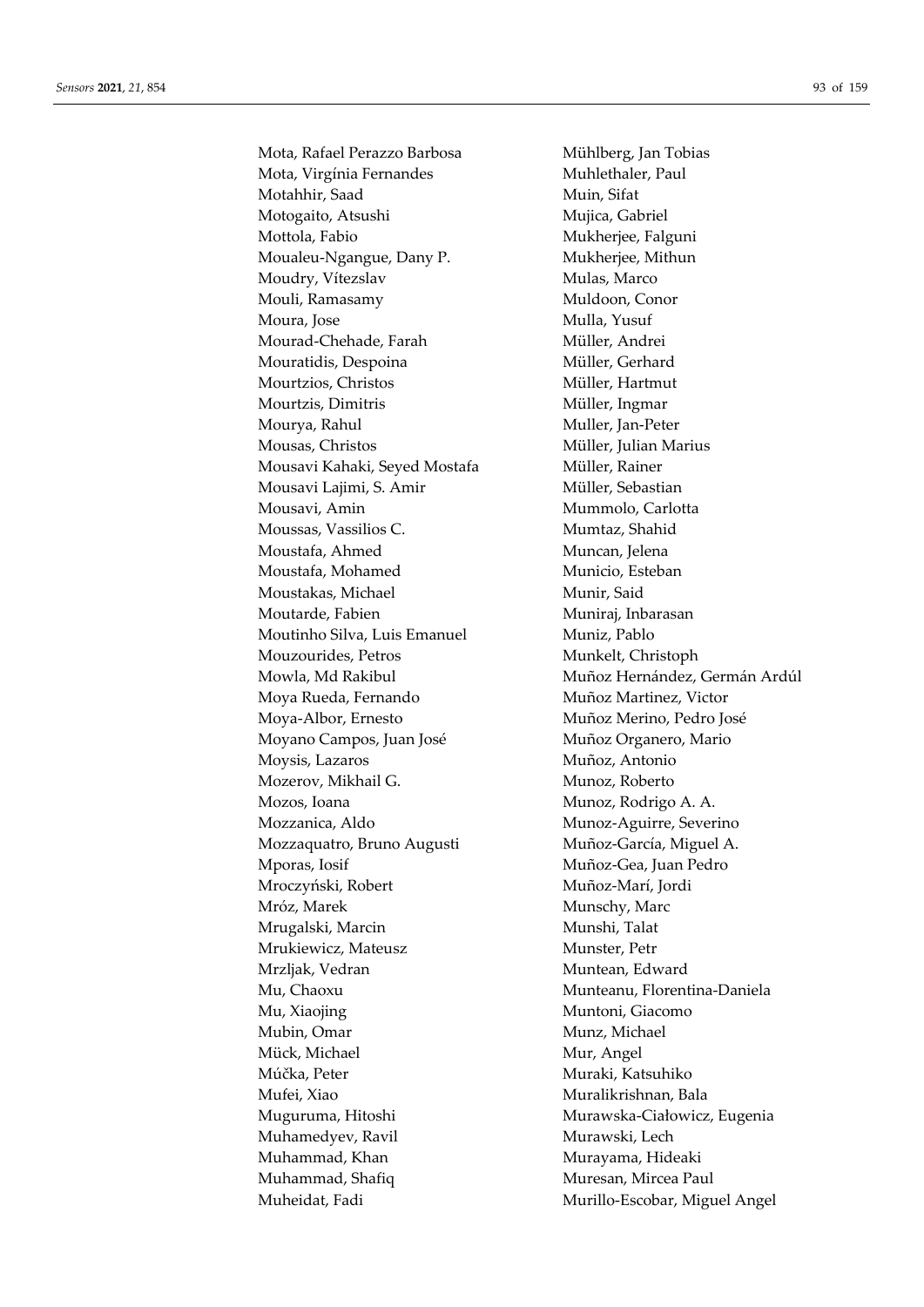Murillo-Fuentes, Juan José Nadeau, Nicholas A. Murphy, Finbarr Nadeem, Muhammad Murphy, Maurice Naderi, Esmaeil Murroni, Maurizio Naderian, Ali Murtada, Khaled Nadolny, Zbigniew Murugappan, Krishnan Naeem, Umair Musa, Sarhan Naftaly, Mira Musci, Mirto Nagai, Masaya Musial, Jedrzej **Nagamine**, Kuniaki Musić, Josip Naganawa, Junichi Musicant, Oren Nagano, Hanatsu Muslimov, Eduard Nagarajan, Sudhagar Must, Indrek Nagatani, Naoki Mustafa, Mustafa Naghar, Azzeddin Mustafa, Mustafa A. Naghilou, Aida Musteata, Mihai Naghshvarianjahromi, Mahdi Musuc, Adina Magdalena Nagi, Łukasz Musumeci, Giuseppe Nagle, Anna Muszyński, Zbigniew Nagles, Edgar Muthanna, Ammar Nagy, Balázs Muthu Karuppan, Mohan Kumar Nagy, László Muthuswamy, Jit Nahab, Fatta Mutinelli, Franco Nahata, Sudhanshu Mutlu, Hatice Nahid, Abdullah-Al Mutreja, Isha Naifar, Slim Mutschler, Christopher Naik, Bhaven Mutshinda, Crispin Naik, Ganesh R Muttikulangara, Sanathanan Naik, Ganesh R. Muttillo, Mirco Naiker, Mani Muzaffar, Raheeb Najafi, Foad Muzik, Jan Najibi, Nasser Mužík, Juraj Najjar, Mohammad Myasoedova, Tatiana N. Nakamoto, Hiroyuki Myllylä, Teemu Nakamura, Ryohei Myllymaa, Sami Nakamura, Yuko Mylonas, Alexios Nakanishi, Yoshitaka Mylonas, Georgios Nakano, Mariko Mylonas, Phivos Nakashima, Motomu Mystkowski, Arkadiusz Nakashima, Shota Myung, Hyun Nakayama, Yu N'Gom, Moussa Nakhla, Sam Nääs, Irenilza De Alencar Nakhli Mahal, Houman Nabavi, Seyedfakhreddin Nakutis, Žilvinas Nabil, Bachagha Naldi, Maurizio Nabizadeh, Azam Nalepa, Grzegorz Nabok, Alexei Nalepa, Jakub Naccache, Rafik Nallal, Muthuchamy Naceri, Abdeldjallil Nam, Gi Pyo Nachtane, Mourad Nam, Seong-Nam Nacif, Jose Augusto M. Nam, Yunyoung Nadaud, Kevin Namiot, Dmitry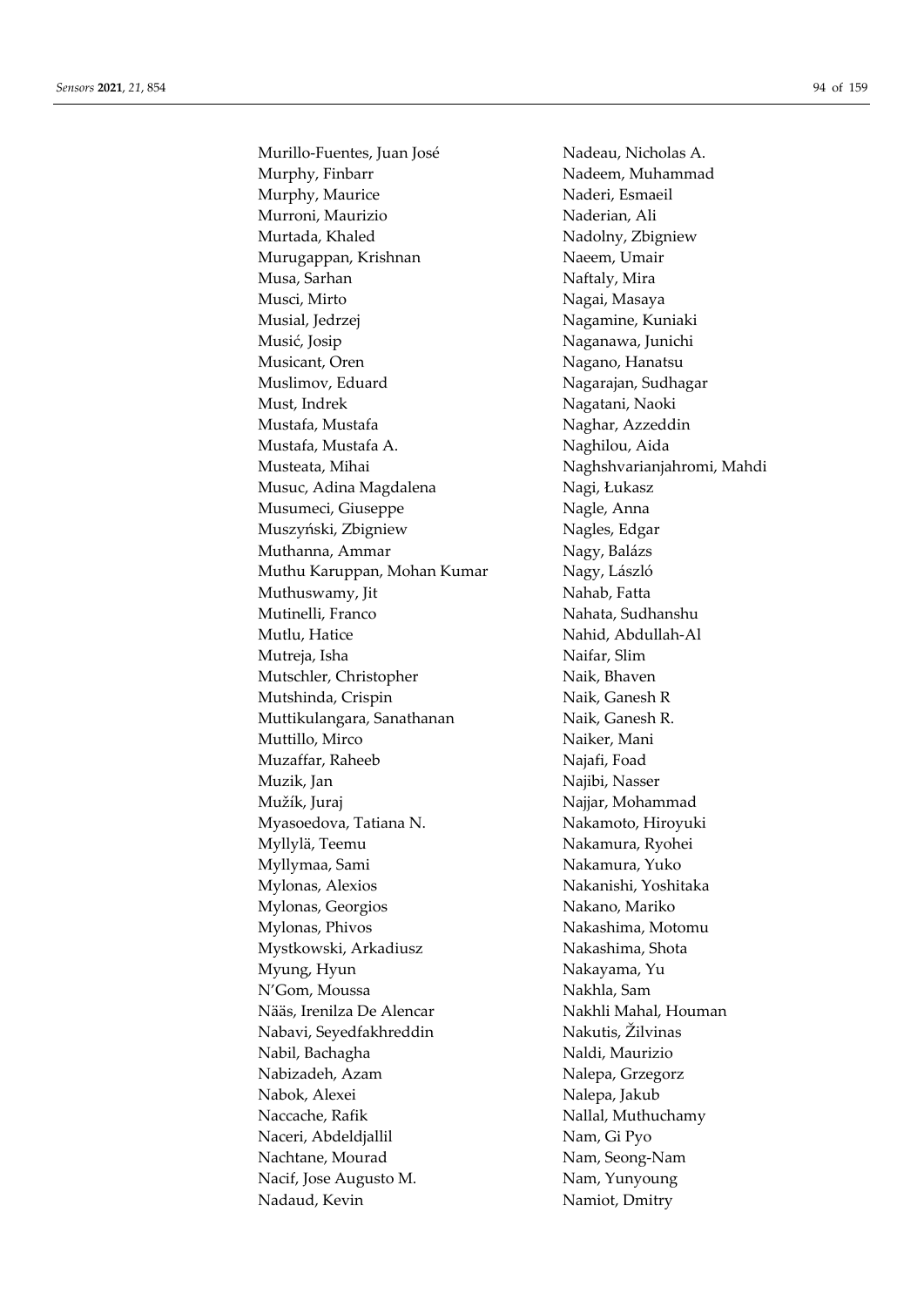Nanjunda, Shivananju Bannur Naus, Krzysztof Nanni, Jacopo Nava, Gabriele Nanni, Loris Nava-Baro, Enrique Nanni, Umberto Navarro, Elena Nanukuttan, Sreejith Navarro, Javier Lorenzo Napa, Sae-Bae Navarro, Stefan Escaida Napier, Chris Navarro-Camba, Enrique A. Napoli, Alessandro Navas, Helena Naqvi, Rizwan Ali Navas-Delgado, Ismael Narain, Sashank Navickas, Romualdas Naranjo, Jose Eugenio Navickiene, Sandro Naranjo-Hernández, David Navikas, Dangirutis Naranjo-Torres, José Navrátil, Václav Narayanan, Barath Nawar, Said Narayanan, Ram M. Nayak, Sridhara Narazaki, Yasutaka Naydenov, Stefan Narbudowicz, Adam Nazarahari, Milad Nardi, Fernando Nazarkevych, Mariya Nardini, Giovanni Nazarov, Andrej P. Narducci, Fabio Nazarov, Dmitry Mikhailovich Narkiewicz, Janusz Nazeer, Muhammad Narsimlu, Kemsaram Nazemifard, Neda Narusue, Yoshiaki Nazir, Salman Nascimento Jr., Cairo L. Ndibanje, Bruce Nascimento, Daniel Chagas Do Ndieyira, Joseph Nascimento, Micael Neagoe, Mircea Nascimento, Sergio Neagu, Bogdan Constantin Nascimento, Tiago Neagu, Bogdan-Constantin Naseer, Dr. Noman Nečas, David Naseer, Prof. Noman Neculoiu, Dan Nasielski, Joshua Neethirajan, Suresh Nasimuddin, N. Neghină, Cătălina Nasirahmadi, Abozar Negrean, Iuliu Nasiri, Noushin Nehra, Ajay Naskar, Susmita Neilsen, Traci Nasrollahi, Amir Neipp, Cristian Nasrollahi, Kamal Nejad, Ali Farokhi Nasser, Abbass Nelatury, Sudarshan Nassiopoulou, Androula Nelli, Rahul Nassour, John Nemes, Ciprian Nastasa, Cristina Németh, Zsolt István Nastro, Alessandro Neophytou, Neophytos Nastuta, Andrei Vasile Nepa, Paolo Natalello, Antonino Nepomuceno, Erivelton Geraldo Nath, Chandra Nepomuceno, Thyago Natsuaki, Ryo Neri, Paolo Nattanmai Parasuraman, Ramviyas Neshatvar, Nazanin Nattkemper, Tim Wilhelm Nesterova, Irina V. Natu, Rucha Netto, Roberto S. Nauber, Richard Netzelmann, Udo Nauroze, Syed Abdullah Neu, Jens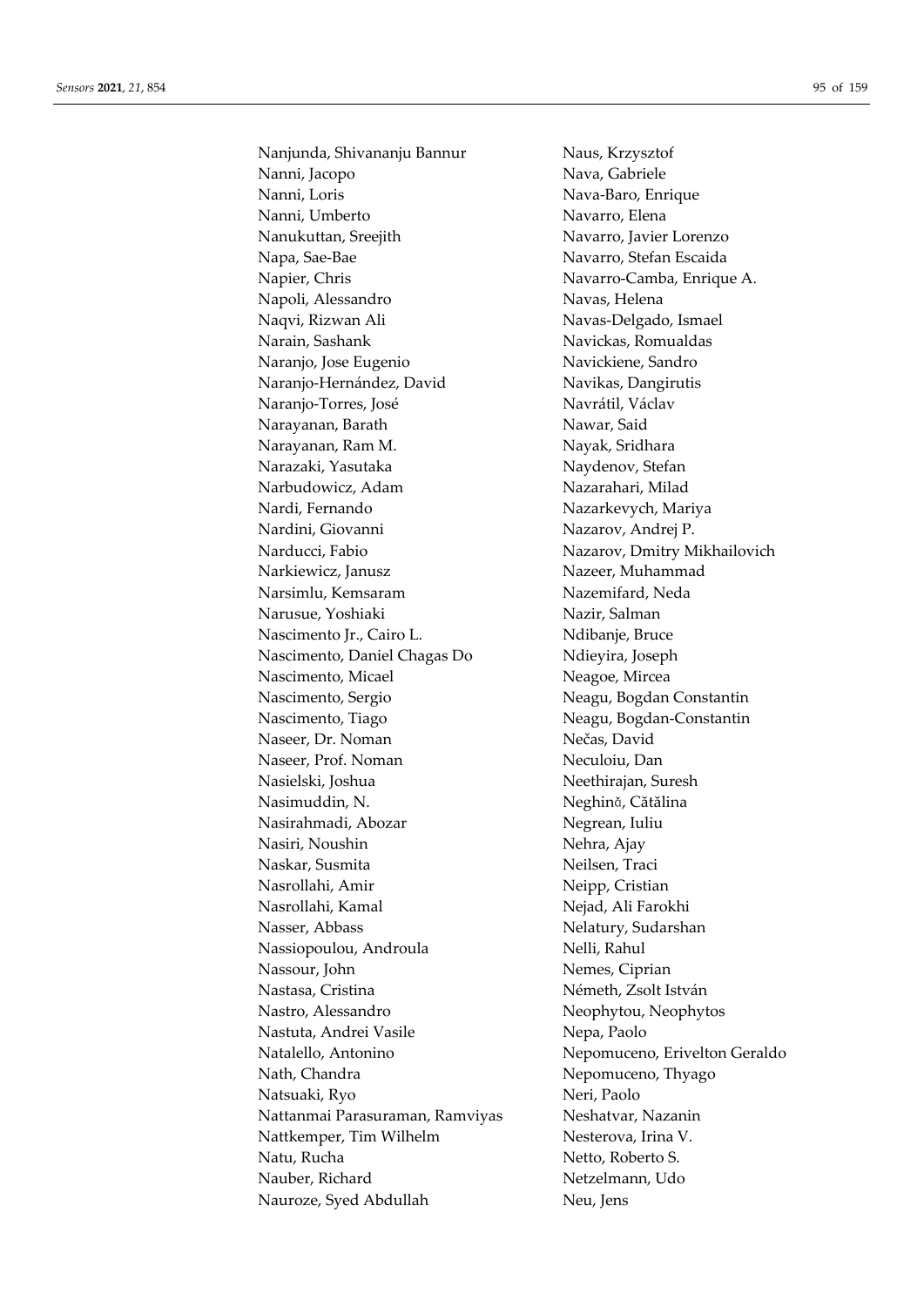Neumann, Patrick P. Ni, Chuen-Fa Neumann, Philipp Ni, Huan Neusypin, Konstantin Ni, Jun Neužil, Pavel Niaghi, Ali Rashid Nevalainen, Paavo Niaz, Muhammad Tabish Neves, Filipe Niazi, Imran Neves, João C. Niazi, Imran Khan Neves, José Niccolai, Alessandro Neves, Leandro A. Nicholson, Vaughan Newair, Emad F. Nico, Giovanni Newe, Thomas Nicolae, Maximilian Nežerka, Václav Nicolas, Garcia Aracil Ng, Joseph Nicolay, Pascal Ng, Sebastian Nicolazzo, Serena Ngo, Chunyong Nicolò, Andrea Ngo, Ha Duong Nicu, Ionut Cristi Ngoc Nguyen, Quang Nie, DongHu Nguyen Gia, Tuan Nie, Liming Nguyen, Binh Nie, Liqiang Nguyen, Binh P. Nie, Mengyan Nguyen, Chuong Nie, Sheng Nguyen, Dong-Nhat Nie, Zedong Nguyen, Duc-Hiep Niedbała, Gniewko Nguyen, Giang Niedbalski, Zbigniew Nguyen, Hoang Niederer, Daniel Nguyen, Hung Niedoba, Tomasz Nguyen, Huy T. Nierhaus, Till Nguyen, Khuong An Nieto Escámez, Francisco Nguyen, Linh Niewiadomski, Adam Nguyen, Long Quang Nifli, Artemissia-Phoebe Nguyen, Minh Tuan Nijim, Mais Nguyen, Ngoc Hung Nikiforova, Anastasija Nguyen, Nha Nikitas, Nikolaos Nguyen, Phuc Nikitin, Petr Nguyen, Thien D. Nikodem, Jan Nguyen, Trang Nikodem, Maciej Nguyen, Trieu Nikolaev, Dmitry Nguyen, Trong-Nguyen Nikolaev, Konstantin Nguyen, Trong-The Nikolaidis, Athanasios Nguyen, Trung Nikolaidis, Spiros Nguyen, Trung H. Nikolaidis, Theoklis Nguyen, Van Dung Nikolaou, Symeon Nguyen, Viet Ha Nikolelis, Dimitrios P. Nguyen, Vu Nikolic, Dejan Nguyen, Xuan Son Nikulchev, Evgeny Nguyen-Van, Triet Nilsson, Tobias Nhu-Ngoc Dao, Dao Nimmagadda, Shastri

Ngo, Dat Nicoloiu (Stefanescu), Alexandra Nguyen, Huong Thu Niemczewska-Wojcik, Magdalena Nguyen, Kien Niewiadomska-Szynkiewicz, Ewa Nguyen, Tu Nikolaos, Karathanasopoulos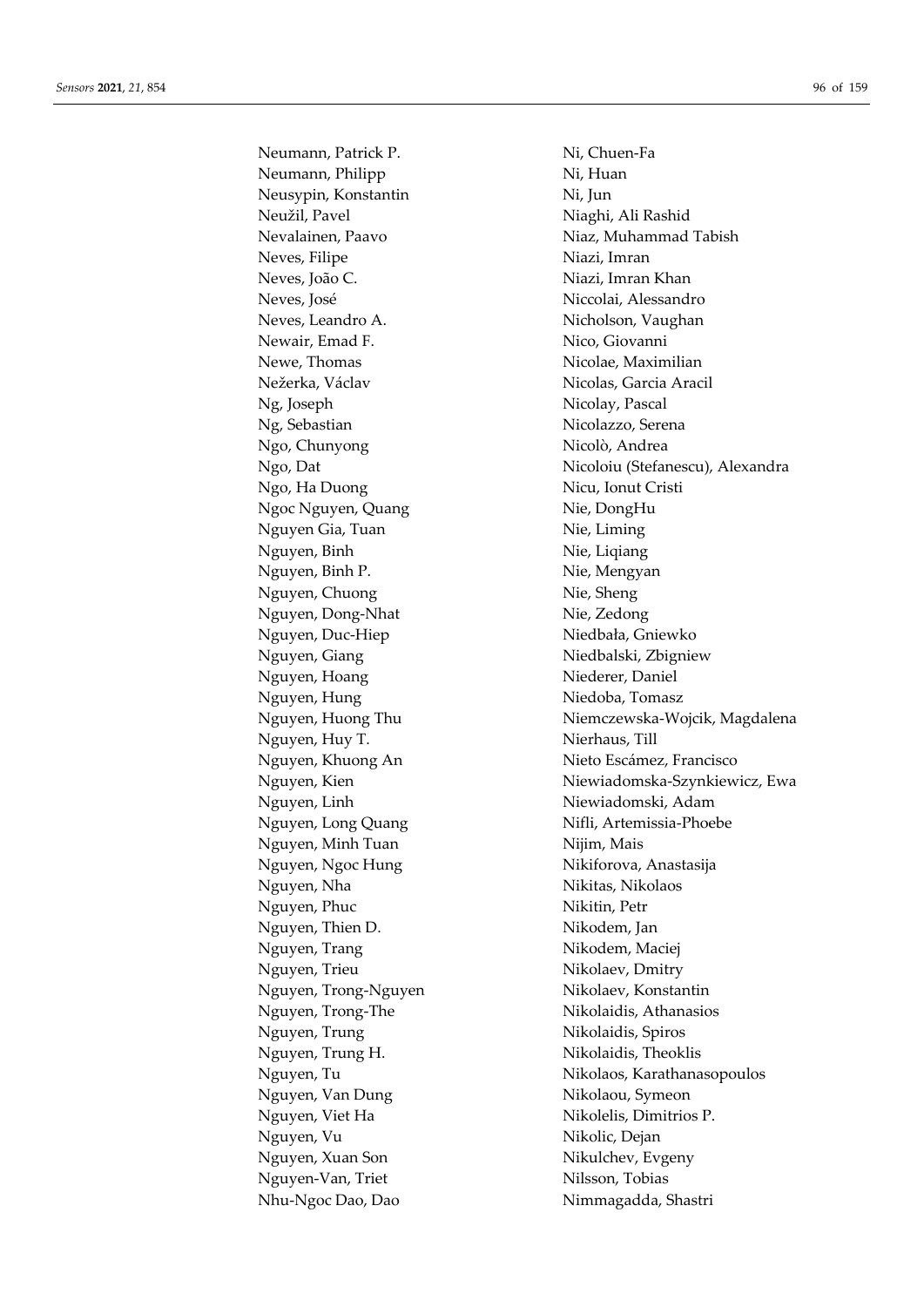Nimse, Satish Balasaheb Norcic, Gregor Ning, Huiming Nord, Natasa Ning, Zhaolong Nordin, Andrew D. Nino, Pasquale Nordman, Maaria Niola, Vincenzo Noriega, Álvaro Niort, Jannick Noriega, Leocundo Aguilar Niri, Mona Faraji Norman, Steve Nisheva, Maria Norrlöf, Mikael Nishida, Yuya Norta, Alexander Nishiguchi, Hajime North, Max M. Nishihara, Ryo Nosalewicz, Artur Nishio, Mizuho Novák, Andrej Nishiuchi, Hiroaki Novak, Domen Nishiyama, Akiko Novak, Jiri Nishiyama, Michiko Novak, Miroslav Nissen, Ivor Novak, Nejc Nistor, Eleonora Novelli, Antonio Nistor, Sorin Novellino, Alessandro Nitta, Kouichi Novickij, Vitalij Nitti, Massimiliano Novikov, Arthur I. Nitti, Michele Novoa, José Nitzan, Itamar Nóvoa, X. Ramón Nitzan, Meir Novosselov, Igor Nitze, Ingmar Novotný, Michal Niu, Lei Nowak, Mateusz Niu, Yanbo Nowak, Robert Nivedita, Nivedita Nowakowski, Artur Niwa, Osamu Nowakowski, Jacek Njegovec, Matej Nowicki, Michał Nkenyereye, Lewis Nowicki, Michał R. Nobes, David S. Nowosielski, Adam Noble, Jeremy W. Noyer, Jean-Charles Nobre, Jéferson Campos Nozato, Hideaki Nobukawa, Teruyoshi Nozzoli, Francesco Nocera, Luciano Ntantogian, Christoforos Nocerino, Erica Nuchkrua, Thanana Noda, Juan J. Nunes, Fernando Noga, Marcin Nunes, Teresa Noga, Stanisław Núñez, Alfredo Noghanian, Sima Nunez, Itzel Noguchi, Atsushi Nuñez, Neftali Nogueira Rebelo, Rita Daniela Núñez, Pedro Nogueira, Michele Nuñez-Andrés, Amparo Noh, Byungjoo Núñez-Ramírez, Fidel Noh, Yeon Sik Nurmi, Jari Noh, Young-Chan Nuster, Robert Nohama, Percy Nwaboh, Javis Anyangwe Nolting, Lars Nwajana, Augustine O. Nomikos, Nikolaos Nwogu, Ifeoma

Niu, Zhenguo Nowakowska-Lipiec, Katarzyna Noh, Myounggyu Nuño-Maganda, Marco Aurelio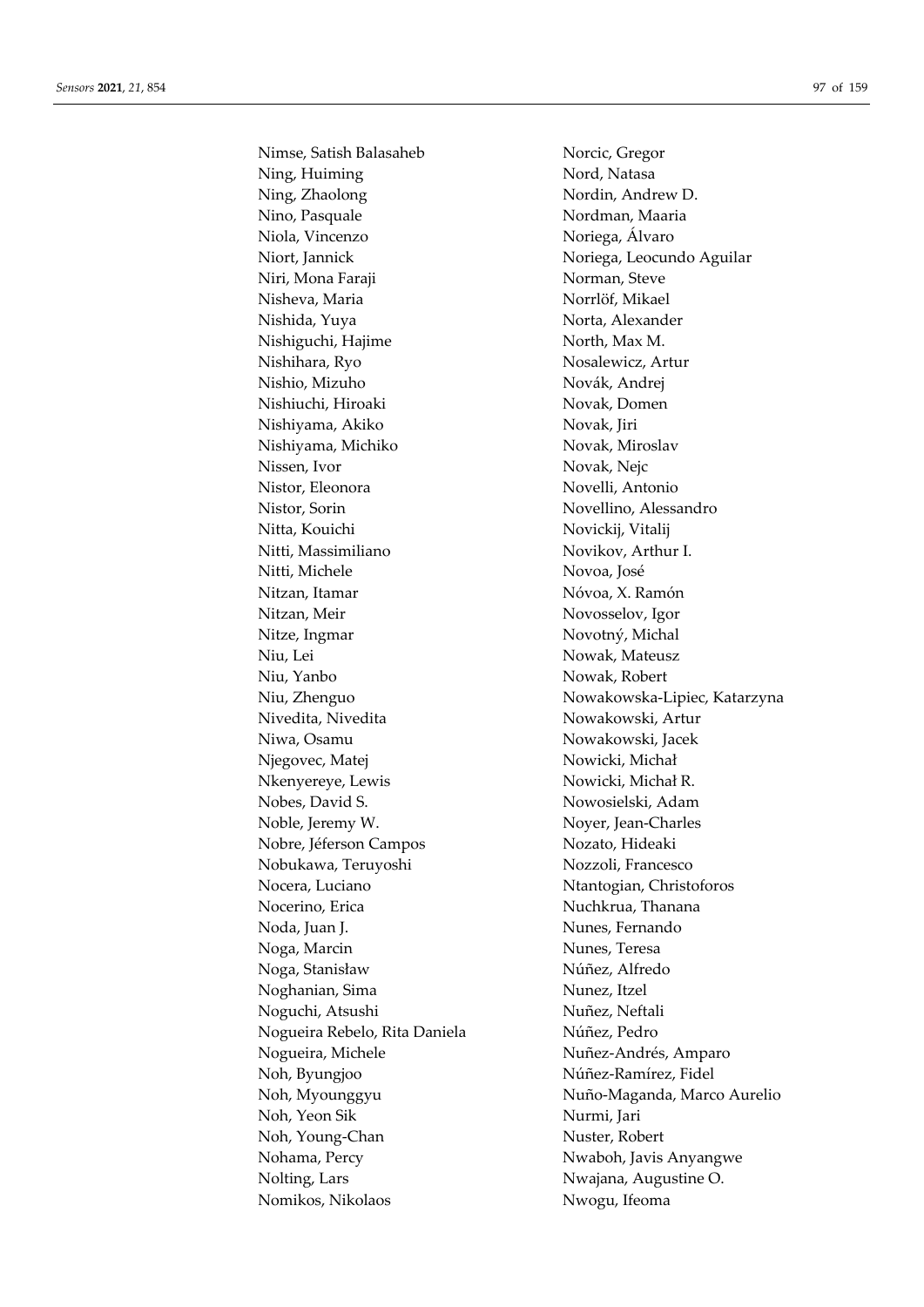Nyarko, Emmanuel Karlo Oh, Min-cheol Nyberg, Roger Oh, Seongkeun Nyka, Krzysztof Oh, Seungmin Nykiel, Grzegorz Oh, Taekeun O'Byrne, Michael Oh, Tong In O'Duill, Sean **O'Duill**, Sean O'Keefe, Kyle Öhberg, Fredrik O'Leary, Richard Ohira, Shin-Ichi O'Loughlin, Declan Ohlckers, Per O'Mahony, Conor Ohno, Seigo O'Neil, Glen Ohodnicki, Paul O'Nils, Mattias Ohsawa, Ryou O'Shaughnessy, Douglas Ohtsu, Masayasu O'Sullivan, David Cikonomou, Konstantinos O'Toole, Michael **O'Toole**, Michael **O**jarand, Jaan Obland, Michael Ojaroudi Parchin, Naser Obreja, Serban Georgica Ojeda, Dora Luz Obrzut, Jan Ojeda, Edilberto Occhipinti, Luigi Cieda, Lauro Ochi, Masayuki Ojo, Mike Oluwatayo Ochieng, Washington Yotto Ojsteršek, Robert Ochoa-Brust, Alberto Ok, Jong G. Ochoa-Ruiz, Gilberto Okada, Tatsuaki Ochoa-Zezzatti, Alberto Okajima, Junnosuke Ochowiak, Marek **Okamoto**, Shogo Oddo, Calogero M. Okamoto, Takashi Odry, Akos Okarma, Krzysztof Odziemczyk, Waldemar Okumura, Susumu Oest, Adam Olague, Gustavo Offerhaus, Herman L. Olaizola, Igor García Offermans, Peter **Oland**, Espen Ogashawara, Igor Olanrewaju, Ayokunle Ogawa, Keiji Olaru, Andrei Ogawa, Shinpei Olasupo, Tajudeen O. Ogawa, Takahiro Olaszek, Piotr Oggeri, Claudio Olazagoitia, José Luis Ogiela, Lidia Oleniacz, Robert Ogiela, Urszula Olesberg, Jonathon Ogilvie, Sean **Oletic, Dinko** Ogino, Mikito Olewnik-Kruszkowska, Ewa Ogiso, Satoki Olga, Doroshenko Ogras, Umit Oliva, Diego Ögren, Mikael Oliva, Gabriele Ogundile, Olayinka O. Olivares, Jimena Ogut, Mehmet Olivares, Teresa Oh, Je Hoon Olivares-Olivares, Pablo José Oh, Jeong-Ho Olive, David Oh, Jungsuek Olive, Xavier Oh, Ki Yong **Oliveira Salles, Maiara** Oh, Kwangseok Oliveira, Andre Schneider De Oh, Min Seok Oliveira, Helder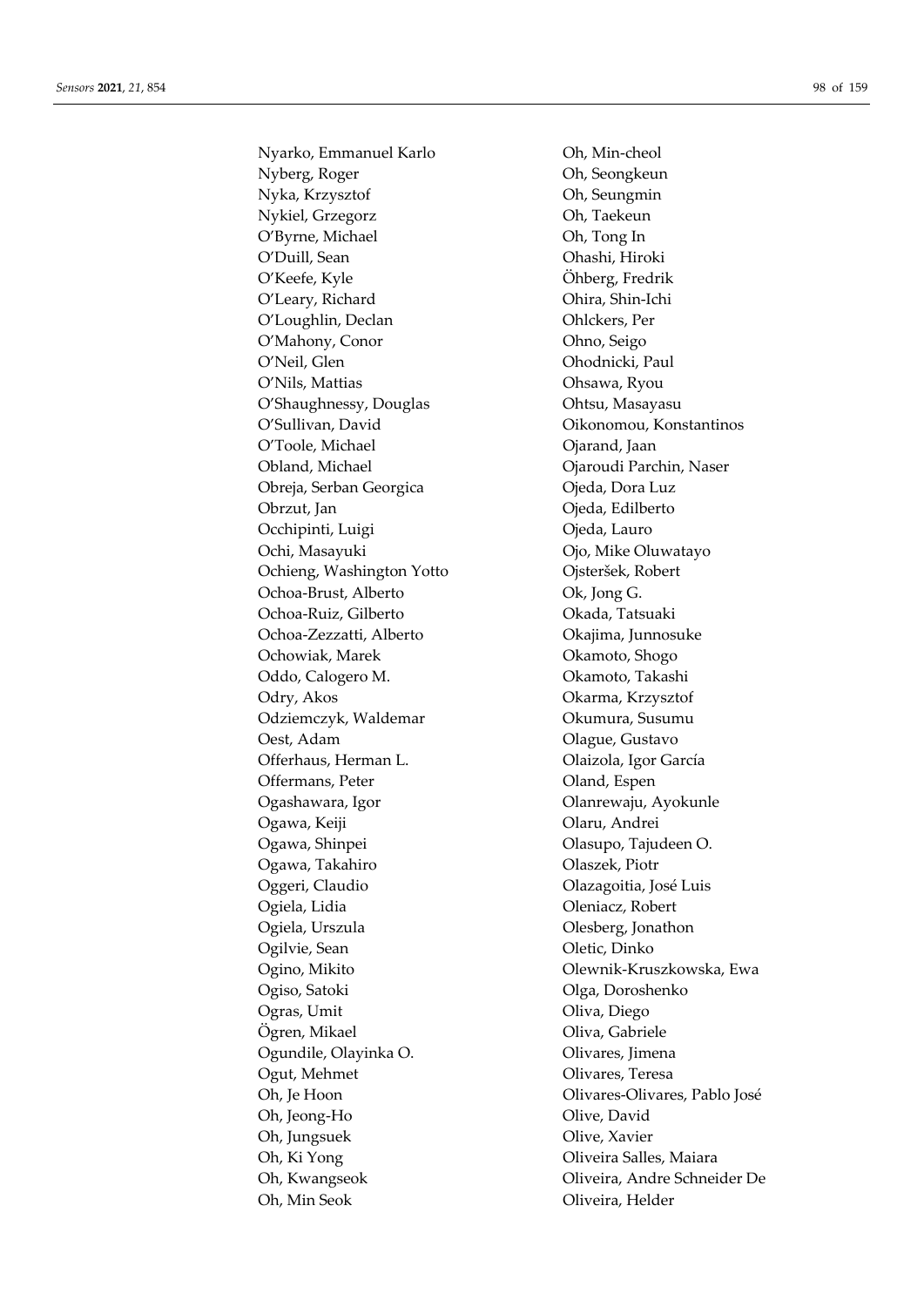Oliveira, Henrique **Orešković**, Jasna Oliveira, Horácio Orgaz, Eva Vargas Oliveira, João Pedro Orion, Itzhak Oliveira, Luís Orlando, Danilo Oliveira, Ricardo Orlando, Santo Oliveira, Rúben Orlovskii, Yurii Oliveira, Sonia M. Orłowska-Kowalska, Teresa Oliver, Probst Orobtchouk, Regis Oliver, Sergio Orosei, Roberto Olivera, Vicente Matellán Orosz, Tamás Olivetti, Elena Orozco Barbosa, Luis Olivetti, Elena Carlotta Orozco, Ulises Olivier, Pierre Orsini, Andrea Oliviero, Massimo Orsini, Giovanna Oller, Joaquim Orsolino, Romeo Olmo, Alberto Ortale, Riccardo Olmos, Antonio Martínez Orte, Angel Olofinjana, Ayodele Ortega Avila, Ana Belen Olorunniji, Femi J. Ortega Sarmiento, Samuel Olsson, Fredrik Ortega-Huerta, Miguel Olszewska, Ewa Ortego, Diego Oltean, Gabriel Ortegon, Jaime Olthuis, Wouter **Ortenzi**, Luciano Olugbara, Oludayo Ortgies, Dirk H. Oluyisola, Olumide Ortín-Obón, Marta Olvera Trejo, Daniel **Ortis**, Alessandro Olvera-López, Arturo **Ortiz**, Francisco Omboni, Stefano Ortiz, Jesús Omelina, Ľuboš Ortiz-Lozano, José Ángel Omelkov, Sergey **Ortner**, Michael Ometov, Aleksandr **Orton**, Thomas J. Omidalizarandi, Mohammad Ortuño, José María Omidvarborna, Hamid Orúe López, Amalia Beatriz Omura, Yasuhisa Orynycz, Olga Oña Simbaña, Edwin Daniel Orzan, Mihai Cristian Onaca, Alexandru Osaba, Eneko Onat, Altan Osakada, Yasuko Oniga, Florin Osborn, Luke Oniga, Valeria-Ersilia Osco, Lucas Prado Onireti, Oluwakayode Oseev, Aleksandr Ono, Kanji Oshan, Taylor Ono, Kazuo Oshman, Christopher Onofrei, Roxana Ramona Oshtorjani, Ehsan Kiani Oo, Thant Zin Oskarbski, Jacek Ooi, Chin Hong Osman, Shazali Öpik, Andres Osonga, Francis J Opromolla, Roberto Osório, Jonas H. Orcos, Lara Ossa, Luis Fernando Castillo Ordaz, Patricio Ossandon, Miguel Ordoñez Morales, Francisco Javier Osseiran, Adam Orengo, Giancarlo Oßwald, Kai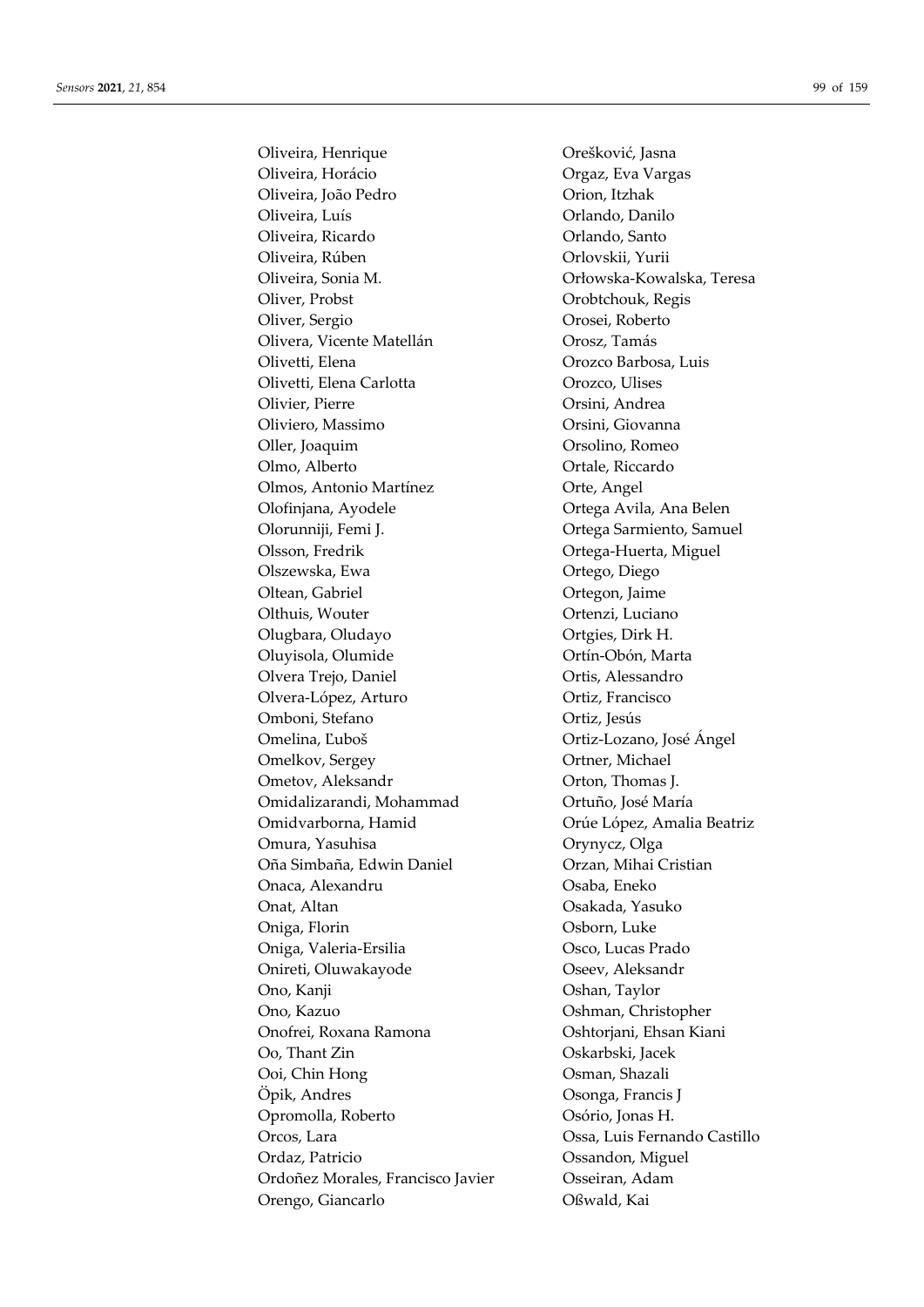Ostasevicius, Vytautas Paar, Gerhard Österberg, Patrik Paar, Rinaldo Ostnes, Runar Pabst, Oliver Ostrovidov, Serge Paccagnella, Alessandro Ostrowska, Ksenia Pacheco, Fannia Osuna-Enciso, Valentín Pacheco, João G. Oszust, Mariusz Pacia, Marta Z. Oszutowska-Mazurek, Dorota Paciorek-Sadowska, Joanna Ota, Nobutoshi Pacurar, Claudia Otálvaro, Sameul Serna Paczos-Grzeda, Edyta Otamendi, Francisco Javier Padalkar, Mugdha Otebolaku, Abayomi Paderewski, Patricia Oterkus, Selda Padilha Lanari Bo, Antonio Otero, Abraham Padilla, Francisco M. Otero, Jorge Padilla, Moises Otero, Pablo Padua, Luis Othman, Ali Padulo, Johnny Othman, Arsalan Paek, Jeongyeup Otis, Martin Paek, Sung Wook Otnes, Roald Pagán, Brianna R. Oton, Claudio Pagano, Sergio Otoum, Safa Page, Alex Otremba, Zbigniew Pagello, Enrico Otrok, Hadi Pagiatakis, Gerasimos Otsuka, Keisuke Pagliazzi, Marco. Otsuka, Yuichi Pai, Ming-Chang Otsuka, Yuta Paiano, Roberto Ott, Peter Paice, Andrew Ou, Jianzhen Paidi, Santosh Kumar Ou, Weihua Paidi, Vijay Ouahabi, Abdeldjalil Paim, Leonardo Oualkadi, Ahmed El Paiva, Cassio Ouda, Mahmoud Pająk, Michał Oudre, Laurent Pajaziti, Arbnor Ouhyoung, Ming Pak, Alexey Ouyang, Han Pak, Soojong Ouyang, Yingkai Pakos, Wojciech Ovaliadis, Kyriakos Pakrashi, Vikram Overeem, Sebastiaan Pakula, Anna Ovseník, Ľuboš Pal, Nabamita Øvstedal, Ola Pal, Pinaki Øvsthus, Knut Palacín, Jordi Owda, Amani Yousef Palacios-Laloy, Agustin Owen, Joshua **Palacz**, Magdalena Owerko, Tomasz Palade, Andrei Oyekan, John Palade, Vasile Özdamar, Özcan Palamà, Riccardo Ozer, Ekin Palani, Hari Ozeri, Shaul Palanisamy, Selvakumar Ozolins, Oskars Palau, Anna

Osypiuk, Rafał Pacheco-Londoño, Leonardo C.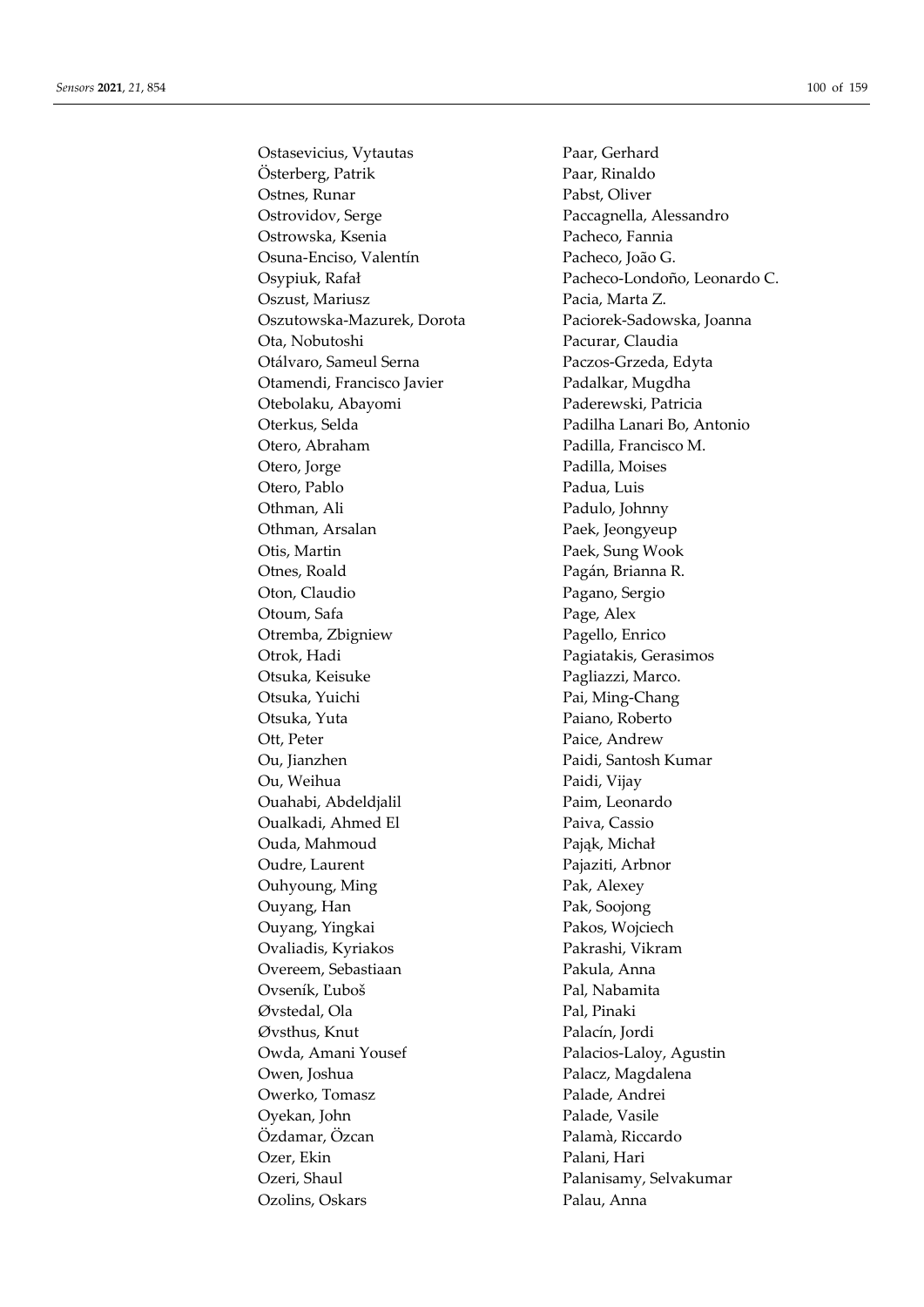Palazzi, Valentina Panagopoulos, Dimitris J. Palczynska, Beata Panagoulia, Dionysia Paleari, Marco Panahi, Fereidoun Palego, Cristiano Panapakidis, Ioannis Paleologu, Constantin Panayiotis, Koutsabasis Palermo, Amelia Panda, Manoj Palermo, Eduardo Pander, Tomasz Palestra, Giuseppe Pandey, Gaurav Paleu, Viorel Pandey, Om Jee Palevicius, Arvydas Pandey, Prem Chandra Palinko, Istvan Pandiev, Ivailo Palipana, Sameera Pandit, Hemant Palis, Stefan Pandíth, Anúp Pałka, Norbert Panduro, Marco A. Panduro Palladino, Domenico Pandya, Abhilash Palleschi, Vince Paneque, Manuel Pallotta, Giuliana Paneque, Pilar Pallotta, Luca Panero, Elisa Palm, Rainer Pang, Fufei Palma, Lorenzo **Pang, Guangchang** Palma, Luis Brito Pang, Xiaodan Palma, Matteo Pani, Danilo Palma, Susana Panitsa, Maria Palmer, Diane Pankiewicz, Bogdan Palmeri, Roberta Pankowska, Malgorzata Palmerini, Giovanni Pannek, Carolin Palmieri, Francesco A. N. Pannek, Jürgen Palmieri, Luca Pannone, Daniele Palmieri, Marco Panowicz, Robert Pålsson, Björn Pantano, Maria Palumbo, Annunziata Pantazi, Xanthoula Eirini Palumbo, Davide Pantazis, George Palumbo, Pierpaolo Panwar, Mayank Palzer, Stefan Panzardi, Enza Pamplona Segundo, Maurício Pao, Tsang-Long Pampuro, Niccolò Paolesse, Roberto Pamucar, Dragan Paoletti, Mercedes E. Pamuła, Teresa Paolicelli, Federica Pan, Guoqing Paolini, Christopher Pan, Haozhi Paolozzi, Antonio Pan, Jeng-Shyang Paolucci, Michela Pan, Sung-Bum Paone, Nicola Pan, Taisong Papa, Mauricio Pan, Weifeng Papa, Umberto Pan, Yiqun Papadakis, Andreas Pan, Yong-Le Papadia, Gabriele Pan, Yun Papadopoulos, Basil Panagiotakis, Costas Papadopoulos, Georgios Panagiotopoulou, Antigoni Papadopoulos, Georgios Z. Panagiotou, Pericles Papadopoulos, Nikos

Pan, Xiaofang Papacharalampopoulos, Alexios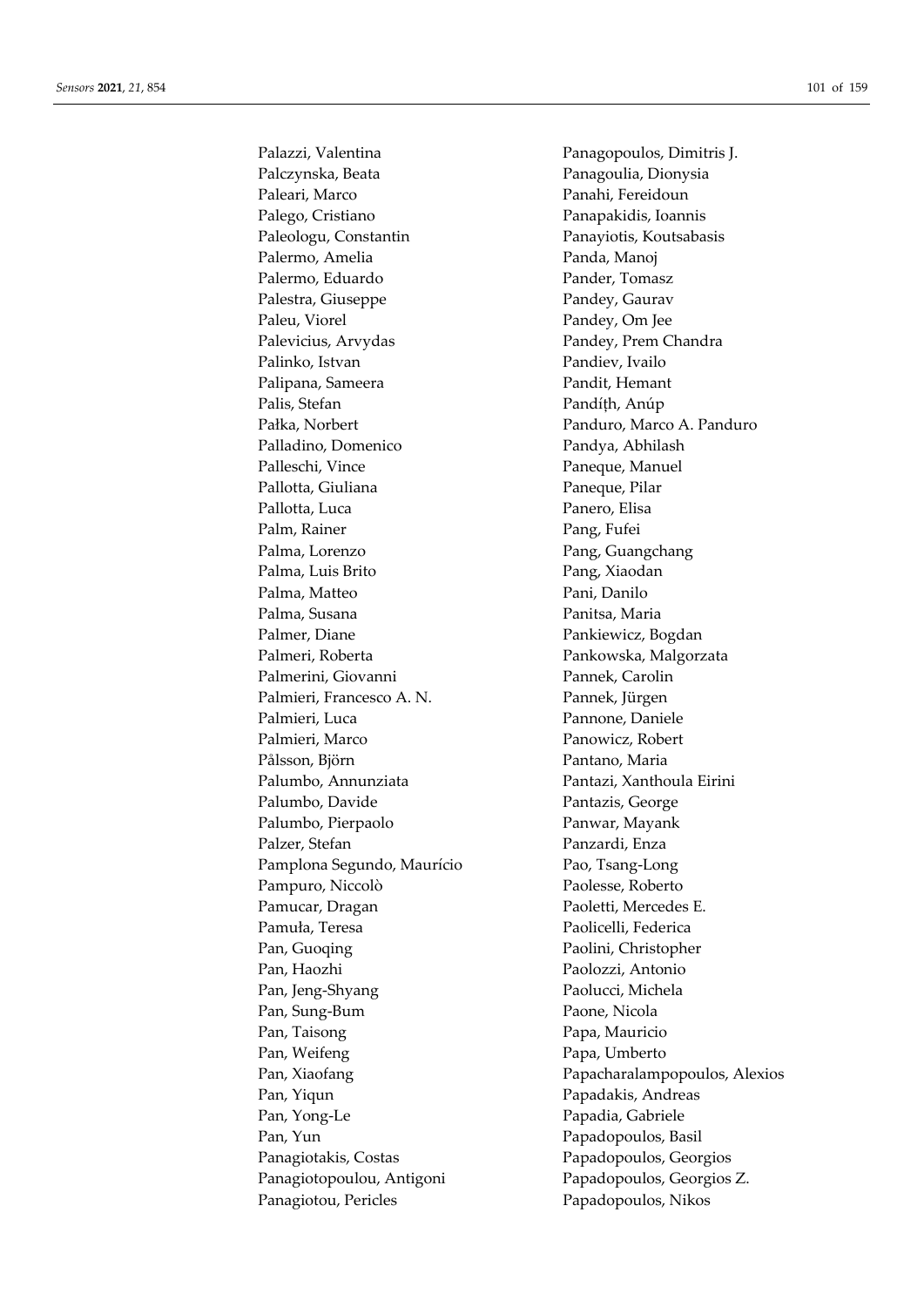Papadopoulos, Theofilos Park, Jong-Il Papageorgas, Panagiotis G. Park, Jong-Seung Papageorgiou, Ismini E Park, Jongwoong Papageorgiou, Markos Park, Joontaek Papaj, Jan Park, Jun Hui Papakonstantinou, Apostolos Park, Jung-Dong Papakostas, George A. Park, Jung-Min Papalambrou, Andreas Park, Junyong Papalitsas, Christos **Park, Park, Park**, Park, Park, Park, Park, Park, Park, Park, Park, Park, Park, Park, Park, Park, Park, Park, Park, Park, Park, Park, Park, Park, Park, Park, Park, Park, Park, Park, Park, Park, Park, P Papalou, Angeliki Park, Ki Soo Paparrizos, John Park, Kidong Papathanassiou, Anthony N. Park, Kihan Papathanassiou, Apostolos Park, Ki-Ho Papic, Vladan Park, KiSung Paplinski, Janusz Park, Min Papoutsidakis, Michail G. Park, Myunghwan Pappu, Chandra Park, Pangun Pappu, Chandra S. Park, Piljae Parada, Raúl **Park, Sang Min** Paradisis, Dimitrios Park, Sangbaek Paraforos, Dimitrios S. Park, Sangjoon Paralič, Ján Park, Sehyun Paraoanu, Gheorghe Sorin Park, Soo-Hyun Pardàs, Montse Park, Soon-Yong Pardo, Antonio Park, Sung Il Parece, Tammy Park, TaeHyoung Paredes-Madrid, Leonel Park, Tae-Hyoung Parent, Gilles **Park, Won Kwang** Parfenov, Vadim A. Park, Yoo Min Parham, Kiyan Park, You-Jin Paria, Debadrita Park, Young June Pariente, Cristóbal García Parker, Stewart F. Parinov, Ivan A. Parmehr, Ebadat Ghanbari Park, Byeongjin Parmet, Yisrael Park, Byungwoon Parra Boronat, Lorena Park, Chansik Parra, Lorena Park, Dae Sung Parra, Ramon Park, Daesung Parra, Vicente Park, Eunhyeok Parrein, Benoît Park, Gisu Parres-Peredo, Alvaro Park, Haemi Parrilla Pons, Marc Park, Hangue Parrilla, Luis Park, Hanhoon Parrington, Lucy Park, Hyung-Min Parron, Josep Park, Hyunhee Parry, Dave Park, Jaehwa Paršeliūnas, Eimuntas Park, Jae-Hyeung Parteli, Eric J. R. Park, Je-Kyun Partha Narayan, Mishra Park, Jeonghun Partila, Pavol Park, Jin Gyu Partsinevelos, Panagiotis Park, Jinse Parupudi, Tejasvi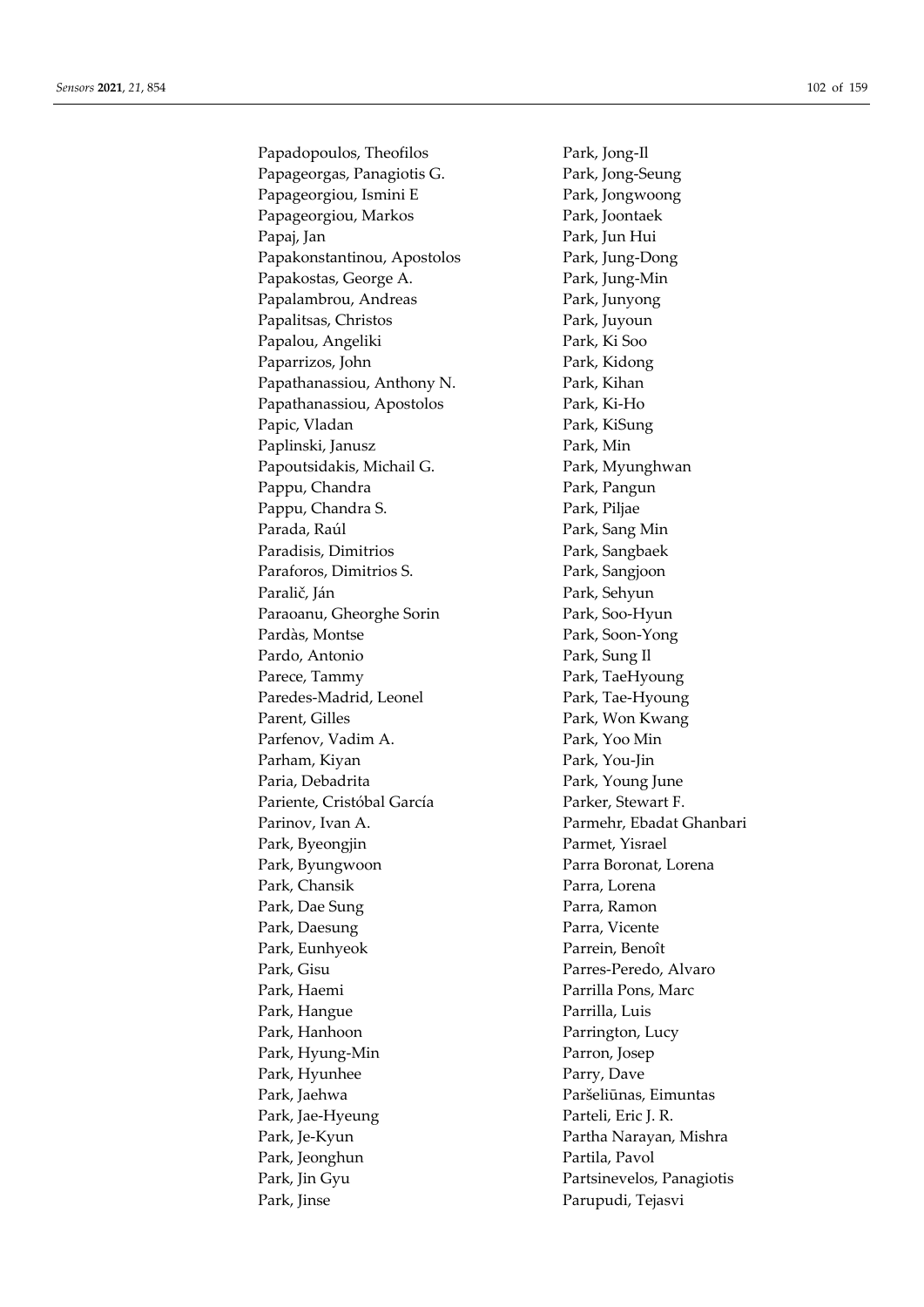Parus, Arkadiusz Patterson, Albert E. Parvez, Imtiaz Patterson, Jennifer Parviainen, Mikko Patwardhan, Amol Parziale, Antonio Pau, Giovanni Pascal, Carlos **Paudel**, Basanta Pascarella, Domenico Paugam, Ronan Pascolo, Paolo Pauk, Jolanta Pascucci, Simone Paul, Anand Pasero, Eros Paul, Andrea Pashchenko, Dmitry Paul, Anirban Pašić, Borivoje Pauliukaite, Rasa Pasinszki, Tibor Paulo, Joao Ruivo Pasluosta, Cristian Pavaloaia, Vasile Daniel Pasolini, Gianni **Pavan, Esteban Enrique** Pasolli, Edoardo Pavan, Gianni Paspallis, Nearchos Pavel, Octavian Dumitru Pasquale Giofrè, Vincenzo Pavelka, Karel Pasquali, Paolo Pavesi, Maura Pasqualotto, Roberto Pavić, Luka Pasquier, Jacques Pavlidis, George P. Passian, Ali Pavlov, Ilya N. Passos, Diego Pavlyuk, Dmitry Pastor Vargas, Rafael Paw, Yew Chai Pastor, Jesus Paweł, Dymora Pastor, José L. Pawlik, Pawel Pastorelli, Stefano Pawłowicz, Bartosz Pastor-López, Iker Pawłowski, Eligiusz Paszkiel, Szczepan Pawson, David Paszkiewicz, Andrzej Payá, Luis Páta, Petr Paynter, Ian Patalas-Maliszewska, Justyna Payo, Ismael Patchay, Sandhiran Payrebrune, Kristin Patel, Bhavik Anil Paz, Igor Patel, Sarosh Pazdera, Luboš Patela, Sergiusz Pazderski, Dariusz Patelarou, Athina Pazera, Marcin Paternain, Daniel Pazhamalai, Parthiban Paterno, Leonardo Giordano Paziewski, Jacek Pathak, Sarthak Pazzi, Veronica Patil, Ashok Kumar Pearce, Jonathan Patil, Devendra Peces, César Benavente Patil, Samadhan Bhaulal Pecoraro, Giovanni Patil, Ujwalkumar Pecorella, Tommaso Patooghy, Ahmad Pecqueur, Sébastien Patra, Subir Pediaditis, Matthew Pătrașcu, Monica Pedreño, Jose Navarro Patriarchi, Tommaso Pedrero González, Antonio Patricio, Madaín Pérez Pedrero, Maria Patrick, Erin Pedrosa, Eurico Farinha Patroi, Delia Pedrosa, Pedrosa, Pedrosa, Pedro Patrone, Fabio Peer, Peter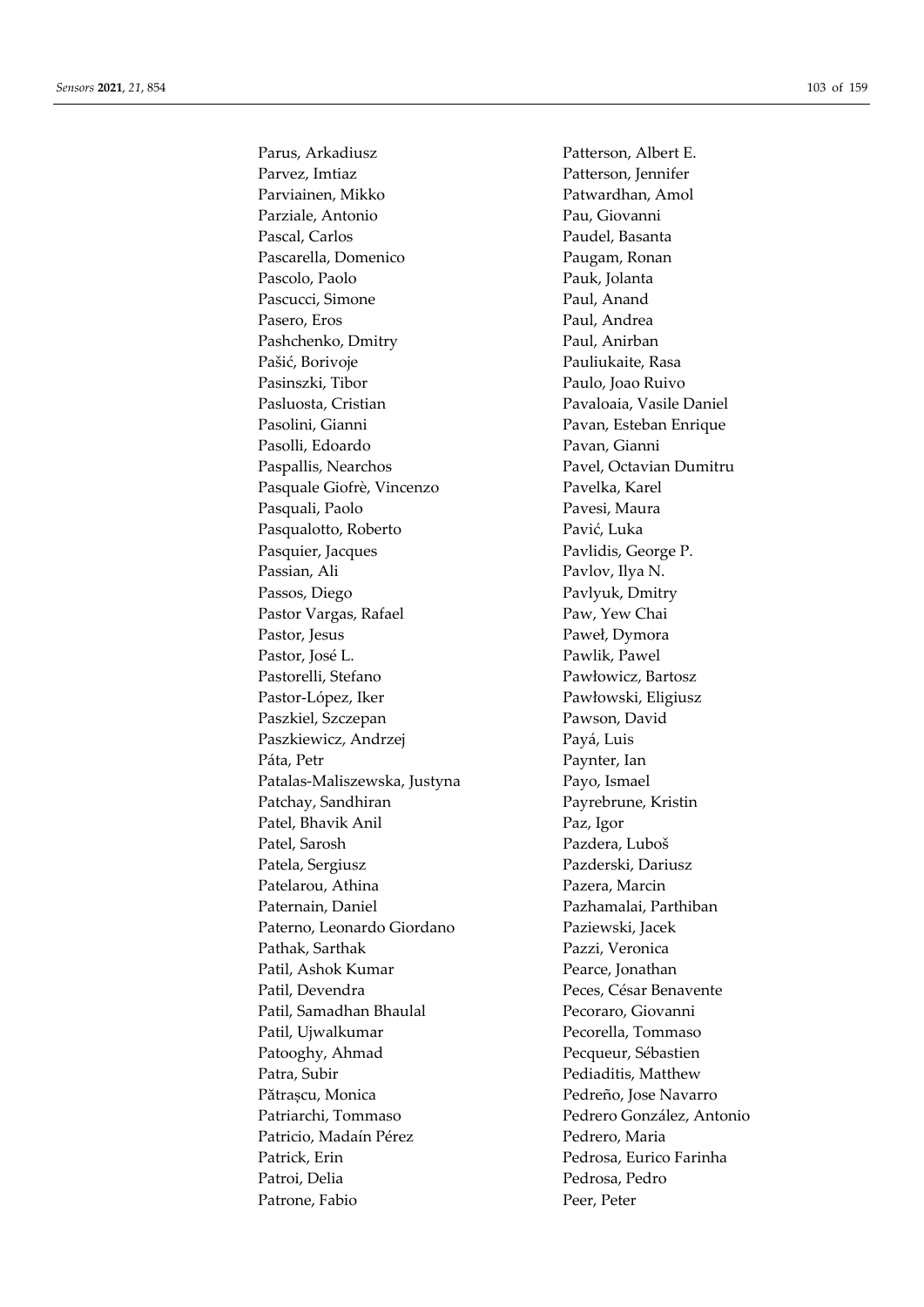Pegorini, Vinícius Peng, Yong Peham, Christian Peng, Yuhuai Pei, Dan Peng, Yuxin Pei, Weihua Peng, Zhengyu Pei, Zingway Peng, Zhenming Peidro, Adrian Penichet-Tomas, Alfonso Peila, Roberta Pennazza, Giorgio Peinado, Alberto Pennino, Diego Peiner, Erwin Pentiuc, Stefan Gheorghe Peinl, René Pepe, Antonio Peixoto De Almeida, Miguel Pepe, Massimiliano Pejcinovic, Branimir Peppas, Kostas Pejic Bach, Mirjana Peppel, Tim Pekárek, Jan Peral, Jesus Peláez, José A. Perazzo, Pericle Peláez-Moreno, Carmen Perchoux, Julien Pelc, Mariusz Percoco, Gianluca Peleato, Borja Perdikis, Serafeim Pelevin, Vadim V. Perea Moreno, Alberto Jesús Pellas, Nikolaos Perego, Paolo Pellenz, Marcelo Eduardo Pereira, Ana Cristina Pelletier, Mathew G. Pereira, António Pelliccia, Riccardo Pereira, Elena M. Hernández Pelosi, Giuseppe Pereira, Ernesto C. Pelton, Joseph N. Pereira, Fabio Henrique Peluso, Valentino Pereira, Jose Pemberton, Roy Pereira, Paulo Rogerio Peña Pitarch, Esteban Pereira, Ruben Peña, Araceli Pereira, Tânia Peña, Dexmont Pereira, Telmo Peña, M. Teresa Pereiro, Juan Pendar, Hodjat Pérennou, André Peng, Chang Perera, Asanka Peng, Chao-Chung Perera, Kithsiri Peng, Chuang Peres, António M. Peng, Dao-Li Peres, Emanuel Peng, Dengfeng Peres, Henrique E. M. Peng, Di Perestrelo, Rosa Peng, Gaoliang Peretto, Lorenzo Peng, Haijun Pereverzyev, Sergei Peng, Jianqing Pérez Arribas, Francisco Peng, Linning Perez Herrera, Rosa Ana Peng, Pingan Pérez Jiménez, Rafael Peng, Xi Perez Ruiz, Manuel Peng, Yahui Pérez, Alfredo J. Peng, Yeping Perez, Husein

Pellegrini, Gaia Pereira De Figueiredo, Felipe Augusto Peng, Jingjing Pérez De Prado, Rocío Josefina Peng, Kang-Chun Perez De Vargas Sansalvador, Isabel Peng, Siyuan Pérez Menéndez, Ramón José Peng, Xiaojiang Pérez Trujillo, Francisco Javier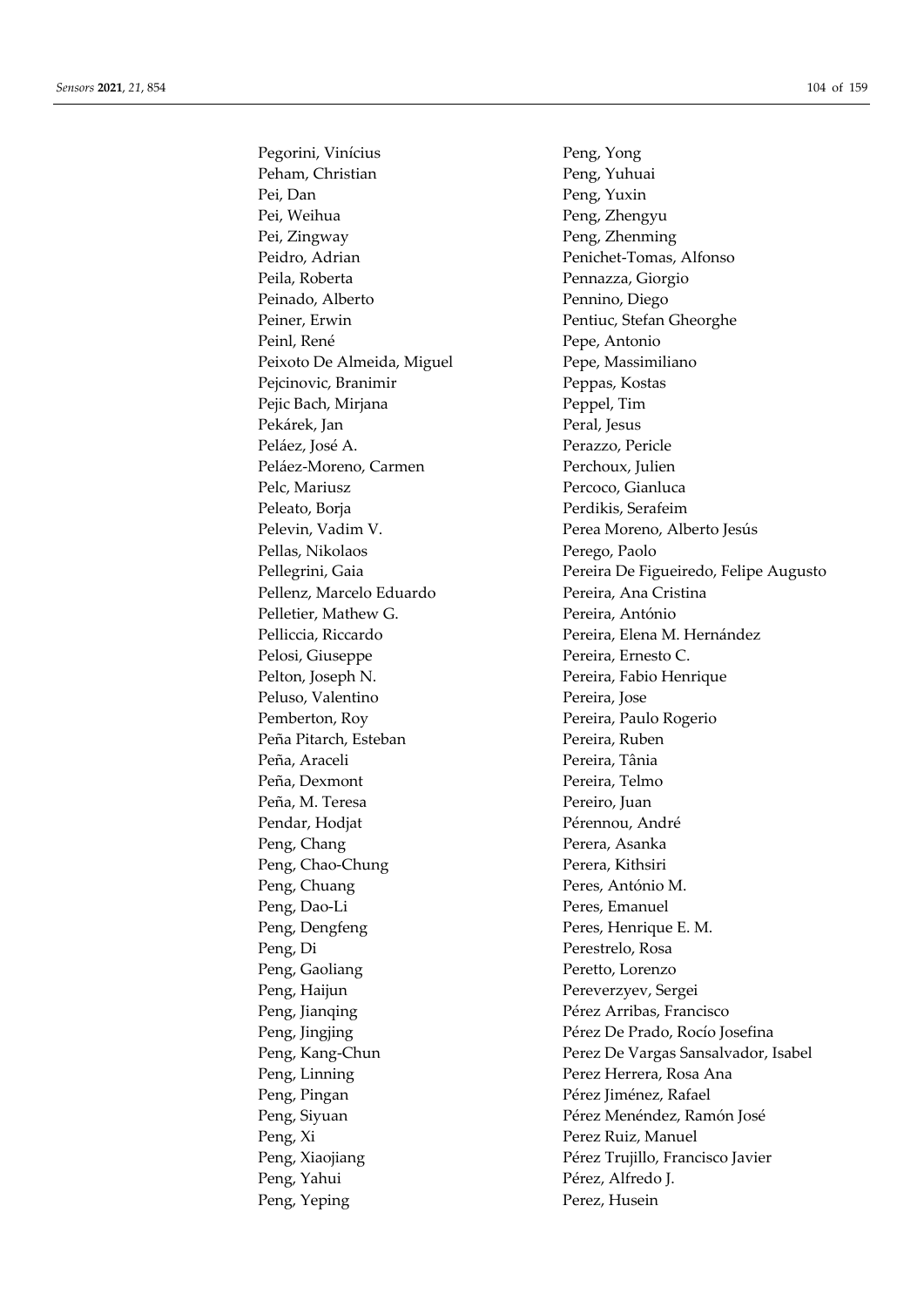Pérez, Isidro A. Pescapè, Antonio Perez, Joaquin Pescaru, Dan Perez, Joshue Pesci, Arianna Perez, Marco Antonio Pescini, Elisa Perez, Mauricio David Pescosolido, Loreto Perez-Acebo, Heriberto Pesek, Matevž Pérez-Bueno, Marisa Pessanha Santos, Nuno Perez-delHoyo, Raquel Pessoa, Rodrigo Pérez-Escudero, Alfonso Petcu, Dana Pérez-González, Antonio Peter, Lukáš Pérez-Higueras, Noé Peter, Steffen Pérez-López, Carlos Peterka, Jozef Pérez-Martín, Enrique Peterman, Wendy Pérez-Meana, Héctor Manuel Petiot, Jean-Francois Perez-Navarro, Antoni Petit, Nicolas Perez-Ramirez, Carlos Petkie, Douglas Pérez-Rey, Ignacio Petko, Maciej Pérez-Rodríguez, Fernando Petošić, Antonio Pérez-Suay, Adrian Petracca, Martina Pérez-Torres, Rafael Petrakis, Eleftherios Pergola, Nicola Petrarca, Maurizio Peri, Daniele Petrariu, Adrian Periasamy, Arun Prakash Petrellis, Nikos Périgo, Elio Alberto Petrescu, Catalin Perikos, Isidoros Petrescu, Livia Perilli, Stefano Petrescu, Lucian Periyasamy, Aravin Prince Petric, Tadej Pernau, Hans Fridtjof Petricevic, Slobodan J. Pernice, Riccardo Petrila, Iulian Perogamvros, Nikolaos Petritoli, Enrico Perotoni, Marcelo Bender Petronijevic, Emilija Perpetuini, David Petroșanu, Dana-Mihaela Perpiñan, Gilberto Petrov, Dmitry Perrey, Stéphane Petrov, Peter Perri, Stefania Petrov, Victor Perrier, Pierre Petrov, Victor V. Perrochon, Anaick Petrunin, Ivan Perrone, Daniele Petsa, Elli Perroy, Ryan L. Pettersson, Anders Perry, Philip Petti, Luisa Perry, Stuart Perry, Stuart Petutschnig, Andreas Perš, Janez Pexa, Martin Persano, Anna **Peyman, Azadeh** Persaud, Krishna Peyrodie, Laurent Persichetti, Luca Pezoldt, Jörg Persijn, Stefan Pezzutto, Simon Persson, Mikael Pfau, Thilo Pertegal-Felices, María Luisa Pfeiffer, Carlos Pertile, Marco Pfeiffer, Pierre Pervaiz, Haris **Pfitzner**, Christian Pesant, Gilles Pfreundt, Franz-Josef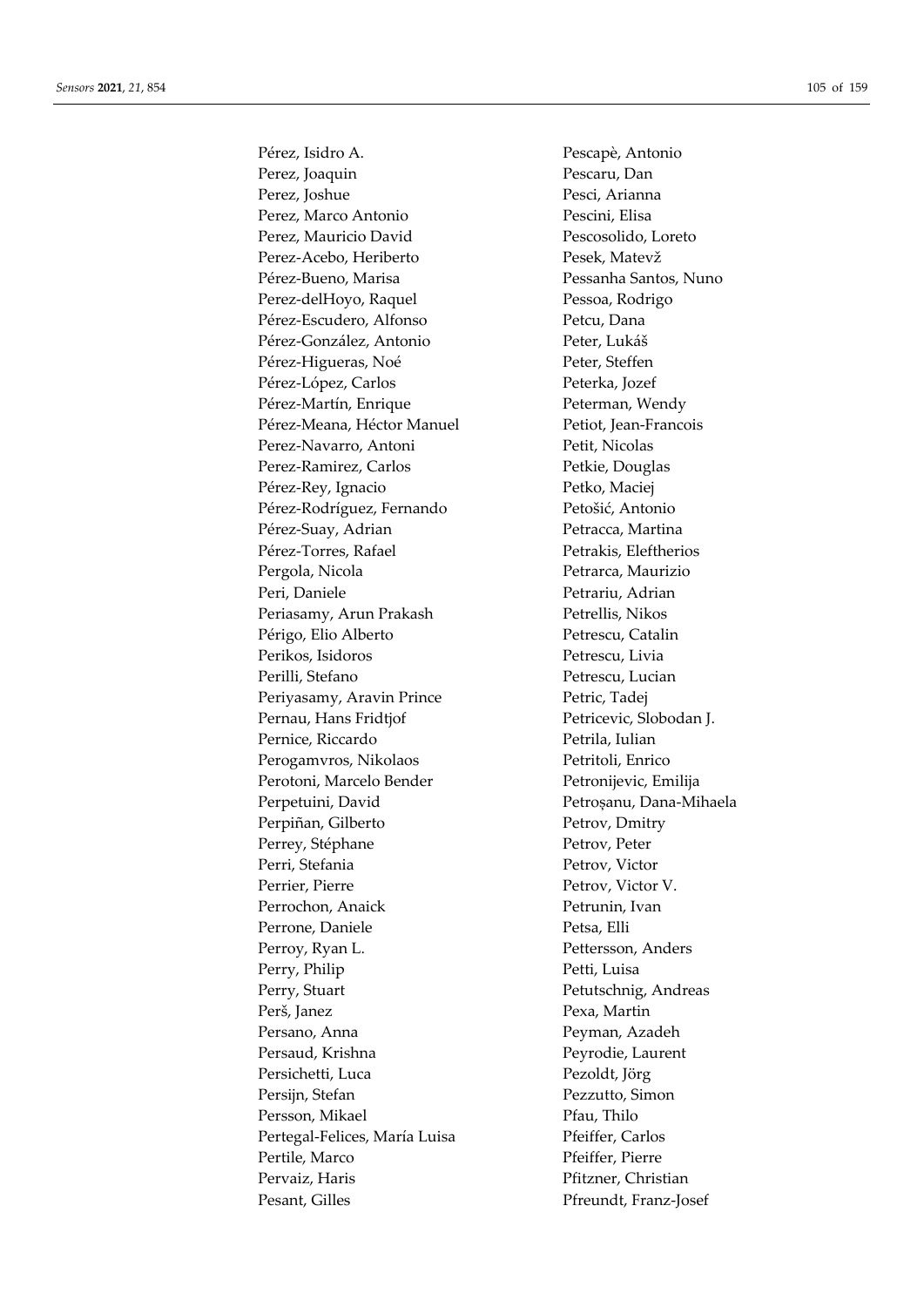Pham, CongDuc Pilat, Zbigniew Pham, Giao Pilecki, Zenon Pham, Khoa Dang Pilipović, Ana Pham, Tuyen Danh Pilla, Francesco Phan, Hoang-Phuong Pilla, Viviane Phan, Manh-Huong Piltan, Farzin Phrampus, Benjamin J. Pimenov, Danil Piacentini, Maria Francesca<br>
Pimenta, Tales Cleber Piamrat, Kandaraj Pin, Lv Piana, Edoardo Pina, Pedro Pianini, Danilo Pinardi, Stefano Piano, Martina Ping, Jianfeng Piao, Xianji Ping, Yuan Piasecki, Adam Pinhasi, Yosef Piasecki, Michał Pinho, Bruno Piasecki, Tomasz Pinho, Marcelo Picchio, Rodolfo Pinho, Pedro Piccinni, Giovanni Pinho, Tatiana M. Piccoli, Ilaria Pini, Marco Picerno, Pietro Pinkas, Iddo Pichiorri, Floriana Pino, Esteban Piciarelli, Claudio Pino, Esteban J. Picó Vila, Rubén Pino-Ortega, José Picone, Dean Pintelas, Panagiotis Picone, Marco Pintelas, Panagiotis E. Pidanič, Jan Pinto, Adriano Pidaparti, Ramana Pinto, Alex Sandro Roschildt Piekarczyk, Marcin Pinto, Pedro Pielichowski, Krzysztof Pinto, Sara Pielli, Chiara Pintore, Giovanni Piepmeier, Jeff Pintus, Ruggero Pieraccini, Massimiliano Piorecky, Marek Pierdicca, Roberto **Piorkowski**, Adam Pierleoni, Paola Piotr Kucner, Tomasz Pierucci, Laura Piotr, Arabas Pieruccini-Faria, Frederico Piotrowski, Paweł Pietrabissa, Antonio Piotto, Massimo Pietropolli Charmet, Andrea Piqueras, Pedro Pietrosemoli, Ermanno Piracci, Emilio Giuseppe Pietruszewska, Wioletta Pirbhulal, Sandeep Pighills, Alison Pirc, Eva Pike, Matthew Pires De Lima, Rafael Pikhart, Marcel Pires, Ivan Pikhay, Evgeny Pires, Ivan Miguel Pikridas, Michael Pirim, Harun Pilan, Luisa **Pilan, Pekka** Pilarska, Agnieszka Pirinoli, Paola Piłat, Adam Piro, Benoît Pilat, Adam Krzysztof Piroddi, Luca

Piancastelli, Luca Pinacho Davidson, Pedro Pablo Piekarczyk, Jan Pinto, Marina Marques Da Silva Cabral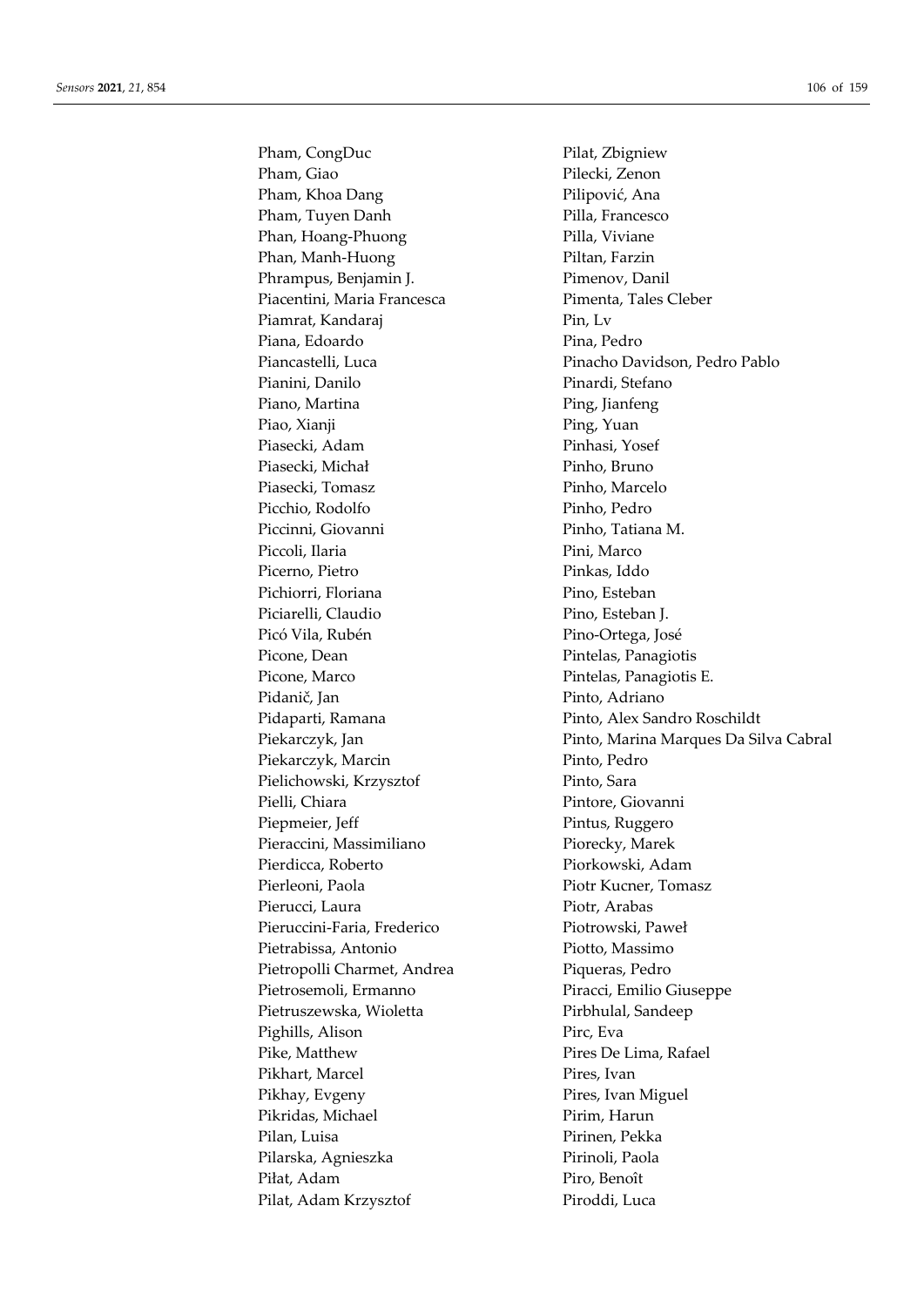Pirogova, Elena Plovie, Bart Pirola, Fabiana Pluciński, Jerzy Pirotti, Francesco Plusquellic, David F. Pirouzpanah, Sahand Plusquellic, Jim Pisana, Simone Plutino, Maria Rosaria Pisani, Marco Plyusnin, Victor F. Pishchalnikov, Roman Y. Pnevmatikos, Nikos Piskur, Paweł Pôças, Isabel Pisla, Doina Podd, Frank J.W. Pislaru-Danescu, Lucian Podgorelec, Blaž Pissadakis, Stavros Podgursky, Vitali Pissard-Gibollet, Roger Podhorski, Adam Píštěk, Václav Podnar, Simon Pistofidis, Petros Podobnik, Janez Pistori, Hemerson Podsiadły, Radosław Pitalúa-Díaz, Nun Poenar, Daniel Pitas, Charalampos N. Pohanka, Miroslav Piteľ, Ján Poisel, Hans Pitkäaho, Tomi Pokorny, Florian B. Pitombeira-Neto, Anselmo Ramalho Pokorný, Petr Pitropakis, Nick Polajžer, Boštjan Pitruzzello, Giampaolo Polańczyk, Andrzej Pitti, Rostand Moutou Polap, Dawid Pittino, Federico Połap, Dawid Piuzzi, Emanuele Polatidis, Nikolaos Pivarčiová, Elena Polechoński, Jacek Piyathilaka, Lasitha Polese, Michele Pizarro, Francisco Poletkin, Kirill Płaczek, Bartłomiej Poletto, Luca Placzek, Marek Poli, Giuliano Plana, Josep Quintana Poliks, Mark Plantard, Pierre **Politano**, Grazia Giuseppina Plasqui, Guy Pollari, Francesco Platero, Carlos Polley, Nabarun Platero, Carlos A Polo, Jesus Plathottam, Siby Jose Polo-Parada, Luis Platil, Antonin Poltorak, Lukasz Pławiak, Paweł Polvara, Riccardo Plaza, Pedro Polykretis, Christos Plechawska-Wójcik, Małgorzata Pölzl, Gerhard Pleşca, Adrian Pomar, Jesús Plesinger, Filip Pomares, Saúl Pletersek, Anton Pomati, Francesco Pletl, Szilveszter Pommer, Christian Plets, David Pompe, Tilo Pleva, Matúš Pompilli, Annamaria Plikusiene, Ieva Ponce, Hiram Pliquett, Uwe Poncet, Aurelie M. Pljonkin, Anton Ponchak, George E. Płotka-Wasylka, Justyna Ponciano, Jean-Jacques Plotnikov, Leonid Ponikiewski, Tomasz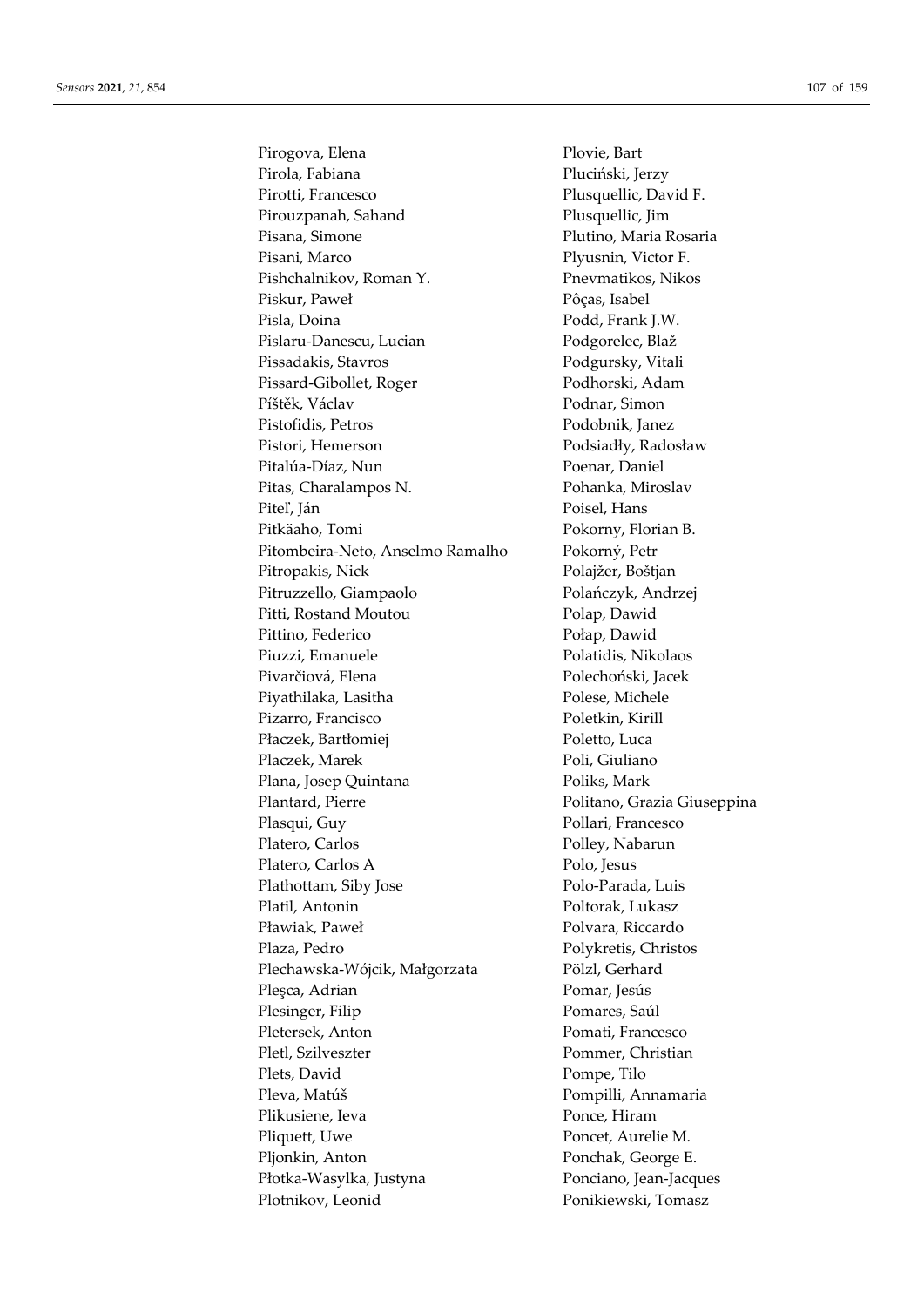Poniszewska-Maranda, Aneta Potortì, Francesco Ponomarev, Eugene Potosnak, Mark J. Ponomaryov, Volodymyr Potter, Mark Pons, Miquel Pottier, Antony Pons, Patrick Pons, Patrick Pons, Patrick Pons, Patrick Pons, Patrick Pons, Patrick Pons, Patrick Pons, Patrick Pontes, Thiago Bessa Potyrailo, Radislav Pontikos, Nikolas Pouliakis, Abraham Pontin, Antonio Pouliopoulos, Antonis Pontual Falcão, Taciana Poulopoulou, Ioanna Poonthottathil, Navaneeth Poulose, Alwin Poór, Peter Pound, Michael Pooranian, Zahra Pour, Amin Beiranvand Pop, Claudia Pourpanah, Farhad Pop, Cristina Bianca Poursanidis, Dimitris Pop, Florin V. Pourzolfaghar, Zohreh Pop, Horia F Povolotskiy, Alexey V. Pop, Ion Octavian Powis, Terry Pop, Petrică C. Poza-Lujan, Jose-Luis Popa, Bogdan Pozdnyakov, Dmitry Popa, Cicerone Laurentiu Pozo, Francesc Popa, Dan-Cristian Pozzebon, Alessandro Popa, Daniel Prabhakar, Amlendu Popa, Gabriel Nicolae Prabhu, Radhakrishna Popa, Traian Prabowo, Briliant Adhi Pop-Calimanu, Ioana Monica Prada-Delgado, Miguel Ángel Pope, Gunnar C. Pradeep, Buddharaju Popelka, Stanislav Prades, Daniel Popescu, Dan **Praeg**, Nadine Popescu, Daniela-Elena Praher, Bernhard Popescu, Ionel Catalin Prajzler, Vaclav Popescu, Nirvana Prakht, Vladimir Popescu, Theodor D. Pranggono, Bernardi Popescu, Vasilica Prapotnik Brdnik, Anita Popov, Anton Prasad, Abhinav Popov, Sergei Prasad, Dilip K. Popov, Vladimir Prasad, Gautham Poreh, Davod Prasad, Mukesh Portela, Filipe Prasad, Shalini Porter, Emily Prashant, Kumar Portesi, Chiara Prates, Gonçalo Portillo Rodríguez, Otniel Prati, Ronaldo Portnoy, Sigal Prats Boluda, Gema Porto, Simona Maria Carmela Prause, Christian Porwik, Piotr Precup, Radu-Emil Porzio, Alberto Predic, Bratislav Possan, Edna Prefasi, Enrique Postnikov, Eugene Prehofer, Christian Postolache, Octavian Preiner, Reinhold Potamitis, Ilias Prelipceanu, Marius Potha, Nektaria **Premachandra**, Chinthaka

Posada-Quintero, Hugo F. Preethichandra, Daluwathu Mulla Gamage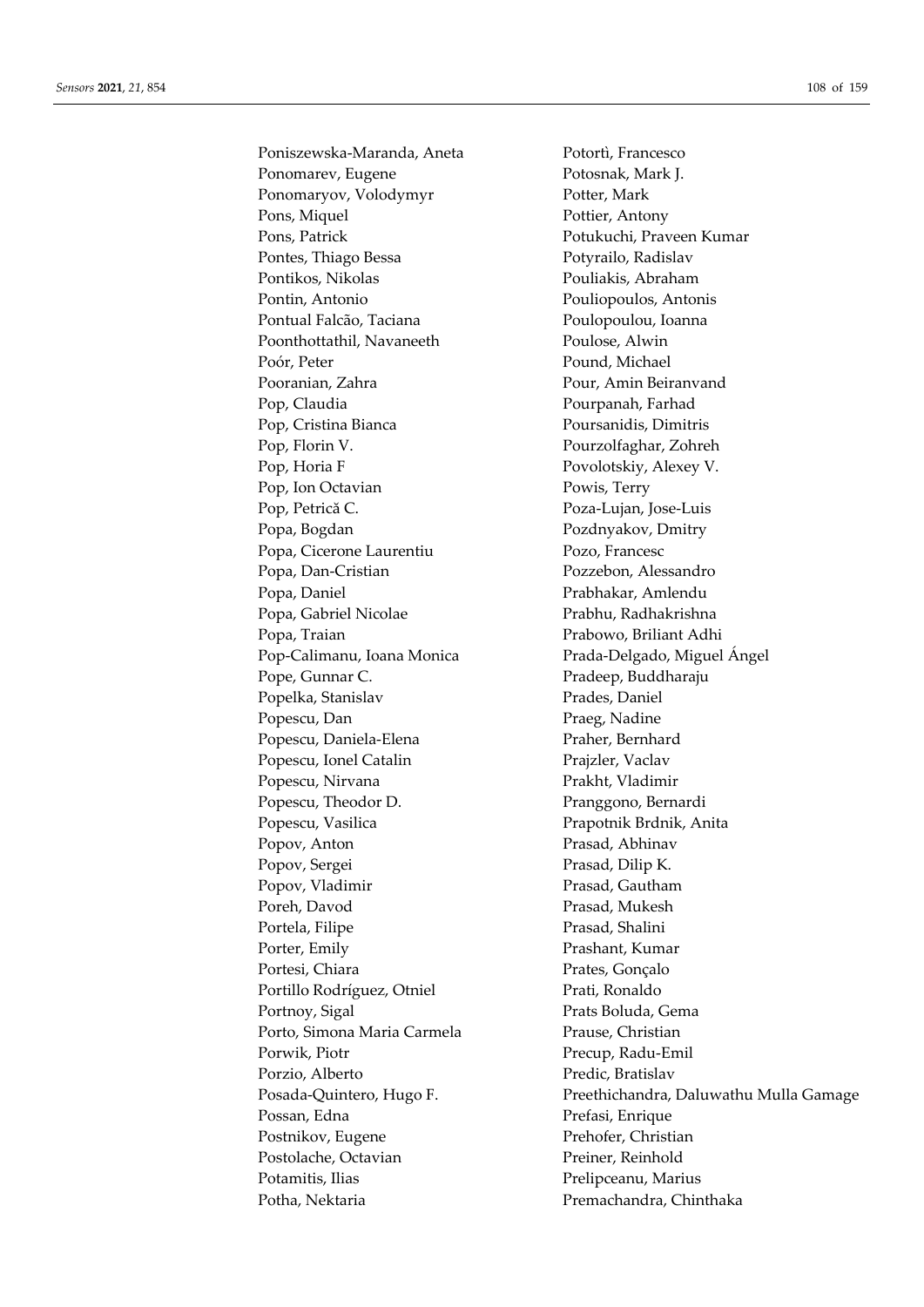Premasiri, Ranjith Presotto, Luca Preu, Sascha Preußler, Stefan Preuveneers, Davy Previati, Maurizio Pribičević, Boško Přibil, Jiří Přibyl, Jan Price, Owen Price, Patricia Pricop, Emil Priede, Jānis Priefer, Ronny Priego Quesada, Jose Ignacio Prieto González, Lisardo Prieto Guerrero, Alfonso Prieto, Juan F. Prieto, Juan Luis Prieto-Castrillo, Francisco Prijić, Aneta Primak, Serguei Primatesta, Stefano Priniotakis, Georgios Prins, Maarten R. Prior. Rui Procek, Marcin Prochazka, Ales Prochazka, David Próchniewicz, Dominik Prochor, Piotr Proença, Pedro F. Prokhorov, Mikhail Evgenevich Proto, Antonino Proux. Olivier Provenzano, Frank A. Prowell, Stacy Prsic, Dragan Prudente, Victor Hugo Rohden Prudenzano, Francesco Pruneanu, Stela-Maria Prus, Barbara Pruszyńska-Karbownik, Emilia Pryamikov, Andrey Pryss, Rüdiger Przyborski, Marek Przybyło, Jaromir Przystupa, Krzysztof Psannis, Konstantinos Psarrou, Alexandra Psomopoulos, Constantinos S.

Psychalinos, Costas Psychas, Dimitrios Ptak, Mariusz Pu, Cong Pu, Jiangbo Pu, Ziyuan Pucci, Rita Puel, Guillaume Pueo, Basilio Puertas, Enrique Puiatti, Alessandro Puig, Vicenç Puigt, Matthieu Puiu, Mihaela Pujari, Amit Pukalchik, Mariia Pukanská, Katarína Pulay, Alana Puli, Venkata Sreenivas Puliafito, Antonio Pulido Fernández. Manuel Pullano, Salvatore A. Puniya, Bhanwar Lal Purcar, Violeta Puschita, Emanuel Pusnik, Maja Putilov, Arcady Putrino, Gino Puttinger, Stefan Pyo, Sukhoon Pyra, Józef Pyrchla, Jerzy Pyromalis, Dimitrios Pyszko, René Pytharouli, Stella Pytka, Jarosław Qamar, Zeeshan Qasha, Rawaa Qazi, Abroon Qi, Guanqiu Qi, Hong Qi, Jianbo Oi. Iie Qi, Kunlun Qi, Lianyong Qi, Long Qi, Xiaojuan Oi. Xiaozhi Oi. Yanfei Oi. Yuankai Oian, Dianwei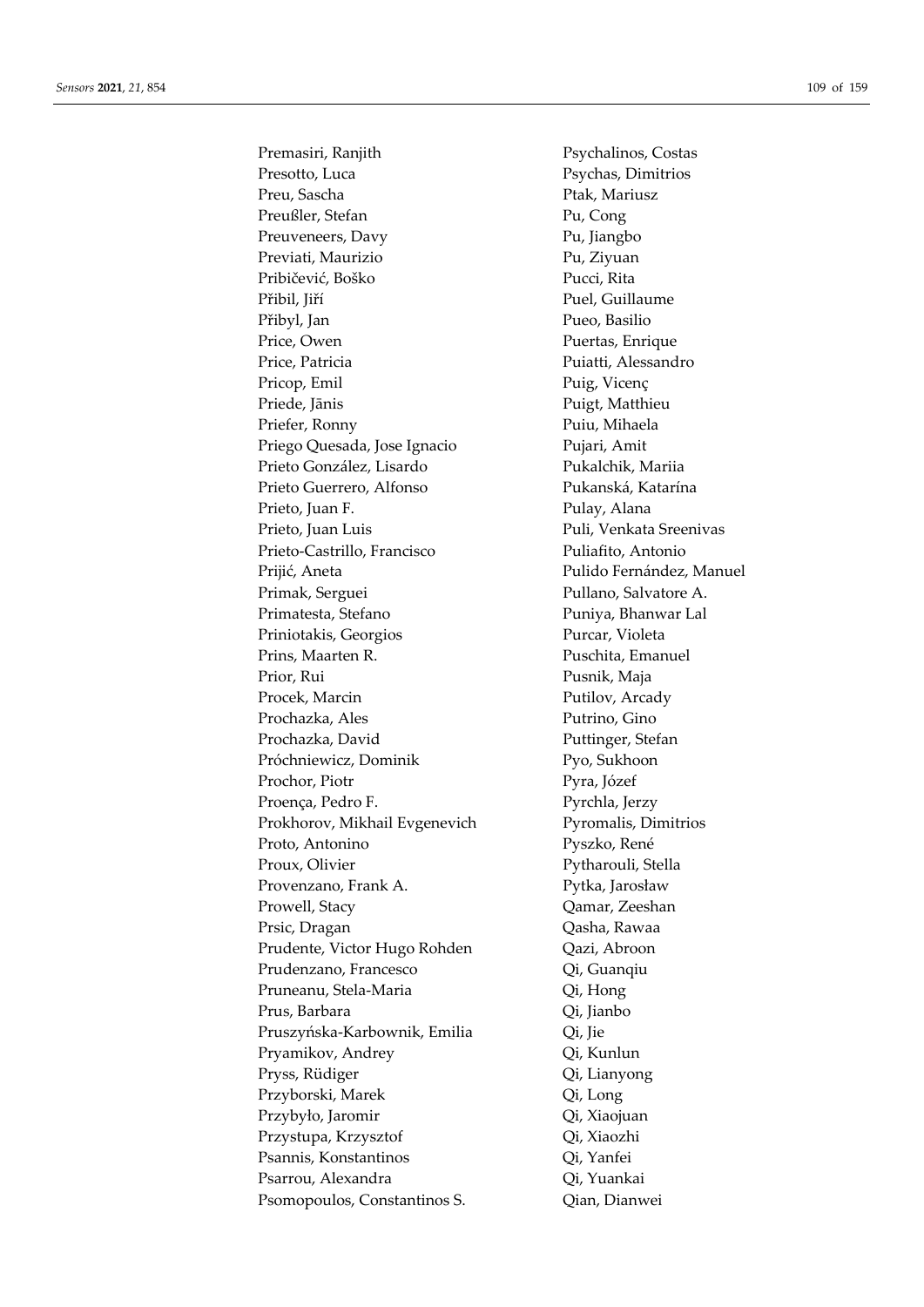Qian, Jin-yuan Quero, José Manuel Qian, Kun Quest, Dale Qian, Wei Quevedo, Eduardo Qian, Zheng Quevedo, Miguel Qiao, Yongliang Quinlan, Jason Qin, Cheng-Zhi Quinn, Mark Kenneth Qin, Fei Quoc Le, Trung (Tim) Qin, Hongde Quochi, Francesco Qin, Hongyu Qureshi, Amna Qin, Jiao-hua Rabaev, Irina Qin, Liguo Rabatel, Gilles Qin, Shiqiao Rabe, Ute Qin, Yechen Rabelo, Ricardo Qin, Yi Rabiee, Ramtin Qin, Zhaoye Rabinovici, Raul Qin, Zhen Rackauskas, Simas Qin, Zong Rackiene, Roma Qing, XinLing Rackus, Darius G. Qingyuan, Zhu **Rácz**, Anita Qiu, Guangyu Radanliev, Petar Qiu, Hai Radicioni, Fabio Qiu, Jianbin Radko, Sergey P. Qiu, Jing-Hui Radkowski, Rafael Qiu, Qiwen Radlak, Krystian Qiu, Sen Radoi, Anamaria Qiu, Tian Radonic, Vasa Qiu, Weibao **Radu, Aleksandar** Qiu, Xianbo **Raducanu, Bogdan C.** Qiu, Yongjian Radulescu, Mircea Qiu, Yubao Radvan, Roxana Qiu, Zhen Radzieński, Maciej Qu, Haibo Radziuk, Darya Qu, Hongwei Raetz, Samuel Qu, Muchao Raffaeli, Roberto Qu, Xiaolei Ragia, Lemonia Qu, Yonghua Ragulskis, Minvydas Quan, Gaofeng **Ragusa**, Edoardo Quan, Wei Rahim, Md. Noor A Quattrini, Ramona Rahimi, Afshin Quattrocchi, Antonino Rahimi, Farid Que, Long Rahimian, Ardavan Queluz, Maria Paula **Rahimpour, Alireza** Quer, Stefano Rahimzadeh, Amin

Qian, Jianqiang **Quero, Giuseppe** Qiao, Jing Quevedo-Gutiérrez, Eduardo Qin, Danyang Quintana, Penelope.J.E. Qin, Donghuan Quintero M., Christian G. Qiu, Chen **Radac**, Mircea-Bogdan Qu, Fengzhong **Radziszewska-Zielina**, Elżbieta Qu, Ruitao Raffelsberger, Christian Quang Trung, Tran Rahimi Nohooji, Hamed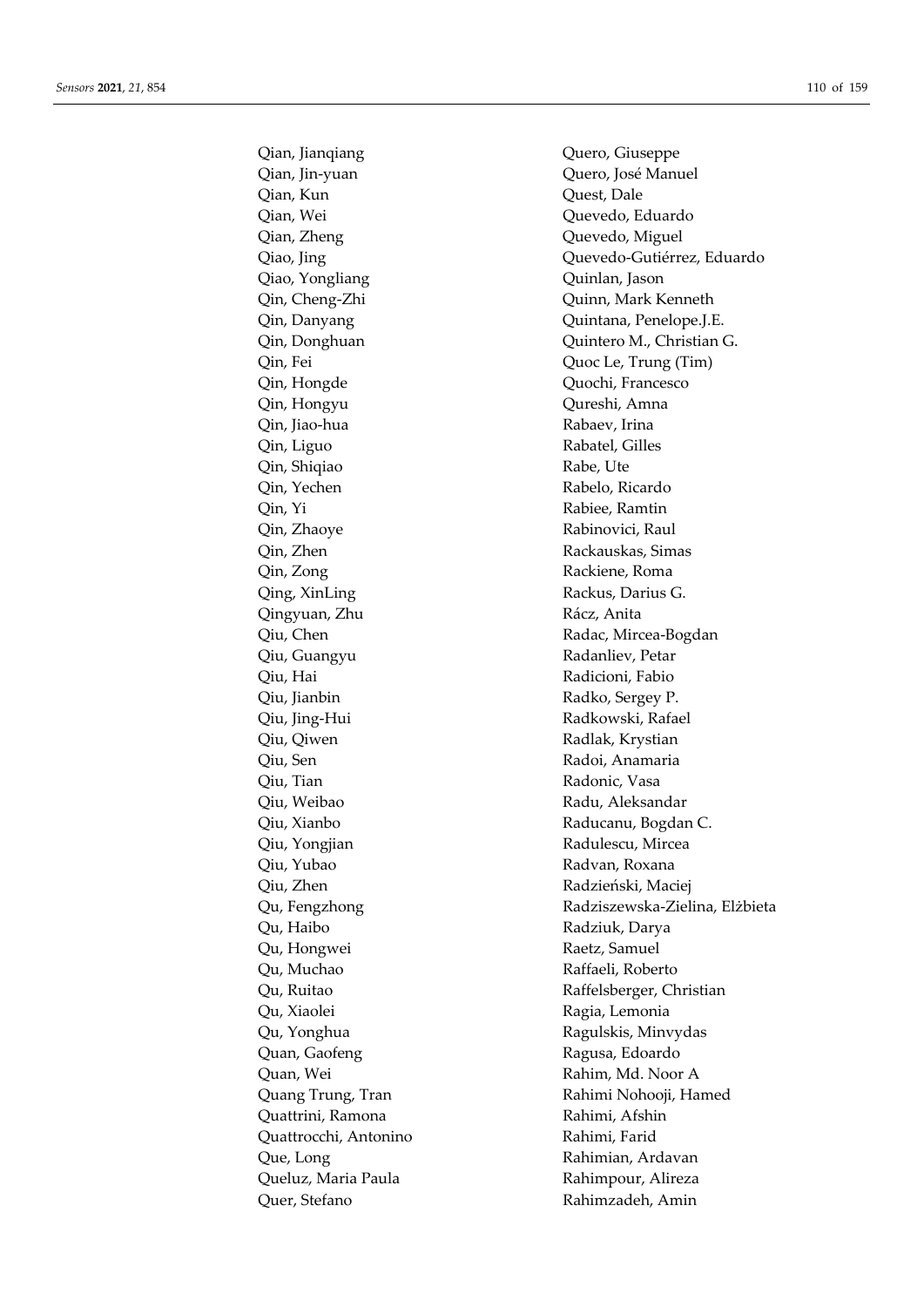Rahman, Akhlaqur Ramirez-Gonzalez, Gustavo Rahman, Habib **Ramos González**, Victoria Rahman, Mizanoor Ramos, Ana Paula Marques Rahman, Mohammad Mahfujur Ramos, Daniel Rahman, Moshiur Ramos, José A. Rahman, Mostaqur Ramos, Victor Rahman, Muhib **Ramos-Jiménez**, Arnulfo Rahman, Saydur Rampa, Vittorio Rahmani, Rahim Ramser, Kerstin Rahmat, Amin Ran, Rong Rahmati, Mehdi **Rana, Abu Ul Hassan Sarwar** Rahmatian, Arash Ranagalage, Manjula Rai, Laxmisha **Ranc, Václav** Ranc, Václav Raida, Zbynek **Randazzo**, Andrea Rainieri, Carlo Randazzo, Vincenzo Raiyn, Jamal Raney, Keith Rajahonka, Mervi **Rangel De Sousa, Fernando** Rajamanickam, Yuvaraj Rangel, Pablo Rajan, Parthiban Rangelow, Ivo Rajanen, Dorina **Ranjan, Alok** Rajaram, Dushhyanth Ranjan, Rishabh Rajaram, Shankar **Ranjbarzefreh, Mahdi** Rajchowski, Piotr **Ranjit**, Suman Rajesh, Krishnamurthy **Ranky**, Paul Rajewski, Remigiusz **Rantos**, Konstantinos Rajšp, Alen **Rao, Apparao M.** Rajtukova, Viktoria *Kao, Jian* Rak, Janusz **Rao, Lang** Rakoczy, Anna Rao, Muzaffar Rama, Estefanía Costa Rao, Smitha Ramacher, Sebastian **Raparelli**, Terenziano Ramadan, Fawzy **Rapin, Michael** Ramadi, Khalil Raposo, Maria Ramadoss, Ananthakumar Rascon, Caleb Ramalingam, Balakrishnan Rashedi, Ehsan Ramalingam, Dr. Balakrishnan Rasheed, Tahir Ramanaviciene, Almira Rashid, Usman Ramanavicius, Arunas **Rashid, Zulgarnain** Ramaraj, Sukanya **Rasmussen**, Michelle Ramasso, Emmanuel Raspopoulos, Marios Rambach, Jason Rasskazov, Ilia Rambault, Laurent **Rass**õlkin, Anton Ramella, Giuliana Rasti, Pejman Ramesh, Bharath Ratassepp, Madis Ramirez Lopez, Leonardo Juan Rathod, Vivek Ramirez Miquet, Evelio Rathod, Vivek T. Ramirez, Alejandro **Rathore**, Heena Ramírez, Joan Manel **Ratiu**, Andreea Ramirez, Juan Manuel Rato, Ana Elisa Ramírez-Faz, Jose **Rauch, Eukasz** 

Rahman, Ashfaqur **Ramirez-Mendoza, Ricardo Ambrocio**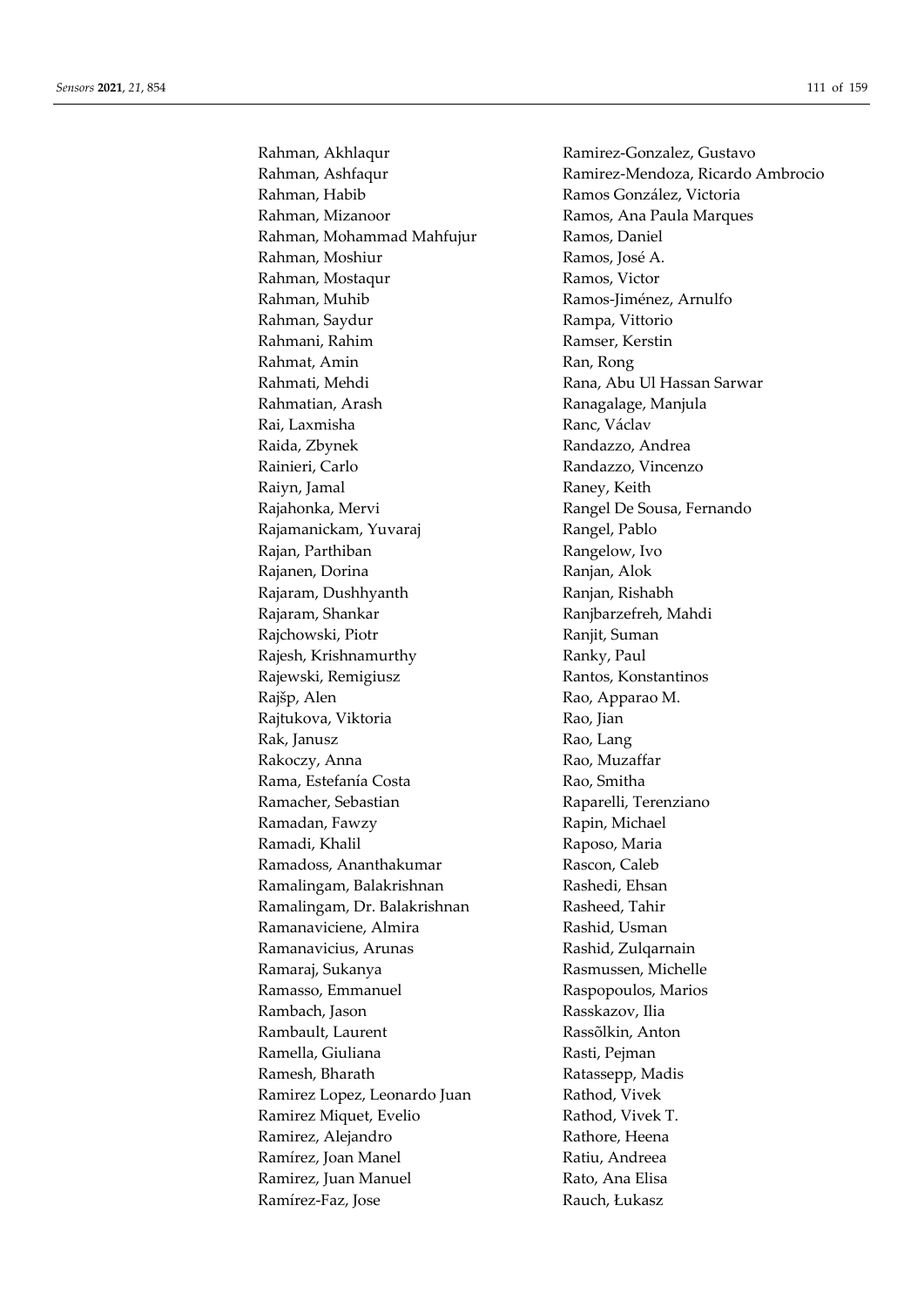Rauch, Matthieu Reinaldo Ribeiro, Fernando Raumonen, Pasi Reina-Romo, Esther Rauti, Sampsa **Reindl**, Leonhard Ravan, Maryam Reinoso, Oscar Ravankar, Abhijeet Reis, Arsénio Ravankar, Ankit Reis, Joel Ravelo, Blaise Reis, Manuel J.C.S. Ravina, Marco Reiser, David Ravindra, Nuggehalli Reiser, Raoul Ravindran, Prabu Reising, Donald R. Rawassizadeh, Reza Reiss, Lucinda V. Ray, Biplob Reithmeier, Eduard Ray, Partha Rejah, Shahi Ray, Sujay Rejer, Hab. Izabela Ray, Supriyo Rejfek, Lubos Raymundo-Pereira, Paulo A. Rekas, Mieczyslaw Raza, Usman Rembe, Christian Razenkov, Igor Ren, Hai Peng Razvan, Mohammadreza Ren, Haoshan Razvarz, Sina **Ren, Kanadara Ren**, Jianfeng Re, Cristina Ren, Jiankang Reali, Gianluca Ren, Liang Realpe, Miguel **Ren**, Limin Rébillat, Marc **Ren**, Ming Rebordão, José Manuel Ren, Qinlong Recchia, Daniela R. Ren, Shangjie Recchiuto, Carmine Ren, Shengbing Redding, Brandon Ren, Shun-qing Reddy, Yenumula B. Ren, Tsang Ing Redkar, Sangram Ren, Wei Redweik, Paula Ren, Wuwei Rees, Gareth Ren, Yukun Reeve, Kathleen Ren, Yuzhuo Regazzoni, Daniele Ren, Zhile Reggiani, Luca Ren, Zhiyuan Reggiannini, Marco Renard, Jean-Baptiste Regmi, Bishnu **Renaudin**, Valérie Rego, Gaspar **Rende**, Sante Francesco Rego, Paula Renkwitz, Toralf Regueiro, Carlos V. Renner, Bernd-Christian Regueiro-Ferreira, Rosa María **Rennhofer**, Harald Rehm, Eric Renza, Diego Rehman, Saeed Renzaglia, Alessandro Reich, Christian Repanovici, Angela Reich, Christoph Repelianto, Ageng S. Reiche, Christopher F. Rerucha, Simon Reid, Russell C. **Reshetnyak**, Victor Reig, Càndid Retiere, Fabrice Reig, Gemma Retscher, Guenther Reina, Daniel Gutiérrez Retscher, Günther

Reiff-Marganiec, Stephan Resque Dos Santos, Carlos Gustavo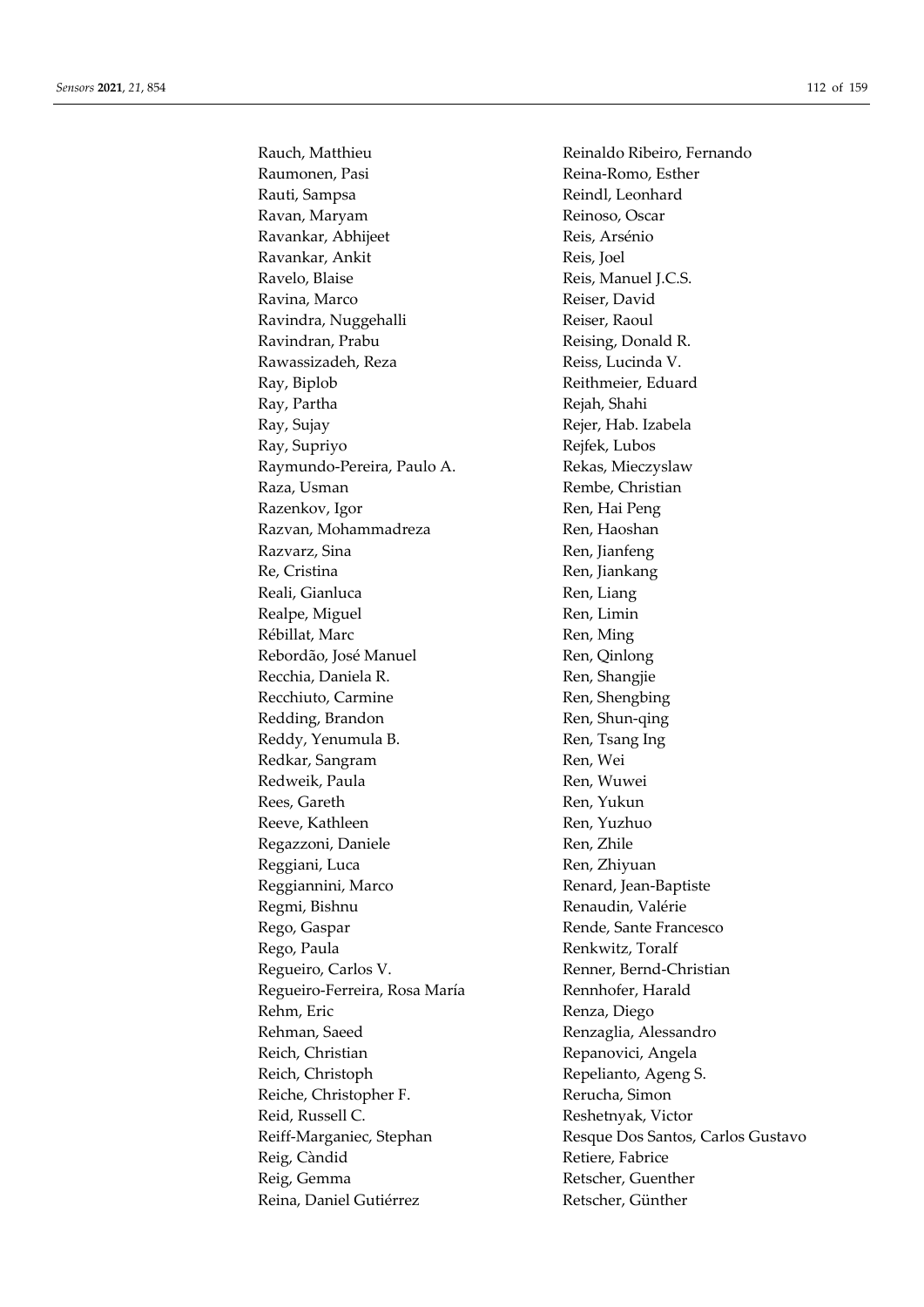Retterer, John Michael Richardson, Justin Rettig, Rasmus Richelli, Anna Reuland, Yves Richtera, Lukas Revel, Gian Marco Richtera, Lukáš Revelou, Panagiota-Kyriaki Rico Yuste, Alberto Revollar, Silvana Rico, Ulises Pineda Rexha, Blerim Rico-Yuste, Alberto Rey, Gaëtan Rida, Imad Reyes Vera, Erick Ridolfi, Matteo Reyes, Bersain A. Riebe, Daniel Reyes-González, Arturo **Riel**, Andreas Reyna Maldonado, Alberto Rifà-Pous, Helena Rezaee, Mohammad Riggio, Mariapaola Rezaei, Mahdi Righi, Marco Rezai, Pouya **Righi, Rodrigo** Rezaie, Reza Riguidel, Michel Rezapour Mashhadi, Mohammad Mahdi Riid, Andri Rezig, Sadok Rijckaert, Hannes Řezník, Tomáš Rim, Minjoong Rezvani, Mohsen Rimal, Bhagawat Rezzoug, Nasser Rimár, Miroslav Rhee, Jong Il Rinaldi, Stefano Rheinwalt, Aljoscha Rincón, Elvira Ri, Shien Rinkenauer, Gerhard Rianna, Guido Rinkevich, Anatoly Riaz, Qaiser Rio-Belver, Rosa Riazul Islam, S.M. Riordan, Daniel Riba, Jordi-Roger Rios-Aguilar, Sergio Ribatski, Gherhardt Rios-Figueroa, Homero Vladimir Ribeiro Costa, Nuno Alexandre Rios-Navarro, Antonio Ribeiro Pinto, João Rioual, Stephane Ribeiro, Bruno Teixeira Ripka, Pavel Ribeiro, Eduardo Parente Riquelme, Fabián Ribeiro, Sergio Silva Rissolo, Dominique Ribes-Pleguezuelo, Pol Ristic, Michael Ribichini, Remo Ristic-Durrant, Danijela Ricaud, Benjamin Ristorini, Martina Riccardi, Umberto Ristović, Ivica Ricchi, Antonio Rita, Fuentes-Aguilar Ricci, Lorenzo Ritrovato, Pierluigi Ricci, Marco Ritter, Tim Ricci, Stefano Riul Jr, Antonio Ricciardella, Filiberto Riul Junior, Antonio Ricciardi, Armando **Riurean, Simona** Ricciardi, Guillaume Rivas-Blanco, Irene Riccio, Daniel Rivera, Diego Riccioli, Cecilia **Rivera, Gilberto** Ricciuti, Manola **Rivera, Rivera, Iorge** Ricco, Raffaele Rivera, Zandra Betzabe Richards, Todd Rivero-Angeles, Mario Eduardo Richardson, Andrew G. Rivertz, Hans Jakob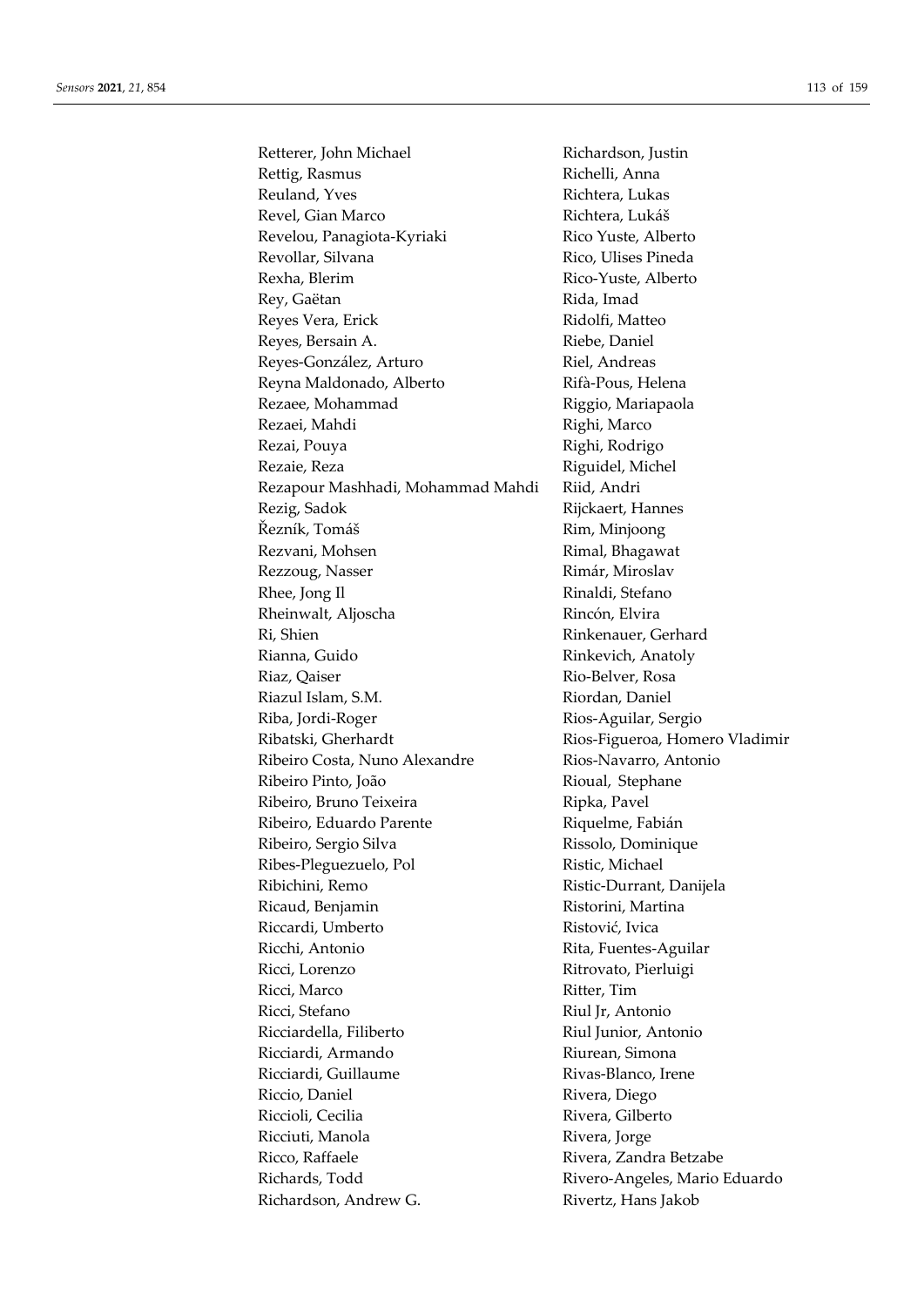Rizal, Conrad Rodríguez, José-Víctor Riziotis, Christos **Rodriguez**, Juan Manuel Rizvi, Syed Tahir Hussain Rodriguez, Juvenal Rizzardi, Alessandra **Rodriguez**, Nibaldo Rizzi, Gian Andrea **Rodriguez**, Noel Rizzi, Maria Rodríguez, Orlando Camargo Rizzolo, Serena Rodriguez, Sergio Rmayti, Mohammad Rodríguez-Archilla, Alberto Roa Rovira, Joan Josep Rodriguez-Esteban, Raul Roată, Ionuț Claudiu **Rodríguez-Gonzálvez, Pablo** Robert, Tenzer Rodríguez-Lara, Blas Manuel Roberto, Fazio Rodríguez-Licea, Martín-A. Roberts, Craig Rodriguez-Lorenzo, Laura Robinson, Nicole Rodriguez-Lozano, Francisco J. Robitzsch, Alexander Rodriguez-Martin, Manuel Robles, Guillermo Rodríguez-Martínez, Alberto Robustelli, Umberto Rodriguez-Navas, Guillermo Roccaro, Paolo Rodriguez-Pino, Marcos Rocchetti, Gabriele Rodriguez-Pulido, Francisco J. Rocchi, Irene **Rodriguez-Resendiz**, Juvenal Roccotelli, Michele Rodríguez-Rodríguez, Ignacio Rocha Vaz, João Rodriguez-Sanchez, Cristina Rocha, Atslands Rodriguez-Zurrunero, Roberto Rocha, Paulo Roehrich, Jozef Roche, Frédéric **Roffia**, Luca Rodehorst, Volker Rogerio Pinheiro, Plácido Rodella, Ilaria **Rogers, Christopher** Rodrigues, Antonio Rogers, Eric Rodrigues, Eduardo Roggen, Daniel Rodrigues, Fernanda Rogulj, Katarina Rodrigues, Luis Monteiro **Roh, Byeong-hee** Rodrigues, Marcos Roh, Changhyun Rodrigues, Mário S. Roh, Jong Wook Rodrigues, Thiago Braga Roh, Yongrae Rodrigues, Varlei Rohac, Jan Rodriguez Arreola, Alberto Rohacs, Jozsef Rodriguez Diaz, Camilo Arturo Rohan, Pierre-Yves Rodríguez Hermosa, Juan Luis Röhrig, Christof Rodríguez Pérez, Miguel Roig, Ignacio Bosch Rodriguez, Alejandro Provinces Rojas Sola, José Rodriguez, Alvaro Rojas, Christian A. Rodriguez, Angel Rojek, Izabela Rodriguez, Apolinar Muñoz Rojhani, Neda Rodriguez, Aurelio Hierro Rojo Baio, Fábio Henrique Rodriguez, Celestino Rojo-Álvarez, José Luis Rodriguez, Dionisio Rokicki, Tomasz Rodríguez, Francisco J. Rokosz, Krzysztof

Ro, Jong-Suk Rodríguez-Delgado, Melissa M. Roatta, Silvestro Rodríguez-Hernández, María Del Carmen Robles, Ramiro Samano **Rodriguez-Mendez, Maria Luz** Rocha, Jorge Rodruiguez, Luiz Carlos Estraviz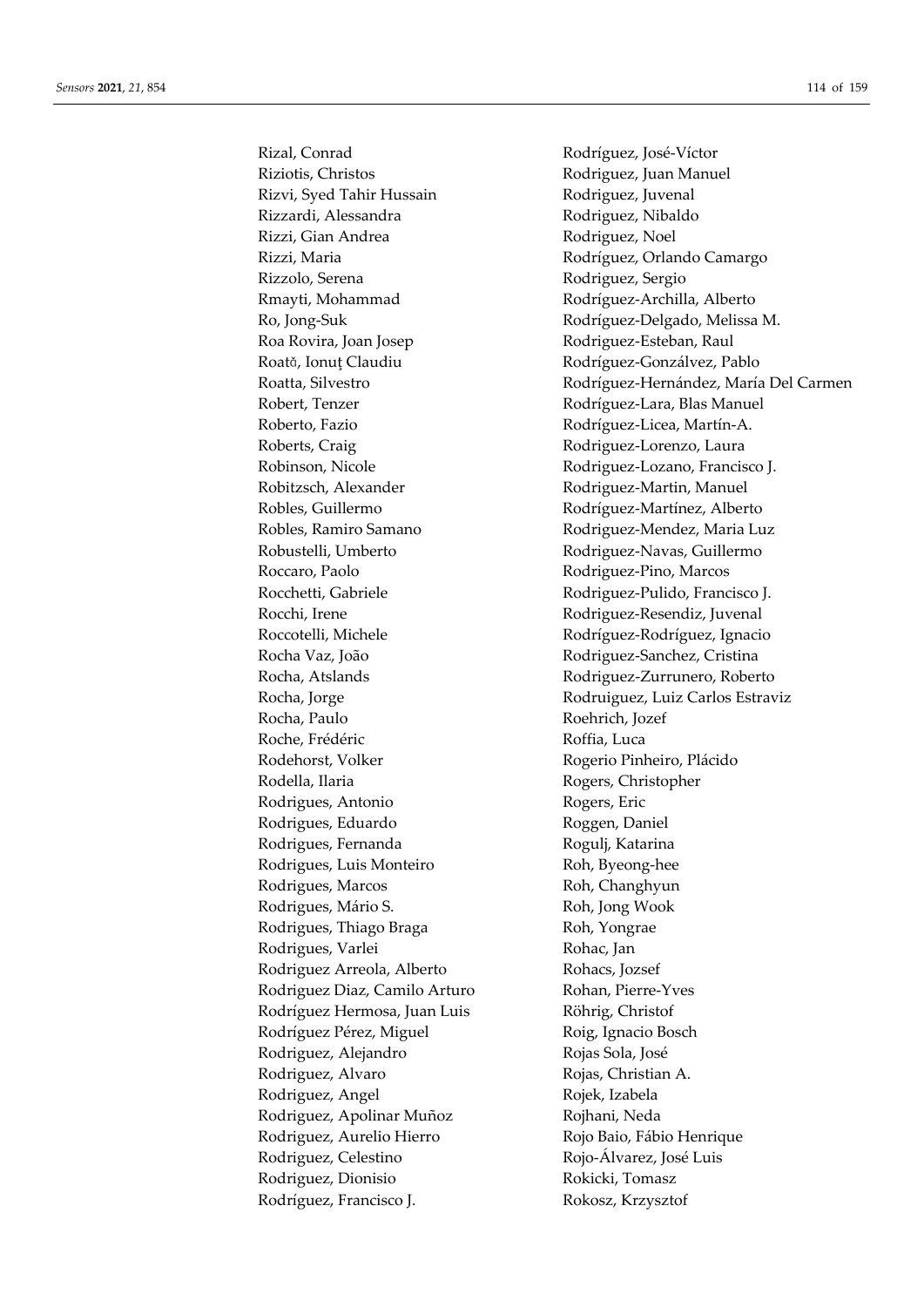Roldán-Blay, Carlos Rolfe, Peter Romagnoni, Piercarlo Romain, Rossi Roman, Anamaria Roman, Raul Cristian Roman, Sophie Román-Castro, Rodrigo Romanchik Kriuchkova, Eugenio Romanets, Yuriy Romaniuk, Maciej Romano, Donato Romano, Gianmarco Romanovskii, Oleg A. Romanowicz, Paweł J. Romeira, Bruno Romeo, Katerine Romeo, Luca Romeo, Stefania Romero Morales, Carlos Romero, Fernando Castano Romero-Diaz, Pablo Romero-Sanchez, Martin Romero-Sanchez, Martin Enrique Romine, William Romo Pérez, Vicente Ron-Angevin, Ricardo Roncella, Riccardo Rondeau, Eric Ronen, Shuki Rong, Guoxin Rong, Yu Ronita, Bardhan Rönnholm, Petri Ronzani, Daniele Roohi, Milad Roose, Philippe Ropelewska, Ewa Roper, Courtney Ropero, Jorge Roques, Christian Roriz, Paulo Ros. Frederic Rosa, Bruno M.G. Rosário, Denis Rosati Papini, Gastone Pietro Rosati, Giulio Roscow, James Rose, Destanie Roseiro, Luís Roselli, Ivan

Rosenberg, Luke Rosenberger, Albert T. Rosenberger, Christophe Rosenfeld, Anatoly Rosenholtz, Ruth Rosenkranz, Andreas Rosina, Elisabetta Rosique Contreras, María Francisca Rosner, Daniel Rosolem, Joao Batista Rossi, Alessio Rossi, Claudio Rossi, Giovanni Battista Rossi, Lorenzo Rossi, Massimiliano Rossi, René M. Rossi, Stefano Rossignol, Jérôme Rossner, Florian Rosso, Carlo Rosu, Stefan George Rotariu, Cristian Rothacker, Leonard Rothbauer, Mario Rothhardt, Manfred Rothkrantz, Leon Roths, Johannes Roubertoux, Pierre Roussos, Evangelos Roux, Stéphane Roveda, Loris Rovida, Francesco Rovini, Erika Roy, Abhishek Roy, Dhruvajyoti Roy, Sayan Roy, Someshwar Roy, Spandan Roy, Sudipta Roy, Tushar Kanti Royer, Jean-Jacques Różański, Adrian Rozsival, Pavel Ruan, Cunjun Ruan, Junhu Ruan, Xiaojun Rubega, Maria Rubenstein, Dustin R. Rubini, Santha Rubio Alonso, Higinio Rubio Loyola, Javier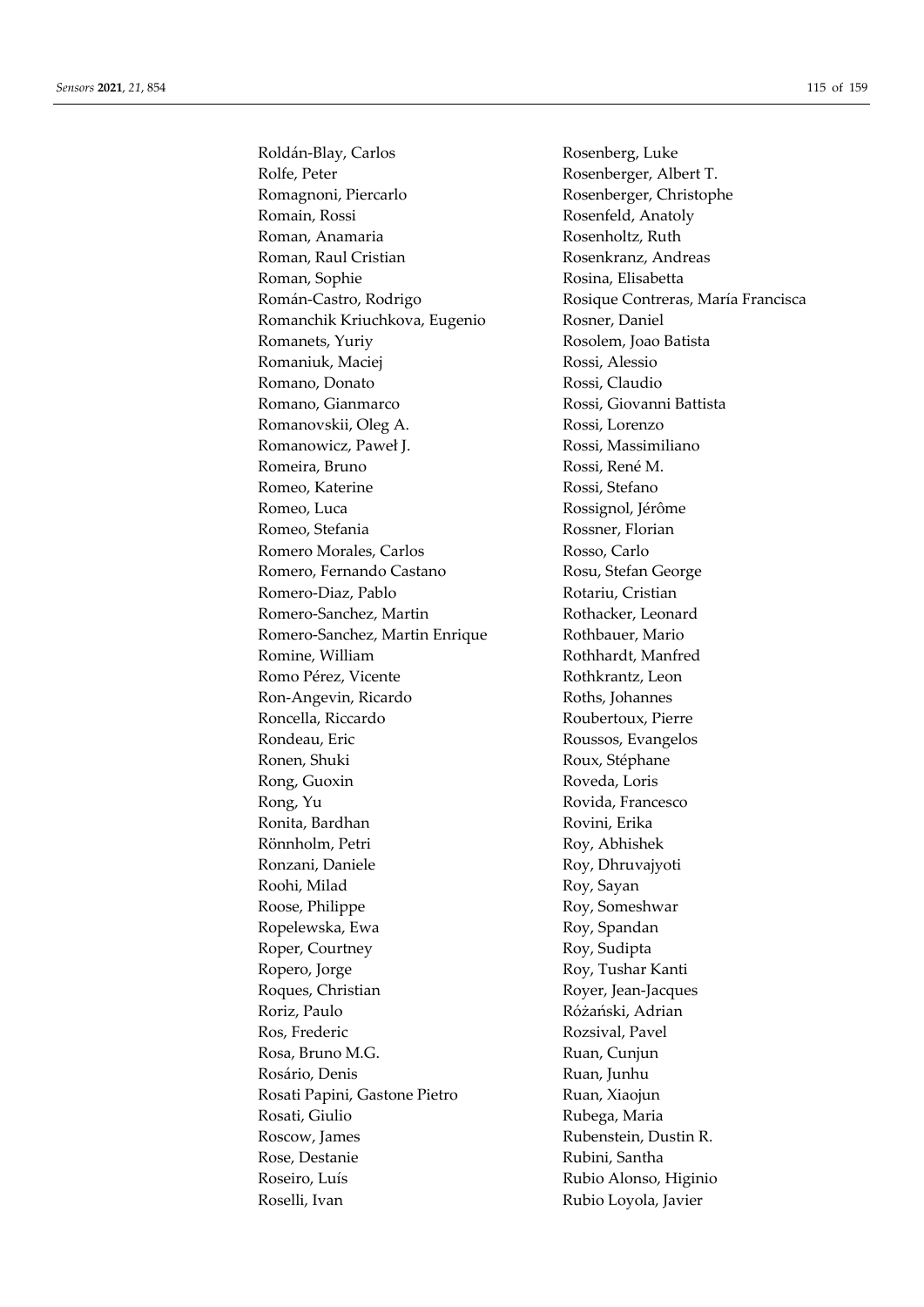Rubio, Jose De Jesus Ruby, Rukhsana Rucci, Alessio Rucco, Matteo Rucco, Rosaria Rucka, Magdalena Rudnicki, Konrad Rudnitskaya, Alisa Rüdt, Matthias Rueckert, Elmar Ruelas, Adolfo Ruescas, Ana Belen Ruffert, Christine Ruffin, Paul Rufino, Giancarlo Ruggeri, Paolo Ruggieri, Sergio Rughoobur, Girish Rugini, Luca Ruiperez Valiente, Jose Antonio Ruiz Armenteros, Antonio Miguel Ruiz Martínez, Antonio Ruiz, Jordi-Roger Riba Ruiz, Mercedes Ruiz, Vicente González Ruiz-Díez, Víctor Ruiz-Jimenez, Jose Ruiz-Munoz, Jose Francisco Ruiz-Sarmiento, Jose Raul Ruiz-Valdepeñas Montiel, Víctor Rullo, Antonino Rulseh, Aaron Michael Rumyantseva, Marina Rundo, Francesco Ruo Roch, Massimo Ruotolo, Francesco Ruotsalainen, Laura Ruppert, Michael G. Rus, Lecturer Liviu Rus-Casas, Catalina Rusinek, Robert Rusnák, Miloš Russ. John Russo, Mariateresa Russo, Mario Vincenzo Russo, Matteo Russo, Michele Russo, Mladen Rusu. Cristina Rutagemwa, Humphrey Rutkauskas, Saulius

Rutkowska, Jaroslawa Rutkowski, Lucile Ruz, Jose Jaime Ružarovský, Roman Ruzgas, Tautgirdas Ruzgys, Paulius Ružić, Igor Ryadnov, Max Rybak, Jarosław Rybnikova, Nataliya A. Rybus, Tomasz Rydosz, Artur Rykov, Yuri Ryl, Jacek Rymarczyk, Tomasz Ryndin, Eugeny A. Ryndzionek, Roland Ryoo, Young-Jae Rys, Dawid Rysak, Andrzej Ryu, Chanseok Ryu, Hyejeong Ryu, Jae-Myung Ryuh, Youngsun Ryzhii, Maxim V. Rząsa, Mariusz Rzepecka, Zofia Rzhanov, Yuri Rzucidlo, Pawel Saadane, Rachid Sabatini, Roberto Sabban, Albert Sabchevski, Svilen Petrov Sabella, Dario Saber, Mohamed Saberioon, Mohammadmehdi Sabharwal, Ashutosh Sabsabi, Mohamad Sacala, Ioan Săcăleanu, Dragoș Ioan Saccomandi, Paola Sachau, Delf Sachs, Jürgen Sadeghi Esfahlani, Shabnam Sadeghi, Sheila Sadiq, Ali Safaa Sadiadi, Firooz Sadiadi. Firooz A. Sadok, Ilona Sadowski, Łukasz Sadre, Ramin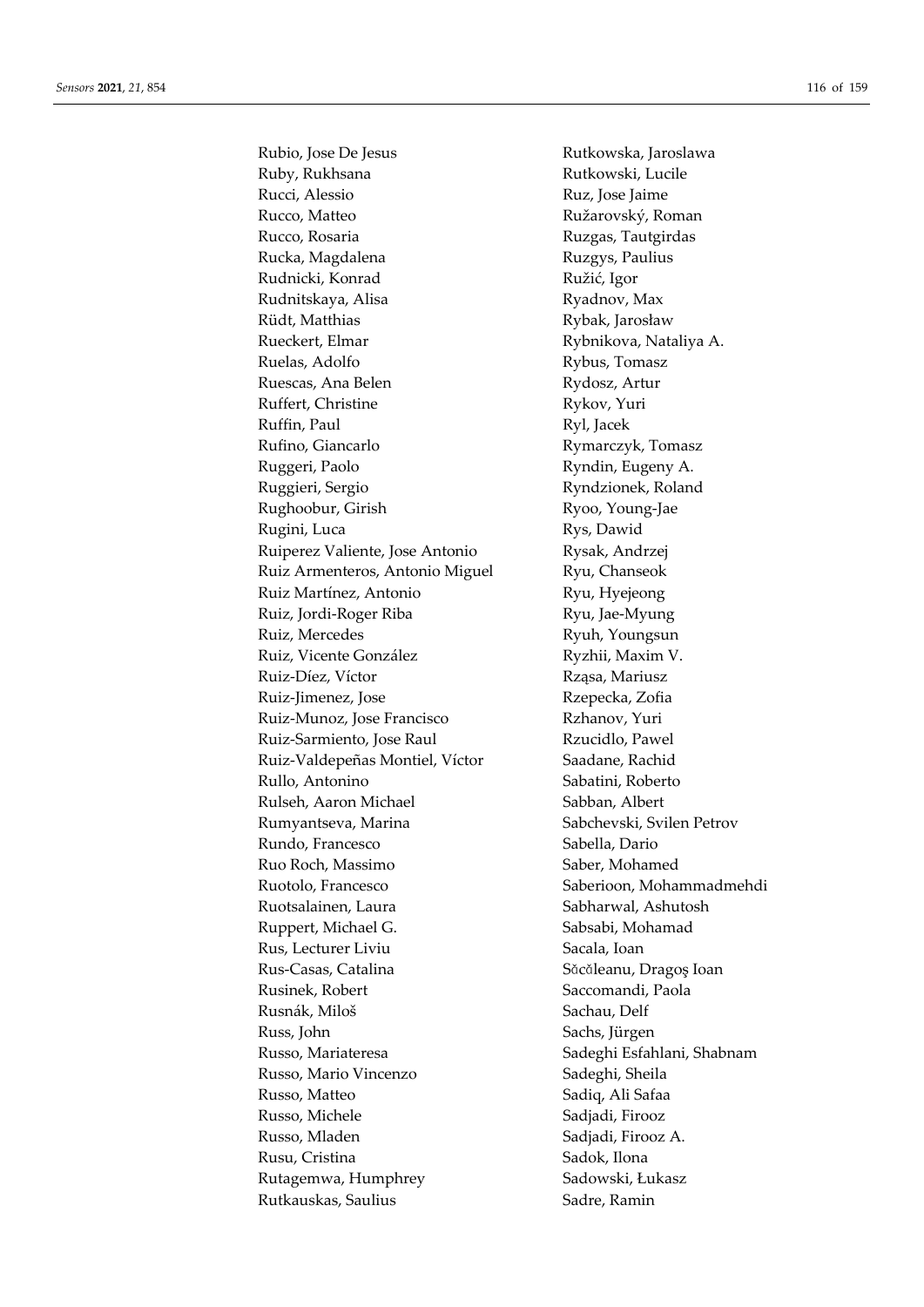Saeed, Khalid Salahdine, Fatima Saeed, Nagham Salam, Adul Saeed, Nasir Salami, Mohammad Reza Saenz-Cogollo, Jose Francisco Salamone, Francesco Safaei, Mohsen Salata, Stefano Safanelli, José Lucas Salauddin, Md Safar, Leos Salazar, Addisson Šafarič, Riko Salazar, Sergio Saffache, Pascal Salceda-Delgado, Guillermo Saffell, John Salcedo, Walter J. Safonov, Alexander Aleksandrovich Saleme, Estêvão Bissoli Safonov, Ilia Salice, Fabio Saggin, Bortolino Salido Tercero, Jesús Sagiya, Takashi Saliga, Jan Saha, Jhantu Kumar Saligane, Mehdi Saha, Rony Kumer Salimi, Mehdi Saha, Sangeet Salinas, Carlota Saha, Sudipan Salinet, Joao Sahin, Caner Salisbury, Joseph Saho, Kenshi Salkuti, Surender Reddy Sahoo, Subrat Salmane, Houssam Sahore, Vishal Salminen, Katri Sahour, Hossein Salnitri, Mattia Saia, Roberto Salpavaara, Timo Saifuzzaman, Md<br>
Saltaren, Roque Saijo, Yoshifumi Saltas, Vassilios Saiko, Guennadi Salvador, Gil Saikumar, Niranjan Salvati, Daniele Sailer, Rudolf Sailway, Salvi, Massimo Saini, Ikjot Salvo Rossi, Pierluigi Saini, Rajkumar Salvo, Pietro Sainz De Abajo, Beatriz Sama, Michael Saita, Yusuke Sama, Natalia Falagan Sajavičius, Svajūnas Saman, Parvaneh Sajjanhar, Atul Samanta, Pralok Kumar Sakač, Nikola Samaras, Ioannis Sakagami, Norimitsu Samat, Alim Sakamoto, João Marcos Salvi Samborski, Sylwester Sakata, Shuzo Sametinger, Johannes Sakellariou, Michael Samiappan, Sathishkumar Sakhabutdinov, Airat Samiei, Ehsan Sakhabutdinov, Airat Zh Sammut, Charles Sakic, Pierre Samouylov, Konstantin E. Sakkalis, Vangelis Samoylov, Alexander M. Saknīte, Inga Sampaio, Paula Sakon, Takuo Sampaolo, Angelo Sakurai, Kouichi Sampath, Kaushik Sałabun, Wojciech Sampietro, Daniele Sałaciński, Tedeusz Samsonov, Timofey E Salafia, Marco Giuseppe Sanches De Andrade, Carlos Eduardo Salah, Khaled Sanchez Aparicio, Luis Javier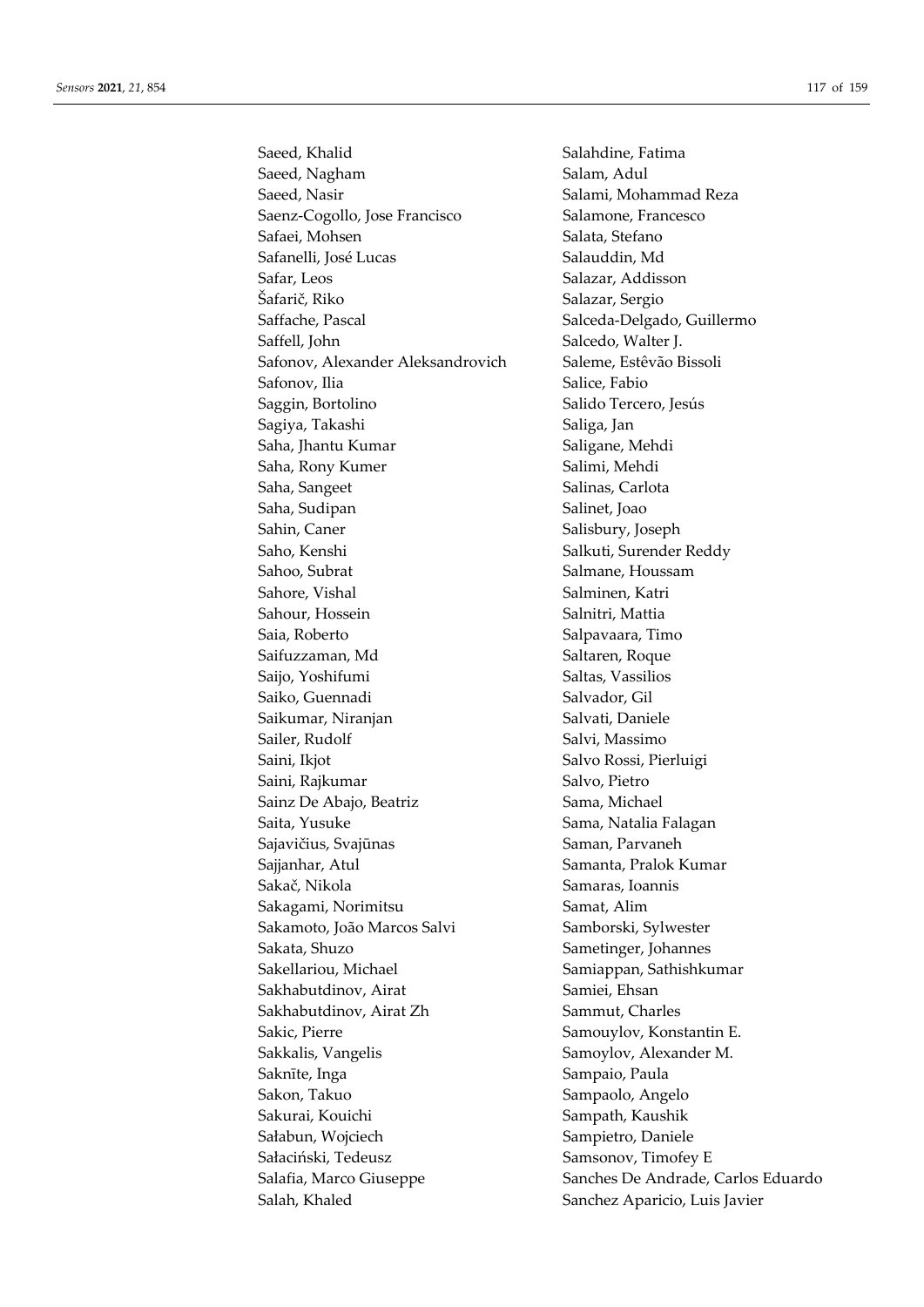Sánchez Egea, Antonio J. Santi, Emanuele Sánchez Sutil, Francisco José Santi, Fabrizio Sánchez, Antonio Bernardo Santiago-Rodríguez, Efraín Sánchez, Bordel Santin, Altair Olivo Sánchez, Borja Bordel Santini, Antonello Sánchez, Jairo R. Santini, Silvia Sánchez, Julio Isidro **Santis**, Adelmo De Sánchez, René-Vinicio Santonastaso, Giovanni F. Sanchez, Victor Santonico, Marco Sanchez-Cambronero, Santos Santorelli, Adam Sánchez-Durán, Jose A. Santoro, Simone Sanchez-Gomez, Jesus Santos, Abel Sanchez-Gordon, Sandra Santos, Adriano Sanchez-Lopez, Jose Luis Santos, Auteliano A Sanchez-Lopez, Juan De Dios Santos, Cristina Sánchez-Molina, Jorge Antonio Santos, Daniel Rodrigues Dos Sanchez-Montero, Rocio Santos, Eva M. Sanchez-Perez, Gabriel Santos, Filipe Neves Dos Sánchez-Rodríguez, David Santos, Inês Sancho Bru, Joaquín Luis Santos, Iria Sander De Carvalho, Lino Augusto Santos, Jesús Daniel Sanders, Chris Santos, José Sandi, Ljubic Santos, Juan M. Sandler, Hilary A. Santos, Luis Sandner, Thilo Santos, Matilde Sandoval Goes, Luiz Carlos Santos, Max Mauro Dias Sandoval-Herazo, Luis Carlos Santos, Paulo Sandra, Roger Santos, Rodrigo Sands, Timothy Santos, Rubim Sandu, Titus Santos, Teresa Sandwall, Peter Santos-García, Gustavo Sang Yeob, Kim Santosh, K. C. Sang, Mei Santucci, Valentino Sang, Shengbo Santulli, Carlo Sang, Tzu-Hsien Santuz, Alessandro Sangili, Arumugam Sañudo, Roberto Sanislav, Teodora Sanwar Hosen, A. S. M. Sanli, Fusun Sanz Ortiz, Ángel Santiago Sannino, Filomena Sanz Urquijo, Borja Sano, Edson Eyji Sanzo, Antonio Sanphuang, Varittha Sapena-Baño, Angel San-Segundo, Ruben Saproo, Sameer San-Segundo, Rubén Saquet, Adriano Sant'Ana, Jean Sant'Ana, Jean Sara, Pensieri Santa, Fernando **Santa, Radim** Santa, José **Santa, Santa, Mine** Santamaria-del-Angel, Eduardo Saraiva, Erlandson Ferreira Santamaría-Peña, Jacinto Sarangapani, Jagannathan Santana, Jose Sarbu, Andrei Santarsiero, Giuseppe Santarsiero, Peter Santhanagopalan, Sunand Sarda, Edoardo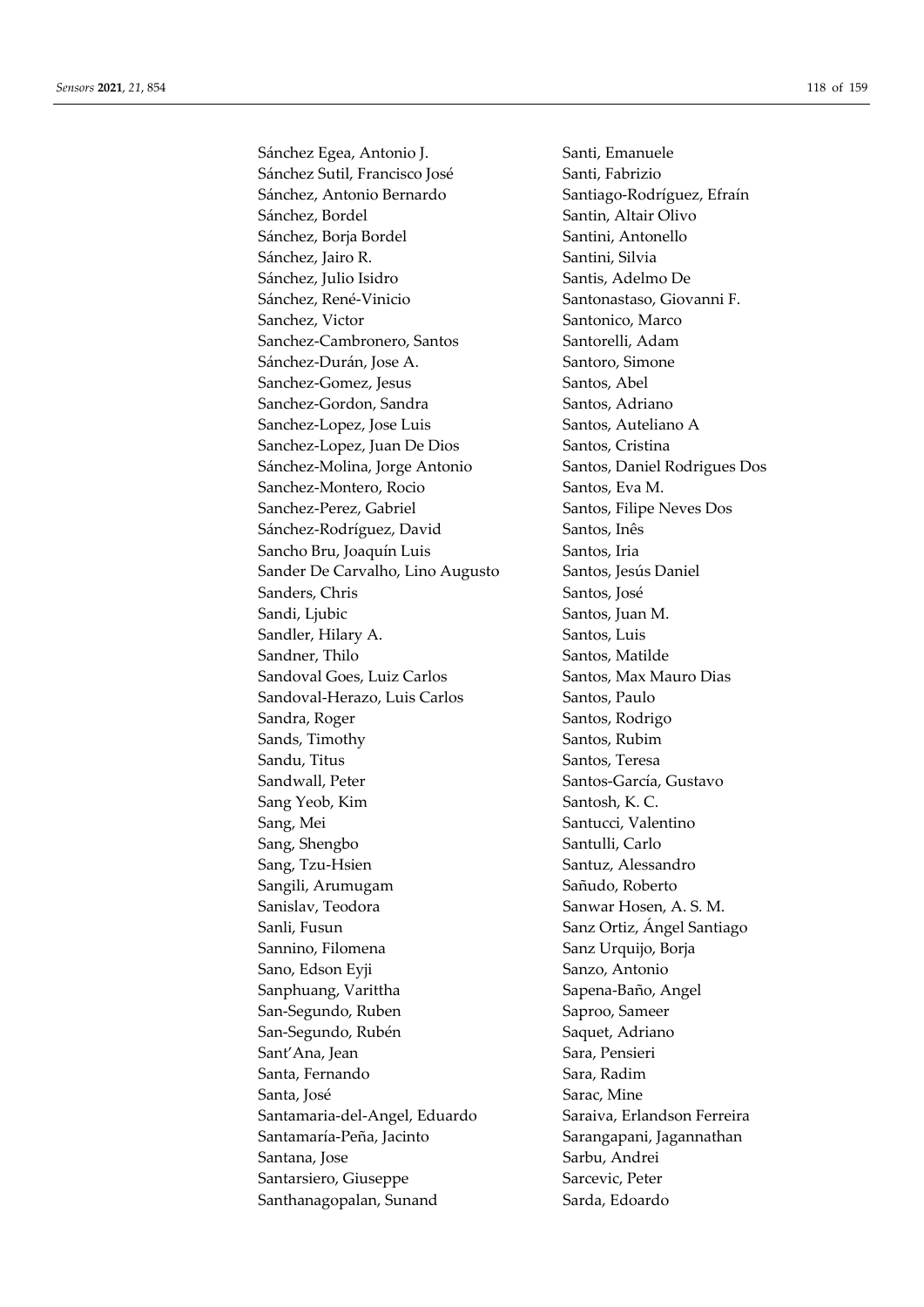Sardesai, Naimish Savi, Patrizia Sardi, Giovanni Maria **Savino, Alessandro** Savino, Alessandro Sardianos, Christos Savino, Stefano Sardone, Rodolfo Savkin, Andrey V. Sareen, Harpreet Savkovic, Borislav Šarić, Matko Sawacha, Zimi Sarigiannidis, Panagiotis Sawaf, Mohamad Basel Al Sarikov, Andrey Sawicki, Dariusz Sarjas, Andrej Sawicki, Jacek Sarkar, Nurul I. Sawicki, Piotr Sarkar, Saheli Saxena, Navrati Sarkar, Tapati Saxena, Neetesh Sarlis, Nicholas Saxena, Shefali Sarma, Raktim Sayab, Mohammad Sarolic, Antonio Sayadi, Hossein Sarr, Moussa Sayago, Isabel Sarraguça, Mafalda Sayed Ahmed, Khaled Ragab Sarti, Giovanni Sayem, Abu Sadat Muhammad Sartori, Daniele Sayydi, Nima Sarwar, Yusuf Sazio, Pier John Anthony Sasagawa, Kiyotaka Sbert, Mateu Sasaki, Ken Solerveglieri, Veronica Sasaki, Minoru Sbrollini, Agnese Sasaki, Tohru Scalenghe, Riccardo Sasayama, Teruyoshi Scalera, Lorenzo Sassu, Mauro Scalise, Lorenzo Sateriano, Adele Scampoli, Paola Sathyachandran, Sanath Kumar Scandurra, Antonino Satler, Massimo Scapaticci, Rosa Sato, Hiroyuki Scappaticci, Lorenzo Sato, Koya Scaradozzi, David Sato, Manabu Scaramuzza, Matteo Sato, Priscila Sato, Priscila Scardulla, Francesco Sato, Ryuta Scarelli, Frederico Sato, Tadatake Scarlino, Pasquale Sato, Takao Scarpiniti, Michele Satrapinskyy, Leonid Scarselli, Gennaro Sattar, Farha Ščetar, Mario Sattar, Farook Schabowicz, Krzysztof Sattar, Shahram Schäfer, Ihr Jörg Sattarov, Robert R. Schäfer, Klaus Saucedo, Nuvia M. Schäfer, Maximilian Sauer, Karen Schaff, Florian Sauer, Nathalie Schakel, Wouter Saura Lacárcel, José Ramón (Scharber, Markus Sava, Alexandre Scharoun Benson, Sara Savaglio, Claudio Schaub-Meyer, Simone Saval-Calvo, Marcelo Schauflinger, Martin Savastano, Matteo Schaum, Alexander Savazzi, Stefano Schazmann, Benjamin Savchuk, Stepan Scheid, Jennifer L.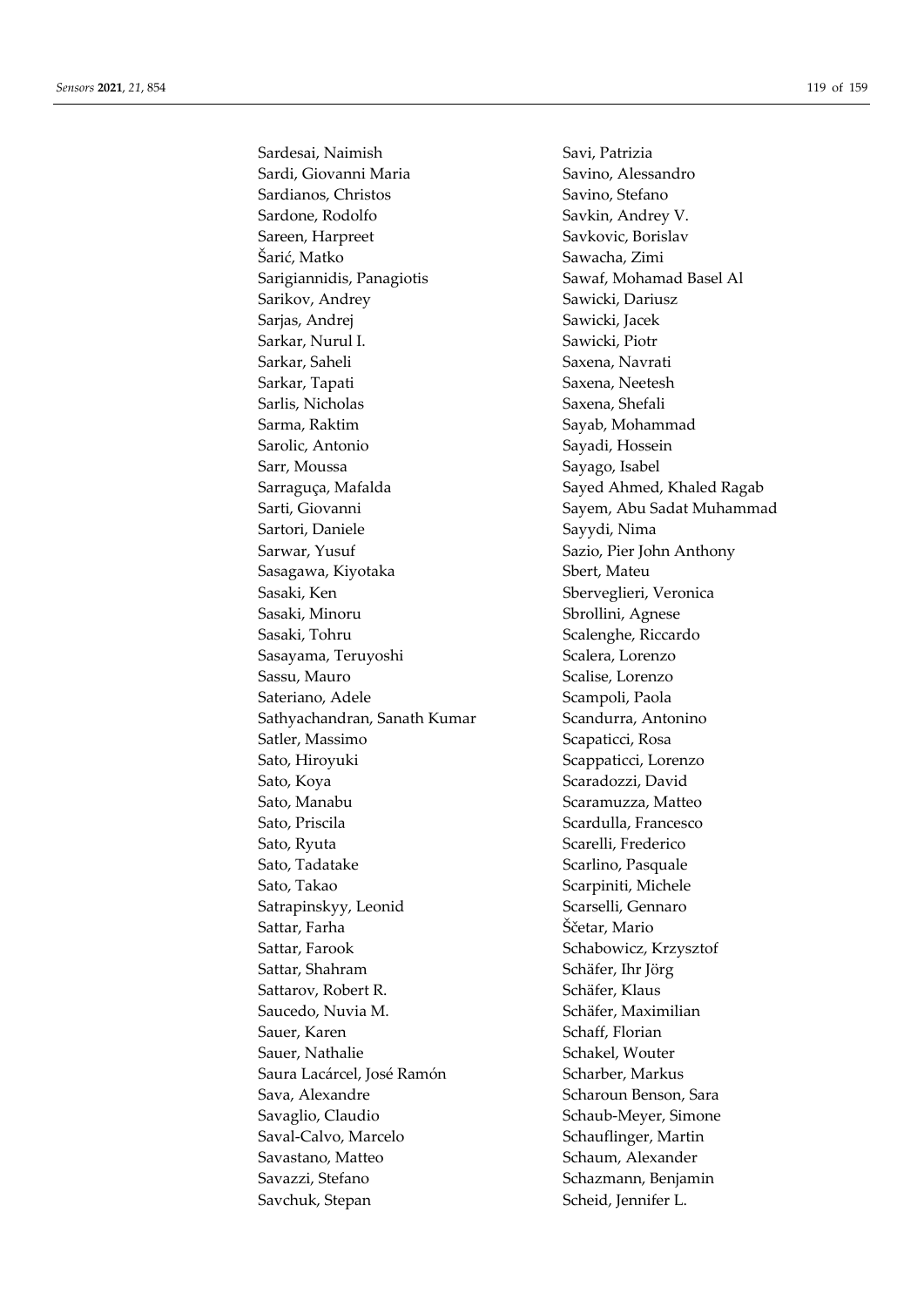Scheller, Frieder W. Schumacher, Thomas Schena, Emiliano Schütze, Oliver Schenato, Luca Schwartz, David Eric Schepers, James Schwarz, Stefan Schepler, Kenneth Schwarz, Thomas J.E. Schiano Lo Moriello, Rosario Schwarzbach, Paul Schiefler, Nivaldo T. Schweidler, Simon Schiepp, Thomas Schweitzer, Wolf Schilcher, Udo Schwendel, Arved Schimalski, Marcos Benedito Schwenker, Friedhelm Schimpe, Michael Schwertfeger, Sören Schiopu, Ionut Schwesinger, Norbert Schirhagl, Romana Schwieger, Volker Schirrmann, Michael Sciarrone, Andrea Schlachetzki, Johannes Scimemi, Giuseppe Fileccia Schlegel, Christian Scionti, Alberto Schlüer, Anna-Barbara Scitovski, Rudolf Schmid, Giovanni Sciuto, Emanuele Luigi Schmid, Maurizio Scordo, Alessandro Schmid, Moritz S. Scorza, Andrea Schmid, Natalia Scotti, Giuseppe Schmid, Ulrich Scotti, Marcus Schmidt, Bernard Scribante, Andrea Schmidt, Franziska Scurti, Federico Schmidt, Jan H Sebastião, Emerson Schmidt, Marcus Šebek, Jan Schmidt, Sabine Sebestyen, Gheorghe Schmitt, Corinna Sebkhi, Nordine Schmitt, Martin Sedaghat, Nima Schmitt, Robert Sedlák, Petr Schmitt, Thierry Sedlák, Vladimír Schmitz, Anne Sedmidubský, Jan Schmitz, Norbert Sedunov, Alexander Schnakenberg, Uwe See, Chan Schnaubelt, Sebastian See, Terrence Shie Ping Schneider, Fabio Kurt Seel, Thomas Schneider, Thomas Seeling, Patrick Schnieder, Sebastian Seepersad, Garrett Scholkmann, Felix Segal, Nicolas Scholl, Philipp M. Segec, Pavel Scholten, Kee Segers, Laurent Schormans, John Seguel, Fabian Schrag, Gabriele Segura, José C. Schreiber, Karl Ulrich Segura-Garcia, Jaume Schreiner, Wolfgang Sehgal, Rahul Schrempel, Frank Seichepine, Florent Schröder, Dietrich Seidel, Sally Schultz, Stephen Seifert, Ann-Kathrin Schultze, Volkmar Seijo, Maria Carmen Schumacher, Jens Seimeni, Maria Schumacher, Johannes Seiphoori, Ali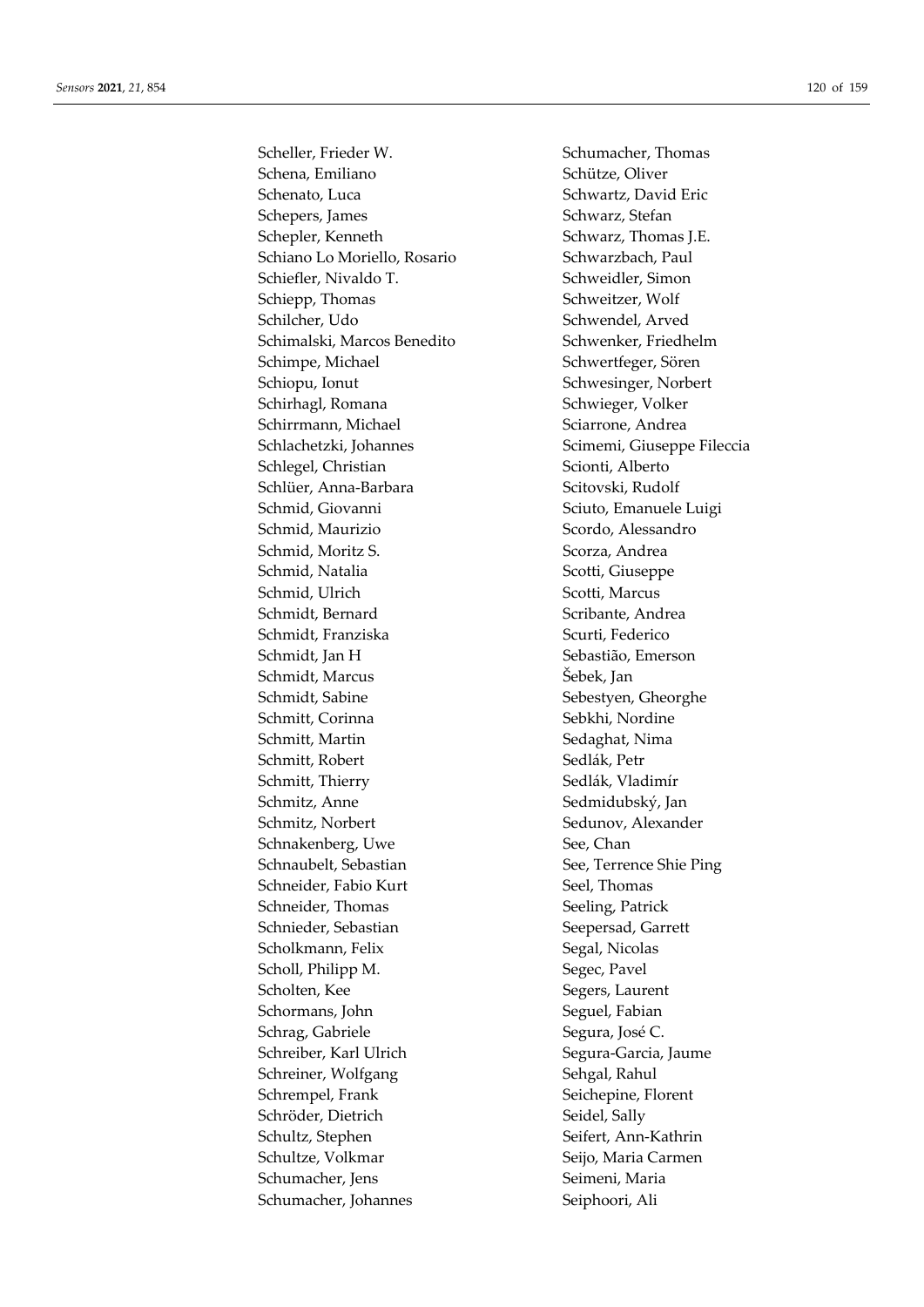Sekh, Arif Ahmed Seriani, Stefano Selezneva, Maria Serikov, Arkady Selim, Hossam Serio, Carmine Sellami, Akrem Seritan, George Sellitto, Miguel Afonso Serna Barquera, Sergio Alonso Selvaprabhu, Poongundran Sernani, Paolo Selyanchyn, Roman Serodio, Carlos Semaan, Richard Serrano, Arturo Hernandez Semeniuta, Oleksandr Serrano, Dolores R. Seminati, Elena Serrano, Javier Toledo Sen Gupta, Ananya Serrano, José Ignacio Sen, Anando Serrano, Núria Sen, Debarshi Serrano, Salvatore Sen, Sujat Serrano-Pertierra, Esther Senay, Gebriel Serrão, Carlos Senel, Mehmet Serres, Alexandre Senger, Moritz Serry, Mohamed Sengupta, Bidisha Serva, Lorenzo Sengupta, Debarun Servadio, Pieranna Senhadji-Navarro, Raouf Servi, Michaela Sentana, Irene Servin, Manuel Senyurek, Volkan Yusuf Sesé, Javier Seo, Byung-Kuk Sešek, Aleksander Seo, Dong Hyun Sessa, Salvatore Seo, Dong-Hoan Šestak, Ivana Seo, Dongmahn Sestraș, Paul Seo, Eunil Seo, Eunil Setiawan, Dedi Seo, Hogeon Seuwou, Patrice Seo, Hwajeong Severino, Alessandro Seo, Jaho Severino, Ricardo Seo, Munkyo Sevic, Dragutin Seo, Sang Hyun Sevieri, Giacomo Seo, Toru Sevil, Hakki Erhan Seok, Junhee Seybold, Jonathan Seok, Senho Seyedi, MirHojjat Seow, Chee Kiat Seyyedhasani, Hasan Seow, Cheekiat Sfarra, Stefano Sepasgozar, Samad Sferrazza, Carmelo Sequeira, Ana Sequeira, Ana Sequeira, Ana Sequeira, Ana Sequeira, Ana Sequeira, A Sequeira, Jean Sha, Chao Sequeira, João Silva Shaaban, Ibrahim Serafín, Veronica Shabatina, Tatyana Serafín, Verónica **Shabbir, Noman** Serajian, Reza Shafiee, Mahmood Serban, Bogdan Cătălin Shafiei Shiva, Javad Serdean, Florina Shafiq, Omair Serdült, Uwe Shafique, Umar Seredin, Oleg Shafiullah, GM Serenelli, Luca Shagdar, Oyunchimeg Sergeev, Aleksandr Aleksandrovich Shah, Aziz Sergi, Pier Nicola Shah, Milinkumar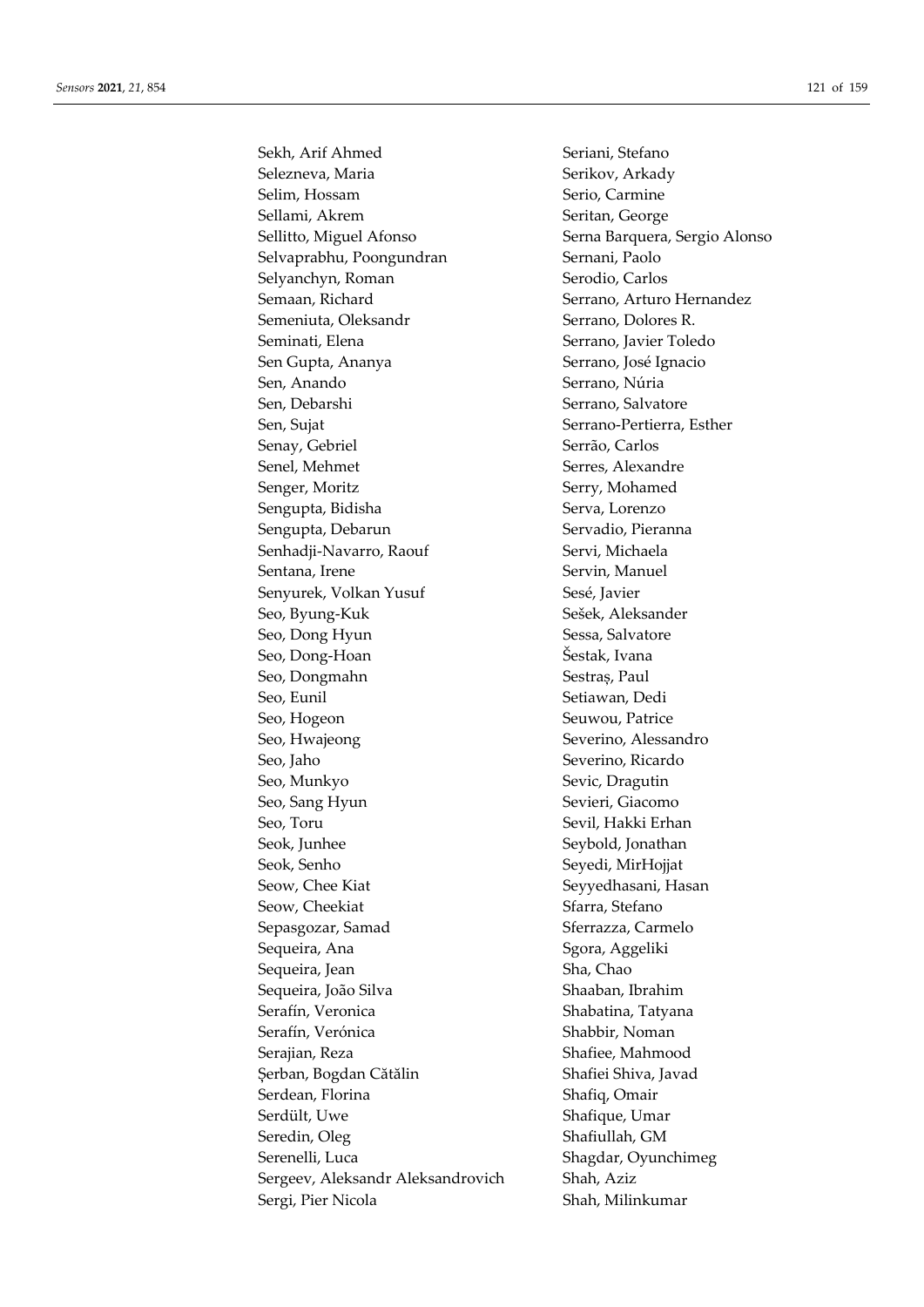Shah, Nilam C Shao, Peng Shah, Purav Shao, Weiming Shah, Syed Afaq Ali Shao, Xinxin Shah, Syed Aziz Shao, Xinxing Shah, Syed Bilal Shaohua, Wang Shah, Syed Tariq Shaomin, Zhang Shah, Syyed Adnan Raheel Shaqarin, Tamir Shah, Vrutangkumar V Sharaev, Maksim Shahaboddin, Shamshirband Sharafeldin, Mohamed Shahian Jahromi, Babak Sharif, Mohammadreza Shahid, Abdur Rahman Bin Sharifan, Hamidreza Shahid, Imran Sharma, Bharat Shahidi, Reza Sharma, Gaurav Shahrestani, Seyed Sharma, Gyani Shankar Shahriar, Md Rifat Sharma, Jyotsna Shahriari, Yalda Sharma, Mrigank Shahrour, Isam Sharma, Piyush Sindhu Shahshahani, Amirhossein Sharma, Vishal Shahtahmassebi, Amirreza Sharpe, Shaun M. Shahzad, Atif Shashikumar, Supreeth P Shaik, Mohammed Rafi Shattal, Mohammad Abu Shaikh, Salman Ahmed Shavezipur, Mohammad K. Shakeel, Hamza Shaw, Anthony Shaker, George Shaw-Cortez, Wenceslao Shakthivel, Dhayalan She, Yong-Xin Shakya, Kabindra Man Sheard, Steve Shalaby, Mohamed Sheen, Horn-jiunn Shalev, Gil Sheha, Moataz Shamanaeva, Liudmila G. Shehu, Amarda Shamonin, Mikhail Sheikh-Ahmad, Jamal Shamseldin, Tamer Sheka, Elena F. Shamshirband, Shahab Shekhani, Husain Shamshiri, Redmond R. Shekhirev, Mikhail Shamszaman, Zia Ush Shemer, Amir Shan, Gongbing Shemer, Lev Shan, Hongming Shen, Bin Shan, Mao Shen, Bo Shan, Minghe Shen, Changqing Shan, Xin Shen, Chao Shanbhag, Vignesh Shen, Chih-Hsiung Shang, Chao Shen, Chong Shang, Songhao Shen, Dazhong Shang, Yong Shen, Hongda Shankar, Mallikarjun Shen, Hui-Liang Shanmugam, Bharanidharan Shen, Jianliang Shannigrahi, Susmit Shen, Kai Shao, Dangdang Shen, Li Shao, Haidong Shen, Qiang Shao, Hao Shen, Qing Shao, Lei Shen, Ruiqing Shao, Pei-Chi Shen, Shanpu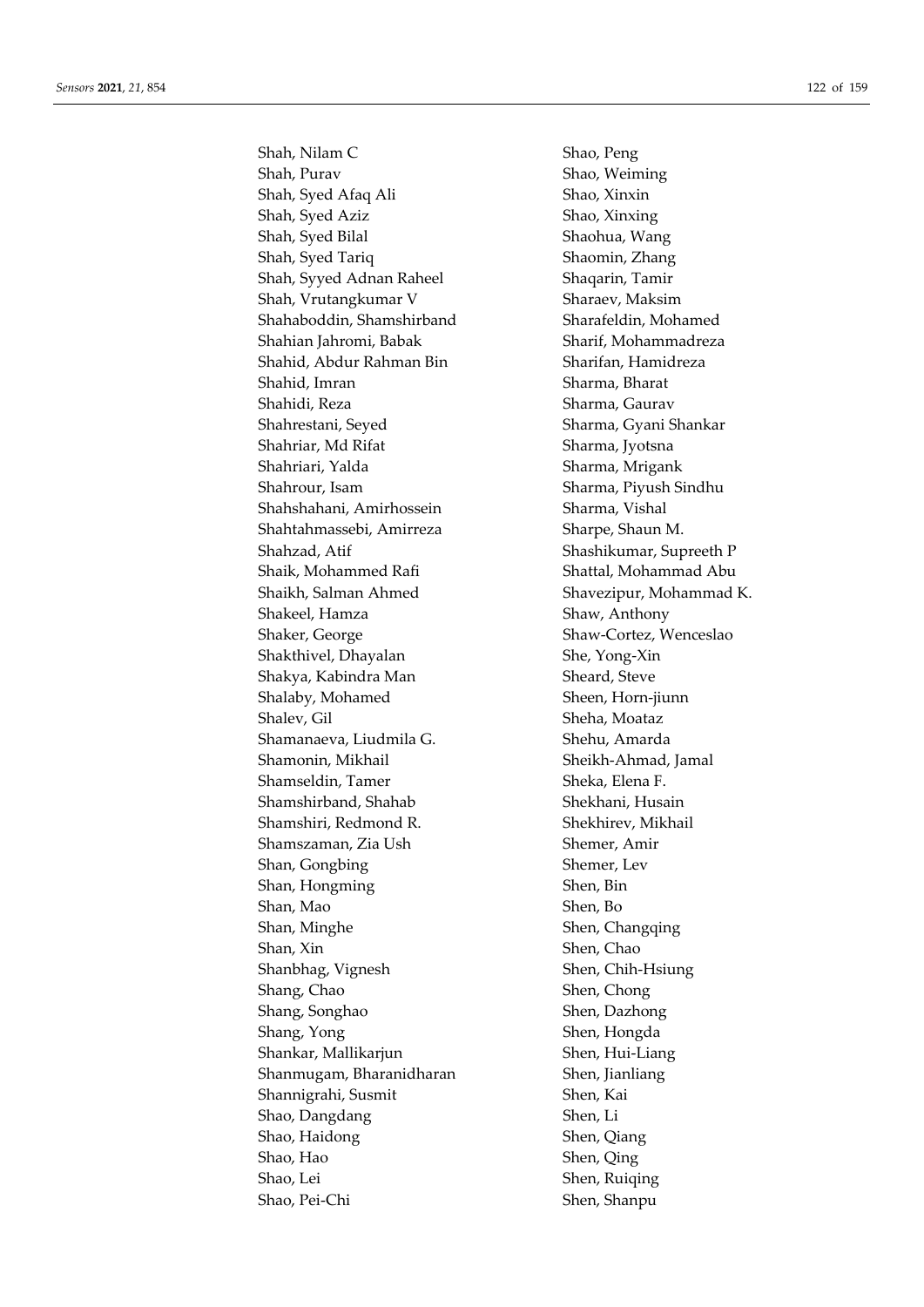Shen, Wei Shibata, Naoki Shen, Xi Shibayama, Jun Shen, Yanfeng Shieh, Chin-Shiuh Shen, Yang Shieh, Wann-Yun Shen, Yaochun Shigaki, Shunsuke Shen, Yonghang Shih, Ching-long Shen, Yu Shih, David Ching-Fang Shen, Yuan Shih, Tianyuan Shen, Yuecheng Shiki, Sidney Bruce Shen, Zhiqi Shen, Zhiqi Shill, Holly A. Shen, Zhiyuan Shilov, Nikolay Shenderovich, Ilya G. Shim, Changbeom Sheng, Jiayi Shim, Duk-Sun Sheng, Jun Shim, Jae Hong Sheng, Xing Shim, Jae Hoon Shenoy, Akhil Shim, Su-Hyun Sheppard, Thomas Shim, Yoon-Bo Sherratt, R. Simon Shimabukuro, Milton Hirokazu Sheta, Alaa Shimabukuro, Yosio Sheta, Bassem Shimada, Kunio Sheu, Jia-Shing Shimizu, Flavio Sheu, Ruey-Kai Shimizu, Flavio Makoto Shevchenko, Sergey Shimizu, Hisashi Shevchik, Sergey A. Shimizu, Youichi Shevgunov, Timofey Shimizu, Yuki Shevtsov, Sergey Shin, Bo-Sung Shevtsov, Sergey N. Shin, Do Hyoung Shi, Bin Shin, Donghee Shi, Chuang (Beihang University, China) Shin, Jaeyoung Shi, Chuang (University of Electronic Shin, China, China, China, China, China, Iong Won Shi, Hong-Ling Shin, Jong-Ho Shi, Hua Shin, Joong Ho Shi, Jia Shin, Jung-Ah Shi, Jianhong Shin, Min Chul Shi, Jianmai Shin, Nina Shi, Jie Shin, Soo Young Shi, Junbo Shin, Yun-ho Shi, Kaifang Shi, Kaifang Shi, Kaifang Shi, Kaifang Shi, Kaifang Shi, Kaifang Shi, Kaifang Shi, Kaifang Shi, K Shi, Ke Shirazinejad, Reza Shi, Lei Shirinskaya, Anna Shi, Qiongfeng Shirshin, Evgeny Shi, Shaohuai Shiryayev, Oleg Shi, Tielin Shkurinov, Alexander Shi, Xi Shleev, Sergey Shi, Xiyu Shoaib, Sultan Shi, Yanling Shokrolah Shirazi, Mohammad Shi, Yusheng Shokrollahi, Peyman Shi, Zhiguo Shon, Taeshik Shiaeles, Stavros N. Shorter, Kenneth Alexander Shiau, Jaw-Kuen Shorubalko, Ivan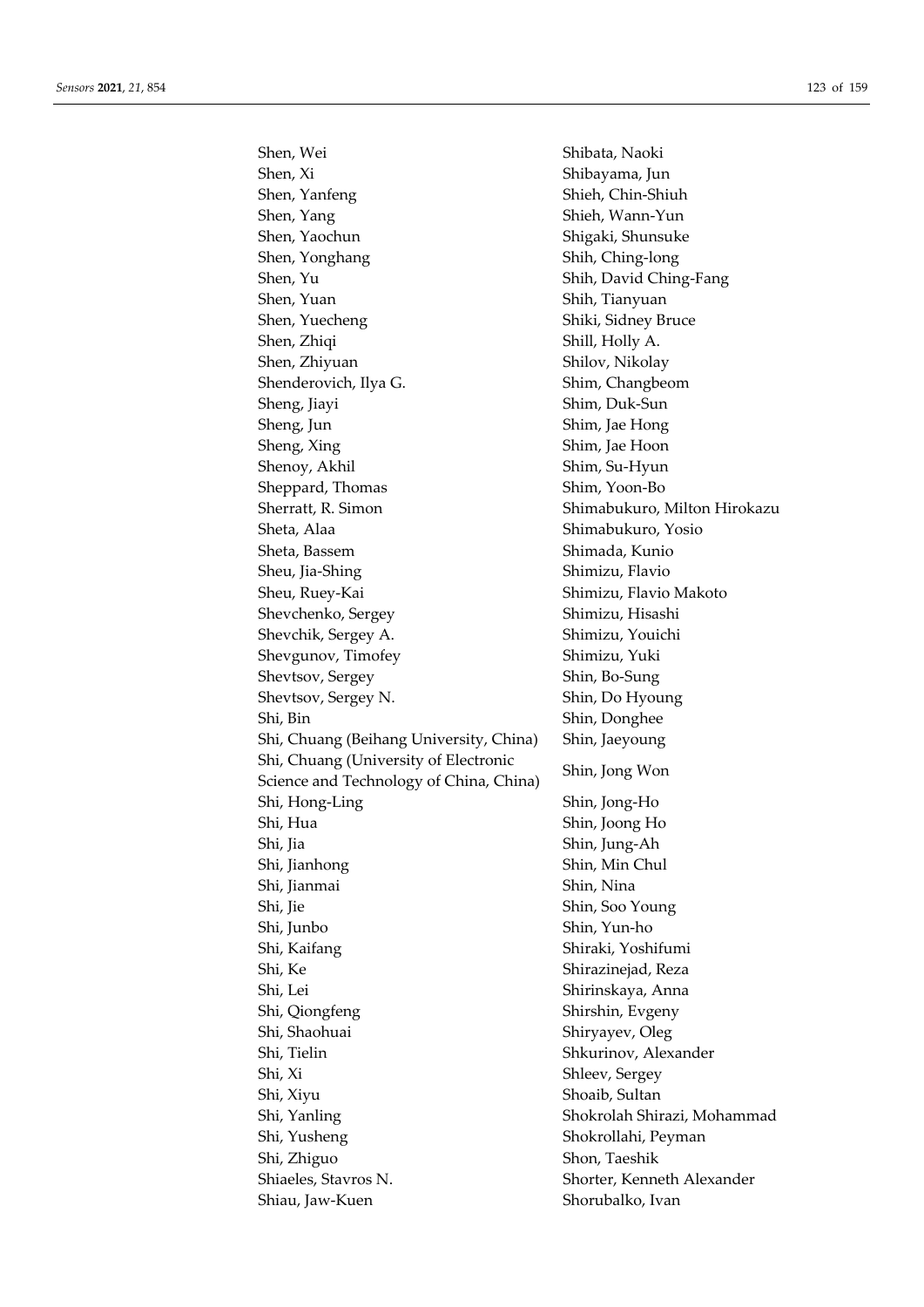Shoydin, Sergey Sikora, Jan Shrestha, Anish Prasad Sikorski, Tomasz Shrestha, Bhanu Sikorski, Wojciech Shrestha, Bhushan Sikström, Fredrik Shrestha, Milan Shrestha, Milan Sila-Nowicka, Katarzyna Shrestha, Raju Silber-Varod, Vered Shrestha, Rupesh Silea, Ioan Shrestha, Santosh Sileo, Maria Shrestha, Sudhir Silien, Christophe Shrirao, Anil Silina, Yuliya Shtenberg, Giorgi **Shtenberg**, Giorgi **Shtenberg**, Giorgi **Shtenberg**, Giorgi **Shtenberg**, Giorgi **Shtenberg**, Giorgi **Shtenberg**, Giorgi **Shtenberg**, Giorgi **Shtenberg**, Giorgi **Shtenberg**, Giorgi **Shtenberg**, Giorgi **Sht** Shu, Lin Siljeg, Ante Shuai, Gao Sillero, Amalia Shubenkova, Ksenia Silva Girão, Pedro Shults, Roman Silva, Adão Shuxia, Guo Silva, Agnelo R. Si, Liang Silva, Alberto Jorge Rosales Siadat, Maryam Silva, Ana Filipa Siami-Namini, Sima Silva, Arlindo Siani, Anna Maria **Silva**, Carlos Sichting, Freddy Silva, Catarina L. Siddique, Muhammad Adnan Silva, Filipe Siddiqui, Arooj Mubashara Silva, Gabriela Ventura Siddiqui, Fahad Manzoor Silva, Ivanovitch Siddiqui, Rehan Silva, João Siddiqui, Salman I. Silva, Lígia Torres Sidorov, Denis N. Silva, Luiz Eduardo Virgilio Sieberth, Till Silva, Marianne Sieciński, Szymon Silva, Natassya Siegel, Robert M. Silva, Pedro Figueiredo E Siegert, Ingo Silva, Rui Siemiątkowski, Zbigniew Silva, Saimon Moraes Sieni, Elisabetta Silva, Samuel Sienkiewicz, Łukasz Silva, Susana Sieradzki, Rafał **Silva, Silva, Tiago Almeida** Sierpiński, Grzegorz Silva-Castro, Jhon Sierra, Javier Ortuño Silverio, Vania Sierra, Jesus Enrique Silvestre, Daniel Sierra-Castaner, Manuel Silvestre, Miguel Sierra-Hernandez, Juan M Silviu, Folea Sifuentes, Ernesto **Sima, Chaotan** Sigauke, Caston Sima, Felix Nicolae Sigernes, Fred Simani, Silvio Sigolaeva, Larisa V. Simenko, Jozef Sikdar, Shirsendu Simeonov, Vasil Sikirzhytski, Vitali Simian, Dana Sik-Lanyi, Cecilia Simic, Marko Sik-Lányi, Cecília Simic, Milan

Shukla, Mahendra Silva Junior, Carlos Antonio Da Siebenaler, Shane Silva, Luiz Eduardo Virgilio Da Signore, Giovanni Simanjuntak, Firman Mangasa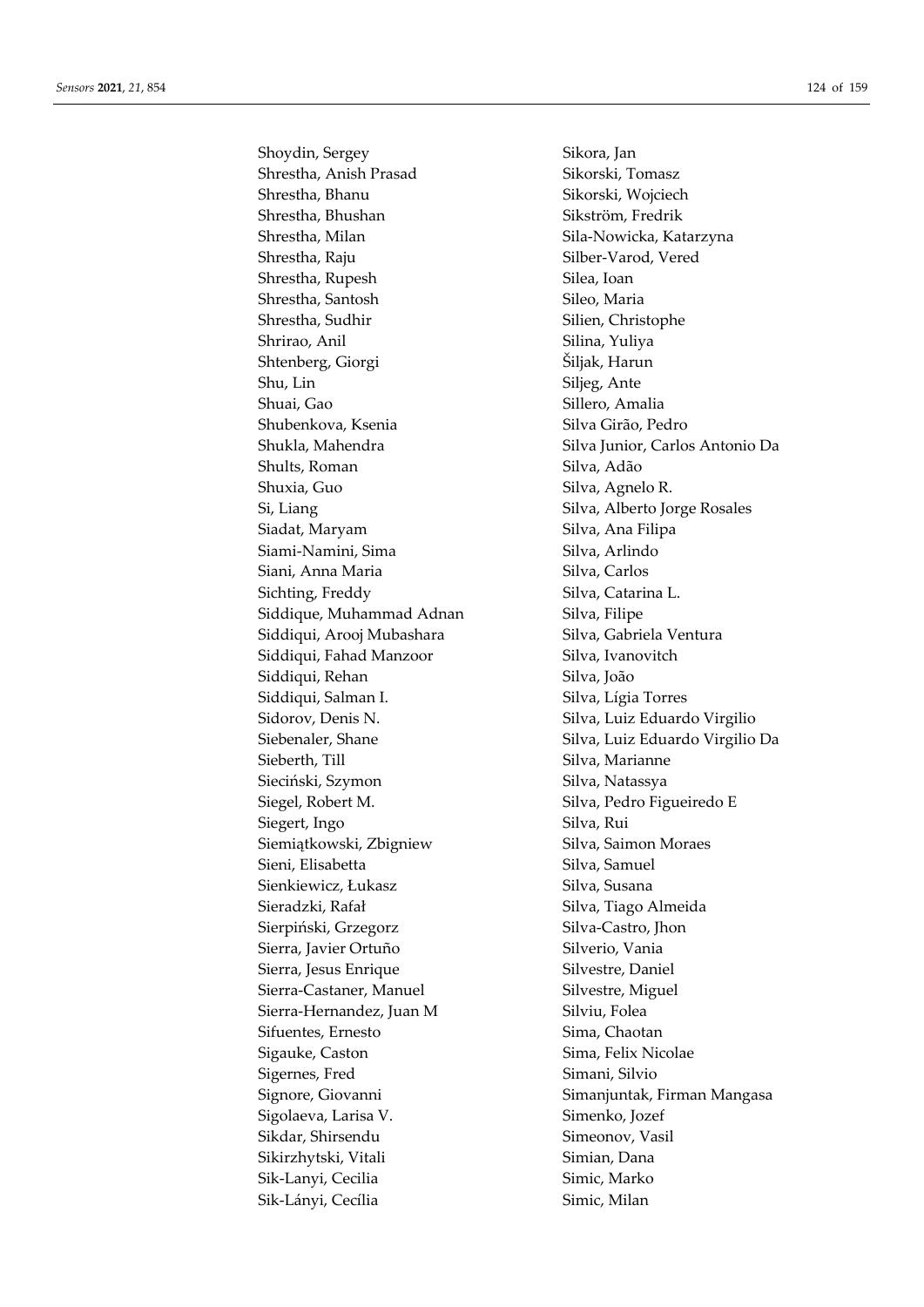Simion, Georgiana Sirbu, Daniela Simion, Violeta Siregar, Syahril Simmchen, Juliane Sirkeli, Vadim P. Simmering, Jacob E. Sirmaçek, Beril Simon, Bertrand Sirodoev, Igor Simon, Francois-Xavier Šiška, Petr Simon, Sven Sisto, Renata Simone, Andrea Sitnik, Robert Simone, Gabriele Sittón-Candanedo, Inés Simón-Martínez, Cristina Siu, Ho Chit Simonot, Lionel Sivaguru, Mayandi Simoska, Olja Sivarajan, Saravanan Šimšík, Dušan Sivasubramanian, Jayahar Šimunič, Boštjan Siverns, James Sina, Abu Sivrikaya, Fikret Sinay, Juraj Sinay, Juraj Sinay, Juraj Sinay, Juraj Sinay, Sinay, Sinay, Sinay, Sinay, Sinay, Sinay, Sinay, Sinay, Sinay, Sinay, Sinay, Sinay, Sinay, Sinay, Sinay, Sinay, Sinay, Sinay, Sinay, Sinay, Sinay, Sinay, Sinay, Si Singh, Ajit Skaf, Marta Singh, Amardeep Skaggs, Sheldon Singh, Dhananjay Singh, Skala, Karolj Singh, Jitendra Singh, Skaria, Sruthy Singh, Keshav Skarlatos, Dimitrios Singh, Keshav D. Skiba, Marta Singh, Navrag Skibicki, Jacek Singh, Pankaj K Skidanov, Roman Singh, Rahul Kumar Skierucha, Wojciech Singh, Rajani **Skládal**, Petr Singh, Ranjan Skočaj, Danijel Singh, Ritesh Kumar Skočir, Pavle Singh, Rituraj Skoczeń, Andrzej Singh, Sajal Sagar Skoczylas, Norbert Singh, Saurabh Skodras, Athanassios Singh, Shaktiman Skog, Isaac Singh, Surya P. Skoko, Željko Singh, Uday Skonieczny, Krzysztof Singh, Utkarsh Skordas, Efthimios Singh, Vishal Škrbić, Biljana D. Singh, Yogang Skrickij, Viktor Singha, Subhankar Škrinjar, Jasmina Pašagić Sinha, Ayan Skruch, Paweł Sinha, Raju Skrzypczyński, Piotr Sinha, Rashmi Sharan Sharan Skwarek, Volker Sinibaldi, Alberto Slaets, Peter Sioma, Andrzej Slámová, Martina Siozios, Kostas Slaski, Grzegorz Sipos, László Slavcheva, Miroslava Šipoš, Martin Slavens, Brooke Sipus, Zvonimir Slavič, Janko Siqueira Dias, José A. Slawinski, Cezary

Simion, Cristian E. Siqueira, Hugo Valadares Simorangkir, Roy B. V. B. Sivakumar, Poopalasingam Siniscalchi, Sabato Marco Slama, Mohammed El Amine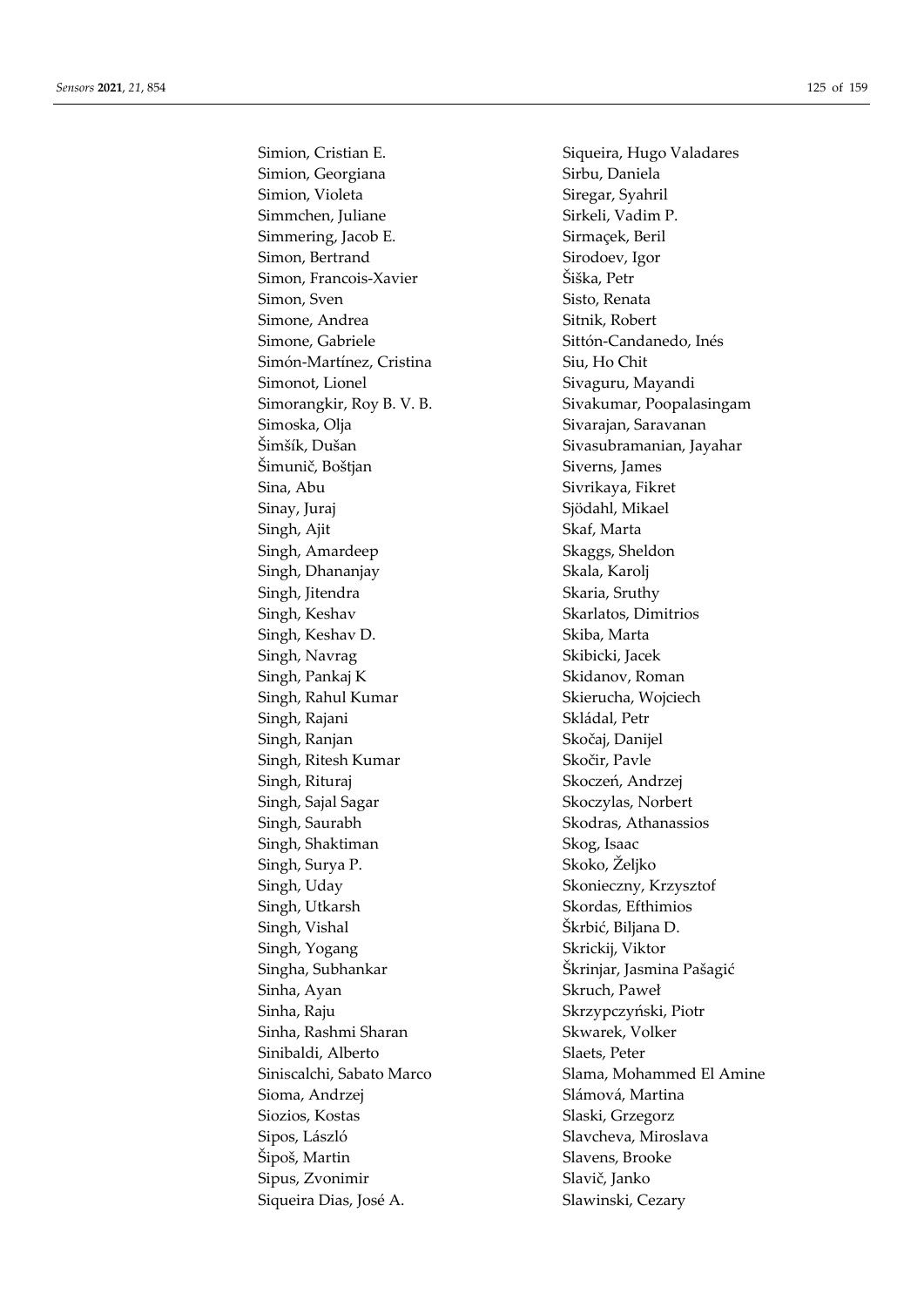Sławomir, Cellmer Socas, Rafael Sleewaegen, Jean-Marie Socha, Tomasz Šlégr, Jan Sochor, Tomas Slobodian, Petr Sodhro, Ali Hassan Słodki, Bogdan Söffker, Dirk Sloma, Marcin Sofia, Daniele Słota, Rudolf Sohel Mahmud, S.M. Slouka, Christoph Sohn, Insoo Sługocki, Łukasz Sohn, Jung Woo Smagowski, Piotr Soilán, Mario Smajic, Jasmin So-In, Chakchai Small, Christopher Soininen, Juha-Pekka Smaragdakis, Costas Sojka, Mariusz Šmelko, Miroslav Sokol, Zbyněk Smetana, Milan Sokolov, Oleg Smieja, Marek Sokolova, Nadezda Smith, Beth Sola-Guirado, Rafael-Ruben Smith, Drew Solak, Krzysztof Smith, Eric P. Solari, Lorenzo Smith, Kevin Soldatenko, Sergei A. Smith, Kirsten A. Solé-Benet, Albert Smith, Stewart Soleimani, Manuchehr Smith, Zachary Soler, Maria Smitham, Peter Soler-Llorens, Juan Luis Smołka, Bogdan Solernou, Albert Smołka, Krystian Solhusvik, Johannes Smuleac, Laura Soliman, Abdel-Hamid Smulko, Janusz Soliman, Hamdy Smutny, Vladimir Solimene, Raffaele Smyl, Danny Solla, Mercedes Smyth, Tim J. Sollai, Giorgia Snyder, Dalton Solle, Dörte So, Hongyun Solodov, Igor So, Jungmin Soloviev, Vladimir So, Kwok Kan Soltani, Madjid Soares Dos Santos, Marco P. Soman, Rohan Soares Teles, Ariel Soman, Ruturaj Soares, Fabrízzio Somani, Nikhil Soares, João Someya, Yu Soares, Rafael Iankowski Somnath, Suhas Soares, Vasco Somorowska, Urszula Sobanjo, John Son, Donghoon Sobaszek, Michał Son, Jiyoung Sobieranski, Antonio Carlos Son, Jongsang Söbke, Heinrich Son, Joonwoo Sobótka, Maciej Son, Junggab Sobotka, Piotr Son, Pyo-Woong Sobron, Iker Son, Tae Yun Sobue, Shinichi Son, Youngdoo

Śliwa, Joanna (Group) established Socorro Leránoz, Abián Bentor Soar, Jeffrey Soltaninejad, Mohammadreza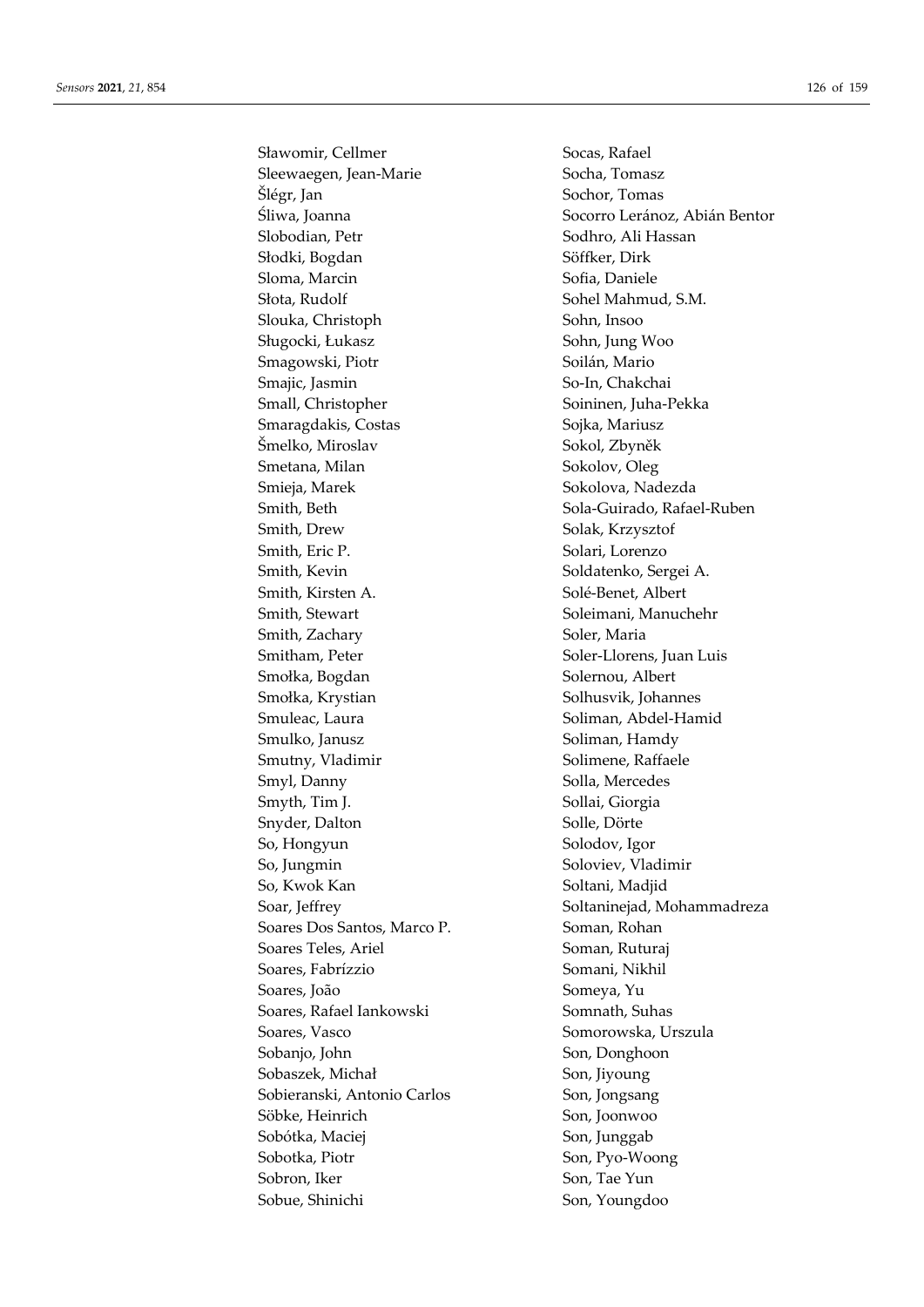Song, Aiguo Sośnica, Krzysztof Song, Baoan Sossa, Humberto Song, Cholho Sotiriadis, Paul Song, Fei Sotner, Roman Song, Giltae Soto, Fernando Song, Homin Soto, Ignacio Song, Houbing Soto, Paul Song, JaeSeung Soto, Robert Song, Jin Woo Soto-Cámara, Raúl Song, Jizhou Soto-Mendoza, Valeria Song, Kaichen Souihi, Sami Song, Kang Soukup, Radek Song, Kechen Soulage, Christophe O. Song, Kyoung-Young Soulis, Konstantinos Song, Minkyu Sousa, António Song, Seungwon Sousa, Armando Jorge Song, Shalei Sousa, Bruno Miguel Song, Shuang Sousa, Daniel Song, Sungho Sousa, Daniel J. Song, Wei Sousa, Fernando R. Song, Wonho Sousa, João M.C. Song, Xiaowen Sousa, Joao Miguel Song, Xiaoyu Sousa, Joaquim Song, Yafei Sousan, Sinan Song, Yang Souza, Israel Donizeti De Song, Yao Souza, Jéssica Sena De Song, You-jin Sovic, Ana Song, Yu Soylu, Ahmet Song, Yujae Spaanenburg, Lambert Song, Zhan Špaček, Jan Song, Zhengyi Spachos, Petros Soni, Aswathi Spagnol, Simone Sonnessa, Alberico Spanakis, Emmanouil G. Sonobe, Rei Spanedda, Maria Soomro, Kamran Soomro, Kamran Španič, Valentina Soos, Gabor Spanu, Andrea Sophie, Grape Spasojević, Sofija Sophocleous, Marios Specht, Cezary Sorbello, Gino Specht, Mariusz Soriano, Antonio Specogna, Ruben Soriano, Jose A. Spencer, Nicholas Sorli, Brice Speranza, Giorgio Sorokin, Boris P. Sperlì, Giancarlo Sorrentino, Alessandra Spiehl, Dieter Sorsa, Aki Spigulis, Janis Sortino, Marco Spiliotopoulos, Dimitris

Song Nien, Tang Sosa González, Carlos Javier Song, Chaolong Sotelo Monge, Marco Antonio Song, Cheng Soteriou, Georgios A. Soteriou Song, Juha Soubervielle-Montalvo, Carlos Sorici, Alexandru Spengler, Anderson Wedderhoff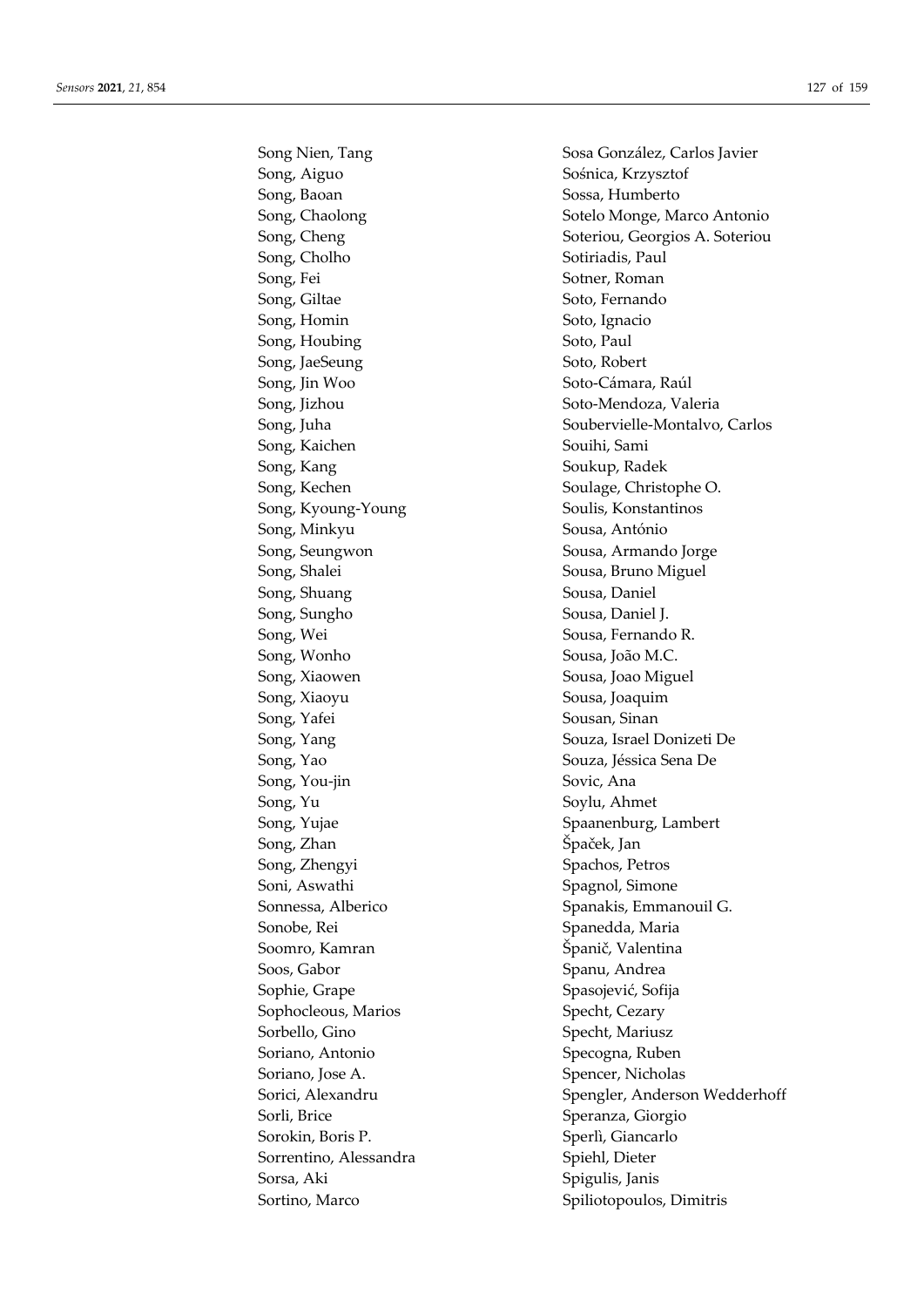Spiller, Dario Stanaćević, Milutin Spinazzè, Andrea Stančin, Sara Spinelle, Laurent **Stanciu**, Mariana Domnica Spinelli, Lorenzo Stanculescu, Marilena Spinsante, Susanna Staniec, Kamil Spitschan, Manuel Staniek, Marcin Spivak, Artur Staniszewska, Magdalena Spivak, David Staniszewski, Michał Spohr, Klaus Michael Stankovic, Lina Spoladore, Daniele Stankovic, Vladimir Spolaor, Fabiola Stanula, Arkadiusz Spolaor, Simone Starecki, Tomasz Sportelli, Maria Chiara Starke, Eric Sprague, Michael A. Starr, Thomas Springer, Shmuel Staš, Michal Sprong, Matthew Evan Stasa, Pavel Spyrou, Evaggelos Stassi, Stefano Squires, Andrew Stastny, Petr Sraml, Matjaz Sraml, Matjaz Stateczny, Andrzej Sreckovic, Vladimir A. Stateczny, Andrzej Eugeniusz Sreedharan, Sreejesh Staten, Paul W. Sreejith, Kamalalayam Rajan Stavinoha, Peter L. Sreekanth, Kandammathe Valiyaveedu Stavrakis, Modestos Sreekumari, Prasanthi Stavrou, Vasilis Sreenilayam, Sithara Stavroulakis, Georgios E. Srikanthan, Thambipillai Stefan, Markiewicz Jakub Sriram, Rashmi Stefan, Ovidiu Srivastava, Gautam Stefańczyk, Maciej Srivastava, Shubham Stefani, Alessio Srivastava, Vishwas Stefanov, Konstantin Sroka, Ryszard Steffen, Thomas Srpak, Dunja Srpak, Steffert, Tony Stabauer, Martin Steglich, Patrick Stacewicz, Tadeusz Stein, Alfred Stachiv, Ivo Steinbauer, Miloslav Stachlewska, Iwona Steinfeld, Nili Stachowiak, Dorota Steingartner, William Staderini, Enrico Steinke, Michael Staerz, Anna Stelitano, Dario Stagni, Rita Stagni, Rita Stemler, Thomas Staicu, Teodora **Staicu, Teodora** Stencel, Marek Štajduhar, Ivan Stenman, Malin Stamate, Eugen Stepanov, Oleg A. Stamatelos, Anastassios M. Stepenko, Serhii Stamatescu, Iulia Stéphane, Kemkemian Stamenkovic, Zoran Stephanedes, Yorgos Stamm, Andy Stephen, Bruce Stamnes, Knut Stephens, Andrew F Stamou, Adamantia Stepien, Jacek Stan, Miruna Stepien, Krzysztof Stana, Anca-Daniela Stepniak, Katarzyna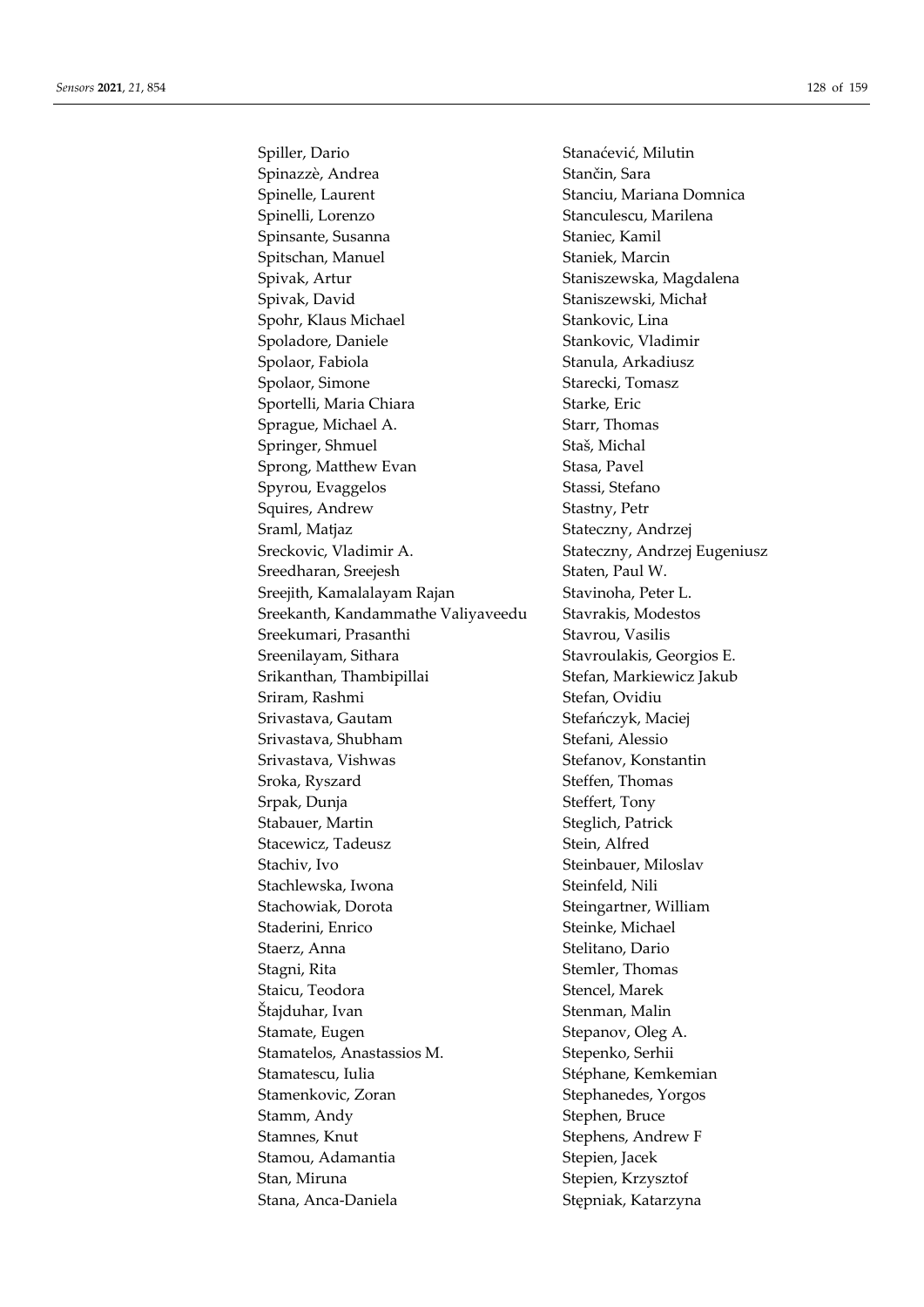Šter. Branko Sterca, Adrian Stereńczak, Krzysztof Stergiou, Alexandros Sternberg, Andrew Stetter, Ralf Stevan Jr., Sergio L. Stevens, Martin J Stewart, Brian G. Stewart, Rebecca Stewart, Terrence C. Stewart, Thomas Sthal, Fabrice Stiburkova, Blanka Stielkowski, Wadim Stiharu, Ion Stipanicev, Darko Stiros, Stathis C. Stobiecka, Magdalena Stoean, Catalin Stoean, Ruxandra Stoia, Dan Ioan Stoica, Adrian-Mihail Stoican, Florin Stojanovic, Branka Stojmenova, Kristina Stokely, Thomas D. Stolarczyk, Agnieszka Stolfi, Daniel H. Stolov, Andrei A. Stolz, Ronny Stolzenburg, Frieder Stoop, Ralph L. Stopic, Srecko Storch. Tobias Stork, Milan Stornelli, Vincenzo Stortini, Angela Stoyanov, Borislav Stoynov, Viktor Straka, Ondřej Strakowski, Marcin Straßer, Torsten Stratos, David Straub, Jeremy Strauss, Alfred Streimikiene, Dalia Strelnikova, Irina Strianese, Maria Strimbu, Bogdan Strimbu, Bogdan M.

Strisciuglio, Nicola Strle, Drago Strnad, Radek Stroh, Albrecht Strokina, Nataliya Štroner, Martin Stroulia, Eleni Strumillo, Pawel Strungaru, Stefan-Adrian Strušnik, Dušan Struzikiewicz, Grzegorz Stumpe, Joachim Šturala, Jiří Sturari, Mirco Sturdivant, Rick Stütz, Peter Styers, Diane M. Su, Baofeng Su, Bing Su, Chunyi Su, Chun-yi Su, Hang Su, Hongbo Su, Pi-Guey Su, Ruoyu Su, Ting-Li Su, Tung-Ching Su, Wen-Hao Su, Xin Su, Yanjie Su, Yishan Su, Yuanjie Su, Zhong Suárez Sarmiento, Alvaro Suarez, Alvaro Suarez, Elisabet Suárez, Victor Manuel González Subbaraman, Harish Subber, Waad Subedi, Santosh Subirats, Laia Sublime, Jérémie Subramaniam, Ramasamy Sucharda, Oldrich Suchorab, Zbigniew Suciu, Alin Suciu, Bogdan Andrei Suciu, George Suddapalli, Chaitanya Kumar Sudmanns, Martin Suea-Ngam, Akkapol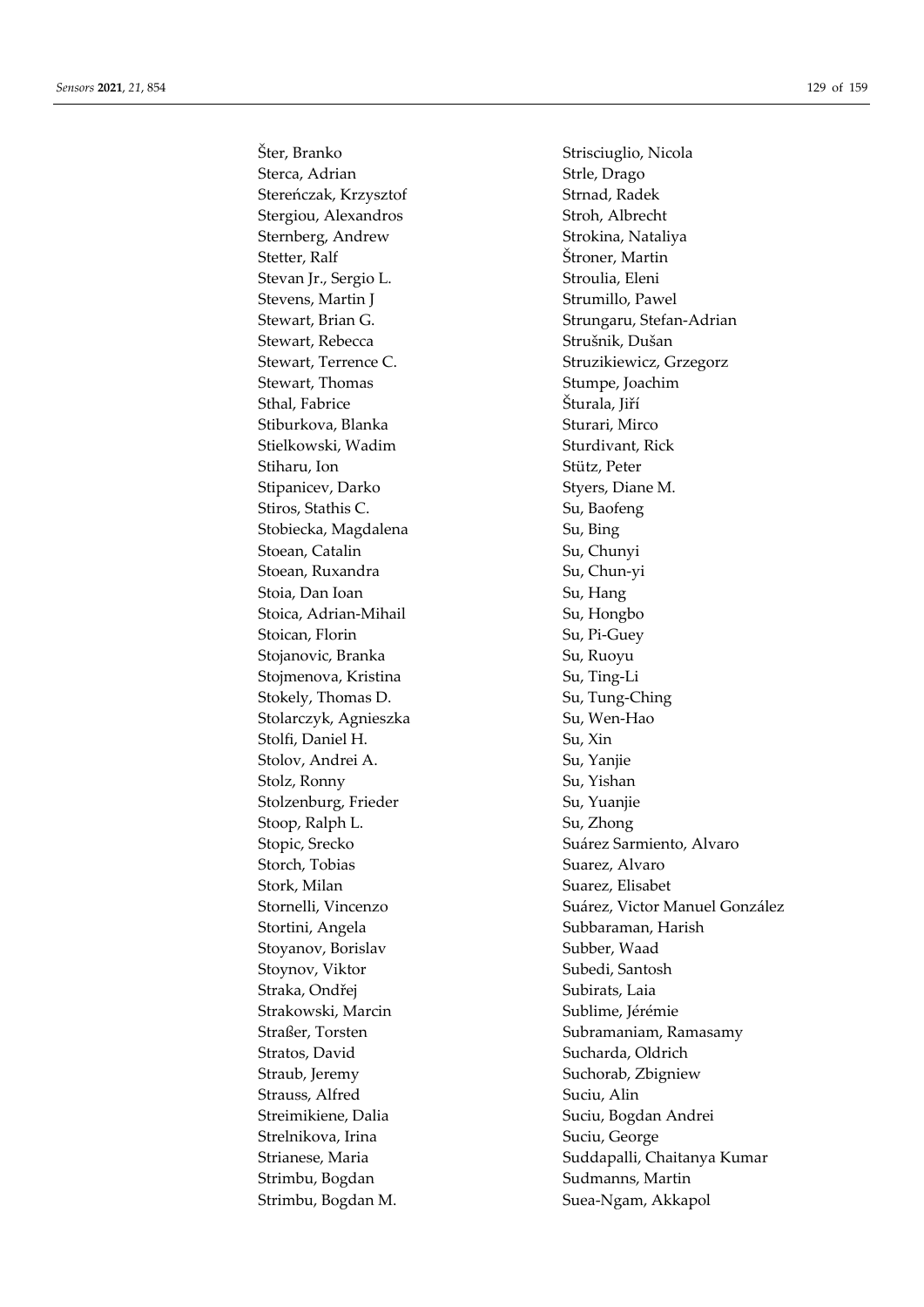Sugano, Masashi Sun, Jiamin Sugawa, Kosuke Sun, Jianbo Sugimori, Hiroyuki Sun, Jiazhen Suh, Young Soo Sun, Jiguang Suhm, Martin A. Sun, Jingxuan Sui, Dong Sun, Jinhua Sui, Haigang Sun, Jinping Sui, Tingting Sun, Jinwei Sui, Xiaohong Sun, Kai Suir, Glenn Suir, Glenn Sun, Kien-Wen Sujecki, Slawomir Sun, Lanxiang Suk, Tomáš Sun, Lei (China) Sukeri, Anandhakumar Sun, Lei (USA) Sukhov, Vladimir Sun, Li Šuligoj, Filip Sun, LiBo Sulikowski, Piotr Sun, Ling Suliman, Ahmad Sun, Meng Sułowicz, Maciej Sun, Ming-Jie Sulyman, Ahmed Iyanda Sun, Minhong Sum, Yee Loon Sun, Peng Šumak, Boštjan Sun, Quansen Sumbwanyambe, Mbuyu Sun, Rui Sumetsky, Michael (Misha) Sun, Ruopeng Sumida, Paulo Sun, Shangpeng Summa, Susanna Sun, Shih-Wei Sun, Baoqi Sun, Shilong Sun, Baoqing Sun, Tao Sun, Bing Sun, Tien-Lung Sun, Chaoli Sun, Wei Sun, Chengming Sun, Weidong Sun, Chuang Sun, Weiwei Sun, Da Sun, Wen Sun, Danfeng Sun, Xiankai Sun, Dawei Sun, Xiaodong Sun, Da-Zhi Sun, Xuan Sun, DeGui Sun, Yanchao Sun, Enji Sun, Yanhua Sun, Fangmin Sun, Yao Sun, Fenggang Sun, Yuanxi Sun, Fuming Sun, Yunfu Sun, Guanghao Sun, Yun-Lu Sun, Guangyu Sun, Yunxu Sun, Haixin Sun, Yushan Sun, Hanjun Sun, Yuxiang Sun, He Sun, Zhe Sun, Hong Sun, Zheng Sun, Hongbin Sun, Zhengxing Sun, Hu Sun, Zhixin Sun, Huafei Sun, Zhiyong Sun, Hucheng Sun, Zhongchang Sun, Jia Sun, Ziheng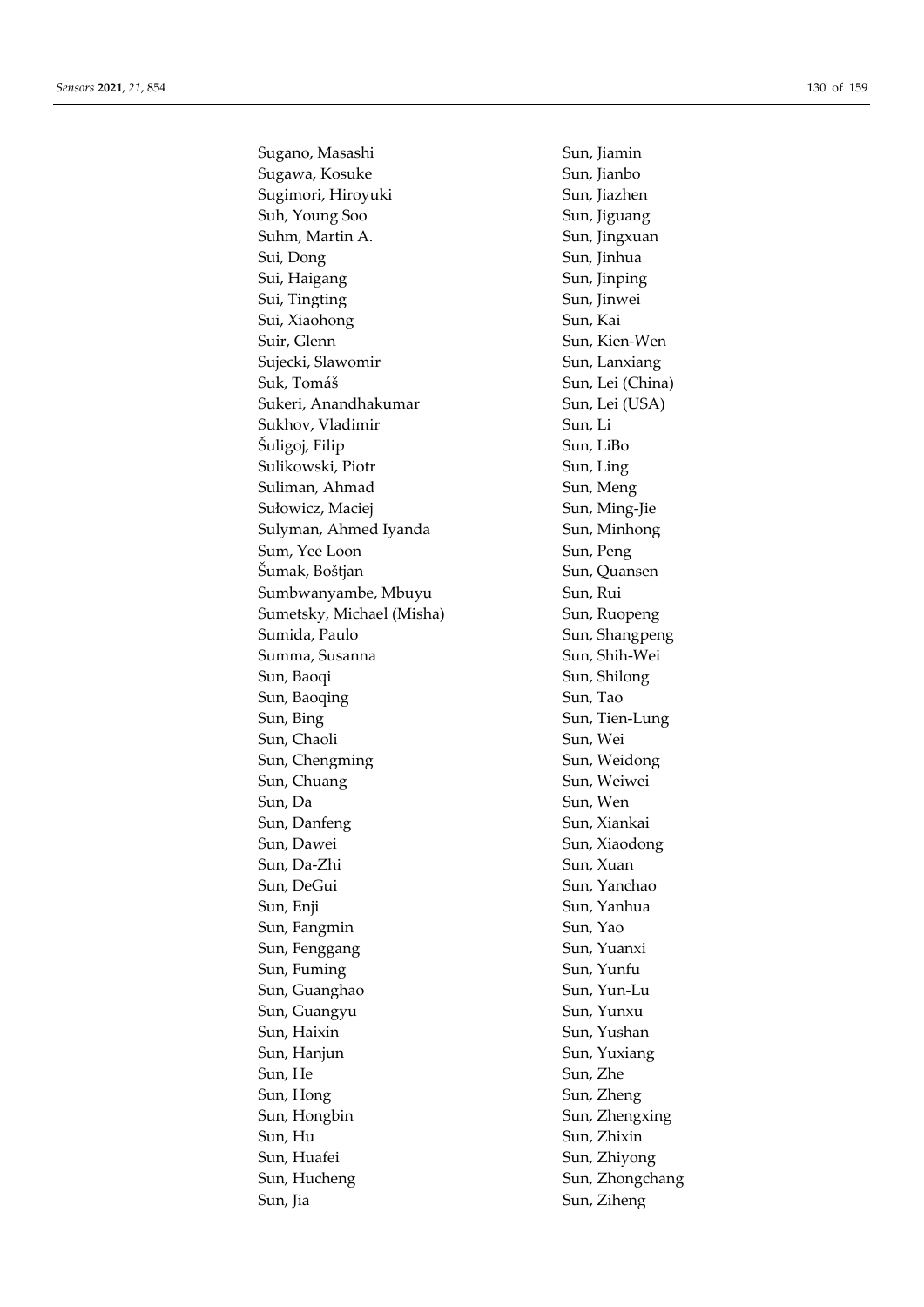Sunar, Ulas Syafrudin, Muhammad Sundar, Kaarthik Syczewska, Malgorzata Sundararajan, Aditya Sydänheimo, Lauri Sundararajan, Kalaivani Syed Haider, Abbas Suo, Guoquan Sysoev, Victor Suppa, Antonio Szabo, Alexandre Suppan, Laurent Szabo, Lorand Surace, Cecilia Szabó, Szilárd Suresh, Mahima Agumbe Szabó, Zoltán Surian, Didi Szabolcsi, Róbert Surmeneva, Maria **Szafarczyk**, Anna Surmick, David Szajerman, Dominik Surovy, Peter Számel, László Surowka, Artur Szatyłowicz, Jan Surugiu, Maria Claudia Szczegielniak, Tomasz Suryadevara, Nagender Kumar Szczepański, Marek Surženkov, Andrei Szczęsna, Agnieszka Susek, Waldemar Szcześniak, Paweł Susnea, Ioan Szczuko, Piotr Sussman, Dafna Szczurek, Andrzej Suta, Markus Szebényi, Gábor Sutin, Alexander Szegletes, Zsolt Sutlief, Arin Székács, Inna Sutradhar, Manas Szelag, Adam Suvocarev, Kosana Szeleszczuk, Łukasz Suvorova, Sofia Szénási, Sándor Sužiedelytė-Visockienė, Jūratė Szentgyörgyi, Hajnalka Suzuki, Arata Szermer, Michal Suzuki, Daniela Szeto, Grace Suzuki, Seiya **Szewczyk**, Roman Suzuki, Yasushi Szewrański, Szymon Suzuki, Yoshio Sziebig, Gabor Suzurikawa, Jun Suzurikawa, Jun Szkaliczki, Tibor Švanda, Milan Szombara, Stanisław Švantner, Michal Szoszkiewicz, Robert Svehla, Drazen Szperlich, Piotr Svensson, Ann Szpica, Dariusz Svete, Andrej Szucs, Veronika Svidró, József Tamás Szulczyński, Bartosz Svihlık, Jan Szultka, Seweryn Swacha, Jakub Swacha, Jakub Szumińska, Danuta Sweeney, Daniel Szumski, Oskar Świątek, Jerzy Szwajka, Krzysztof Świderski, Waldemar Szwedziak, Katarzyna Świercz, Mirosław Szwoch, Mariusz Świercz, Rafał Szymanik, Barbara Świetlicka, Izabela Szymborski, Tomasz Świrniak, Grzegorz Szyszkowicz, Mieczyslaw Świt, Grzegorz Ta, Bao Quoc

Sung, I-Hsin Syed-Ab-Rahman, Sharifah Farhana Suryadi, Fransiscus Szczerska, Malgorzata Jędrzejewska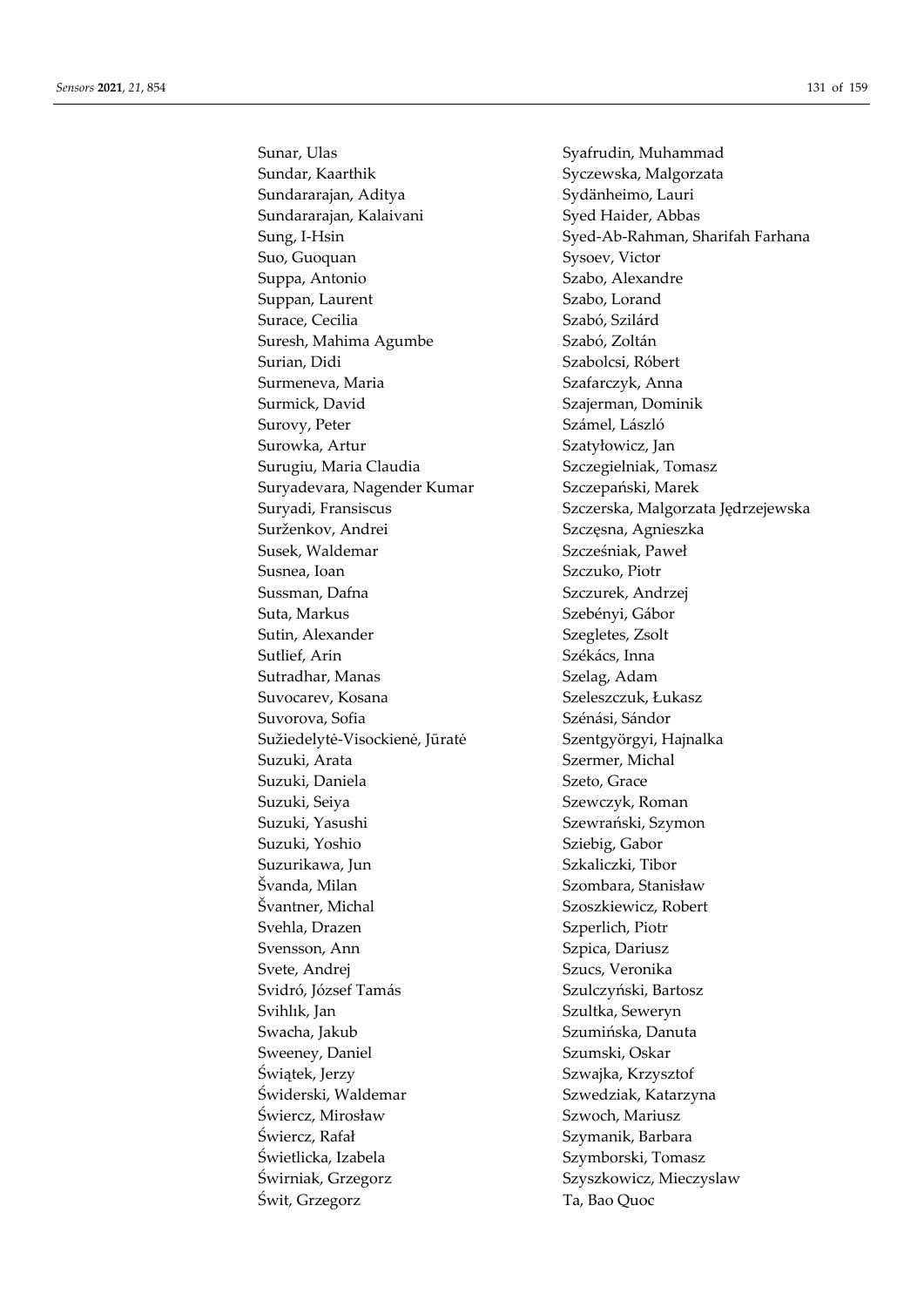Tabaa, Mohamed Talleb, Hakeim Tabaka, Przemyslaw Tama, Bayu Adhi Tabar, Yousef Rezaei Tamagnone, Mario Tabassum, Shawana Tamari, Serge Tabatabaei-Jafari, Hossein Tamarin, Ollivier Tabatabaeipour, Morteza Tamas, Razvan D. Taboada, Fernando Tamazin, Mohamed E. Taborri, Juri Tamba, Bogdan Ionel Tabuenca, Bernardo Tamburri, Damian A. Tada, Shigeru Tamilia, Eleonora Taddeo, Sophie Tammaro, Umberto Tadesse, Girmaw Abebe Tammemae, Kalle Tadesse, Melkie Tamura, Hiroki Tadyszak, Krzysztof Tamura, Kosuke Tae, Han-Shen Tamus, Zoltán Ádám Taebi, Amirtaha Tan, Bo Taetz, Bertram Tan, Chee Pin Taffoni, Fabrizio Tan, Chekfoung Tagarev, Todor Tan, Chin Yaw Tagawa, Toshio Tan, Chiu C. Taghavi, Nazita Tan, Isabella Taghizadeh-Mehrjardi, Ruhollah Tan, Jeanne Tagliaferri, Dario Tan, Jing Tagliapietra, Luca Tan, Jinhua Taguchi, Yoshihiro Tan, Junxiang Tahara, Hironobu Tan, Kuang-Hsiung Tahara, Yusuke Tan, Kun Taheri, Abbas Tan, Ning Tai, Huiling Tan, Rex Xiao Tai, Li-Chia Tan, Sheng Taiar, Redha Tan, Syh-Yuan Taillade, Frédéric **Tan, Yew Teck** Taishi, Nakamura Tan, Yihua Takač, Iztok Tan, Yisong Takaffoli, Mahdi Tanabe, Katsuyuki Takahashi, Shuntaro Tanabe, Masayuki Takaki, Manabu Tanackov, Ilija Takano, Hidekazu Tanaka, Hiroshi Takaya, Tomohisa Tanaka, Jiro Takayama, Osamu Tanaka, Masayuki Takeda, Ryo Tanaka, Shigeho Takeda, Shigeki Tanaka, Toshiyuki Takewaka, Satoshi Tananaiko, Oksana Takizawa, Hotaka Tanasiev, Vladimir Takyi, Gabriel Tanasova, Marina Talaat, Ahmed Tänavots, Alo Talagala, Priyanga Dilini Tang, Cen Talakoub, Omid Tang, Fei Taler, Jan Tang, Guanglin Talla, Vamsi Tang, Hesheng Tallarico, Marco Tang, Hong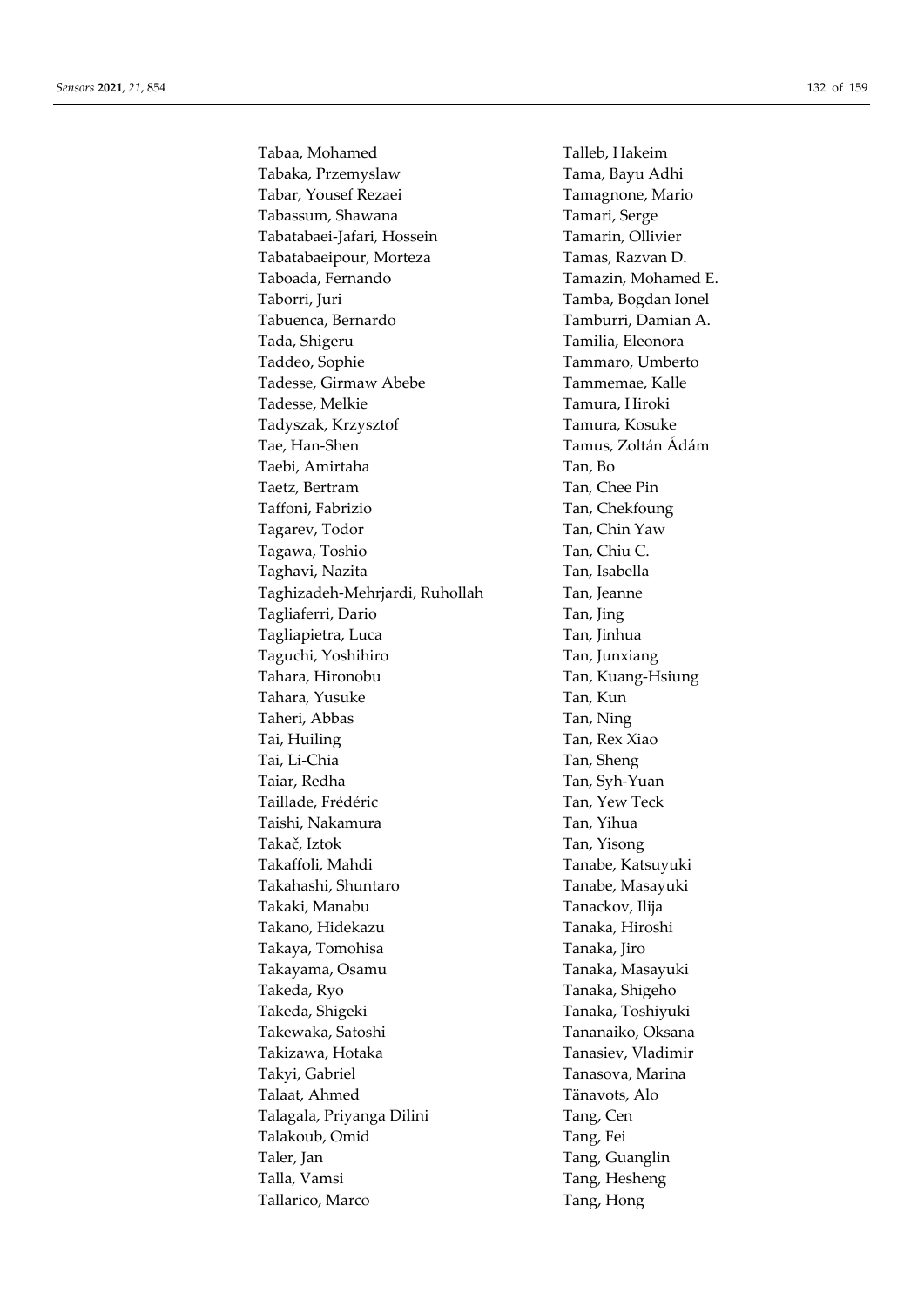Tang, Jinjun Tashev, Ivan Tang, Jun Tashpulatov, Sherzod N. Tang, Liqun Tatar, Erdinc Tang, Ming Tate, Daniel Tang, Qiang Tatlas, Nicolas Alexander Tang, Suhua Tatu, Serioja Ovidiu Tang, Wei Tatullo, Marco Tang, Wenlong Tausif, Muhammad Tang, Xiaojun Tavakkoli, Alireza Tang, Xiyuan Tavakolian, Kouhyar Tang, Xu Tavares, Tiago Fernandes Tang, Yandong Tavolato, Paul Tang, Yinggan Tayara, Hilal Tang, Yongchuan Tayeb, Shahab Tang, Yunchao Taylor, Andy Tang, Zhichuan Taylor, Cian Tang, Zhifeng Taylor, Clark Tangirala, Venkata Krishna Karthik Taylor, Simon Tango, Fabio Tchanche, Bertrand Fankam Tanner, Nathan Tchekalarova, Jana Tanno, Takenori **Tanno, Takenori** Tcherniak, Dmitri Tao, Feifei Tchórzewska-Cieślak, Barbara Tao, Jiancheng Tebekaemi, Eniye Tao, Jin Tecpoyotl-Torres, Margarita Tao, Jun Tedesco, Annarita Tao, Kai (China) Tedesco, Salvatore Tao, Kai (Israel) Teh, Pin Shen Tao, Lei Teh, Ying Khai Tao, Ming Tehrani, Kambiz Tao, Mingliang Tehrani, Zari Tao, Tianyou Teimouri, Nima Tao, Xiaofeng Teixeira, Fernando Tao, Xuyuan Teixeira, Francisco Curado Taousser, Fatima Zohra Teixeira, João M. C. Tarallo, Andrea Teixeira, Marco Antonio Țarălungă, Dragoș Teixeira, Marcos F.S. Taramasco, Carla Teixeira, Sofia Tarasenkov, Mikhail V. Teixidó Ullod, Teresa Tarasiuk, Halina Tekeoglu, Ali Tarasov, Alexey Tekes, Coskun Tarasov, Anton S. Tello, Javier Taravat, Alireza Tello-Oquendo, Luis Taravati, Sajjad Templin, Tomasz Tarca, Radu Tenace, Valerio Tarczewski, Romuald Teng, Hualiang Tardif, Pierre Martin Teng, Liong Sze Tarnapowicz, Dariusz Teng, Peng Tarnita, Daniela Tengfei, Wu Tartaglione, Enzo Tenhunen, Mirja Tasca, Federico Tennina, Stefano Tashakori, Shervin Tenreiro, Miguel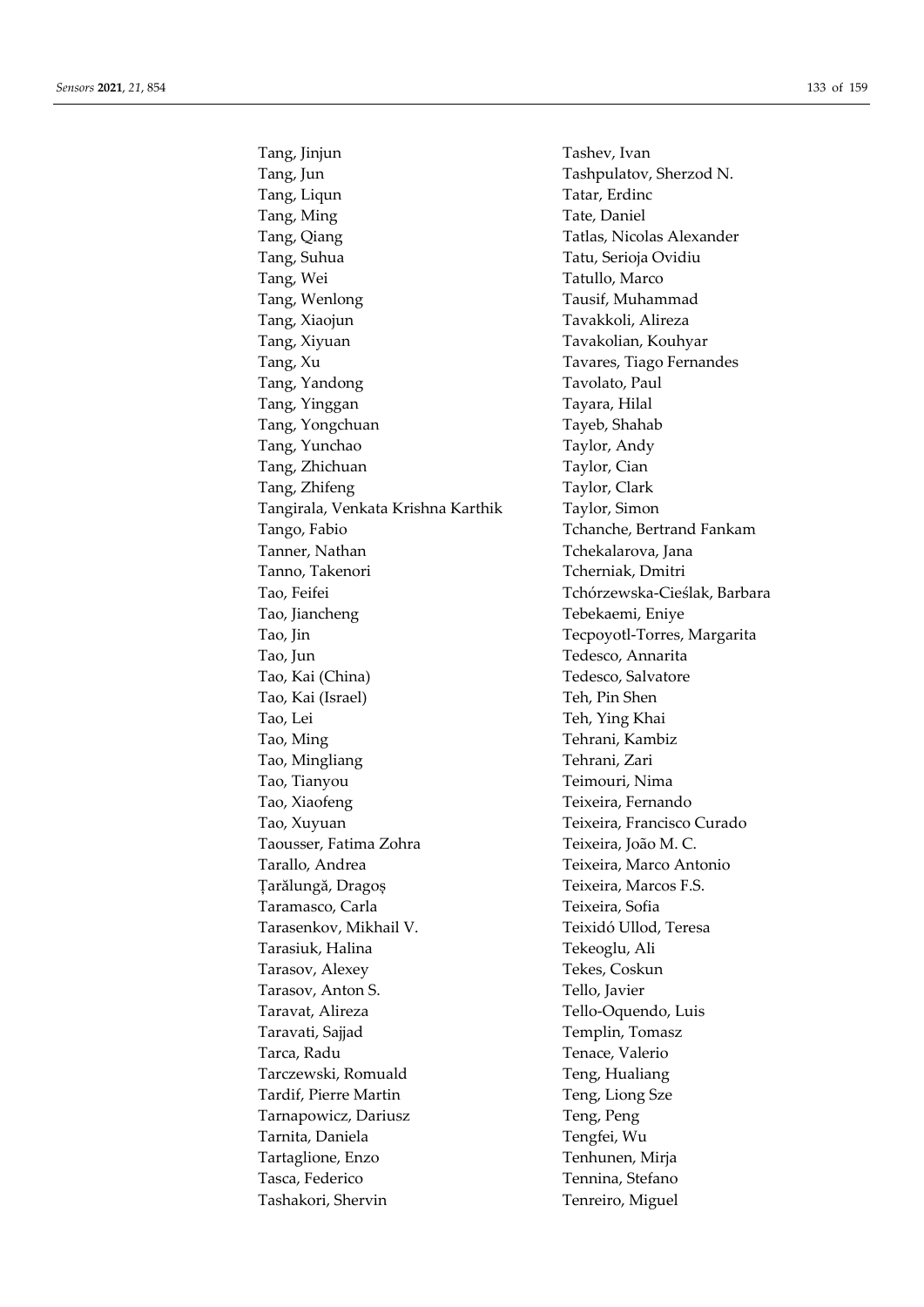Teo, Ee Jin Thubert, Pascal Teodor, Rusu Thuewissen, Albert Teodorescu, Florina Thunemann, Martin Tepljakov, Aleksei Thurow, Brian S. Teppati Losè, Lorenzo Thurow, Kerstin Ter Voert, Edwin Tian, Daxin Tera, Melania Tera, Tian, Fengchun Teramoto, Atsushi Tian, Gui Yun Teranishi, Nobukazu Tian, Jiandong Terreni, Eleonora Tian, Jiangwei Terroso, Miguel Tian, Miao Tertiş, Mihaela Tian, Qi-Chong Teruel, Miguel A. Tian, Saiqi Tesar, Jiri Tian, Shiyi Teslyuk, Vasyl Tian, Tian, Tian, Tian, Tian, Tian, Tian, Tian, Tian, Tian, Tian, Tian, Tian, Tian, Tian, Tian, Tian, Tian, Tian, Tian, Tian, Tian, Tian, Tian, Tian, Tian, Tian, Tian, Tian, Tian, Tian, Tian, Tian, Tian, Tia Tessarolo, Marta Tian, Weisong Testoni, Nicola Tian, Yanqing Tetila, Everton Castelão Tian, Yingwei Teymourian, Hazhir Tiberi, Gianluigi Tfwala, Samkele Tiboni, Monica Thammasan, Nattapong Tiebe, Carlo Thandavarayan, Gokulnath Tiemann, Janis Thanh, Kien Nguyen Tiemann, Michael Thar, Kyi Thar, Kyi Tiggelaar, Roald M. Tharmarasa, Ratnasingham Tigrini, Andrea Theiler, James Tiitta, Markku Thein, Chung Ket Tijan, Edvard Theodosiou, Antreas Timlin, Jerilyn A. Theres Baby, Tessy Timon, Rabczuk Thevenon, Paul Timoney, Joseph Thiamwong, Ladda Timopheev, Andrey Thibault, Guillaume Tin, Pyke Thibbotuwawa, Amila Tinarelli, Roberto Thiel, David Tinti, Gemma Thielemann, Christiane Tiong, Leslie Ching Ow Thiery, Yannick Tirilly, Pierre Thireau, Jérôme Tischler, Dirk Thives, Liseane Tiseo, Carlo Thiyagarajan, Jothi Saravanan Tithi, Jesmin Jahan Thom, Christian Tittel, Frank Thomas, Christoph Tittmann, Bernhard Rainer Thomas, Ilias Tiwari, Kshitii Thomas, Jean-Baptiste Tiwari, Kumar Anubhav Thomas, Philip A Tiwari, Prashant Thomas, Stefan Tiwari, Rajesh Thomaz, Carlos Eduardo Tiwari, Surya Prakash Thompson, Michael Tjolleng, Amir Thompson, Rodney Tkach, Itshak Thonfeld, Frank Tlelo-Cuautle, Esteban Thongprayoon, Charat Tobe, Yoshito

Teunissen, Peter Tibaduiza Burgos, Diego Alexander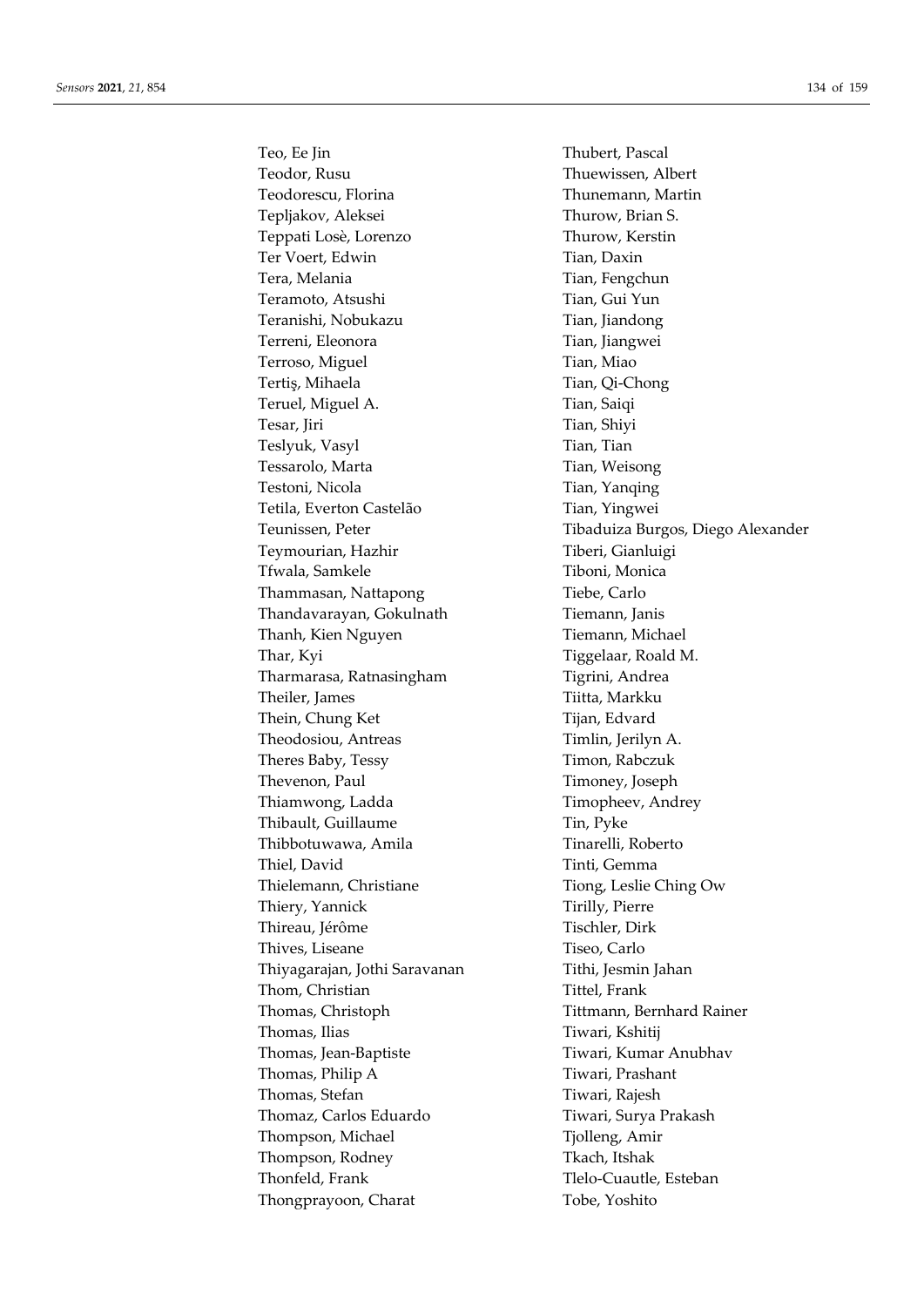Tobias, Silvia Toboła, Daniel Tobon, Jorge Todaro, Maria Teresa Todeschini, Sara Todorov, Yanko Tofael Ahamed, Tofael Tofel, Pavel Toffanin, Chiara Tofil, Arkadiusz Tognetti, Alessandro Togni, Olivier Tognolatti, Piero Toker, Onur Tokeshi, Manabu Tokhi, Osman Tokuno. Shinichi Tol, Serife Tole, Ilda Toledo, Javier Toley, Bhushan J. Tollefsen, Dag Tolvanen, Jarkko Toma, Daniel Mihai Toma, Koji Toma, Milan Tomašegović, Tamara Tomasic, Ivan Tomasin, Stefano Tomasz, Rymarczyk Tomaszewski, Dariusz Tomažič, Simon Tomczyk, Arkadiusz Tomer, Vijay K. Tomita, Satoshi Tomiyama, Hiroyuki Tomków, Jacek Tomkowski, Robert Tommaselli, Antonio M. G. Tomori, Hiroki Tonacci, Alessandro Tonboe, Rasmus Tonello, Kelly Cristina Tonello, Sarah Tonetti. Lorenzo Tonezzer, Dr. Matteo Tong, Feng Tong, Jinwu Tong, Kenneth Tong, Liang Tong, Minglei

Tong, Van-Canh Tong, Weitian Tong, Yexiang Tong, Zheming Tönges, Lars Tonhajzerova, Ingrid Toniolo, Rosanna Topp, Elin Anna Torcal Milla, Francisco Jose Töreyin, Hakan Torgaev, Stanislav N. Torgal, Fernando Pacheco Toride, Kinya Torija Martinez, Antonio J. Torikai, Hiroyuki Tornari, Vivi Torralba, Antonio Torre Toledano, Doroteo Torres, Javier Martínez Torres, Jhon James Granada Torres, José A. Torres. Lizeth Torres, Pedro M. B. Torres, Ricardo Da Silva Torres-Cisneros, Miguel Torres-Diaz, Isaac Torres-Freyermuth, Alec Torres-Gomez, Ismael Torres-Martínez, Jose Alberto Torres-Ramírez, Eduardo Torres-Rivero, Karina Torres-Roman, Deni Librado Torres-Rua, Alfonso Torres-Sánchez, Irene Torres-Sospedra, Joaquín Torrisi, Nunzio Torroba, Tomas Torti, Emanuele Tortosa, Dídac D. Tortschanoff, Andreas Tosi, Daniele Totero Gongora, Juan Sebastian Tóth, Ágota Bányai Toth, Teodor Toth. Viktor Toubanaki, Dimitra Toubekis, Argyris Touryan, Jonathan Town, Christopher Towner. Walter Towse, Theodore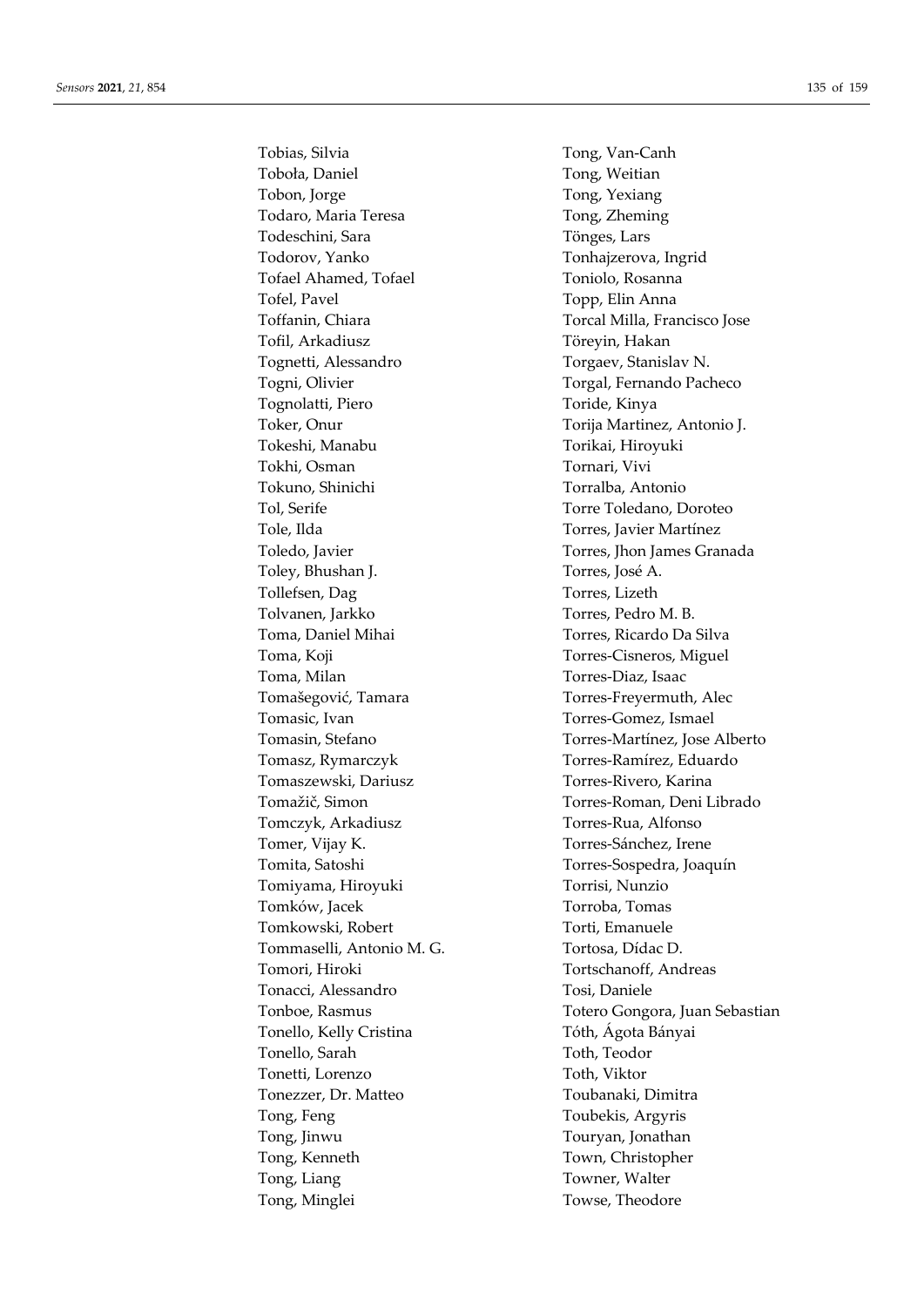Toyama, Nobuyuki Tropea, Mauro Toyama, Shigeru Troutman-Jordan, Meredith Toyoda, Kentaroh Trovati, Marcello Toyota, Hirofumi Trovato, Maria Rosa Trajkcovic, Nebojsa Trujillo, Logan T. Trajkovski, Jovan Trujillo-Romero, Felipe Trakadas, Panagiotis Trujillo-Schiaffino, Gerardo Tramarin, Federico Trung, NgoThanh Trammell, Scott A. Truong, Nguyen Tran Anh, Duong Truong-Hong, Linh Tran, Duc Tan Trusiak, Maciej Tran, Gia Khanh Trusovas, Romualdas Tran, Kim Phuc Trusso Sfrazzetto, Giuseppe Tran, Thi Hong Tryggestad, Jeanie Tran, Thien Toan Tran, Tsagaris, Apostolos Tran, Van-Thai Tsai, Arthur Chih-Hsin Tran, Yvonne Tsai, Cheng-Fa Tranca, Dumitru Cristian Tsai, Chi-Yi Traulsen, Imke Tsai, David Travagliati, Marco Tsai, Hsiao-Ping Travassos, Bruno Tsai, James Travieso-González, Carlos Tsai, Jichiang Travieso-Gonzalez, Carlos M. Tsai, Kun-Lin Travlos, Ilias Tsai, Ming-Fong Tregua, Marco Tsai, Pang-Wei Trematerra, Amelia Tsai, Tsung-Han Trendafilova, Irina Tsai, Yi-Ju Treutler, Kai Tsai, Yu-Ting Trevathan, Jarrod Tsai, Zuo-Min Trevisan, Rodrigo Tsakalof, Andreas Tridello, Andrea Tsakanikas, Panagiotis Triggiani, Antonio Ivano Tsamis, Christos Trigili, Emilio Tsang, Kim Fung Trigona, Carlo Tsangouri, Eleni Trihinas, Demetris Tsangrassoulis, Aris Trinh, Minh-Chien Tsarabaris, Panagiotis Trinh, Thuat Tsaramirsis, Georgios Trinh-Van, Son Tsarev, Andrei Tripathi, Praveen Tscheulin, Thomas Tripathy, Nirmalya Tseng, Hsiao-Ting Tripolitsiotis, Achilleas Tseng, Shu-Ming Tripon-Canseliet, Charlotte Tseng, Tsun-Ming Tripp-Barba, Carolina Tseng, Victor Farm-Guoo Triviño, Alicia Tseng, Wei-Lung Trögl, Josef Tseng, Yi-Hsing Trogu, Antonio Tseng, Yuan-Wei Troiani, Enrico Tsenova, Boryana Trojaniello, Diana Tsiakas, Konstantinos Tronci, Stefania Tsigaridas, Georgios Trontelj, Janez Tsigaridas, Georgios N.

Traer, James True Accord, Vladimir Iglovikov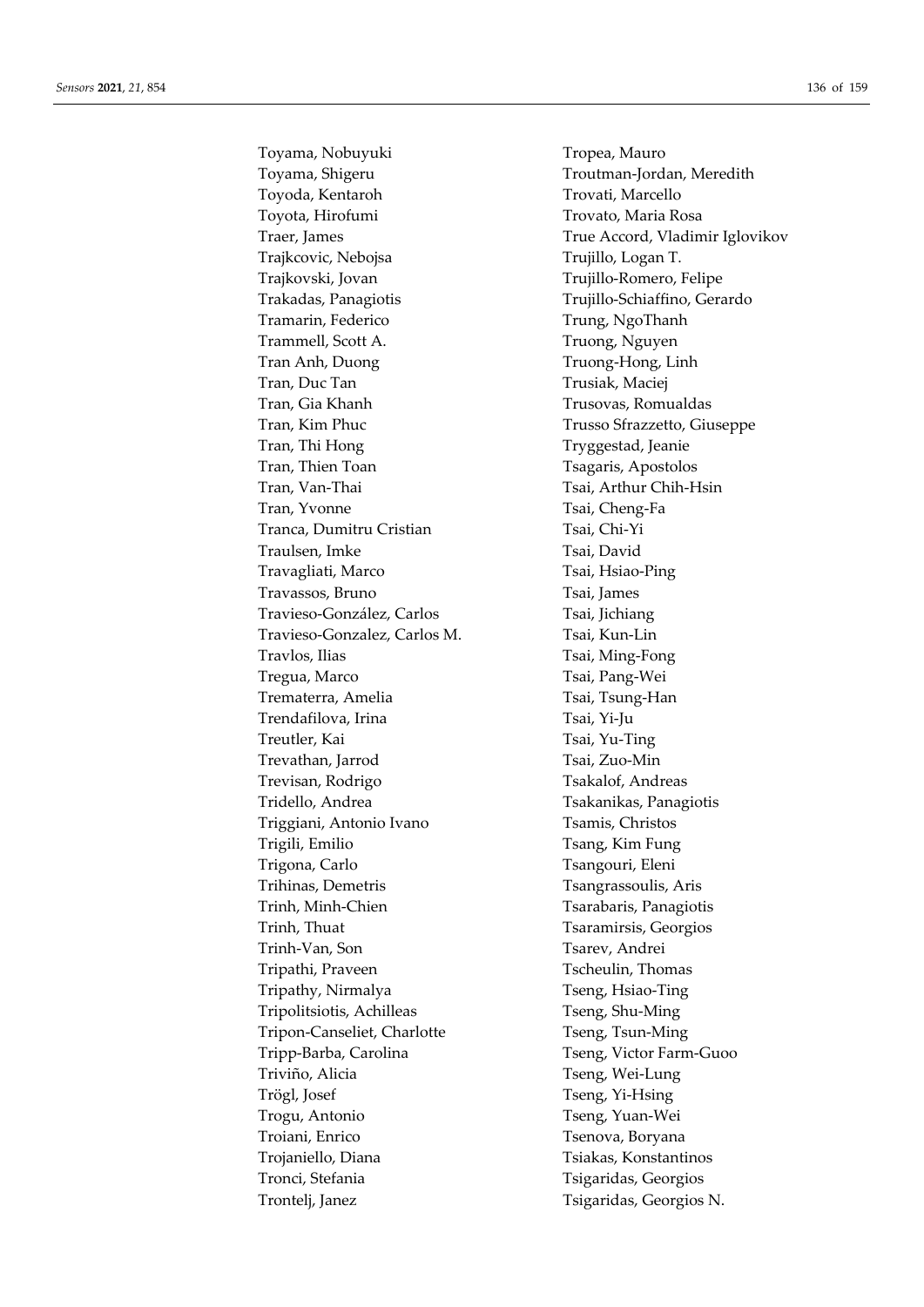Tsigopoulos, Andreas D. Tylecek, Radim Tsiligiridis, Theodore A. Tyler, David Tsiligkaridis, John (Ioannis) Tyliszczak, Bożena Tsipouras, Markos G. Typiak, Andrzej Tsiropoulou, Eirini Eleni Tyralis, Hristos Tsogka, Chrysoula Tysiac, Pawel Tsolakis, Apostolos V. Tysiąc, Paweł Tsoukalas, Dimitris Tzallas, Alexandros Tsoumanis, Georgios Tzeng, Huey-Ming Tsounidi, Dimitra Tzounis, Lazaros Tsow, Francis (Tsing) Tzouvaras, Marios Tsubasa, Minematsu Tzu Wu, Yu Tsuboi, Tsutomu Ube, Takuji Tsuburaya, Tomonori Ubertini, Filippo Tsuda, Shuichi **Vicheddu**, Francesca Tsui, Brian Y. Uchibe, Eiji Tsuji, Satoshi Uchiyama, Kenji Tsujii, Toshiaki Uddin Ahamed, Nizam Tsukahara, Tsuneo Uddin, Jia Tsuru, Takeshi Go Uddin, Mohammad Salah Tsutsui, Makusu Udelhoven, Thomas Tsutsumida, Narumasa Udris, Dainius Tu, Cheng Udroiu, Razvan Tu, Liangcheng Udugama, Asanga Tu, Min-cheng Veberschär, Olaf Tu, Rui **Ueda, Taro** Tu, Shanshan **Ugarte**, Juan P. Tu, Yifeng Tu, Yifeng Tu, Yifeng Tu, Yifeng Tu, Yifeng Tu, Yifeng Tu, Yifeng Tu, Yifeng Tu, Yifeng Tu, Yifeng Tu Tu, Zhigang Ugo, Paolo Tucan, Paul Vgon, Adrien Tucciarelli, Tullio Uherek, František Tuci, Elio Uhl, Andreas Tucu, Dumitru Uhlemann, Sebastian Tudorache, Florin Viihara, Masaki Tufvesson, Fredrik Ul-Abdin, Zain Tuhtan, Jeffrey A. Ulaby, Fawwaz Tukhbatullin, Adis Vlacha, Grzegorz Tulbure, Adrian **Ulapane**, Nalika Tuluri, Francis Ulbrich, Dariusz Tumakov, Dmitrii **Villah, Amin** Tung, Tao-Hsin Ullah, Amm Sharif Tung, Tran Thanh Ullah, Israr Turalchuk, Pavel **Victor** Ullah, Kifayat Turan, Cigdem Ullah, Mohib Turco, Simona Ullo, Silvia Turcza, Pawel **Villo, Silvia Liberata** Turgul, Volkan Ullrich, Torsten Turner, Martin J. Ulrich, Markus Tusset, Angelo Marcelo Ulusoy, Beyza Tutak, Magdalena Um, Dugan Twu, Ruey-Ching Um, Jumyung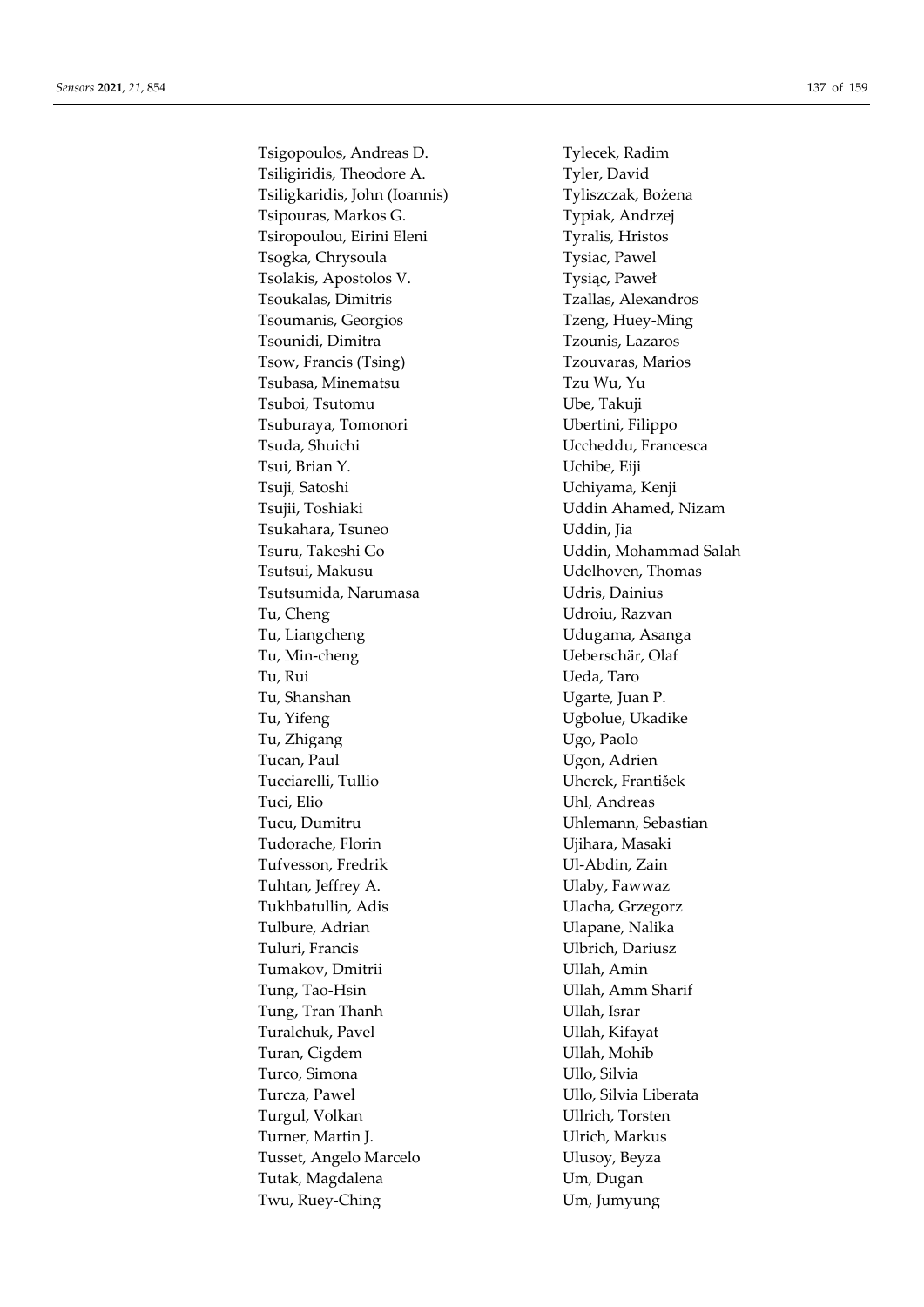Umberto, Riccardi Valentin, Jan Ungurean, Ioan **Valentini**, Valentino Ungureanu, Florina Valentino, Roberto Unnithan, Ranjith Rajasekharan Valenzuela, Jose Luis Uno, Tomohide Valera, Enrique Unterthiner, Thomas Valeria, Osvaldo Ur Rasool, Raihan Valeriani, Davide Urata, Junji **Valero**, Edelmira Urbanek, Jacek Valero, Maria Urniezius, Renaldas Valero, Mario M. Urquiza-Aguiar, Luis F. Valiente, David Ursu, Ioan Valigi, Maria Cristina Urwyler, Prabitha Valkai, Sándor Usama, Syed Muhammad Vallan, Alberto Usarek, Zbigniew Vallejos, Saúl Useche, Sergio A. Vallet, Bruno Ushakov, Nikolai Vallicelli, Elia Arturo Ushakov, Nikolay M. Valluzzi, Maria Rosa Ustinovičius, Leonas Valous, Nektarios Ustuner, Mustafa Valsesia, Diego Usui, Noriyoshi Valt, Matteo Utkin, Andrei Valtierra-Rodriguez, Martin Utrilla-Manso, Manuel Valušis, Gintaras Utsuzawa, Shin Valverde, Alfredo Uykur, Ece Valverde, Jose R. Uzhga-Rebrov, Oleg Valvo, Paolo Sebastiano Vacavant, Antoine van der Ham, Ineke Vaccaro, Luis Van Der Perre, Liesbet Vafaee, Fatemeh Van Der Velde, Enno Vagedes, Jan Van Der Werff, Harald M.A. Vahabi, Maryam Van Der Zwaard, Stephan Vahtmäe, Ele Van Do, Tien Vaiana, Nicolò Van Eerdenburg, Frank Vaiana, Rosolino Van Erps, Jurgen Vaida, Calin Van Erp-van Der Kooij, Lenny Vakanski, Aleksandar Van Gasse, Kasper Vakhania, Nodari **Van Gastel**, Mark Vakros, John Van Hulle, Marc Valais, Ioannis Van Le, Duc Valais, Ioannis G. Van Schaik, Jaap Valandro, Silvano Van Staden, Raluca Valčić, Marko Van Timmeren, Janita Valderrama, Carlos Van Torre, Patrick Valderrama, Joaquin Van Vaerenbergh, Steven Valdettaro, Lorenzo Van Van Verre, Wouter Valdez, Manuel Travassos Van Winden, Steven Valdivia-Moral, Pedro Van, Nguyen Thi Phuoc Valença, Jónatas Vandemeulebrouck, Jean Valencia-Palomo, Guillermo Vandewalle, Patrick Valente, Antonio Vangelista, Lorenzo Valente, Renata Kelly Mendes Vanlanduit, Steve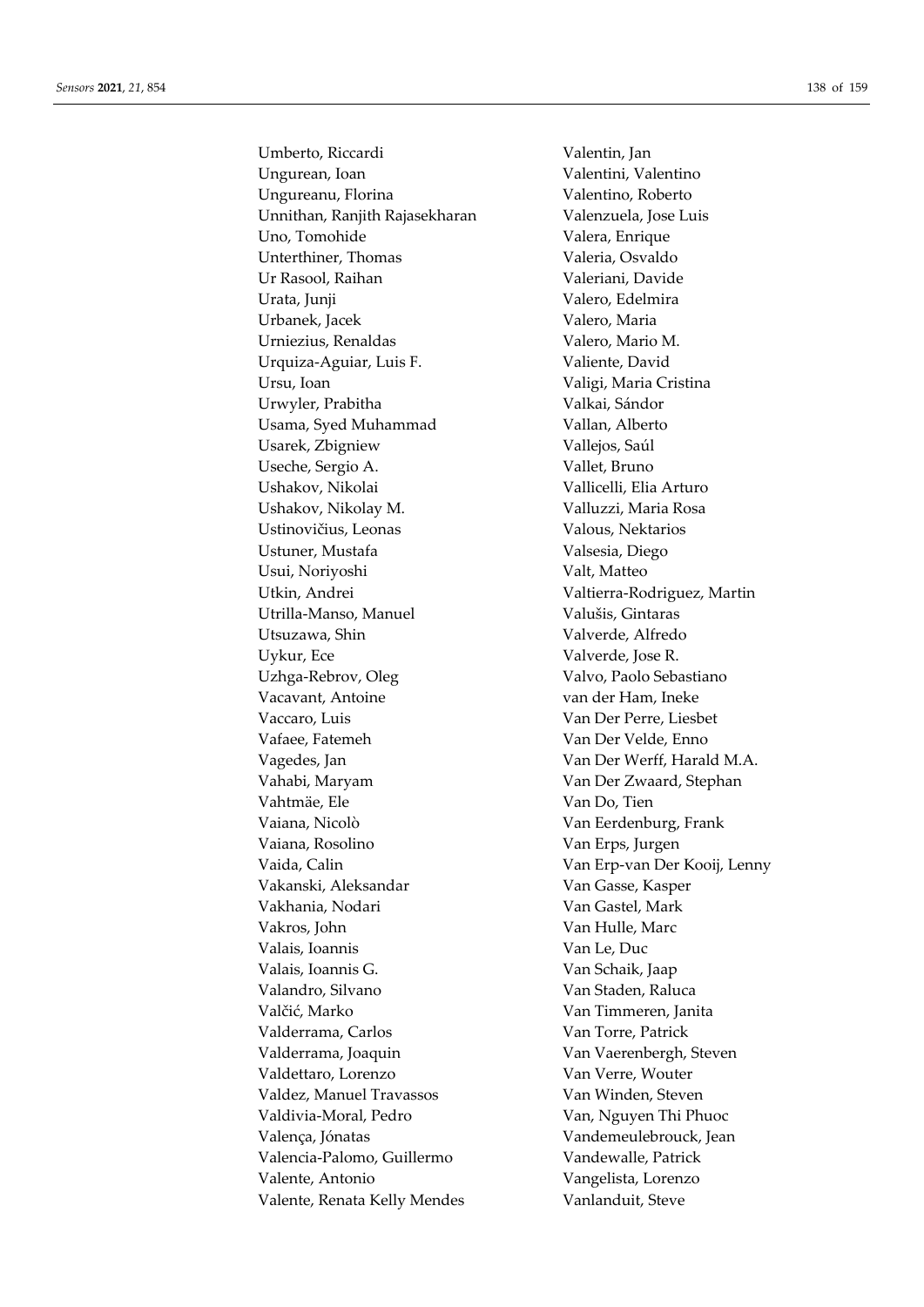Vannozzi, Giuseppe Vega, Manuel Vantroys, Thomas **Vega**, Miguel Varadarajan, Vijayakumar Vega-Oliveros, Didier Augusto Varanini, Maurizio Vegas Hernández, Jesús M. Varanis, Marcus Végh, Attila Gergely Vardaki, Martha Vehkaoja, Antti Vardasca, Ricardo Veitch-Michaelis, Josh Varga, Pal Vela, Nuria Vargas, Javier Velas, Martin Vargas-Rodriguez, Everardo Velasco, Juan Ramón Vargic, Radoslav Velasco-Alvarez, Francisco Varo-Martinez, Marta Velázquez, Ramiro Varon Perez, Carolina Velebil, Lukáš Varotsos, Costas Velev, Dimiter Georgiev Varotsos, George K. Vélez, José Francisco Varriale, Antonio Velha, Philippe Varum, Tiago Velichko, Alexander Vaseashta, Ashok Vella, Filippo Vashist, Sandeep Kumar Velmuzhov, Alexander Vasilakos, Athanasios Veloso, Marco Vasilakos, Christos **Velotta, Raffaele** Vasilateanu, Andrei *Velten, Hermano* Vasile, Bogdan Stefan Velthuis, Jaap Vasile, Simona Veltink, Peter Vasilescu, Alina Velusamy, Gandhimathi Vasilescu, Mircea Dorin Vėlyvytė, Severina Vasiliev, Alexey Venafra, Sara Vasiljević, Goran Venanzoni, Giuseppe Vasiljević-Radović, Dana Vendik, Irina B. Vasquez, Jorge A. Tobon Venditti, Iole Vásquez-Correa, Juan Camilo Vendittozzi, Cristian Vasylyev, Dmytro Venediktov, Vladimir Vatalaro, Francesco Venegas, Pablo Vathy-Fogarassy, Ágnes Venkataraman, Rajesh Vaughan, Christopher L. Venkatasubramanian, Anandram Vaughn, Israel J. Venkatasubramanian, Krishna Vauhkonen, Marko Venkatraman, Sitalakshmi Vavrinský, Erik Ventouras, Erricos-Chaim Vaz Alves, Gleifer Ventura, Joao Oliveira Vaz, Carlos Ventura, Silvia Mastrolembo Vaz, Pedro D. Venturino, Luca Vaz, Warren Venu, Annamdas Vázquez, Carlos Andres Luna Verbelen, Tim Vazquez, Francisco Verbiest, Joris Vazquez-Becerra, Guadalupe Esteban Verbree, Edward Vázquez-Castillo, Javier Verde, Francesco Vazquez-Castro, Ángeles Verde, Laura Vazquez-Guardado, Abraham Vergara, Diego Vecellio, Elia Vergaz, Ricardo Veeran Ponnuvelu, Dinesh Vergiev, Stoyan Veeraraghavan, Prakash Vergos, George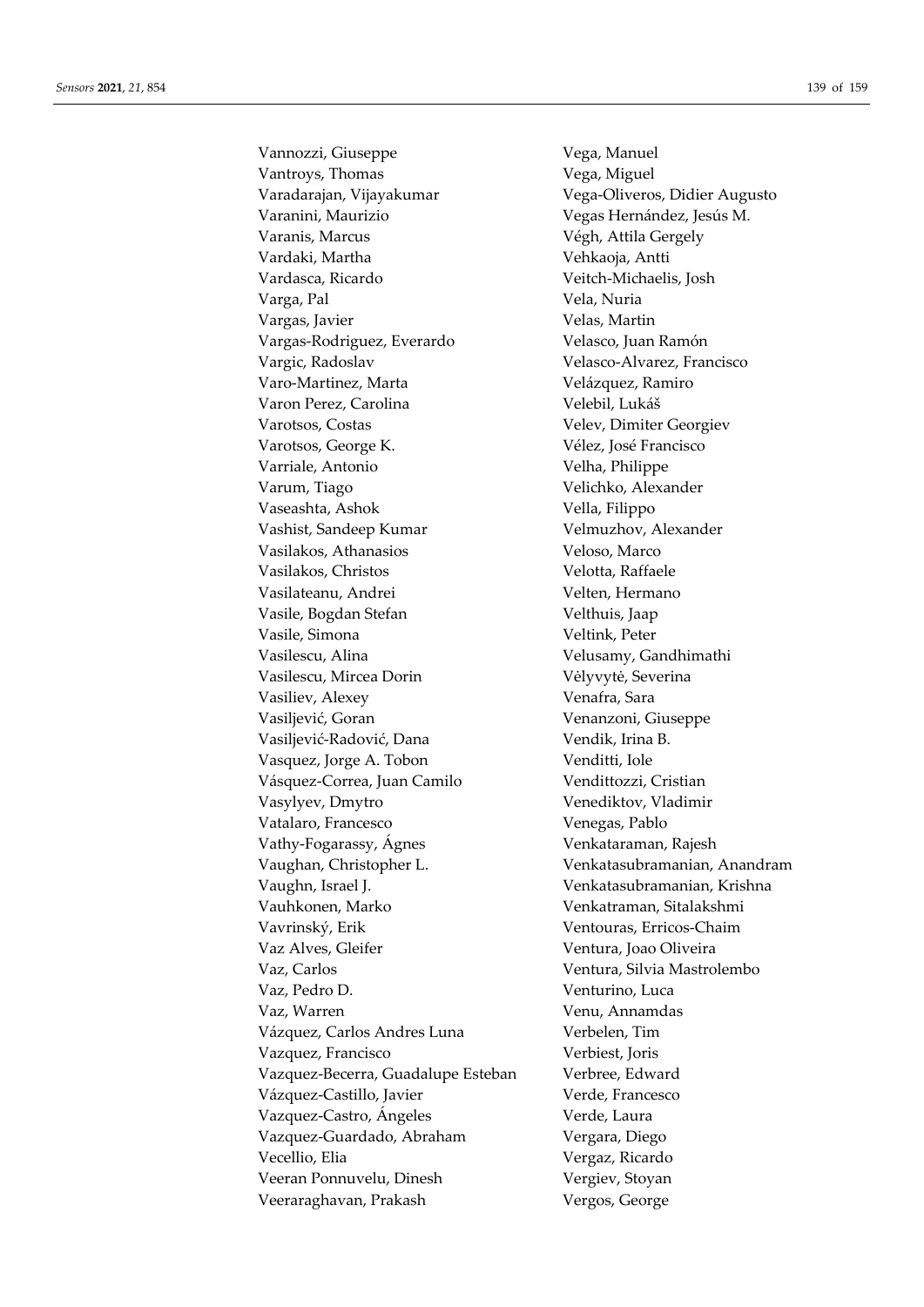Verhaert, Nicolas Vigneron, Vincent Verhulst, Tobias **Vignoli**, Valerio Veríssimo, Marta Vignudelli, Stefano Verkholyak, Oxana Viik, Jari Verlekar, Tanmay Vila Sobrino, Xosé Antón Verma, Ajay K Vilajosana, Xavi Verma, Manisha Vilanova, Xavier Verma, Rajkumar **Vilaseca Ricart, Meritxell** Verma, Sumit Vilhelm, Jan Verna, Alessio Villa, Andrea Verona, Enrico Villa, Carla Veronika, Szücs Villa, Irene Verotti, Matteo Villadangos, Jesus Vershovskii, Anton Villadangos, José Manuel Verstaevel, Nicolas **Villafaina**, Santos Verstraete, David Benjamin Villalba, Javier Vertuccio, Luigi vertuccio, Luigi vertuccio, Luigi vertuccio, Luigi vertuccio, Luigi vertuccio, Luigi vertucci Verwilst, Peter Villalon-Turrubiates, Ivan E. Vescio, Basilio Villamizar, Sandra R. Vesna, Zeljkovic Villani, Maria Gabriella Vessio, Gennaro Villanueva Vásquez, Daniel Vestergaard, Mundelanji C. Villanueva-Llauradó, Paula Véstias, Mário  $V$ illar, José R. Vetter, Christian Villarejo Mayor, John Jairo Vettoretti, Martina Villarreal-Gómez, Luis Jesús Vetturi, David Villaverde, Miguel Ángel Naya Vetyukov, Yury Villecco, Francesco Vezzetti, Enrico Villeneuve-Faure, Christina Via, Brian Villordo Jimenez, Iclia Vialetto, Giulio Viman, Liviu Viassone, Milena **Vimarlund**, Vivian Vibell, Jonas Vimieiro, Claysson Bruno Vicarelli, Leonardo Vinayagam, Arangarajan Vicencio, Rodrigo Barraza Vinayaraj, Poliyapram Vicent, José F. Vincent, Timothy Vicente Pérez, Rubén Vincenti, Maria Aurora Vicente, Ferreira De Lucena Junior Vincenzi, Loris Vicente, María Asunción Vinel, Alexander Vidal, Joel Vingerhoeds, Rob A. Vidal, Jorge Maestre **Vinh, Nguyen Quang** Vidal-Verdú, Fernando Vinogradov, Andrey Vidic, Jasmina Vinogradov, Evgenii (Genia) Viegas, Vítor Vinogradov, Sergey Vieira Filho, Jozue Vinogradov, Sergey L. Vieira, Alex Borges Vinueza Naranjo, Paola Gabriela Vieira, Dario **Vipulanandan**, Cumaraswamy Vien, Benjamin Steven Virag, Zoltan Vien, Ouoc-Tuan Virdee, Bal Vieri, Marco Virdis, Antonio Viespe, Cristian Virgala, Ivan Viggiano, Andrea Virk, Simerjeet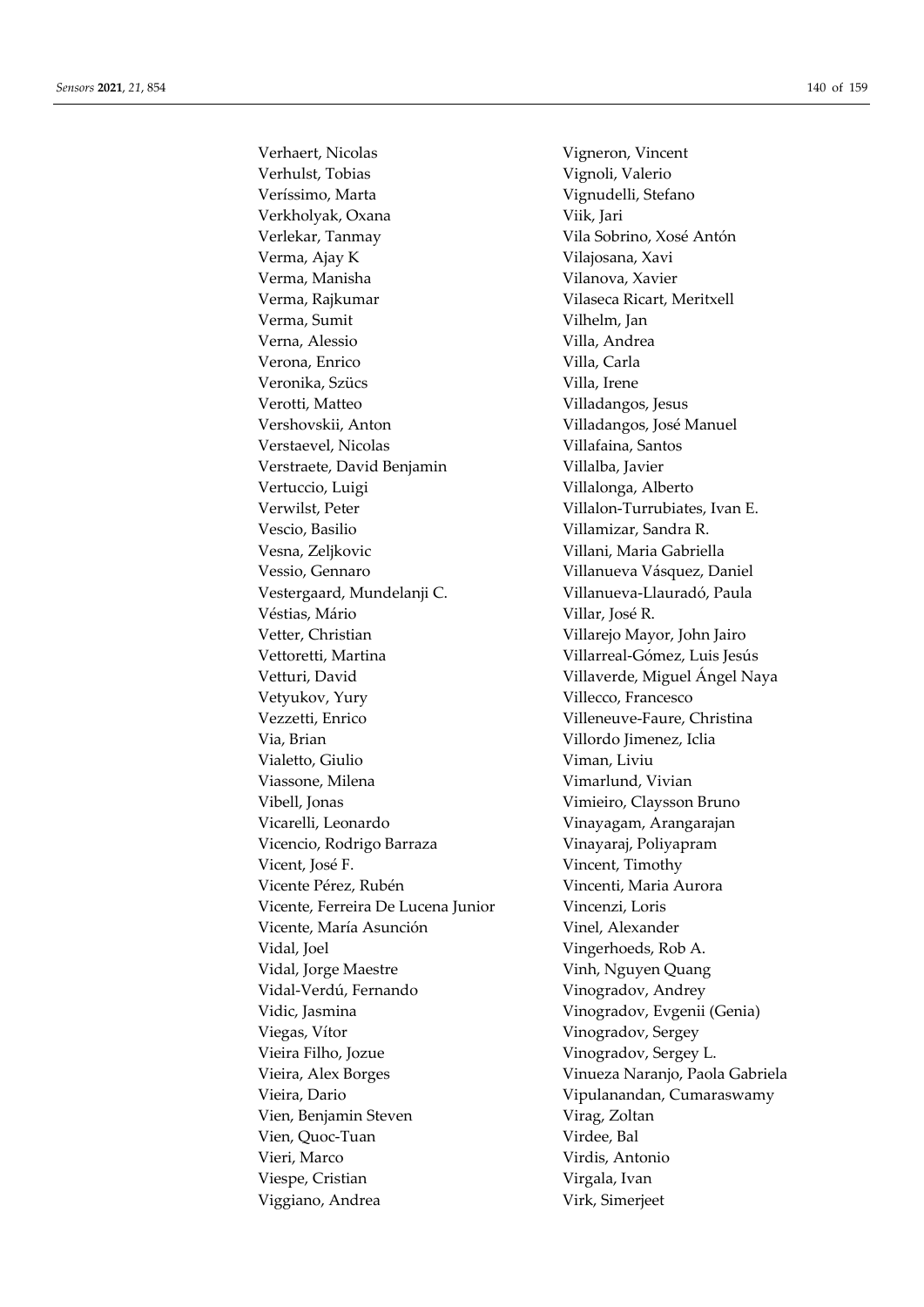Virkki, Johanna Virmontois, Cédric Virzonis, Darius Visconti, Paolo Visentin, Francesco Visvizi, Anna Vitale, Marcello Vitaletti, Andrea Vitali, Rachel Vitek, Stanislav Viti, Carlo Vittadello, Michele Vittoria, Bruni Vitulano, Domenico Vivanco, Alfonso Padilla Vivar-Quintana, Ana M Vivas. Oscar Andres Vivek, Skanda Vivet, Damien Vižintin, Goran Vizza, Pasquale Vizzarri, Alessandro Vizziello, Anna Vlachogiannis, Diamando Vladareanu, Luige Vlădăreanu, Victor Vlad-Bubulac, Tachita Vladescu, Marian Vladimir, Badenko Vladislavić, Nives Vladyko, Andrei Vlaj, Damjan Vlase, Sorin Vo, Ba-Ngu Vo, Nguyen-Son Vochin, Marius Vodeneev, Vladimir Vodnar, Dan C. Voglhuber, Thomas Voglhuber-Brunnmaier, Thomas Voglitsis, Dionisios Vohnsen, Brian Voiculescu. Ioana Vojtech, Lukas Volckaert, Bruno Voliani, Valerio Volk. János Volker, Körstgens Volker, Schatz Volkov, Vadim Volkova, Elena G.

Vollero. Luca Vollrath, Andreas Volmajer, Julija Volmer, Marius Volná, Eva Volosencu, Constantin Volpi, Andrea Voltr, Petr Von Holst, Christoph Von Toussaint, Udo Von Wangenheim, Aldo Vornicu, Ion Vosselman, George Voulkidis, Artemis Voulodimos, Athanasios Voutetaki, Maria-Styliani Vouyioukas, Demosthenes D. Vozel, Benoit Voznak, Miroslav Vražić, Mario Vrba, Jan Vrbka, Jaromír Vretos, Nicholas Vrhel, Michael Vrigneau, Baptiste Vrochidis, Stefanos Vroegindeweij, Bastiaan Vrysis, Lazaros Vu, Huong Thi Thu Vu, Ngoc Son Vu, Viet-Hung Vucinic, Dean Vuillaume, Jean-Francois Vujović, Igor Vukovic. Marin Vukovic, Natasha Vulic, Milivoj Vulpe, Alexandru Vulpe, Alexandu Vun Jack, Chin Vural, Mert Vyšata, Oldřich Vysocký, Aleš Wachulak, Przemysław Wacogne, Bruno Wada, Tomohito Wada, Yuii Wade, Matthew Wagdy, Ayman Wagih, Mahmoud Wagner, Christian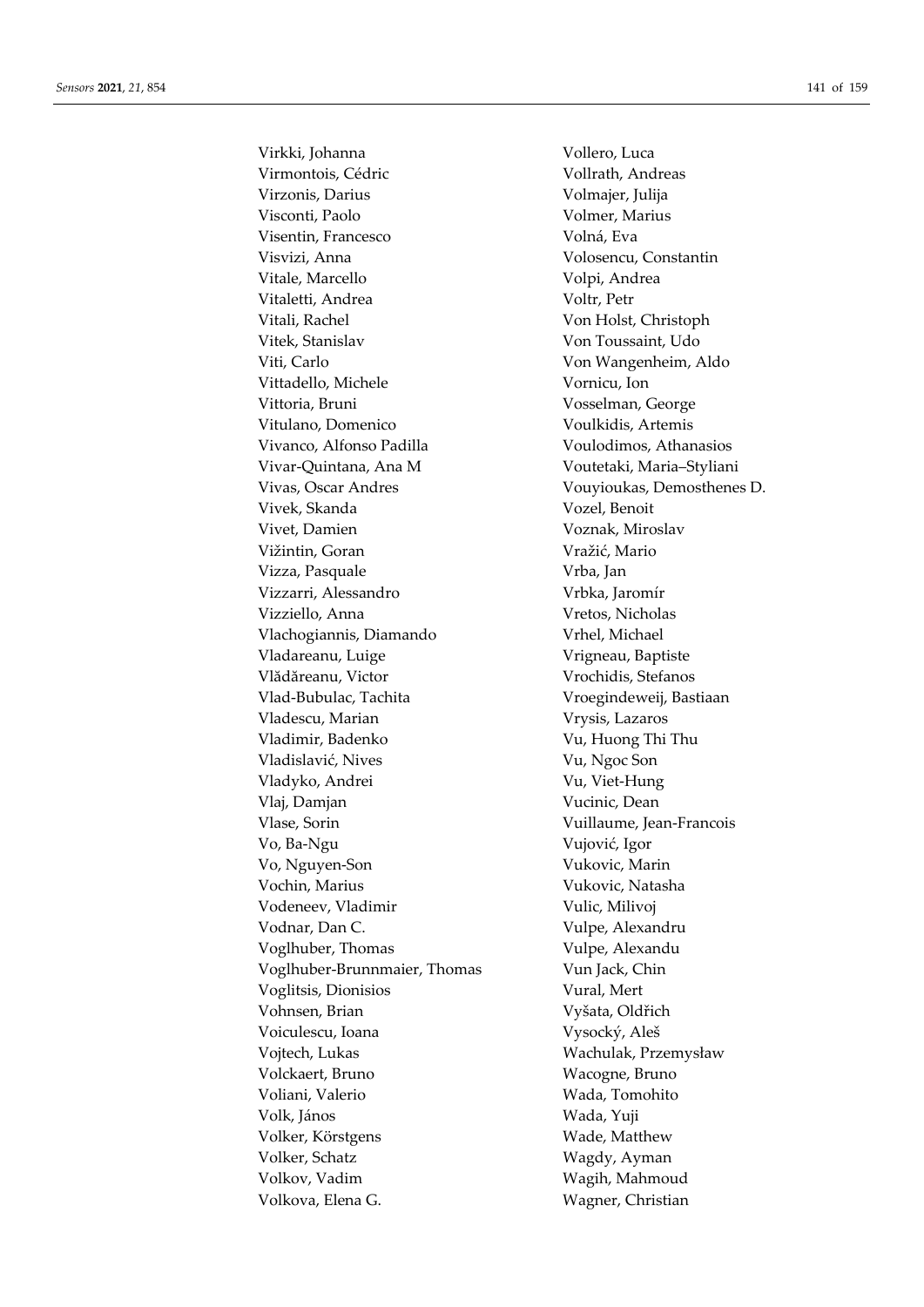Wagner, Neal Wang, Bing Wagner, Patrick Wang, Bo Wagner, Patrick H. Wang, Ceming Wagner, Stefan Rahr Wang, Changcheng Wagner, Steven Wang, Changhong Wahaia, Faustino Wang, Chao (Singapore) Wahl, Martine Wang, Chao (Tianjin University, China) Wang, Chao (University of Chinese Wahlström, Johan Wang, Chao (University of Chinese Wang, Chao (University of Science and Waiman, Radosław  $\sum_{n=1}^{\infty}$ Wajrak, Magdalena Wang, Chao (USA) Wakamiya, Naoki Wang, Chao (Yunnan University, China) Wakayama, Toshitaka Wang, Chen Walas, Krzysztof Wang, Cheng Walcarius, Alain Wang, Cheng-Liang Walcek, Chris Wang, Chenxu Walch, Olivia Wang, Chih-Hung Walczak, Krzysztof Wang, Chi-Kuei Walczak, Natalia Wang, Chuanlong Walczak, Stanisław Wang, Dalei Walczykowski, Piotr Wang, Dawei Waldman, Christoph Wang, Depeng Wales, Dominic Wang, Di (Germany) Wales, Dominic J. Wang, Di (Singapore) Wałęsa-Chorab, Monika Wang, Ding Walker, Jacqueline Wang, Dingkang Walker, Ross M. Wang, Dong Wallace, Carlington W. Wang, Dongyi Wallace, Gregory Q. Wang, Edward J. Waller, Michael Wang, Fa-Qiang Wang, Fei (Nanjing University of Wallner, Mario Walther, Andrei Wang, Fei (Tsinghua University, China) Wang, Fei (Xi'an Jiaotong Wang, Tei (Xi'an Jiaotong Wang, Tei China) Wan, Lei Wang, Feipeng Wan, Lili Wang, Fu-Kang Wan, Shaohua Wang, Fupeng Wan, Shibiao **Wang, Fuyong** Wan, Wenhui Wang, Guanghui Wan, Xiaoyu Wang, Guifen Wandowski, Tomasz Wang, Guijin Wang, Aichen Wang, Guoli Wang, Aining Wang, Guoming Wang, Baicun Wang, Haibo Wang, Baoshuai Wang, Hairong Wang, Bin Wang, Hao (China)

Academy of Sciences, China) Technology of China, China) Aeronautics and Astronautics, China) Walsh, Kerry Wang, Fei (Northeastern University, China) Wang, Fei (Southern University of Science Walters, John Paul N. and Technology, China) University, China)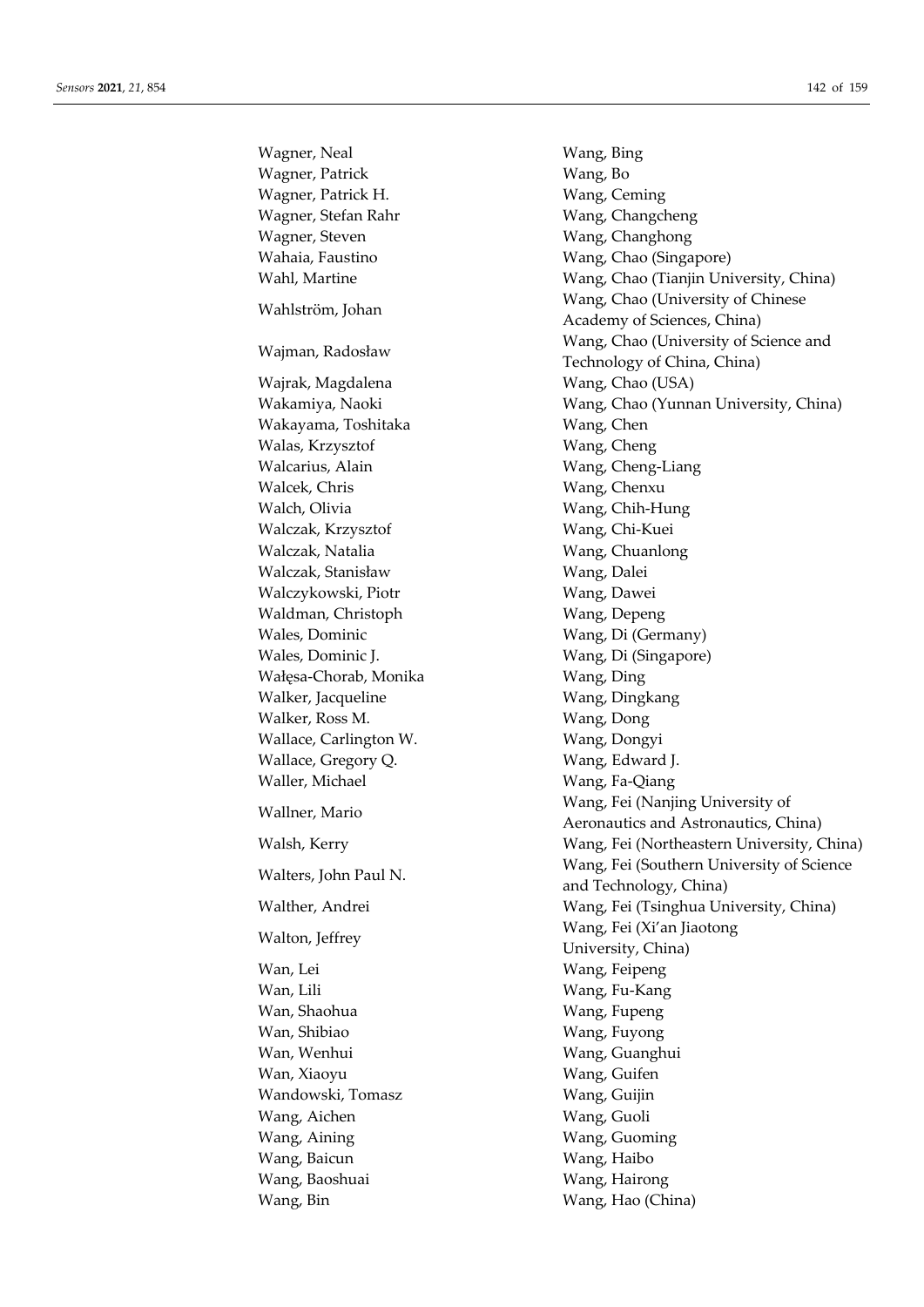Wang, Hao (USA) Wang, Ke (Harbin Institute of Wang, Harry Haoxiang Wang, Kesheng Wang, He Wang, Kevin I-Kai Wang, Heng Wang, Keyan Wang, He-sheg Wang, Kun (China) Wang, Hong Wang, Kun (USA) Wang, Hongbo Wang, Kun Ching Wang, Hongwu Wang, Kunching Wang, Hongyan Wang, Lefan Wang, Hongyu Wang, Lei Wang, Hongze Wang, Liang Wang, Hongzhi Wang, Liang-Hung Wang, Hsiang-Chen Wang, Liangmin Wang, Hsueh-Cheng Nick Wang, Lidai Wang, Hu Wang, Lifeng Wang, Huabing Wang, LiLi Wang, Huaqing Wang, Lin (China) Wang, Huaxiang Wang, Lin (Korea) Wang, Huxuan Wang, Ling Wang, Jiabin Wang, Lingyun Wang, Jiachou Wang, Linwei Wang, Jia-Jung Wang, Liu Wang, Jianan Wang, Lizhen Wang, Jiangtao Wang, Long (China) Wang, Jianqi Wang, Long (USA) Wang, Jiawei Wang, Lujia Wang, Jiaze Wang, Luyu Wang, Jin (Fujian University of Wang, Meng<br>Technology, China) Wang, Meng Wang, Jin (Yangzhou University, China) Wang, Mi Wang, Jing (China) Wang, Mingkang Wang, Jing (UK) Wang, Ming-Shyan Wang, Jingchen Wang, Minjuan Wang, Jinghui Wang, Mu-chun Wang, Jingjing Wang, Muguang Wang, Jingyu Wang, Nan Wang, Jingzhe Wang, Ning Wang, Jinsheng Wang, Peihong Wang, Jin-Yuan Wang, Peng (China) Wang, Ju Wang, Peng (UK) Wang, Jun Wang, Pi-Chung Wang, Junfeng Wang, Ping Wang, Junqi Wang, Qian Wang, Junsheng Wang, Qiancheng Wang, Kai (China) Wang, Qiang Wang, Kai (USA) Wang, QingQing Wang, Kainan Wang, Qiong-Hua Wang, Kan Wang, Qiu Wang, Ke (Beijing University of Posts wang, KC (Beljing Bruversity of 1 0sts<br>and Telecommunication, China)

Technology, China)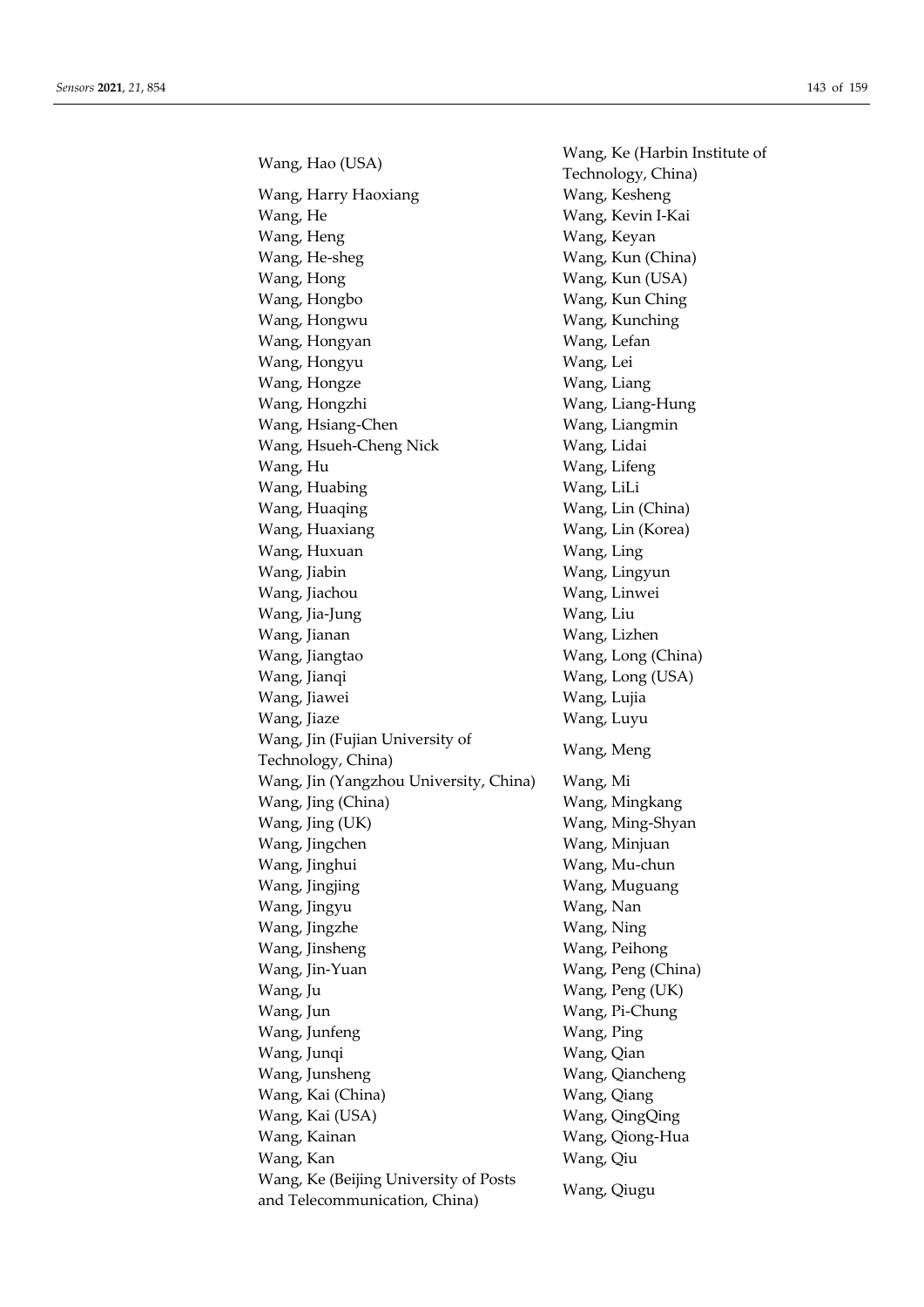Wang, Qiuhua Wang, Yang Wang, Renjie Wang, Yanyan Wang, Rui Wang, Yawen Wang, Ruijun Wang, Yeli Wang, Sai Wang, Yi Wang, Sen Wang, Yibing M. Wang, Senzhang Wang, Yide Wang, Shapeng Wang, Ying Wang, Shengkai Wang, Yingying Wang, Shengnian Wang, Yiping Wang, Shengqiang Wang, Yishou Wang, Sheng-Shih Wang, Yong Wang, Shin Wen Wang, Youqing Wang, Shoukun Wang, Yu Wang, Shuangquan Wang, Yu-Cheng Wang, Shu-Cing Wang, Yue Wang, Shuohong Wang, Yufeng Wang, Tao **Wang, Yuhao** Wang, Taoyang Wang, Yuhui Wang, Tian Wang, Yusheng Wang, Tianyi Wang, Yuzhe Wang, Wei Wang, Zhanyong Wang, Weisong Wang, Zhao Wang, Weizhen Wang, Zhaobin Wang, Wen Wang, Zhe Wang, Wenguan Wang, Zhenbo Wang, Wenguang Wang, Zheng Wang, Wenjin Wang, Zhengfang Wang, Wenshuo Wang, Zhengqiang Wang, William Wang, Zhengyu Wang, Xander Wang, Zhenxin Wang, Xianbo Wang, Zhenyu Wang, Xianghong Wang, Zhenzhen Wang, Xianpeng Wang, Zhenzhou Wang, Xianzhi Wang, Zhi-Bo Wang, Xiaochan Wang, Zhiguang Wang, Xiaofeng Wang, Zhiwei Wang, Xiaoyu Wang, Zhongli Wang, Xiaoyuan Wang, Zhouyi Wang, Xilin Wang, Zhu Wang, Xiluan Wang, Zhuwei Wang, Xingyuan Wang, Ziran Wang, Xinheng Wang, Zixiong Wang, Xinyu Wan-Wendner, Lin Wang, XinZhen Warczek, Jan Wang, Xiumin Ward, Jamie A. Wang, Xuan Warfield, Angus D. Wang, Xuefeng Warne, David Wang, Xuezhi Warrick, Philip Wang, Yan Warriner, Keith

Wang, Xuewen Warren-Smith, Stephen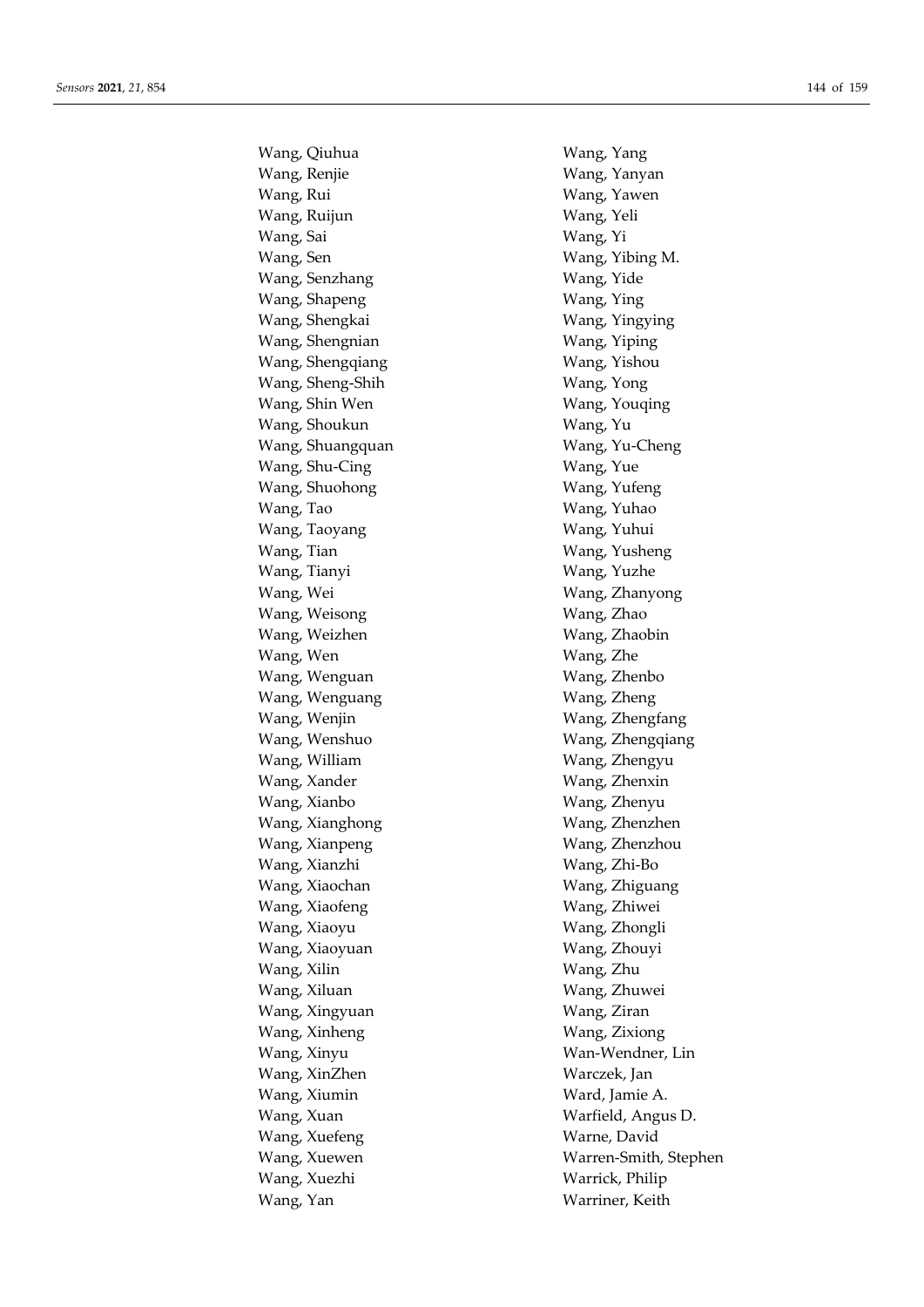Washizawa, Yoshikazu Wei, Yang Wasiak, Andrzej Wei, Yanli Wasilewski, Tomasz Wei, Zhenbo Wasisto, Hutomo Suryo Weidinger, Tamás Waslander, Steven L. Weigel, Robert Wasmeier, Peter Weihnacht, Manfred Wasserzier, Christoph Weijtjens, Wout Wasswa, Joseph Weill-Duflos, Antoine Wasylka, Justyna Płotka Weinberg, Marc Watanabe, Eiichi Weiner, Pascal Watanabe, Yasuaki Weingaertner, Tim Watanabe, Yasumasa Weisong, Liu Wataru, Sato **Weiss, Anthony J.** Watkins, Anthony Neal Weissman, Michael Watlet, Arnaud Weitzen, Jay A. Watson, Des Weizman, Yehuda Watson, Robert Weller, Andreas Watts, Adam Wells, Lee Watts, Simon Wen, Changbao Webb, Ann Wen, Chih-Yu Webb, R. Chad Wen, Chunyi Webber, Julian Wen, Guanghui Weber, Anderson Wen, Haoran Weber, Jürgen Wen, Hong Weber, Robert Wen, Jianming Weber, Silke Anna Theresa Wen, Wei Weddell, Stephen John Wendel, Jan Wegiel, Tomasz Wendzel, Steffen Węglarski, Mariusz Weng, Shun Węglarz, Arkadiusz Weng, Wubin Węglowski, Marek Wenger, Christian Wehn, Norbert Wennmalm, Stefan Wehner, Michael Wenskovitch, John Wei Tan, Edward Kah Weres, Jerzy Wei, Chengli Werhahn, Olav Wei, Dunwen Werneck, Marcelo Wei, Feng Werner, Christian Wei, Gang Wernimont, Susan M. Wei, Guohua Wesarg, Stefan Wei, Haoyun Wesolowski, Krzysztof Wei, Hua-liang Wesołowski, Marek Wei, Junhong West, Andrew Wei, Lei Westberg, Jonas Wei, Meng Westbrook, Paul Wei, Menglian Westerdahl, Dane Wei, Min Western, David Wei, Qingyang Westwick, David Wei, Tao **Wetherley**, Erin Wei, Xiong Whang, Mincheol Wei, Xiukun Whitehill, Andrew

Watson, Elizabeth Burke Welearegay, Tesfalem Geremariam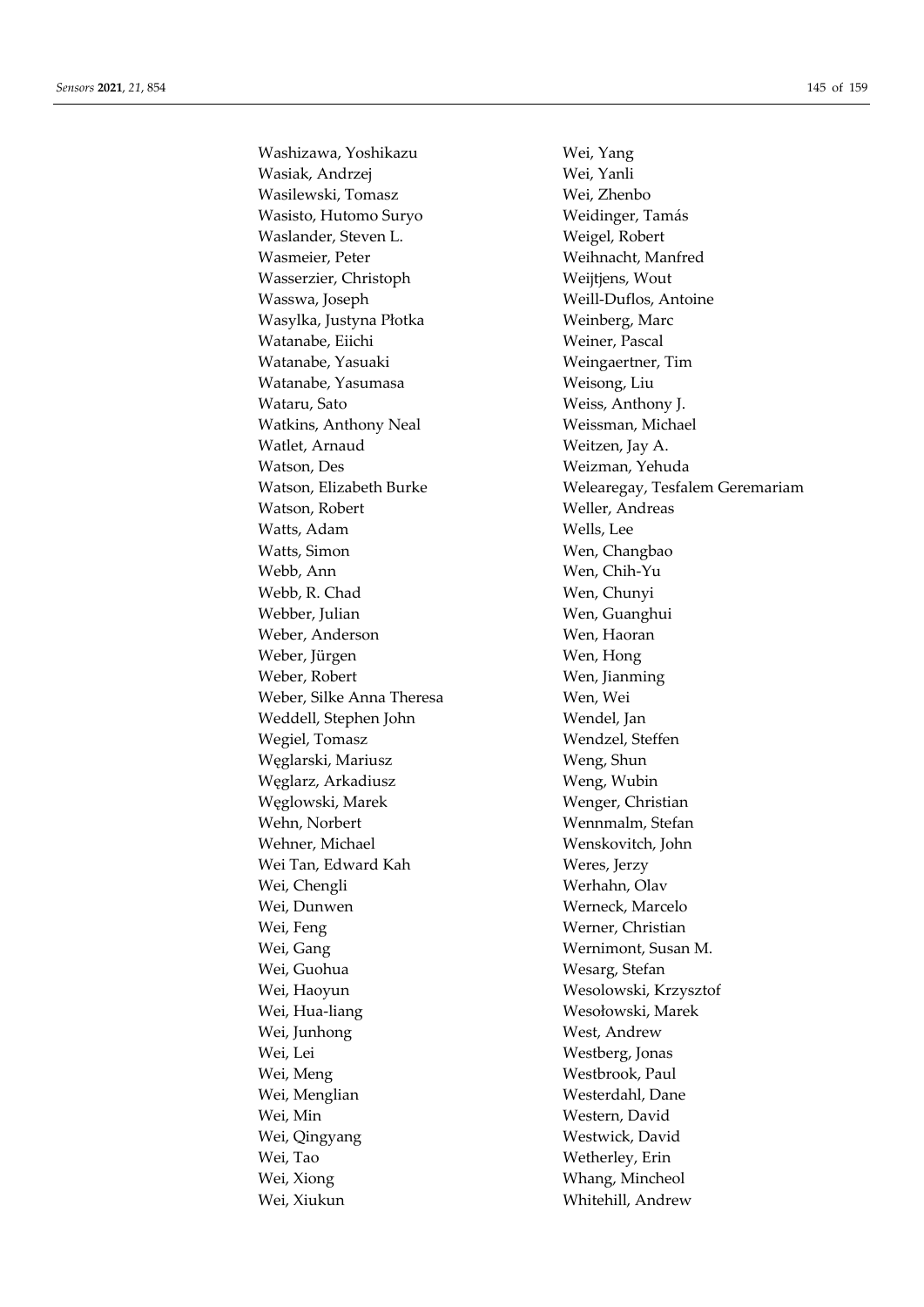Whitelaw, Gail Wiśniowski, Piotr Whiteley, Hugh Wissman, James Wiak, Slawomir Wissmeyer, Georg Wiczyński, Grzegorz Witczak, Marcin Widerska-Chadaj, Zaneta S Witczak, Piotr Wiegerink, Remco Witkowski, Marcin Wielgosz, Maciej Witkowski, Ulf Wieringa, Fokko Witowski, Jan Wierzba, Paweł Witte, Hartmut F. Wierzbicki, Damian Wixted, Andrew Wierzbicki, Sławomir Wodarski, Piotr Wijesingha, Jayan Wojciechowski, Adam Wijesinghe, Ruchire Eranga Wojciechowski, Jerzy Wijk, Kasper Van Wojciechowski, Szymon Wijnands, Jasper S. Wójcik, Dariusz Wijnhoven, Rob Wojcik, Grzegorz Wiktorski, Tomasz Wójcik, Grzegorz Marcin Wilczyński, Jacek Wójcik, Krzysztof Wilkins, Ross Wójcikowski, Marek Wilkinson, Ben Wojnar, Piotr Wilkman, Olli Wojnowski, Wojciech Wilkowski, Artur Wojtanowski, Jacek Will, Christoph Wojtas, Jacek Willemsen, Thomas Wójtewicz, Szymon Willert, Andreas Wojtowicz, Konrad Williams, Gustavious Paul Wójtowicz, Ryszard Williams, Manod Wolanśki, Wojciech Williams, Simon Wolffsohn, James J. Williams-Bell, Michael Wöll, Dominik Willis, Brian Wollmann, Philipp Willis, Katharine S. Wolny, Ada Wilmer, Christopher Wolny, Tomasz Wilson, Alphus D Won, Jong-Hoon Wilson, Christopher G. Wondrak, Thomas Wilson, Colin Wong, Boon-Seng Wilson, Dan Wong, David Shan-Hill Wilson, Stephen G. Wong, Duo Wai-Chi Wilson, William C. Wong, Hang Wilt, Kyle R. Wong, Kainam Thomas Winczek, Jerzy Wong, Lawrence L.P. Windholz, Laurentius Wong, Ling Tim Windolf, Markus Wong, Terence T. W. Winiarski, Tomasz Wongkasem, Nantakan Winiczenko, Radosław Woo, Hanwool Winkler, Thomas E. Woo, Honguk Wińska, Małgorzata Woo, Kyoohee Wiora, Alicja Woo, Wai Lok Wirth, Dagmar Wood, Aihua Wisniewski, Adam Wood, Andrew Wiśniewski, Remigiusz Wood, Richard L.

Williams, Ryan Woldemariam, Gezahegn Weldu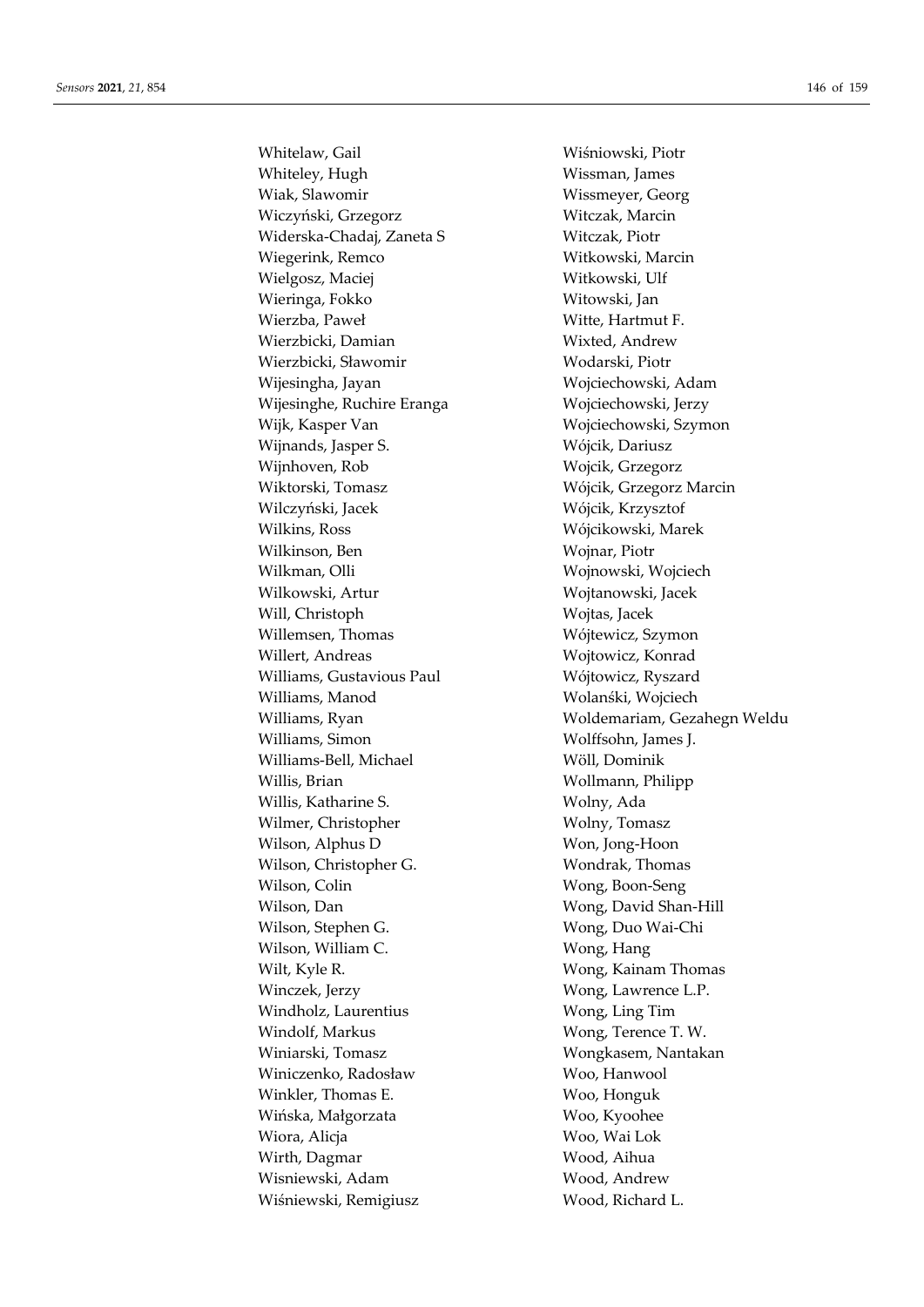Wood, Stephen L. Wu, Jianfeng Woodhead, Ian **Wu**, Jiankang Woon, Wei-Yen Wu, Jianqing Workman, Craig D. Wu, Jiayang Worsey, Matthew To Wu, Jing Wotzka, Daria Wu, Jinsong Woubishet, Taffese Wu, Kai Wouters, Michael J. Wu, Keyu Wouters, Peter Wu, Li-Chung Woyessa, Getinet Wu, Lin Wozniak, Marcin Wu, Lingtao Wright, Ruishu F. Wu, Lixiang Wright, Thomas Wu, Lyndia Wróbel, Krzysztof Wu, Min Wrobel, Piotr Wu, Molei Wronkowicz-Katunin, Angelika Wu, Mousong Wrzesiński, Grzegorz Wu, Nan (Canada) Wtorek, Jerzy Wu, Nan (China) Wu, Ben Wu, Penghai Wu, Bian Wu, Qi Wu, Bin Wu, Qingcun Wu, Celimuge Wu, Shangquan Wu, Chen Wu, Shengbiao Wu, Chensheng Wu, Shengchuan Wu, Ching-Chou Wu, Shin-Tson Wu, Chun Ho Wu, Shuen-De Wu, Chung-Tse Michael Wu, Shuicai Wu, Chunlei Wu, Shunan Wu, Chunsheng Wu, Tailin Wu, Chyan-Chyi Wu, Tonghua Wu, Dajun Wu, Wanqing Wu, Dapeng Wu, Wei Wu, Dufan Wu, Weidong Wu, Falin Wu, Wengang Wu, Fan Wu, Xiang Wu, Guoqiang **Wu, Aliang Wu**, Xianjun Wu, GuoZhong Wu, Xiaodong Wu, Haibin Wu, Xiaofeng Wu, Hai-Chen Wu, Xinjun Wu, Hangbin Wu, Xiongbin Wu, Hejun Wu, Xuejian Wu, Hong Ren Wu, Xuerui Wu, Hongmin Wu, Xuezhi Wu, Hua Wu, Yichen Wu, Huaming Wu, Yirui Wu, Ja-ling Wu, Yuankai Wu, Janne Wha Wu, Yuanming Wu, Jason (Dayong) Wu, Yuanwei Wu, Jiajun Wu, Yuanxin Wu, Jian Wu, Yue Wu, Jianbo Wu, Yuqing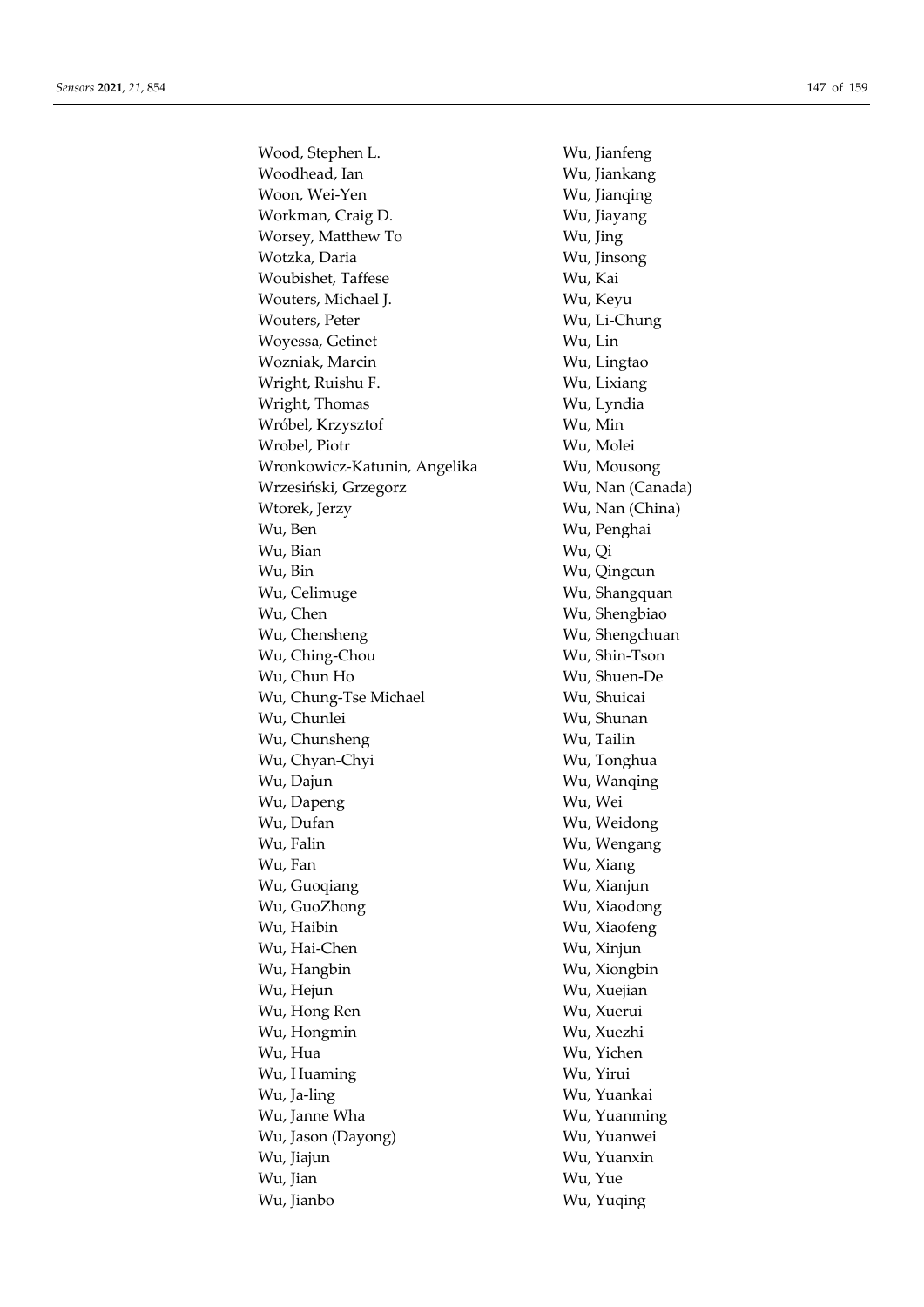Wu, Zhanjun Xiao, Liang Wu, Zheng Xiao, Qinkun Wu, Zhiyi Xiao, Ruya Wu, Zhong Xiao, Xuesu Wu, Zucheng  $Xiao, Yuelei$ Wuenschell, Jeffrey Xiao, Zhitao Wurz, Marc Christopher Xiao, Zhu Wychowaniec, Jacek Xiao, Zhuoling Wyffels, Francis Xiaohua, Zhao Wymeersch, Henk Xiaopeng, Shao Wymore, Mathew L. Xiaoying, Ouyang Wysocki, Marian Xie, Guotao Wyszkowski, Mirosław Xie, Hongtao Wytrębowicz, Jacek Xie, Hualong Wyver, Shirley Xie, Jing Xavier, António M. S. Xie, Junqi Xavier, Jolly Xie, Kun Xavier, Miguel Xie, Liang Xavier-de-Souza, Samuel Xie, Lingxi Xhafa, Fatos Xie, Liping Xi, PengCheng Xie, Liyu Xi, Ruijie Xie, Ping Xi, Xiaoli Xie, Qiaoyun Xi, Xugang Xie, Rui Xia, Chunlei Xie, Shangran Xia, Chunming Xie, Shengkun Xia, Dahai Xie, Shiyu Xia, Dunzhu Xie, Xiufeng Xia, Feng Xie, Yuedong Xia, Linyuan Xie, Yuliang Xia, Wenfeng Xie, Zhijian Xian, Xiaojun Xie, Zhong-Ru Xiang, Chaoqun Xin, Guiyang Xiang, Deliang Xin, Xiangjun Xiang, Dong Xing, Chen Xiang, Hengxue Xing, Fei Xiang, Hong-Jun Xing, Mengdao Xiang, Jiawei Xing, Yanqiu Xiang, Liangzhong Xing, Yuxin Xiang, Rong Xingquan, Cai Xiang, Wang Xinyi, Tang Xiang, Weidong Xiong, Bin Xiang, Xianbo Xiong, Fengchao Xiang, Yan Xiong, Guangming Xiang, Yujiang Xiong, Hu Xiang, Zhiyu Xiong, Jiaqing Xiao, Chiwei Xiong, Jie Xiao, Fuyuan Xiong, Jiping Xiao, Guijian Xiong, Kai Xiao, Jieling Xiong, Lin Xiao, Jun Xiong, Shuping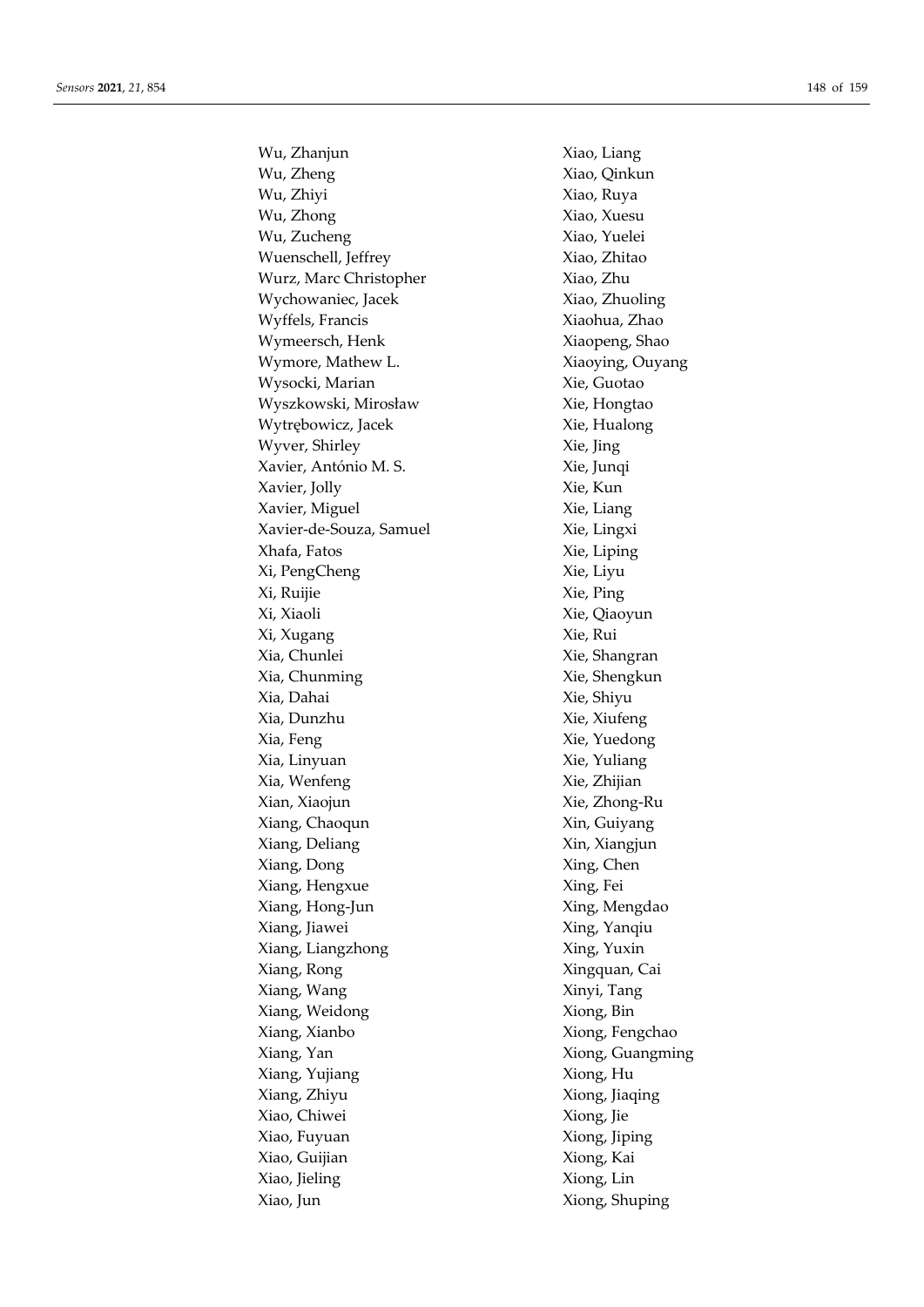Xiong, Wei Xu, Lei Xiong, Wen Xu, Lijun Xiong, Xiaogang Xu, Linchuan Xiong, Zehui Xu, Linfeng Xiong, Zhihua Xu, Lingwei Xiong, Zhiwei Xu, Linru Xiros, Nikolaos Xu, Lisheng Xu, Baodong Xu, Minpeng Xu, Changqiao Xu, Nan Xu, Chao Xu, Rongqing Xu, Chi (China University of Geosciences, China) Xu, Rui Xu, Chi (Chinese Academy of Xu, Sheng<br>Sciences, China) Xu, Sheng Xu, Chong Xu, Shengli Xu, Chunyan Xu, Shengyong Xu, Dong-sheng Xu, Shicai Xu, Fengqiu Xu, Shoujun Xu, Fujun Xu, Tao Xu, Guangquan Xu, Tianhua Xu, Guobao Xu, Tianjian Xu, Guosheng Xu, Tingting Xu, Haitao Xu, Tuanwei Xu, Hao Xu, Wei Xu, Honglei Xu, Weihe Xu, Hongli Xu, Weitao Xu, Huaping Xu, Wen Tao Xu, Hui Xu, Wenjun Xu, Jia Xu, Xiang Xu, Jian Xu, Xiangyang Xu, Jiangtao Xu, Xiaochuan Xu, Jiaqiang Xu, Xiaomin Xu, Jiawen Xu, Xiaowen Xu, Jing Xu, Yang Xu, Jingzhong Xu, Ying Xu, Juanjuan Xu, Yong Xu, Junli Xu, Yongfeng Xu, Kai (China) Xu, Yongming Xu, Kai (USA) Xu, Yougen Xu, Kaichen Xu, Yuan Xu, Kai-Da Xu, Yuandong Xu, Kaikai Xu, Yuquan Xu, Kaili Xu, Yusheng Xu, Kailiang Xu, Zhen Xu, Ke Xu, Zhengguo Xu, Kele Xu, Zhenlong Xu, Kuiwen Xu, Zhezhuang Xu, Kun (Beihang University, China) Xu, Zhihua Xu, Kun (University of Chinese Academy Au, Run (Chiversity of Chinese Academy Xu, Zhongyang<br>of Sciences, China) Xu, Lang Xuan, Qi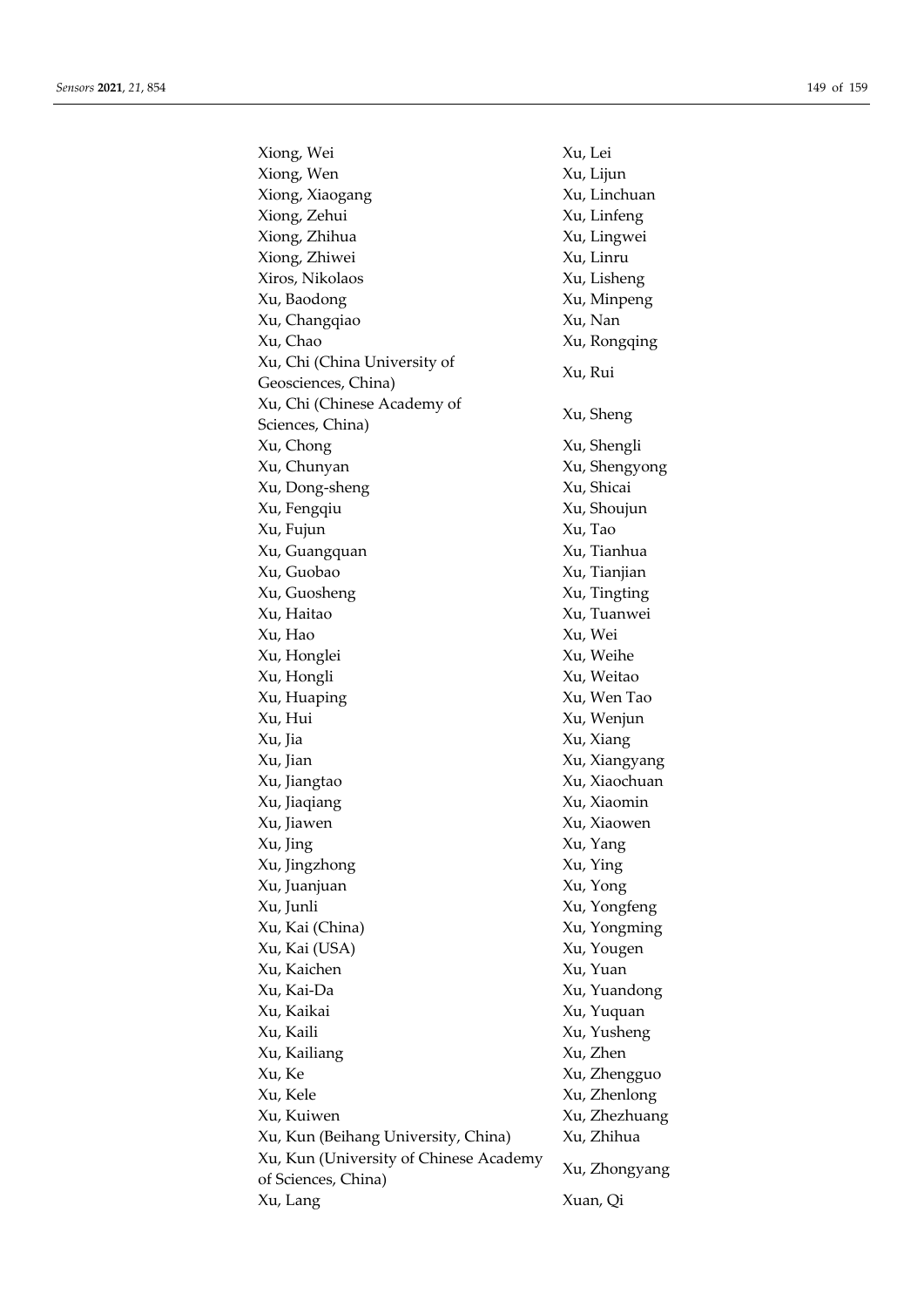Xuan, Shouhu Yang, Cheng Xuan-Mung, Nguyen Yang, Cheng-Fu Xue, Fan Yang, Chia-Min Xue, Jinlin Yang, Chih-Chin Xue, Kun Yang, Ching-Yu Xue, Ning Yang, Chunhua Xue, Tianyu Yang, Dachi Xue, Xiaoyong Yang, Di Xue, Xinyu Yang, Diange Xue, Yifei Yang, Dingtian Xue, Zhidong Yang, Dong Xylomenos, George Yang, Dongkai Yadav, Animesh Yang, Dujuan Yadav, Hemraj M. Yang, Fan Yadav, Nandakishor Yang, Fang Yagati, Ajay Kumar Yang, Fei Yaici, Wahiba Yang, Feng Yakavets, Ilya **Yang**, Geng Yalikun, Yaxiaer Yang, Gongping Yamada, Akira Xang, Guanci Yamada, Ichiro Yang, Guang Yamagishi, Kento Yang, Guisong Yamagiwa, Shinichi Yang, Guoan Yamaguchi, Tomoyuki Yang, Guowu Yamakawa, Toshitaka Yang, Haifeng Yamamoto, Hirokazu Yang, Hang Yamamoto, Tatsuyuki Yang, Hao Yamane, Katsu **Yang**, Hee-Deok Yamashita, Megumi Yang, Heng Yan, Bingxi Yang, Hongta Yan, Jia Yang, Huai Yan, Jin Yang, Huaiyu Yan, Jing Yang, Hui Yan, Jining Yang, Jason Yan, Junkun Yang, Jiachen Yan, Ke Yang, Jiamiao Yan, Nan Yang, Jian Yan, Sen Yang, Jianjun Yan, Sheng Yang, Jianxiao Yan, Wei Yang, Jiaqi Yan, Xiaofei Yang, Jin Yan, Yajing Yang, Jingyu Yan, Yu Yang, Jinn-Min Yan, Zheng Yang, Jinxiang Yan, Zhongjiang Yang, Jong-Ryul Yanambaka, Venkata Prasanth Yang, Judy P. Yanase, Takashi Yang, Kailun Yanaseko, Tetsuro Yang, Kunde Yang, Aixia Yang, Le Yang, Bin Yang, Liangjing Yang, Ce Yang, Lidong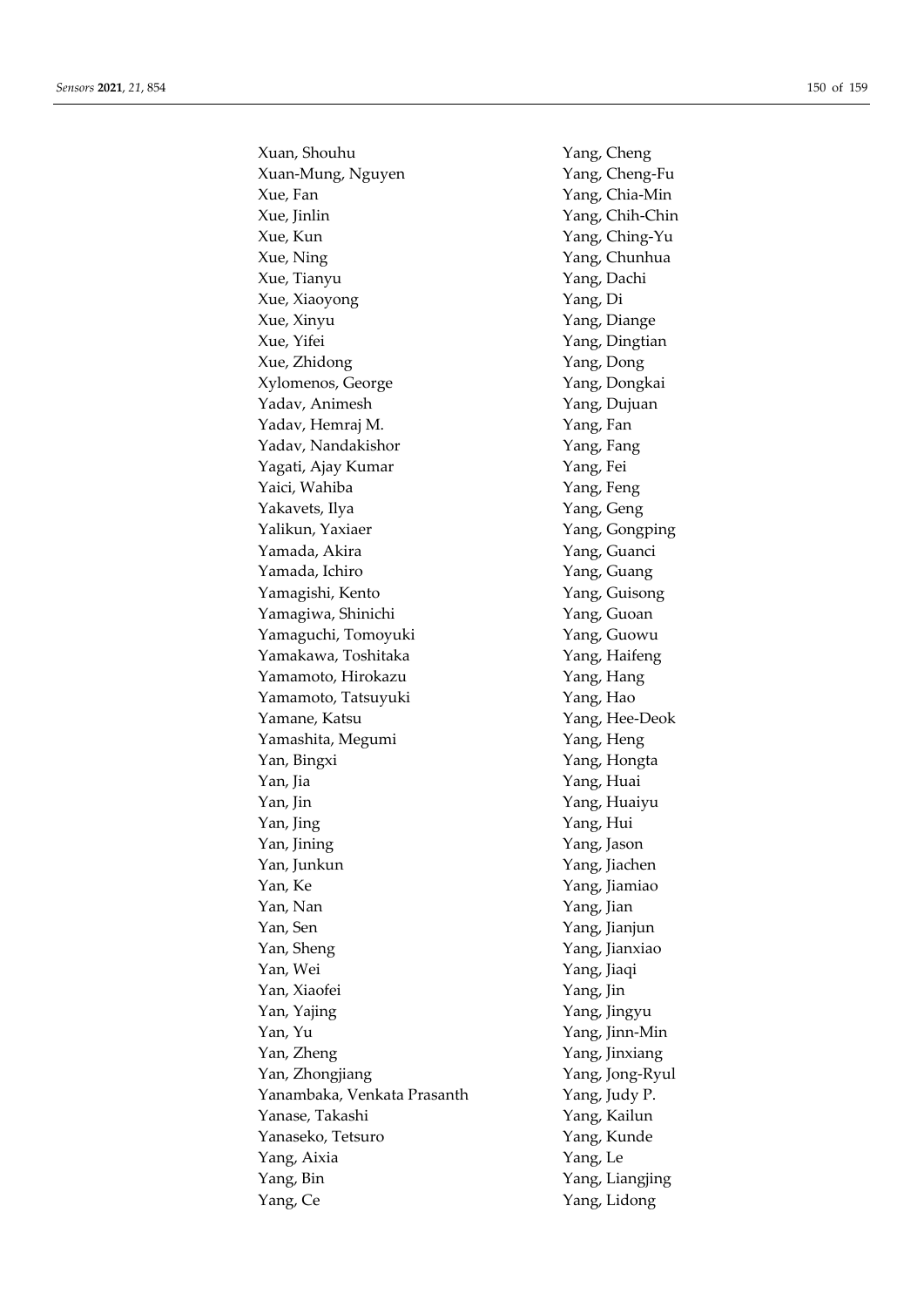Yang, Liu Yannis, George Yang, Ming (China) Yano, Inacio Yang, Ming (USA) Yano, Kazuyoshi Yang, Mingwei Yao, Baicheng Yang, Panlong Yao, Da-Jeng Yang, Po-Chih Yao, Dongdong Yang, Qi Yao, Haipeng Yang, Qiang Yao, Jiafeng Yang, Quanlong Yao, Jun Yang, Rui Yao, Le Yang, Ruitao Yao, Ling Yang, Ruixin Yao, Xin-Wei Yang, Sejung Yapici, Murat Kaya Yang, Shixi Yaroshchuk, Igor Yang, Shufan Yasa, Immihan Ceren Yang, Shuhui Yasrab, Robail Yang, Shupeng Yasukawa, Tomonori Yang, Shuqing Yasumoto, Masato Yang, Sihua Yasuoka, Yumi Yang, Tiannan Yasyukevich, Yury Yang, Wei Yatabe, Rui Yang, Wei-Gang Yatchev, Ivan Yang, Wei-hsiung Yau, Yung Yang, Wenwu Yazdanpanah, Hamed Yang, Wenxian Ye, Chaofeng Yang, Woosung Ye, Enyi Yang, Xi Ye, Fan Yang, Xiao-long Ye, Haihang Yang, Xin Ye, Hang Yang, Xinghua Ye, Jiaxing Yang, Xinmai Ye, Jing Yang, Xu Ye, Lingjian Yang, Xue Ye, Weilin Yang, Xusan Ye, Yalan Yang, Yang Ye, Yu Yang, Yansong Ye, Yuhang Yang, Yi Ye, Yunpeng Yang, Yilong Ye, Zhen Yang, Yuan-Sen Yeager, John D. Yang, Yunfan Yeh, Bih-Chyun Yang, Yushi Yeh, Chien Hung Yang, Zhaohui Yeh, Chih-Feng Yang, Zhenchuan Yeh, Kuo-Hui Yang, Zhi Chun Yeh, Sheng Lih Yang, Zhibo Yelamarthi, Kumar Yang, Zhile Ye-Lin, Yiyao Yang, Zhixin Yemelyanov, Vitaliy A. Yang, Zhongliang Yen, Chen-wen Yanine, Franco Fernando Yen, Li-Hsing Yankov, Metodi Plamenov Yen, Yi-Kuang

Yang, Wencheng Yazdani Asrami, Mohammad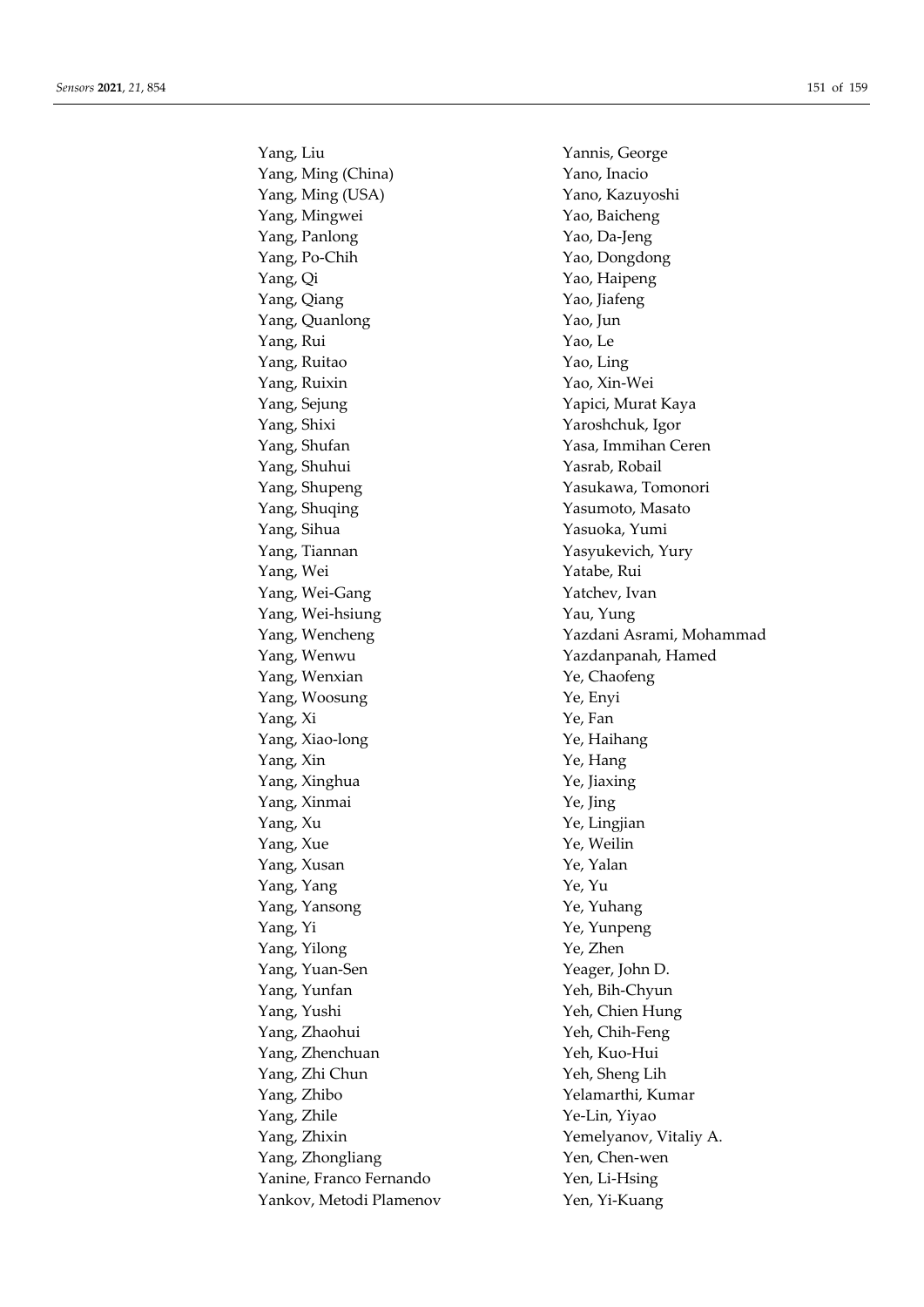Yeo, Hong Yoon, Hyungchul Yeo, Joo Chuan Yoon, Hyungchul (Henry) Yeo, Junho Yoon, Hyungkoo Yeoh, Justin K.W. Yoon, Ji-Wook Yeom, Eunseop Yoon, Sangpil Yeom, Junghoon Yoon, Seokhoon Yeom, Seokwon Yoon, Yeo-Sun Yeong, Wai Yee Yoon, Yong-Ik Yerima, Suleiman Y Yordanova, Kristina Yerolatsitis, Stephanos Yoshida, Hiroshi Yesilkoy, Filiz Yoshikawa, Hiroki Yi, Changyan Yoshimoto, Shunsuke Yi, Hwang Yoshino, Toshihiko Yi, Jianxin Yoshinobu, Tatsuo Yi, Wei Yoshitake, Yasuhide Yi, Yougen You, Cheol-Hwan Yi, Zao You, Heecheon Yi, Zhengkun You, Ilsun Yigitcanlar, Tan You, Li Yildirim, Tanju You, Shutang Yilmaz, Mehmet You, Xinge Yilmazoglu, Oktay You, You, Young-Hwan Yim, Changhoon Youn, Ik-Hyun Yin, Shen Youn, Inchan Yin, Tao Youn, Jon Yin, Xiaobin Youn, Wonkeun Yin, Xiaokang Younes, Rabih Yin, Yongkai Young, Timothy M. Yin, Zhen Yousaf, Jawad Yinka-Banjo, Chika Yousefi, Bardia Yioultsis, Traianos V. Youssef, Ali Yitayew, Temesgen Gebrie Youssef, Amr Yitmen, Ibrahim Yu, Anthony W. Yizhuo, Zhang Yu, Anxi Yngvesson, Sigfrid Yu, Caoyang Yo, Tanaka Yu, Chen Yodo, Nita Yu, Fabiao Yokoyama, Takashi Yu, Feng-Yih Yoo, Byungseok Yu, Hai Yoo, Chuck Yu, Hakki Yoo, Jae-Hyuck Yu, Haofei Yoo, Jaehyun Yu, Hongfa Yoo, Jang-Hee Yu, Hongyu Yoo, Jung Sun Yu, Huangchao Yoo, Seehwan Yu, Huapeng Yoo, Seong-eun Yu, Jaehyung Yook, Jong-Gwan Yu, Jiayong Yoon, Dukyong Yu, Jingang Yoon, Giwan Yu, Jingjin Yoon, Hyosang Yu, Jinhua Yoon, Hyoseok Yu, Junzhi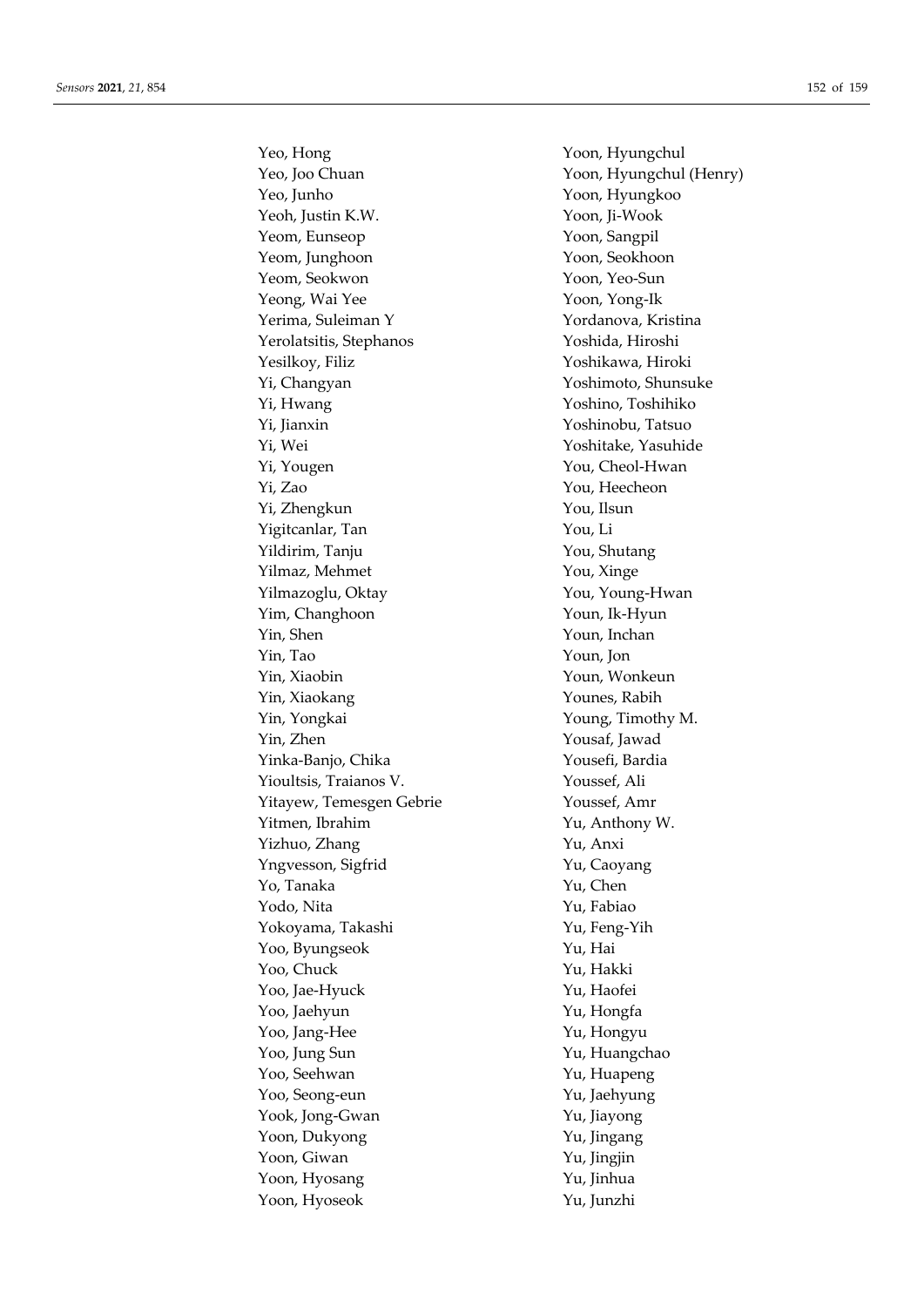Yu, LianDong Yun, Kimin Yu, Liang Yun, Ting Yu, Ningbo Yurtsever, Ekim Yu, Shaode Zabala, Michael Yu, Ting-To Zaborowicz, Maciej Yu, Wen Zabot, Giovani L. Yu, Wenbin Zabotin, Nikolay Yu, Xun Zafra, Ángel Ruiz Yu, Yang  $Za$ gajewski, Bogdan Yu, Yanguang Zaghloul, Mohamed Yu, Yanwei Zagidullin, Naufal Yuan, Bing Zaharia, Mihai Yuan, Chengxun Zaharieva, Dessi Yuan, Hongyong **Zaimes**, George Yuan, Hua **Zaitouny, Ayham** Yuan, Jinhui Zaitsev, Boris D. Yuan, Lei Zajc, Matea Yuan, Ming Zajec, Bojan Yuan, Wei Zakerzadeh, Rana Yuan, Weijie Zakharov, Igor L. Yuan, Xiao Zakharov, Oleg V. Yuan, Xiaofeng **Zakinyan**, Arthur Yuan, Yihong **Zalewski**, Paweł Yuan, Zhen Zam, Azhar Yue, Jing Zambrano, Davide Yue, Tao Żamojć, Krzysztof Yue, Yuemin Zamora, Marco Yuen, Chau Zamora, Willian Yuen, Ka-veng Zamorska, Justyna Yufera, Alberto Zampieri, Nicolò Yuizono, Takaya Zampolli, Stefano Yun, Byoung-Ju Zamzmi, Ghada Yun, Daqing Zanardi, Chiara Yun, Hyun Do Zanchetta, Giuliano Yun, Ji-Hoon Zandavi, Seid Miad

Yu, Liangjiang Yunusa-Kaltungo, Akilu Yu, Qingmin Yuste Delgado, Antonio Jesús Yu, Shuo Zaballos Diego, Agustin Yu, Tianqi Zabierowski, Wojciech Yu, Xiao Zacharaki, Evangelia I. Yu, Xiaojun Zacharis, Constantinos K. Yu, Xiaopeng Zachsenhouse, Miriam Yu, Zhibin Zagouras, Athanassios Yuan, Ye Zakrzewska, Katarzyna Yuan, Zhiqin Zamani Meymian, Nima Yuan, Zhongyun Zambonin, Giuliano (Italy) Yudin, Dmitry Zambonin, Giuliano (Sweden) Yue, Alex Zambrana-Vinaroz, David Yue, John K. Zambrano-Martinez, Jorge Luis Yue, Jun Zamfira, Constantin Sorin Yuffa, Alex J. Zampogna, Alessandro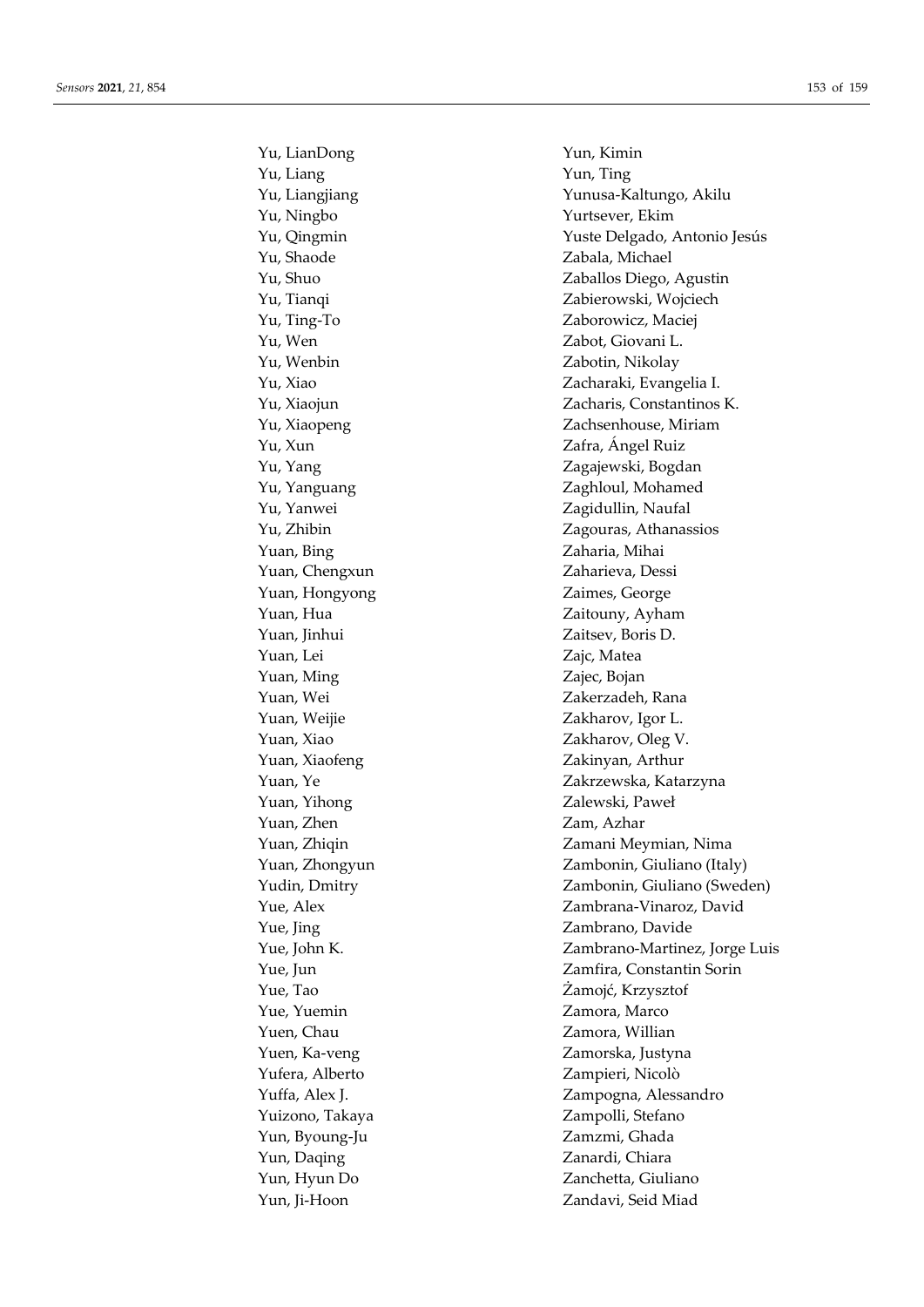Zander, Fabian Zeng, Nianyin Zandi, Omid Zeng, Peng Zandonadi, Renata Puppin Zeng, Runqiang Zanella, Alberto Zeng, Xianyi Zang, Xiaoqin Zeng, Zhoumo Zangeneh-Nejad, Farzad Zennaro, Marco (Italy) Zankiewicz, Andrzej Zennaro, Marco (UK) Zannis, Theodoros Zerhouni, Noureddine Zannone, Nicola **Zet**, Cristian Zanut, Alessandra Zeuch, Steffen Zappalà, Giuseppe Zewdie, Ephrem Takele Zappatore, Marco Zeydan, Engin Zárate, Luis E. Zgłobicki, Wojciech Zarayeneh, Neda **Zha, Fusheng** Zarazaga, Francisco Javier **Zha, Gangqiang** Zareei, Mahdi Zhai, Chao Zareinia, Kourosh Zhai, Lusheng Zarejousheghani, Mashaalah Zhan, Ronghui Zariffa, Jose Zhan, Wei Zarifi, Mohammad H. Zhan, Yinwei Zarpalas, Dimitrios Zhang, A Ping Zarpelão, Bruno Zhang, An Zarpelão, Bruno Bogaz Zhang, Baocheng Zarri, Gian Piero Zhang, Bin Zarrin, Hadis Zhang, Bing Zaťko, Bohumír Zhang, Bo Zaukuu, John-Lewis Zinia Zhang, Bob Zaunseder, Sebastian Zhang, Chao Zavabeti, Ali Zhang, Cheng Zavala-Rivera, Paul Zhang, Chi Zawada, Katarzyna Zhang, Chunwei Zawieska, Dorota **Zhang**, Congchun Zayas, Almudena Diaz **Zhang**, Dali Zbořil, František Zhang, Dalin Zdravevski, Eftim Zhang, Daming Zec, Josko Zhang, Dan Zednik, Ricardo Zhang, Dapeng Zefferer, Thomas **Zhang**, Degan Zega, Valentina Zhang, Dejun Zegers, Pablo Zhang, Dequan Zeid, Abe Zhang, Diming Zeitoun, Philippe **Zhang**, Dingguo Zeleniakiene, Daiva Zhang, Dingwen Zema, Nicola Roberto Zhang, Dong Zembaty, Zbigniew Zhang, Dongming Zemcik, Pavel Zhang, Dongyu Zemouri, Ryad Zhang, Dou Zeng, Dawen Zhang, Fan Zeng, Huanqiang Zhang, Fengchun Zeng, Jianwu Zhang, Fumin Zeng, Limin Zhang, Gong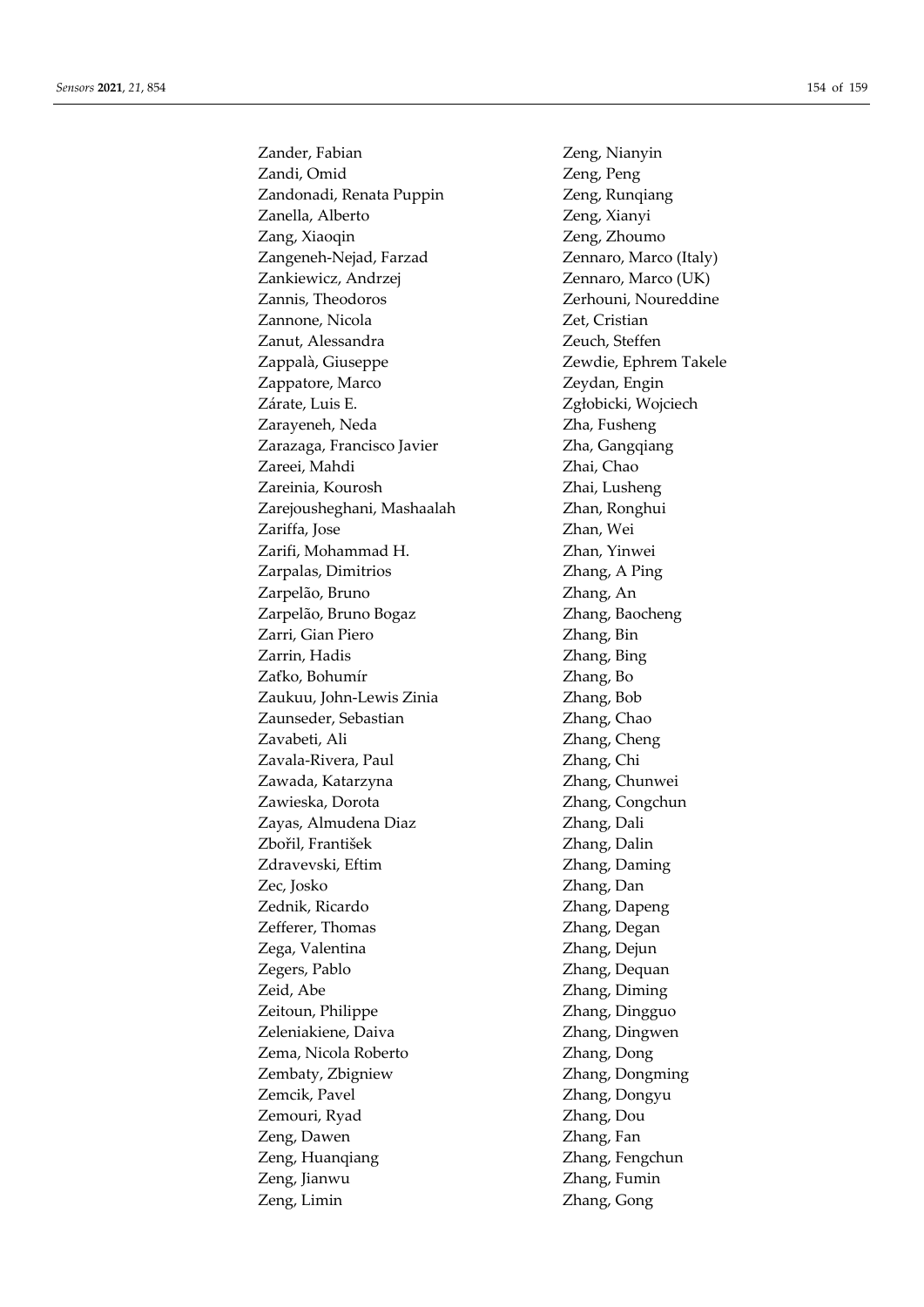Zhang, Guangming Zhang, Lei (Zhejiang University, China) Zhang, Guangpen Zhang, Lifu Zhang, Guogang Zhang, Lihai Zhang, Guojun Zhang, Lijun Zhang, Guoqing Zhang, Liqiang Zhang, Guoxing Zhang, Liyan Zhang, Guyue Zhang, Lu Zhang, Hai Zhang, Mingshao Zhang, Haifeng Zhang, Mingzhe Zhang, Haihong Zhang, Peiyun Zhang, Haijun Zhang, Pinjia Zhang, Han Zhang, Qichun Zhang, Hao Zhang, Qieshi Zhang, Haopeng (China) Zhang, Qijin Zhang, Haopeng (USA) Zhang, Qing Zhang, He Zhang, Qixing Zhang, Hemin Zhang, Quan (China) Zhang, Hengcai Zhang, Quan (USA) Zhang, Hengxu Zhang, Qun Zhang, Heye Zhang, Rong Zhang, Hong (China) Zhang, Rui Zhang, Hong (USA) Zhang, Run Zhang, Hongbo Zhang, Shaohui Zhang, Hongpeng Zhang, Shaojie Zhang, Huichun Zhang, Shaolin Zhang, Huilong Zhang, Shen Zhang, Janet Zhang, Sheng Zhang, Jiahua Zhang, Shengkai Zhang, Jianming Zhang, Shiming Zhang, Jianzhong (Harbin Engineering University, China) Zhang, Shuai Zhang, Jianzhong (Taiyuan University Zhang, Shuling<br>of Technology, China) Zhang, Shuling Zhang, Jiashu Zhang, Shunping Zhang, Jie (Newcastle University, UK) Zhang, Shunxiang Zhang, Jie (The University of Sheffield, UK) Zhang, Shuqing Zhang, Jing Zhang, Songlin Zhang, Jingdong Zhang, Su Zhang, Jinyang Zhang, Sung-Uk Zhang, Jize Zhang, Tao Zhang, Jun (Anhui University, China) Zhang, Tiansheng Zhang, Jun (National University of Defense Technology, China) Zhang, Tie Zhang, Kaihua Zhang, Tingting Zhang, Kehan Zhang, Tong Zhang, Kejia Zhang, Wei Zhang, Kuang Zhang, Wei-Qiang Zhang, Kun Zhang, Weiwen Zhang, Lamei Zhang, Weixing Zhang, Lei (Nanjing Normal University, Zhang, Let (Nanjing Norman Graverold), Zhang, Wen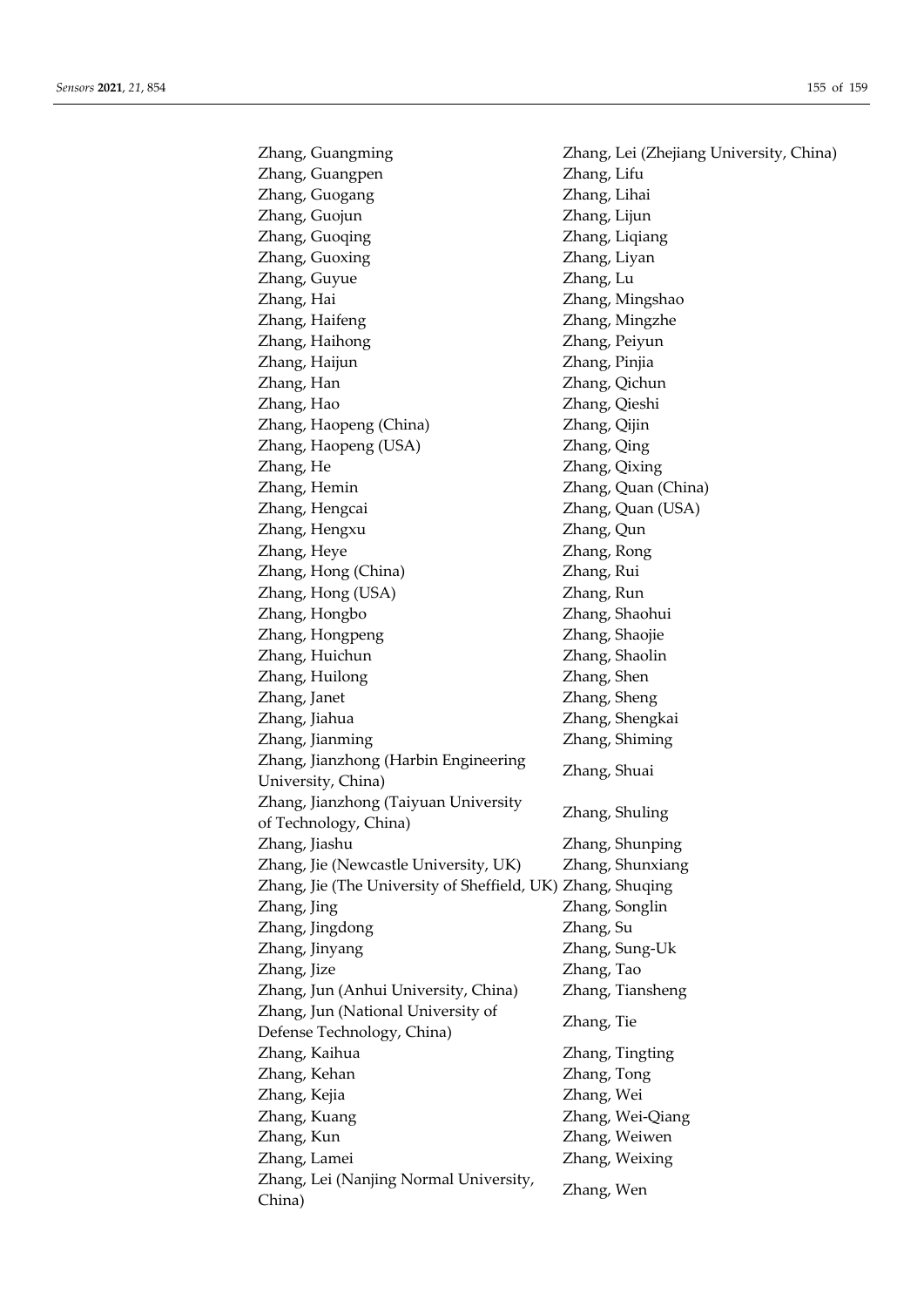Zhang, Wenbo Zhang, Youmin Zhang, Wenjuan Zhang, Youwen Zhang, Wenjun (Chris) Zhang, Yu Zhang, Wentao Zhang, Yuanzhi Zhang, Wenzeng Zhang, Yudong Zhang, Wuxiong Zhang, Yueting Zhang, Xiandou Zhang, Yufei Zhang, Xianfeng Zhang, Yun Zhang, Xiang Zhang, Yunfei Zhang, Xianghui Zhang, Yunsheng Zhang, Xiangyin Zhang, Yuting Zhang, Xianku Zhang, Zenghui Zhang, Xian-Ming Zhang, Zexu Zhang, Xiao Zhang, Zhao Zhang, Xiaochen Zhang, Zhaowei Zhang, Xiaofei Zhang, Zhen Zhang, Xiaoling Zhang, Zheng Zhang, Xiaomei Zhang, Zhenjiang Zhang, Xiaoqin Zhang, Zhiguo Zhang, Xiaosheng Zhang, Zhirong Zhang, Xiaosong Zhang, Zhisheng Zhang, Xiaotong Zhang, Zhiyang Zhang, Xiao-Yu Zhang, Zhonghua Zhang, Xiaoyue Zhang, Zhou Zhang, Xinjie Zhang, Zhuoyong Zhang, XinMing Zhang, Zonghua Zhang, Xin-xiang Zhang, Zuxing Zhang, Xinxin Zhangjie, Liu Zhang, Xu Zhao, Chaofang Zhang, Xuanjun Zhao, Chaoying Zhang, Xudong Zhao, Chen Zhang, Xuebo Zhao, Chunhui Zhang, XueZin Zhao, Dezun Zhang, Xun Zhao, Gejian Zhang, Yahui Zhao, Haiyan Zhang, Ya-nan Zhao, Hong Zhang, Yanshun Zhao, Hongyu Zhang, Yanxin Zhao, Hubin Zhang, Yao Zhao, Hui Zhang, Ye-Wen Zhao, Huichan Zhang, Yi Zhao, Jiandong Zhang, Yicheng Zhao, Jiang Zhang, Yin Zhao, Jianwen Zhang, Yinsheng Zhao, Jie Zhang, Yiyi Zhao, Jingzhou Zhang, Yong Zhao, Jinling Zhang, Yongbo Zhao, Jinqi Zhang, Yonghong Zhao, Jinsong

Zhang, Xuguang Zhao, Gang (Shanxi University, China) Zhang, Xu-Hui Zhao, Gang (University of Science and Technology of China, China)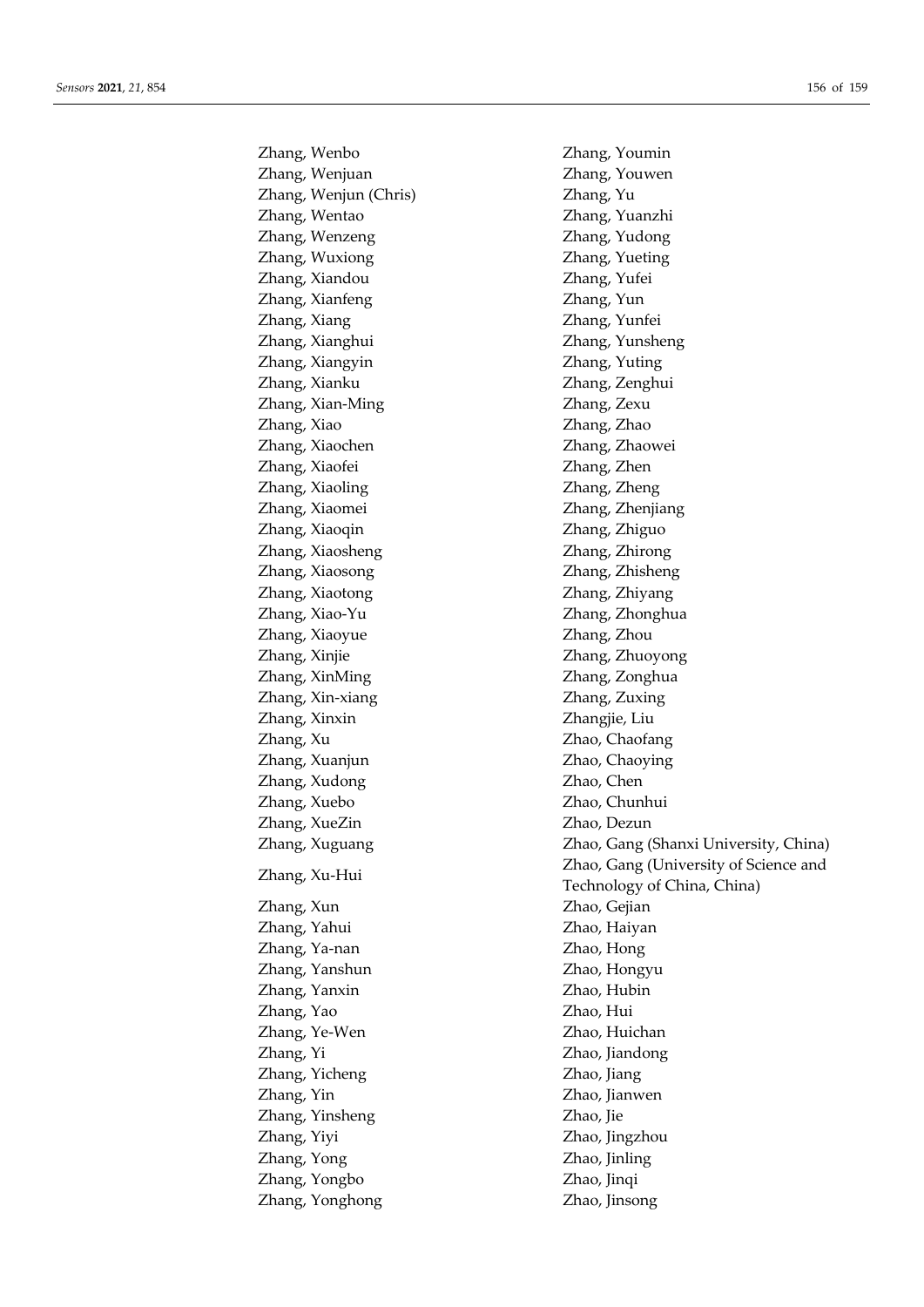Zhao, Kaiqi Zheng, Lingxiang Zhao, Kegang Zheng, Qiye Zhao, Lingli Zheng, Shu Zhao, Meiyu Zheng, Shuanghao Zhao, Mengting Zheng, Tong-Xing Zhao, Minghao Zheng, Wei-Long Zhao, Mingmin Zheng, Xianwei Zhao, Nan Zheng, Xiaochen Zhao, Ning Zheng, Xingming Zhao, Qingchun Zheng, Yangong Zhao, Qinpei Zheng, Yifeng Zhao, Raymond K. Zheng, Yihao Zhao, Rui Zheng, Yuhui Zhao, Shuai Zheng, Zhenrong Zhao, Shuanfeng Zheng, Zhubin Zhao, Sicheng Zherdev, Anatoly V. Zhao, Sihao Zherebtsov, Evgeny Zhao, Tiebiao Zhironkin, Sergey Zhao, Wei Zhiyuan, Ma Zhao, Wenbing Zhmud, Vadim Zhao, Xuefeng Zhong, Botao Zhao, Yang Zhong, Dexing Zhao, Yi Zhong, Jiahao Zhao, Ying Zhong, Jingang Zhao, Yongjun Zhong, Ruofei Zhao, Yongqiang Zhong, Shuncong Zhao, Yongsheng Zhong, Yuanhong Zhao, Yubin Zhongyu, Wang Zhao, Yulong Zhou, Ao Zhao, Zhan Zhou, Brian Zhao, Zhiwei Zhou, Changlu Zhao, Zhongxiang  $Z$ hou, Chao Zhao, Zuomin Zhou, Chen Zhaohui, Jiang Zhou, Chengwei Zhen, Dong Zhou, Ciming Zhen, Zhen Zhou, Dingfu Zheng, Bo Zhou, Feng Zheng, Chengshi Zhou, Fengfeng Zheng, Donghai Zhou, Gengheng Zheng, Guangchao Zhou, Gongjian Zheng, Guoan Zhou, Guoqing Zheng, Guoqiang Zhou, Haibo Zheng, Hai-Tao Zhou, Hongliang Zheng, HongYu Zhou, Huachun Zheng, Huadan Zhou, Huapeng Zheng, Huarong Zhou, Ji Zheng, Jia-Chun Zhou, Jian Zheng, Jun Zhou, Jianhua Zheng, Liang Zhou, Jinghai Zheng, Lihong Zhou, Jun

Zhao, Junxuan Zheng, Limei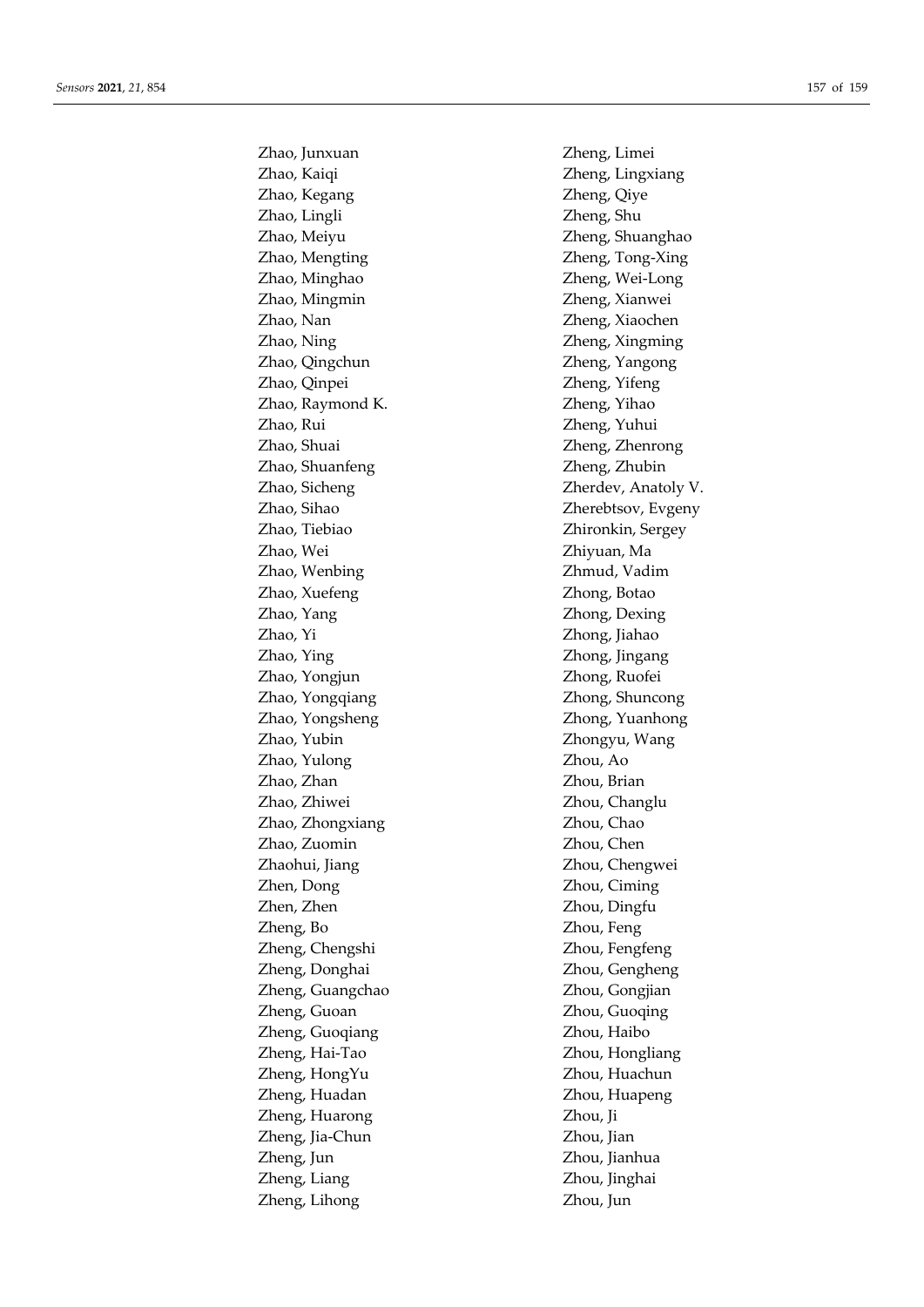Zhou, Kai Zhu, Guohun Zhou, Kaiqing Zhu, Hang Zhou, Lelai Zhu, Hao Zhou, Lianjie Zhu, Lida Zhou, Linren Zhu, Liping Zhou, Mengchu Zhu, Liqiang Zhou, Mingchuan Zhu, Liujun Zhou, Mingda Zhu, Mengshi Zhou, Nan Zhu, Minmin Zhou, Nanrun Zhu, Ni Zhou, Shangbo Zhu, Qiuguo Zhou, Shijie Zhu, Qiuming Zhou, Susan Zhu, Wenbin Zhou, Tan Zhu, Xi Zhou, Tunhe Zhu, Xiaoliang Zhou, Weixun Zhu, Xiaozhang Zhou, Wen Zhu, Xiufang Zhou, Wenjun Zhu, Xuan Zhou, Wenya Zhu, Xu-Dong Zhou, Wu Zhu, Yaguang Zhou, Xiao Dong Zhu, Yong Zhou, Xiaobo Zhu, Yuchuan Zhou, Xiaohong **Zhu, Zhu, Zhigang** Zhou, Xin Zhu, Zijie Zhou, Xu Zhu, Zuqing Zhou, Yang (UK) Zhuang, Chijie Zhou, Yang (USA) Zhuang, Hanqi Zhou, Yongjin Zhuang, Xin Zhou, Yu Zhuang, Yan Zhou, Yuan Zhuo, Li Zhou, Yubin Zhuo, Yue Zhou, Yufeng Zi, Bin Zhou, Zebo Žibrat, Uroš Zhou, Zhenggan Zielinski, Slawomir Zhou, Zhenyu Zielinski, Zbigniew Zhou, Zhidong **Ziembik**, Zbigniew Zhou, Zhiqiang  $Z$ igan, Lars Zhou, Zhuhuang  $Zigel, Yaniv$ Zhu, Aijun Zikria, Yousaf Bin Zhu, Benpeng Zillger, Tino Zhu, Bowen Zima, Beata Zhu, Congxu Zimon, Grzegorz Zhu, Eric Y. Zinno, Raffaele Zhu, Feng Ziock, Klaus

Zhou, Yunlai Zia, Muhammad Yousuf Irfan Zhou, Zebing Ziakopoulos, Apostolos Zhou, Zeyang Zidanšek, Aleksander Zhou, Zimu Zikidis, Konstantinos C. Zhu, Bangyan Zilberman, Nadezhda Zhu, Chi Zimmerman, William Zhu, Chunsheng Zimnoch Dos Santos, João Henrique